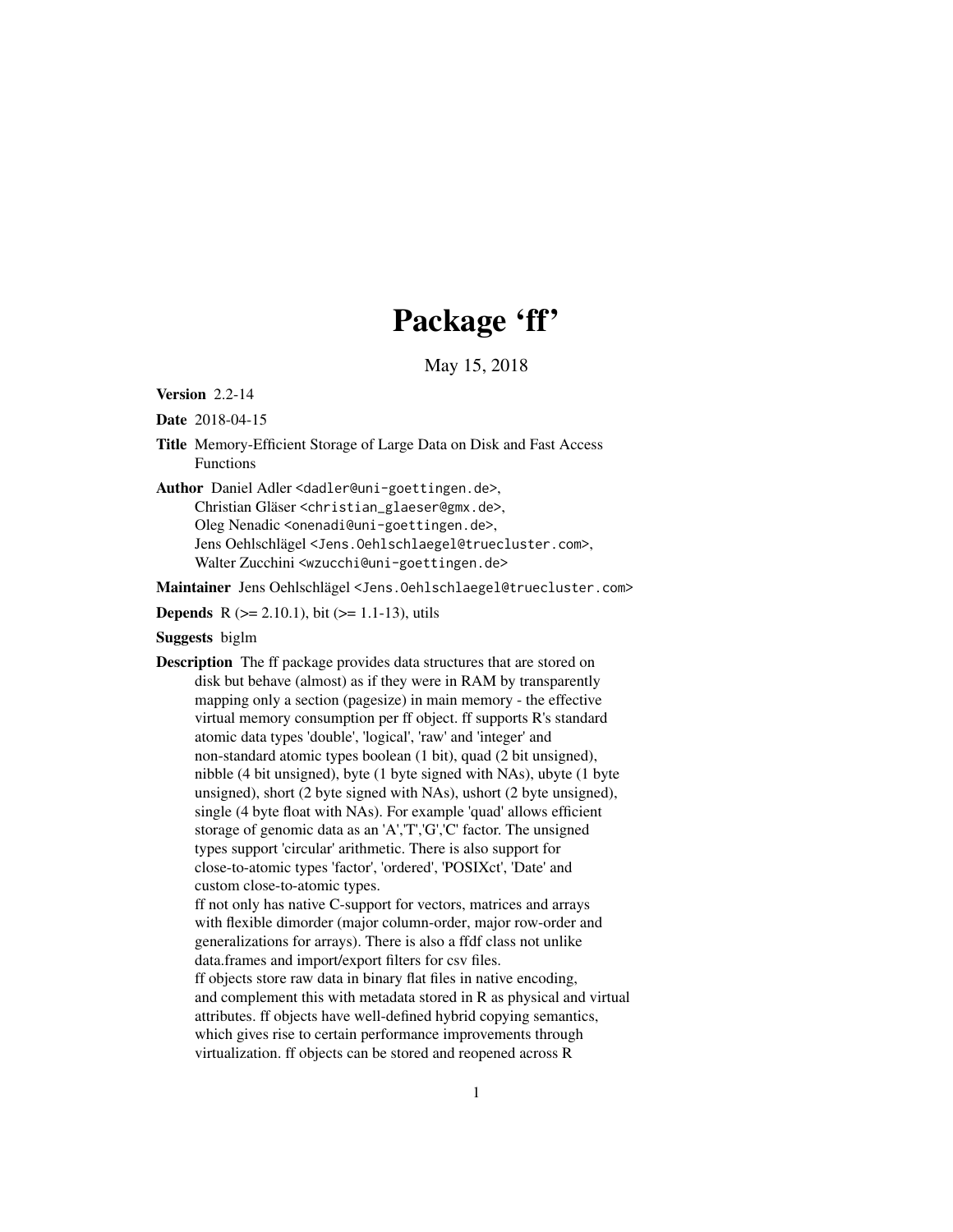sessions. ff files can be shared by multiple ff R objects (using different data en/de-coding schemes) in the same process or from multiple R processes to exploit parallelism. A wide choice of finalizer options allows to work with 'permanent' files as well as creating/removing 'temporary' ff files completely transparent to the user. On certain OS/Filesystem combinations, creating the ff files works without notable delay thanks to using sparse file allocation. Several access optimization techniques such as Hybrid Index Preprocessing and Virtualization are implemented to achieve good performance even with large datasets, for example virtual matrix transpose without touching a single byte on disk. Further, to reduce disk I/O, 'logicals' and non-standard data types get stored native and compact on binary flat files i.e. logicals take up exactly 2 bits to represent TRUE, FALSE and NA. Beyond basic access functions, the ff package also provides compatibility functions that facilitate writing code for ff and ram objects and support for batch processing on ff objects (e.g. as.ram, as.ff, ffapply). ff interfaces closely with functionality from package

'bit': chunked looping, fast bit operations and coercions between different objects that can store subscript information ('bit', 'bitwhich', ff 'boolean', ri range index, hi hybrid index). This allows to work interactively with selections of large datasets and quickly modify selection criteria.

Further high-performance enhancements can be made available upon request.

License GPL-2 | file LICENSE

LazyLoad yes

ByteCompile yes

Encoding latin1

URL <http://ff.r-forge.r-project.org/>

NeedsCompilation yes

Repository CRAN

Date/Publication 2018-05-15 21:19:05 UTC

## R topics documented: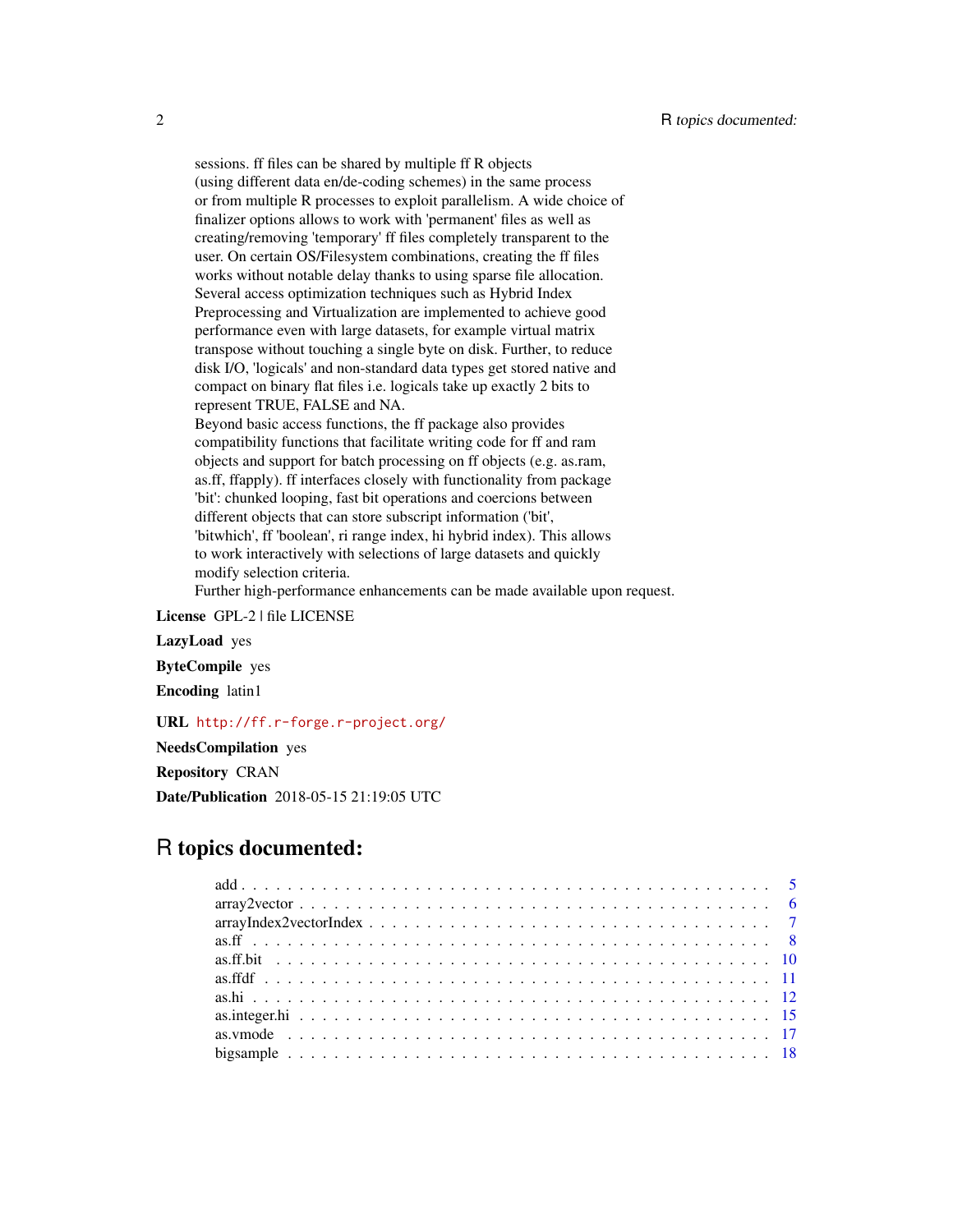|                                      | 20 |
|--------------------------------------|----|
|                                      | 21 |
|                                      | 22 |
|                                      | 24 |
|                                      | 26 |
|                                      | 27 |
| delete                               | 28 |
|                                      | 30 |
|                                      | 32 |
|                                      | 33 |
|                                      | 34 |
|                                      | 35 |
|                                      | 36 |
|                                      | 39 |
|                                      | 41 |
|                                      | 49 |
|                                      | 53 |
| ffdf                                 | 55 |
|                                      | 58 |
|                                      | 59 |
|                                      | 61 |
|                                      | 61 |
|                                      | 63 |
|                                      | 64 |
| ffload                               | 65 |
|                                      | 66 |
|                                      |    |
|                                      | 68 |
|                                      | 69 |
|                                      | 71 |
|                                      | 73 |
|                                      | 74 |
|                                      | 75 |
|                                      | 76 |
|                                      | 78 |
|                                      | 79 |
|                                      | 81 |
|                                      | 82 |
| getpagesize                          | 83 |
| getset.ff                            | 84 |
| hi                                   | 85 |
| hiparse.                             | 87 |
| is.ff                                | 88 |
| is.ffdf                              | 88 |
| $is.open \dots$                      | 89 |
| is.readonly.<br>$\ddot{\phantom{a}}$ | 90 |
| is sorted                            | 91 |
| length.ff $\ldots$                   | 92 |
|                                      | 93 |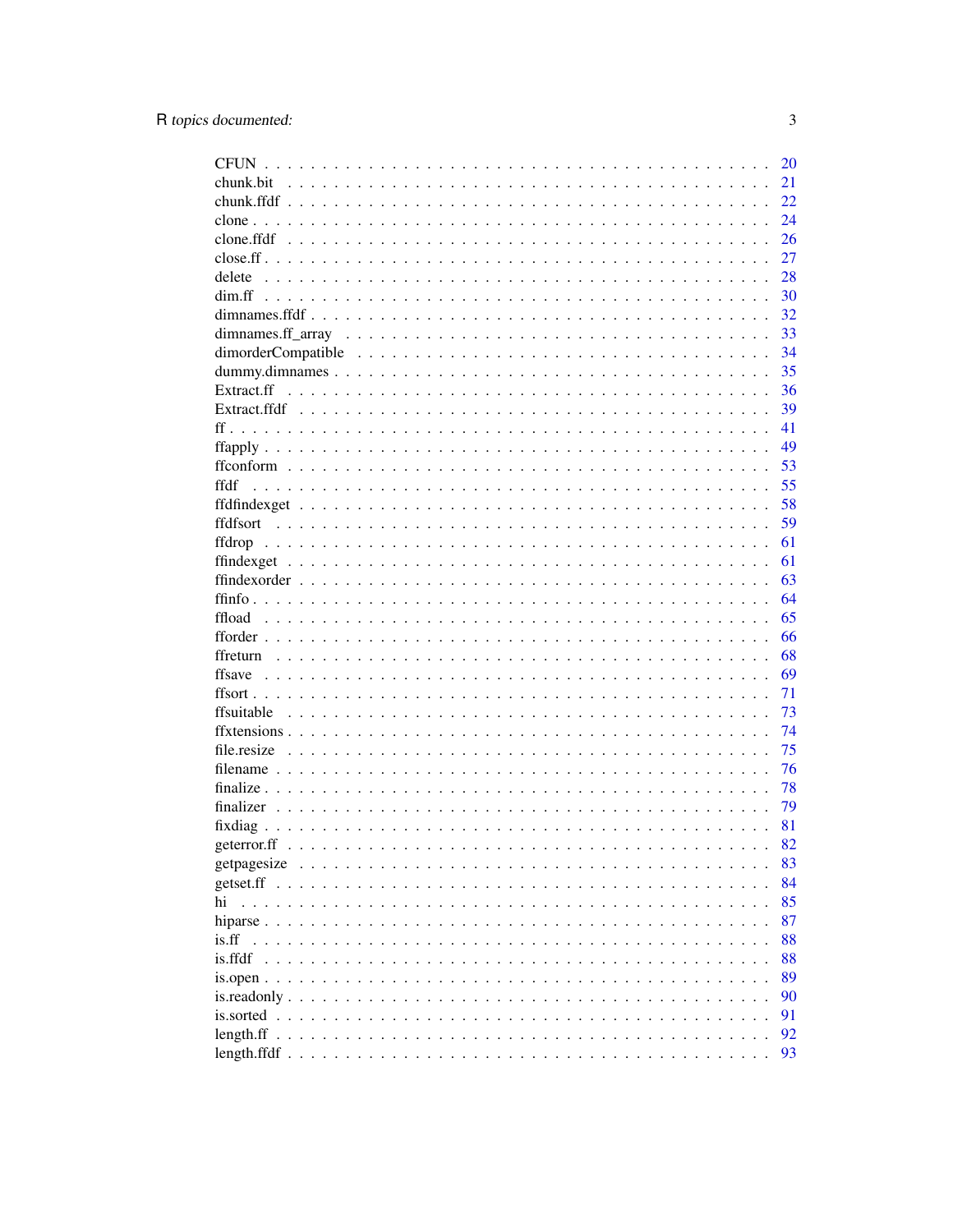| 96 |
|----|
|    |
|    |
|    |
|    |
|    |
|    |
|    |
|    |
|    |
|    |
|    |
|    |
|    |
|    |
|    |
|    |
|    |
|    |
|    |
|    |
|    |
|    |
|    |
|    |
|    |
|    |
|    |
|    |
|    |
|    |
|    |
|    |
|    |
|    |
|    |
|    |
|    |
|    |
|    |
|    |
|    |

**Index**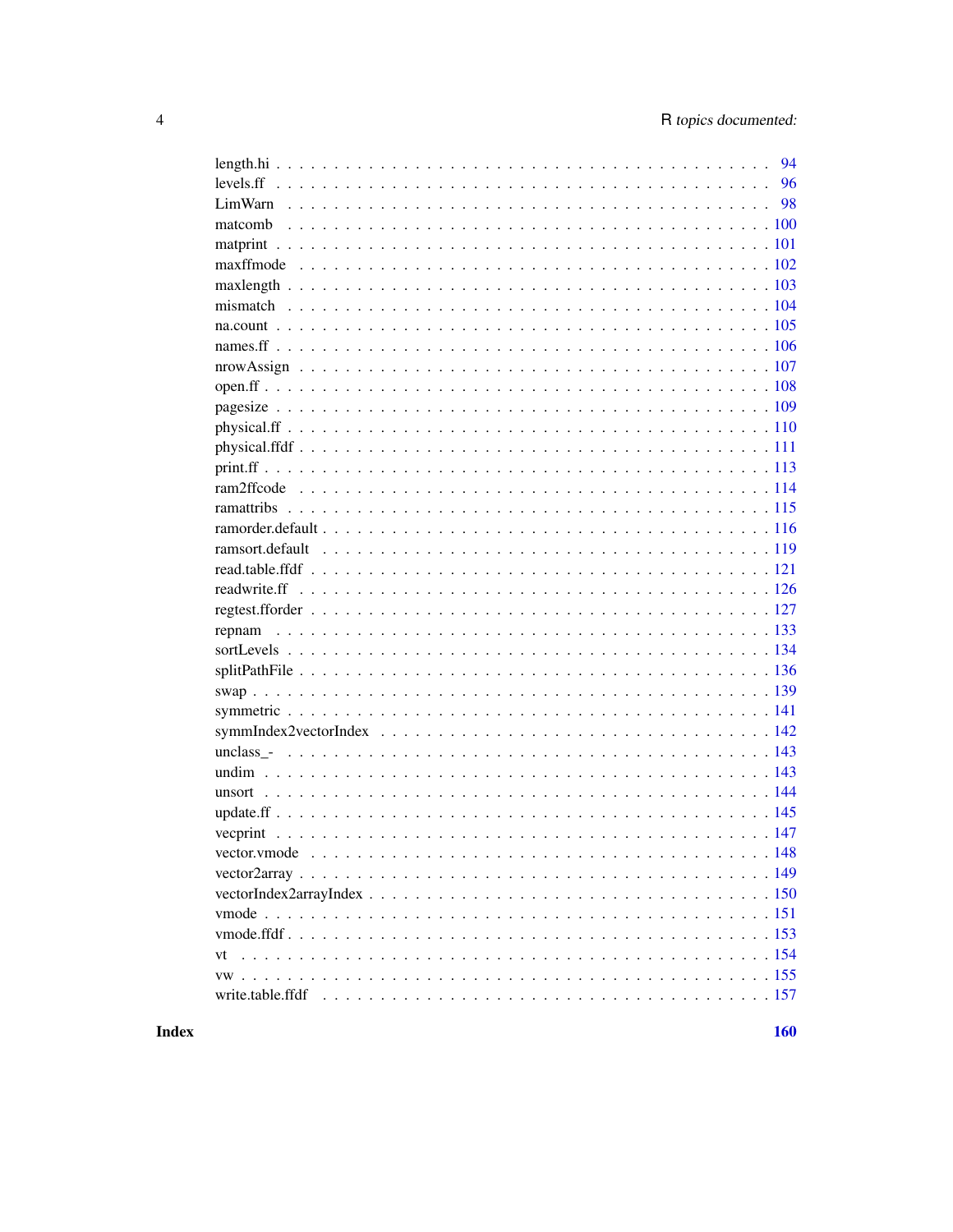## Description

Yet another assignment interface in order to allow to formulate  $x[index, ..., add=True] < -value$ in a way which works transparently, not only for ff, but also for ram objects:  $add(x, value, index, ...).$ 

#### Usage

```
add(x, \ldots)## S3 method for class 'ff'
add(x, value, ...)
## Default S3 method:
add(x, value, ...)
```
#### Arguments

| $\mathsf{x}$ | an ff or ram object                                                                                              |
|--------------|------------------------------------------------------------------------------------------------------------------|
| value        | the amount to increment, possibly recylcled                                                                      |
| $\cdots$     | further arguments – especially index information – passed to $\lceil \leq -\text{ or } \lceil \leq -\text{ if }$ |

#### Value

invisible()

## Note

Note that add.default changes the object in its parent frame and thus violates  $R$ 's usual functional programming logic. Duplicated index positions should be avoided, because ff and ram objects behave differently:

add.ff(x, 1, c(3,3)) # will increment x at position 3 TWICE by 1, while add.default(x, 1, c(3,3)) # will increment x at position 3 just ONCE by 1

#### Author(s)

Jens Oehlschlägel

## See Also

[swap](#page-138-1), [\[.ff](#page-35-1), [LimWarn](#page-97-1)

<span id="page-4-0"></span>add 5 and 5 and 5 and 5 and 5 and 5 and 5 and 5 and 5 and 5 and 5 and 5 and 5 and 5 and 5 and 5 and 5 and 5 and 5 and 5 and 5 and 5 and 5 and 5 and 5 and 5 and 5 and 5 and 5 and 5 and 5 and 5 and 5 and 5 and 5 and 5 and 5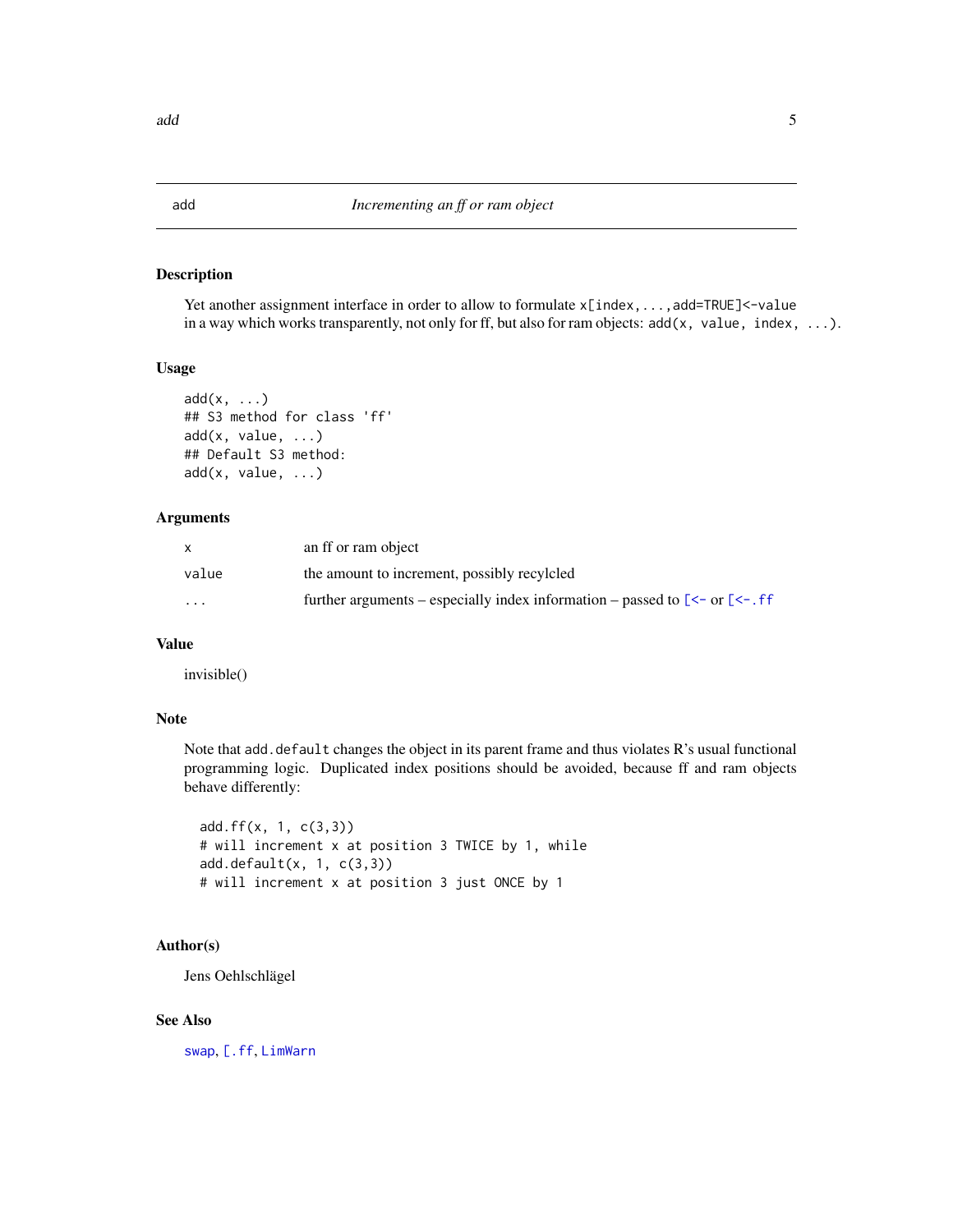## Examples

```
message("incrementing parts of a vector")
x \leftarrow ff(0, length=12)y <- rep(0, 12)
add(x, 1, 1:6)
add(y, 1, 1:6)
x
y
message("incrementing parts of a matrix")
x \leq-ff(\emptyset, dim=3:4)y <- array(0, dim=3:4)
add(x, 1, 1:2, 1:2)
add(y, 1, 1:2, 1:2)
x
y
message("BEWARE that ff and ram methods differ in treatment of duplicated index positions")
add(x, 1, c(3,3))
add(y, 1, c(3,3))
x
y
rm(x); gc()
```
<span id="page-5-1"></span>array2vector *Array: make vector from array*

#### Description

Makes a vector from an array respecting 'dim' and 'dimorder'

## Usage

```
array2vector(x, dim = NULL, dimorder = NULL)
```
## Arguments

| x        | an array |
|----------|----------|
| dim      | dim      |
| dimorder | dimorder |

## Details

This is the inverse function of [vector2array](#page-148-1). It extracts the vector from the array by first moving through the fastest rotating dimension dim[dimorder[1]], then dim[dimorder[2]], and so forth

<span id="page-5-0"></span>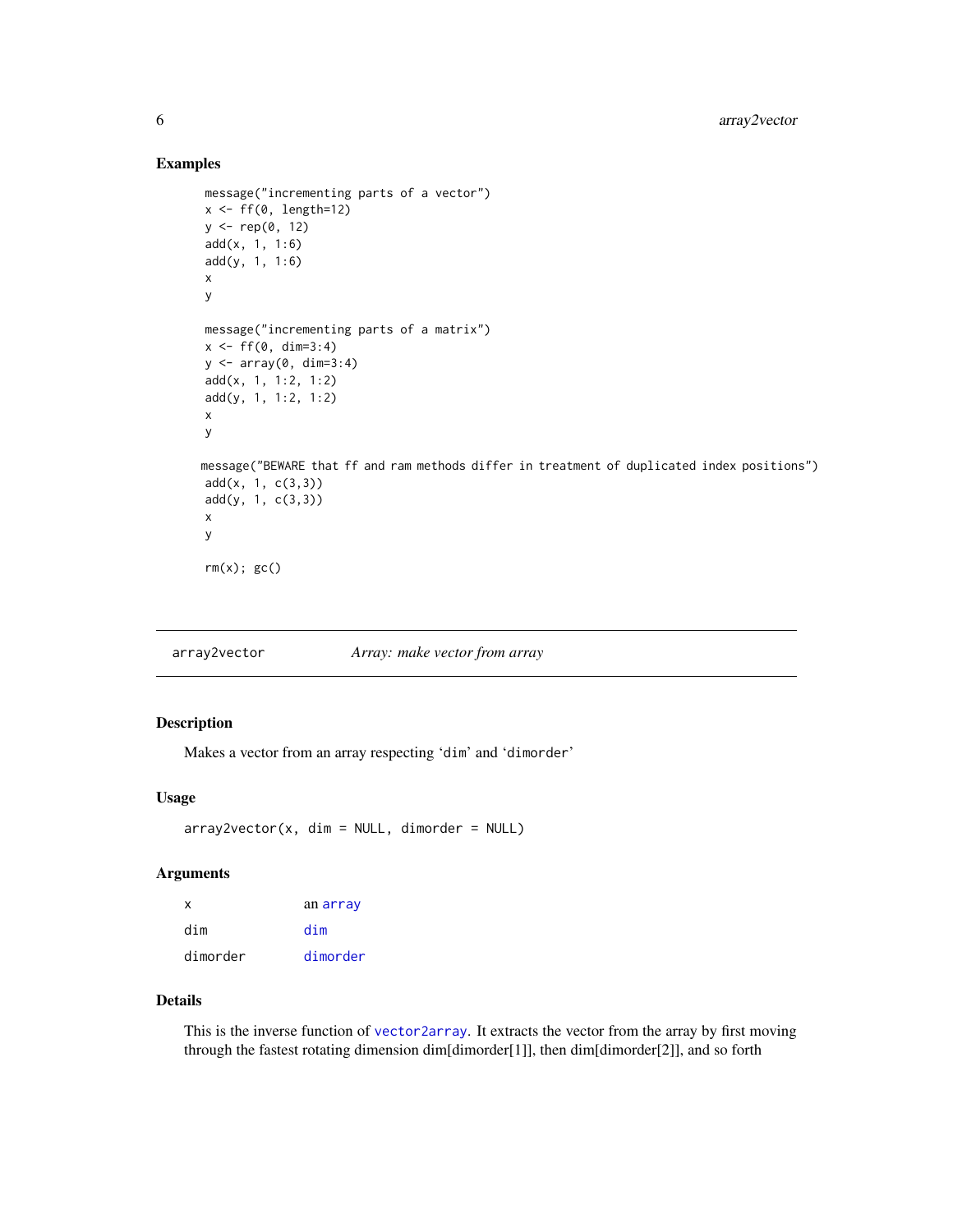## <span id="page-6-0"></span>arrayIndex2vectorIndex 7

## Value

a vector

#### Author(s)

Jens Oehlschlägel

## See Also

[vector2array](#page-148-1), [arrayIndex2vectorIndex](#page-6-1)

#### Examples

```
array2vector(matrix(1:12, 3, 4))
array2vector(matrix(1:12, 3, 4, byrow=TRUE), dimorder=2:1)
```
<span id="page-6-1"></span>arrayIndex2vectorIndex

*Array: make vector positions from array index*

## Description

Make vector positions from a (non-symmetric) array index respecting 'dim' and 'dimorder'

## Usage

```
arrayIndex2vectorIndex(x, dim = NULL, dimorder = NULL, vu = NULL)
```
## Arguments

| x        | an n by m matrix with n m-dimensional array indices                |
|----------|--------------------------------------------------------------------|
| dim      | NULL or dim                                                        |
| dimorder | NULL or dimorder                                                   |
| VW       | NULL or integer vector [3] or integer matrix $[3,m]$ , see details |

#### Details

The fastest rotating dimension is dim[dimorder[1]], then dim[dimorder[2]], and so forth. The parameters 'x' and 'dim' may refer to a subarray of a larger array, in this case, the array indices 'x' are interpreted as 'vw[1,] + x' within the larger array 'as.integer(colSums(vw))'.

## Value

a vector of indices in 1:prod(dim) (or 1:prod(colSums(vw)))

## Author(s)

Jens Oehlschlägel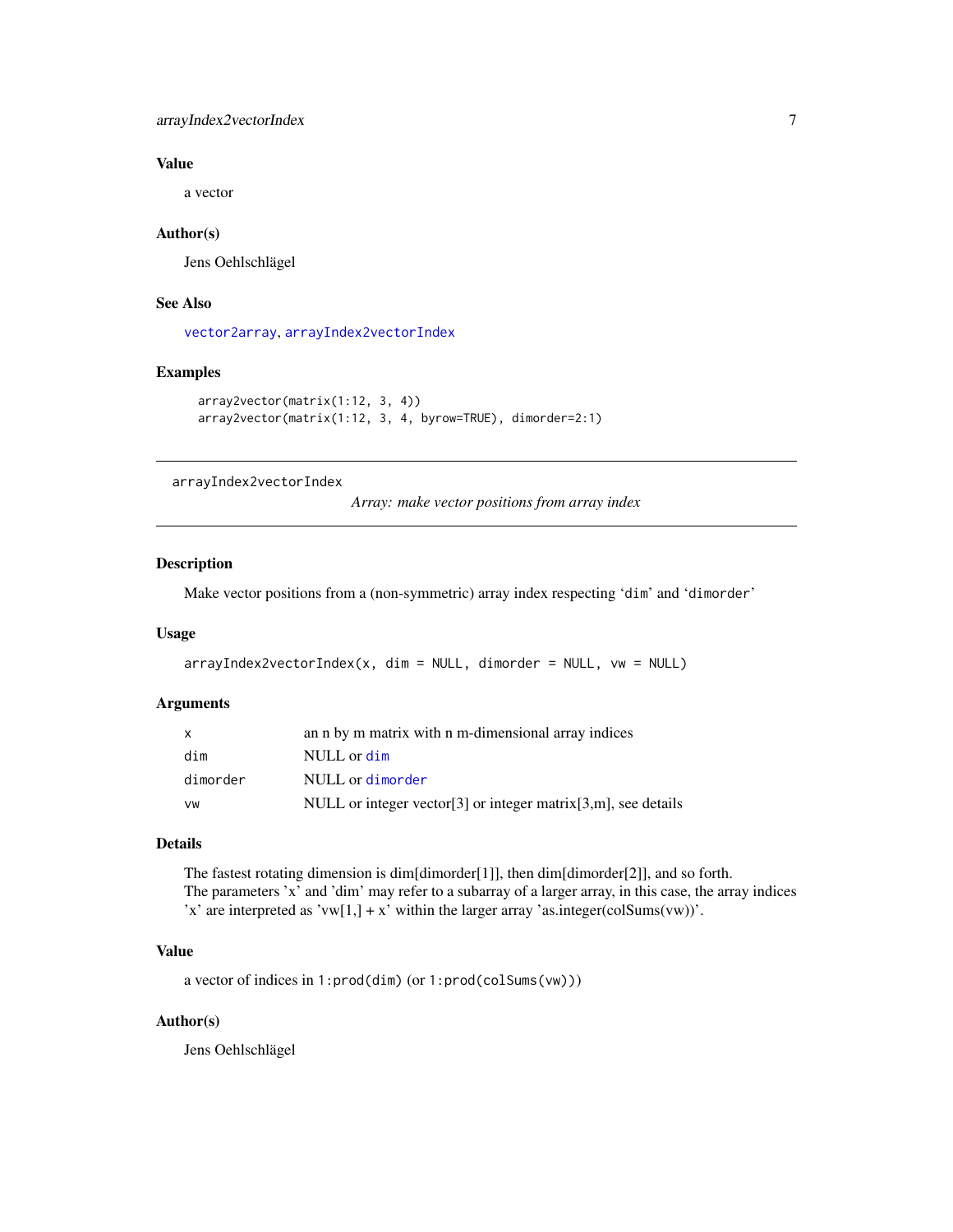## <span id="page-7-0"></span>See Also

[array2vector](#page-5-1), [vectorIndex2arrayIndex](#page-149-1)

## Examples

```
x <- matrix(1:12, 3, 4)
x
arrayIndex2vectorIndex(cbind(as.vector(row(x)), as.vector(col(x)))
, dim=dim(x))
arrayIndex2vectorIndex(cbind(as.vector(row(x)), as.vector(col(x)))
, dim=dim(x), dimorder=2:1)
matrix(1:30, 5, 6)
arrayIndex2vectorIndex(cbind(as.vector(row(x)), as.vector(col(x)))
, vw=rbind(c(0,1), c(3,4), c(2,1)))
arrayIndex2vectorIndex(cbind(as.vector(row(x)), as.vector(col(x)))
, vw=rbind(c(0,1), c(3,4), c(2,1)), dimorder=2:1)
```
## <span id="page-7-1"></span>as.ff *Coercing ram to ff and ff to ram objects*

#### <span id="page-7-2"></span>Description

Coercing ram to ff and ff to ram objects while optionally modifying object features.

## Usage

```
as.ff(x, \ldots)as.ram(x, \ldots)## Default S3 method:
as.ff(x, filename = NULL, overwrite = FALSE, ...)
  ## S3 method for class 'ff'
as.ff(x, filename = NULL, overwrite = FALSE, ...)## Default S3 method:
as.ram(x, \ldots)## S3 method for class 'ff'
as.ram(x, \ldots)
```

| $\mathsf{X}$ | any object to be coerced           |
|--------------|------------------------------------|
| filename     | path and filename                  |
| overwrite    | TRUE to overwrite the old filename |
|              |                                    |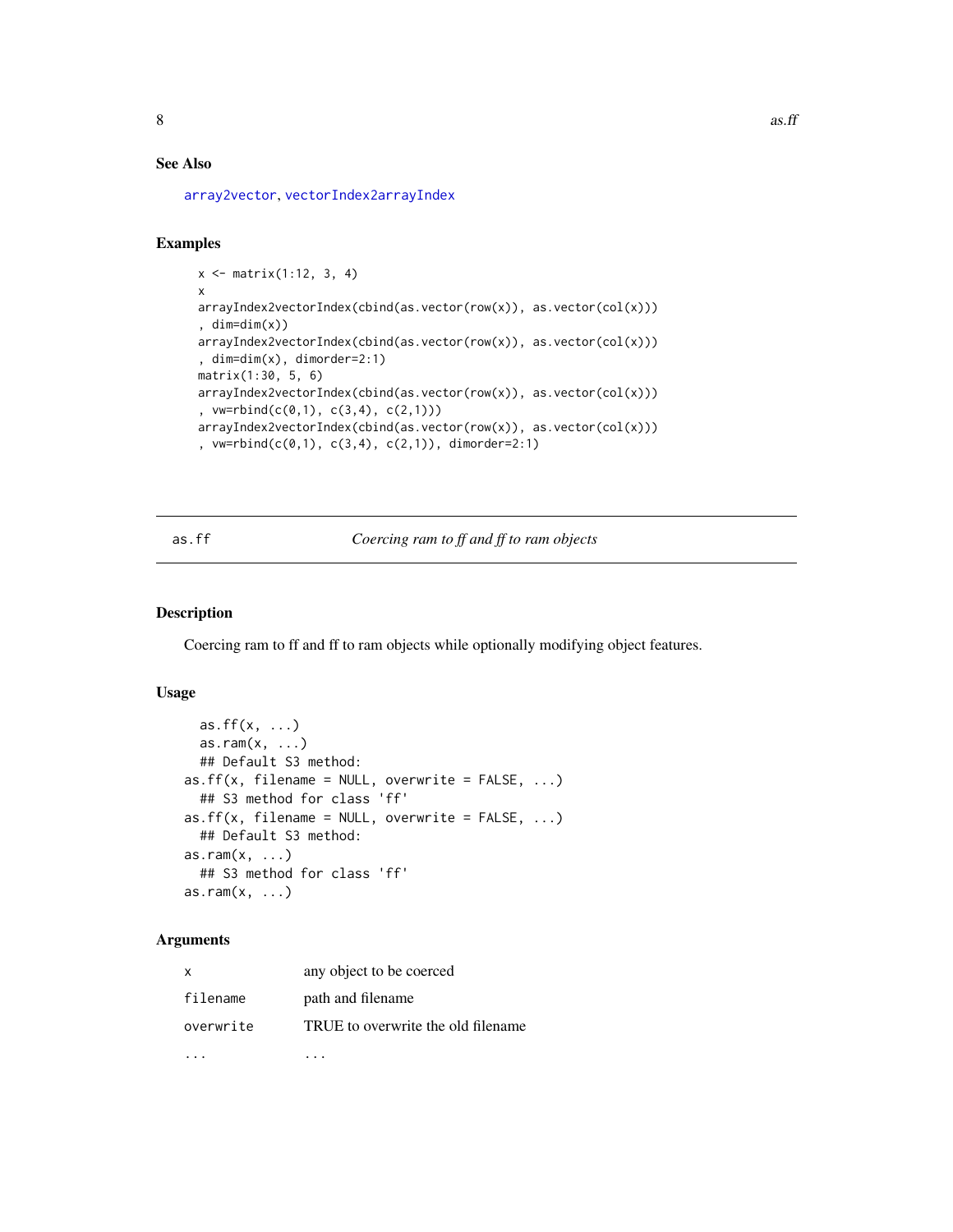#### $\frac{1}{2}$  as. ff 9

## Details

If as.ff.ff is called on an 'ff' object or as.ram.default is called on a non-ff object AND no changes are required, the input object 'x' is returned unchanged. Otherwise the workhorse [clone.ff](#page-23-1) is called. If no change of features are requested, the filename attached to the object remains unchanged, otherwise a new filename is requested (or can be set by the user).

## Value

A ram or ff object.

#### Note

If you use ram <- as.ram(ff) for caching, please note that you must [close.ff](#page-26-1) before you can write back as.ff(ram, overwrite=TRUE) (see examples).

#### Author(s)

Jens Oehlschlägel

## See Also

[as.ff.bit](#page-9-1), [ff](#page-40-1), [clone](#page-23-2) , [as.vmode](#page-16-1), [vmode](#page-150-1), [as.hi](#page-11-1)

#### Examples

```
message("create ff")
myintff \leq ff(1:12)
message("coerce (=clone) integer ff to double ff")
mydoubleff <- as.ff(myintff, vmode="double")
message("cache (=clone) integer ff to integer ram AND close original ff")
myintram <- as.ram(myintff) # filename is retained
close(myintff)
message("modify ram cache and write back (=clone) to ff")
myintram[1] < -1Lmyintff <- as.ff(myintram, overwrite=TRUE)
message("coerce (=clone) integer ram to double ram")
mydoubleram <- as.ram(myintram, vmode="double")
message("coerce (inplace) integer ram to double ram")
myintram <- as.ram(myintram, vmode="double")
message("more classic: coerce (inplace) double ram to integer ram")
vmode(myintram) <- "integer"
rm(myintff, myintram, mydoubleff, mydoubleram); gc()
```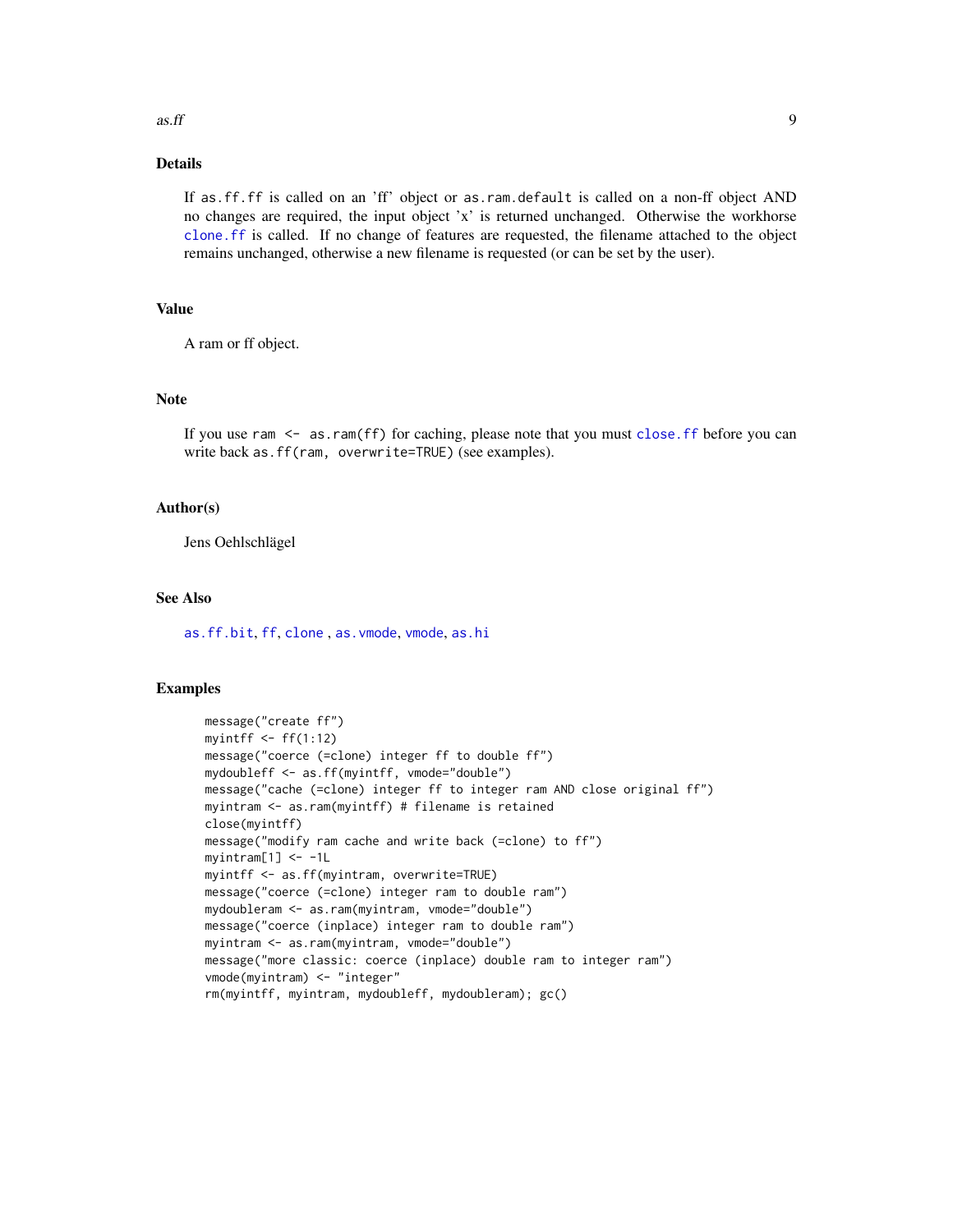<span id="page-9-1"></span><span id="page-9-0"></span>

#### Description

Function as.ff.bit converts a [bit](#page-0-0) vector to a boolean [ff](#page-40-1) vector. Function as.bit.ff converts a boolean [ff](#page-40-1) vector to a [ff](#page-40-1) vector.

## Usage

```
## S3 method for class 'bit'
as.ff(x, filename = NULL, overwrite = FALSE, ...)
## S3 method for class 'ff'
as. bit(x, ...)
```
## Arguments

| X.                      | the source of conversion                                                              |
|-------------------------|---------------------------------------------------------------------------------------|
| filename                | optionally a desired filename                                                         |
| overwrite               | logical indicating whether we allow overwriting the target file                       |
| $\cdot$ $\cdot$ $\cdot$ | further arguments passed to ff in case as . ff . bit, ignored in case of as . bit. ff |

## Details

The data are copied bot bit-wise but integerwise, therefore these conversions are very fast. as.bit.ff will attach the ff filename to the bit vector, and as. ff. bit will - if attached - use THIS filename and SILENTLY overwrite this file.

## Value

A vector of the converted type

## Note

NAs are mapped to TRUE in 'bit' and to FALSE in 'ff' booleans. Might be aligned in a future release. Don't use bit if you have NAs - or map NAs explicitely.

## Author(s)

Jens Oehlschlägel

## See Also

[bit](#page-0-0), [ff](#page-40-1), [as.ff](#page-7-1), [as.hi.bit](#page-11-2)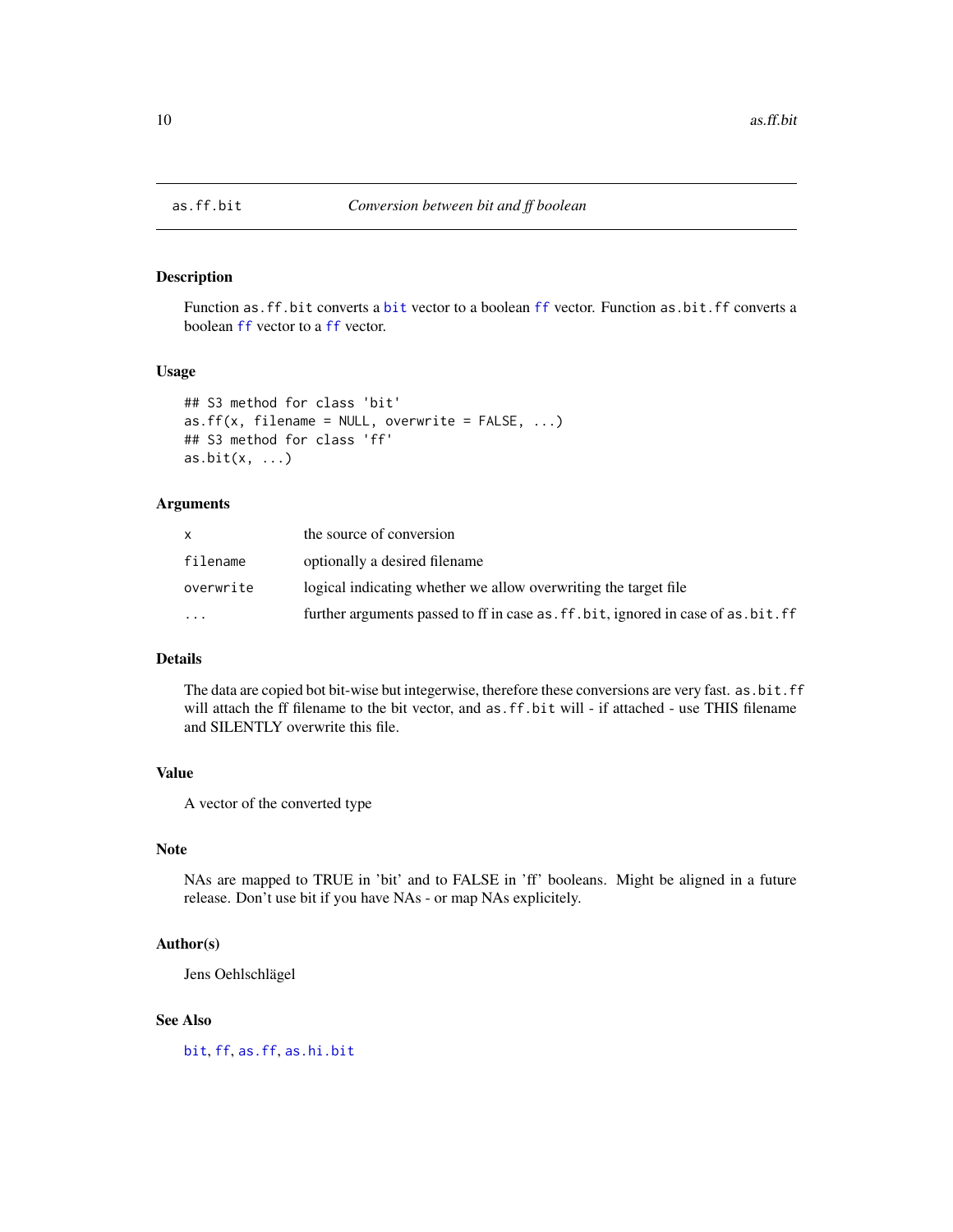#### <span id="page-10-0"></span> $\frac{11}{11}$

## Examples

```
l <- as.boolean(sample(c(FALSE,TRUE), 1000, TRUE))
b \leftarrow as.bit(1)stopifnot(identical(l,b[]))
b
f \leftarrow as.ff(b)stopifnot(identical(l,f[]))
f
b2 \leftarrow as.bit(f)stopifnot(identical(l,b2[]))
b2
f2 \leftarrow as.ff(b2)stopifnot(identical(filename(f),filename(f2)))
stopifnot(identical(l,f2[]))
f
rm(f,f2); gc()
```
as.ffdf *Coercing to ffdf and data.frame*

## Description

Functions for coercing to ffdf and data.frame

## Usage

```
as.ffdf(x, \ldots)## S3 method for class 'ff_vector'
as.ffdf(x, \ldots)## S3 method for class 'ff_matrix'
as.ffdf(x, \ldots)## S3 method for class 'data.frame'
as.ffdf(x, vmode=NULL, col_{args} = list(), ...)
## S3 method for class 'ffdf'
as.data.frame(x, ...)
```

| $\mathsf{x}$ | the object to be coerced                                                                                                                                                                                                                                                                                                                           |
|--------------|----------------------------------------------------------------------------------------------------------------------------------------------------------------------------------------------------------------------------------------------------------------------------------------------------------------------------------------------------|
| vmode        | optional specification of the vmodes of columns of the data, frame. Either a<br>character vector of vmodes (named with column names of the data.frame or re-<br>cycled if not named) or a list named with vmodes where each element identifies<br>those columns of the data. frame that should get the vmode encoded in the name<br>of the element |
| $col_{2args$ | further arguments; passed to ff                                                                                                                                                                                                                                                                                                                    |
|              | further arguments; passed to ffdf for ff vector, ff matrix and data frame<br>methods, ignored for .ffdf identity method                                                                                                                                                                                                                            |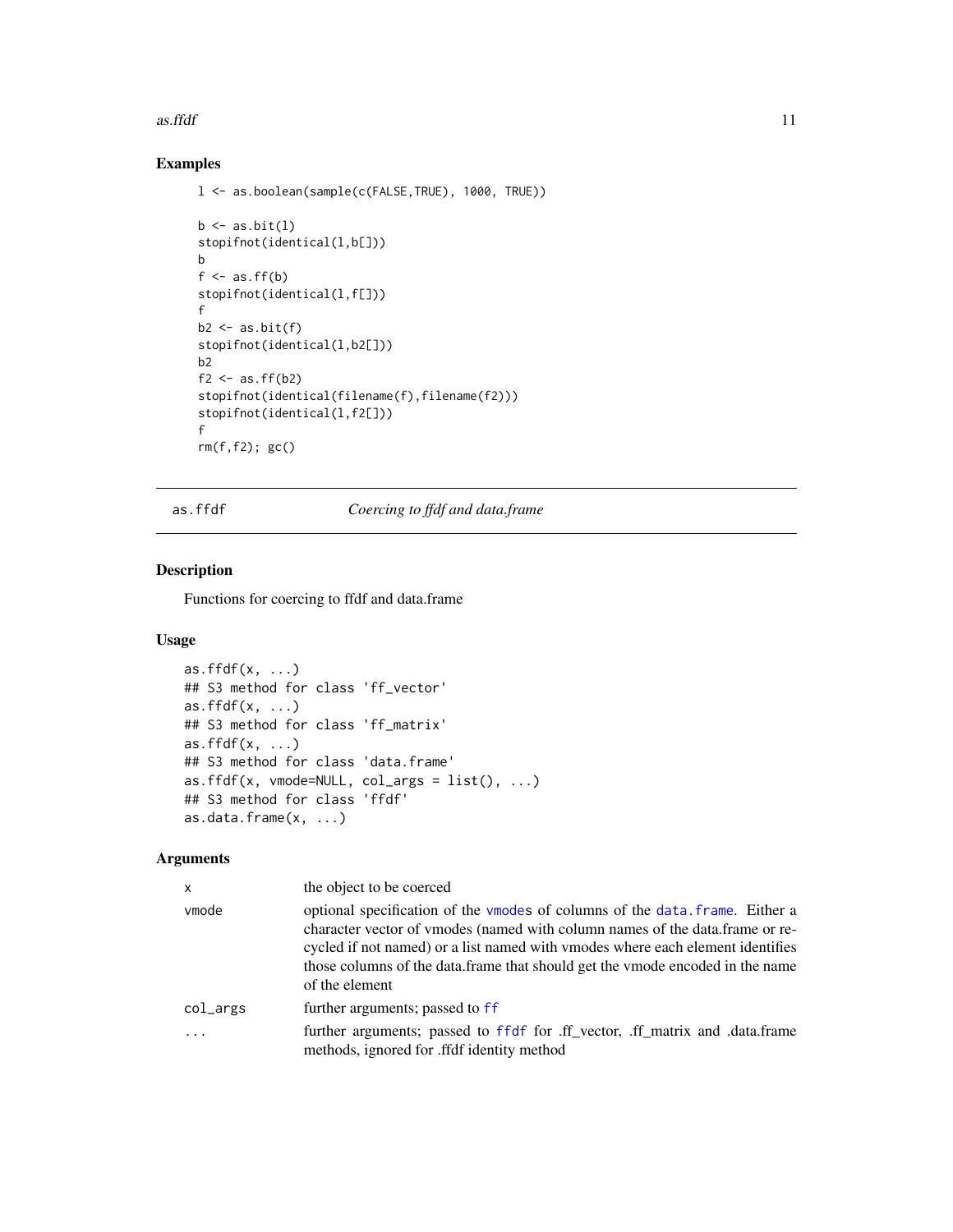## <span id="page-11-0"></span>Value

'as.ffdf' returns an object of class [ffdf](#page-54-1), 'as.data.frame' returns an object of class [data.frame](#page-0-0)

#### Author(s)

Jens Oehlschlägel

## See Also

[is.ffdf](#page-87-1), [ffdf](#page-54-1), [data.frame](#page-0-0)

#### Examples

```
d <- data.frame(x=1:26, y=letters, z=Sys.time()+1:26)
ffd \leq as. ffdf(d)stopifnot(identical(d, as.data.frame(ffd)))
rm(ffd); gc()
```
<span id="page-11-1"></span>

#### as.hi *Hybrid Index, coercion to*

#### <span id="page-11-2"></span>Description

The generic as.hi and its methods are the main (internal) means for preprocessing index information into the hybrid index class [hi](#page-84-1). Usually as hi is called transparently from  $[$ . ff. However, you can explicitely do the index-preprocessing, store the Hybrid Index [hi](#page-84-1), and use the hi for subscripting.

```
as.hi(x, \ldots)## S3 method for class 'hi'
as.hi(x, \ldots)## S3 method for class 'ri'
as.hi(x, maxindex = length(x), \dots)
## S3 method for class 'bit'
as.hi(x, range = NULL, maxindex = length(x), vw = NULL
, dim = NULL, dimorder = NULL, pack = TRUE, ...)
## S3 method for class 'bitwhich'
as.hi(x, maxindex = length(x), pack = FALSE, \ldots)
## S3 method for class 'call'
as.hi(x, maxindex = NA, dim = NULL, dimorder = NULL, vw = NULL, vw.convert = TRUE, pack = TRUE, envir = parent.frame(), \dots)
## S3 method for class 'name'
as.hi(x, envir = parent.frame(), \dots)
## S3 method for class 'integer'
```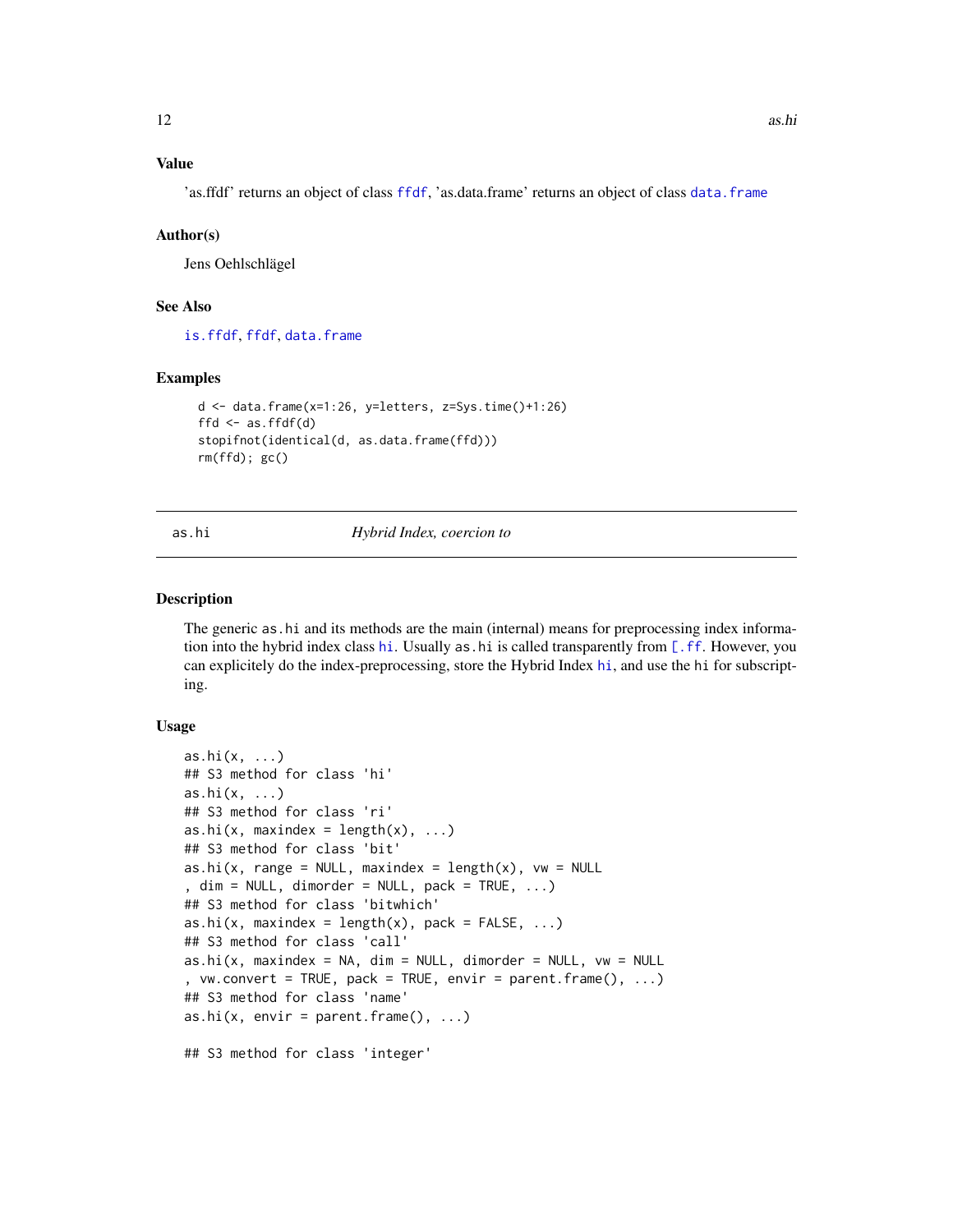```
as.hi(x, maxindex = NA, dim = NULL, dimorder = NULL
, symmetric = FALSE, fixdiag = NULL, vw = NULL, vw.convert = TRUE
, dimorder.convert = TRUE, pack = TRUE, NAs = NULL, \ldots)
## S3 method for class 'which'
as.hi(x, ...)
## S3 method for class 'double'
as.hi(x, \ldots)## S3 method for class 'logical'
as.hi(x, maxindex = NA, dim = NULL, vw = NULL, pack = TRUE, \dots)
## S3 method for class 'character'
as.hi(x, names, vw = NULL, vw.convert = TRUE, ...)
## S3 method for class 'matrix'
as.hi(x, dim, dimorder = NULL, symmetric = FALSE, fixdiag = NULL, vw = NULL, pack = TRUE, ...)
```

| X                | an appropriate object of the class for which we dispatched                                                                                                     |
|------------------|----------------------------------------------------------------------------------------------------------------------------------------------------------------|
| envir            | the environment in which to evaluate components of the index expression                                                                                        |
| maxindex         | maximum positive indexposition maxindex, is needed with negative indices, if<br>vw or dim is given, maxindex is calculated automatically                       |
| names            | the names of the indexed vector for character indexing                                                                                                         |
| dim              | the dim of the indexed matrix to be stored within the hi object                                                                                                |
| dimorder         | the dimorder of the indexed matrix to be stored within the hi object, may con-<br>vert interpretation of x                                                     |
| symmetric        | the symmetric of the indexed matrix to be stored within the hi object                                                                                          |
| fixdiag          | the fixdiag of the indexed matrix to be stored within the hi object                                                                                            |
| VW               | the virtual window vw of the indexed vector or matrix to be stored within the hi<br>object, see details                                                        |
| vw.convert       | FALSE to prevent doubly virtual window conversion, this is needed for some<br>internal calls that have done the virtual window conversion already, see details |
| dimorder.convert |                                                                                                                                                                |
|                  | FALSE to prevent doubly dimorder conversion, this is needed for some internal<br>calls that have done the dimorder conversion already, see details             |
| NAs              | a vector of NA positions to be stored rlepacked, not fully supported yet                                                                                       |
| pack             | FALSE to prevent rlepacking, note that this is a hint rather than a guarantee,<br>as.hi.bit might ignore this                                                  |
| range            | NULL or a vector with two elements indicating first and last position to be con-<br>verted from 'bit' to 'hi'                                                  |
| .                | further argument passed from generic to method or from wrapper method to<br>as.hi.integer                                                                      |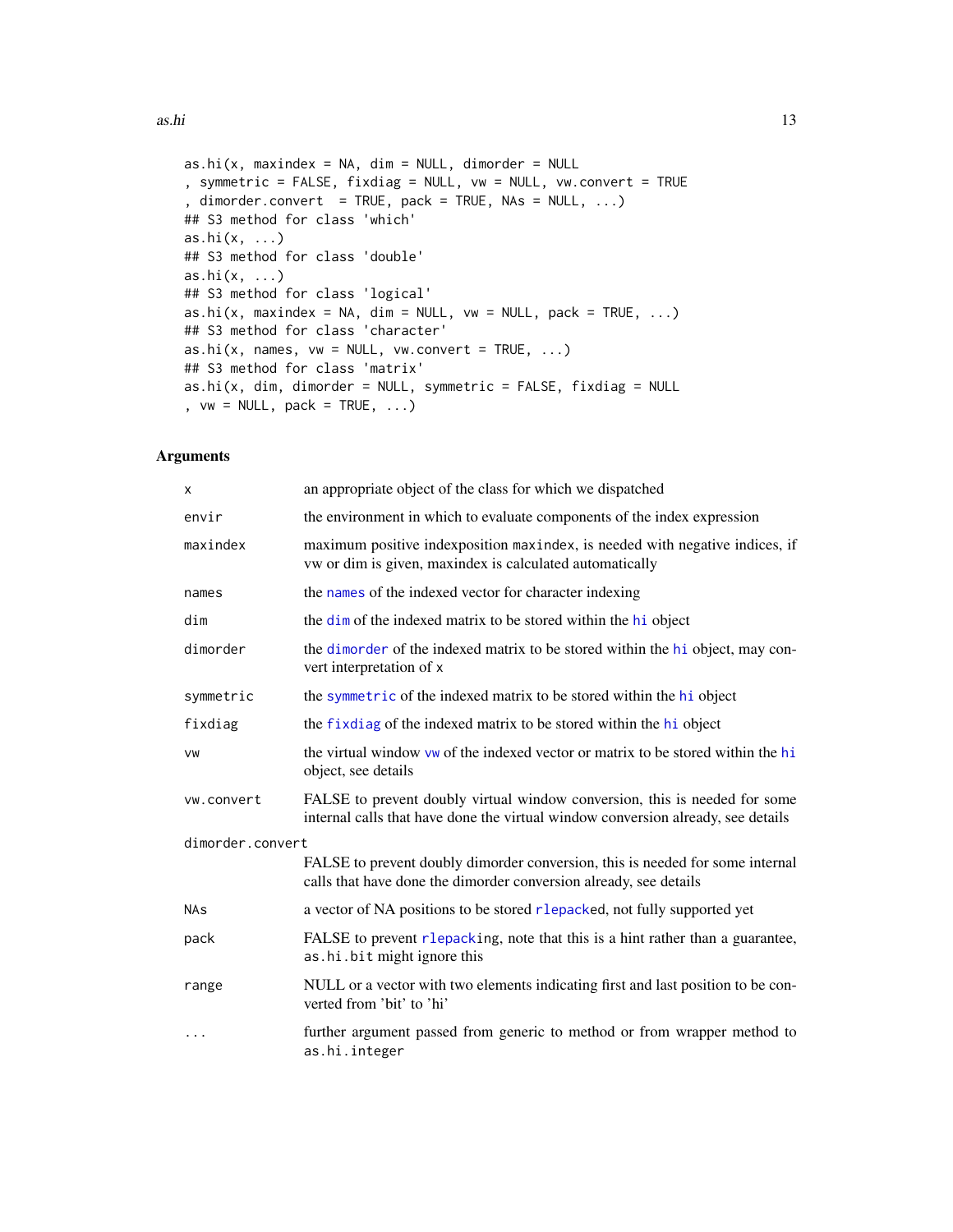#### Details

The generic dispatches appropriately, as.[hi](#page-84-1).hi returns an hi object unchanged, as.hi.call tries to [hiparse](#page-86-1) instead of evaluate its input in order to save RAM. If parsing is successfull as.hi.call will ignore its argument pack and always pack unless the subscript is too small to do so. If parsing fails it evaluates the index expression and dispatches again to one of the other methods. as.hi.name and as.hi.( are wrappers to as.hi.call. as.hi.integer is the workhorse for coercing evaluated expressions and as.hi.which is a wrapper removing the which class attribute. as.hi.double, as.hi.logical and as.hi.character are also wrappers to as.hi.integer, but note that as.hi.logical is not memory efficient because it expands *all* positions and then applies logical subscripting.

as.hi.matrix calls [arrayIndex2vectorIndex](#page-6-1) and then as.hi.integer to interpret and preprocess matrix indices.

If the dim and dimorder parameter indicate a non-standard dimorder ([dimorderStandard](#page-33-1)), the index information in x is converted from a standard dimorder interpretation to the requested [dimorder](#page-29-1). If the vw parameter is used, the index information in x is interpreted relative to the virtual window but stored relative to the abolute origin. Back-coercion via [as.integer.hi](#page-14-1) and friends will again return the index information relative to the virtual window, thus retaining symmetry and transparency of the viurtual window to the user.

You can use [length](#page-0-0) to query the index length (possibly length of negative subscripts), [poslength](#page-93-1) to query the number of selected elements (even with negative subscripts), and [maxindex](#page-93-1) to query the largest possible index position (within virtual window, if present)

Duplicated negative indices are removed and will not be recovered by [as.integer.hi](#page-14-1).

## Value

an object of class [hi](#page-84-1)

#### Note

Avoid changing the Hybrid Index representation, this might crash the  $[$ . ff subscripting.

#### Author(s)

Jens Oehlschlägel

#### See Also

[hi](#page-84-1) for the Hybrid Index class, [hiparse](#page-86-1) for parsing details, as . integer. hi for back-coercion, [\[.ff](#page-35-1) for ff subscripting

#### Examples

```
message("integer indexing with and without rel-packing")
as.hi(1:12)
as.hi(1:12, pack=FALSE)
message("if index is double, the wrapper method just converts to integer")
as.hi(as.double(1:12))
message("if index is character, the wrapper method just converts to integer")
as.hi(c("a","b","c"), names=letters)
message("negative index must use maxindex (or vw)")
```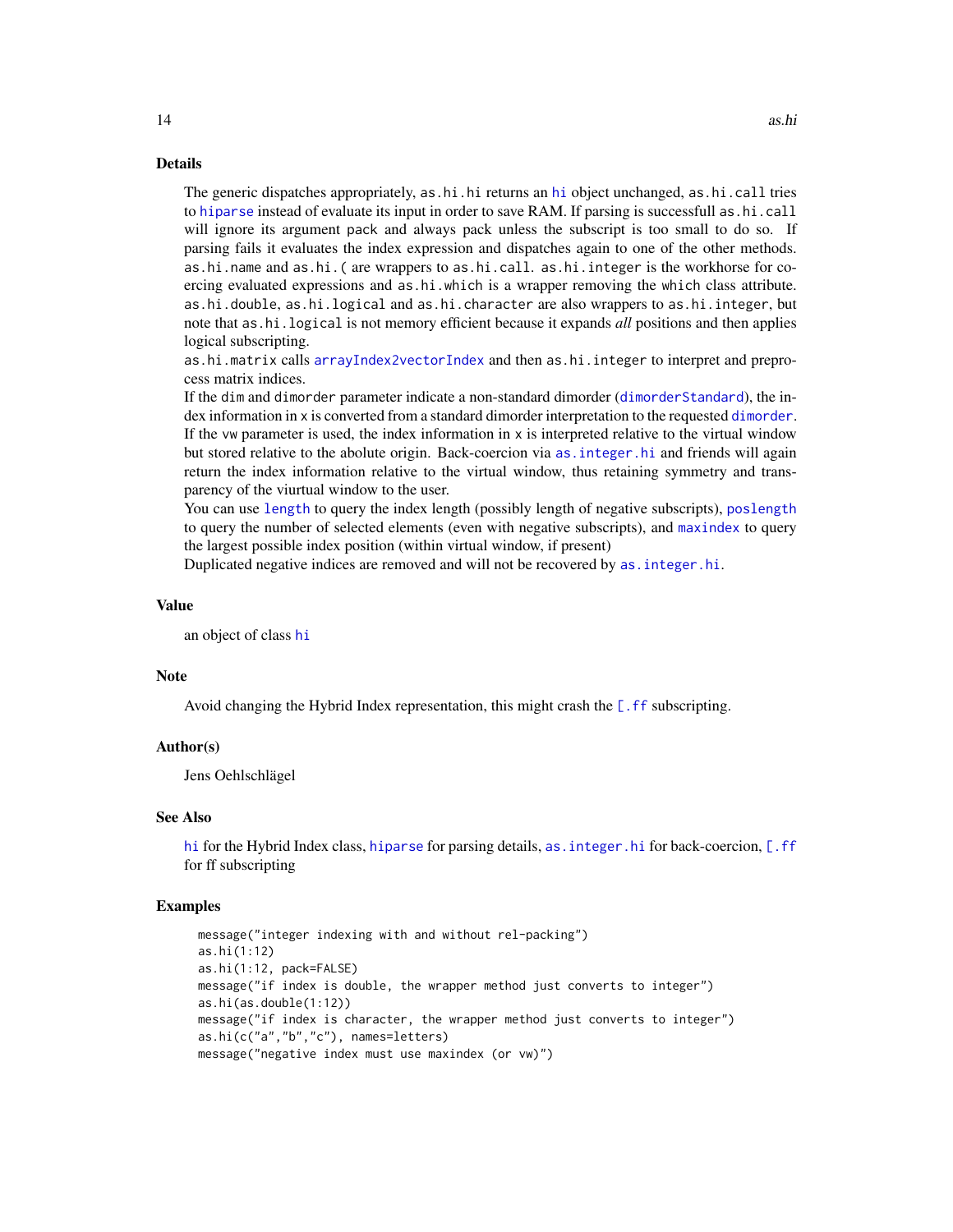## <span id="page-14-0"></span>as.integer.hi 15

```
as.hi(-(1:3), maxindex=12)
 message("logical index can use maxindex")
 as.hi(c(FALSE, FALSE, TRUE, TRUE))
 as.hi(c(FALSE, FALSE, TRUE, TRUE), maxindex=12)
 message("matrix index")
 x \leftarrow \text{matrix}(1:12, 6)as.hi(rbind(c(1,1), c(1,2), c(2,1)), dim=dim(x))message("first ten positions within virtual window")
 i \leq -as.hi(1:10, vw=c(10, 80, 10))i
 message("back-coerce relativ to virtual window")
 as.integer(i)
 message("back-coerce relativ to absolute origin")
 as.integer(i, vw.convert=FALSE)
 message("parsed index expressions save index RAM")
   as.hi(quote(1:1000000000))
## Not run:
 message("compare to RAM requirement when the index experssion is evaluated")
   as.hi(1:1000000000)
## End(Not run)
message("example of parsable index expression")
 a <- seq(100, 200, 20)
 as.hi(substitute(c(1:5, 4:9, a)))
 hi(c(1,4, 100),c(5,9, 200), by=c(1,1,20))
message("two examples of index expression temporarily expanded to full length due to
non-supported use of brackets '(' and mathematical operators '+' accepting token")
message("example1: accepted token but aborted parsing because length>16")
 as.hi(quote(1+(1:16)))
message("example1: rejected token and aborted parsing because length>16")
 as.hi(quote(1+(1:17)))
```
<span id="page-14-1"></span>as.integer.hi *Hybrid Index, coercing from*

## Description

Functions that (back-)convert an [hi](#page-84-1) object to the respective subscripting information.

```
## S3 method for class 'hi'
as.which(x, \ldots)## S3 method for class 'hi'
as.bitwhich(x, ...)
```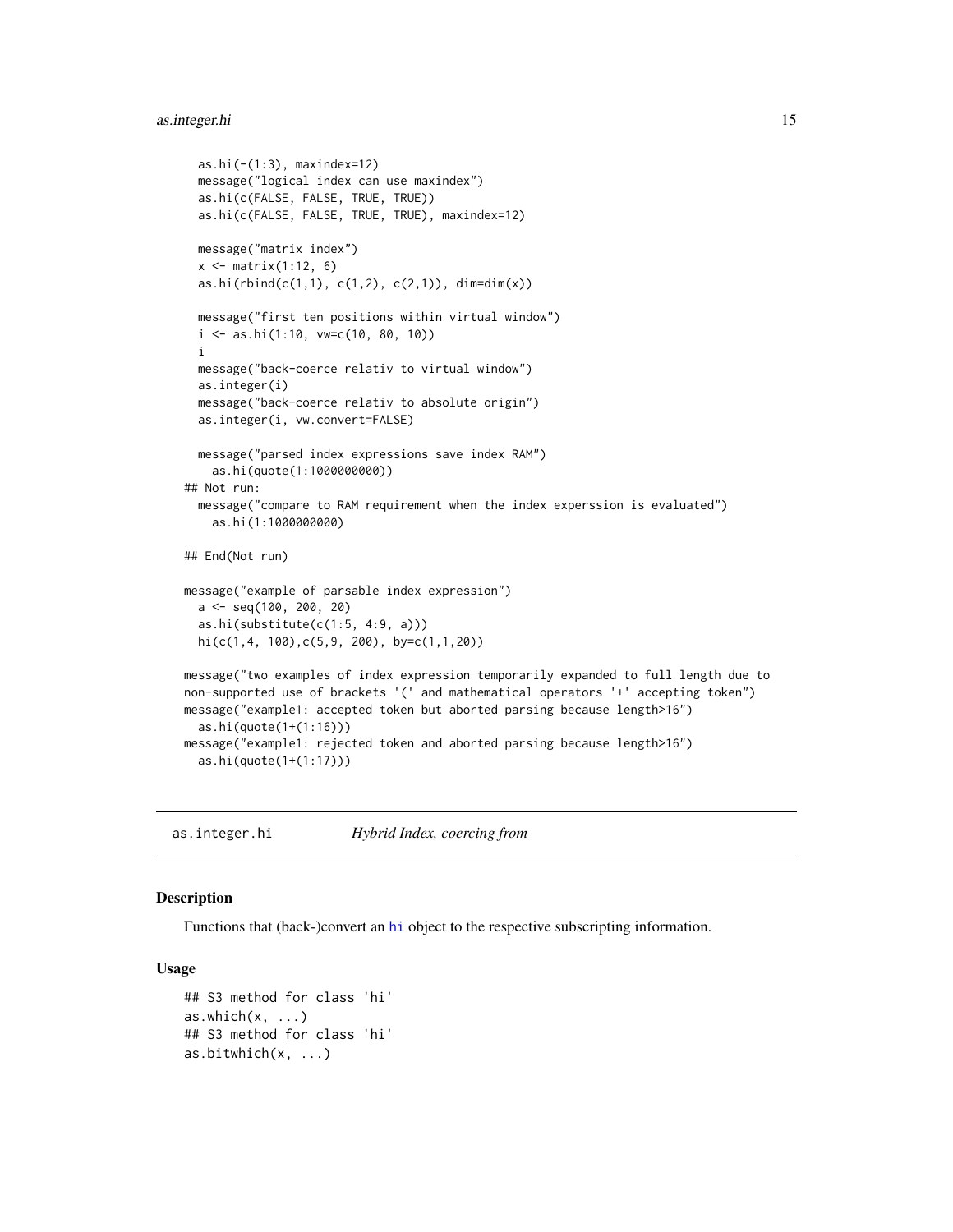```
## S3 method for class 'hi'
as. bit(x, ...)## S3 method for class 'hi'
as.integer(x, vw.convert = TRUE, \dots)
## S3 method for class 'hi'
as.logical(x, maxindex = NULL, ...)## S3 method for class 'hi'
as. character(x, names, vw. convert = TRUE, ...)## S3 method for class 'hi'
as.matrix(x, dim = x$dim, dimorder = x$dimorder, vw = x$vw, symmetric = x$symmetric, fixdiag = x$fixdiag, ...)
```
## Arguments

| x          | an object of class hi                                            |
|------------|------------------------------------------------------------------|
| maxindex   | the length of the subscripted object (needed for logical output) |
| names      | the names vector of the subscripted object                       |
| dim        | the dim of the subscripted object                                |
| dimorder   | the dimorder of the subscripted object                           |
| VW         | the virtual window vw of the subscripted object                  |
| vw.convert | vw.convert                                                       |
| symmetric  | TRUE if the subscripted matrix is symmetric                      |
| fixdiag    | TRUE if the subscripted matrix has fixdiag                       |
|            | further arguments passed                                         |

#### Value

as.integer.hi returns an integer vector, see [as.hi.integer](#page-11-2). as.logical.hi returns an logical vector, see [as.hi.logical](#page-11-2). as.character.hi returns a character vector, see [as.hi.character](#page-11-2). as.matrix.hi returns a matrix index, see [as.hi.matrix](#page-11-2).

#### Author(s)

Jens Oehlschlägel

#### See Also

[hi](#page-84-1), [as.hi](#page-11-1)

#### Examples

```
x < -1:6names(x) <- letters[1:6]
as.integer(as.hi(c(1:3)))
as.logical(as.hi(c(TRUE,TRUE,TRUE,FALSE,FALSE,FALSE)))
as.character(as.hi(letters[1:3], names=names(x)), names=names(x))
x \leftarrow \text{matrix}(1:12, 6)as.matrix(as.hi(rbind(c(1,1), c(1,2), c(2,1)), dim=dim(x)), dim=dim(x))
```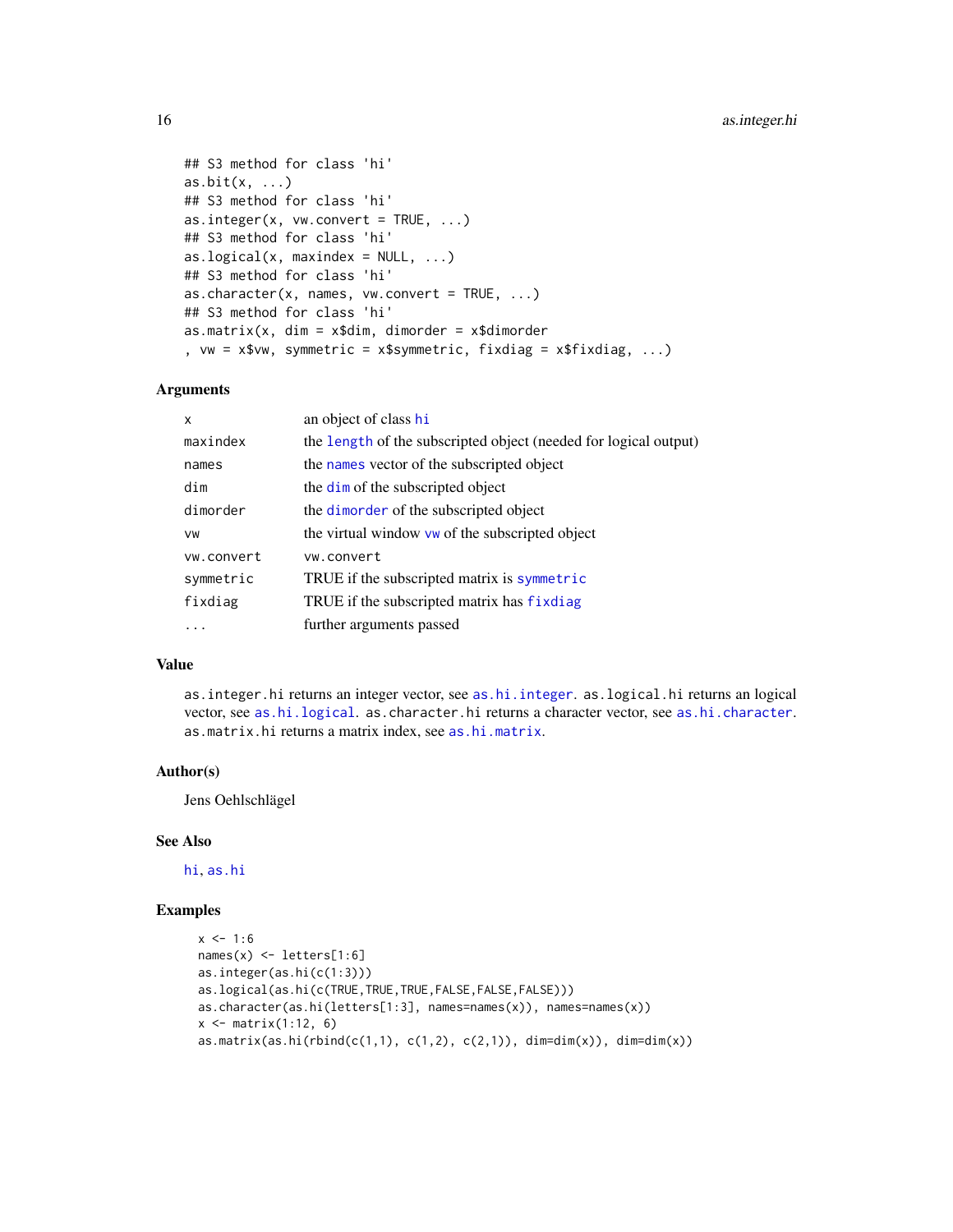<span id="page-16-1"></span><span id="page-16-0"></span>

## Description

as.vmode is a generic that converts some R ram object to the desired [vmode](#page-150-1).

#### Usage

```
as.vmode(x, \ldots)as.boolean(x, ...)
as.quad(x, \ldots)as.nibble(x, ...)as.byte(x, ...)as.ubyte(x, \ldots)as.short(x, \ldots)as.ushort(x, \ldots)## Default S3 method:
as.vmode(x, vmode, ...)
## S3 method for class 'ff'
as.vmode(x, \ldots)## Default S3 method:
as.boolean(x, ...)
## Default S3 method:
as.quad(x, \ldots)## Default S3 method:
as.nibble(x, ...)## Default S3 method:
as.byte(x, ...)## Default S3 method:
as.ubyte(x, ...)## Default S3 method:
as.short(x, \ldots)## Default S3 method:
as.ushort(x, \ldots)
```
#### Arguments

| $\mathsf{x}$ | any object                                                                             |
|--------------|----------------------------------------------------------------------------------------|
| ymode        | virtual mode                                                                           |
| $\cdot$      | The  don't have a function yet, they are only defined to keep the generic<br>flexible. |

#### Details

Function as. vmode actually coerces to one of the usual storage. modes (see . rammode) but flags them with an additional attribute 'vmode' if necessary. The coercion generics can also be called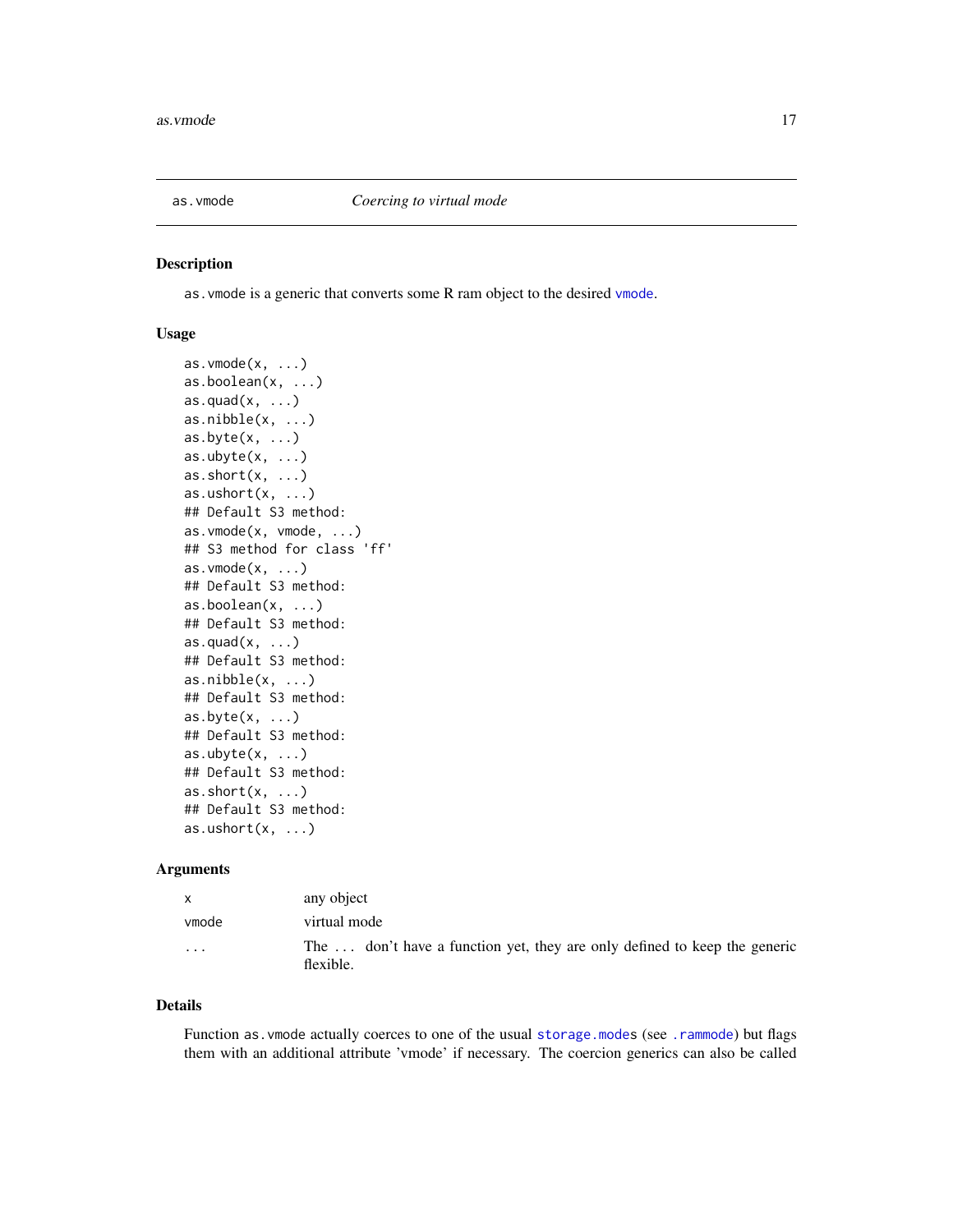<span id="page-17-0"></span>directly:

| as.boolean   | 1 bit logical without NA           |
|--------------|------------------------------------|
| as.logical   | 2 bit logical with NA              |
| as.quad      | 2 bit unsigned integer without NA  |
| as.nibble    | 4 bit unsigned integer without NA  |
| as.byte      | 8 bit signed integer with NA       |
| as.ubyte     | 8 bit unsigned integer without NA  |
| as.short     | 16 bit signed integer with NA      |
| as.ushort    | 16 bit unsigned integer without NA |
| as.integer   | 32 bit signed integer with NA      |
| as.single    | 32 bit float                       |
| as double    | 64 bit float                       |
| as.complex   | $2x64$ bit float                   |
| as.raw       | 8 bit unsigned char                |
| as.character | character                          |
|              |                                    |

## Value

a vector of the desired vmode containing the input data

## Author(s)

Jens Oehlschlägel

## See Also

[vmode](#page-150-1), [vector.vmode](#page-147-1)

## Examples

```
as.vmode(1:3,"double")
as.vmode(1:3,"byte")
as.double(1:3)
as.byte(1:3)
```
bigsample *Sampling from large pools*

## Description

bigsample samples quicker from large pools than [sample](#page-0-0) does.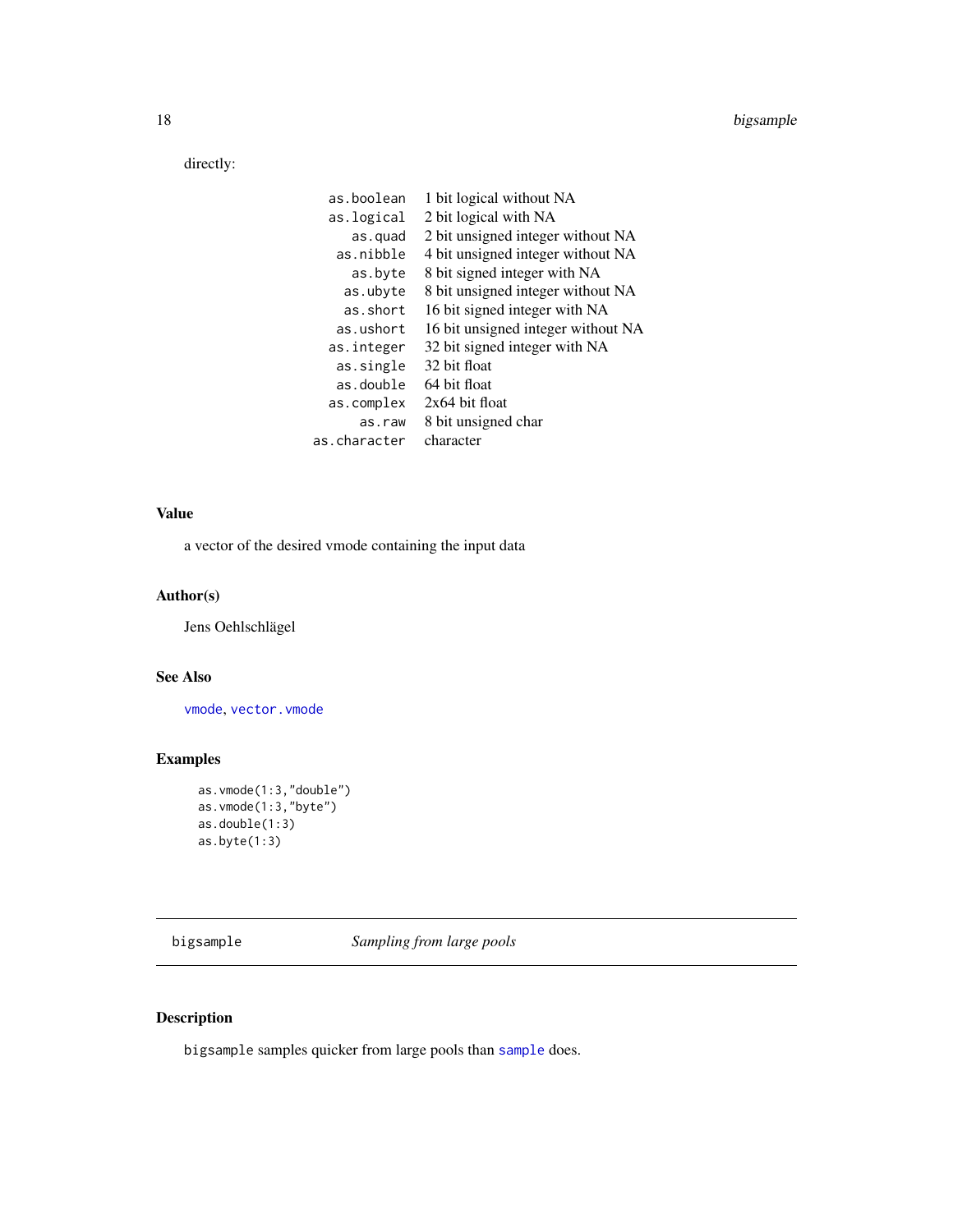## bigsample 19

## Usage

```
bigsample(x, ...)
## Default S3 method:
bigsample(x, size, replace = FALSE, prob = NULL, negative = FALSE, ...)
## S3 method for class 'ff'
bigsample(x, size, replace = FALSE, prob = NULL, \ldots)
```
## Arguments

| $\mathsf{x}$ | the pool to sample from                                            |
|--------------|--------------------------------------------------------------------|
| size         | the number of elements to sample                                   |
| replace      | TRUE to use sampling with replacement                              |
| prob         | optional vector of sampling probabilities (recyled to pool length) |
| negative     | negative                                                           |
|              |                                                                    |

## Details

For small pools [sample](#page-0-0) is called.

#### Value

a vector of elements sampled from the pool (argument 'x')

## Note

Note that bigsample and sample do not necessarily return the same sequence of elements when set.seed is set before.

## Author(s)

Daniel Adler, Jens Oehlschlägel, Walter Zucchini

## See Also

[sample](#page-0-0), [ff](#page-40-1)

#### Examples

```
message("Specify pool size")
bigsample(1e8, 10)
message("Sample ff elements (same as x[bigsample(length(ff(1:100 / 10)), 10)])")
bigsample(ff(1:100 / 10), 10)
## Not run:
  message("Speed factor")
     (system.time(for(i in 1:10)sample(1e8, 10))[3]/10)
   / (system.time(for(i in 1:1000)bigsample(1e8, 10))[3]/1000)
```
## End(Not run)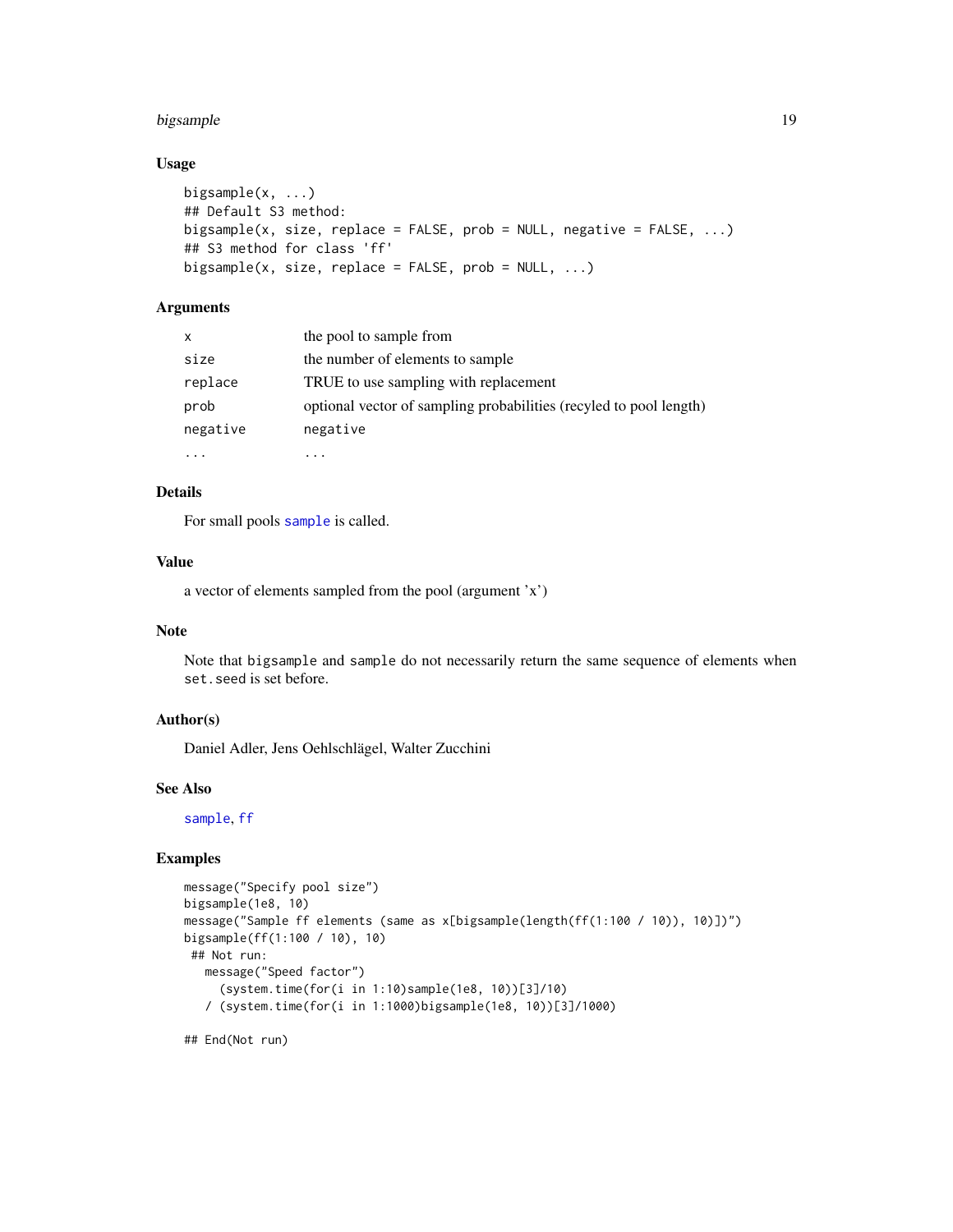## <span id="page-19-0"></span>Description

These are used in aggregating the chunks resulting from batch processing. They are usually called via [do.call](#page-0-0)

### Usage

```
ccbind(...)
crbind(...)
cfun(..., FUN, FUNARGS = list())
cquantile(..., probs = seq(0, 1, 0.25), na.rm = FALSE, names = TRUE, type = 7)
csummary(..., na.rm = "ignored")
cmedian(..., na.rm = FALSE)
clength(..., na.rm = FALSE)
csum(..., na.rm = FALSE)cmean(..., na.rm = FALSE)
```
## Arguments

| <b>FUN</b>     | a aggregating function                        |
|----------------|-----------------------------------------------|
| <b>FUNARGS</b> | further arguments to the aggregating function |
| na.rm          | TRUE to remove NAs                            |
| probs          | see quantile                                  |
| names          | see quantile                                  |
| type           | see quantile                                  |

## Details

| <b>CFUN</b> | <b>FUN</b> | comment                                                                         |
|-------------|------------|---------------------------------------------------------------------------------|
| ccbind      | cbind      | like cbind but respecting names                                                 |
| crbind      | rbind      | like rbind but respecting names                                                 |
| cfun        |            | crbind the input chunks and then apply 'FUN' to each column                     |
| cquantile   | quantile   | crbind the input chunks and then apply 'quantile' to each column                |
| csummary    | summary    | crbind the input chunks and then apply 'summary' to each column                 |
| cmedian     | median     | crbind the input chunks and then apply 'median' to each column                  |
| clength     | length     | crbind the input chunks and then determine the number of values in each column  |
| csum        | <b>Sum</b> | crbind the input chunks and then determine the sum values in each column        |
| cmean       | mean       | crbind the input chunks and then determine the (unweighted) mean in each column |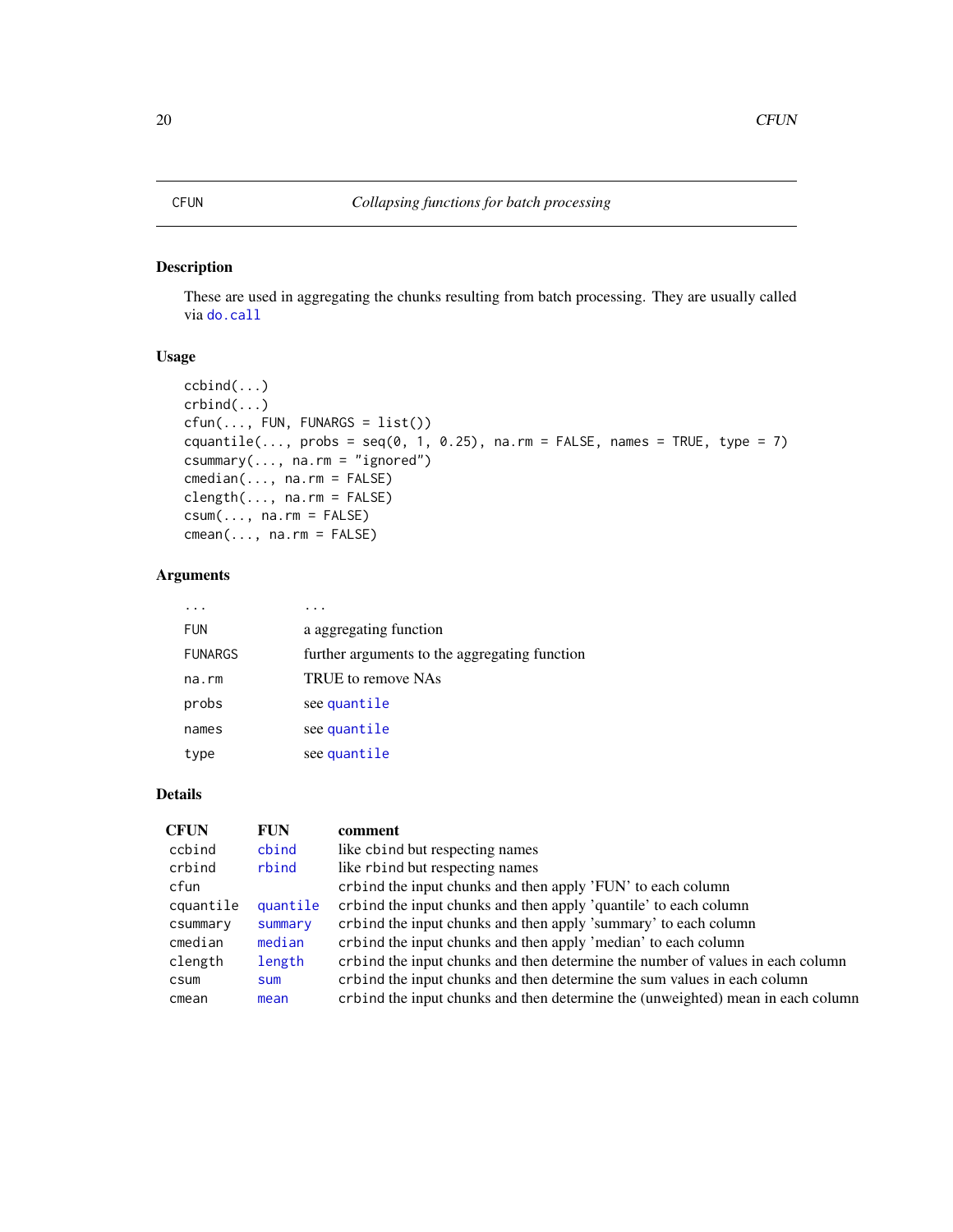#### <span id="page-20-0"></span>chunk.bit 21

In order to use CFUNs on the result of [lapply](#page-0-0) or [ffapply](#page-48-1) use [do.call](#page-0-0).

#### Value

depends on the CFUN used

## ff options

xx TODO: extend this for weighted means, weighted median etc., see http://tolstoy.newcastle.edu.au/R/help/02a/1073.html and http://tolstoy.newcastle.edu.au/R/help/02a/1060.html or google "Re: [R] Weighted median"

## Note

Currently - for command line convenience - we map the elements of a single list argument to . . . , but this may change in the future.

#### Author(s)

Jens Oehlschlägel

## See Also

[ffapply](#page-48-1), [do.call](#page-0-0), [na.count](#page-104-1)

## Examples

```
X <- lapply(split(rnorm(1000), 1:10), summary)
do.call("crbind", X)
do.call("csummary", X)
do.call("cmean", X)
do.call("cfun", c(X, list(FUN=mean, FUNARGS=list(na.rm=TRUE))))
rm(X)
```
chunk.bit *Chunk bit vectors*

#### Description

chunking method for ffdf objects automatically considering RAM requirements from recordsize as calculated from [sum](#page-0-0)[\(.rambytes\[](#page-150-2)[vmode\]](#page-152-1))

```
## S3 method for class 'bit'
chunk(x, RECORDBYTES = .rambytes["logical"], BATCHBYTES = getOption("ffbatchbytes"), ...)
```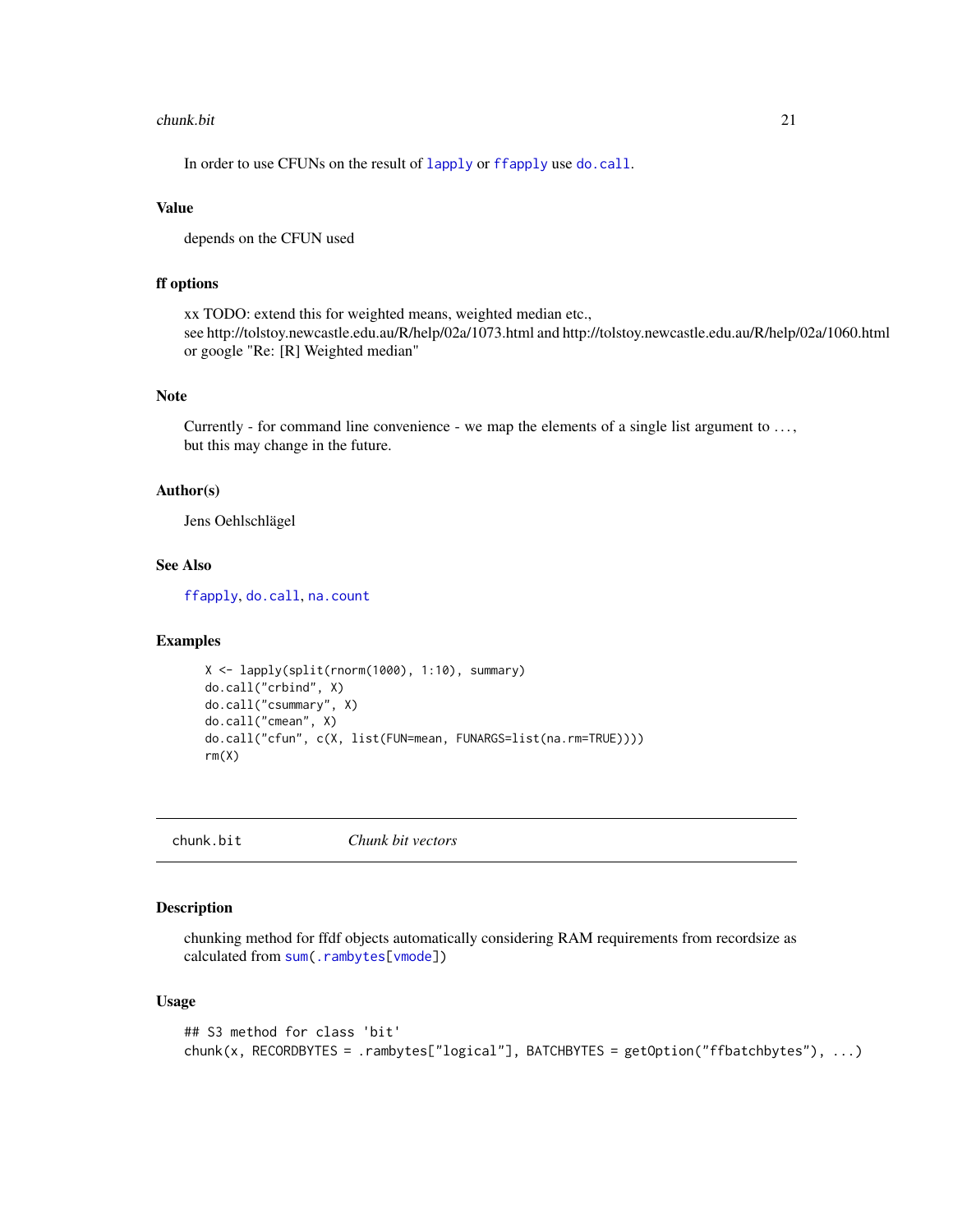#### <span id="page-21-0"></span>Arguments

| $\mathsf{x}$            | bit                                                                                                                                     |
|-------------------------|-----------------------------------------------------------------------------------------------------------------------------------------|
| <b>RECORDBYTES</b>      | optional integer scalar representing the bytes needed to process a single element<br>of the bit vector                                  |
| <b>BATCHBYTES</b>       | integer scalar limiting the number of bytes to be processed in one chunk, default<br>from getOption("ffbatchbytes"), see also .rambytes |
| $\cdot$ $\cdot$ $\cdot$ | further arguments passed to chunk                                                                                                       |

## Value

A list with [ri](#page-0-0) indexes each representing one chunk

#### Author(s)

Jens Oehlschlägel

#### See Also

[chunk](#page-0-0), [bit](#page-0-0)

## Examples

```
n <- 1000
x \leftarrow \text{bit}(n)ceiling(n / (300 %/% sum(.rambytes["logical"])))
chunk(x, BATCHBYTES=300)
ceiling((n/2) / (100 %/% sum(.rambytes["logical"])))
chunk(x, from=1, to = n/2, BATCHBYTES=100)rm(x, n)
```
chunk.ffdf *Chunk ff\_vector and ffdf*

## Description

Chunking method for ff\_vector and ffdf objects (row-wise) automatically considering RAM requirements from recordsize as calculated from [sum\(](#page-0-0)[.rambytes\[](#page-150-2)[vmode\]](#page-150-1))

```
## S3 method for class 'ff_vector'
chunk(x
, RECORDBYTES = .rambytes[vmode(x)], BATCHBYTES = getOption("ffbatchbytes"), ...)
## S3 method for class 'ffdf'
chunk(x
, RECORDBYTES = sum(.rambytes[vmode(x)]), BATCHBYTES = getOption("ffbatchbytes"), ...)
```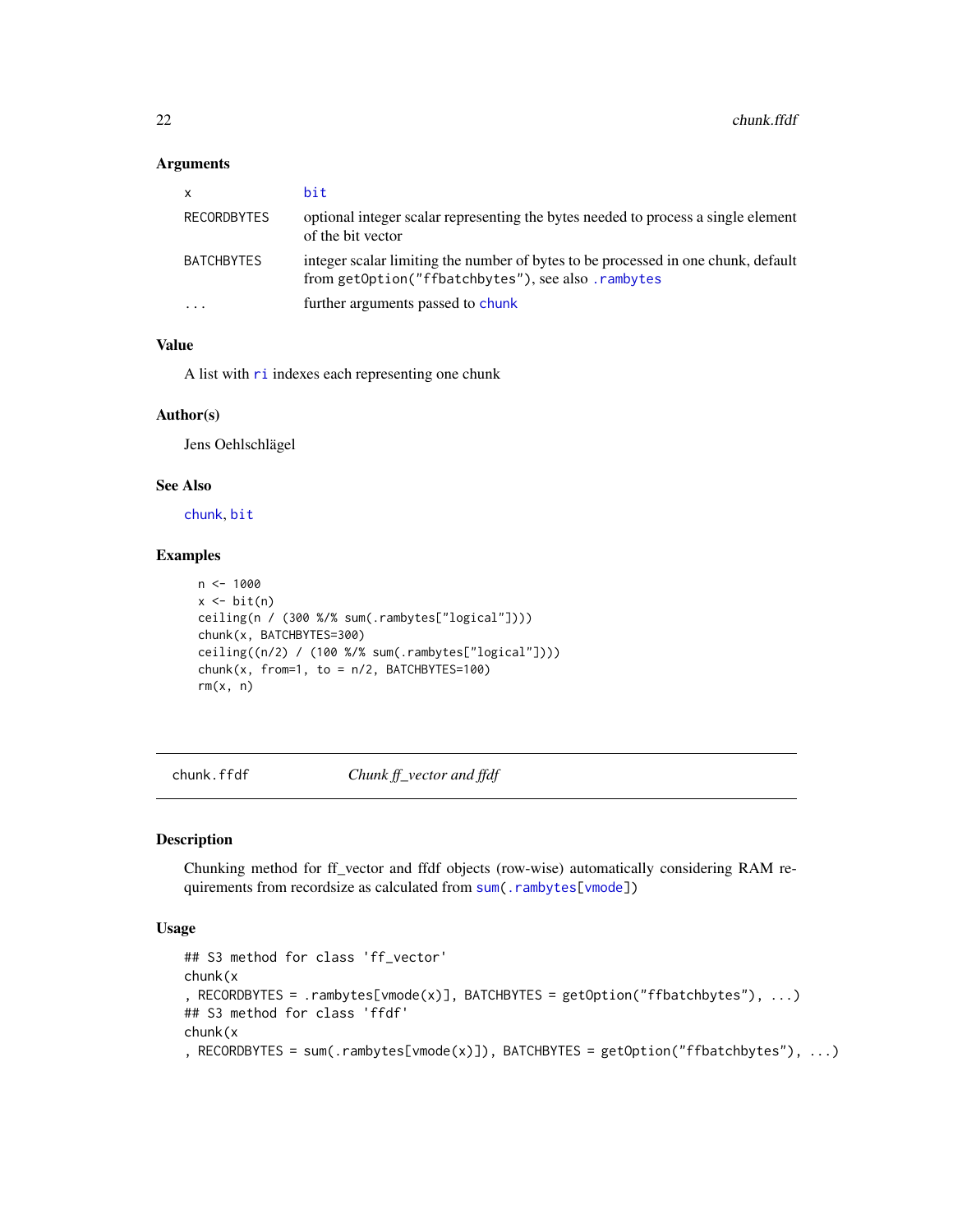#### chunk.ffdf 23

#### Arguments

| $\mathsf{x}$            | ff or ffdf                                                                                                                              |
|-------------------------|-----------------------------------------------------------------------------------------------------------------------------------------|
| RECORDBYTES             | optional integer scalar representing the bytes needed to process an element of<br>the ff_vector a single row of the ffdf                |
| <b>BATCHBYTES</b>       | integer scalar limiting the number of bytes to be processed in one chunk, default<br>from getOption("ffbatchbytes"), see also .rambytes |
| $\cdot$ $\cdot$ $\cdot$ | further arguments passed to chunk                                                                                                       |

#### Value

A list with  $ri$  indexes each representing one chunk

## Author(s)

Jens Oehlschlägel

#### See Also

[chunk](#page-0-0), [ffdf](#page-54-1)

#### Examples

```
x <- data.frame(x=as.double(1:26), y=factor(letters), z=ordered(LETTERS))
a \leftarrow as.ffdf(x)ceiling(26 / (300 %/% sum(.rambytes[vmode(a)])))
chunk(a, BATCHBYTES=300)
ceiling(13 / (100 %/% sum(.rambytes[vmode(a)])))
chunk(a, from=1, to = 13, BATCHBYTES=100)
rm(a); gc()
message("dummy example for linear regression with biglm on ffdf")
library(biglm)
message("NOTE that . in formula requires calculating terms manually
 because . as a data-dependant term is not allowed in biglm")
form <- Sepal.Length ~ Sepal.Width + Petal.Length + Petal.Width + Species
lmfit <- lm(form, data=iris)
firis <- as.ffdf(iris)
for (i in chunk(firis, by=50)){
  if (i[1]==1){
   message("first chunk is: ", i[[1]],":",i[[2]])
    biglmfit <- biglm(form, data=firis[i,,drop=FALSE])
  }else{
   message("next chunk is: ", i[[1]],":",i[[2]])
    biglmfit <- update(biglmfit, firis[i,,drop=FALSE])
 }
}
```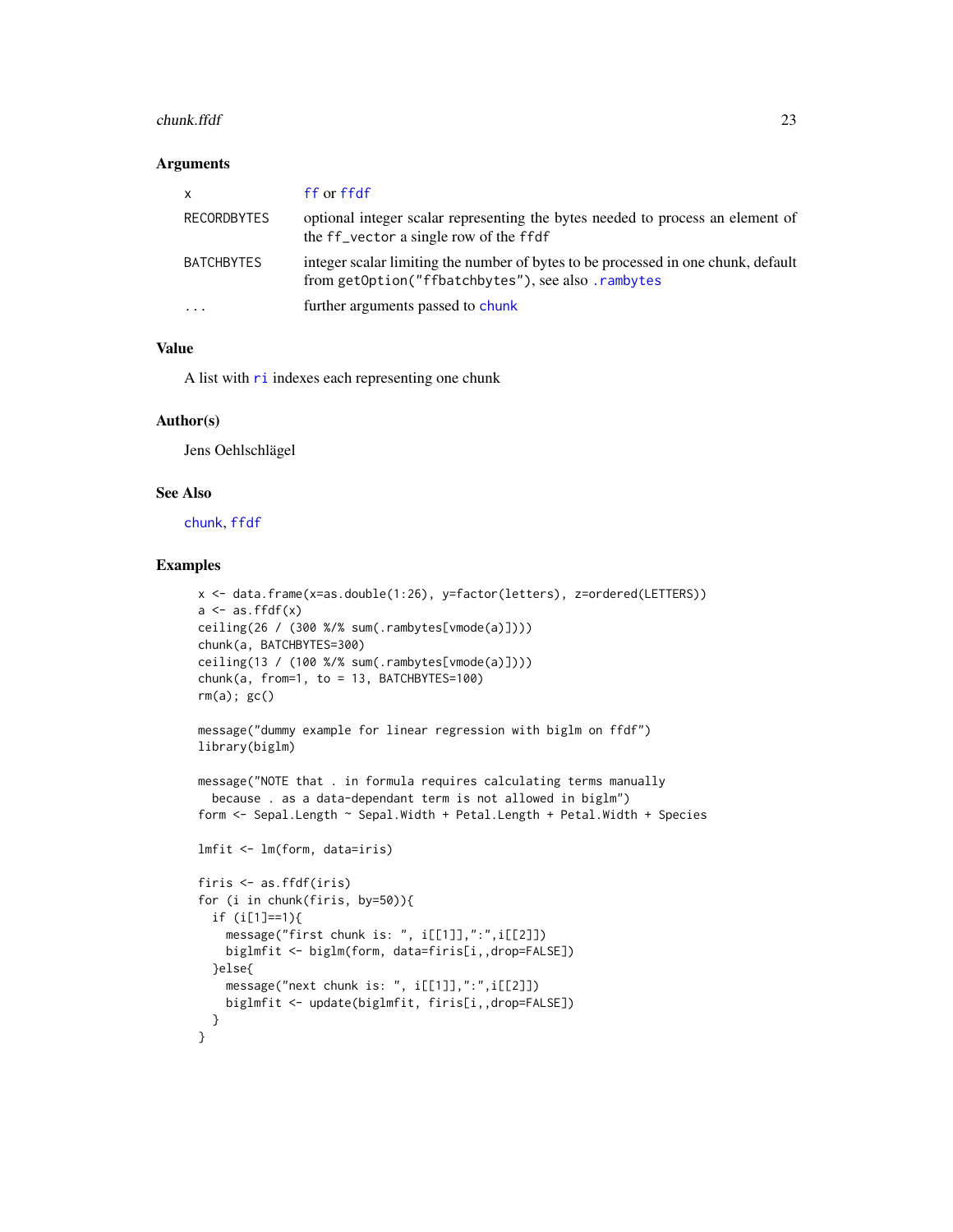```
summary(lmfit)
summary(biglmfit)
stopifnot(all.equal(coef(lmfit), coef(biglmfit)))
```
<span id="page-23-2"></span>clone *Cloning ff and ram objects*

#### <span id="page-23-1"></span>Description

clone physically duplicates ff (and ram) objects and can additionally change some features, e.g. length.

```
clone(x, \ldots)## S3 method for class 'ff'
clone(x
, initdata = x
, length = NULL
, levels = NULL
, ordered = NULL
, dim = NULL
, dimorder = NULL
, bydim = NULL
, symmetric = NULL
, fixdiag = NULL
, names = NULL
, dimnames = NULL
, ramclass = NULL
, ramattribs = NULL
, vmode = NULL
, update = NULL
, pattern = NULL
, filename = NULL
, overwrite = FALSE
, pagesize = NULL
, caching = NULL
, finalizer = NULL
, finonexit = NULL
, FF_RETURN = NULL
, BATCHSIZE = .Machine$integer.max
, BATCHBYTES = getOption("ffbatchbytes")
, VERBOSE = FALSE
, ...)
## S3 method for class 'list'
clone(x, \ldots)## Default S3 method:
clone(x, \ldots)
```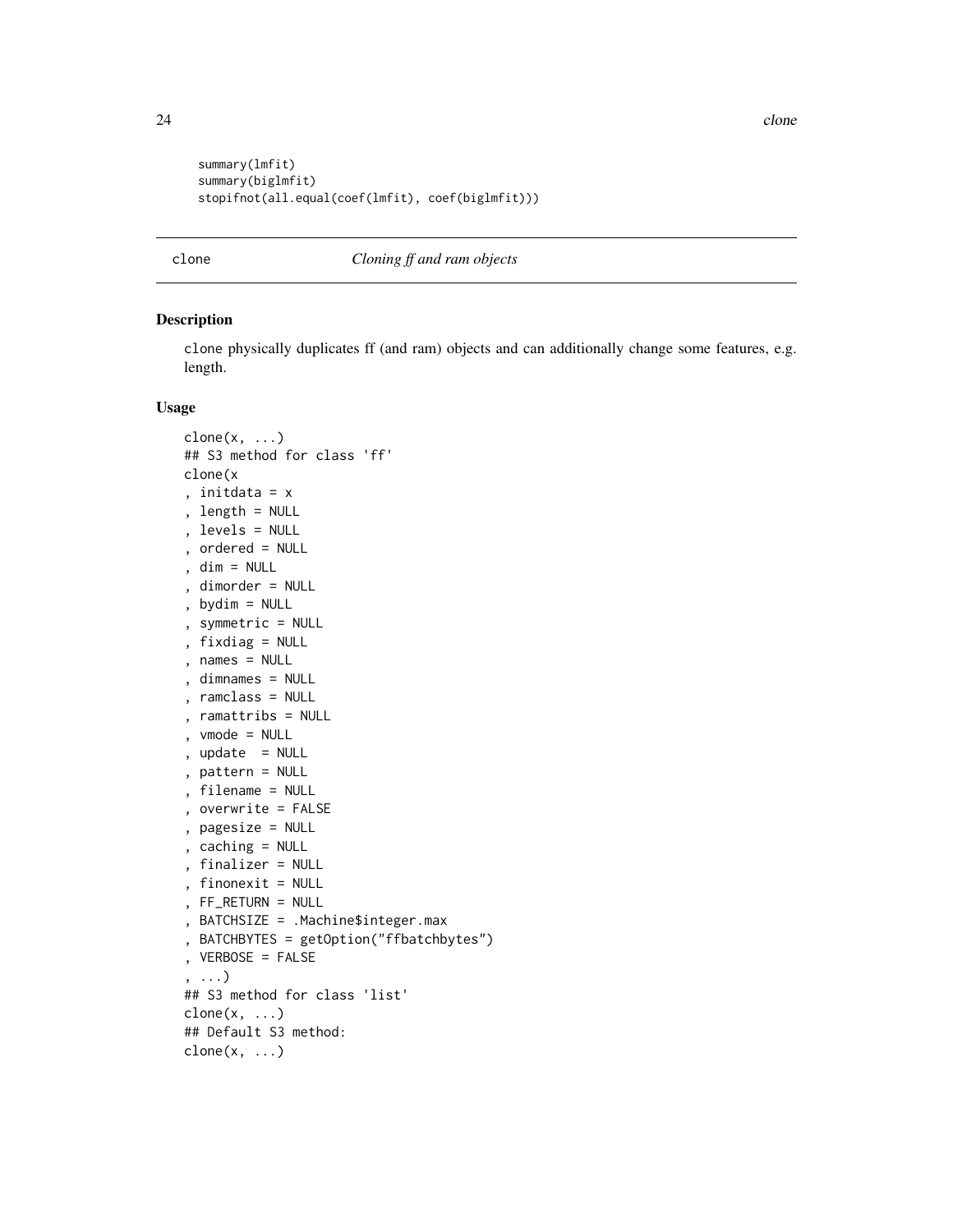#### clone 25

| X          | x                                                                                                                                                                                                                    |
|------------|----------------------------------------------------------------------------------------------------------------------------------------------------------------------------------------------------------------------|
| initdata   | scalar or vector of the .vimplemented vmodes, recycled if needed, default 0, see<br>also as. vmode and vector. vmode                                                                                                 |
| length     | optional vector length of the object (default: derive from 'initdata' or 'dim'),<br>see length.ff                                                                                                                    |
| levels     | optional character vector of levels if (in this case initdata must be composed of<br>these) (default: derive from initdata)                                                                                          |
| ordered    | indicate whether the levels are ordered (TRUE) or non-ordered factor (FALSE,<br>default)                                                                                                                             |
| dim        | optional array dim, see dim. ff and array                                                                                                                                                                            |
| dimorder   | physical layout (default 1:length(dim)), see dimorder and aperm                                                                                                                                                      |
| bydim      | dimorder by which to interpret the 'initdata', generalization of the 'byrow' paramter<br>in matrix                                                                                                                   |
| symmetric  | extended feature: TRUE creates symmetric matrix (default FALSE)                                                                                                                                                      |
| fixdiag    | extended feature: non-NULL scalar requires fixed diagonal for symmetric ma-<br>trix (default NULL is free diagonal)                                                                                                  |
| names      | see names                                                                                                                                                                                                            |
| dimnames   | NOT taken from initdata, see dimnames                                                                                                                                                                                |
| ramclass   | class attribute attached when moving all or parts of this ff into ram, see ramclass                                                                                                                                  |
| ramattribs | additional attributes attached when moving all or parts of this ff into ram, see<br>ramattribs                                                                                                                       |
| vmode      | virtual storage mode (default: derive from 'initdata'), see vmode and as . vmode                                                                                                                                     |
| update     | set to FALSE to avoid updating with 'initdata' (default TRUE) (used by ffdf)                                                                                                                                         |
| pattern    | root pattern for automatic ff filename creation (default "ff"), see also physical                                                                                                                                    |
| filename   | ff filename (default tmpfile with 'pattern' prefix), see also physical                                                                                                                                               |
| overwrite  | set to TRUE to allow overwriting existing files (default FALSE)                                                                                                                                                      |
| pagesize   | pagesize in bytes for the memory mapping (default from getOptions("ffpagesize")<br>initialized by getdefaultpagesize), see also physical                                                                             |
| caching    | caching scheme for the backend, currently 'mmnoflush' or 'mmeachflush' (flush<br>mmpages at each swap, default from getOptions("ffcaching") initialized with<br>'memorymap'), see also physical                      |
| finalizer  | name of finalizer function called when ff object is removed, (default "deleteIfOpen"<br>from getOptions("fffinalizer"))), standard finalizers are close.ff, delete.ff<br>and deleteIfOpen.ff, see also reg.finalizer |
| finonexit  | logical scalar determining whether finalizer is also called when R is closed via<br>$q$ , (default TRUE from getOptions("fffinonexit"))                                                                              |
| FF_RETURN  | logical scalar or ff object to be used. The default NULL creates a ff or ram clone,<br>TRUE returns a ff clone, FALSE returns a ram clone. Handing over an ff object<br>here uses this or stops if not ffsuitable    |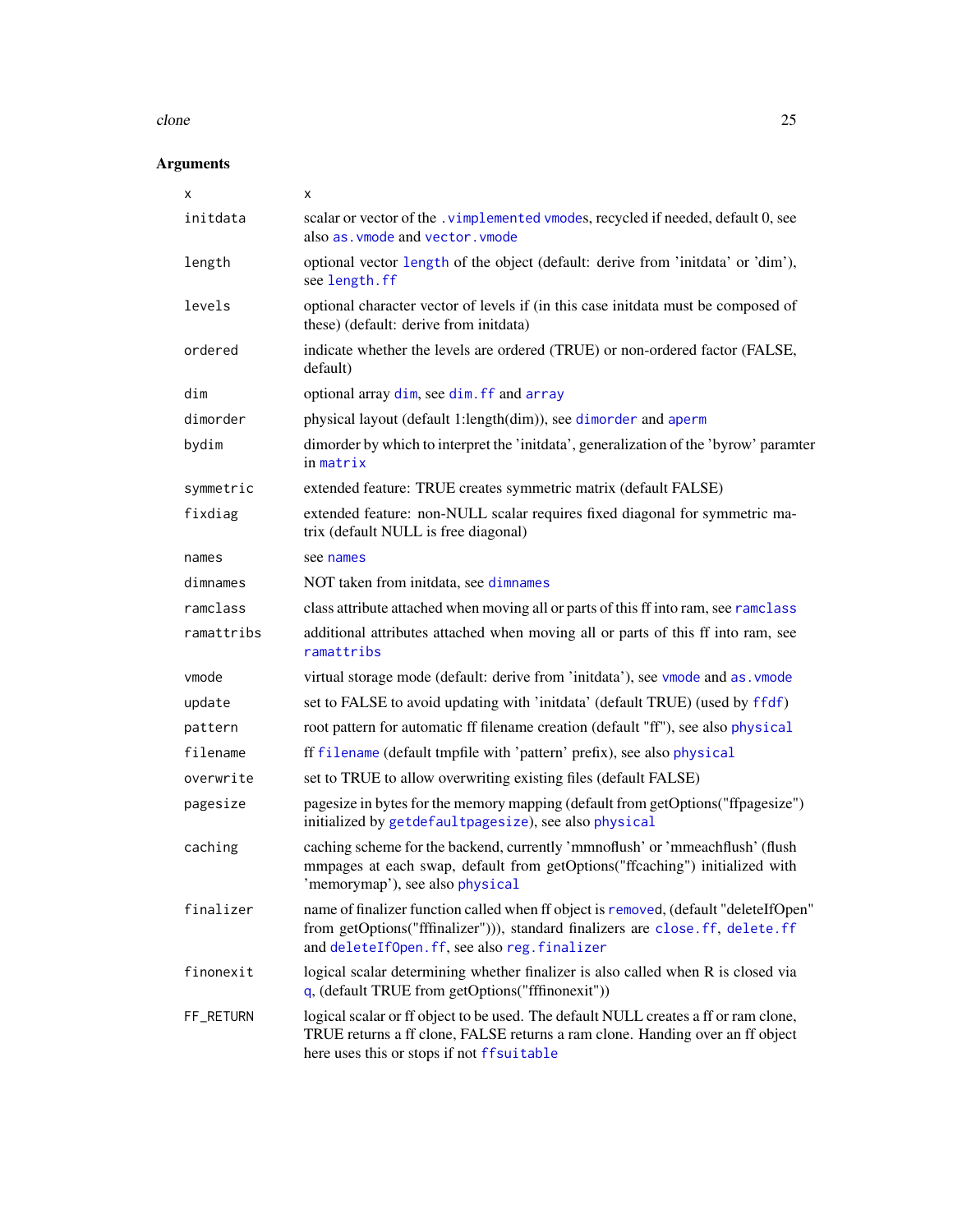<span id="page-25-0"></span>

| BATCHSIZE         | integer scalar limiting the number of elements to be processed in update. ff     |
|-------------------|----------------------------------------------------------------------------------|
|                   | when $length(intdata) > 1$ , default from getOption("ffbatchsize")               |
| <b>BATCHBYTES</b> | integer scalar limiting the number of bytes to be processed in update. If when   |
|                   | length(initidata)>1, default from getOption("ffbatchbytes"), see also . rambytes |
| <b>VERBOSE</b>    | set to TRUE for verbosing in update. ff when length(initdata)>1, default FALSE   |
| $\cdots$          | further arguments to the generic                                                 |

## Details

clone is generic. clone.ff is the workhorse behind [as.ram](#page-7-2) and [as.ff](#page-7-1). For creating the desired object it calls [ff](#page-40-1) which calls [update](#page-0-0) for initialization.

#### Value

an ff or ram object

## Author(s)

Jens Oehlschlägel

## See Also

[ff](#page-40-1), [update](#page-0-0), [as.ram](#page-7-2), [as.ff](#page-7-1)

#### Examples

```
x <- ff(letters, levels=letters)
y <- clone(x, length=52)
rm(x,y); gcc()
```
clone.ffdf *Cloning ffdf objects*

## Description

clone physically duplicates ffdf objects

### Usage

```
## S3 method for class 'ffdf'
clone(x, nrow=NULL, ...)
```

|                         | an ffdf                                                                                                           |
|-------------------------|-------------------------------------------------------------------------------------------------------------------|
| nrow                    | optionally the desired number of rows in the new object. Currently this works<br>only together with initdata=NULL |
| $\cdot$ $\cdot$ $\cdot$ | further arguments passed to clone (usually not usefull)                                                           |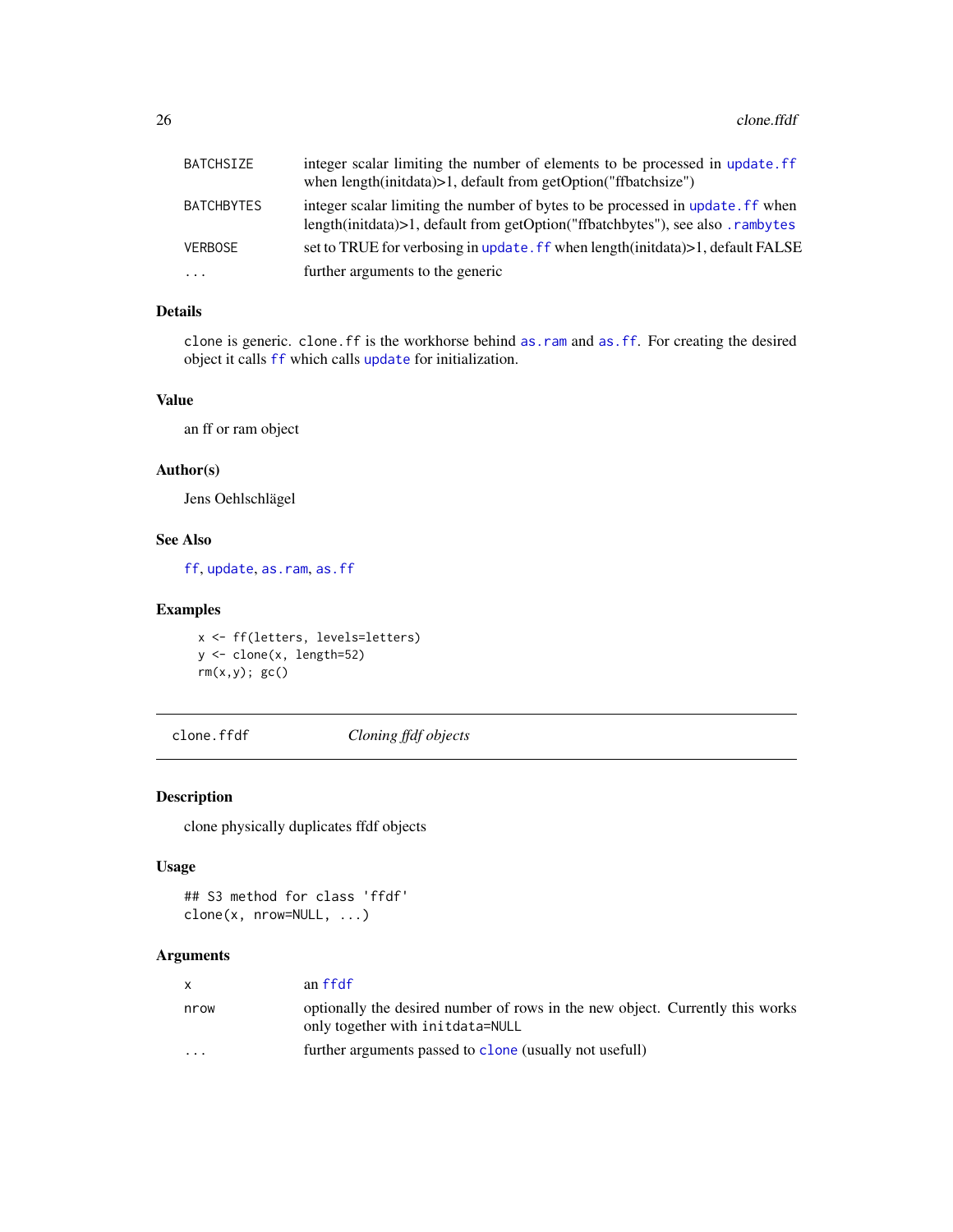#### <span id="page-26-0"></span> $\epsilon$ lose.ff  $\epsilon$  27

## Details

Creates a deep copy of an ffdf object by cloning all [physical](#page-110-1) components including the [row.names](#page-31-1)

## Value

An object of type [ffdf](#page-54-1)

## Author(s)

Jens Oehlschlägel

## See Also

[clone](#page-23-2), [ffdf](#page-54-1)

## Examples

x <- as.ffdf(data.frame(a=1:26, b=letters))

```
message("Here we change the content of both x and y by reference")
y \leq -xx$a[1] <- -1
y$a[1]
message("Here we change the content only of x because y is a deep copy")
y \leftarrow \text{clone}(x)x$a[2] <- -2
y$a[2]
rm(x, y); gc()
```
<span id="page-26-1"></span>close.ff *Closing ff files*

#### Description

Close frees the Memory Mapping resources and closes the ff file without deleting the file data.

```
## S3 method for class 'ff'
close(con, ...)
## S3 method for class 'ffdf'
close(con, ...)
## S3 method for class 'ff_pointer'
close(con, ...)
```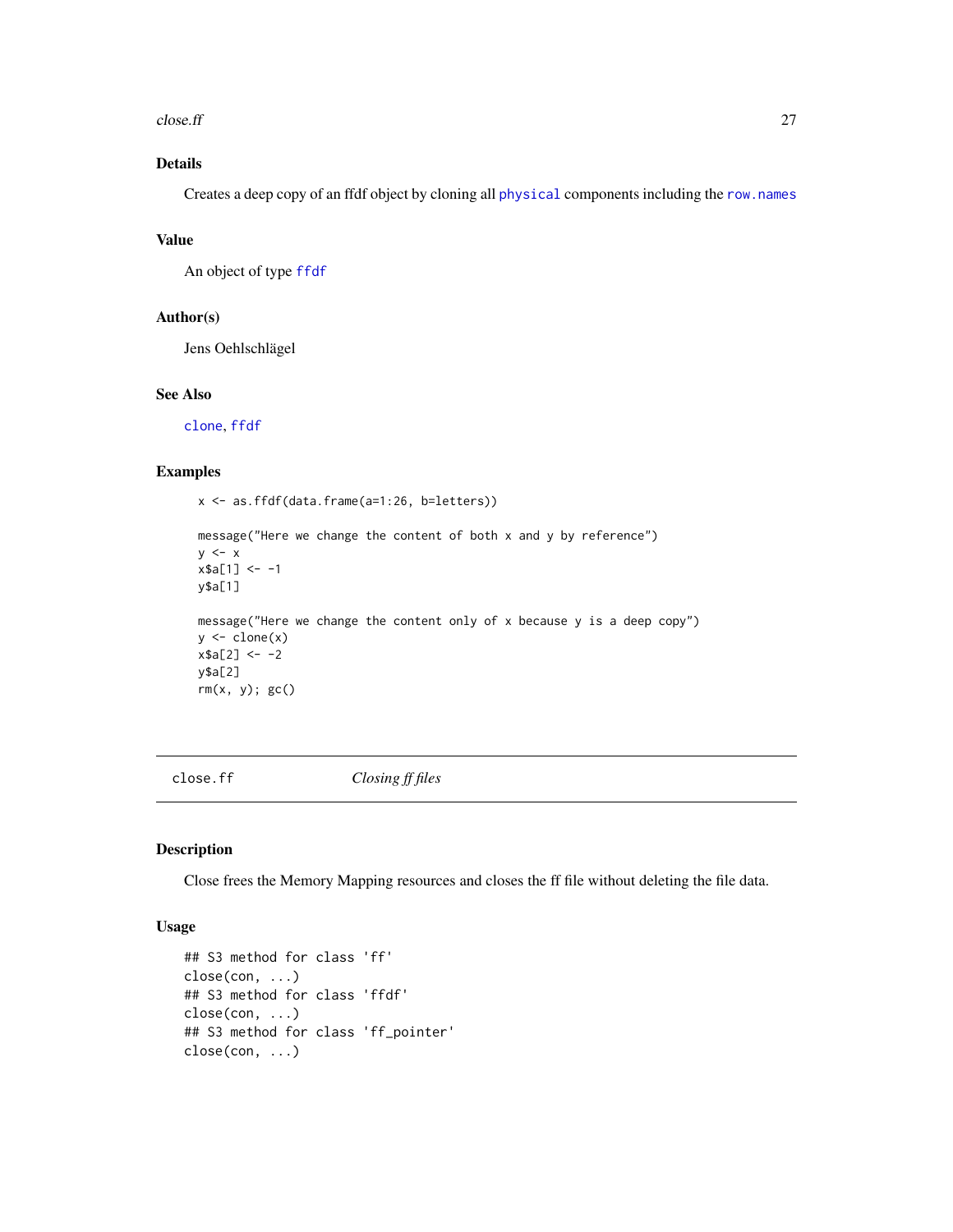#### Arguments

| con | an open ff object |
|-----|-------------------|
| .   | .                 |

## Details

The ff\_pointer method is not intended for manual use, it is used at finalizer dispatch time. Closing ffdf objects will close all of their [physical](#page-110-1) components including their [row.names](#page-31-2) if they are [is.ff](#page-87-2)

## Value

TRUE if the file could be closed, FALSE if it was closed already (or NA if not all components of an ffdf returned FALSE or TRUE on closing)

## Author(s)

Jens Oehlschlägel

## See Also

[ff](#page-40-1), [open.ff](#page-107-1), [delete](#page-27-2), [deleteIfOpen](#page-27-1)

## Examples

```
x \leftarrow ff(1:12)close(x)
x
open(x)
x
rm(x); gc()
```
<span id="page-27-2"></span>delete *Deleting the file behind an ff object*

## <span id="page-27-1"></span>Description

The generic delete deletes the content of an object without removing the object itself. The generic deleteIfOpen does the same, but only if [is.open](#page-88-1) returns TRUE.

```
delete(x, ...)
deleteIfOpen(x, ...)
## S3 method for class 'ff'
delete(x, ...)
## S3 method for class 'ffdf'
delete(x, ...)
## S3 method for class 'ff_pointer'
```
<span id="page-27-0"></span>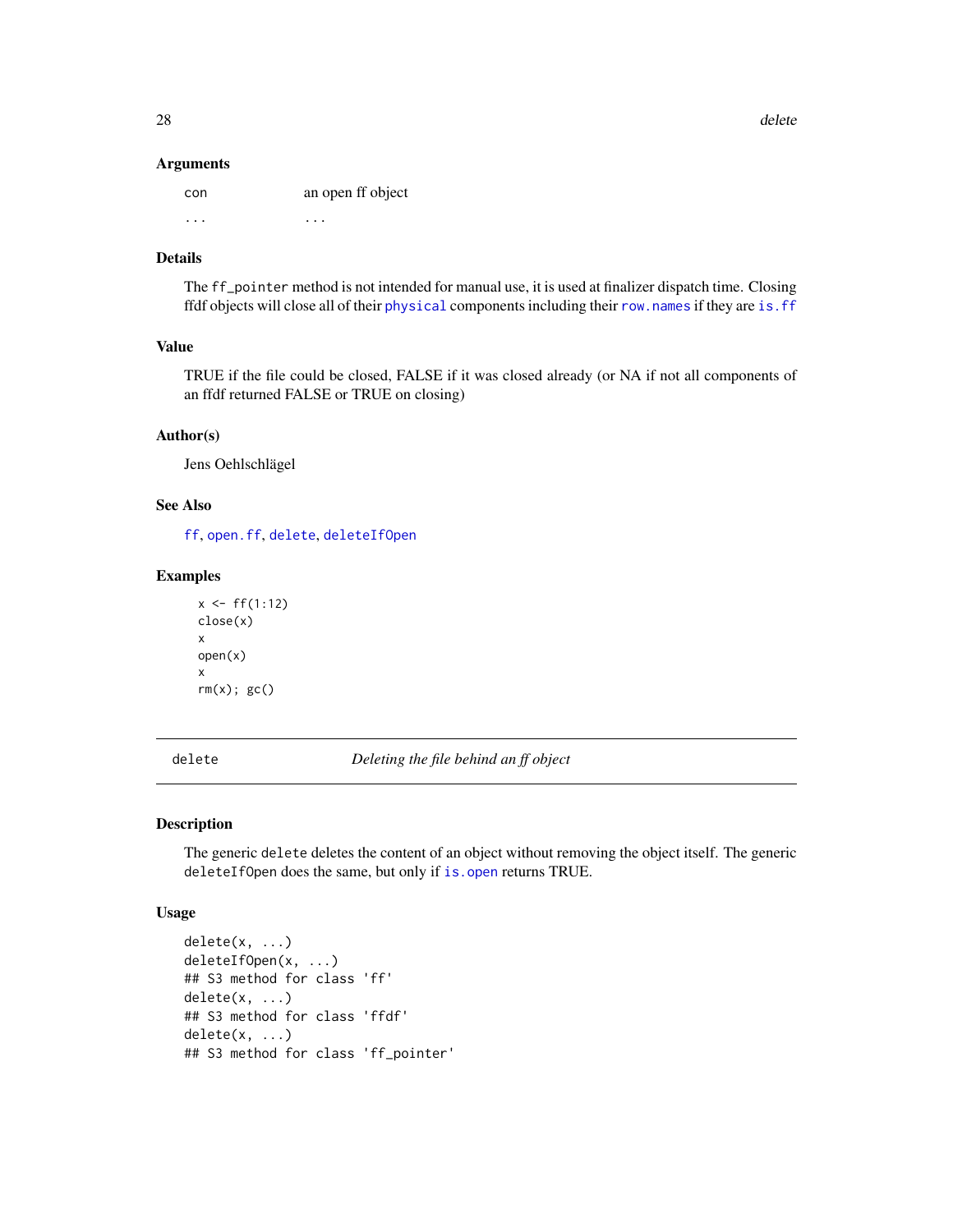#### delete 29

```
delete(x, \ldots)## Default S3 method:
delete(x, ...)
## S3 method for class 'ff'
deleteIfOpen(x, ...)
## S3 method for class 'ff_pointer'
deleteIfOpen(x, ...)
```
#### Arguments

|                   | an ff or ram object          |
|-------------------|------------------------------|
| $\cdot\cdot\cdot$ | further arguments (not used) |

#### Details

The proper sequence to fully delete an ff object is:  $\text{delete}(x)$ ;  $\text{rm}(x)$ , where delete. ff frees the Memory Mapping resources and deletes the ff file, leaving intact the R-side object including its [class](#page-0-0), [physical](#page-109-1) and [virtual](#page-109-1) attributes. The default method is a compatibility function doing something similar with ram objects: by assiging an empty list to the name of the ram object to the parent frame we destroy the content of the object, leaving an empty stub that prevents raising an error if the parent frame calls the delete $(x)$ ;  $rm(x)$  sequence.

The deleteIfOpen does the same as delete but protects closed ff objects from deletion, it is mainly intended for use through a finalizer, as are the ff\_pointer methods.

#### Value

delete returns TRUE if the/all ff files could be removed and FALSE otherwise. deleteIfOpen returns TRUE if the/all ff files could be removed, FALSE if not and NA if the ff object was open.

#### Note

Deletion of ff files can be triggerd automatically via three routes:

- 1. if an ff object with a 'delete' finalizer is removed
- 2. if an ff object was created with fffinonexit=TRUE the finalizer is also called when R shuts down.
- 3. if an ff object was created in getOption("fftempdir"), it will be unlinked together with the fftempdir [.onUnload](#page-0-0)

Thus in order to retain an ff file, one has to create it elsewhere than in fftempdir with a finalizer that does not destroy the file (by default files outside fftempdir get a 'close' finalizer') i.e. one of the following:

- 1. name the file AND use fffinalizer="close"
- 2. name the file AND use fffinalizer="deleteIfOpen" AND close the ff object before leaving R
- 3. name the file AND use fffinalizer="delete" AND use fffinonexit=FALSE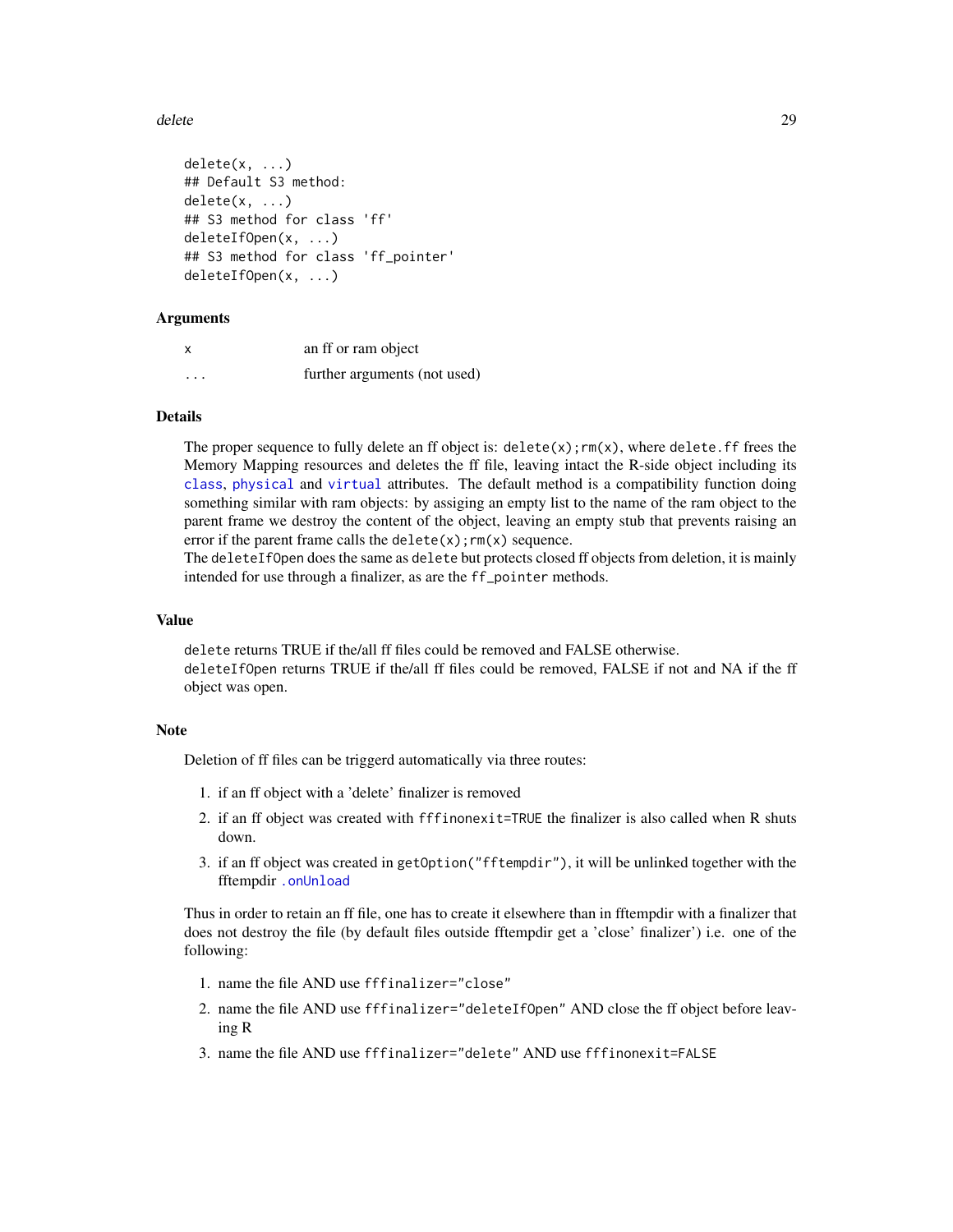#### <span id="page-29-0"></span>Author(s)

Jens Oehlschlägel

## See Also

[ff](#page-40-1), [close.ff](#page-26-1), [open.ff](#page-107-1), [reg.finalizer](#page-0-0)

#### Examples

```
message('create the ff file outside getOption("fftempir"),
  it will have default finalizer "close", so you need to delete it explicitely')
x <- ff(1:12, pattern="./ffexample")
delete(x)
rm(x)
```
<span id="page-29-2"></span>

dim.ff *Getting and setting dim and dimorder*

#### <span id="page-29-1"></span>Description

Assigning dim to an ff\_vector changes it to an ff\_array. Beyond that dimorder can be assigned to change from column-major order to row-major order or generalizations for higher order ff\_array.

```
## S3 method for class 'ff'
dim(x)
  ## S3 method for class 'ffdf'
dim(x)
  ## S3 replacement method for class 'ff'
dim(x) \le - value
  ## S3 replacement method for class 'ffdf'
dim(x) <- value
  dimorder(x, ...)
  dimorder(x, ...) <- value
  ## Default S3 method:
dimorder(x, ...)
  ## S3 method for class 'ff_array'
dimorder(x, ...)
  ## S3 method for class 'ffdf'
dimorder(x, ...)
  ## S3 replacement method for class 'ff_array'
dimorder(x, ...) <- value
  ## S3 replacement method for class 'ffdf'
dimorder(x, ...) \le value # just here to catch forbidden assignments
```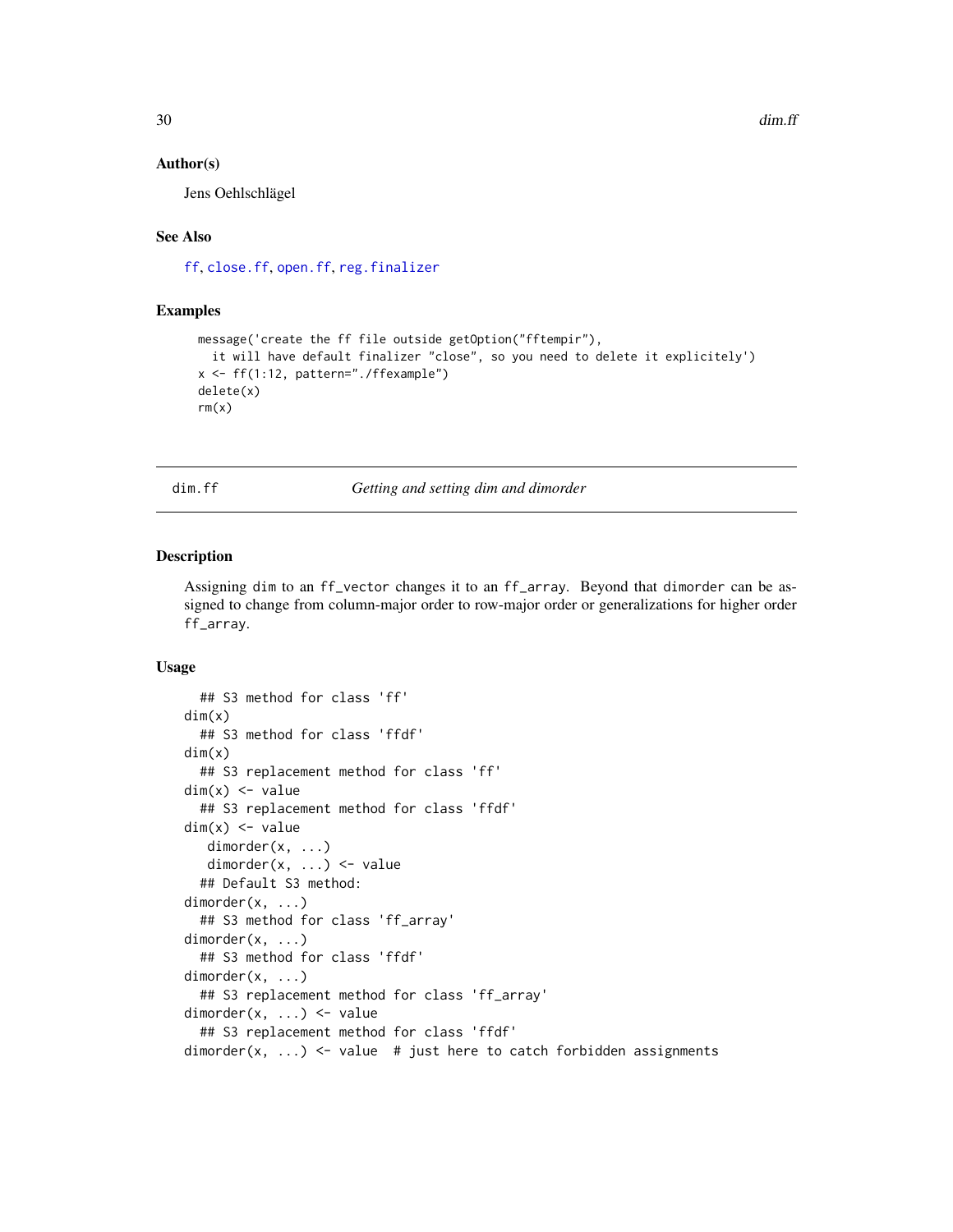#### $dim.ff$  31

#### Arguments

| x     | a ff object                   |
|-------|-------------------------------|
| value | an appropriate integer vector |
| .     | further arguments (not used)  |

## Details

dim and dimorder are [virtual](#page-109-1) attributes. Thus two copies of an R ff object can point to the same file but interpret it differently. dim has the usual meaning, dimorder defines the dimension order of storage, i.e.  $c(1,2)$  corresponds to R's standard column-major order,  $c(1,2)$  corresponds to row-major order, and for higher dimensional arrays dimorder can also be used. Standard dimorder is  $1:length(dim(x))$ .

For [ffdf](#page-54-1) dim returns the number of rows and virtual columns. With dim <-. ffdf only the number of rows can be changed. For convenience you can assign NA to the number of columns.

For [ffdf](#page-54-1) the dimorder returns non-standard dimorder if any of its columns contains a ff object with non-standard dimorder (see [dimorderStandard](#page-33-1)) An even higher level of virtualization is available using virtual windows, see [vw](#page-154-1).

## Value

names returns a character vector (or NULL)

## Note

 $x[\ ]$  returns a matrix like  $x[\ ]$  and thus respects dimorder, while  $x[i:j]$  returns a vector and simply returns elements in the stored order. Check the corresponding example twice, in order to make sure you understand that for non-standard dimorder x[1:length(x)] is *not the same* as as.vector(x[]).

## Author(s)

Jens Oehlschlägel

#### See Also

[dim](#page-0-0), [dimnames.ff\\_array](#page-32-1), [dimorderStandard](#page-33-1), [vw](#page-154-1), [virtual](#page-109-1)

## Examples

```
x \leq-ff(1:12, \dim=c(3,4), \dim c)y \leq -xdim(y) <- c(4,3)dimorder(y) \leq c(1:2)
x
y
x[]
y[]
x[,bydim=c(2,1)]y[, bydim=c(2,1)]
```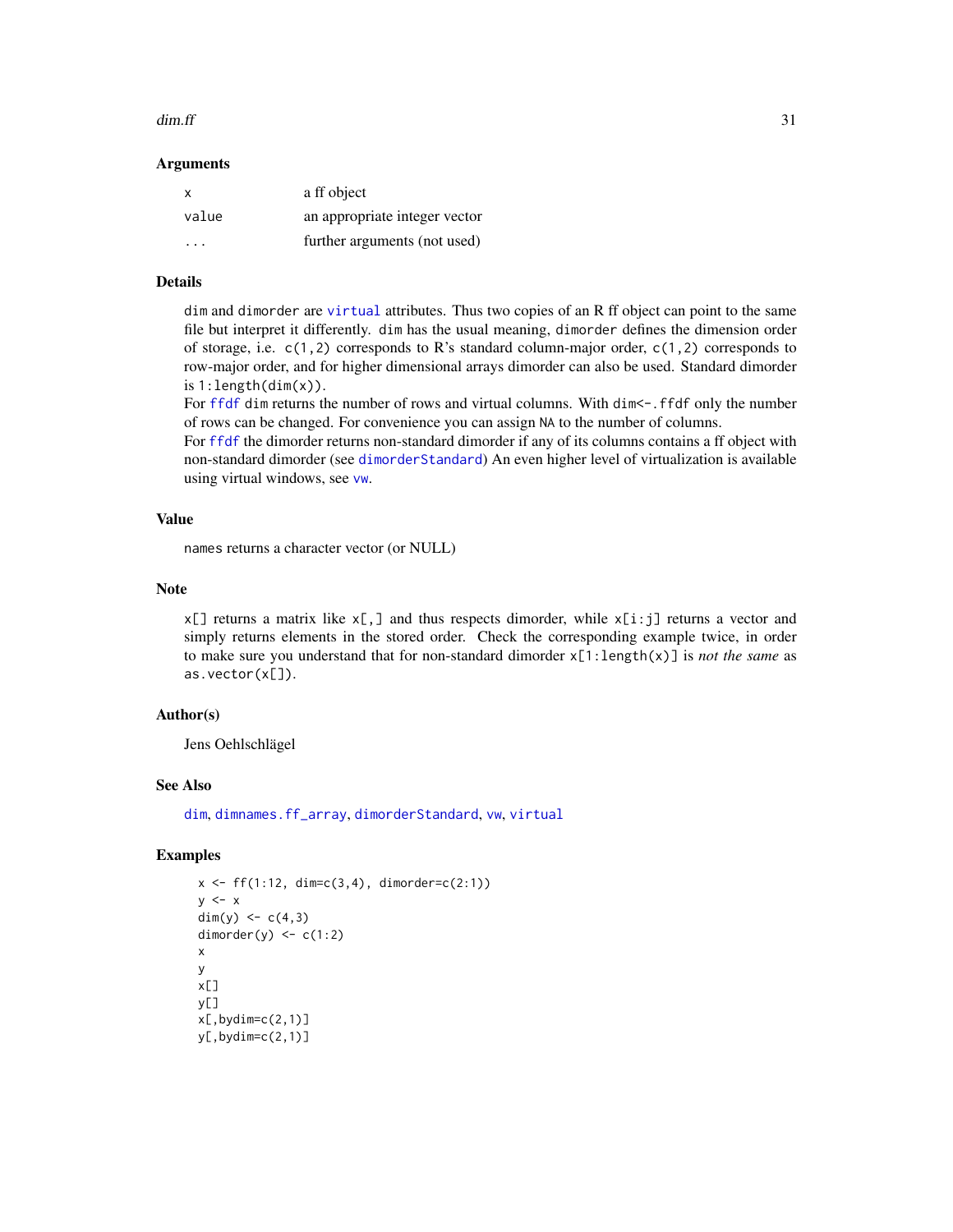```
message("NOTE that x[] like x[,] returns a matrix (respects dimorder),")
message("while x[1:12] returns a vector IN STORAGE ORDER")
message("check the following examples twice to make sure you understand this")
x[,]x[]
as.vector(x[])
x[1:12]
rm(x,y); gc()## Not run:
  message("some performance comparison between different dimorders")
 n < - 100m <- 100000
  a \leftarrow ff(1L, \text{dim=}c(n,m))b \leftarrow ff(1L,dim=c(n,m), dimorder=2:1)system.time(lapply(1:n, function(i)sum(a[i,])))
  system.time(lapply(1:n, function(i)sum(b[i,])))
  system.time(lapply(1:n, function(i){i<-(i-1)*(m/n)+1; sum(a[,i:(i+m/n-1)])}))
  system.time(lapply(1:n, function(i){i<-(i-1)*(m/n)+1; sum(b[,i:(i+m/n-1)])}))
  rm(a,b); gc()
```
## End(Not run)

<span id="page-31-1"></span>dimnames.ffdf *Getting and setting dimnames of ffdf*

#### <span id="page-31-2"></span>Description

Getting and setting dimnames, columnnames or rownames

#### Usage

```
## S3 method for class 'ffdf'
dimnames(x)
  ## S3 replacement method for class 'ffdf'
dimnames(x) <- value
  ## S3 method for class 'ffdf'
names(x)
  ## S3 replacement method for class 'ffdf'
names(x) <- value
  ## S3 method for class 'ffdf'
row.names(x)
  ## S3 replacement method for class 'ffdf'
row.names(x) <- value
```

|       | a ffdf object                                                          |
|-------|------------------------------------------------------------------------|
| value | a character vector, or, for dimnames a list with two character vectors |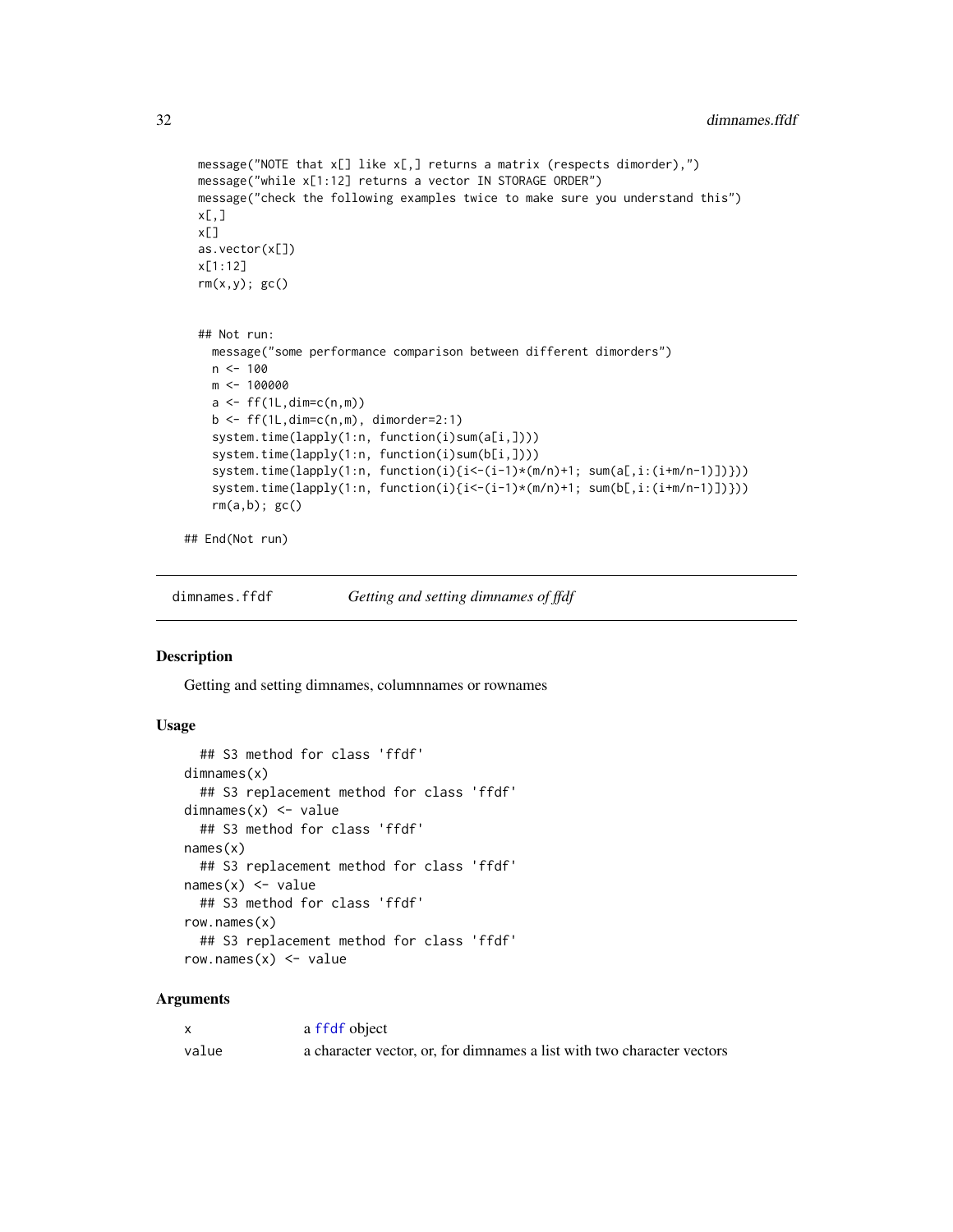## <span id="page-32-0"></span>Details

It is recommended not to assign row.names to a large ffdf object.

#### Value

The assignment function return the changed ffdf object. The other functions return the expected.

## Author(s)

Jens Oehlschlägel

## See Also

[ffdf](#page-54-1), [dimnames.ff](#page-32-2), [rownames](#page-0-0), [colnames](#page-0-0)

## Examples

```
ffd <- as.ffdf(data.frame(a=1:26, b=letters))
dimnames(ffd)
row.names(ffd) <- letters
dimnames(ffd)
ffd
rm(ffd); gc()
```
<span id="page-32-1"></span>dimnames.ff\_array *Getting and setting dimnames*

#### <span id="page-32-2"></span>Description

For ff\_arrays you can set dimnames.

#### Usage

```
## S3 method for class 'ff_array'
dimnames(x)
  ## S3 replacement method for class 'ff_array'
dimnames(x) <- value
```
## Arguments

|       | a ff array (or matrix)                                                                             |
|-------|----------------------------------------------------------------------------------------------------|
| value | a list with length $(\dim(x))$ elements (either NULL of character vector of length<br>of dimension |

## Details

if [vw](#page-154-1) is set, dimnames.ff\\_array returns the appropriate part of the names, but you can't set dimnames while vw is set. dimnames returns NULL for ff\_vectors and setting dimnames for ff\_vector is not allowed, but setting [names](#page-0-0) is.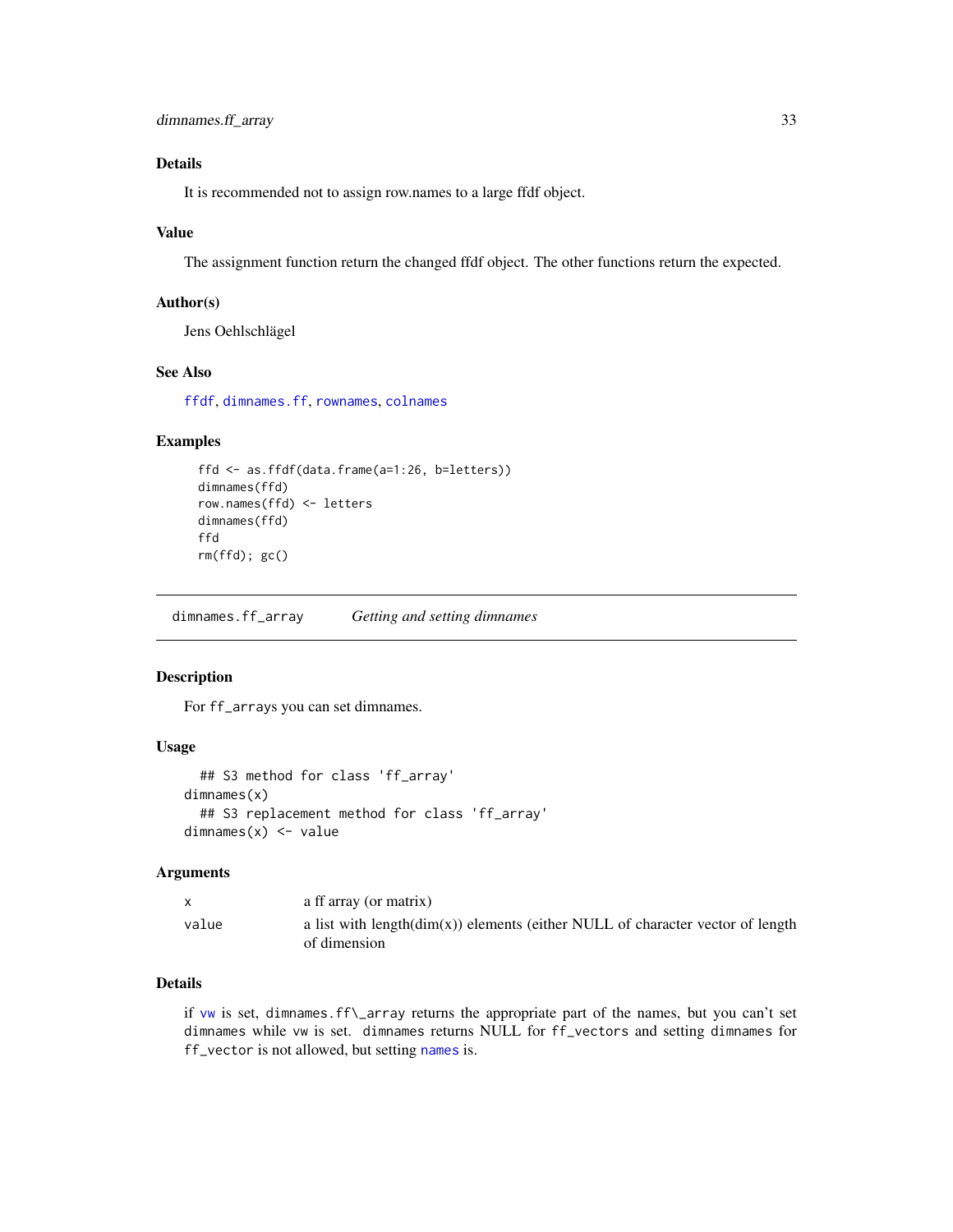## Value

dimnames returns a list, see [dimnames](#page-0-0)

#### Author(s)

Jens Oehlschlägel

#### See Also

[dimnames](#page-0-0), [dim.ff](#page-29-2) , [names.ff](#page-105-1) , [vw](#page-154-1), [virtual](#page-109-1)

#### Examples

```
x \leftarrow ff(1:12, \text{dim=c}(3,4), \text{dimrames=list}(letters[1:3], LETTERS[1:4]))dimnames(x)
dimnames(x) <- list(LETTERS[1:3], letters[1:4])
dimnames(x)
dimnames(x) <- NULL
dimnames(x)
rm(x); gc()
```
dimorderCompatible *Test for dimorder compatibility*

## <span id="page-33-1"></span>**Description**

dimorderStandard returns TRUE if the dimorder is standard (ascending), vectorStandard returns TRUE if the dimorder-bydim combination is compatible with a standard elementwise vector interpretation, dimorderCompatible returns TRUE if two dimorders have a compatible elementwise vector interpretation and vectorCompatible returns TRUE if dimorder-bydim combinations have a compatible elementwise vector interpretation.

#### Usage

```
dimorderStandard(dimorder)
vectorStandard(dimorder, bydim = NULL)
dimorderCompatible(dim, dim2, dimorder, dimorder2)
vectorCompatible(dim, dim2, dimorder=NULL, dimorder2=NULL, bydim = NULL, bydim2 = NULL)
```

| dim       | a dim                                             |
|-----------|---------------------------------------------------|
| dim2      | a dim                                             |
| dimorder  | a dimorder                                        |
| dimorder2 | a dimorder                                        |
| bydim     | a bydim order, see [.ff]                          |
| bydim2    | a bydim order, see argument fromdim in update. ff |

<span id="page-33-0"></span>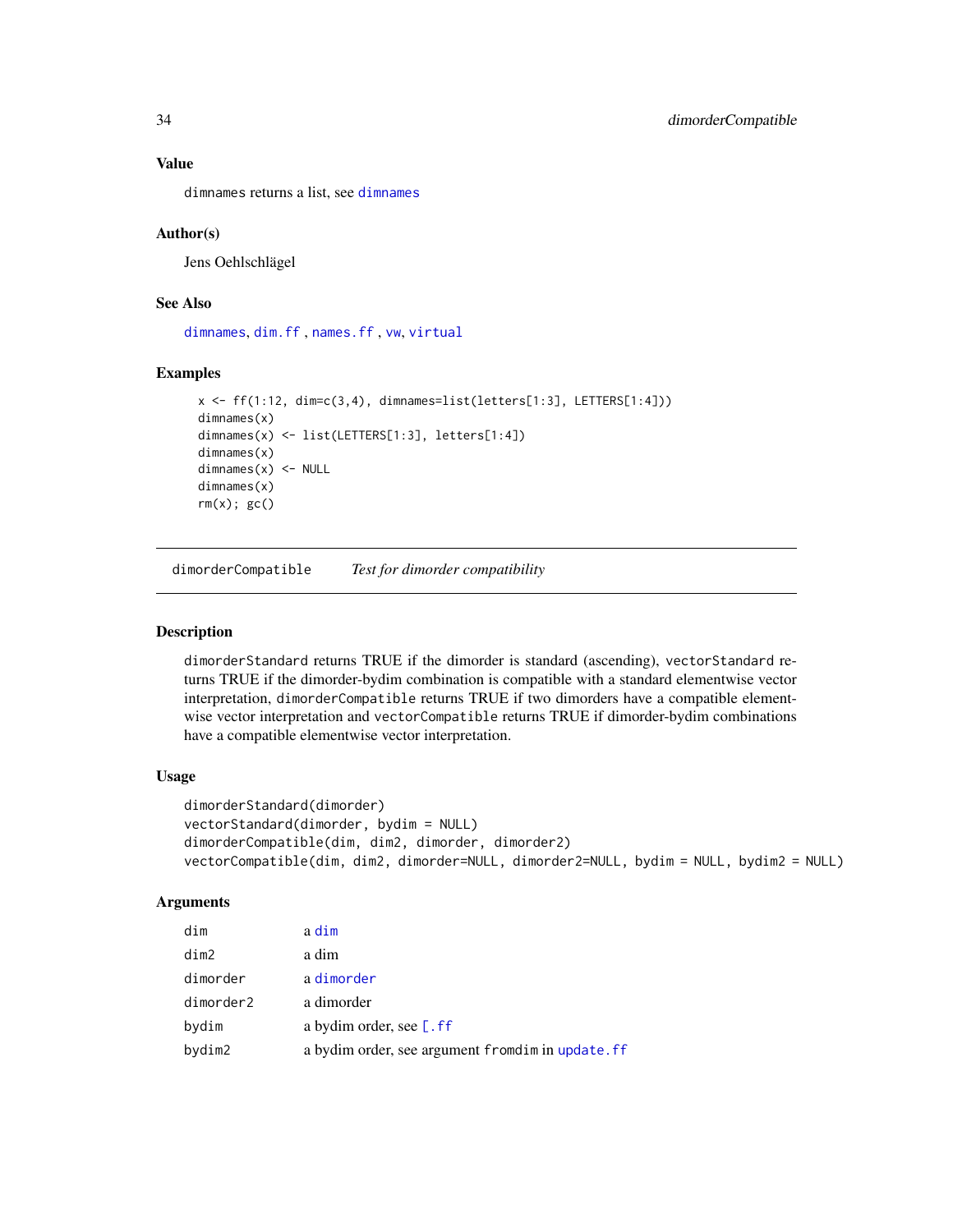## <span id="page-34-0"></span>dummy.dimnames 35

## Value

TRUE if compatibility has been detected, FALSE otherwise

## Note

does not yet gurantee to detect all compatible configurations, but the most important ones

## Author(s)

Jens Oehlschlägel

#### See Also

[dimorder](#page-29-1), [ffconform](#page-52-1)

dummy.dimnames *Array: make dimnames*

## Description

makes standard dimnames from letters and integers (for testing)

## Usage

dummy.dimnames(x)

#### Arguments

x an [array](#page-0-0)

#### Value

a list with character vectors suitable to be assigned as dimnames to x

## Author(s)

Jens Oehlschlägel

#### See Also

[dimnames](#page-0-0)

#### Examples

dummy.dimnames(matrix(1:12, 3, 4))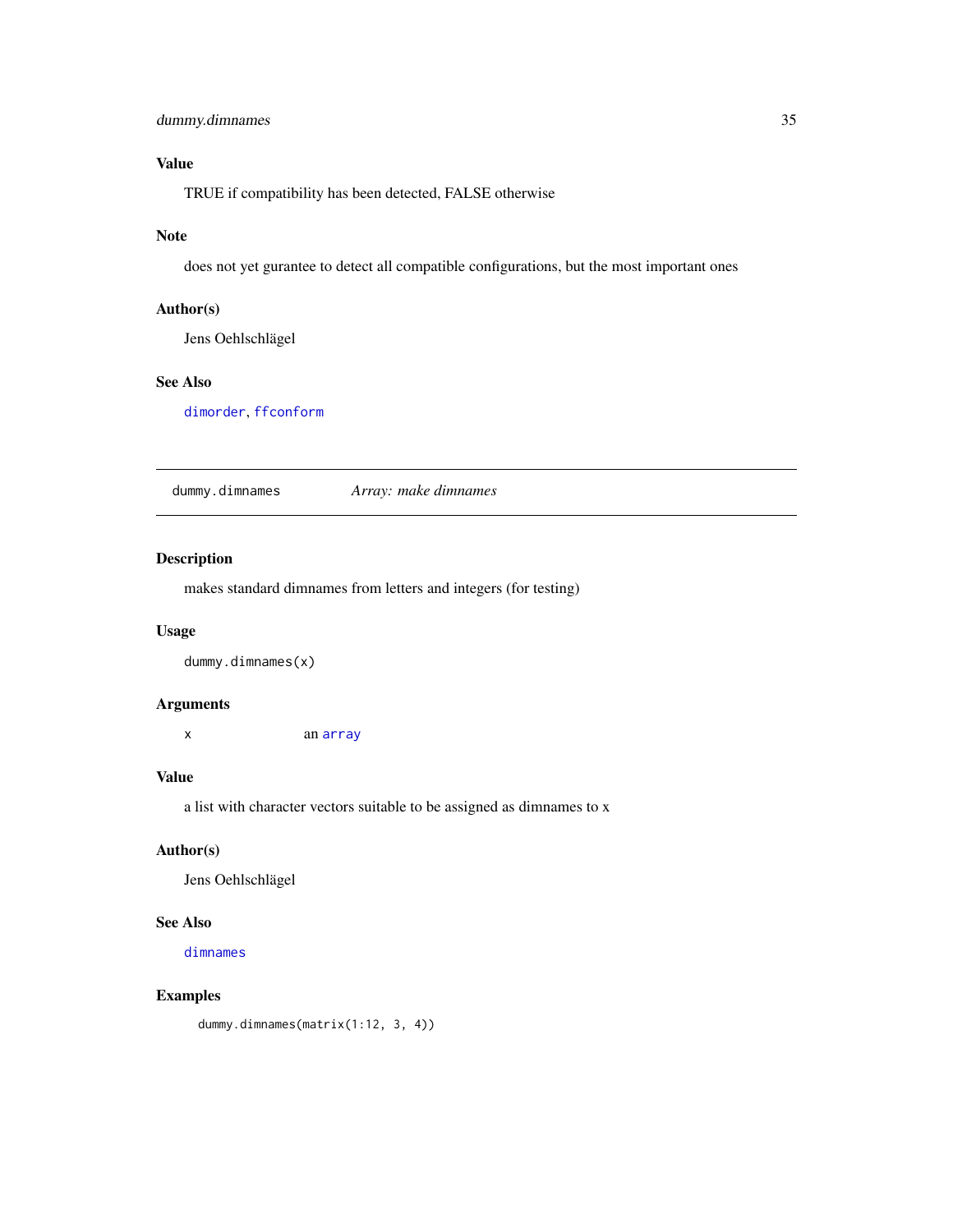<span id="page-35-0"></span>

#### <span id="page-35-1"></span>Description

These are the main methods for reading and writing data from ff files.

## Usage

```
## S3 method for class 'ff'
x[i, pack = FALSE]## S3 replacement method for class 'ff'
x[i, add = FALSE, pack = FALSE] <- value
## S3 method for class 'ff_array'
x[..., bydim = NULL, drop = getOption("ffdrop"), pack = FALSE]
## S3 replacement method for class 'ff_array'
x[..., bydim = NULL, add = FALSE, pack = FALSE] <- value
## S3 method for class 'ff'
x[[i]]
## S3 replacement method for class 'ff'
x[[i, add = FALSE]] <- value
```
## Arguments

| $\boldsymbol{\mathsf{x}}$ | an ff object                                                                                              |
|---------------------------|-----------------------------------------------------------------------------------------------------------|
| i                         | missing OR a single index expression OR a hi object                                                       |
| $\cdots$                  | missing OR up to $length(dim(x))$ index expressions OR hi objects                                         |
| drop                      | logical scalar indicating whether array dimensions shall be dropped                                       |
| bydim                     | the dimorder which shall be used in interpreting vector to/from array data                                |
| pack                      | FALSE to prevent rle-packing in hybrid index preprocessing, see as . hi                                   |
| value                     | the values to be assigned, possibly recycled                                                              |
| add                       | TRUE if the values should rather increment than overwrite at the target posi-<br>tions, see readwrite. ff |

## Details

The single square bracket operators [ and [<- are the workhorses for accessing the content of an ff object. They support ff\_vector and ff\_array access ([dim.ff](#page-29-2)), they respect virtual windows ([vw](#page-154-1)), [names.ff](#page-105-1) and [dimnames.ff](#page-32-2) and retain [ramclass](#page-114-1) and [ramattribs](#page-114-2) and thus support [POSIXct](#page-0-0) and [factor](#page-0-0), see [levels.ff](#page-95-1).

The functionality of  $\lceil$  and  $\lceil$  < - cn be combined into one efficient operation, see [swap](#page-138-1).

The double square bracket operator  $[\ ]$  is a shortcut for get. ff resp. set. ff, however, you should not rely on this for the future, see [LimWarn](#page-97-1). For programming please prefer [.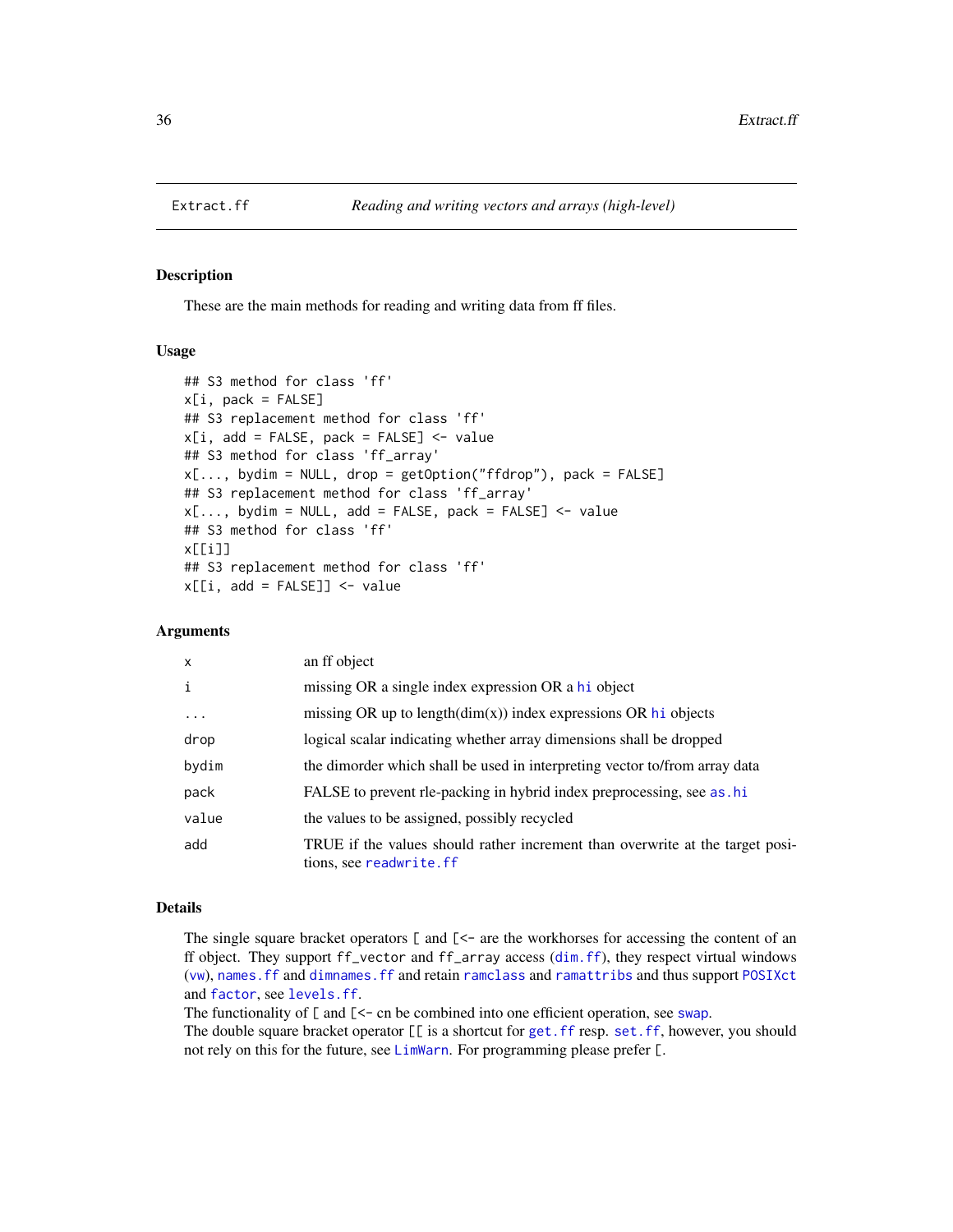#### Extract.ff 37

#### Value

The read operators [ and [[ return data from the ff object, possibly decorated with [names](#page-0-0), [dim](#page-0-0), [dimnames](#page-0-0) and further attributes and classes (see [ramclass](#page-114-0), [ramattribs](#page-114-1))

The write operators  $\ll$  = and  $\llbracket \ll$  - return the 'modified' ff object (like all assignment operators do).

## Index expressions

```
x \leftarrow ff(1:12, \text{dim} = c(3, 4), \text{dim} = s = list(lefters[1:3], NULL))
```

| allowed expression –        | example                              |
|-----------------------------|--------------------------------------|
|                             | x[1,1]                               |
|                             | $x[-(2:12)]$                         |
| logical                     | x[ c(TRUE, FALSE, FALSE), 1]         |
|                             | $x$ [ "a",1]                         |
|                             | $x[$ rbind $(c(1,1))$ ]              |
|                             | x[ hi ,1]                            |
| $\alpha \rightarrow \alpha$ | example                              |
|                             | $x[\begin{array}{cc} 0 \end{array}]$ |
|                             | XE NA 1                              |
|                             |                                      |

#### Dimorder and bydim

Arrays in R have always standard [dimorder](#page-29-0)  $1:length(dim(x))$  while ff allows to store an array in a different dimorder. Using nonstandard dimorder (see [dimorderStandard](#page-33-0)) can speed up certain access operations: while matrix dimorder= $c(1,2)$  – column-major order – allows fast extraction of columns, dimorder=c(2,1) allows fast extraction of rows.

While the dimorder – being an attribute of an ff\_array – controls how the vector in an ff file is interpreted, the bydim argument to the extractor functions controls, how assigment vector values in  $\lceil$ <- are translated to the array and how the array is translated to a vector in  $\lceil$  subscripting. Note that bydim= $c(2,1)$  corresponds to matrix(..., byrow=TRUE).

## Multiple vector interpretation in arrays

In case of non-standard dimorder (see [dimorderStandard](#page-33-0)) the vector sequence of array elements in R and in the ff file differs. To access array elements in file order, you can use [getset.ff](#page-83-0), [readwrite.ff](#page-125-0) or copy the ff object and set dim(ff)<-NULL to get a vector view into the ff object (using  $\lbrack$  dispatches the vector method  $\lbrack$ . ff). To access the array elements in R standard dimorder you simply use [ which dispatches to [\[.ff\\_array](#page-35-0). Note that in this case [as.hi](#page-11-0) will unpack the complete index, see next section.

#### RAM expansion of index expressions

Some index expressions do not consume RAM due to the [hi](#page-84-0) representation, for example 1:n will almost consume no RAM hoewever large n. However, some index expressions are expanded and require to [maxindex\(](#page-93-0)i)  $\star$  . rambytes["integer"] bytes, either because the sorted sequence of index positions cannot be rle-packed efficiently or because [hiparse](#page-86-0) cannot yet parse such expression and falls back to evaluating/expanding the index expression. If the index positions are not sorted,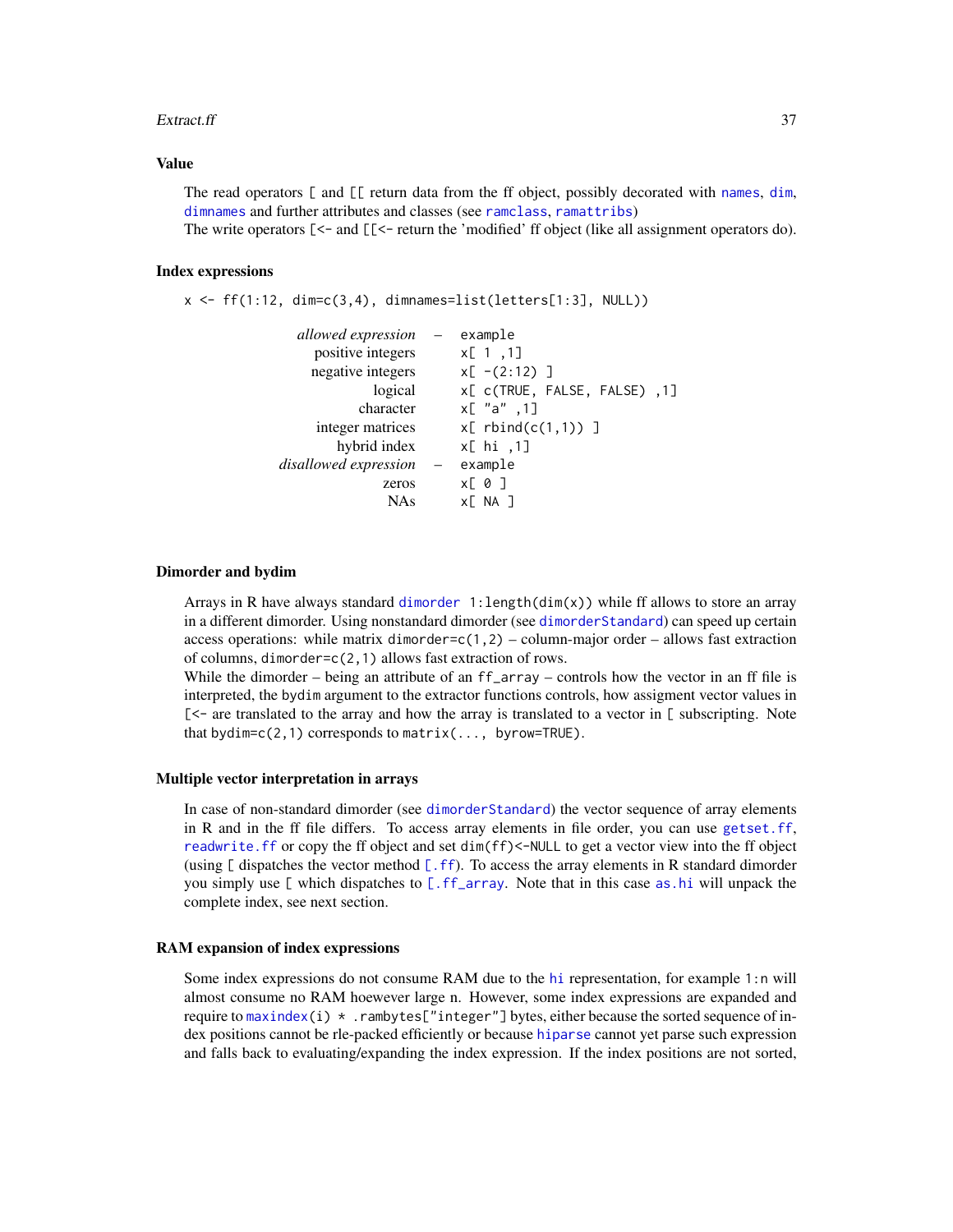the index will be expanded and a second vector is needed to store the information for re-ordering, thus the index requires  $2 * \text{maxindex}(i) * \text{rank}{\text{maxindex}}$  "integer"] bytes.

#### RAM expansion when recycling assigment values

Some assignment expressions do not consume RAM for recycling, for example  $x[1:n] \le -1:k$ will not consume RAM hoewever large n compared to k, when x has standard [dimorder](#page-29-0). However, if length(value)>1, assignment expressions with non-ascending index positions trigger recycling the value R-side to the full index length. This will happen if [dimorder](#page-29-0) does not match parameter bydim or if the index is not sorted ascending.

#### Author(s)

Jens Oehlschlägel

## See Also

[ff](#page-40-0), [swap](#page-138-0), [add](#page-4-0), [readwrite.ff](#page-125-0), [LimWarn](#page-97-0)

```
message("look at different dimorders")
x \leq-ff(1:12, \dim=c(3,4), \dim c)x[]
as.vector(x[])
x[1:12]
x \leq-ff(1:12, \dim=c(3,4), \dim order=c(2,1))x[]as.vector(x[])
message("Beware (might be changed)")
x[1:12]
message("look at different bydim")
matrix(1:12, nrow=3, ncol=4, byrow=FALSE)
x \leftarrow ff(1:12, \dim=c(3,4), \text{ bydim}=c(1,2))x
matrix(1:12, nrow=3, ncol=4, byrow=TRUE)
x \leq-ff(1:12, \dim=c(3,4), \text{ bydim}=c(2,1))x
x[,, bydim=c(2,1)]
as.vector(x[,, bydim=c(2,1)]message("even consistent interpretation of vectors in assignments")
x[,, bydim=c(1,2)] <- x[,, bydim=c(1,2)]
 x
x[,, bydim=c(2,1)] <- x[,, bydim=c(2,1)]
 x
rm(x); gc()## Not run:
message("some performance implications of different dimorders")
n < - 100m <- 100000
```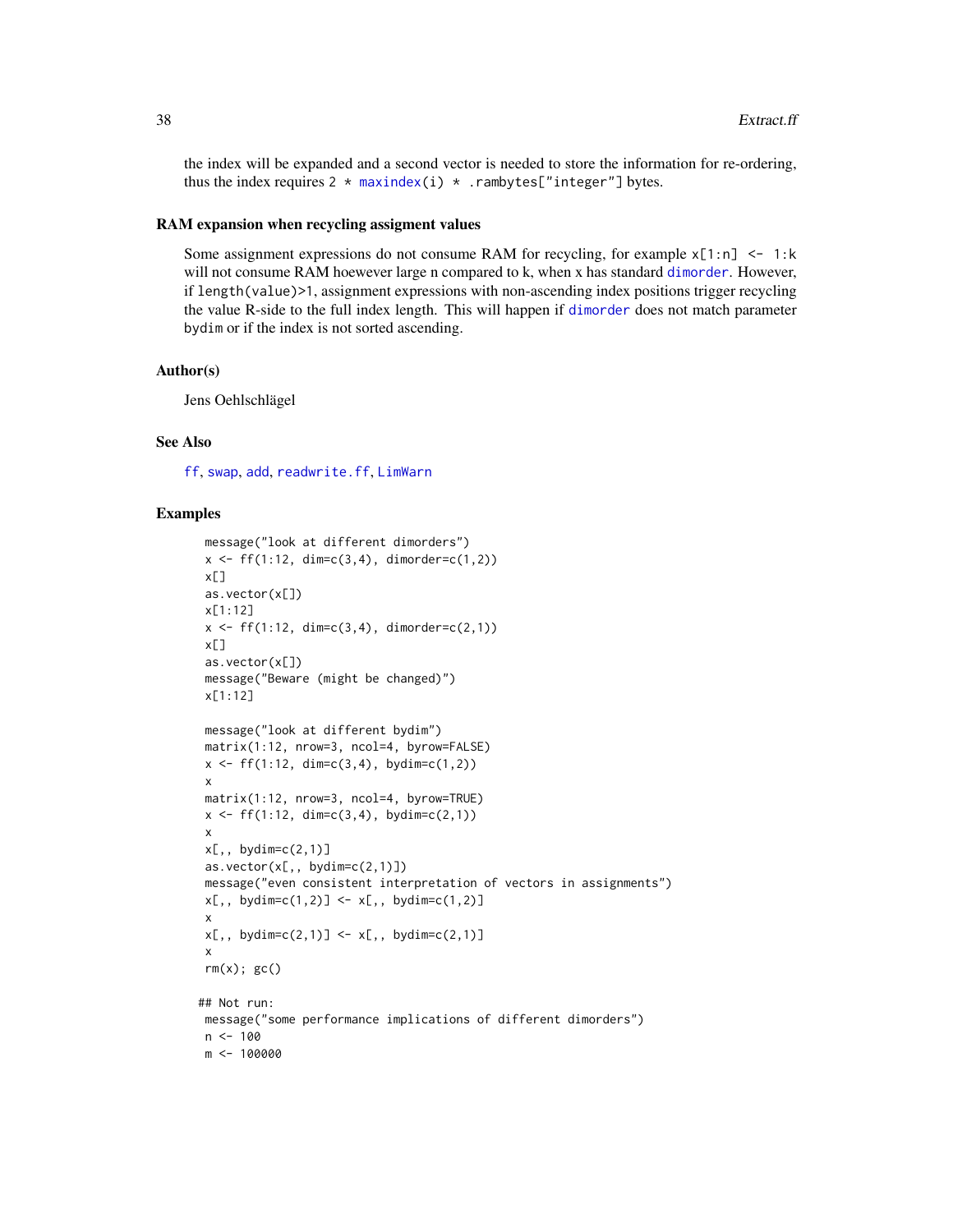#### Extract.ffdf 39

```
a \leftarrow ff(1L, \text{dim=}c(n,m))b \leftarrow ff(1L,dim=c(n,m), dimorder=2:1)system.time(lapply(1:n, function(i)sum(a[i,])))
   system.time(lapply(1:n, function(i)sum(b[i,])))
   system.time(lapply(1:n, function(i){i<-(i-1)*(m/n)+1; sum(a[,i:(i+m/n-1)])}))
   system.time(lapply(1:n, function(i){i<-(i-1)*(m/n)+1; sum(b[,i:(i+m/n-1)])}))
  n <- 100
  a \leftarrow ff(1L,dim=c(n,n,n,n))b \leftarrow ff(1L, dim=c(n,n,n,n), dimorder=4:1)system.time(lapply(1:n, function(i)sum(a[i,,,])))
   system.time(lapply(1:n, function(i)sum(a[,i,,])))
   system.time(lapply(1:n, function(i)sum(a[,,i,])))
   system.time(lapply(1:n, function(i)sum(a[,,,i])))
   system.time(lapply(1:n, function(i)sum(b[i,,,])))
   system.time(lapply(1:n, function(i)sum(b[,i,,])))
   system.time(lapply(1:n, function(i)sum(b[,,i,])))
   system.time(lapply(1:n, function(i)sum(b[,,,i])))
  n < -100m <- 100000
  a \leftarrow ff(1L, \text{dim=}c(n,m))b \leftarrow ff(1L,dim=c(n,m), dimorder=2:1)system.time(ffrowapply(sum(a[i1:i2,]), a, RETURN=TRUE, CFUN="csum", BATCHBYTES=16104816%/%20))
  system.time(ffcolapply(sum(a[,i1:i2]), a, RETURN=TRUE, CFUN="csum", BATCHBYTES=16104816%/%20))
  system.time(ffrowapply(sum(b[i1:i2,]), b, RETURN=TRUE, CFUN="csum", BATCHBYTES=16104816%/%20))
  system.time(ffcolapply(sum(b[,i1:i2]), b, RETURN=TRUE, CFUN="csum", BATCHBYTES=16104816%/%20))
  rm(a,b); gc()## End(Not run)
```
Extract.ffdf *Reading and writing data.frames (ffdf)*

## <span id="page-38-0"></span>Description

These are the main methods for reading and writing data from ffdf objects.

#### Usage

```
## S3 method for class 'ffdf'
x[i, j, drop = ncols == 1]## S3 replacement method for class 'ffdf'
x[i, j] <- value
## S3 method for class 'ffdf'
x[[i, j, exact = TRUE]]## S3 replacement method for class 'ffdf'
x[[i, j]] <- value
```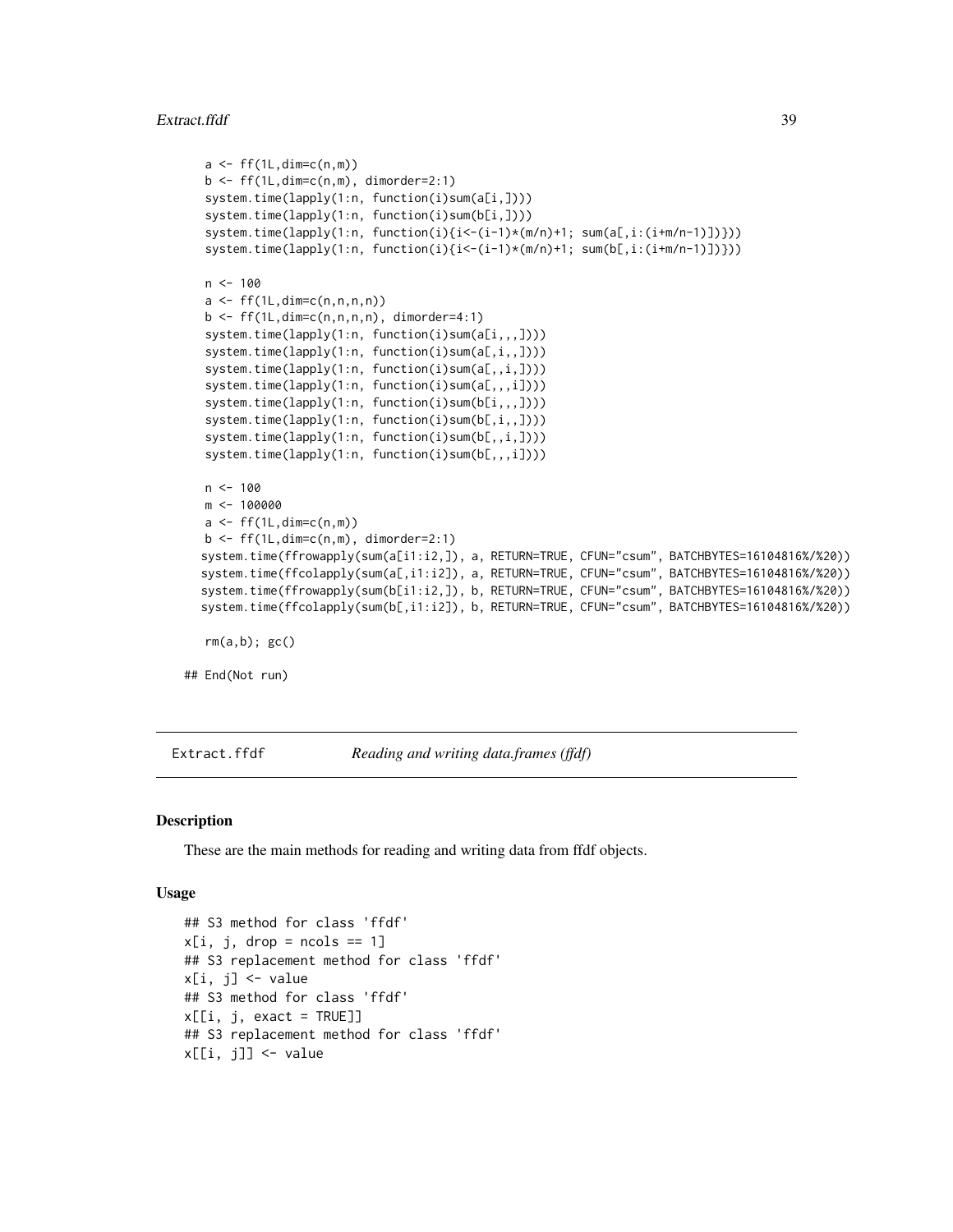```
## S3 method for class 'ffdf'
x$i
## S3 replacement method for class 'ffdf'
x$i <- value
```
# Arguments

| $\mathsf{x}$ | an ff object                                                                                                                                                                                                                      |
|--------------|-----------------------------------------------------------------------------------------------------------------------------------------------------------------------------------------------------------------------------------|
| $\mathbf{i}$ | a row subscript or a matrix subscript or a list subscript                                                                                                                                                                         |
| j            | a column subscript                                                                                                                                                                                                                |
| drop         | logical. If TRUE the result is coerced to the lowest possible dimension. The<br>default is to drop if only one column is left, but not to drop if only one row is<br>left.                                                        |
| value        | A suitable replacement value: it will be repeated a whole number of times if<br>necessary and it may be coerced: see the Coercion section. If NULL, deletes the<br>column if a single column is selected with $[\zeta$ - or \$<-. |
| exact        | logical: see $\mathsf{[}$ , and applies to column names.                                                                                                                                                                          |

# Details

The subscript methods  $\lbrack , \lbrack \lbrack \right.$  and  $\$$ , behave symmetrical to the assignment functions  $\lbrack \left. \langle -, \lbrack \lbrack \lbrack \langle -, \rbrack \rbrack \right. \rangle$ \$<-. What the former return is the assignment value to the latter. A notable exception is assigning NULL in [[<- and \$<- which removes the [virtual](#page-0-0) column from the ffdf (and the [physical](#page-0-0) component if it is no longer needed by any virtual column). Creating new columns via [[<- and \$< requires giving a name to the new column (character subscripting). [<- does not allow to create new columns, only to replace existing ones.

# Subscript expressions and return values

| allowed expression –<br>row selection<br>column selection<br>matrix selection<br>virtual selection<br>physical selection | example<br>x[i, ]<br>x[ .i]<br>x[cbind(i, j)]<br>x[i]<br>x[[i]] | returnvalue<br>data. frame or single row as list if drop=TRUE, like from data.frame<br>data. frame or single column as vector unless drop=TRUE, like from data.fra:<br>vector of the integer-matrix indexed cells (if the column types are compatible<br>ffdf with the selected columns only<br>the selected ff |
|--------------------------------------------------------------------------------------------------------------------------|-----------------------------------------------------------------|-----------------------------------------------------------------------------------------------------------------------------------------------------------------------------------------------------------------------------------------------------------------------------------------------------------------|
|                                                                                                                          |                                                                 |                                                                                                                                                                                                                                                                                                                 |
| physical selection                                                                                                       | x\$i                                                            | the selected ff                                                                                                                                                                                                                                                                                                 |

# Author(s)

Jens Oehlschlägel

#### See Also

[ffdf](#page-54-0), [Extract.data.frame](#page-0-0), [Extract.ff](#page-35-1)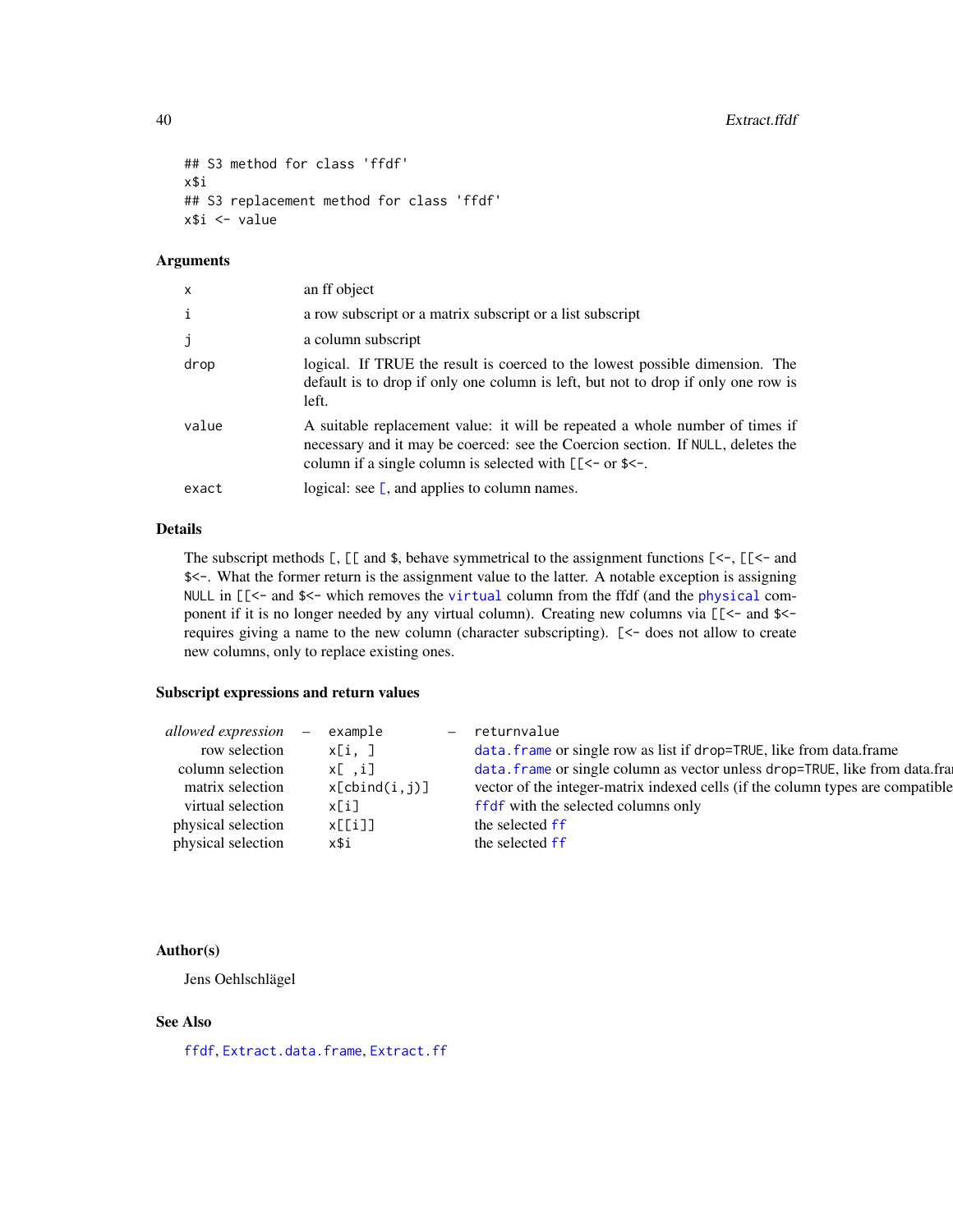## Examples

```
d <- data.frame(a=letters, b=rev(letters), c=1:26)
x \leftarrow as.ffdf(d)d[1,1]x[1,]
d[1:2,]x[1:2,]
d[.1]x[,1]
d[, 1: 2]x[,1:2]
d[cbind(1:2,2:1)]
x[cbind(1:2,2:1)]
d[1]
x[1]
d[[1]]
x[[1]]
d$a
x$a
d$a[1:2]
x$a[1:2]
rm(x); gc()
```
<span id="page-40-0"></span>ff *ff classes for representing (large) atomic data*

# **Description**

The ff package provides atomic data structures that are stored on disk but behave (almost) as if they were in RAM by mapping only a section (pagesize) into main memory (the effective main memory consumption per ff object). Several access optimization techniques such as Hyrid Index Preprocessing ([as.hi](#page-11-0), [update.ff](#page-144-0)) and Virtualization ([virtual](#page-109-0), [vt](#page-153-0), [vw](#page-154-0)) are implemented to achieve good performance even with large datasets. In addition to the basic access functions, the ff package also provides compatibility functions that facilitate writing code for ff and ram objects ([clone](#page-23-0), [as.ff](#page-7-0), [as.ram](#page-7-1)) and very basic support for operating on ff objects ([ffapply](#page-48-0)). While the (possibly packed) raw data is stored on a flat file, meta informations about the atomic data structure such as its dimension, virtual storage mode ([vmode](#page-150-0)), factor level encoding, internal length etc.. are stored as an ordinary R object (external pointer plus attributes) and can be saved in the workspace. The raw flat file data encoding is always in native machine format for optimal performance and provides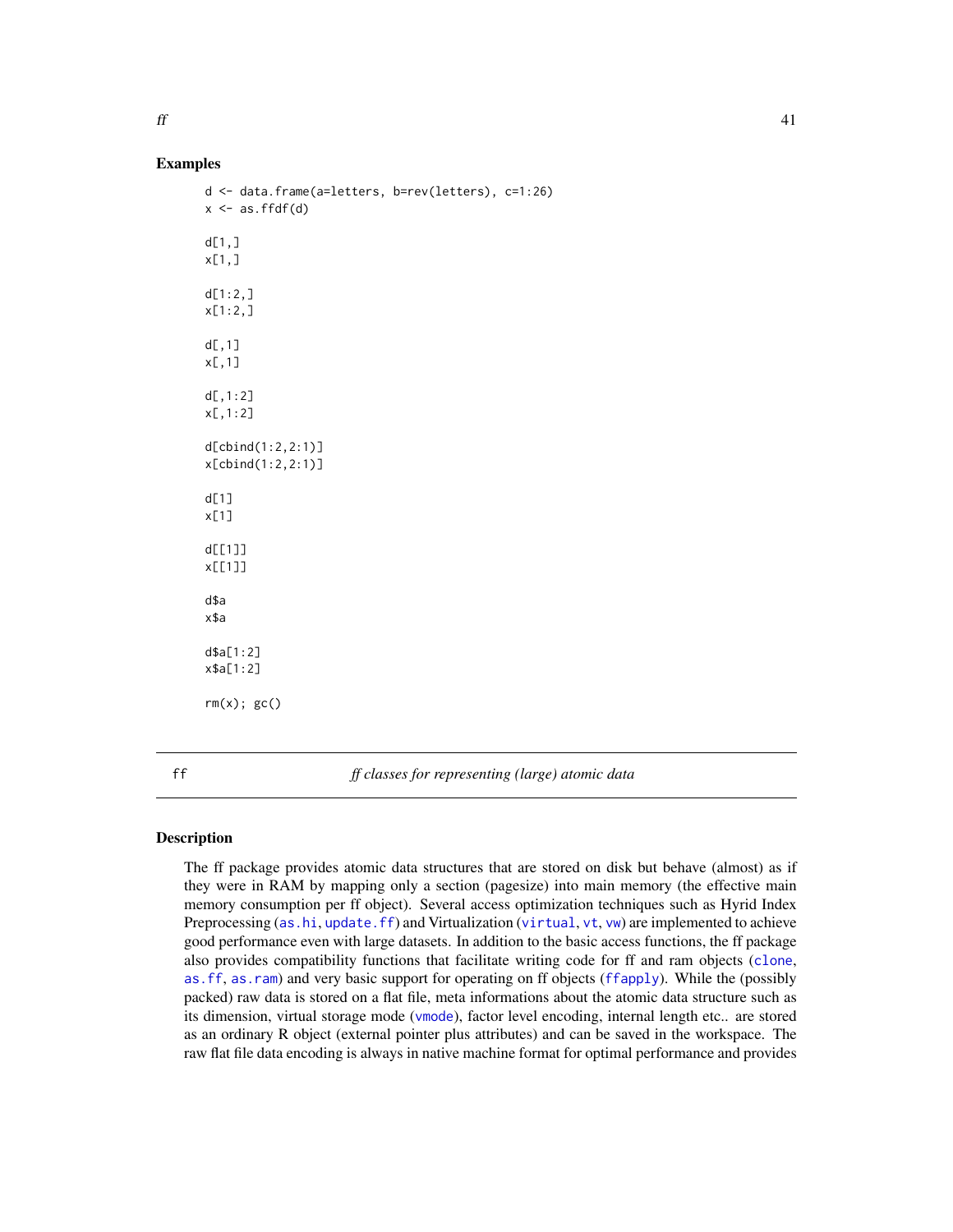several packing schemes for different data types such as logical, raw, integer and double (in an extended version support for more tighly packed virtual data types is supported). flatfile data files can be shared among ff objects in the same R process or even from different R processes due to Memory-Mapping, although the caching effects have not been tested extensively.

Please do read and understand the limitations and warnings in [LimWarn](#page-97-0) before you do anything serious with package ff.

# Usage

|   | ff( initdata      |     | $=$ NULL     |   |                             |
|---|-------------------|-----|--------------|---|-----------------------------|
|   | length            |     | $=$ NULL     |   |                             |
|   | levels            |     | $=$ NULL     |   |                             |
|   | ordered           |     | $=$ NULL     |   |                             |
|   | dim               |     | $=$ NULL     |   |                             |
|   | dimorder          |     | $=$ NULL     |   |                             |
|   | bydim             |     | $=$ NULL     |   |                             |
|   | symmetric         |     | $=$ FALSE    |   |                             |
|   | fixdiag           |     | $=$ NULL     |   |                             |
|   | names             |     | $=$ NULL     |   |                             |
|   | dimnames          |     | $=$ NULL     |   |                             |
|   | ramclass          |     | $=$ NULL     |   |                             |
|   | ramattribs        |     | $=$ NULL     |   |                             |
|   | vmode             |     | $=$ NULL     |   |                             |
|   | update            |     | $=$ NULL     |   |                             |
|   | pattern           |     | $=$ NULL     |   |                             |
|   | filename          |     | $=$ NULL     |   |                             |
|   | overwrite         |     | $=$ FALSE    |   |                             |
|   | readonly          |     | $=$ FALSE    |   |                             |
|   | pagesize          |     | $=$ NULL     |   | # getOption("ffpagesize")   |
|   | caching           |     | $= NULL$     | # | getOption("ffcaching")      |
|   | finalizer         |     | $=$ NULL     |   |                             |
|   | finonexit         |     | $=$ NULL     |   | # getOption("fffinonexit")  |
|   | FF_RETURN         |     | $=$ TRUE     |   |                             |
|   | <b>BATCHSIZE</b>  | =   |              |   | .Machine\$integer.max       |
|   | <b>BATCHBYTES</b> |     |              |   | = getOption("ffbatchbytes") |
| , | <b>VERBOSE</b>    | $=$ | <b>FALSE</b> |   |                             |
| ⟩ |                   |     |              |   |                             |

# Arguments

| scalar or vector of the vimplemented vmodes, recycled if needed, default 0, see<br>also as vmode and vector, ymode           |
|------------------------------------------------------------------------------------------------------------------------------|
| optional vector length of the object (default: derive from 'initidata' or 'dim'),<br>see length.ff                           |
| optional character vector of levels if (in this case initiata must be composed of<br>these) (default: derive from initidata) |
| indicate whether the levels are ordered (TRUE) or non-ordered factor (FALSE,<br>default)                                     |
|                                                                                                                              |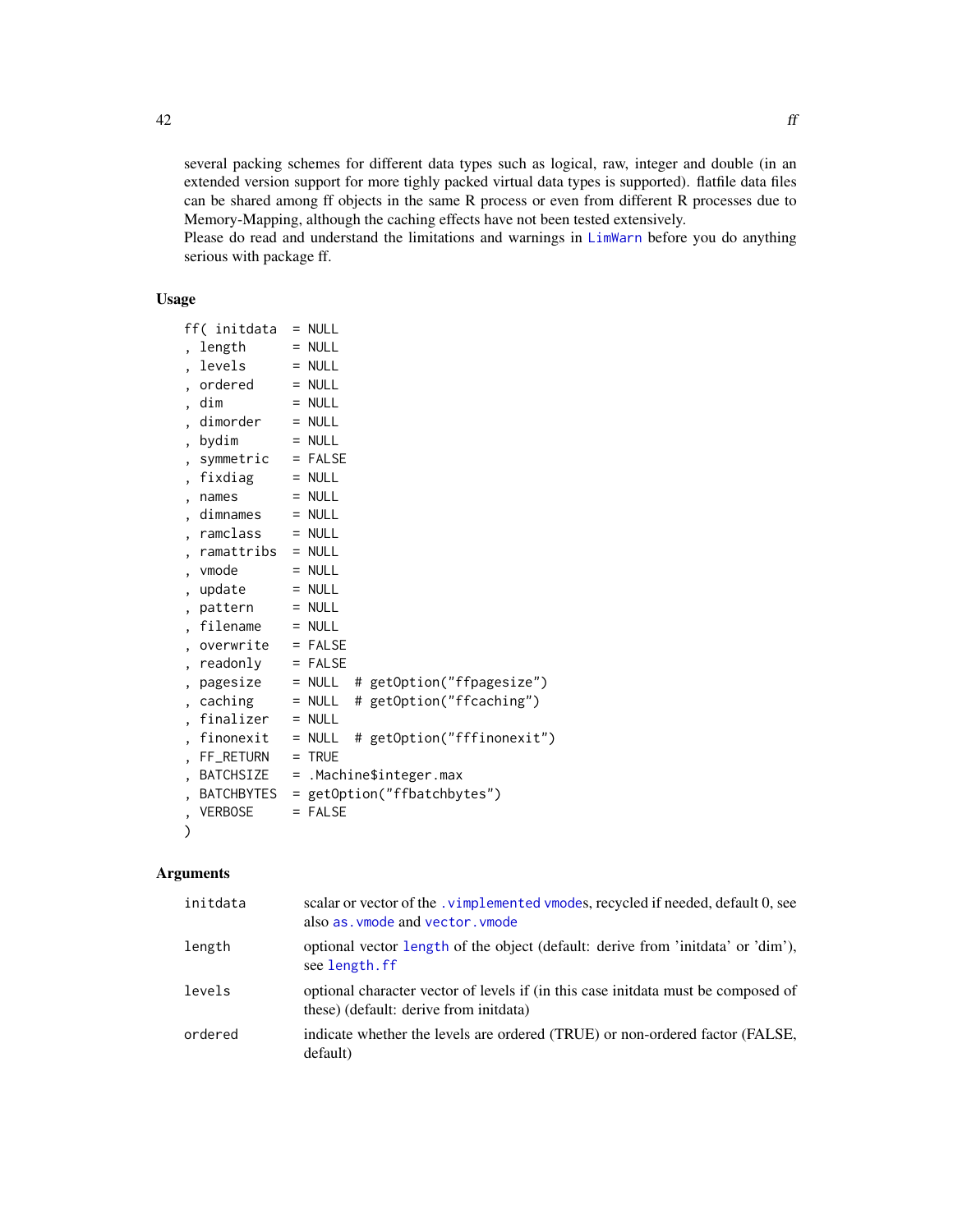| dim               | optional array dim, see dim. ff and array                                                                                                                                                                                                                                                                                                                                                                                                           |
|-------------------|-----------------------------------------------------------------------------------------------------------------------------------------------------------------------------------------------------------------------------------------------------------------------------------------------------------------------------------------------------------------------------------------------------------------------------------------------------|
| dimorder          | physical layout (default 1:length(dim)), see dimorder and aperm                                                                                                                                                                                                                                                                                                                                                                                     |
| bydim             | dimorder by which to interpret the 'initdata', generalization of the 'byrow' paramter<br>in matrix                                                                                                                                                                                                                                                                                                                                                  |
| symmetric         | extended feature: TRUE creates symmetric matrix (default FALSE)                                                                                                                                                                                                                                                                                                                                                                                     |
| fixdiag           | extended feature: non-NULL scalar requires fixed diagonal for symmetric ma-<br>trix (default NULL is free diagonal)                                                                                                                                                                                                                                                                                                                                 |
| names             | NOT taken from initdata, see names                                                                                                                                                                                                                                                                                                                                                                                                                  |
| dimnames          | NOT taken from initdata, see dimnames                                                                                                                                                                                                                                                                                                                                                                                                               |
| ramclass          | class attribute attached when moving all or parts of this ff into ram, see ramclass                                                                                                                                                                                                                                                                                                                                                                 |
| ramattribs        | additional attributes attached when moving all or parts of this ff into ram, see<br>ramattribs                                                                                                                                                                                                                                                                                                                                                      |
| vmode             | virtual storage mode (default: derive from 'initdata'), see vmode and as . vmode                                                                                                                                                                                                                                                                                                                                                                    |
| update            | set to FALSE to avoid updating with 'initdata' (default TRUE) (used by ffdf)                                                                                                                                                                                                                                                                                                                                                                        |
| pattern           | root pattern with or without path for automatic ff filename creation (default<br>NULL translates to "ff"), see also argument 'filename'                                                                                                                                                                                                                                                                                                             |
| filename          | ff filename with or without path (default tmpfile with 'pattern' prefix); without<br>path the file is created in getOption("fftempdir"), with path '.' the file is<br>created in getwd. Note that files created in getOption("fftempdir") have<br>default finalizer "delete" while other files have default finalizer "close". See also<br>arguments 'pattern' and 'finalizer' and physical                                                         |
| overwrite         | set to TRUE to allow overwriting existing files (default FALSE)                                                                                                                                                                                                                                                                                                                                                                                     |
| readonly          | set to TRUE to forbid writing to existing files                                                                                                                                                                                                                                                                                                                                                                                                     |
| pagesize          | pagesize in bytes for the memory mapping (default from getOptions("ffpagesize")<br>initialized by getdefaultpagesize), see also physical                                                                                                                                                                                                                                                                                                            |
| caching           | caching scheme for the backend, currently 'mmnoflush' or 'mmeachflush' (flush<br>mmpages at each swap, default from getOptions("ffcaching") initialized<br>with 'mmeachflush'), see also physical                                                                                                                                                                                                                                                   |
| finalizer         | name of finalizer function called when ff object is removed (default: ff files cre-<br>ated in getOptions("fftempdir") are considered temporary and have default<br>finalizer delete, files created in other locations have default finalizer close);<br>available finalizer generics are "close", "delete" and "deleteIfOpen", available<br>methods are close. ff, delete. ff and deleteIfOpen. ff, see also argument<br>'finonexit' and finalizer |
| finonexit         | logical scalar determining whether and finalize is also called when R is closed<br>via q, (default TRUE from getOptions("fffinonexit"))                                                                                                                                                                                                                                                                                                             |
| FF_RETURN         | logical scalar or ff object to be used. The default TRUE creates a new ff file.<br>FALSE returns a ram object. Handing over an ff object here uses this or stops if<br>not ffsuitable                                                                                                                                                                                                                                                               |
| BATCHSIZE         | integer scalar limiting the number of elements to be processed in update. ff<br>when length(initdata)>1, default from .Machine\$integer.max                                                                                                                                                                                                                                                                                                         |
| <b>BATCHBYTES</b> | integer scalar limiting the number of bytes to be processed in update. ff when<br>length(initdata)>1, default from getOption("ffbatchbytes"), see also.rambytes                                                                                                                                                                                                                                                                                     |
| VERBOSE           | set to TRUE for verbosing in update. ff when length(initdata)>1, default FALSE                                                                                                                                                                                                                                                                                                                                                                      |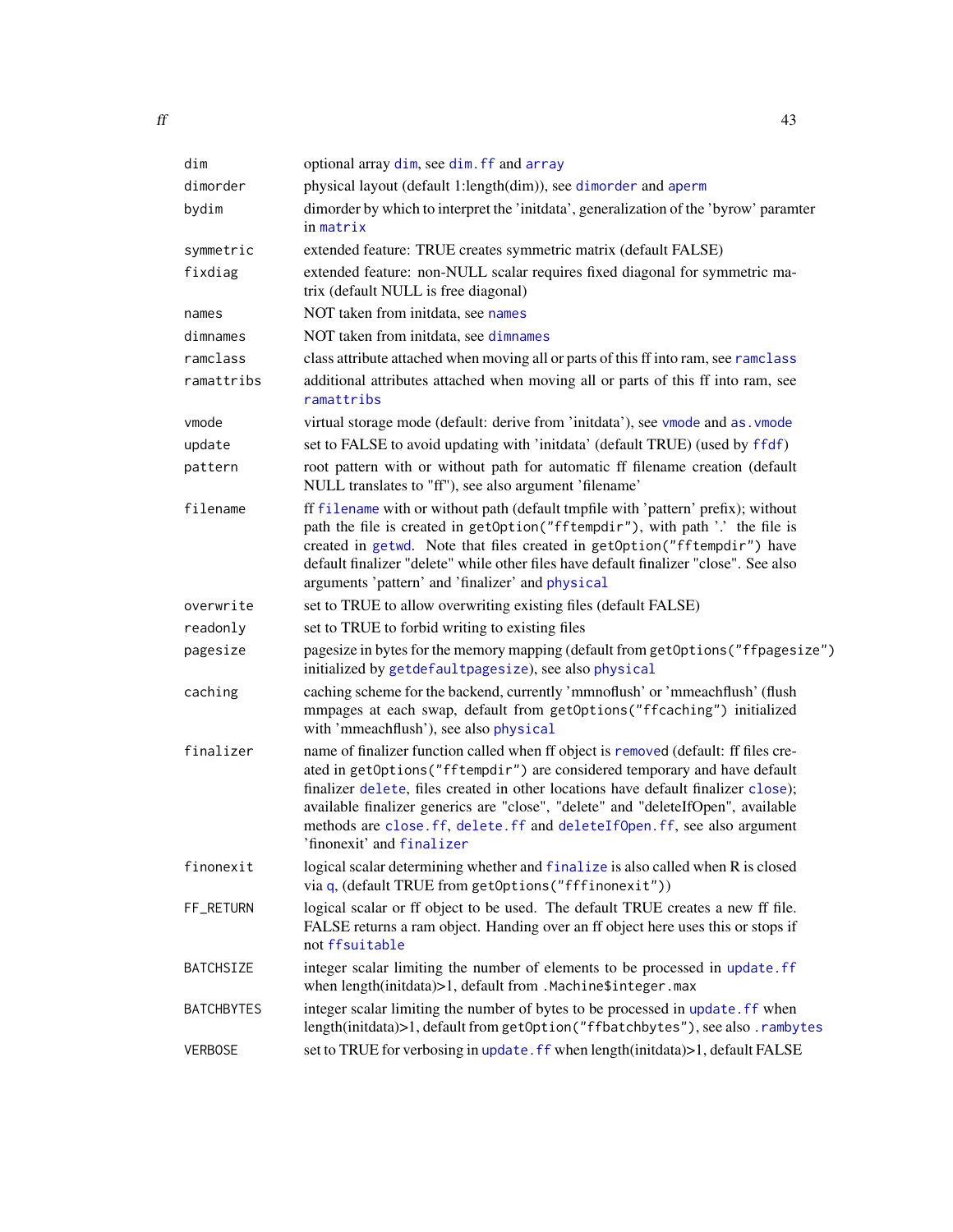#### Details

The atomic data is stored in [filename](#page-75-0) as a native encoded raw flat file on disk, OS specific limitations of the file system apply. The number of elements per ff object is limited to the integer indexing, i.e. [.Machine\\$](#page-0-0)integer.max. Atomic objects created with ff are [is.open](#page-88-0), a C++ object is ready to access the file via memory-mapping. Currently the C++ backend provides two caching schemes: 'mmnoflush' let the OS decide when to flash memory mapped pages and 'mmeachflush' will flush memory mapped pages at each page swap per ff file. These minimal memory ressources can be released by [closei](#page-0-0)ng or [deletei](#page-27-0)ng the ff file. ff objects can be [saved](#page-0-0) and [loade](#page-0-0)d across R sessions. If the ff file still exists in the same location, it will be [opene](#page-0-0)d automatically at the first attempt to access its data. If the ff object is [removed](#page-0-0), at the next garbage collection (see [gc](#page-0-0)) the ff object's [finalizer](#page-78-0) is invoked. Raw data files can be made accessible as an ff object by explicitly given the filename and vmode but no size information (length or dim). The ff object will open the file and handle the data with respect to the given vmode. The [close](#page-0-0) finalizer will close the ff file, the [delete](#page-27-0) finalizer will delete the ff file. The default finalizer [deleteIfOpen](#page-27-1) will delete open files and do nothing for closed files. If the default finalizer is used, two actions are needed to protect the ff file against deletion: create the file outside the standard 'fftempdir' and close the ff object before removing it or before quitting R. When R is exited through [q](#page-0-0), the finalizer will be invoked depending on the 'fffinonexit' option, furthermore the 'fftempdir' is [unlinke](#page-0-0)d.

#### Value

If (!FF\_RETURN) then a ram object like those generated by [vector](#page-0-0), [matrix](#page-0-0), [array](#page-0-0) but with attributes 'vmode', 'physical' and 'virtual' accessible via [vmode](#page-150-0), [physical](#page-109-0) and [virtual](#page-109-0) If (FF\_RETURN) an object of class 'ff' which is a a list with two components:

| physical | an external pointer of class 'ff_pointer' which carries attributes with copy by<br>reference semantics: changing a physical attribute of a copy changes the original |
|----------|----------------------------------------------------------------------------------------------------------------------------------------------------------------------|
| virtual  | an empty list which carries attributes with copy by value semantics: changing a<br>virtual attribute of a copy does not change the original                          |

#### Physical object component

The 'ff\_pointer' carries the following 'physical' or readonly attributes, which are accessible via [physical](#page-109-0):

| vmode     | see vmode                                                                             |
|-----------|---------------------------------------------------------------------------------------|
| maxlength | see maxlength                                                                         |
| pattern   | see parameter 'pattern'                                                               |
| filename  | see filename                                                                          |
| pagesize  | see parameter 'pagesize'                                                              |
| caching   | see parameter 'caching'                                                               |
| finalizer | see parameter 'finalizer'                                                             |
| finonexit | see parameter 'finonexit'                                                             |
| readonly  | see is.readonly                                                                       |
| class     | The external pointer needs class 'ff\_pointer' to allow method dispatch of finalizers |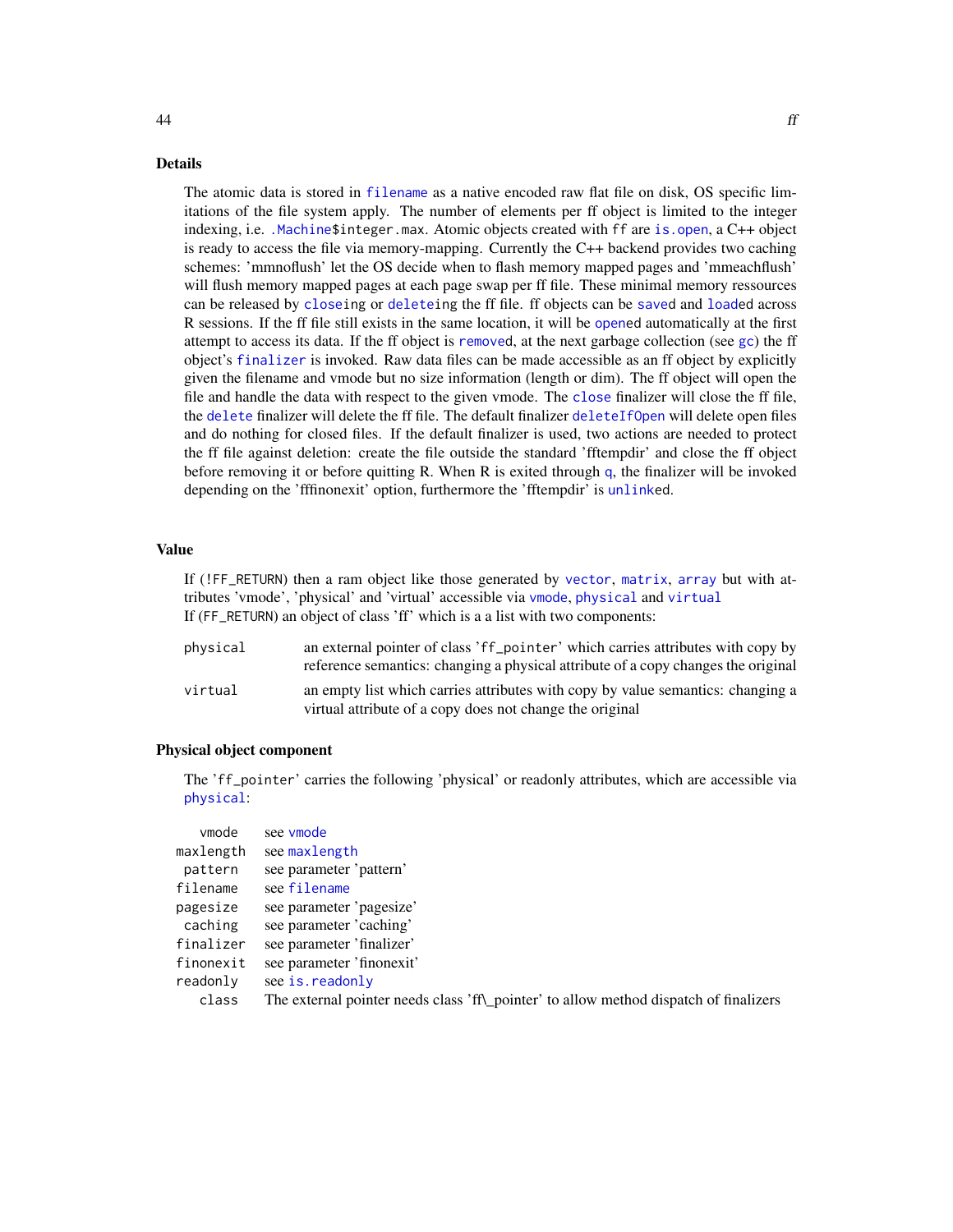#### Virtual object component

The 'virtual' component carries the following attributes (some of which might be NULL):

```
Length see length.ff
  Levels see levels.ff
   names.ff
     VW see vw.ff
    Dim see dim.ff
Dimorder see dimorder
symmetric.ff
 Fixdiag see fixdiag.ff
ramclass see ramclass
ramattribs see ramattribs
```
#### **Class**

You should not rely on the internal structure of ff objects or their ram versions. Instead use the accessor functions like [vmode](#page-150-0), [physical](#page-109-0) and [virtual](#page-109-0). Still it would be wise to avoid attributes AND classes 'vmode', 'physical' and 'virtual' in any other packages. Note that the 'ff' object's class attribute also has copy-by-value semantics ('virtual'). For the 'ff' object the following class attritibutes are known:

```
vector c("ff_vector","ff")
             matrix c("ff_matrix","ff_array","ff")
              array c("ff_array","ff")
   symmetric matrix c("ff_symm","ff")
     distance matrix c("ff_dist","ff_symm","ff")
reserved for future use c("ff_mixed","ff")
```
# Methods

The following methods and functions are available for ff objects:

| Type     | Name   | Assign | Comment                                                             |
|----------|--------|--------|---------------------------------------------------------------------|
|          |        |        | <b>Basic functions</b>                                              |
| function | ff     |        | constructor for ff and ram objects                                  |
| generic  | update |        | updates one ff object with the content of another                   |
| generic  | clone  |        | clones an ff object optionally changing some of its features        |
| method   | print  |        | print ff                                                            |
| method   | str    |        | ff object structure                                                 |
|          |        |        | <b>Class test and coercion</b>                                      |
| function | is.ff  |        | check if inherits from ff                                           |
| generic  | as.ff  |        | coerce to ff, if not yet                                            |
| generic  | as.ram |        | coerce to ram retaining some of the ff information                  |
| generic  | as.bit |        | coerce to bit                                                       |
|          |        |        | Virtual storage mode                                                |
| generic  | ymode  | <-     | get and set virtual mode (setting only for ram, not for ff objects) |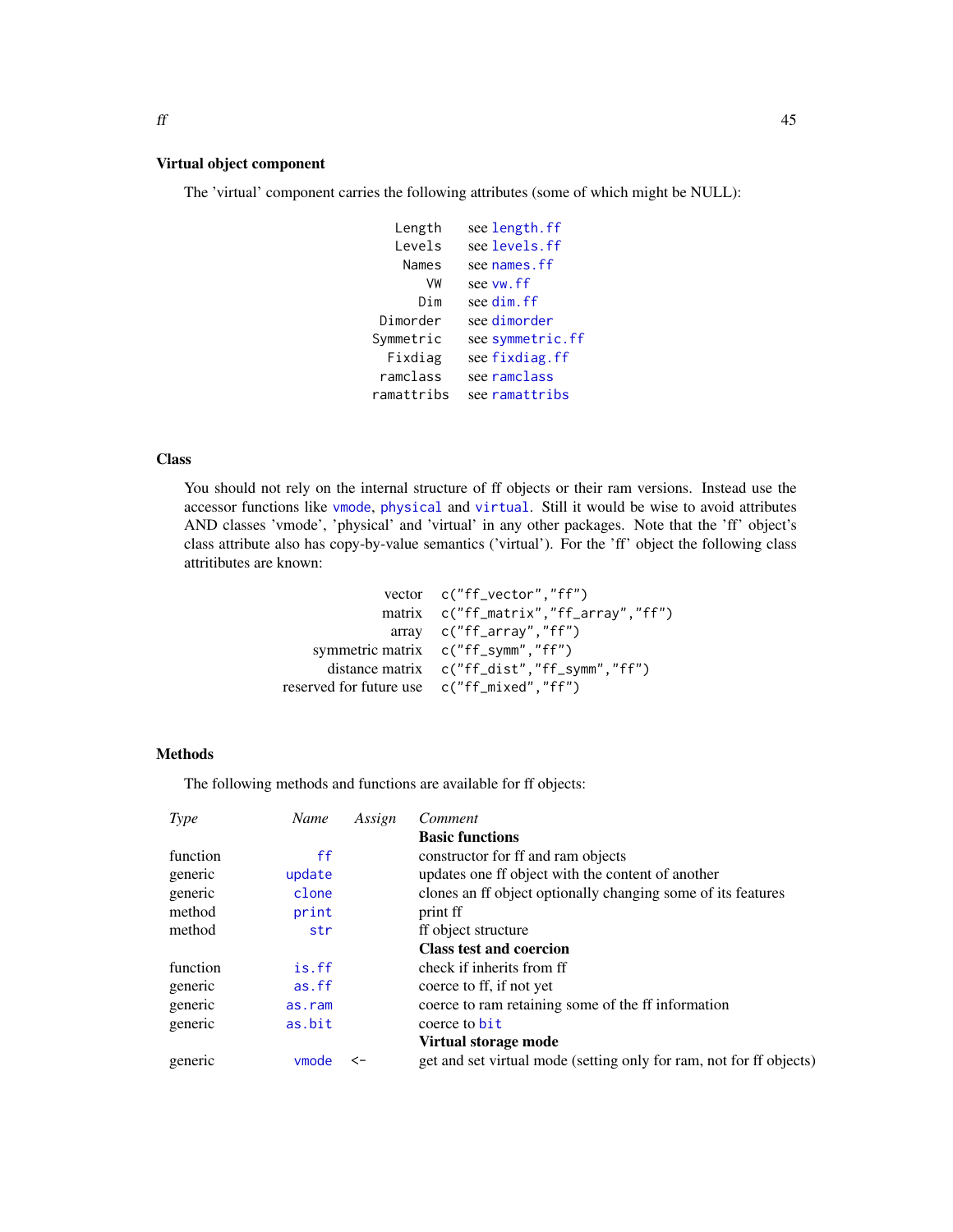| generic  | as. vmode            |                 | coerce to vmode (only for ram, not for ff objects)                                    |
|----------|----------------------|-----------------|---------------------------------------------------------------------------------------|
| function |                      | <-              | <b>Physical attributes</b><br>set and get physical attributes                         |
| generic  | physical<br>filename | $\mathrel{<}$ - | get and set filename                                                                  |
| generic  | pattern              | $\leftarrow$    | get pattern and set filename path and prefix via pattern                              |
| generic  | maxlength            |                 | get maxlength                                                                         |
| generic  | is.sorted            | <−              | set and get if is marked as sorted                                                    |
| generic  | na.count             | $\prec$ -       | set and get NA count, if set to non-NA only swap methods can change and na.count is   |
| generic  | is.readonly          |                 | get if is readonly                                                                    |
|          |                      |                 | <b>Virtual attributes</b>                                                             |
| function | virtual              | <-              | set and get virtual attributes                                                        |
| method   | length               | <-              | set and get length                                                                    |
| method   | dim                  | $\prec$ -       | set and get dim                                                                       |
| generic  | dimorder             | $\prec$ -       | set and get the order of dimension interpretation                                     |
| generic  | vt                   |                 | virtually transpose ff_array                                                          |
| method   | t                    |                 | create transposed clone of ff_array                                                   |
| generic  | VW                   | <-              | set and get virtual windows                                                           |
| method   | names                | $\prec$ -       | set and get names                                                                     |
| method   | dimnames             | $\prec$ -       | set and get dimnames                                                                  |
| generic  | symmetric            |                 | get if is symmetric                                                                   |
| generic  | fixdiag              | <-              | set and get fixed diagonal of symmetric matrix                                        |
| method   | levels               | $\prec$ -       | levels of factor                                                                      |
| generic  | recodeLevels         |                 | recode a factor to different levels                                                   |
| generic  | sortLevels           |                 | sort the levels and recoce a factor                                                   |
| method   | is.factor            |                 | if is factor                                                                          |
| method   | is.ordered           |                 | if is ordered (factor)                                                                |
| generic  | ramclass             |                 | get ramclass                                                                          |
| generic  | ramattribs           |                 | get ramattribs                                                                        |
|          |                      |                 | <b>Access functions</b>                                                               |
| function | get.ff               |                 | get single ff element (currently $\boxed{[}$ is a shortcut)                           |
| function | set.ff               |                 | set single ff element (currently $\lfloor \cdot \rfloor$ = is a shortcut)             |
| function | getset.ff            |                 | set single ff element and get old value in one access operation                       |
| function | read.ff              |                 | get vector of contiguous elements                                                     |
| function | write.ff             |                 | set vector of contiguous elements                                                     |
| function | readwrite.ff         |                 | set vector of contiguous elements and get old values in one access operation          |
| method   |                      |                 | get vector of indexed elements, uses HIP, see hi                                      |
| method   | $\mathsf{K}$         |                 | set vector of indexed elements, uses HIP, see hi                                      |
| generic  | swap                 |                 | set vector of indexed elements and get old values in one access operation             |
| generic  | add                  |                 | (almost) unifies $\prime + \prime$ operation for ff and ram objects                   |
| generic  | bigsample            |                 | sample from ff object                                                                 |
|          |                      |                 | <b>Opening/Closing/Deleting</b>                                                       |
| generic  | is.open              |                 | check if ff is open                                                                   |
| method   | open                 |                 | open ff object (is done automatically on access)                                      |
| method   | close                |                 | close ff object (releases C++ memory and protects against file deletion if deleteIfOp |
| generic  | delete               |                 | deletes ff file (unconditionally)                                                     |
| generic  | deleteIfOpen         |                 | deletes ff file if ff object is open (finalization method)                            |
| generic  | finalizer            | $\mathrel{<}$   | get and set finalizer                                                                 |
| generic  | finalize             |                 | force finalization                                                                    |
|          |                      |                 |                                                                                       |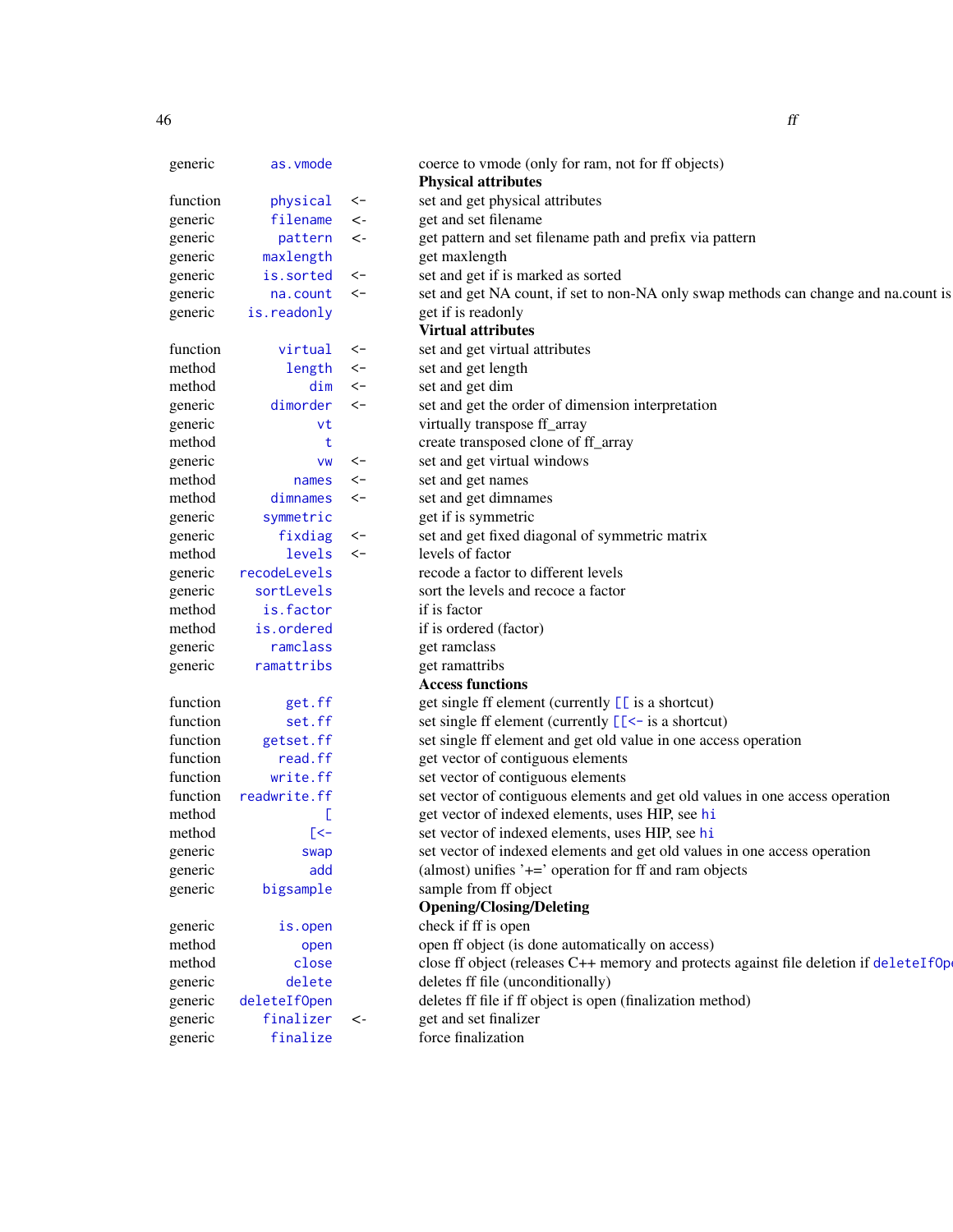| function | geterror.ff           | get error code    |
|----------|-----------------------|-------------------|
|          | function geterrstr.ff | get error message |

# ff options

Through [options](#page-0-0) or [getOption](#page-0-0) one can change and query global features of the ff package:

| option       | description                                                  | default                |
|--------------|--------------------------------------------------------------|------------------------|
|              | fftempdir default directory for creating ff files            | tempdir                |
|              | fffinalizer name of default finalizer                        | deleteIfOpen           |
|              | fffinonexit default for invoking finalizer on exit of R      | <b>TRUE</b>            |
| ffpagesize   | default pagesize                                             | getdefaultpagesize     |
| ffcaching    | caching scheme for the C++ backend                           | 'mmnoflush'            |
| ffdrop       | default for the 'drop' parameter in the ff subscript methods | <b>TRUE</b>            |
| ffbatchbytes | default for the byte limit in batched/chunked processing     | memory.limit() %/% 100 |
|              |                                                              |                        |

# OS specific

The following table gives an overview of file size limits for common file systems (see [http://en.](http://en.wikipedia.org/wiki/Comparison_of_file_systems) [wikipedia.org/wiki/Comparison\\_of\\_file\\_systems](http://en.wikipedia.org/wiki/Comparison_of_file_systems) for further details):

| <b>File System</b> | File size limit                                  |
|--------------------|--------------------------------------------------|
| <b>FAT16</b>       | 2GB                                              |
| FAT32              | 4GB                                              |
| <b>NTFS</b>        | 16GB                                             |
| $ext{2/3/4}$       | 16GB to 2TB                                      |
| ReiserFS           | 4GB (up to version 3.4) / 8TB (from version 3.5) |
| <b>XFS</b>         | 8EB                                              |
| <b>JFS</b>         | 4PB                                              |
| <b>HFS</b>         | 2GB                                              |
| <b>HFS Plus</b>    | 16GB                                             |
| USF1               | 4GB to 256TB                                     |
| US <sub>F2</sub>   | 512GB to 32PB                                    |
| UDF                | 16EB                                             |
|                    |                                                  |

# **Credits**

Package Version 1.0

| Daniel Adler    | <dadler@uni-goettingen.de></dadler@uni-goettingen.de>                                                |
|-----------------|------------------------------------------------------------------------------------------------------|
|                 | R package design, C++ generic file vectors, Memory-Mapping, 64-bit Multi-Indexing adapter and Docume |
| Oleg Nenadic    | <onenadi@uni-goettingen.de></onenadi@uni-goettingen.de>                                              |
|                 | Index sequence packing, Documentation                                                                |
| Walter Zucchini | <wzucchi@uni-goettingen.de></wzucchi@uni-goettingen.de>                                              |
|                 | Array Indexing, Sampling, Documentation                                                              |
|                 |                                                                                                      |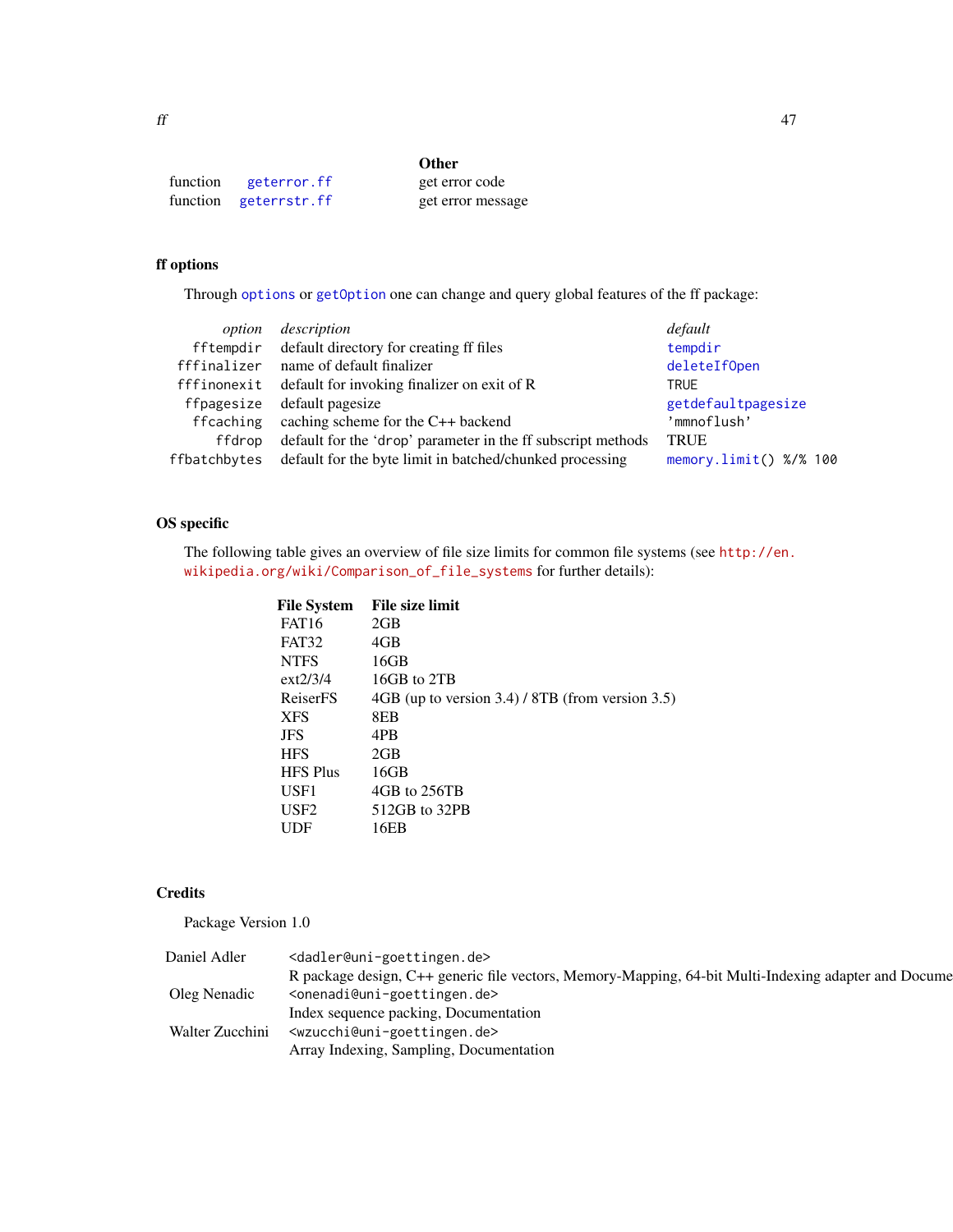48 ff

```
Christian Gläser <christian\_glaeser@gmx.de>
                Wrapper for biglm package
```
Package Version 2.0

|              | Jens Oehlschlägel <jens. oehlschlaegel@truecluster.com=""></jens.>                                              |  |
|--------------|-----------------------------------------------------------------------------------------------------------------|--|
|              | R package redesign; Hybrid Index Preprocessing; transparent object creation and finalization; vmode designation |  |
| Daniel Adler | <dadler@uni-goettingen.de></dadler@uni-goettingen.de>                                                           |  |
|              | C++ generic file vectors, vmode implementation and low-level bit-packing/unpacking, arithmetic operatio         |  |

#### Licence

Package under GPL-2, included C++ code released by Daniel Adler under the less restrictive ISCL

## Note

Note that the standard finalizers are generic functions, their dispatch to the 'ff\_pointer' method happens at finalization time, their 'ff' methods exist for direct calling.

#### See Also

[vector](#page-0-0), [matrix](#page-0-0), [array](#page-0-0), [as.ff](#page-7-0), [as.ram](#page-7-1)

```
message("make sure you understand the following ff options
   before you start using the ff package!!")
 oldoptions <- options(fffinalizer="deleteIfOpen", fffinonexit="TRUE", fftempdir=tempdir())
 message("an integer vector")
 ff(1:12)
 message("a double vector of length 12")
 ff(0, 12)
 message("a 2-bit logical vector of length 12 (vmode='boolean' has 1 bit)")
 ff(vmode="logical", length=12)
 message("an integer matrix 3x4 (standard colwise physical layout)")
 ff(1:12, dim=c(3,4))message("an integer matrix 3x4 (rowwise physical layout, but filled in standard colwise order)")
 ff(1:12, dim=c(3,4), dimorder=c(2,1))
 message("an integer matrix 3x4 (standard colwise physical layout, but filled in rowwise order
aka matrix(, byrow=TRUE))")
 ff(1:12, dim=c(3,4), bydim=c(2,1))
 gc()options(oldoptions)
 if (ffxtensions()){
    message("a 26-dimensional boolean array using 1-bit representation
     (file size 8 MB compared to 256 MB int in ram)")
    a <- ff(vmode="boolean", dim=rep(2, 26))
    dimnames(a) <- dummy.dimnames(a)
```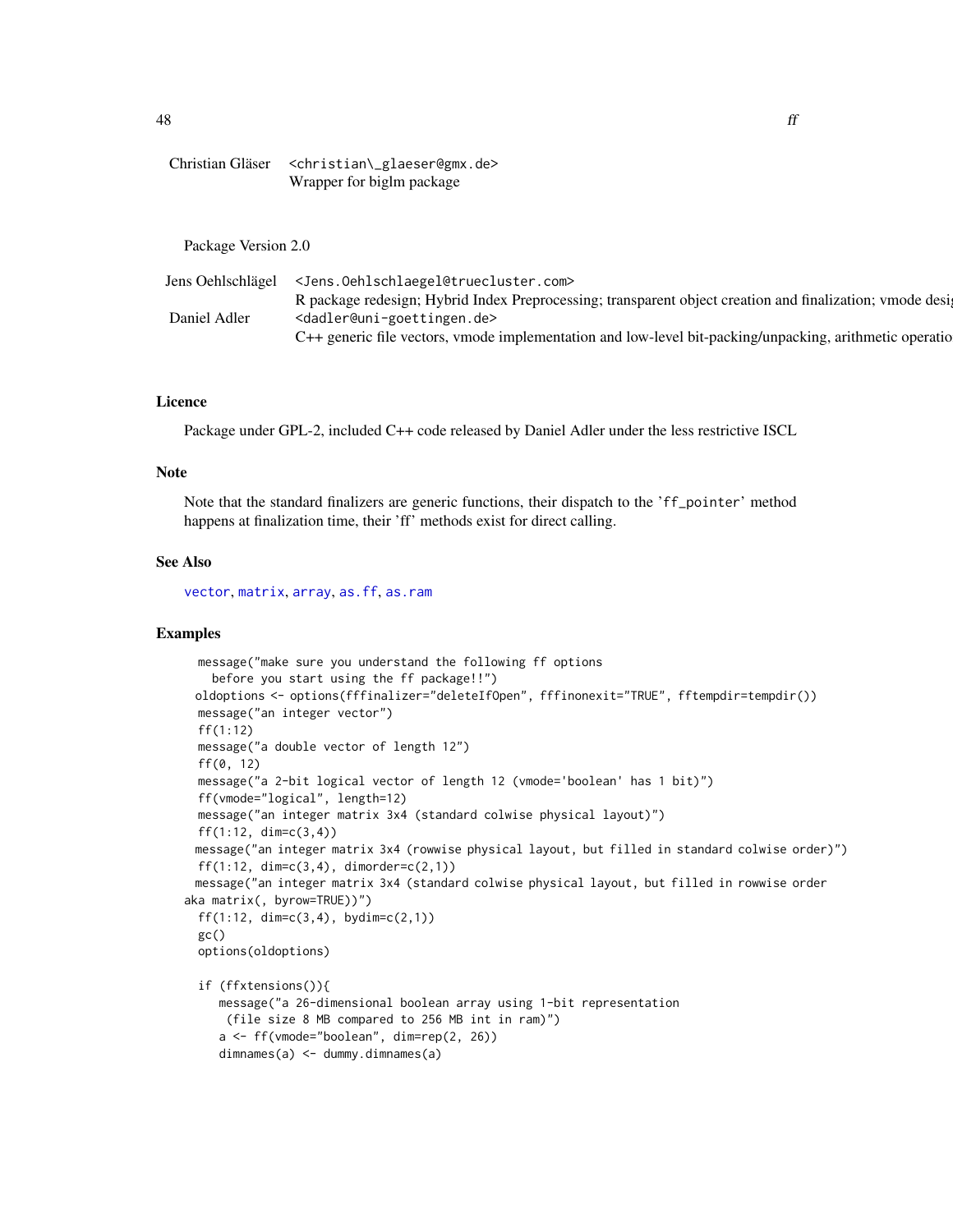#### ffapply 49

```
rm(a); gc()}
 ## Not run:
     message("This 2GB biglm example can take long, you might want to change
       the size in order to define a size appropriate for your computer")
     require(biglm)
    b \le -1000n <- 100000
    k \le -3memory.size(max = TRUE)
     system.time(
     x <- ff(vmode="double", dim=c(b*n,k), dimnames=list(NULL, LETTERS[1:k]))
     )
    memory.size(max = TRUE)
     system.time(
     ffrowapply({
       1 \leftarrow i2 - i1 + 1z \le rnorm(1)
       x[i1:i2, ] \leftarrow z + matrix(rnorm(1*k), 1, k)}, X=x, VERBOSE=TRUE, BATCHSIZE=n)
     )
     memory.size(max = TRUE)
     form <- A - B + Cfirst <- TRUE
     system.time(
     ffrowapply({
        if (first){
          first <- FALSE
          fit <- biglm(form, as.data.frame(x[i1:i2,,drop=FALSE]))
        }else
          fit <- update(fit, as.data.frame(x[i1:i2,,drop=FALSE]))
     }, X=x, VERBOSE=TRUE, BATCHSIZE=n)
     \lambdamemory.size(max = TRUE)
     first
     fit
     summary(fit)
     rm(x); gc()
## End(Not run)
```
<span id="page-48-0"></span>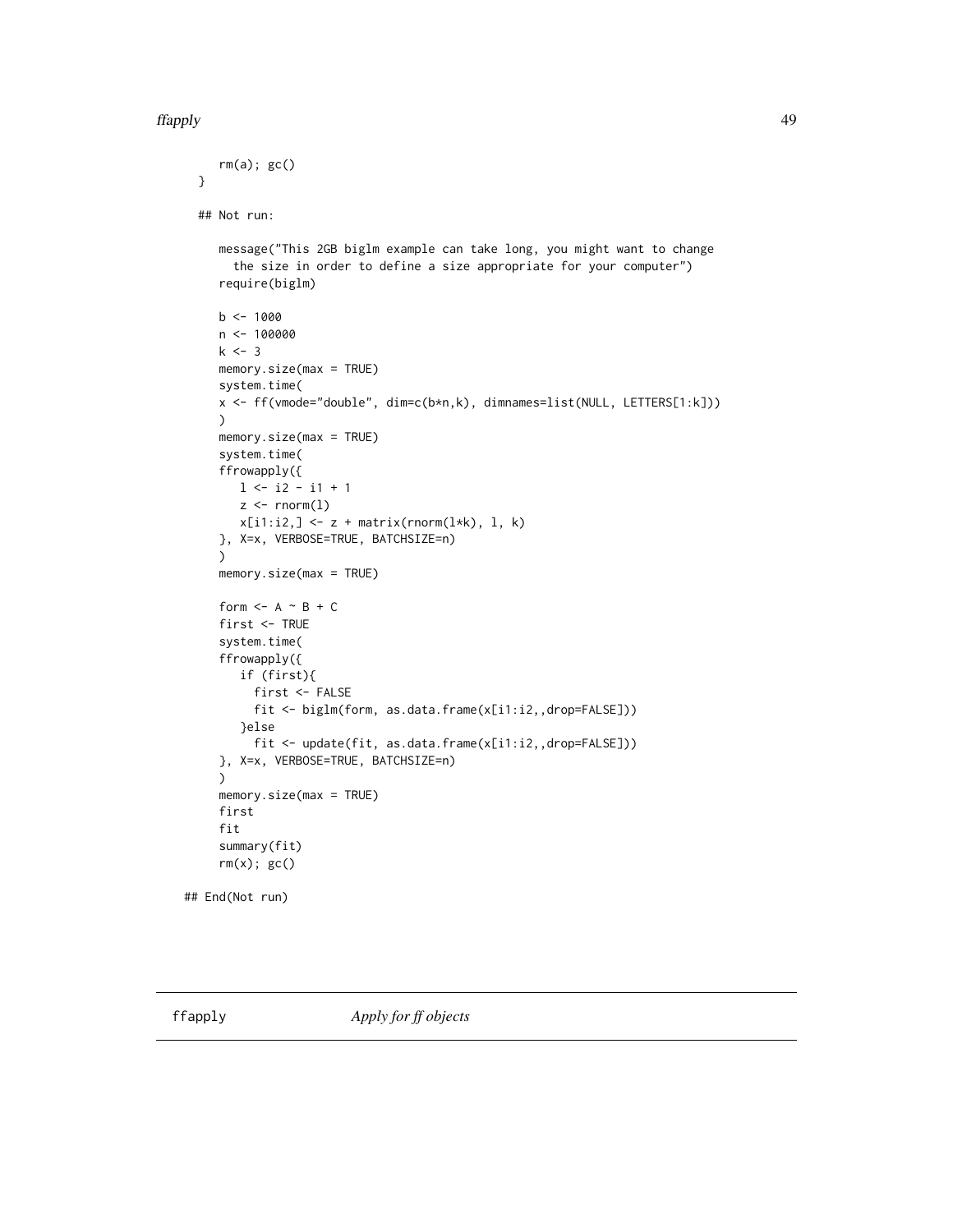#### Description

The ffapply functions support convenient batched processing of ff objects such that each single batch or chunk will not exhaust RAM and such that batchs have sizes as similar as possible, see [bbatch](#page-0-0). Differing from R's standard [apply](#page-0-0) which applies a FUNction, the ffapply functions do apply an EXPRession and provide two indices FROM="i1" and TO="i2", which mark beginning and end of the batch and can be used in the applied expression. Note that the ffapply functions change the two indices in their parent frame, to avoid conflicts you can use different names through FROM="i1" and TO="i2". For support of creating return values see details.

## Usage

ffvecapply(EXPR, X = NULL, N = NULL, VMODE = NULL, VBYTES = NULL, RETURN = FALSE , CFUN = NULL, USE.NAMES = TRUE, FF\_RETURN = TRUE, BREAK = ".break" , FROM = "i1", TO = "i2" , BATCHSIZE = .Machine\$integer.max, BATCHBYTES = getOption("ffbatchbytes") , VERBOSE = FALSE) ffrowapply(EXPR, X = NULL, N = NULL, NCOL = NULL, VMODE = NULL, VBYTES = NULL , RETURN = FALSE, RETCOL = NCOL, CFUN = NULL, USE.NAMES = TRUE, FF\_RETURN = TRUE , FROM = "i1", TO = "i2" , BATCHSIZE = .Machine\$integer.max, BATCHBYTES = getOption("ffbatchbytes") , VERBOSE = FALSE) ffcolapply(EXPR, X = NULL, N = NULL, NROW = NULL, VMODE = NULL, VBYTES = NULL , RETURN = FALSE, RETROW = NROW, CFUN = NULL, USE.NAMES = TRUE, FF\_RETURN = TRUE , FROM = "i1", TO = "i2" , BATCHSIZE = .Machine\$integer.max, BATCHBYTES = getOption("ffbatchbytes") , VERBOSE = FALSE)  $ffapply(EXPR = NULL, AFUN = NULL, MARGIN = NULL, X = NULL, N = NULL, DIM = NULL$ , VMODE = NULL, VBYTES = NULL, RETURN = FALSE, CFUN = NULL, USE.NAMES = TRUE , FF\_RETURN = TRUE, IDIM = "idim" , FROM = "i1", TO = "i2", BREAK = ".break" , BATCHSIZE = .Machine\$integer.max, BATCHBYTES = getOption("ffbatchbytes") , VERBOSE = FALSE)

#### Arguments

| <b>EXPR</b> | the expression to be applied                                                                                                               |
|-------------|--------------------------------------------------------------------------------------------------------------------------------------------|
| AFUN        | ffapply only: alternatively to EXPR the name of a function to be applied, auto-<br>matically converted to EXPR                             |
| MARGIN      | ffapply only: the margins along which to loop in ffapply                                                                                   |
| X           | an ff object from which several parameters can be derived, if they are not given<br>directly: N, NCOL, NROW, DIM, VMODE, VBYTES, FF_RETURN |
| N           | the total number of elements in the loop, e.g. number of elements in ffvecapply<br>or number of rows in ffrowapply                         |
| <b>NCOL</b> | ffrowapply only: the number of columns needed to calculate batch sizes                                                                     |
| <b>NROW</b> | ffcolapply only: the number of rows needed to calculate batch sizes                                                                        |
| DIM         | ffapply only: the dimension of the array needed to calculate batch sizes                                                                   |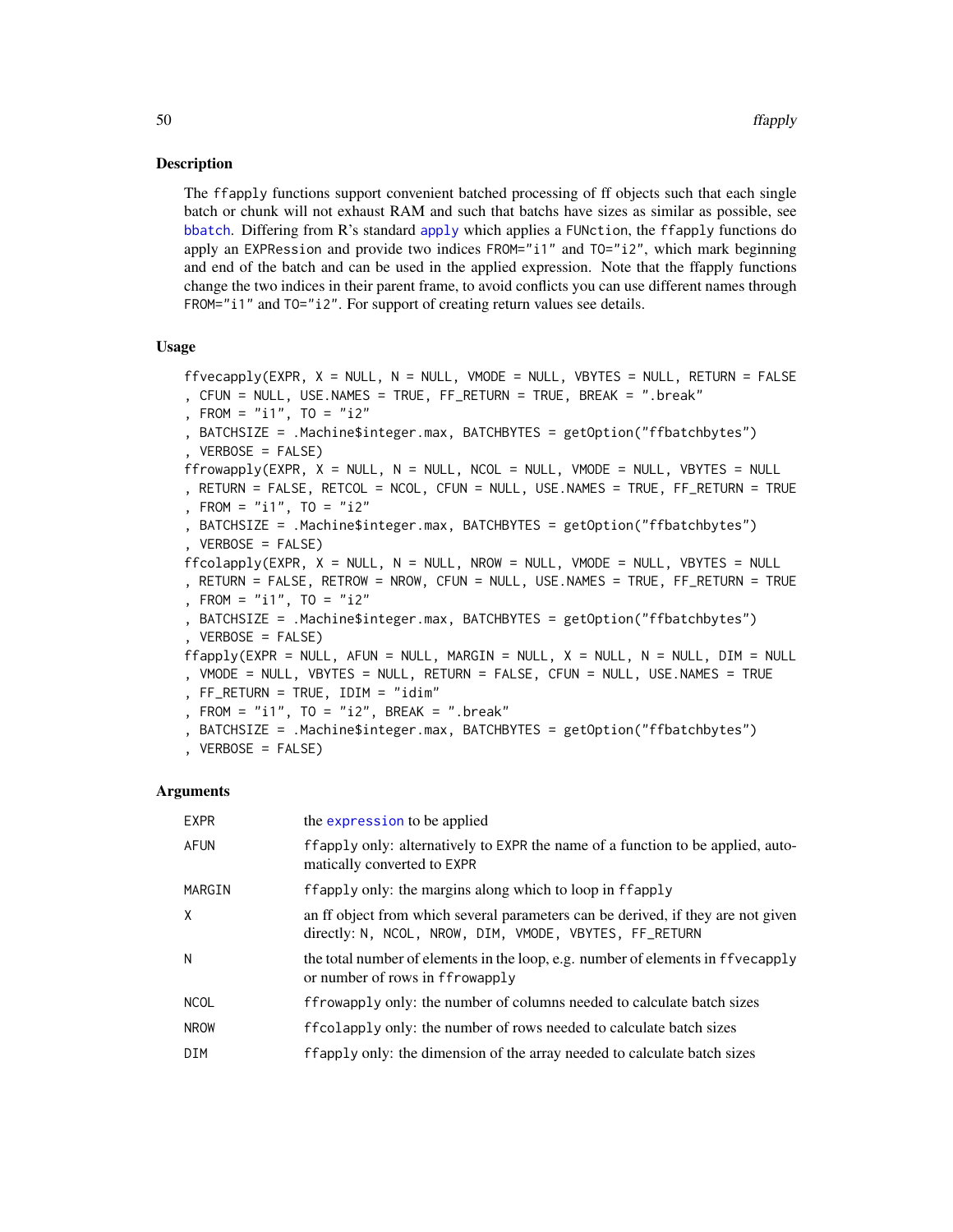#### ffapply 51

| <b>VMODE</b>      | the vmode needed to prepare the RETURN object and to derive VBYTES if they are<br>not given directly                                                  |
|-------------------|-------------------------------------------------------------------------------------------------------------------------------------------------------|
| <b>VBYTES</b>     | the bytes per cell – see . $r$ ambytes – to calculate the RAM requirements per cell                                                                   |
| <b>BATCHBYTES</b> | the max number of bytes per batch, default getOption("ffbatchbytes")                                                                                  |
| <b>BATCHSIZE</b>  | an additional restriction on the number of loop elements, default=. Machine\$integer.max                                                              |
| <b>FROM</b>       | the name of the index that marks the beginning of the batch, default 'i1', change<br>if needed to avoid naming-conflicts in the calling frame         |
| T <sub>0</sub>    | the name of the index that marks the end of the batch, default 'i2', change if<br>needed to avoid naming-conflicts in the calling frame               |
| IDIM              | ffapply only: the name of an R variable used for loop-switching, change if<br>needed to avoid naming-conflicts in the calling frame                   |
| <b>BREAK</b>      | ffapply only: the name of an R object in the calling frame that triggers break<br>out of the batch loop, if 1) it exists 2) is logical and 3) is TRUE |
| <b>RETURN</b>     | TRUE to prepare a return value (default FALSE)                                                                                                        |
| <b>CFUN</b>       | name of a collapsing function, see CFUN                                                                                                               |
| <b>RETCOL</b>     | NULL gives return vector[1:N], RETCOL gives return matrix[1:N, 1:RETCOL]                                                                              |
| <b>RETROW</b>     | NULL gives return vector[1:N], RETROW gives return matrix[1:RETROW, 1:N]                                                                              |
| FF_RETURN         | FALSE to return a ram object, TRUE to return an ff object, or an ff object that is<br>ffsuitable to absorb the return data                            |
| USE.NAMES         | FALSE to suppress attaching names or dimnames to the result                                                                                           |
| <b>VERBOSE</b>    | TRUE to verbose the batches                                                                                                                           |

# Details

ffvecapply is the simplest ffapply method for ff\_vectors. ffrowapply and ffcolapply is for ff\_matrix, and ffapply is the most general method for ff\_arrays and ff\_vectors.

There are many ways to change the return value of the ffapply functions. In its simplest usage – batched looping over an expression – they don't return anything, see [invisible](#page-0-0). If you switch RETURN=TRUE in ffvecapply then it is assumed that all looped expressions together return one vector of length N, and via parameter FF\_RETURN, you can decide whether this vector is in ram or is an ff object (or even which ff object to use). ffrowapply and ffcolapply additionally have parameter RETCOL resp. RETROW which defaults to returning a matrix of the original size; in order to just return a vector of length N set this to NULL, or specify a number of columns/rows for the return matrix. It is assumed that the expression will return appropriate pieces for this return structure (see examples). If you specify RETURN=TRUE and a collapsing function name CFUN, then it is assumed that the batched expressions return aggregated information, which is first collected in a list, and finally the collapsing function is called on this list: do.call(CFUN, list). If you want to return the unmodified list, you have to specify CFUN="list" for obvious reasons.

ff[apply](#page-0-0) allows usages not completly unlike apply: you can specify the name of a function AFUN to be applied over MARGIN. However note that you must specify RETURN=TRUE in order to get a return value. Also note that currently ffapply assumes that your expression returns exactly one value per cell in DIM[MARGINS]. If you want to return something more complicated, you MUST specify a CFUN="list" and your return value will be a list with dim attribute DIM[MARGINS]. This means that for a function AFUN returning a scalar, ffapply behaves very similar to [apply](#page-0-0), see examples.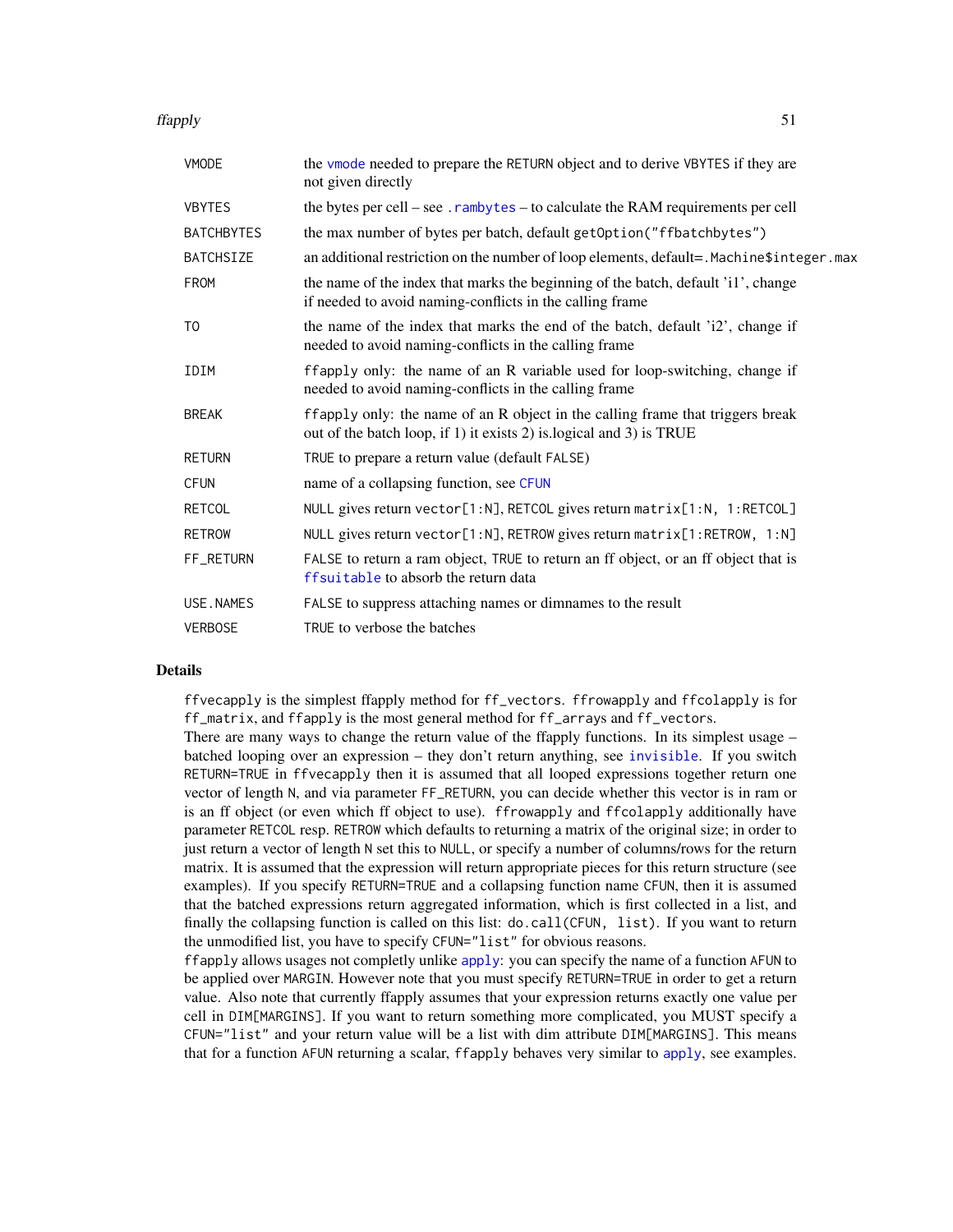Note also that ffapply might create a object named '.ffapply.dimexhausted' in its parent frame, and it uses a variable in the parent frame for loop-switching between dimensions, the default name 'idim' can be changed using the IDIM parameter. Finally you can break out of the implied loops by assigning TRUE to a variable with the name in BREAK.

#### Value

see details

#### **Note**

xx The complete generation of the return value is preliminary and the arguments related to defining the return value might still change, especially ffapply is work in progress

#### Author(s)

Jens Oehlschlägel

## See Also

[apply](#page-0-0), [expression](#page-0-0), [bbatch](#page-0-0), [repfromto](#page-0-0), [ffsuitable](#page-72-0)

```
message("ffvecapply examples")
x <- ff(vmode="integer", length=1000)
message("loop evaluate expression without returning anything")
ffvecapply(x[i1:i2] < -i1:i2, X=x, VERBOSE=Trueffvecapply(x[i1:i2] <- i1:i2, X=x, BATCHSIZE=200, VERBOSE=TRUE)
ffvecapply(x[i1:i2] <- i1:i2, X=x, BATCHSIZE=199, VERBOSE=TRUE)
message("lets return the combined expressions as a new ff object")
ffvecapply(i1:i2, N=length(x), VMODE="integer", RETURN=TRUE, BATCHSIZE=200)
message("lets return the combined expressions as a new ram object")
ffvecapply(i1:i2, N=length(x), VMODE="integer", RETURN=TRUE, FF_RETURN=FALSE, BATCHSIZE=200)
message("lets return the combined expressions in existing ff object x")
x[] \leftarrow \emptysetL
ffvecapply(i1:i2, N=length(x), VMODE="integer", RETURN=TRUE, FF_RETURN=x, BATCHSIZE=200)
x
message("aggregate and collapse")
ffvecapply(summary(x[i1:i2]), X=x, RETURN=TRUE, CFUN="list", BATCHSIZE=200)
ffvecapply(summary(x[i1:i2]), X=x, RETURN=TRUE, CFUN="crbind", BATCHSIZE=200)
ffvecapply(summary(x[i1:i2]), X=x, RETURN=TRUE, CFUN="cmean", BATCHSIZE=200)
message("how to do colSums with ffrowapply")
x <- ff(1:10000, vmode="integer", dim=c(1000, 10))
ffrowapply(colSums(x[i1:i2,,drop=FALSE]), X=x, RETURN=TRUE, CFUN="list", BATCHSIZE=200)
ffrowapply(colSums(x[i1:i2,,drop=FALSE]), X=x, RETURN=TRUE, CFUN="crbind", BATCHSIZE=200)
ffrowapply(colSums(x[i1:i2,,drop=FALSE]), X=x, RETURN=TRUE, CFUN="csum", BATCHSIZE=200)
message("further ffrowapply examples")
x <- ff(1:10000, vmode="integer", dim=c(1000, 10))
message("loop evaluate expression without returning anything")
```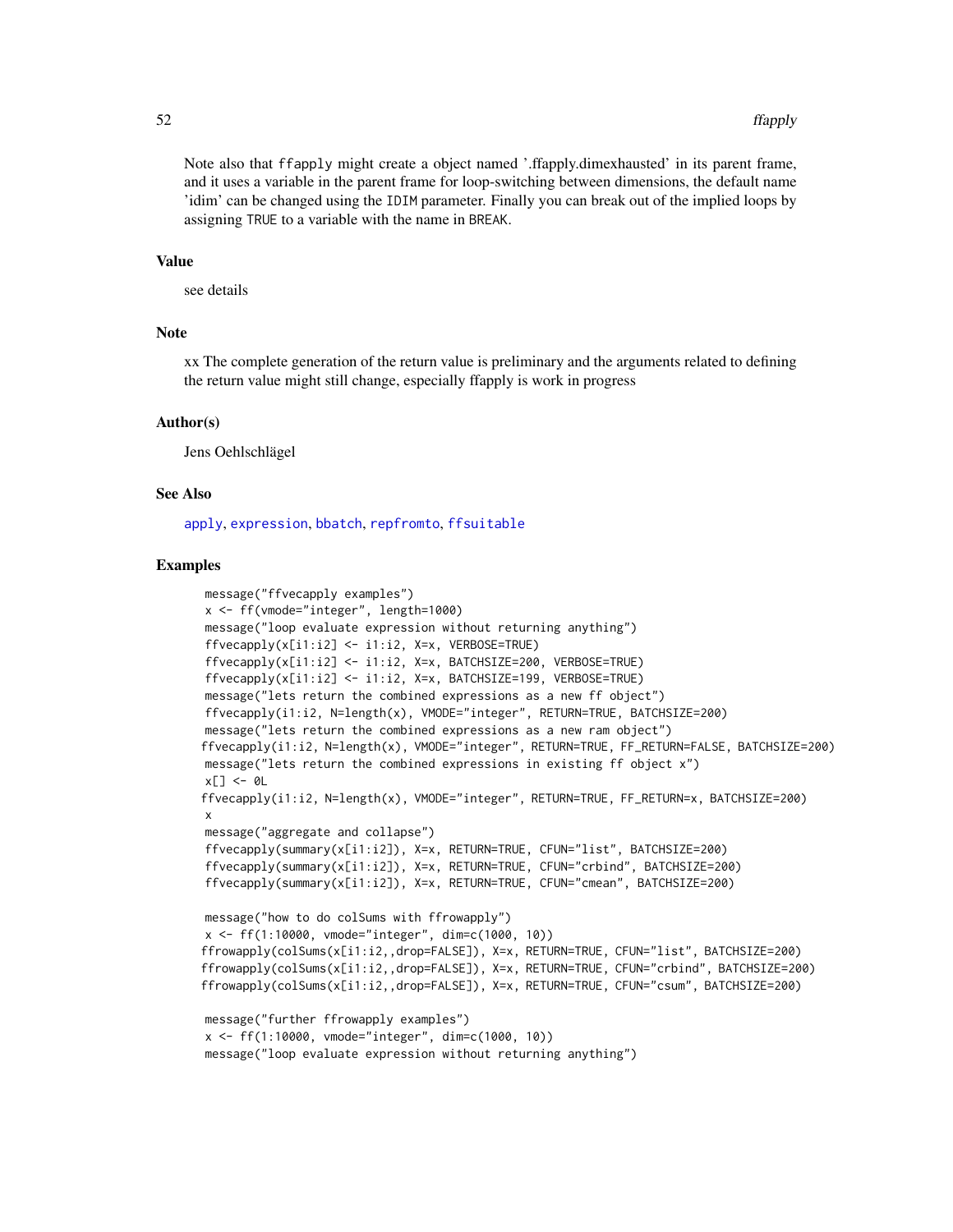#### ffconform 53

```
ffrowapply(x[i1:i2, ] \leftarrow ii1:i2, X=x, BATCHSIZE=200)message("lets return the combined expressions as a new ff object (x unchanged)")
ffrowapply(2*x[i1:i2, ], X=x, RETURN=TRUE, BATCHSIZE=200)
message("lets return a single row aggregate")
ffrowapply(t(apply(x[i1:i2,,drop=FALSE], 1, mean)), X=x, RETURN=TRUE, RETCOL=NULL, BATCHSIZE=200)
message("lets return a 6 column aggregates")
y <- ffrowapply( t(apply(x[i1:i2,,drop=FALSE], 1, summary)), X=x
, RETURN=TRUE, RETCOL=length(summary(0)), BATCHSIZE=200)
\text{colnames}(y) \leq \text{names}(\text{summary}(0))y
message("determine column minima if a complete column does not fit into RAM")
ffrowapply(apply(x[i1:i2,], 2, min), X=x, RETURN=TRUE, CFUN="pmin", BATCHSIZE=200)
message("ffapply examples")
x <- ff(1:720, dim=c(8,9,10))
dimnames(x) <- dummy.dimnames(x)
message("apply function with scalar return value")
apply(X=x[], MARGIN=3:2, FUN=sum)
apply(X=x[], MARGIN=2:3, FUN=sum)
ffapply(X=x, MARGIN=3:2, AFUN="sum", RETURN=TRUE, BATCHSIZE=8)
message("this is what CFUN is based on")
ffapply(X=x, MARGIN=2:3, AFUN="sum", RETURN=TRUE, CFUN="list", BATCHSIZE=8)
message("apply functions with vector or array return value currently have limited support")
apply(X=x[], MARGIN=3:2, FUN=summary)
message("you must use CFUN, the rest is up to you")
y <- ffapply(X=x, MARGIN=3:2, AFUN="summary", RETURN=TRUE, CFUN="list", BATCHSIZE=8)
y
y[[1]]
rm(x); gc()
```
ffconform *Get most conforming argument*

## **Description**

ffconform returns position of 'most' conformable ff argument or zero if the arguments are not conforming

#### Usage

```
fform(..., vmode = NULL, fail = "stop")
```
# Arguments

| $\cdots$ | two or more ff objects                                                                  |
|----------|-----------------------------------------------------------------------------------------|
| vmode    | handing over target ymode here supresses searching for a common ymode, see<br>maxffmode |
| fail     | the name of a function to call if not-conforming, default stop                          |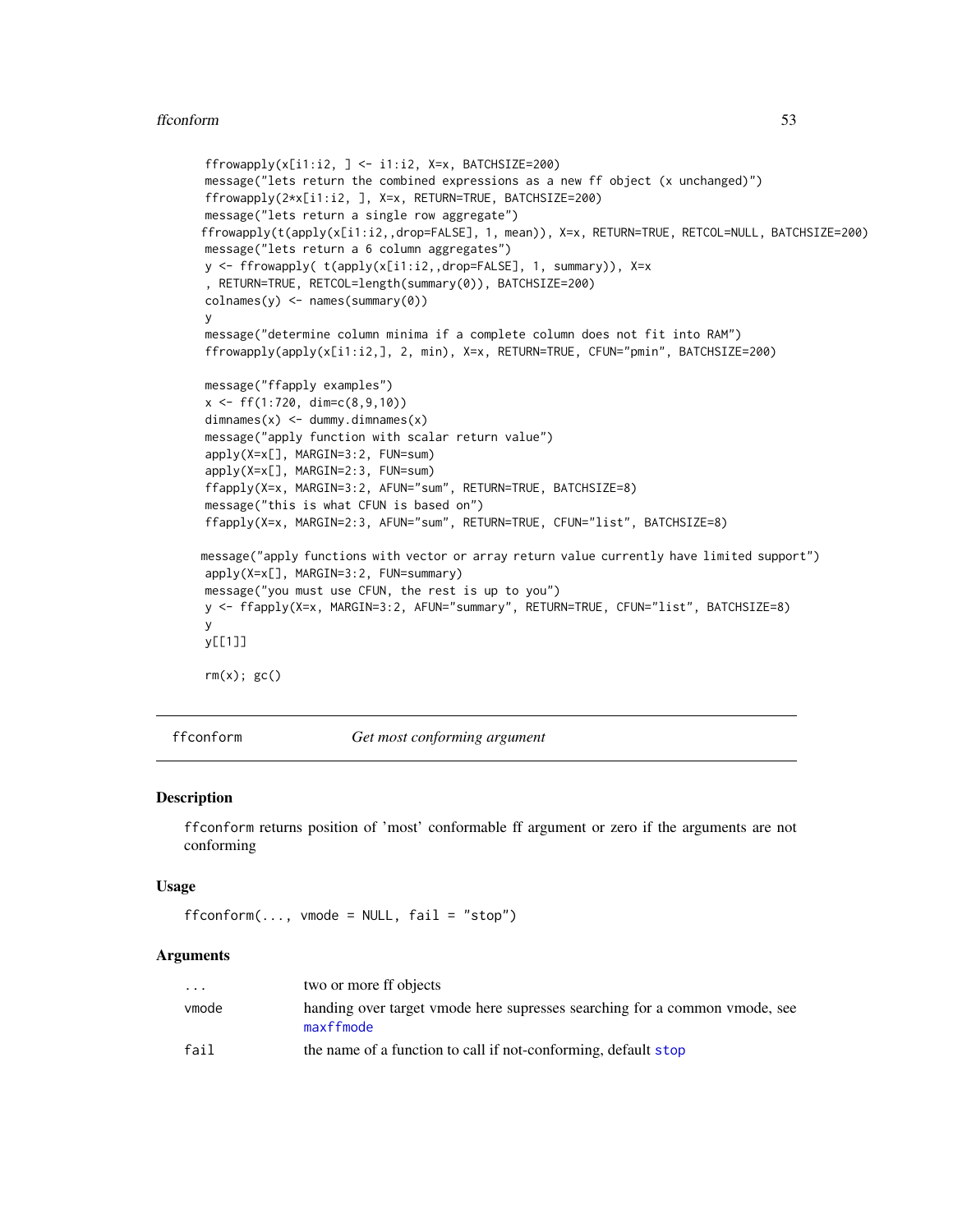# Details

A reference argument is defined to be the first argument with a [dim](#page-0-0) attribute or the longest vector. The other arguements are then compared to the reference to check for conformity, which is violated if vmodes are not conforming or if the reference has not a multiple length of each other or if the dimensions do not match or if we have a dimorder conflict because not all arguments have the same [dimorderStandard](#page-33-0).

# Value

the position of the most conforming argument or  $0$  (zero) if not conforming.

# Note

xx Work in progress for package R.ff

## Author(s)

Jens Oehlschlägel

#### See Also

[ffsuitable](#page-72-0), [maxffmode](#page-101-0), [ymismatch](#page-103-0), [stop](#page-0-0), [warning](#page-0-0), [dimorderStandard](#page-33-0)

```
a \leftarrow ff(1:10)b \leftarrow clone(a)
c < -f f(1:20)d \leftarrow ff(1:21)ffconform(a,b)
ffconform(c,a)
ffconform(a,c)
ffconform(c,a,b)
d1 <- ff(1:20, \dim=c(2,10))d2 \leq-ff(1:20, \dim=c(10,2))ffconform(c,d1)
ffconform(c,d2)
ffconform(d1,c)
ffconform(d2,c)
try(ffconform(d1,d2))
ffconform(d1,d1)
rm(a,b,c,d1,d2); gc()
```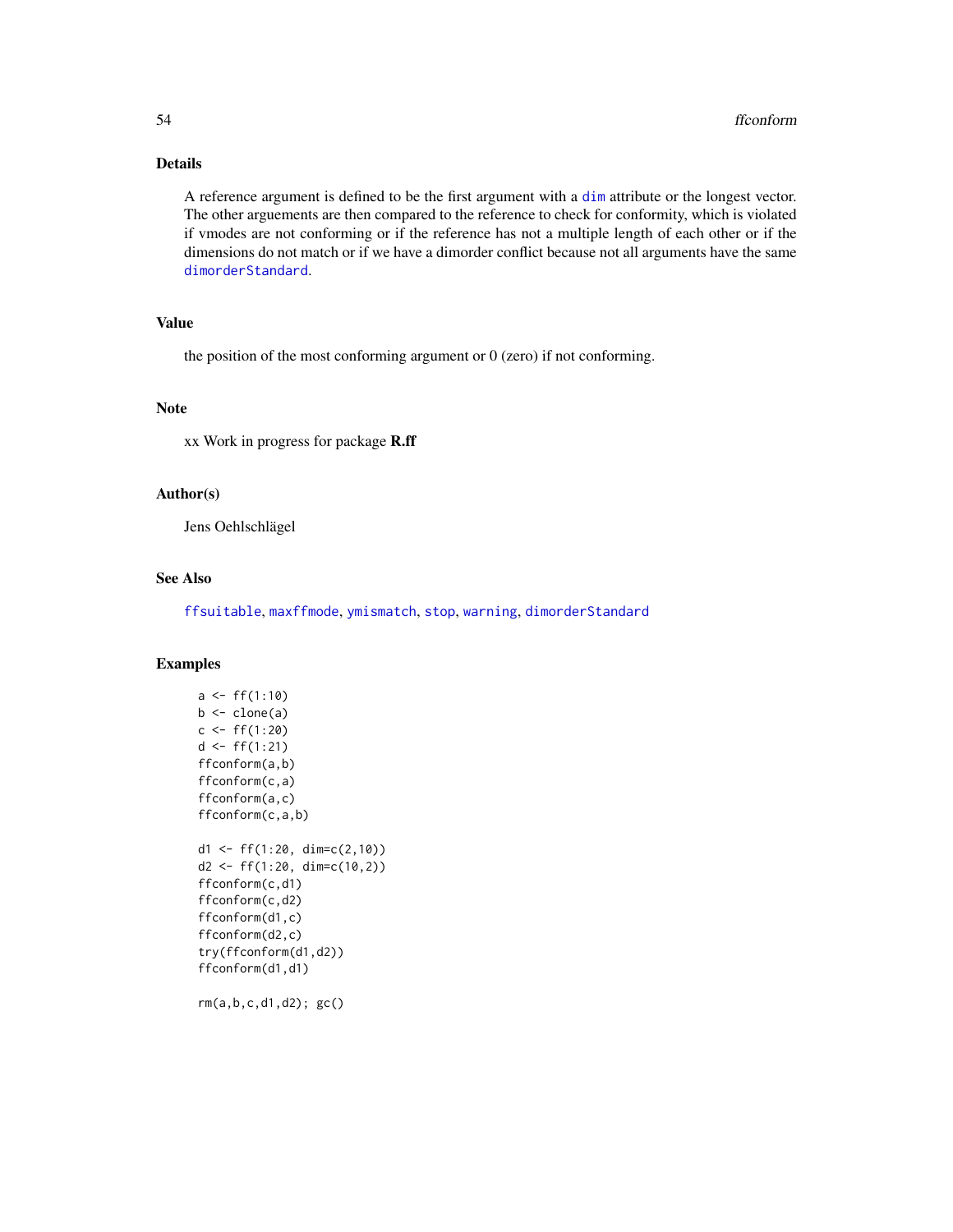#### <span id="page-54-0"></span>Description

Function 'ffdf' creates ff data.frames stored on disk very similar to 'data.frame'

## Usage

```
ffdf(...
, row.names = NULL
, ff_split = NULL
, ff_join = NULL
, ff_args = NULL
, update = TRUE
, BATCHSIZE = .Machine$integer.max
, BATCHBYTES = getOption("ffbatchbytes")
, VERBOSE = FALSE)
```
# Arguments

|                   | $\mathsf{f}\mathsf{f}$ vectors or matrices (optionally wrapped in $\mathsf{I}(\mathsf{f})$ ) that shall be bound together<br>to an ffdf object                                                                   |
|-------------------|------------------------------------------------------------------------------------------------------------------------------------------------------------------------------------------------------------------|
| row.names         | A character vector. Not recommended for large objects with many rows.                                                                                                                                            |
| ff_split          | A vector of character names or integer positions identifying input components<br>to physically split into single ff vectors. If vector elements have names, these<br>are used as root name for the new ff files. |
| ff_join           | A list of vectors with character names or integer positions identifying input com-<br>ponents to physically join in the same ff matrix. If list elements have names,<br>these are used to name the new ff files. |
| update            | By default (TRUE) new ff files are updated with content of input ff objects.<br>Setting to FALSE prevents this update.                                                                                           |
| ff_args           | a list with further arguments passed to ff in case that new ff objects are created<br>via 'ff_split' or 'ff_join'                                                                                                |
| <b>BATCHSIZE</b>  | passed to update. ff                                                                                                                                                                                             |
| <b>BATCHBYTES</b> | passed to update. ff                                                                                                                                                                                             |
| <b>VERBOSE</b>    | passed to update. ff                                                                                                                                                                                             |

# Details

By default, creating an 'ffdf' object will NOT create new ff files, instead existing files are referenced. This differs from [data.frame](#page-0-0), which always creates copies of the input objects, most notably in data.frame(matrix()), where an input matrix is converted to single columns. ffdf by contrast, will store an input matrix physically as the same matrix and virtually map it to columns. Physically copying a large ff matrix to single ff vectors can be expensive. More generally, ffdf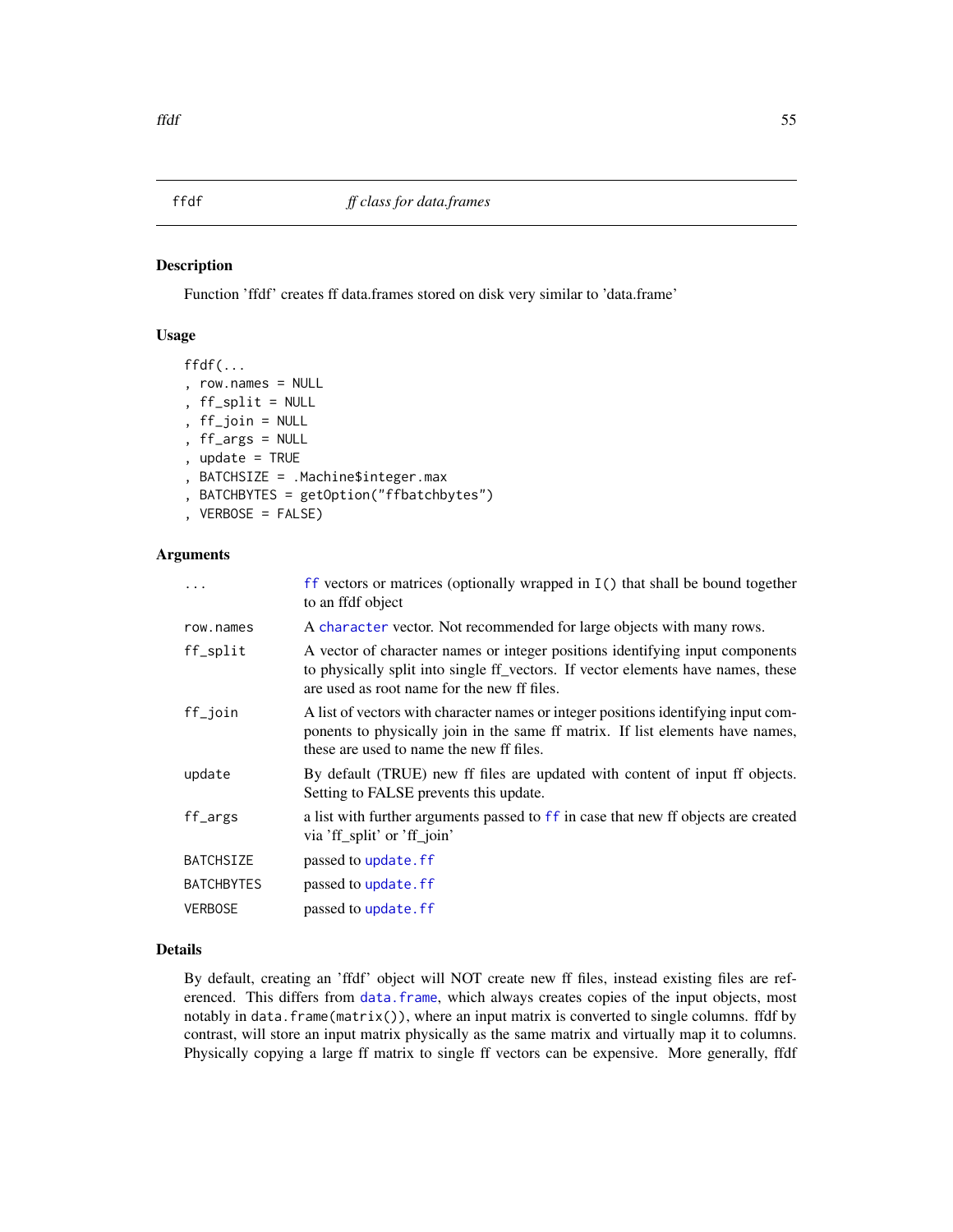objects have a [physical](#page-110-0) and a [virtual](#page-110-1) component, which allows very flexible dataframe designs: a physically stored matrix can be virtually mapped to single columns, a couple of physically stored vectors can be virtually mapped to a single matrix. The means to configure these are [I](#page-0-0) for the virtual representation and the 'ff\_split' and 'ff\_join' arguments for the physical representation. An ff matrix wrapped into 'I()' will return the input matrix as a single object, using 'ff\_split' will store this matrix as single vectors - and thus create new ff files. 'ff\_join' will copy a couple of input vectors into a unified new ff matrix with dimorder= $c(2,1)$ , but virtually they will remain single columns. The returned ffdf object has also a [dimorder](#page-29-0) attribute, which indicates whether the ffdf object contains a matrix with non-standard dimorder c(2,1), see [dimorderStandard](#page-33-0). Currently, [virtual windows](#page-154-0) are not supported for ffdf.

## Value

A list with components

| physical  | the underlying ff vectors and matrices, to be accessed via physical                                       |
|-----------|-----------------------------------------------------------------------------------------------------------|
| virtual   | the virtual features of the ffdf including the virtual-to-physical mapping, to be<br>accessed via virtual |
| row.names | the optional row, names, see argument row, names                                                          |
|           | and class 'ffdf' (NOTE that ffdf dows not inherit from ff)                                                |

# Methods

The following methods and functions are available for ffdf objects:

| <b>Type</b> | Name          | Assign       | Comment                                                          |
|-------------|---------------|--------------|------------------------------------------------------------------|
|             |               |              | <b>Basic functions</b>                                           |
| function    | ffdf          |              | constructor for ffdf objects                                     |
| generic     | update        |              | updates one ffdf object with the content of another              |
| generic     | clone         |              | clones an ffdf object                                            |
| method      | print         |              | print ffdf                                                       |
| method      | str           |              | ffdf object structure                                            |
|             |               |              | <b>Class test and coercion</b>                                   |
| function    | is.ffdf       |              | check if inherits from ff                                        |
| generic     | as.ffdf       |              | coerce to ff, if not yet                                         |
| generic     | as.data.frame |              | coerce to ram data.frame                                         |
|             |               |              | Virtual storage mode                                             |
| generic     | vmode         |              | get virtual modes for all (virtual) columns                      |
|             |               |              | <b>Physical attributes</b>                                       |
| function    | physical      |              | get physical attributes                                          |
|             |               |              | <b>Virtual attributes</b>                                        |
| function    | virtual       |              | get virtual attributes                                           |
| method      | length        |              | get length                                                       |
| method      | dim           | $\leftarrow$ | get dim and set nrow                                             |
| generic     | dimorder      |              | get the dimorder (non-standard if any component is non-standard) |
| method      | names         | <-           | set and get names                                                |
| method      | row.names     | <-           | set and get row.names                                            |
| method      | dimnames      | $\leftarrow$ | set and get dimnames                                             |
|             |               |              |                                                                  |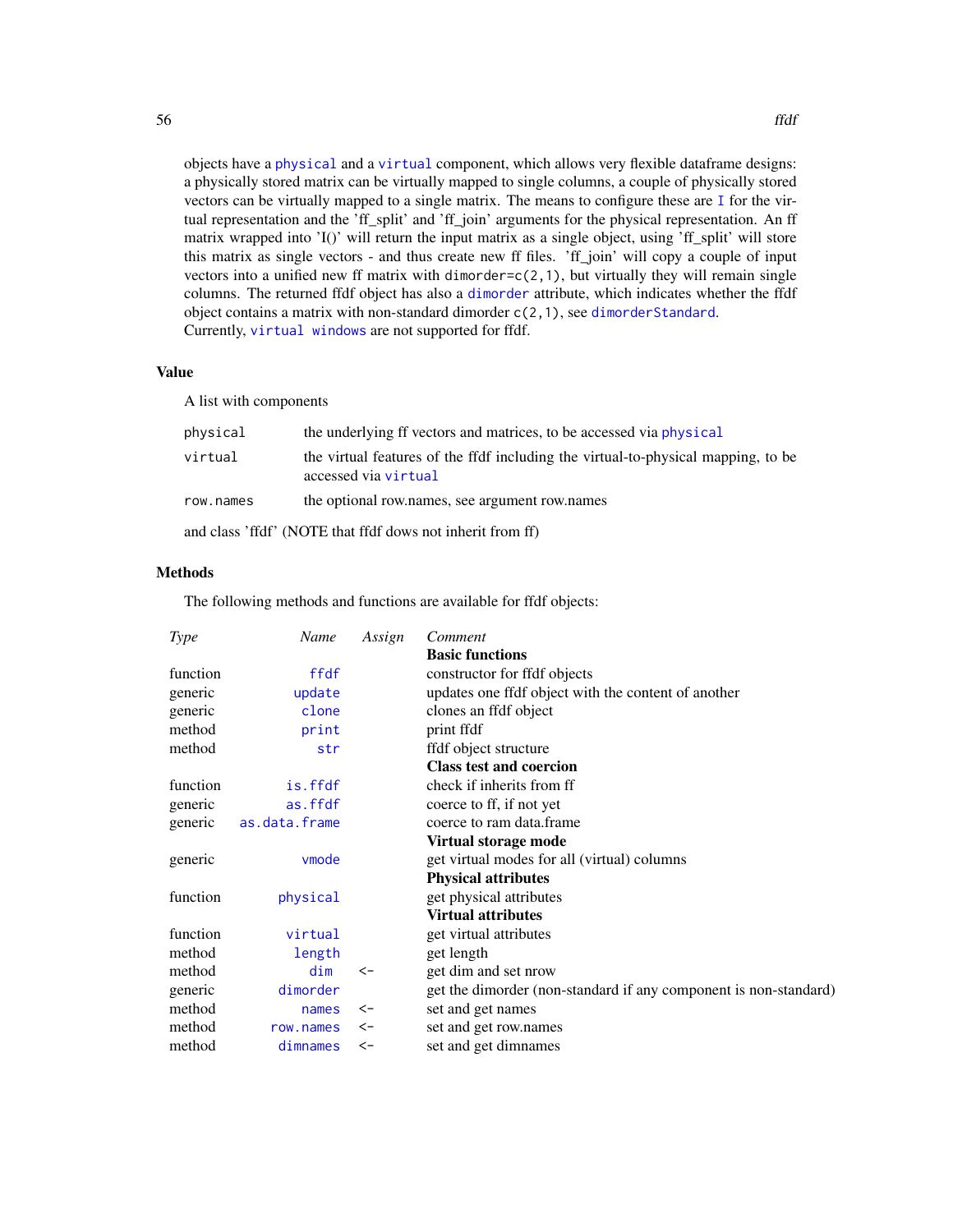#### ffdf 57

| pattern    | $\leftarrow$ | set pattern (rename/move files)                                                    |
|------------|--------------|------------------------------------------------------------------------------------|
|            |              | <b>Access functions</b>                                                            |
|            | $\leftarrow$ | set and get data.frame content $( [ , ] )$ or get ffdf with less columns $( [ ] )$ |
| FГ.        | $\leftarrow$ | set and get single column ff object                                                |
| \$         | $\leftarrow$ | set and get single column ff object                                                |
|            |              | <b>Opening/Closing/Deleting</b>                                                    |
| is.open    |              | tri-bool is open status of the physical ff components                              |
| open       |              | open all physical ff objects (is done automatically on access)                     |
| close      |              | close all physical ff objects                                                      |
| delete     |              | deletes all physical ff files                                                      |
| finalize   |              | call finalizer                                                                     |
|            |              | processing                                                                         |
| chunk      |              | create chunked index                                                               |
| sortLevels |              | sort and recode levels                                                             |
|            |              | <b>Other</b>                                                                       |
|            |              |                                                                                    |

# Note

Note that in theory, accessing a chunk of rows from a matrix with dimorder= $c(2,1)$  should be faster than accessing across a bunch of vectors. However, at least under windows, the OS has difficulties filecaching parts from very large files, therefore - until we have partitioning - the recommended physical storage is in single vectors.

## Author(s)

Jens Oehlschlägel

# See Also

[data.frame](#page-0-0), [ff](#page-40-0), for more example see [physical](#page-110-0)

```
m \leq - matrix(1:12, 3, 4, dimnames=list(c("r1","r2","r3"), c("m1","m2","m3","m4")))
v < -1:3ffm \leftarrow as.ff(m)
ffv \leftarrow as.ff(v)
d <- data.frame(m, v)
ffd <- ffdf(ffm, v=ffv, row.names=row.names(ffm))
all.equal(d, ffd[,])
ffd
physical(ffd)
d <- data.frame(m, v)
ffd <- ffdf(ffm, v=ffv, row.names=row.names(ffm), ff_split=1)
all.equal(d, ffd[,])
ffd
physical(ffd)
```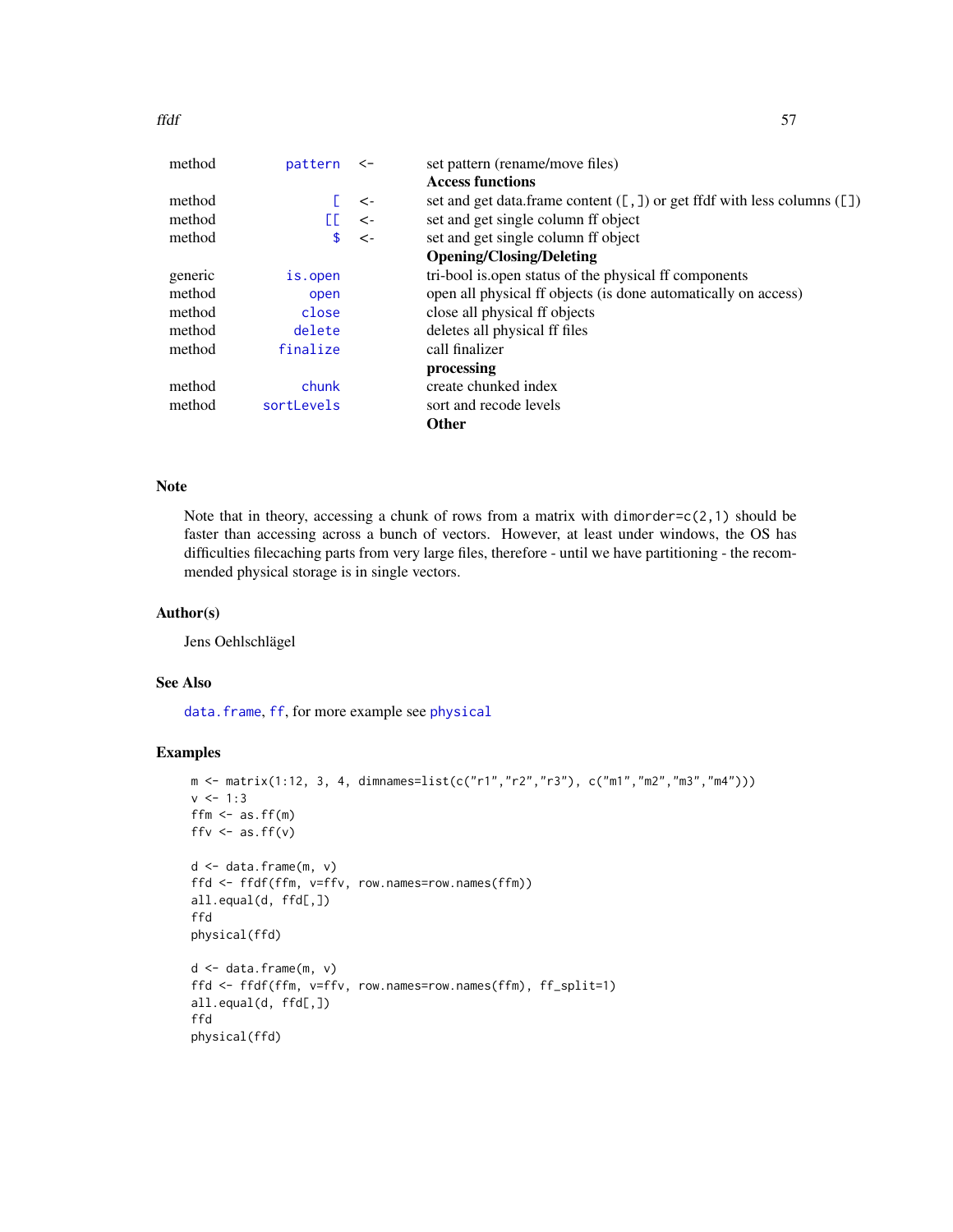# 58 ffdfindexget

```
d <- data.frame(m, v)
ffd <- ffdf(ffm, v=ffv, row.names=row.names(ffm), ff_join=list(newff=c(1,2)))
all.equal(d, ffd[,])
ffd
physical(ffd)
d \leftarrow data . frame(I(m), I(v))ffd <- ffdf(m=I(ffm), v=I(ffv), row.names=row.names(ffm))
all.equal(d, ffd[,])
ffd
physical(ffd)
rm(ffm,ffv,ffd); gc()
```
<span id="page-57-0"></span>ffdfindexget *Reading and writing ffdf data.frame using ff subscripts*

## Description

Function ffdfindexget allows to extract rows from an ffdf data.frame according to positive integer suscripts stored in an ff vector.

Function ffdfindexset allows the inverse operation: assigning to rows of an ffdf data.frame according to positive integer suscripts stored in an ff vector. These functions allow more control than the method dispatch of  $\lceil$  and  $\lceil$  < - if an ff integer subscript is used.

#### Usage

```
ffdfindexget(x, index, indexorder = NULL, autoindexorder = 3, FF_RETURN = NULL
, BATCHSIZE = NULL, BATCHBYTES = getOption("ffmaxbytes"), VERBOSE = FALSE)
ffdfindexset(x, index, value, indexorder = NULL, autoindexorder = 3, BATCHSIZE = NULL, BATCHBYTES = getOption("ffmaxbytes"), VERBOSE = FALSE)
```
## Arguments

| X                 | A ffdf data.frame containing the elements                                                                                                              |
|-------------------|--------------------------------------------------------------------------------------------------------------------------------------------------------|
| index             | A ff integer vector with integer subscripts in the range from $1$ to length $(x)$ .                                                                    |
| value             | A ffdf data.frame like x with the rows to be assigned                                                                                                  |
| indexorder        | Optionally the return value of ffindexorder, see details                                                                                               |
|                   | autoindexorder The minimum number of columns (which need chunked indexordering) for<br>which we switch from on-the-fly ordering to stored ffindexorder |
| FF RETURN         | Optionally an ffdf data.frame of the same type as x in which the returned values<br>shall be stored, see details.                                      |
| <b>BATCHSIZE</b>  | Optinal limit for the batchsize (see details)                                                                                                          |
| <b>BATCHBYTES</b> | Limit for the number of bytes per batch                                                                                                                |
| <b>VERBOSE</b>    | Logical scalar for verbosing                                                                                                                           |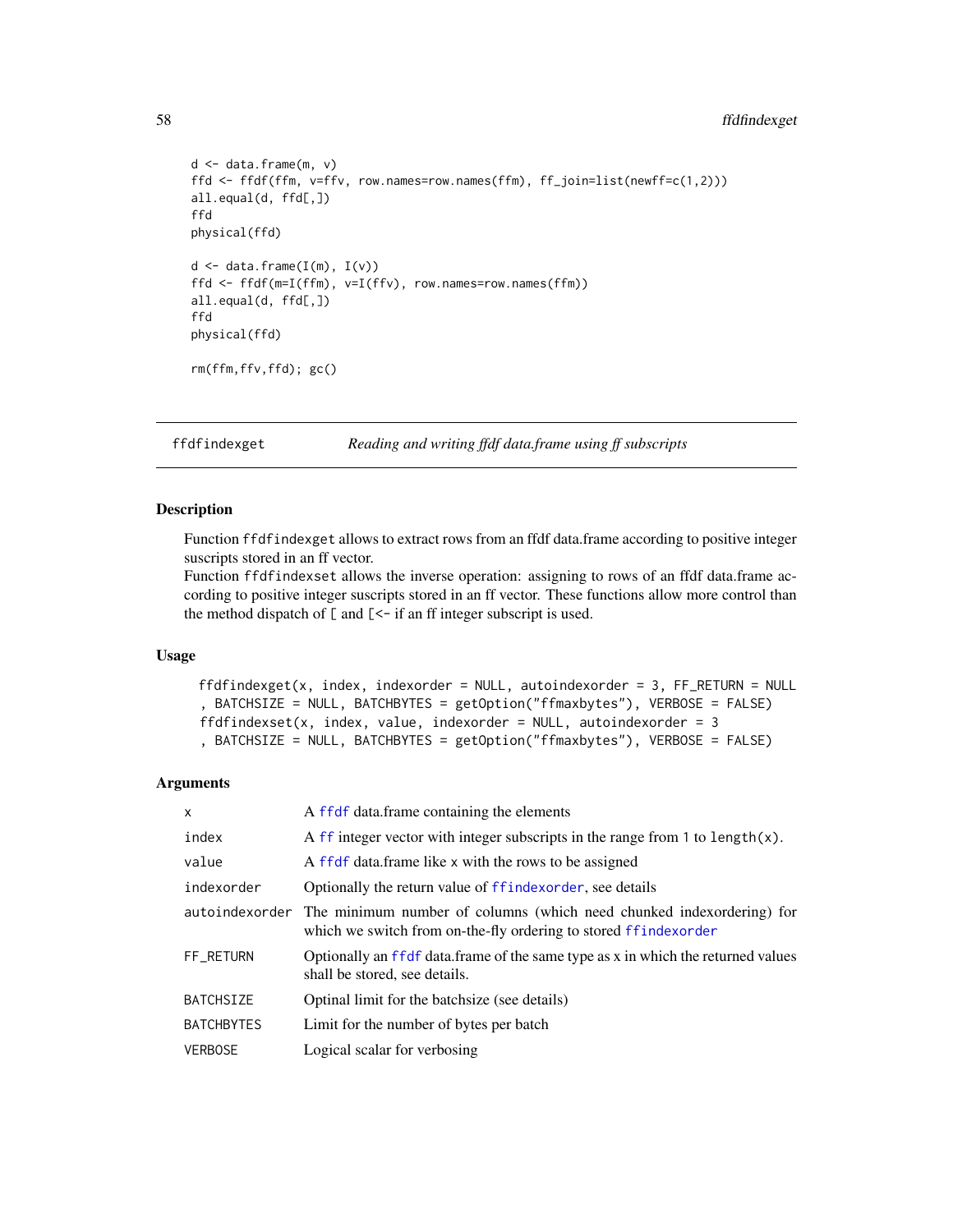#### ffdfsort 59

## Details

Accessing rows of an ffdf data.frame identified by integer positions in an ff vector is a non-trivial task, because it could easily lead to random-access to disk files. We avoid random access by loading batches of the subscript values into RAM, order them ascending, and only then access the ff values on disk. Such ordering is don on-thy-fly for upto autoindexorder-1 columns that need ordering. For autoindexorder o more columns we do the batched ordering upfront with [ffindexorder](#page-62-0) and then re-use it in each call to [ffindexget](#page-60-0) resp. [ffindexset](#page-60-1).

# Value

Function ffdfindexget returns a ffdf data.frame with those rows selected by the ff index vector. Function ffdfindexset returns x with those rows replaced that had been requested by index and value.

#### Author(s)

Jens Oehlschlägel

#### See Also

[Extract.ff](#page-35-1), [ffindexget](#page-60-0), [ffindexorder](#page-62-0)

#### Examples

```
message("ff integer subscripts with ffdf return/assign values")
x <- ff(factor(letters))
y \leftarrow ff(1:26)d \leftarrow \text{ffdf}(x, y)i \leftarrow ff(2:9)di \leftarrow d[i, ]di
d[i,] <- di
message("ff integer subscripts: more control with ffindexget/ffindexset")
di <- ffdfindexget(d, i, FF_RETURN=di)
d <- ffdfindexset(d, i, di)
rm(x, y, d, i, di)
gc()
```
<span id="page-58-1"></span>ffdfsort *Sorting: convenience wrappers for data.frames*

#### <span id="page-58-0"></span>Description

These functions allow convenient sorting and ordering of collections of (ff) vectors organized in (ffdf) data.frames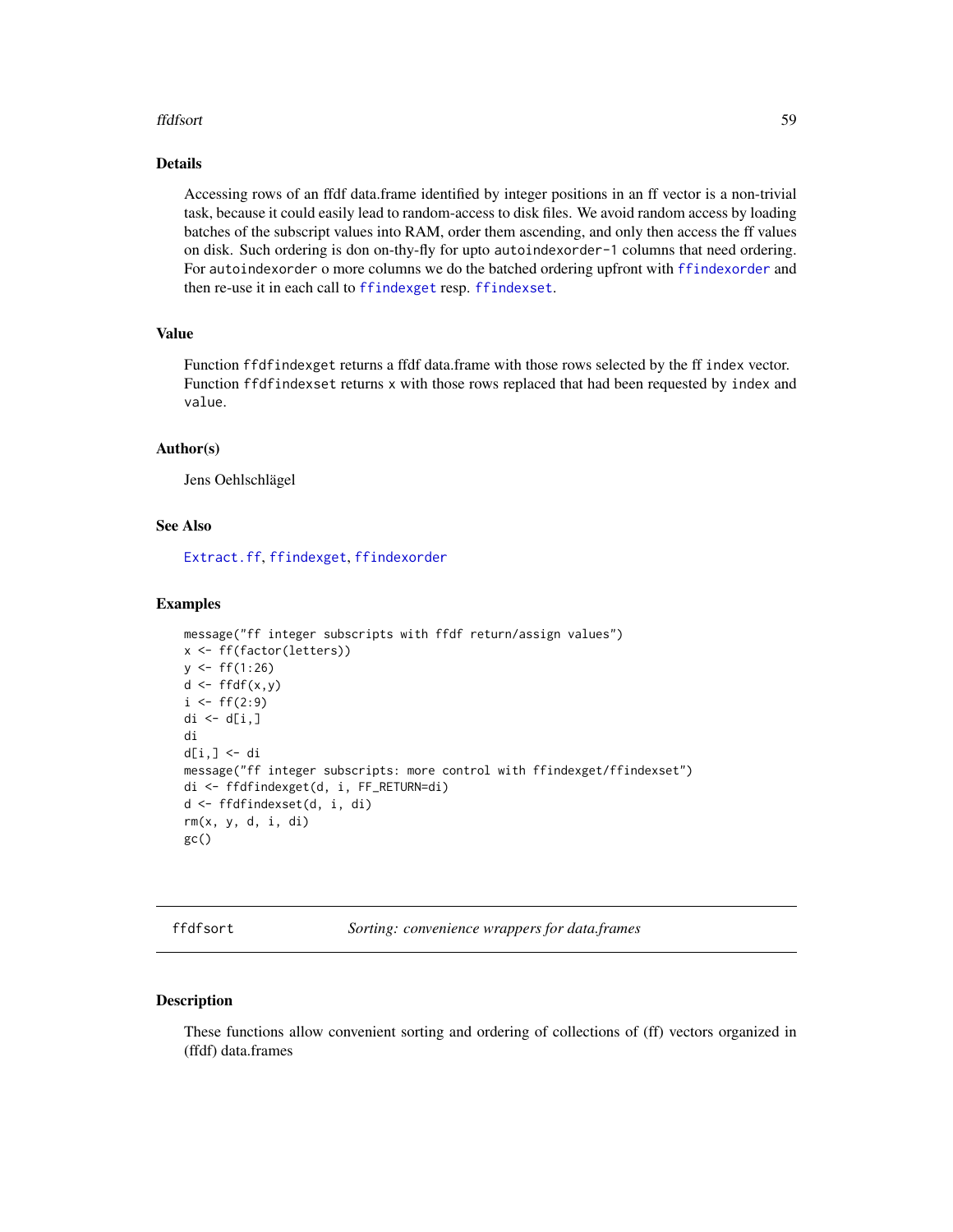60 ffdfsort

# Usage

```
dforder(x, ...)
dfsort(x, ...)
ramdforder(x, ...)
ramdfsort(x, ...)
ffdforder(x, ...)
ffdfsort(x, ...)
```
# Arguments

| x         | a data. frame (for dforder, dfsort, ramorder, ramsort) or an ffdf object<br>(for ffdforder, ffdfsort)                                                               |
|-----------|---------------------------------------------------------------------------------------------------------------------------------------------------------------------|
| $\ddotsc$ | further arguments passed to sort, ramsort or ffsort (for objects with one<br>column) or passed to order, ramorder or fforder (for objects with mulitple<br>columns) |

# Value

the order functions return an (ff) vector of integer order positions, the sort functions return a sorted clone of the (ffdf) input data.frame

# Author(s)

Jens Oehlschlägel

# See Also

[sort](#page-0-0), [ramsort](#page-0-0) or [ffsort](#page-70-0) [order](#page-0-0), [ramorder](#page-0-0) or [fforder](#page-65-0)

```
x <- ff(sample(1e5, 1e6, TRUE))
y <- ff(sample(1e5, 1e6, TRUE))
z <- ff(sample(1e5, 1e6, TRUE))
d <- ffdf(x, y, z)
d2 <- ffdfsort(d)
d2
d
d2 < -d[1:2]i <- ffdforder(d2)
d[i,]rm(x, y, z, i, d, d2)
gc()
```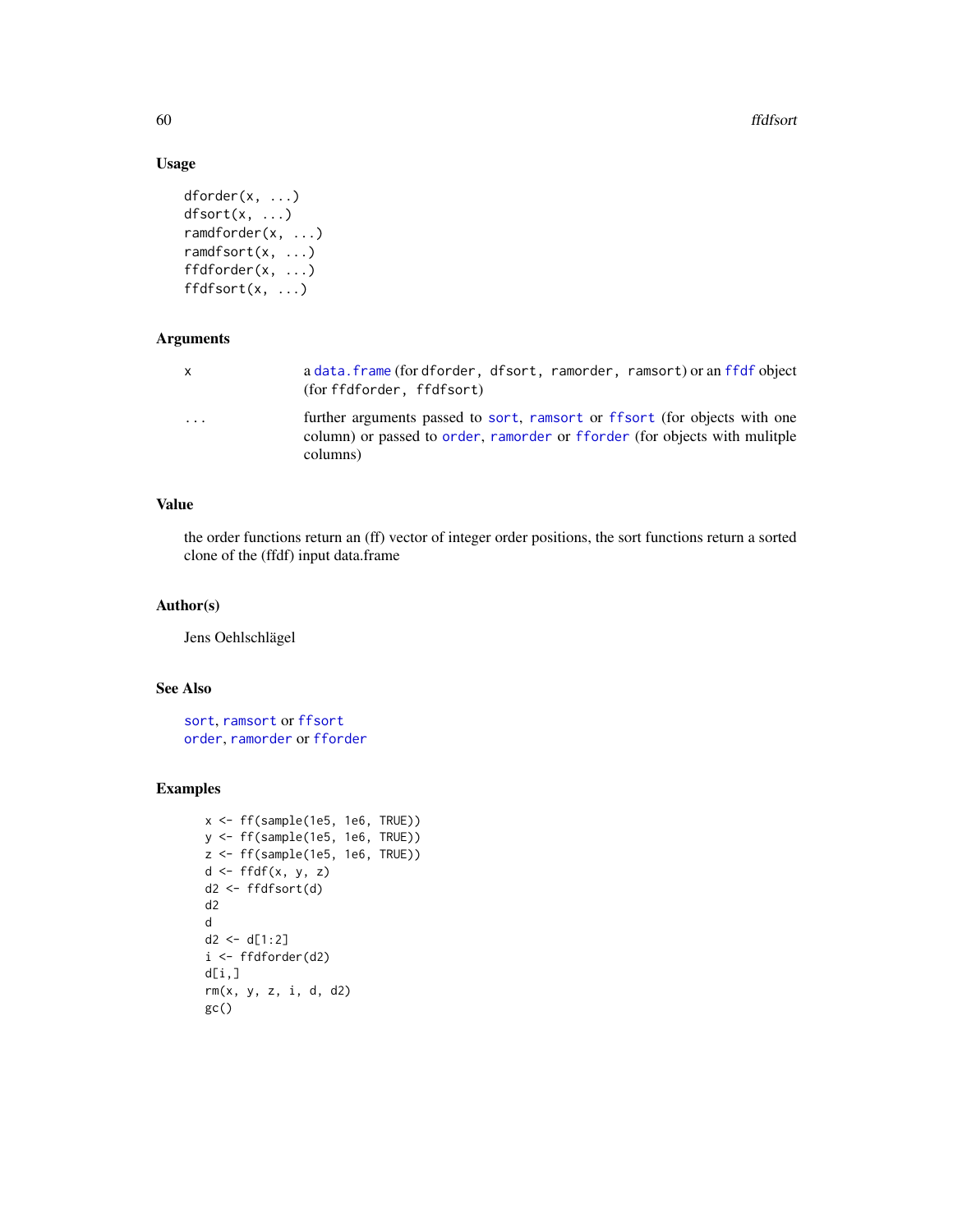<span id="page-60-2"></span>

## Description

Delete the <file>.Rdata and <file>.ffData files behind an ffarchive

# Usage

ffdrop(file)

# Arguments

| file | vector of archive filenames (without extensions) |  |
|------|--------------------------------------------------|--|
|      |                                                  |  |

# Value

A list with components

| RData  | vector with results of file, remove on RData files |
|--------|----------------------------------------------------|
| ffData | Description of 'comp2'                             |

# Note

This deletes file on disk without warning

# Author(s)

Jens Oehlschlägel

# See Also

[ffsave](#page-68-0), [ffinfo](#page-63-0), [ffload](#page-64-0)

<span id="page-60-0"></span>ffindexget *Reading and writing ff vectors using ff subscripts*

# <span id="page-60-1"></span>Description

Function ffindexget allows to extract elements from an ff vector according to positive integer suscripts stored in an ff vector.

Function ffindexset allows the inverse operation: assigning to elements of an ff vector according to positive integer suscripts stored in an ff vector. These functions allow more control than the method dispatch of [ and [<- if an ff integer subscript is used.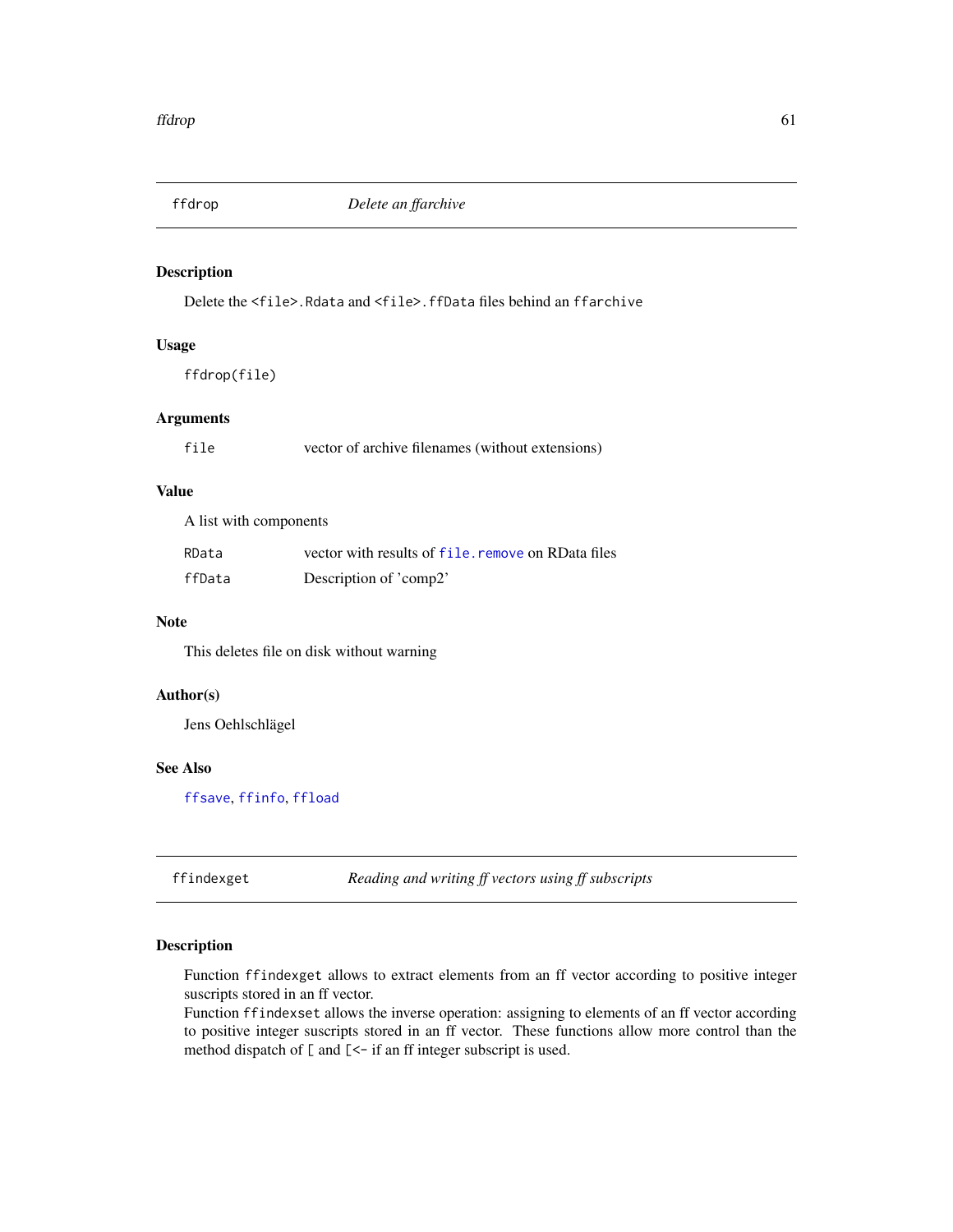## Usage

```
ffindexget(x, index, index, index) = NULL, FF\_RETURN = NULL, BATCHSIZE = NULL, BATCHBYTES = getOption("ffmaxbytes"), VERBOSE = FALSE)
ffindexset(x, index, value, indexorder = NULL
, BATCHSIZE = NULL, BATCHBYTES = getOption("ffmaxbytes"), VERBOSE = FALSE)
```
## **Arguments**

| x          | A ff vector containing the elements                                                                          |
|------------|--------------------------------------------------------------------------------------------------------------|
| index      | A ff integer vector with integer subscripts in the range from 1 to length $(x)$ .                            |
| value      | An ff vector of the same vmode as x containing the values to be assigned                                     |
| indexorder | Optionally the return value of ffindexorder, see details                                                     |
| FF_RETURN  | Optionally an ff vector of the same vmode as x in which the returned values<br>shall be stored, see details. |
| BATCHSIZE  | Optinal limit for the batchsize (see details)                                                                |
| BATCHBYTES | Limit for the number of bytes per batch                                                                      |
| VERBOSE    | Logical scalar for verbosing                                                                                 |

#### Details

Accessing integer positions in an ff vector is a non-trivial task, because it could easily lead to random-access to a disk file. We avoid random access by loading batches of the subscript values into RAM, order them ascending, and only then access the ff values on disk. Since ordering is expensive, it may pay to do the batched ordering once upfront and then re-use it with [ffindexorder](#page-62-0), similar to storing and using hybrid index information with [as.hi](#page-11-0).

#### Value

Function ffindexget returns an ff vector with the extracted elements. Function ffindexset returns the ff vector in which we have updated values.

#### Author(s)

Jens Oehlschlägel

## See Also

[Extract.ff](#page-35-1), [ffdfindexget](#page-57-0), [ffindexorder](#page-62-0)

```
message("ff integer subscripts with ff return/assign values")
x <- ff(factor(letters))
i \leftarrow ff(2:9)xi \leftarrow x[i]xi
xi[] < -NAxi
```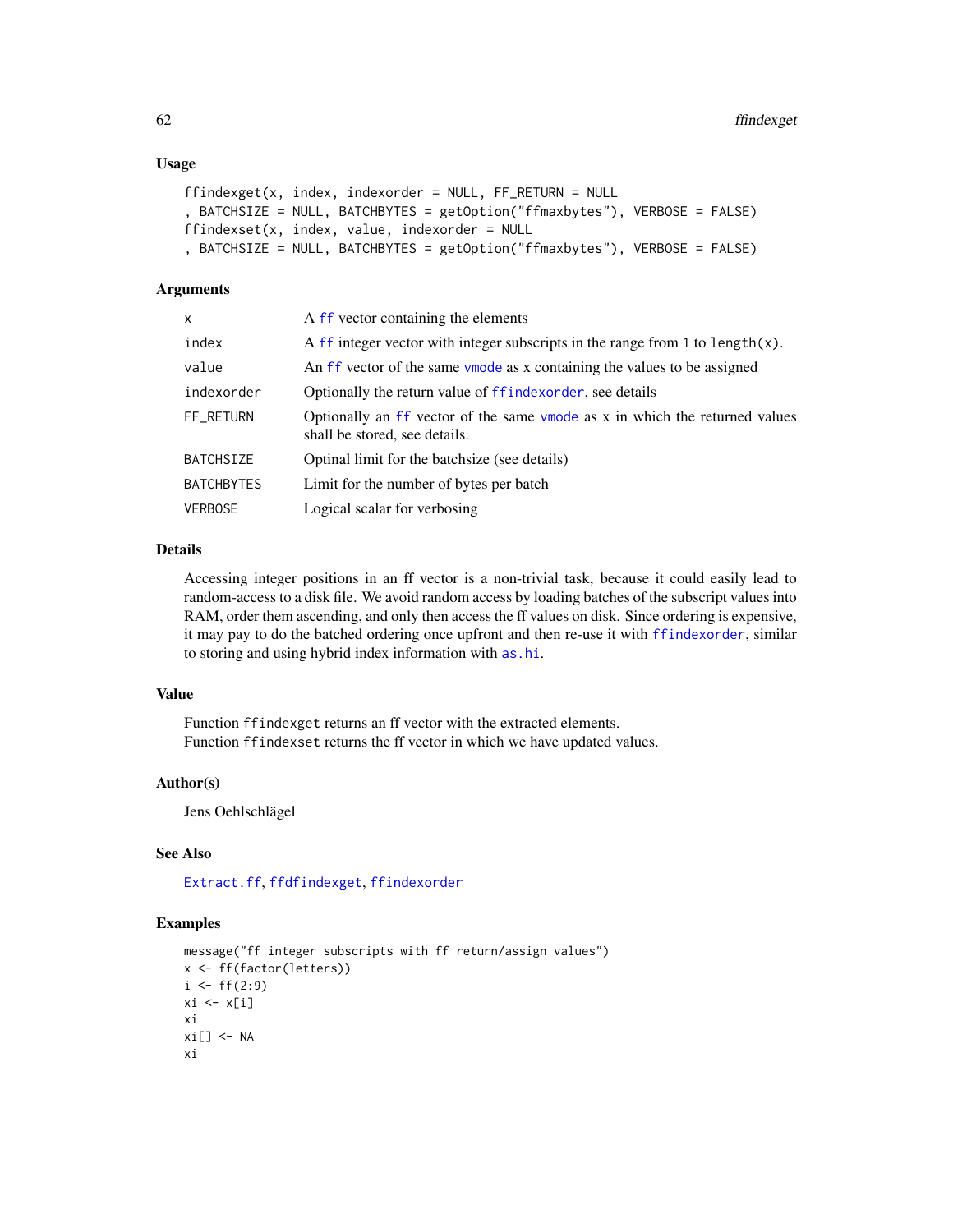#### ffindexorder 63

```
x[i] <- xi
x
message("ff integer subscripts: more control with ffindexget/ffindexset")
xi <- ffindexget(x, i, FF_RETURN=xi)
x <- ffindexset(x, i, xi)
rm(x, i, xi)
gc()
```
<span id="page-62-0"></span>

| ffindexorder | Sortin |
|--------------|--------|
|              |        |

ffindexorder *Sorting: chunked ordering of integer suscript positions*

#### Description

Function ffindexorder will calculate chunkwise the order positions to sort all positions in a chunk ascending.

Function ffindexordersize does the calculation of the chunksize for ffindexorder.

## Usage

```
ffindexordersize(length, vmode, BATCHBYTES = getOption("ffmaxbytes"))
ffindexorder(index, BATCHSIZE, FF_RETURN = NULL, VERBOSE = FALSE)
```
#### Arguments

| index             | A ff integer vector with integer subscripts.                                                    |
|-------------------|-------------------------------------------------------------------------------------------------|
| <b>BATCHSIZE</b>  | Limit for the chunksize (see details)                                                           |
| <b>BATCHBYTES</b> | Limit for the number of bytes per batch                                                         |
| FF_RETURN         | Optionally an ff integer vector in which the chunkwise order positions are<br>stored.           |
| <b>VERBOSE</b>    | Logical scalar for activating verbosing.                                                        |
| length            | Number of elements in the index                                                                 |
| vmode             | The vmode of the ff vector to which the index shall be applied with ffindexget<br>or ffindexset |

#### Details

Accessing integer positions in an ff vector is a non-trivial task, because it could easily lead to random-access to a disk file. We avoid random access by loading batches of the subscript values into RAM, order them ascending, and only then access the ff values on disk. Such an ordering can be done on-the-fly by [ffindexget](#page-60-0) or it can be created upfront with ffindexorder, stored and re-used, similar to storing and using hybrid index information with [as.hi](#page-11-0).

## Value

Function ffindexorder returns an ff integer vector with an attribute BATCHSIZE (the chunksize finally used, not the one given with argument BATCHSIZE).

Function ffindexordersize returns a balanced batchsize as returned from [bbatch](#page-0-0).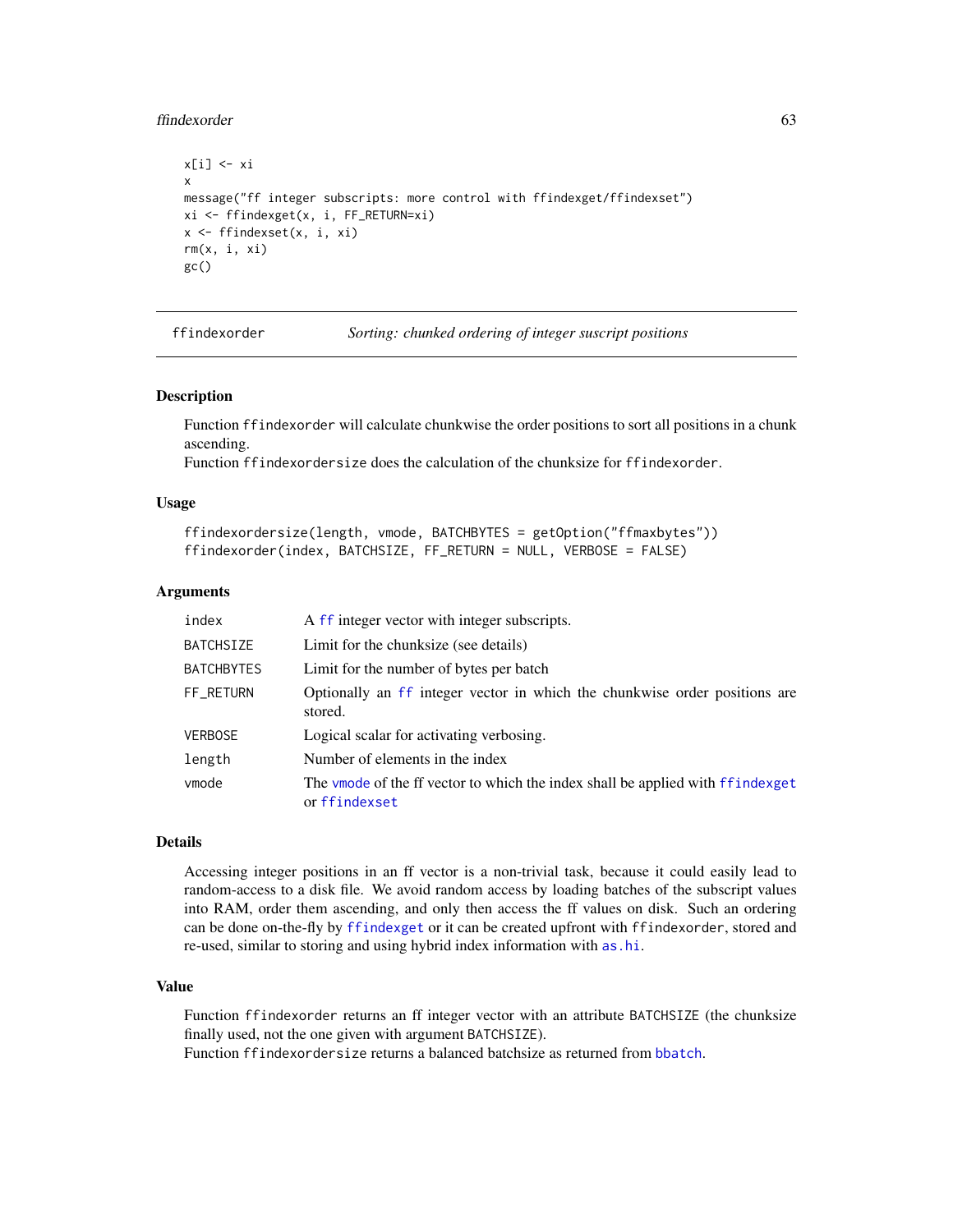## Author(s)

Jens Oehlschlägel

# See Also

[ffindexget](#page-60-0), [as.hi](#page-11-0), [bbatch](#page-0-0)

# Examples

```
x \leftarrow ff(sample(40))message("fforder requires sorting")
i \leftarrow fborder(x)message("applying this order i is done by ffindexget")
x[i]
message("applying this order i requires random access,
  therefore ffindexget does chunkwise sorting")
ffindexget(x, i)
message("if we want to apply the order i multiple times,
  we can do the chunkwise sorting once and store it")
s <- ffindexordersize(length(i), vmode(i), BATCHBYTES = 100)
o <- ffindexorder(i, s$b)
message("this is how the stored chunkwise sorting is used")
ffindexget(x, i, o)
message("")
rm(x,i,s,o)
gc()
```
<span id="page-63-0"></span>ffinfo *Inspect content of ff saves*

# Description

Find out which objects and ff files are in a pair of files saved with [ffsave](#page-68-0)

#### Usage

```
ffinfo(file)
```
# Arguments

file a character string giving the name (without extension) of the .RData and .ffData files to load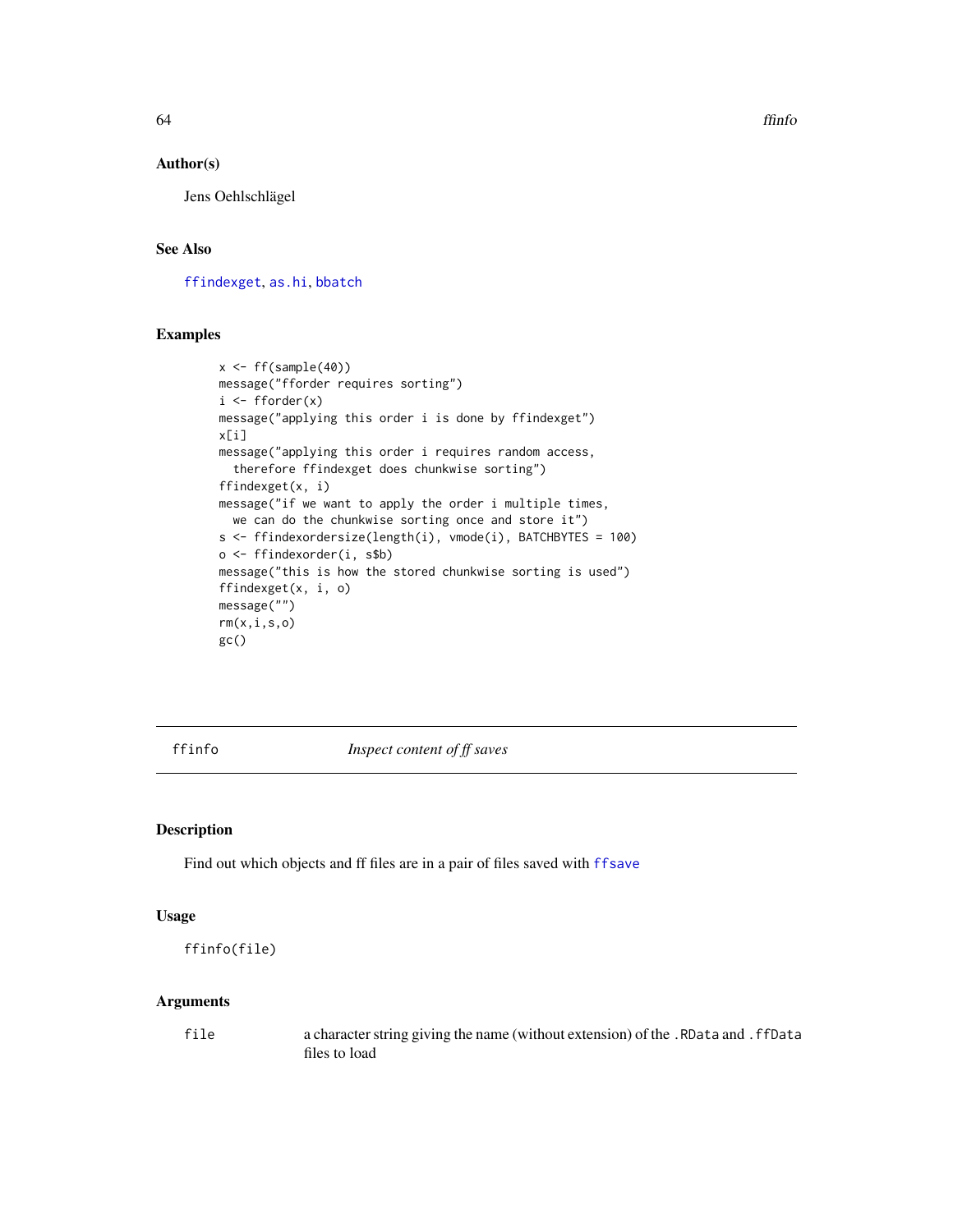#### ffload 65

# Value

a list with components

| RData    | a list, one element for each object (named like the object): a character vector<br>with the names of the ff files |
|----------|-------------------------------------------------------------------------------------------------------------------|
| ffData   | a list, one element for each path (names like the path): a character vector with<br>the names of the ff files     |
| rootpath | the root path relative to which the files are stored in the .ffData zip                                           |

# Note

For large files and the zip64 format use zip 3.0 and unzip 6.0 from [https://sourceforge.](https://sourceforge.net/projects/infozip/) [net/projects/infozip/](https://sourceforge.net/projects/infozip/).

# Author(s)

Jens Oehlschlägel

# See Also

[ffsave](#page-68-0), [ffload](#page-64-0), [ffdrop](#page-60-2)

<span id="page-64-0"></span>

ffload *Reload ffSaved Datasets*

# Description

Reload datasets written with the function ffsave or ffsave.image .

# Usage

```
ffload(file, list = character(0L), envir = parent.frame()
, rootpath = NULL, overwrite = FALSE)
```
# Arguments

| file      | a character string giving the name (without extension) of the . RData and . ffData<br>files to load    |
|-----------|--------------------------------------------------------------------------------------------------------|
| list      | An optional vector of names selecting those objects to be restored (default NULL<br>restores all)      |
| envir     | the environment where the data should be loaded.                                                       |
| rootpath  | an optional rootpath where to restore the ff files (default NULL restores in the<br>original location) |
| overwrite | logical indicating whether possibly existing ff files shall be overwritten                             |
|           |                                                                                                        |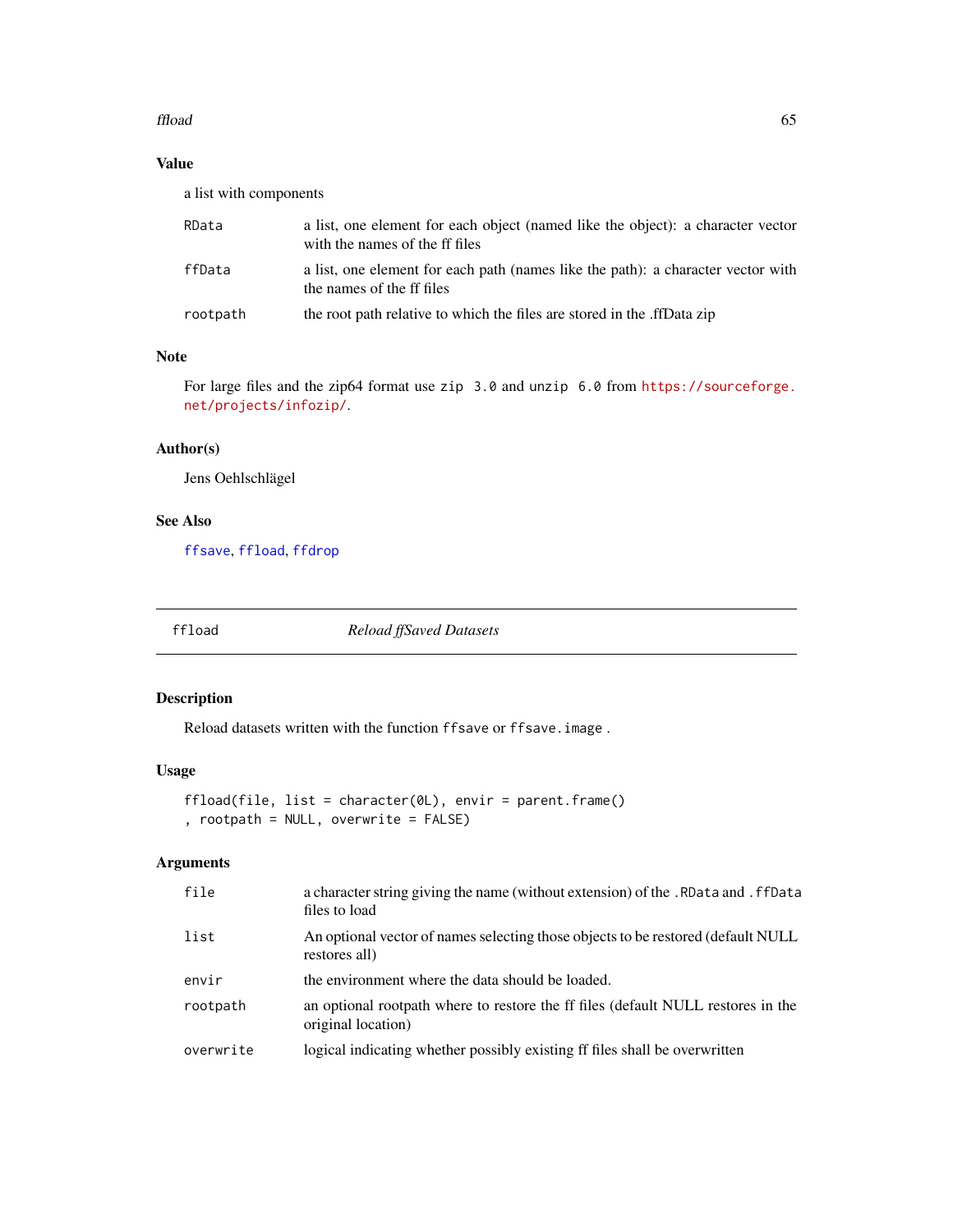# Details

[ffinfo](#page-63-0) can be used to inspect the contents an ffsaved pair of .RData and .ffData files. Argument list can then be used to restore only part of the ffsave.

# Value

A character vector with the names of the restored ff files

## Note

The ff files are not platform-independent with regard to byte order. For large files and the zip64 format use zip 3.0 and unzip 6.0 from <https://sourceforge.net/projects/infozip/>.

#### Author(s)

Jens Oehlschlägel

# See Also

[load](#page-0-0), [ffsave](#page-68-0), [ffinfo](#page-63-0), [ffdrop](#page-60-2)

<span id="page-65-0"></span>fforder *Sorting: order from ff vectors*

# Description

Returns order with regard to one or more ff vectors

# Usage

```
fforder(...
, index = NULL, use.index = NULL
, aux = NULL, auxindex = NULL
, has.na = TRUE
, na.last = TRUE
, decreasing = FALSE
, BATCHBYTES = getOption("ffmaxbytes")
, VERBOSE = FALSE
)
```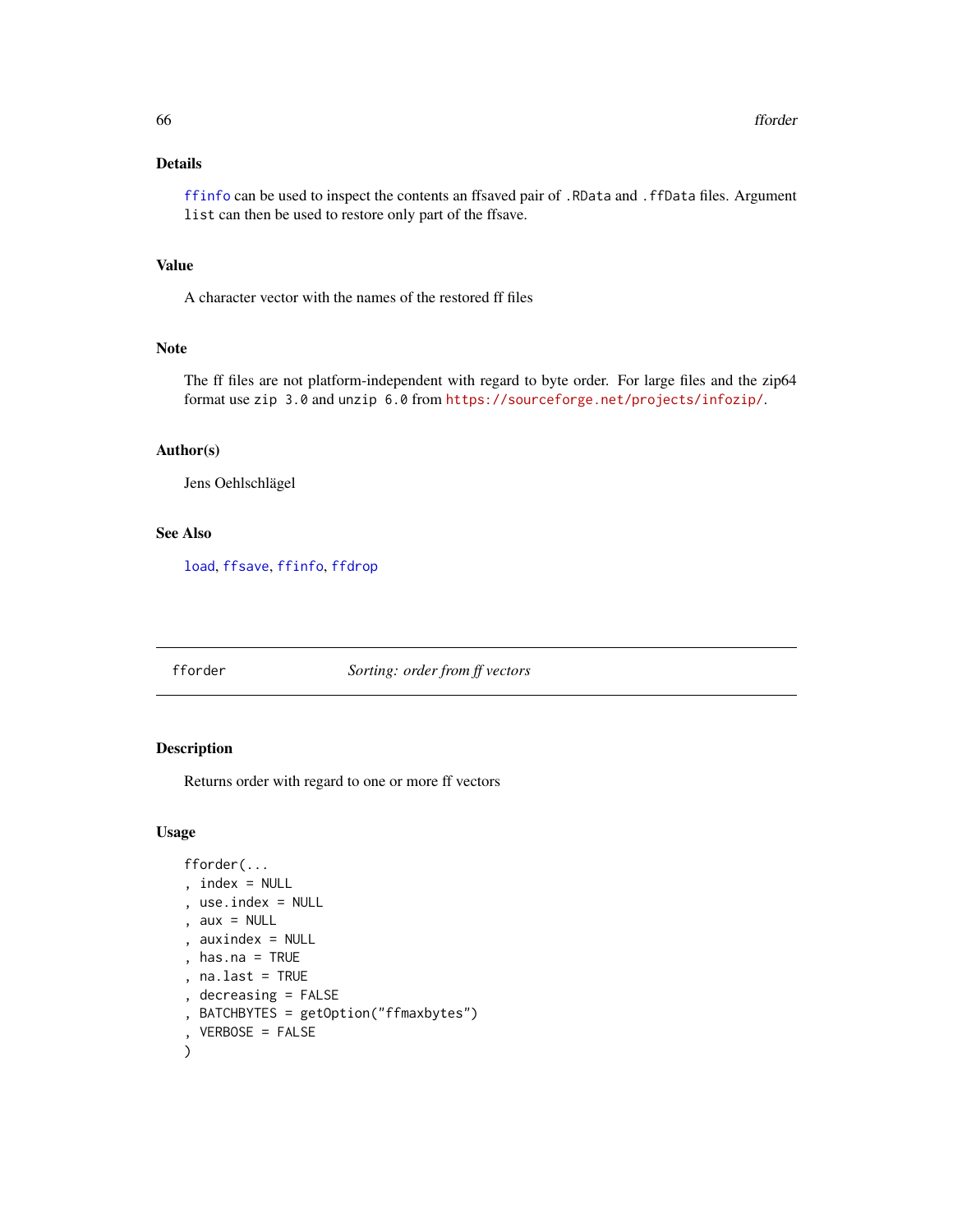#### fforder 67

# Arguments

| .                 | one of more ff vectors which define the order                                                                                                                                            |
|-------------------|------------------------------------------------------------------------------------------------------------------------------------------------------------------------------------------|
| index             | an optional ff integer vector used to store the order output                                                                                                                             |
| use.index         | A boolean flag telling fforder whether to use the positions in 'index' as input.<br>If you do this, it is your responsibility to assure legal positions - otherwise you<br>risk a crash. |
| aux               | An optional named list of ff vectors that can be used for temporary copying $-$<br>the names of the list identify the vmodes for which the respective ff vector is<br>suitable.          |
| auxindex          | An optional ff intger vector for temporary storage of integer positions.                                                                                                                 |
| has.na            | boolean scalar telling fforder whether the vector might contain NAs. Note that<br>you risk a crash if there are unexpected NAs with has . na=FALSE                                       |
| na.last           | boolean scalar telling fforder whether to order NAs last or first. Note that 'boolean'<br>means that there is no third option NA as in order                                             |
| decreasing        | boolean scalar telling fforder whether to order increasing or decreasing                                                                                                                 |
| <b>BATCHBYTES</b> | maximum number of RAM bytes fforder should try not to exceed                                                                                                                             |
| <b>VERBOSE</b>    | cat some info about the ordering                                                                                                                                                         |

# Details

fforder tries to order the vector in-RAM, if not possible it uses (a yet simple) out-of-memory algorithm. Like [ramorder](#page-0-0) the in-RAM ordering method is choosen depending on context information.

# Value

An ff vector with the positions that ore required to sort the input as specified – with an attribute [na.count](#page-104-0) with as many values as columns in . . .

#### Author(s)

Jens Oehlschlägel

# See Also

[ramorder](#page-0-0), [ffsort](#page-70-0), [ffdforder](#page-58-0), [ffindexget](#page-60-0)

```
x <- ff(sample(1e5, 1e6, TRUE))
y <- ff(sample(1e5, 1e6, TRUE))
d \leftarrow \text{ffdf}(x, y)i <- fforder(y)
y[i]
i <- fforder(x, index=i)
x[i]
d[i,]
```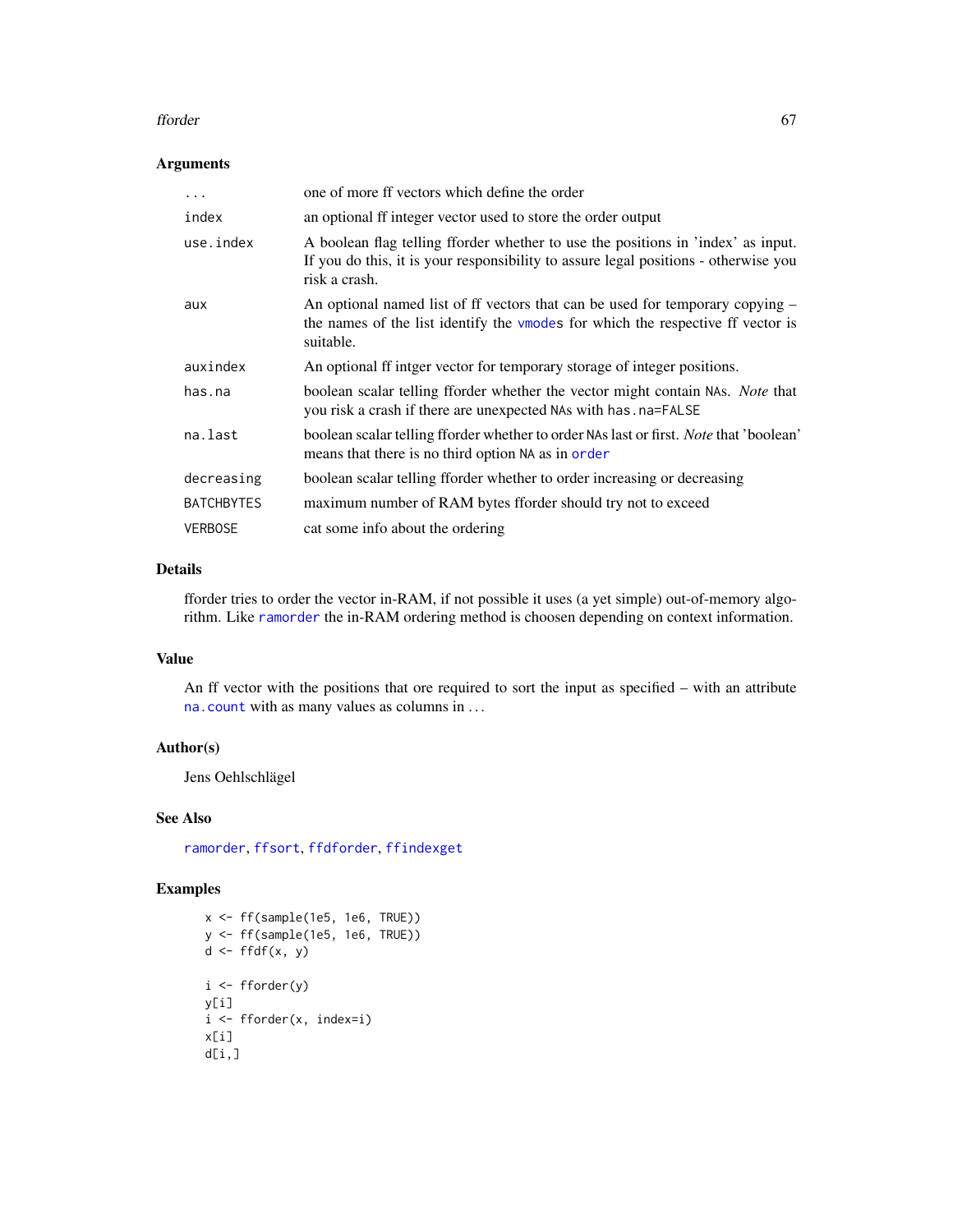#### 68 ffreturn by the control of the control of the control of the control of the control of the control of the control of the control of the control of the control of the control of the control of the control of the control

```
i \leftarrow fforder(x, y)
d[i,]i <- ffdforder(d)
d[i,]rm(x, y, d, i)
gc()
```
ffreturn *Return suitable ff object*

# Description

ffreturn returns FF\_RETURN if it is [ffsuitable](#page-72-0) otherwise creates a suitable [ffsuitable](#page-72-0) object

# Usage

ffreturn(FF\_RETURN = NULL, FF\_PROTO = NULL, FF\_ATTR = NULL)

# Arguments

| FF RETURN | the object to be tested for suitability                        |
|-----------|----------------------------------------------------------------|
| FF PROTO  | the prototype object which FF_RETURN should match              |
| FF ATTR   | a list of additional attributes dominating those from FF_PROTO |

# Value

a suitable [ffsuitable](#page-72-0) object

## Note

xx Work in progress for package R.ff

# Author(s)

Jens Oehlschlägel

# See Also

[ffconform](#page-52-0), [ffsuitable](#page-72-0)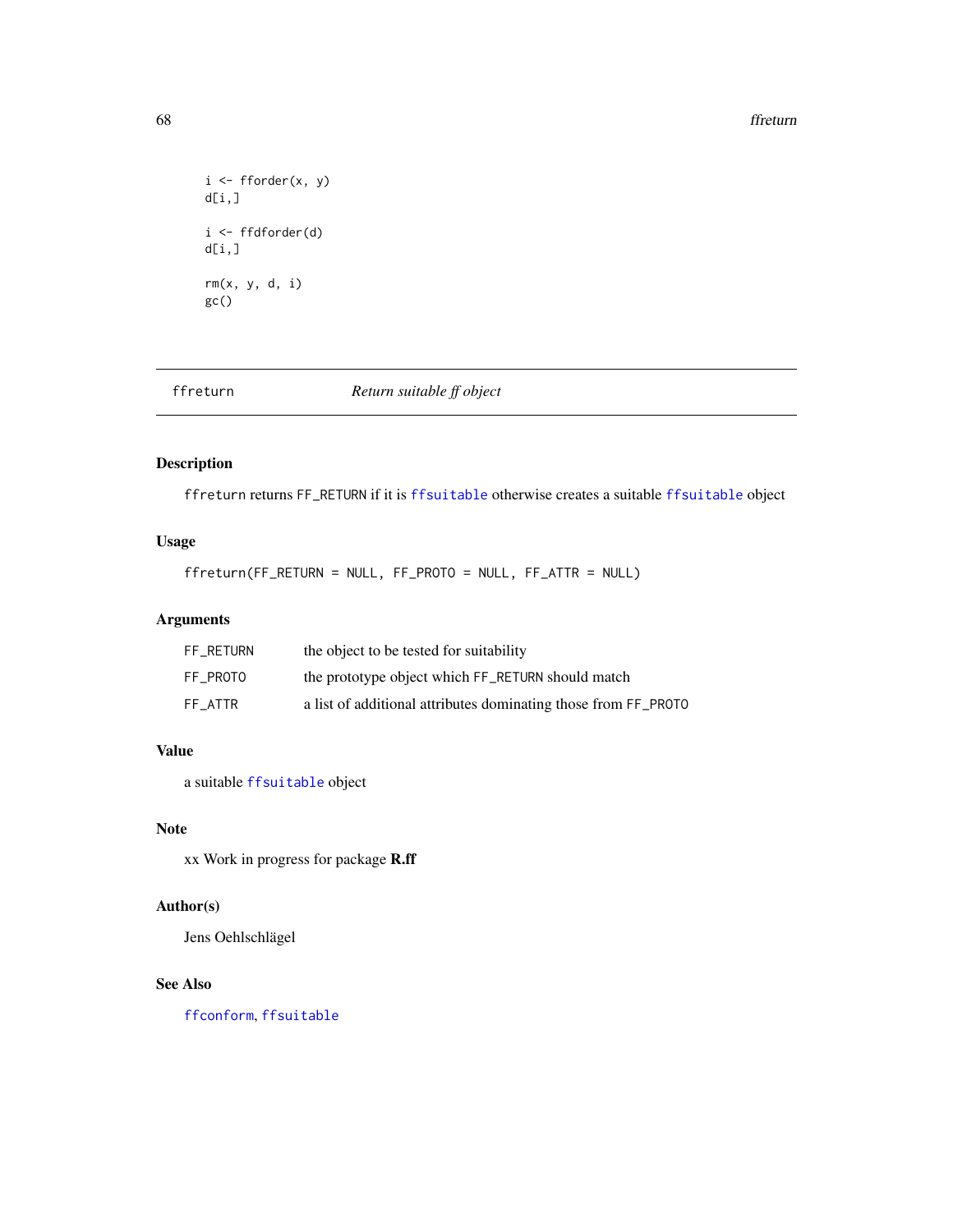<span id="page-68-0"></span>

# Description

ffsave writes an external representation of R and ff objects to an ffarchive. The objects can be read back from the file at a later date by using the function [ffload](#page-64-0).

# Usage

```
ffsave(...
, list = character(0L)
, file = stop("'file' must be specified")
, envir = parent.frame()
, rootpath = NULL
, add = FALSE
, move = FALSE
, compress = !move
, compression_level = 6
, precheck=TRUE
\lambdaffsave.image(file = stop("'file' must be specified"), safe = TRUE, ...)
```
# Arguments

| .                 | For ffsave the names of the objects to be saved (as symbols or character strings),<br>for ffsave. image further arguments passed to ffsave                                                                                                                                                                      |  |
|-------------------|-----------------------------------------------------------------------------------------------------------------------------------------------------------------------------------------------------------------------------------------------------------------------------------------------------------------|--|
| list              | A character vector containing the names of objects to be saved.                                                                                                                                                                                                                                                 |  |
| file              | A name for the the ffarchive, i.e. the two files <file>. RData and <file>. ffData</file></file>                                                                                                                                                                                                                 |  |
| envir             | environment to search for objects to be saved.                                                                                                                                                                                                                                                                  |  |
| add               | logical indicating whether the objects shall be added to the ffarchive (in this<br>case rootpath is taken from an existing archive)                                                                                                                                                                             |  |
| move              | logical indicating whether ff files shall be moved instead of copied into the<br><file>.ffData</file>                                                                                                                                                                                                           |  |
| compress          | logical specifying whether saving to a named file is to use compression.                                                                                                                                                                                                                                        |  |
| compression_level |                                                                                                                                                                                                                                                                                                                 |  |
|                   | compression level passed to zip, default 6                                                                                                                                                                                                                                                                      |  |
| rootpath          | optional path component that all <i>all</i> ff files share and that can be dropped/replaced<br>when calling ffload                                                                                                                                                                                              |  |
| precheck          | logical: should the existence of the objects be checked before starting to save<br>(and in particular before opening the file/connection)?                                                                                                                                                                      |  |
| safe              | logical. If TRUE, a temporary file is used for creating the saved workspace. The<br>temporary file is renamed to <file>. ffData if the save succeeds. This pre-<br/>serves an existing workspace <file>. ffData if the save fails, but at the cost of<br/>using extra disk space during the save.</file></file> |  |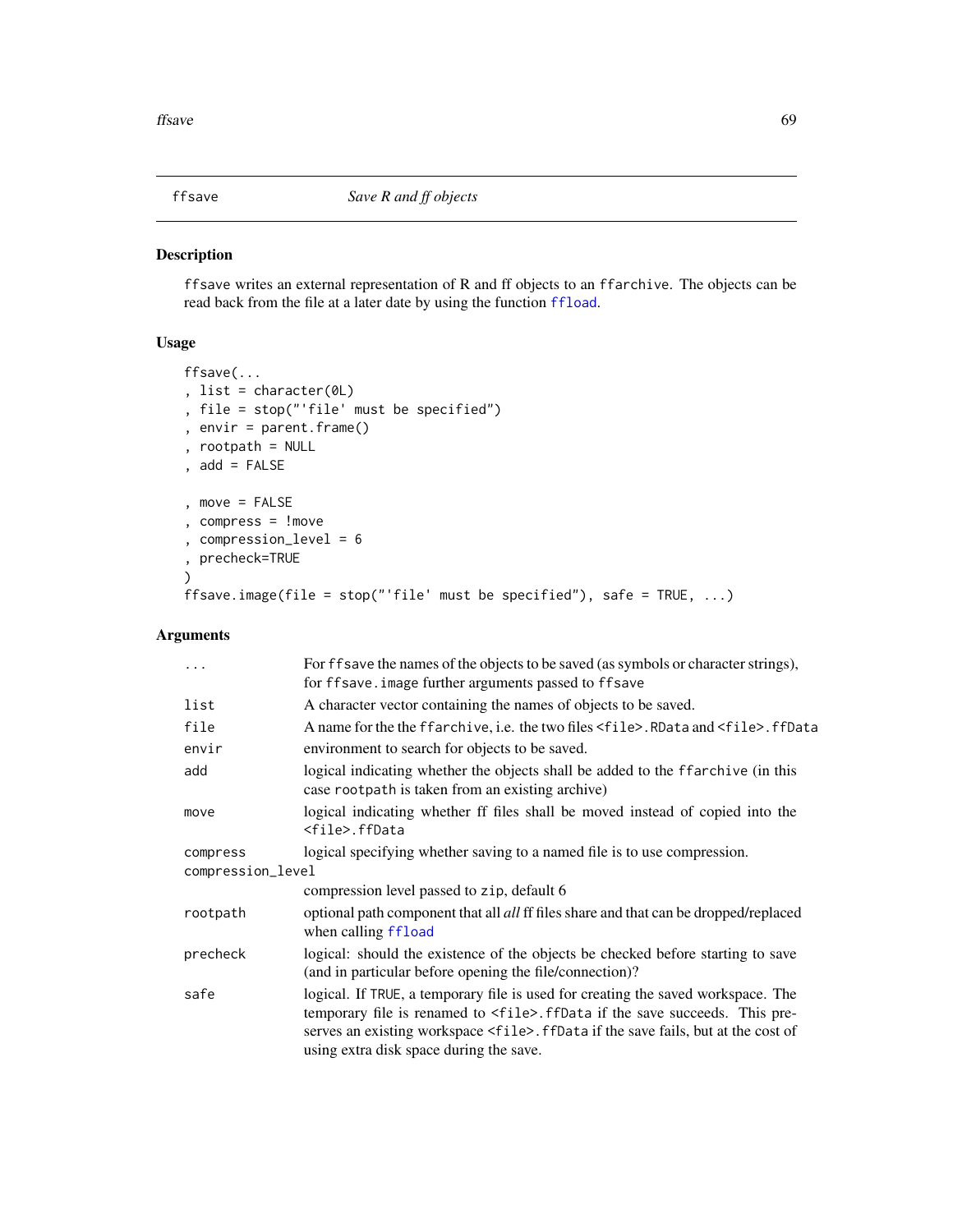# Details

ffsave stores objects and ff files in an ffarchive named <file>: i.e. it saves all specified objects via [save](#page-0-0) in a file named <file>.RData and saves all ff files related to these objects in a zipfile named <file>.ffData using an external zip utility.

By default files are stored relative to the rootpath="\"} and will be restored relative to \code{"\" (in its original location). By providing a partial path prefix via argument rootpath the files are stored relative to this rootpath. The rootpath is stored in the <file>.RData with the name .ff.rootpath. I.e. even if the ff objects were saved with argument rootpath to ffsave, [ffload](#page-64-0)

by default restores in the original location. By using argument rootpath to ffload you can restore relative to a different rootpath (and using argument rootpath to ffsave gave you shorter relative paths)

By using argument add in ffsave you can add more objects to an existing ffarchive and by using argument list in ffload you can selectively restore objects.

The content of the ffarchive can be inspected using [ffinfo](#page-63-0) before actually loading any of the objects.

The ffarchive can be deleted from disk using [ffdrop](#page-60-2).

#### Value

a character vector with messages returned from the zip utility (one for each ff file zipped)

#### **Note**

The ff files are not platform-independent with regard to byte order. For large files and the zip64 format use zip 3.0 and unzip 6.0 from <https://sourceforge.net/projects/infozip/>.

## Author(s)

Jens Oehlschlägel

# See Also

[ffinfo](#page-63-0) for inspecting the content of the ffarchive [ffload](#page-64-0) for loading all or some of the ffarchive [ffdrop](#page-60-2) for deleting one or more ffarchives

#### Examples

```
## Not run:
message("let's create some ff objects")
n <- 8e3
a <- ff(sample(n, n, TRUE), vmode="integer", length=n, filename="d:/tmp/a.ff")
b <- ff(sample(255, n, TRUE), vmode="ubyte", length=n, filename="d:/tmp/b.ff")
x <- ff(sample(255, n, TRUE), vmode="ubyte", length=n, filename="d:/tmp/x.ff")
y <- ff(sample(255, n, TRUE), vmode="ubyte", length=n, filename="d:/tmp/y.ff")
z <- ff(sample(255, n, TRUE), vmode="ubyte", length=n, filename="d:/tmp/z.ff")
df \leftarrow ffdf(x=x, y=y, z=z)rm(x,y,z)
```
message("save all of them")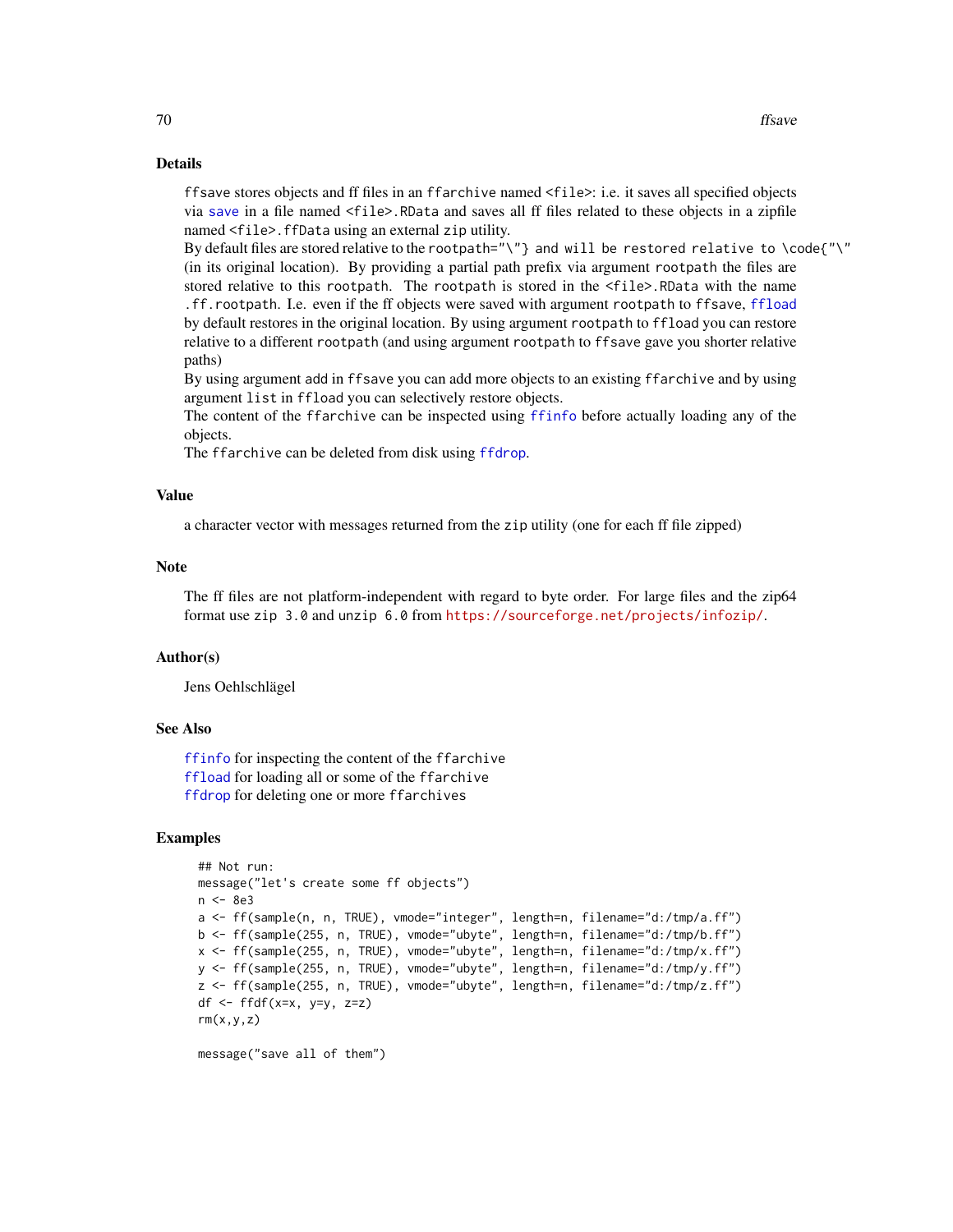#### ffsort 71

```
ffsave.image("d:/tmp/x")
 str(ffinfo("d:/tmp/x"))
 message("save some of them with shorter relative pathnames ...")
 ffsave(a, b, file="d:/tmp/y", rootpath="d:/tmp")
 str(ffinfo("d:/tmp/y"))
 message("... and add others later")
 ffsave(df, add=TRUE, file="d:/tmp/y", rootpath="d:/tmp")
 str(ffinfo("d:/tmp/y"))
 message("... and add others later")
 system.time(ffsave(a, file="d:/tmp/z", move=TRUE))
 ffinfo("d:/tmp/z")
 message("let's delete/close/remove all objects")
 close(a) # no file anymore, since we moved a into the ffarchive
 delete(b, df)
 rm(df, a, b, n)
 message("prove it")
 ls()
 message("restore all but ff files in a different directory")
 system.time(ffload("d:/tmp/x", rootpath="d:/tmp2"))
 lapply(ls(), function(i)filename(get(i)))
 delete(a, b, df)
 rm(df, a, b)
 ffdrop(c("d:/tmp/x", "d:/tmp/y", "d:/tmp/z"))
## End(Not run)
```
<span id="page-70-0"></span>ffsort *Sorting of ff vectors*

#### Description

Sorting: sort an ff vector – optionally in-place

## Usage

```
ffsort(x
, aux = NULL, has.na = TRUE
```
- , na.last = TRUE
- , decreasing = FALSE
- , inplace = FALSE
- , decorate = FALSE
- , BATCHBYTES = getOption("ffmaxbytes")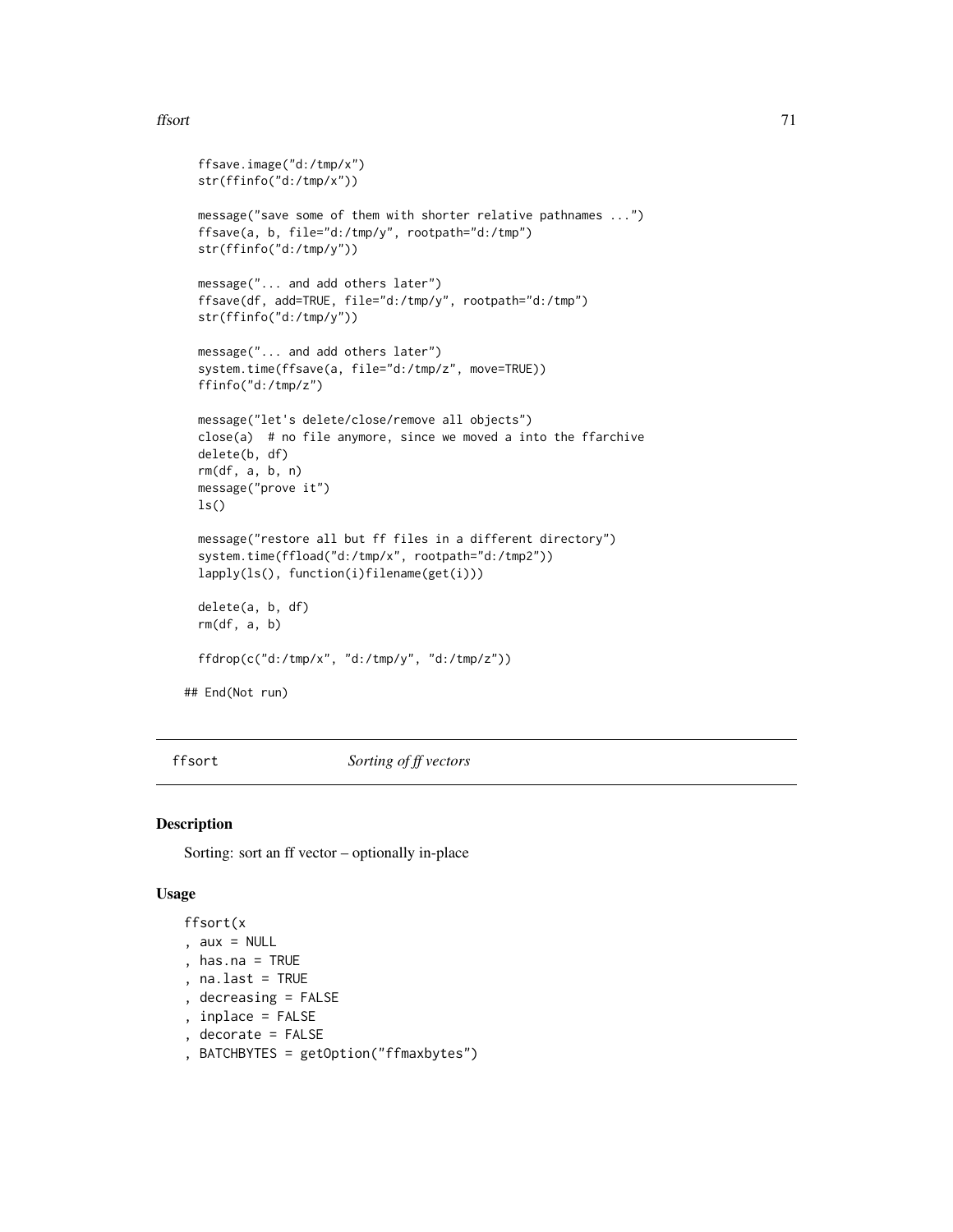The state of the state of the state of the state of the state of the state of the state of the state of the state of the state of the state of the state of the state of the state of the state of the state of the state of t

```
, VERBOSE = FALSE
\lambda
```
## Arguments

| $\mathsf{x}$      | an ff vector                                                                                                                                      |
|-------------------|---------------------------------------------------------------------------------------------------------------------------------------------------|
| aux               | NULL or an ff vector of the same type for temporary storage                                                                                       |
| has.na            | boolean scalar telling ffsort whether the vector might contain NAs. Note that you<br>risk a crash if there are unexpected NAs with has . na=FALSE |
| na.last           | boolean scalar telling ffsort whether to sort NAs last or first. <i>Note</i> that 'boolean'<br>means that there is no third option NA as in sort  |
| decreasing        | boolean scalar telling ffsort whether to sort increasing or decreasing                                                                            |
| inplace           | boolean scalar telling ffsort whether to sort the original ff vector (TRUE) or to<br>create a sorted copy (FALSE, the default)                    |
| decorate          | boolean scalar telling ffsort whether to decorate the returned ff vector with<br>is sorted and na. count attributes.                              |
| <b>BATCHBYTES</b> | maximum number of RAM bytes ffsort should try not to exceed                                                                                       |
| <b>VERBOSE</b>    | cat some info about the sorting                                                                                                                   |

## Details

ffsort tries to sort the vector in-RAM respecting the BATCHBYTES limit. If a fast sort it not possible, it uses a slower in-place sort (shellsort). If in-RAM is not possible, it uses (a yet simple) out-of-memory algorithm. Like [ramsort](#page-0-0) the in-RAM sorting method is choosen depending on context information. If a key-index sort can be used, ffsort completely avoids merging disk based subsorts. If argument decorate=TRUE is used, then na. count $(x)$  will return the number of NAs and is.sorted(x) will return TRUE if the sort was done with na.last=TRUE and decreasing=FALSE.

## Value

An ff vector – optionally decorated with [is.sorted](#page-90-0) and [na.count](#page-104-0), see argument 'decorate'

## Note

the ff vector may not have a names attribute

## Author(s)

Jens Oehlschlägel

# See Also

[ramsort](#page-0-0), [fforder](#page-65-0), [ffdfsort](#page-58-1)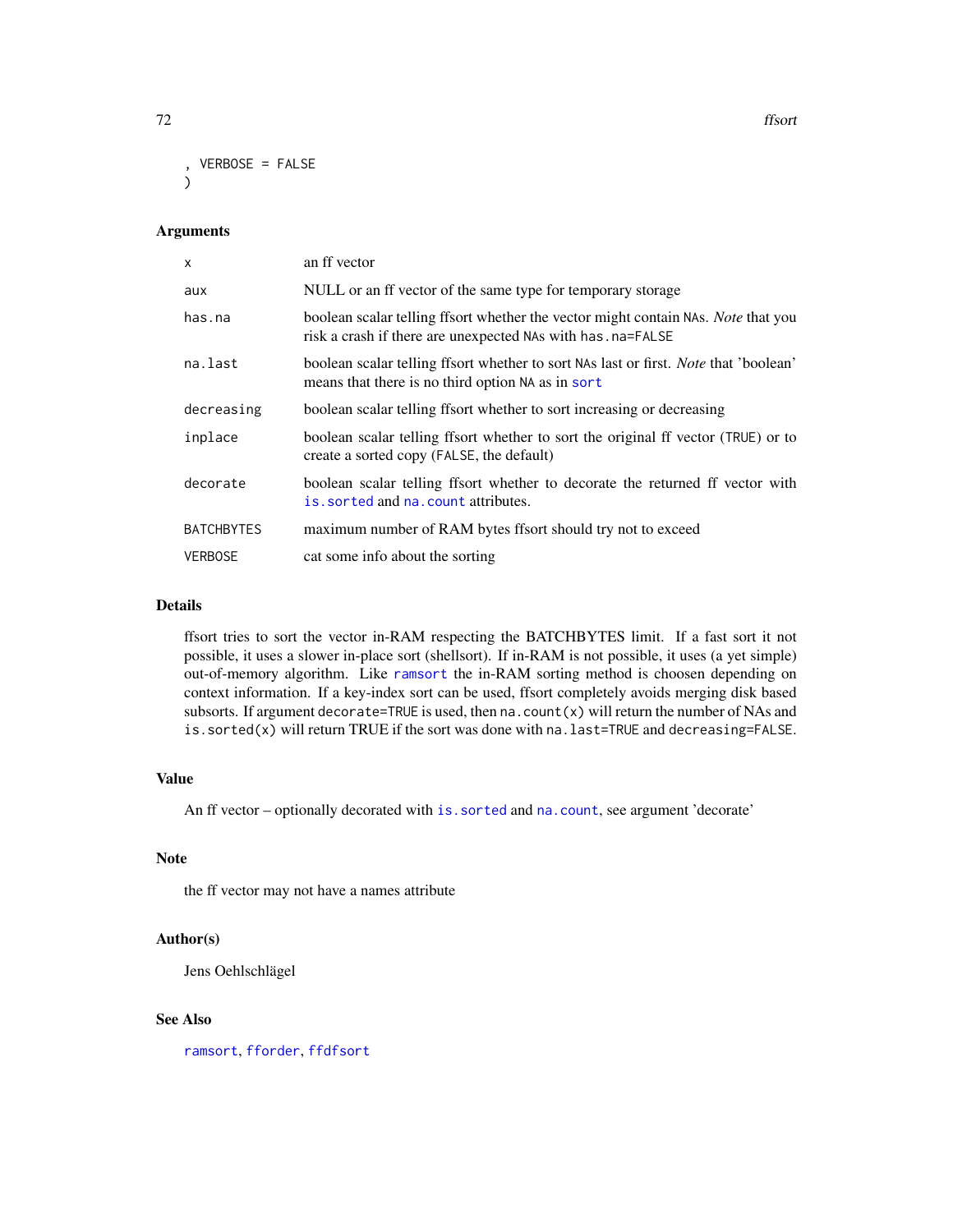#### ffsuitable 73

## Examples

```
n <- 1e6
x \leftarrow ff(c(NA, 999999:1), vmode='double', length=n)x \leftarrow ffsort(x)x
is.sorted(x)
na.count(x)
x <- ffsort(x, decorate=TRUE)
is.sorted(x)
na.count(x)
x <- ffsort(x, BATCHBYTES=n, VERBOSE=TRUE)
```
ffsuitable *Test ff object for suitability*

# Description

ffsuitable tests whether FF\_RETURN is an [ff](#page-40-0) object like FF\_PROTO and having attributes FF\_ATTR.

# Usage

```
ffsuitable(FF_RETURN, FF_PROTO = NULL, FF_ATTR = list()
, strict.dimorder = TRUE, fail = "warning")
ffsuitable_attribs(x)
```
# Arguments

| $\mathsf{x}$    | an object from which to extract attributes for comparison                  |  |
|-----------------|----------------------------------------------------------------------------|--|
| FF_RETURN       | the object to be tested for suitability                                    |  |
| FF_PROTO        | the prototype object which FF_RETURN should match                          |  |
| FF ATTR         | a list of additional attributes dominating those from FF_PROTO             |  |
| strict.dimorder |                                                                            |  |
|                 | if TRUE ffsuitability requires that the dimorders are standard (ascending) |  |
| fail            | name of a function to be called if not ffsuitable (default warning)        |  |
|                 |                                                                            |  |

## Value

TRUE if FF\_RETURN object is suitable, FALSE otherwise

# Note

xx Work in progress for package R.ff

#### Author(s)

Jens Oehlschlägel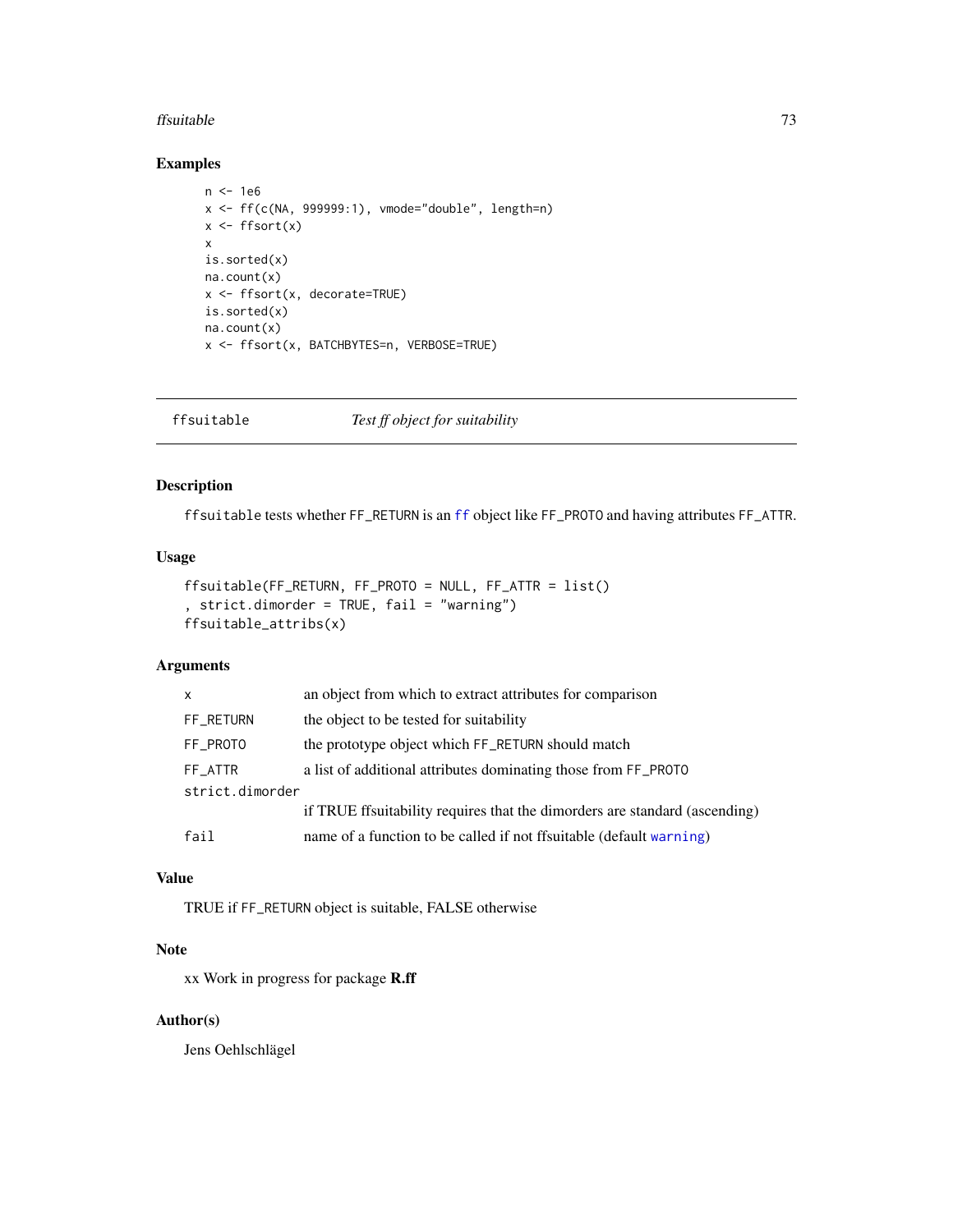# See Also

[ffconform](#page-52-0), [ffreturn](#page-67-0)

# ffxtensions *Test for availability of ff extensions*

# Description

checks if this version of package ff supports ff extensions.

# Usage

ffxtensions() ffsymmxtensions()

# Details

ff extensions are needed for certain bitcompressed vmodes and ff symm extensions for symmetric matrices.

#### Value

logical scalar

# Author(s)

Jens Oehlschlägel

# See Also

[vmode](#page-150-0)

# Examples

ffxtensions() ffsymmxtensions()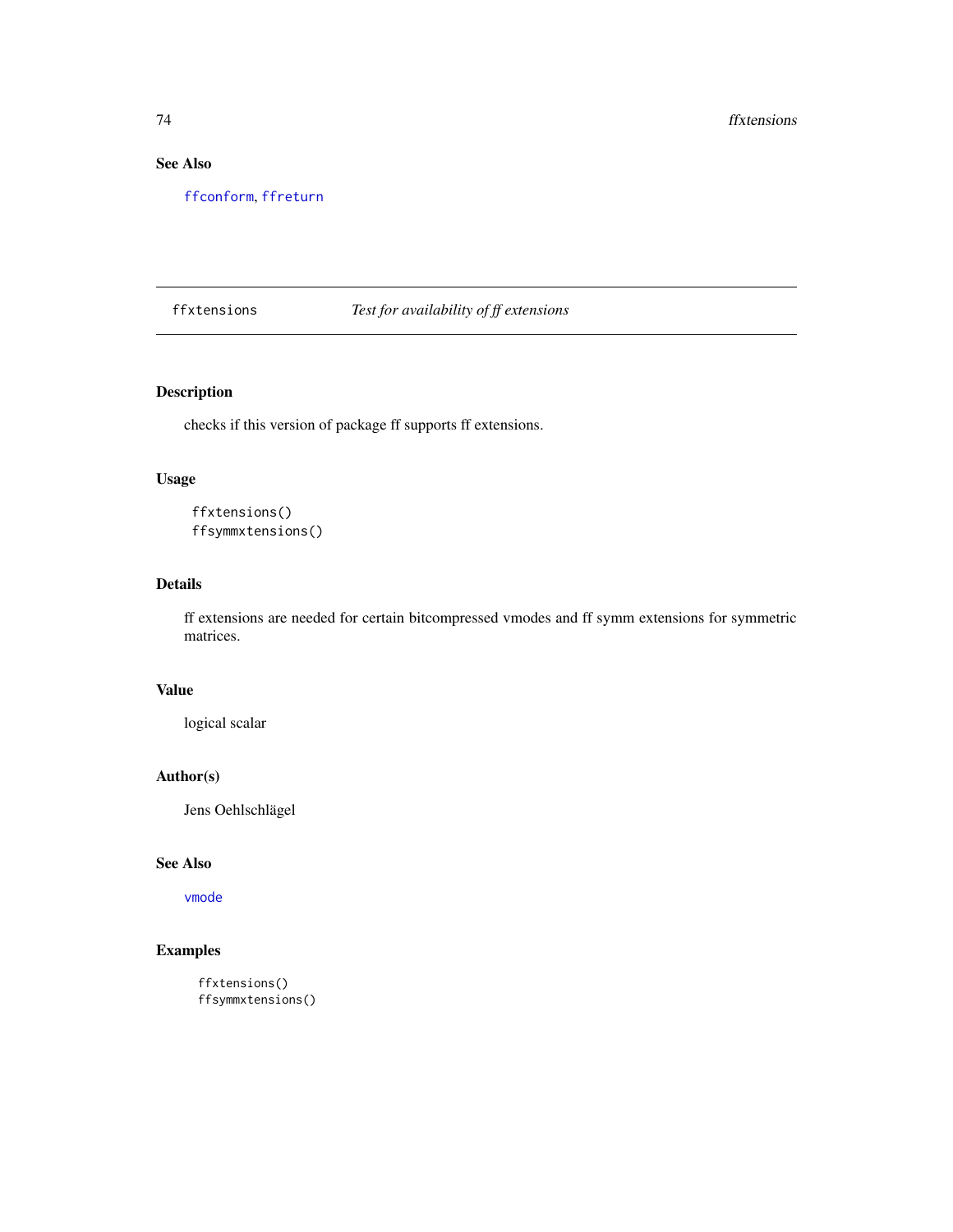<span id="page-74-1"></span><span id="page-74-0"></span>Change size of an existing file (on some platforms sparse files are used) or move file to other name and/or location.

## Usage

file.resize(path, size) file.move(from, to)

#### Arguments

| path | file path (on windows it uses a 'windows' backslash path!) |
|------|------------------------------------------------------------|
| size | new filesize in bytes as double                            |
| from | old file path                                              |
| to   | new file path                                              |

## Details

file.resize can enlarge or shrink the file. When enlarged, the file is filled up with zeros. Some platform implementations feature sparse files, so that this operation is very fast. We have tested:

- Ubuntu Linux 8, i386
- FreeBSD 7, i386
- Gentoo Linux Virtual-Server, i386
- Gentoo Linux, x86\_64
- Windows XP

The following work but do not support sparse files

- Mac OS X 10.5, i386
- Mac OS X 10.4, PPC

file.move tries to [file.rename](#page-0-0), if this fails (e.g. across file systems) the file is copied to the new location and the old file is removed, see [file.copy](#page-0-0) and [file.remove](#page-0-0).

#### Value

logical scalar repesenting the success of this operation

## Author(s)

Daniel Adler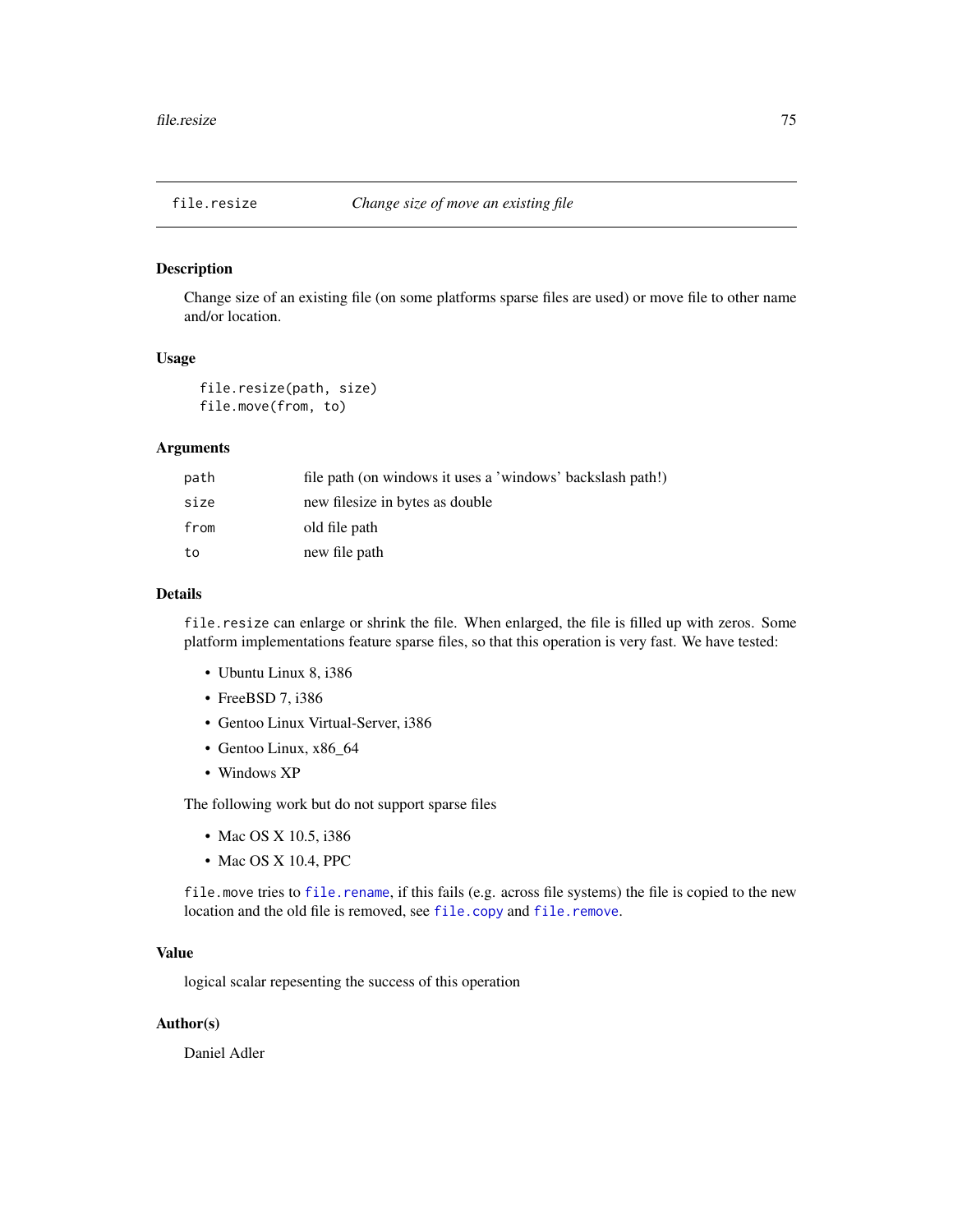# See Also

```
file.create, file.rename, file.info, file.copy, file.remove
```
#### Examples

```
x <- tempfile()
newsize <- 23 # resize and size to 23 bytes.
file.resize(x, newsize)
file.info(x)$size == newsize
## Not run:
  newsize \leq -8*(2^{\wedge}30) # create new file and size to 8 GB.
  file.resize(x, newsize)
  file.info(x)$size == newsize
## End(Not run)
```
y <- tempfile() file.move(x,y) file.remove(y)

filename *Get or set filename*

#### Description

Get or set filename from ram or [ff](#page-40-0) object via the filename and filename <- generics or rename all files behind a [ffdf](#page-54-0) using the pattern<- generic.

## Usage

```
filename(x, \ldots)filename(x, \ldots) <- value
## Default S3 method:
filename(x, ...)
## S3 method for class 'ff_pointer'
filename(x, ...)
## S3 method for class 'ffdf'
filename(x, ...)
## S3 replacement method for class 'ff'
filename(x, \ldots) <- value
pattern(x, ...)
pattern(x, ...) \leftarrow value## S3 method for class 'ff'
pattern(x, ...)
## S3 replacement method for class 'ff'
pattern(x, \ldots) \leq value## S3 replacement method for class 'ffdf'
pattern(x, ...) <- value
```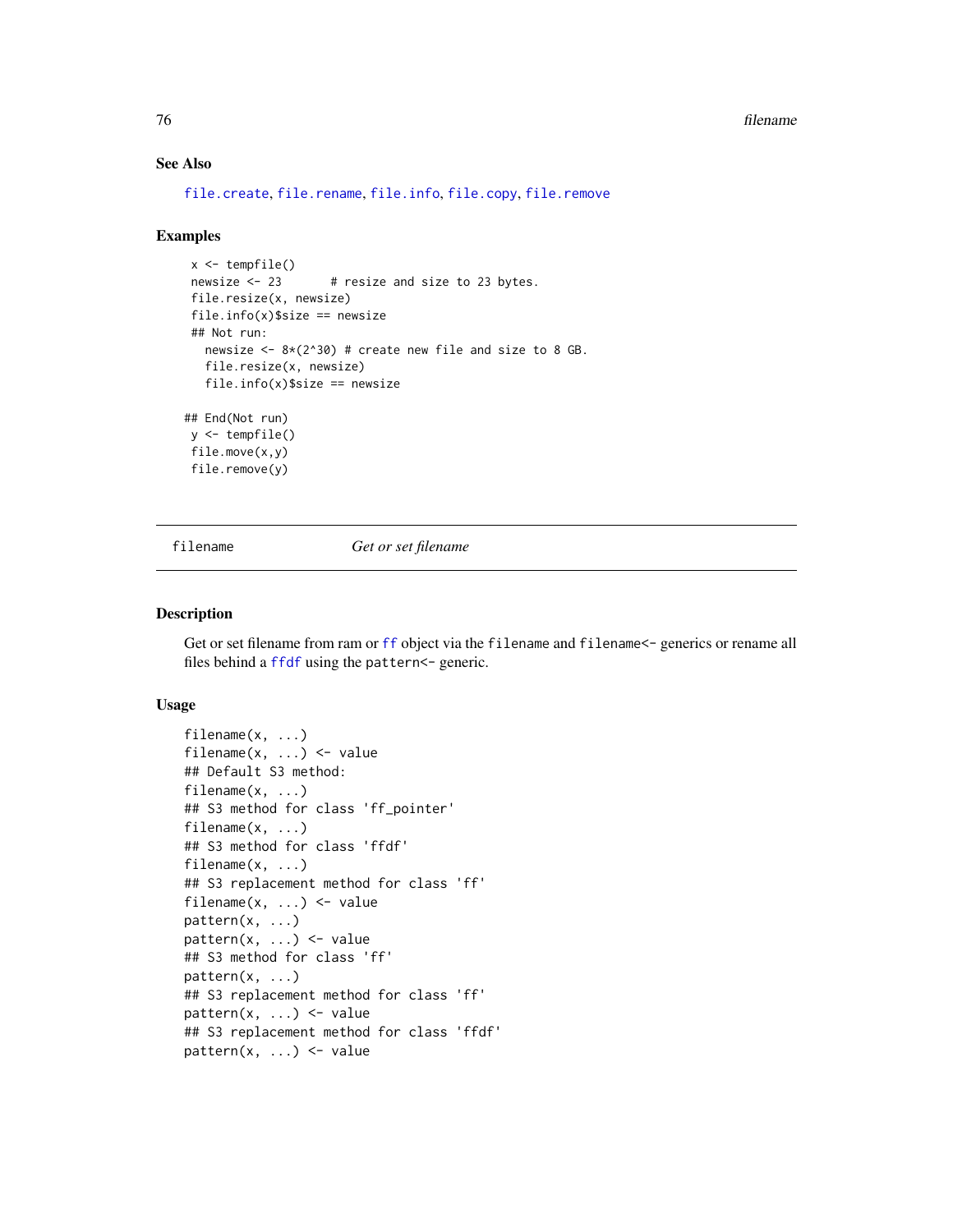#### filename 77

#### Arguments

| X                       | a ram or ff object, or for pattern assignment only - a ffdf object |
|-------------------------|--------------------------------------------------------------------|
| value                   | a new filename                                                     |
| $\cdot$ $\cdot$ $\cdot$ | dummy to keep R CMD CHECK quiet                                    |

#### Details

Assigning a filename<- means renaming the corresponding file on disk - even for ram objects. If that fails, the assignment fails. If a file is moved in or out of getOption("fftempdir") the [finalizer](#page-78-0) is changed accordingly to 'delete' in getOption("fftempdir") and 'close' otherwise. A pattern is an incomplete filename (optional path and optional filename-prefix) that is turned to filenames by adding a random string using and optionally an extension from optionally an extension from getOption("ffextension") (see [fftempfile](#page-135-0)). filename<- exhibits R's standard behaviour of considering "filename" and "./filename" both to be located in [getwd](#page-0-0). By constrast pattern<- will create "filename" without path in getOption("fftempdir") and only "./filename" in [getwd](#page-0-0).

## Value

filename and pattern return a character filename or pattern. For [ffdf](#page-54-0) returns a list with one filename element for each [physical](#page-110-0) component. The assignment functions return the changed object, which will keep the change even without re-assigning the return-value

#### Author(s)

Jens Oehlschlägel

#### See Also

[fftempfile](#page-135-0), [finalizer](#page-78-0), [ff](#page-40-0), [as.ff](#page-7-0), [as.ram](#page-7-1), [update.ff](#page-144-0), [file.move](#page-74-0)

## Examples

```
## Not run:
 message("Neither giving pattern nor filename gives a random filename
with extension ffextension in fftempdir")
 x \leq-ff(1:12)finalizer(x)
 filename(x)
 message("Giving a pattern with just a prefix moves to a random filename
beginning with the prefix in fftempdir")
 pattern(x) <- "myprefix_"
 filename(x)
 message("Giving a pattern with a path and prefix moves to a random filename
beginning with prefix in path (use . for getwd) ")
 pattern(x) <- "./myprefix"
 filename(x)
 message("Giving a filename moves to exactly this filename and extension
in the R-expected place) ")
 if (!file.exists("./myfilename.myextension")){
```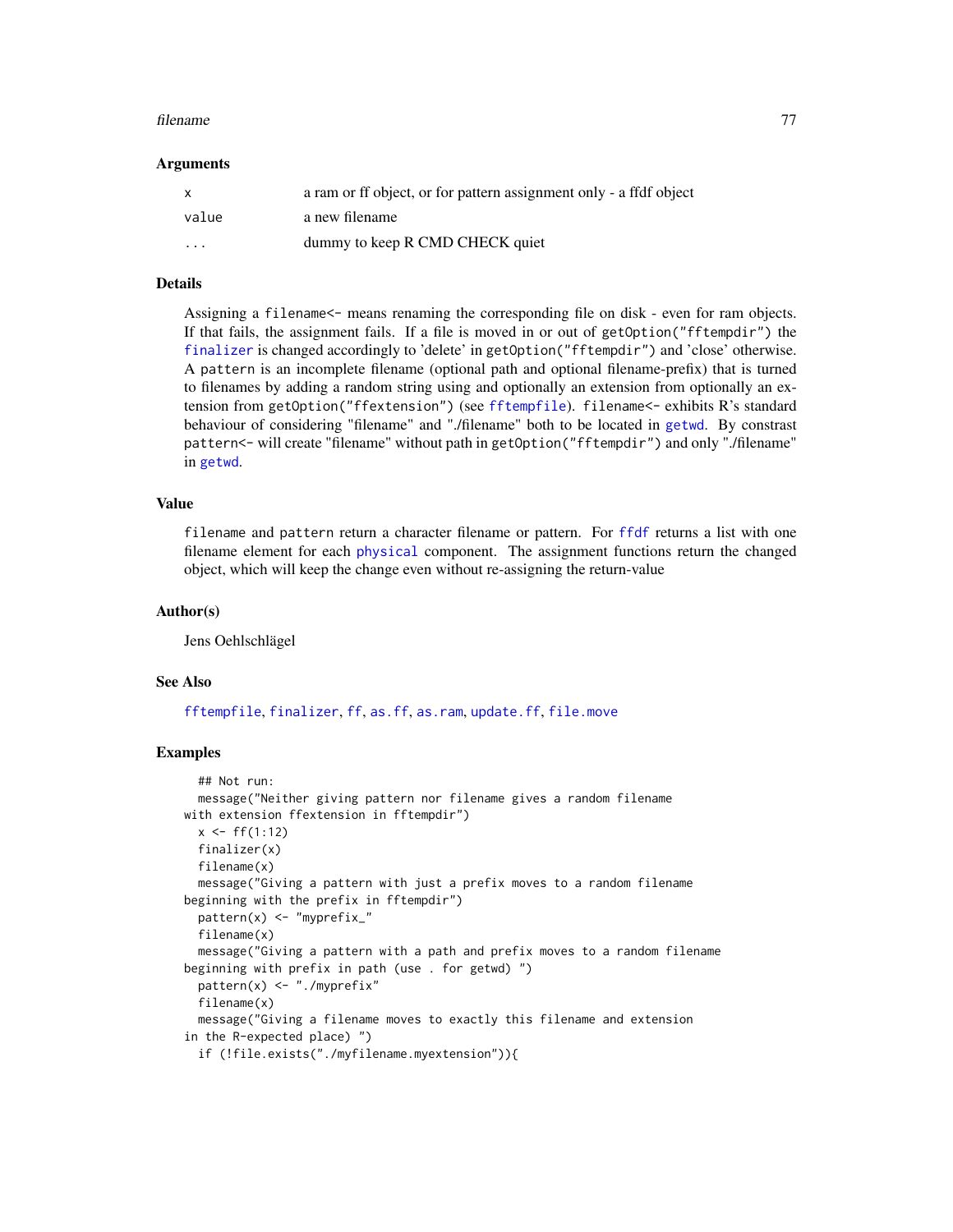```
filename(x) <- "./myfilename.myextension"
    filename(x)
 }
 message("NOTE that the finalizer has changed from 'delete' to 'close':
now WE are responsible for deleting the file - NOT the finalizer")
 finalizer(x)
 delete(x)
 rm(x)## End(Not run)
```
<span id="page-77-1"></span>finalize *Call finalizer*

#### <span id="page-77-0"></span>Description

This calls the currently assigned finalizer, either via R's finalization mechanism or manually.

# Usage

```
finalize(x, ...)
## S3 method for class 'ff_pointer'
finalize(x, ...)
## S3 method for class 'ff'
finalize(x, ...)
## S3 method for class 'ffdf'
finalize(x, ...)
```
#### **Arguments**

|   | either an ff or ffdf object or an ff_pointer, see details |
|---|-----------------------------------------------------------|
| . | currently ignored                                         |

## Details

The finalize.ff\_pointer method is called from R after it had been passed to [reg.finalizer](#page-0-0). It will set the finalizer name to NULL and call the finalizer. The finalize generic can be called manually on [ff](#page-40-0) or [ffdf](#page-54-0) objects. It will call the finalizer but not touch the finalizer name.

For more details see [finalizer](#page-78-0)

# Value

returns whatever the called finalizer returns, for ffdf a list with the finalization returns of each physical component is returned.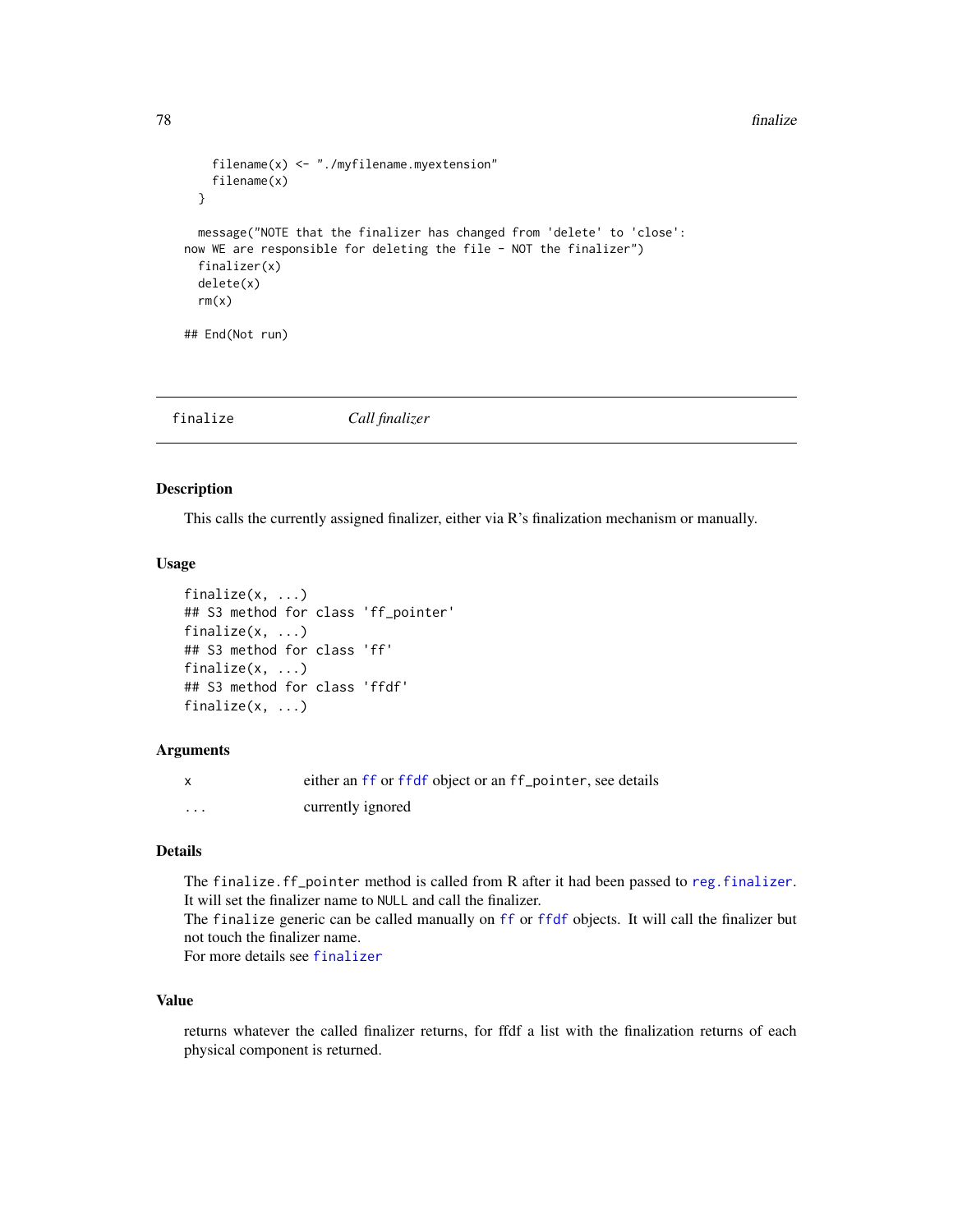#### finalizer 79

# Note

finalize.ff\_pointer MUST NEVER be called manually - neither directly nor by calling the generic on an ff\_pointer (could erroneously signal that there is no pending finalization lurking around)

#### Author(s)

Jens Oehlschlägel

## See Also

[finalizer](#page-78-0)

# Examples

```
x <- ff(1:12, pattern="./finalizerdemo")
fnam <- filename(x)
finalizer(x)
is.open(x)
file.exists(fnam)
finalize(x)
finalizer(x)
is.open(x)
file.exists(fnam)
delete(x)
finalizer(x)
is.open(x)
file.exists(fnam)
rm(x)
gc()
```
<span id="page-78-0"></span>

finalizer *Get and set finalizer (name)*

#### Description

The generic finalizer allows to get the current finalizer. The generic finalizer<- allows to set the current finalizer or to change an existing finalizer (but not to remove a finalizer).

## Usage

```
finalizer(x, ...)
finalizer(x, ...) <- value
## S3 method for class 'ff'
finalizer(x, ...)
```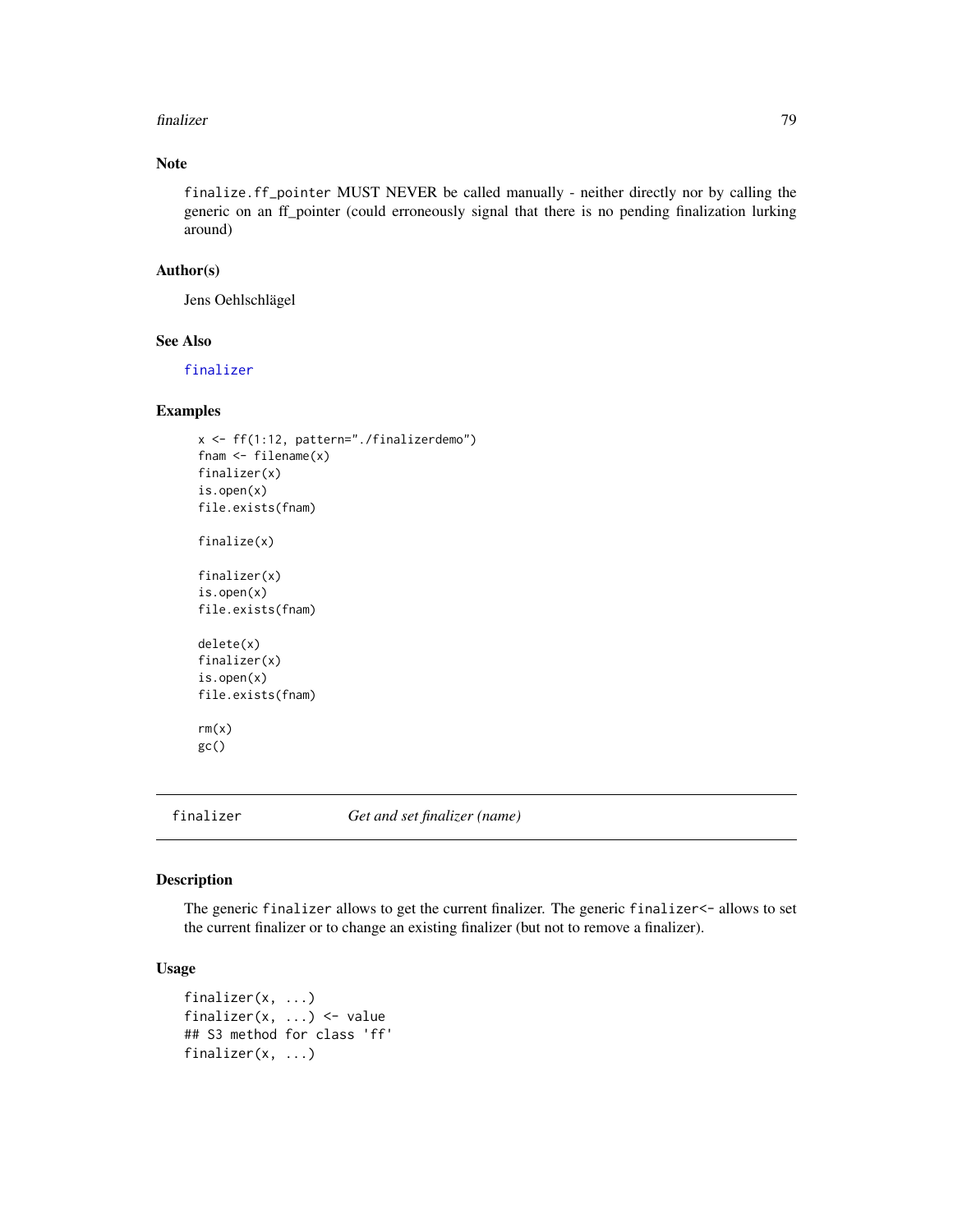#### 80 finalizer

```
## S3 replacement method for class 'ff'
finalizer(x, ...) <- value
```
#### Arguments

| x     | an ff object                  |
|-------|-------------------------------|
| value | the name of the new finalizer |
| .     | ignored                       |

#### Details

If an [ff](#page-40-0) object is created a finalizer is assigned, it has the task to free ressources no longer needed, for example remove the ff file or free the C++ RAM associated with an open ff file. The assigned finalizer depends on the location of the ff file: if the file is created in getOption(fftempdir) it is considered considered temporary and has default finalizer [delete](#page-27-0), files created in other locations have default finalizer [close](#page-0-0). The user can override this either by setting options("fffinalizer") or by using argument finalizer when creating single ff objects. Available finalizer generics are "close", "delete" and "deleteIfOpen", available methods are [close.ff](#page-26-0), [delete.ff](#page-27-1) and [deleteIfOpen.ff](#page-27-1). In order to be able to change the finalizer before finalization, the finalizer is NOT directly passed to R's finalization mechanism [reg.finalizer](#page-0-0) (an active finalizer can never be changed other than be executed). Instead the NAME of the desired finalizer is stored in the ff object and [finalize.ff\\_pointer](#page-77-0) is passed to reg.finalizer.finalize.ff\_pointer will at finalization-time determine the desired finalizer and call it.

There are two possible triggers for execution finalize.ff\_pointer:

- 1. the garbage collection  $gc$  following removal  $rm$  of the ff object
- 2. closing R if finonexit was TRUE at ff creation-time, determined by options("fffinonexit") and ff argument finonexit

Furthermore there are two possible triggers for calling the finalizer

- 1. an explicit call to [finalize](#page-77-1)
- 2. an explicit call to one of the finalizers [close](#page-0-0), [delete](#page-27-0) and [deleteIfOpen](#page-27-1)

The user can define custom finalizers by creating a generic function like [delete](#page-27-0), a ff pointer method like [delete.ff\\_pointer](#page-27-1) and a ff method for manual calls like [delete.ff](#page-27-1). The user then is responsible to take care of two things

- 1. adequate freeing of ressources
- 2. proper maintenance of the finalizer name in the ff object via physical \$finalizer

is.null(finalizer(ff)) indicates NO active finalizer, i.e. no pending execution of finalize.ff\_pointer lurking around after call of reg.finalizer. This requires that

- 1. the ff\_pointer method sets the finalizer name to NULL
- 2. the ff may change a non-NULL finalizer name to a different name but not change it to NULL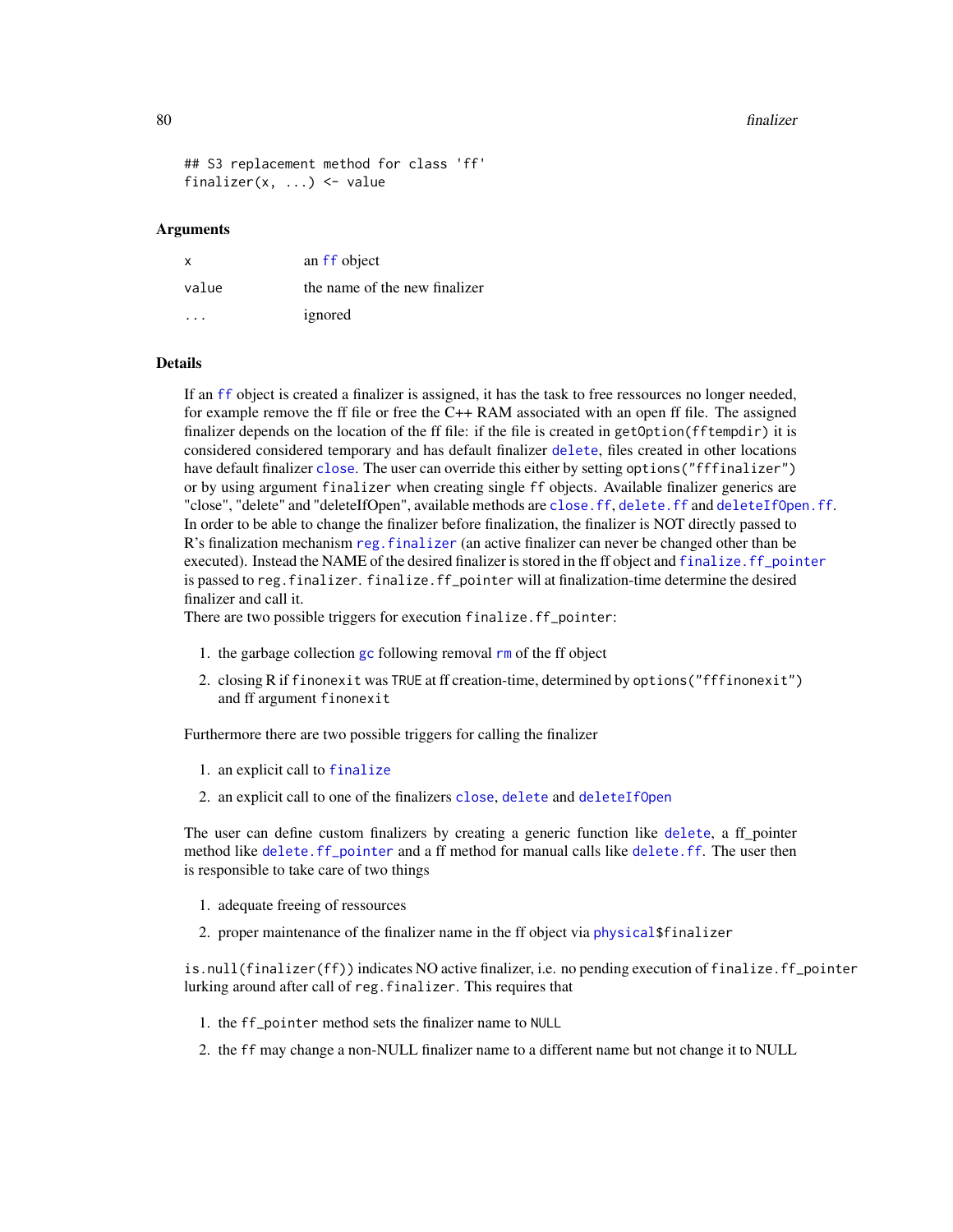#### fixdiag 81

# Value

finalizer returns the name of the active finalizer or NULL if no finalizer is active. finalizer<- returns the changed ff object (reassignment of this return value not needed to keep the change). If there was no pending call to [finalize.ff\\_pointer](#page-77-0) (is.null(finalizer(ff))), finalizer<- will create one by calling reg.finalizer with the current setting of [physical\\$](#page-109-0)finonexit.

## Note

You can not assign NULL to an active finalizer using finalizer  $\le$  because this would not stop R's finalization mechanism and would carry the risk of assiging MULTIPLE finalization tasks.

# Author(s)

Jens Oehlschlägel

#### See Also

[ff](#page-40-0), [finalize](#page-77-1), [reg.finalizer](#page-0-0)

## Examples

```
x <- ff(1:12, pattern="./finalizerdemo")
fnam <- filename(x)
finalizer(x)
finalizer(x) <- "delete"
finalizer(x)
rm(x)file.exists(fnam)
gc()
file.exists(fnam)
```
<span id="page-80-0"></span>fixdiag *Test for fixed diagonal*

#### Description

Check if an object has fixed diagonal

#### Usage

```
fixdiag(x, ...)
fixdiag(x, \ldots) <- value
## S3 method for class 'ff'
fixdiag(x, ...)
## Default S3 method:
fixdiag(x, \ldots)## S3 method for class 'dist'
fixdiag(x, \ldots)
```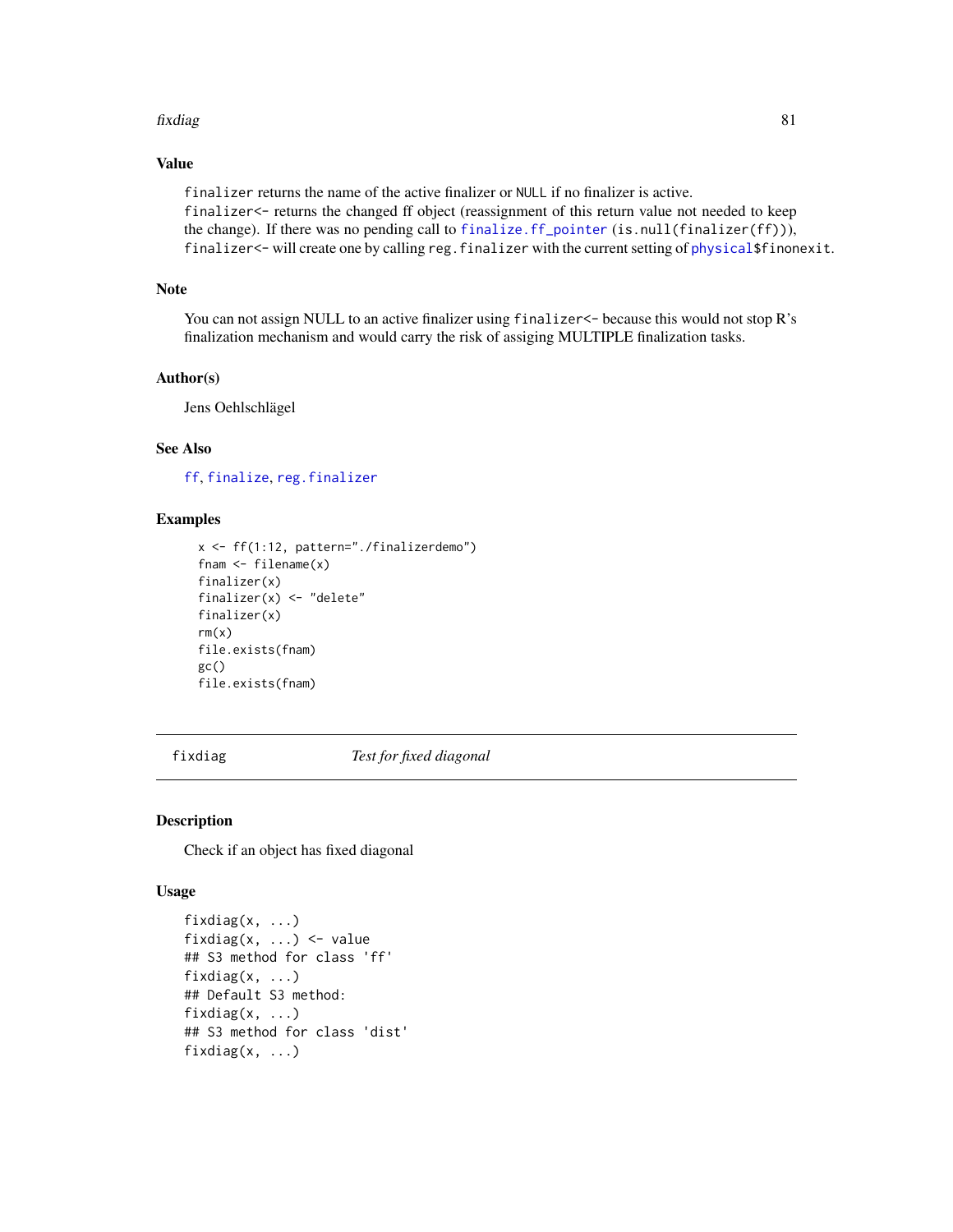82 geterror.ff

#### Arguments

| $\mathsf{x}$ | an ff or ram object          |
|--------------|------------------------------|
| value        | assignement value            |
| .            | further arguments (not used) |

## Details

ff symmetric matrices can be declared to have fixed diagonal at creation time. Compatibility function fixdiag.default returns NULL, fixdiag.dist returns 0.

## Value

NULL or the scalar representing the fixed diagonal

# Author(s)

Jens Oehlschlägel

## See Also

[fixdiag](#page-80-0), [ff](#page-40-0) , [dist](#page-0-0)

# Examples

fixdiag(matrix(1:16, 4, 4)) fixdiag(dist(rnorm(1:4)))

geterror.ff *Get error and error string*

#### Description

Get last error code and error string that occured on an ff object.

#### Usage

```
geterror.ff(x)
geterrstr.ff(x)
```
## Arguments

x an ff object

# Value

geterror. ff returns an error integer code (no error  $= 0$ ) and geterrstr. ff returns the error message (no error = "no error").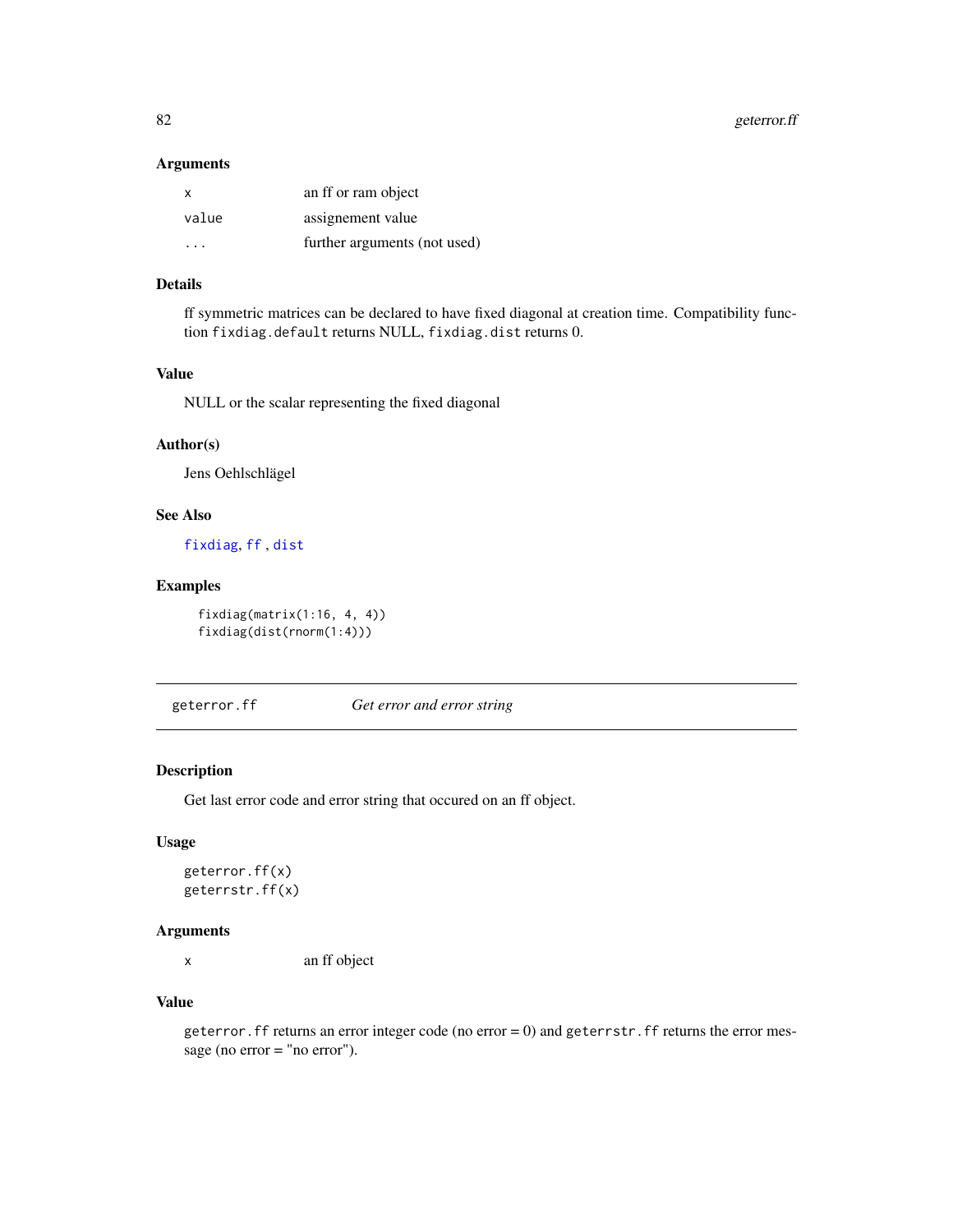# getpagesize 83

#### Author(s)

Jens Oehlschlägel, Daniel Adler (C++ back-end)

#### See Also

[ff](#page-40-0)

# Examples

```
x < - f f(1:12)geterror.ff(x)
geterrstr.ff(x)
rm(x); gc()
```
getpagesize *Get page size information*

# <span id="page-82-0"></span>Description

The function is used for obtaining the natural OS-specific page size in Bytes. getpagesize returns the OS-specific page size in Bytes for memory mapped files, while getdefaultpagesize returns a suggested page size. getalignedpagesize returns the pagesize as a multiple of the OS-specific page size in Bytes, which is the correct way to specify pagesize in ff.

## Usage

```
getpagesize()
getdefaultpagesize()
getalignedpagesize(pagesize)
```
## Arguments

pagesize a desired pagesize in bytes

#### Value

An integer giving the page size in Bytes.

# Author(s)

Daniel Adler, Jens Oehlschlägel

# Examples

```
getpagesize()
getdefaultpagesize()
getalignedpagesize(2000000)
```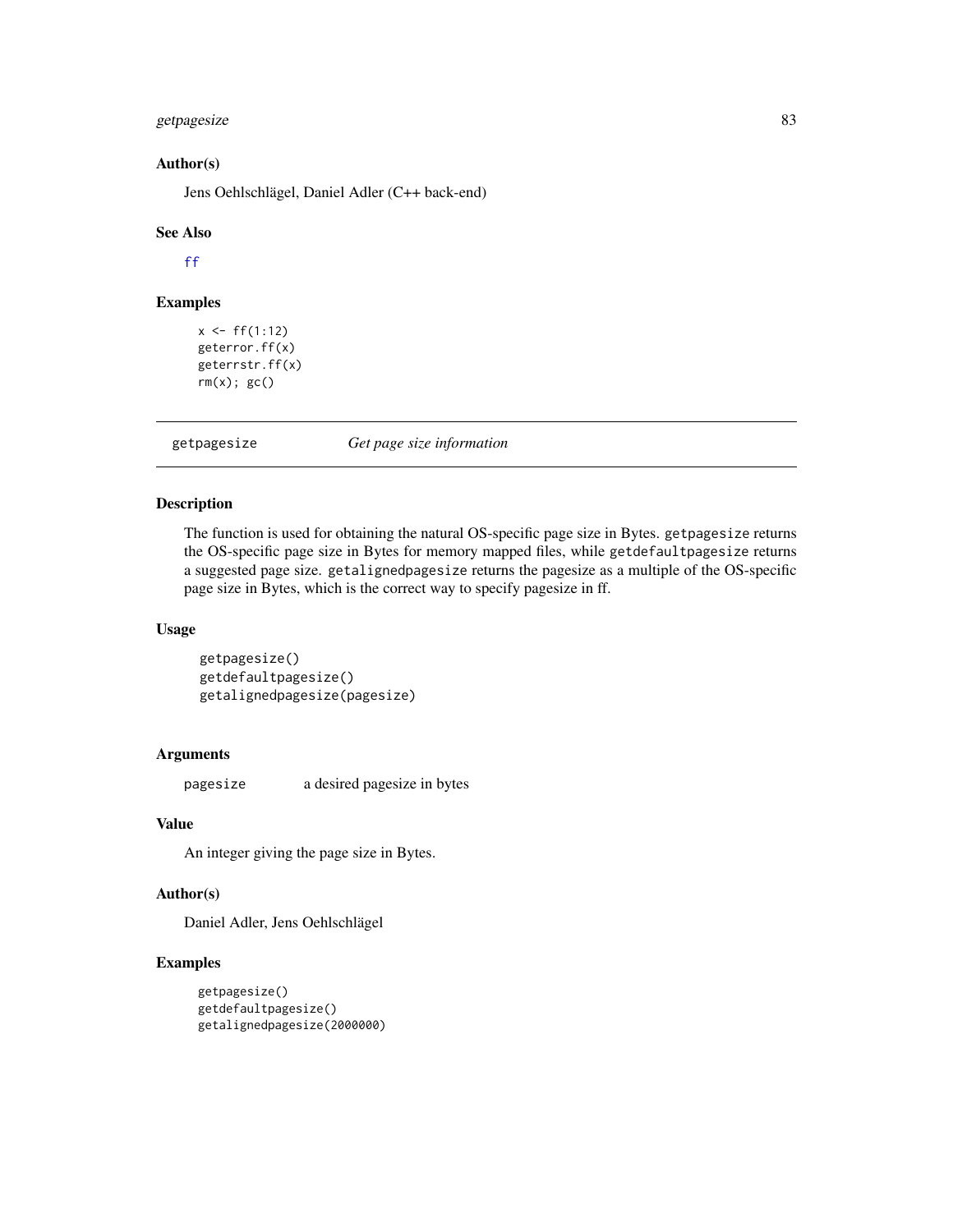<span id="page-83-1"></span><span id="page-83-0"></span>

The three functions get.ff, set.ff and getset.ff provide the simplest interface to access an ff file: getting and setting vector of values identified by positive subscripts

#### Usage

get.ff(x, i)  $set.ff(x, i, value, add = FALSE)$  $gets.ff(x, i, value, add = FALSE)$ 

## Arguments

|       | an ff object                                                                   |
|-------|--------------------------------------------------------------------------------|
|       | an index position within the ff file.                                          |
| value | the value to write to position i                                               |
| add   | TRUE if the value should rather increment than overwrite at the index position |

# **Details**

getset.ff combines the effects of get.ff and set.ff in a single operation: it retrieves the old value at position i before changing it. getset.ff will maintain [na.count](#page-104-0).

#### Value

get.ff returns a vector, set.ff returns the 'changed' ff object (like all assignment functions do) and getset.ff returns the value at the subscript positions. More precisely getset.ff(x, i, value, add=FALSE) returns the old values at the subscript positions i while getset.ff(x, i, value, add=TRUE) returns the incremented values at the subscript positions.

#### Note

get.ff, set.ff and getset.ff are low level functions that do not support ramclass and ramattribs and thus will not give the expected result with factor and POSIXct

## Author(s)

Jens Oehlschlägel

## See Also

[readwrite.ff](#page-125-0) for low-level access to contiguous chunks and [\[.ff](#page-35-0) for high-level access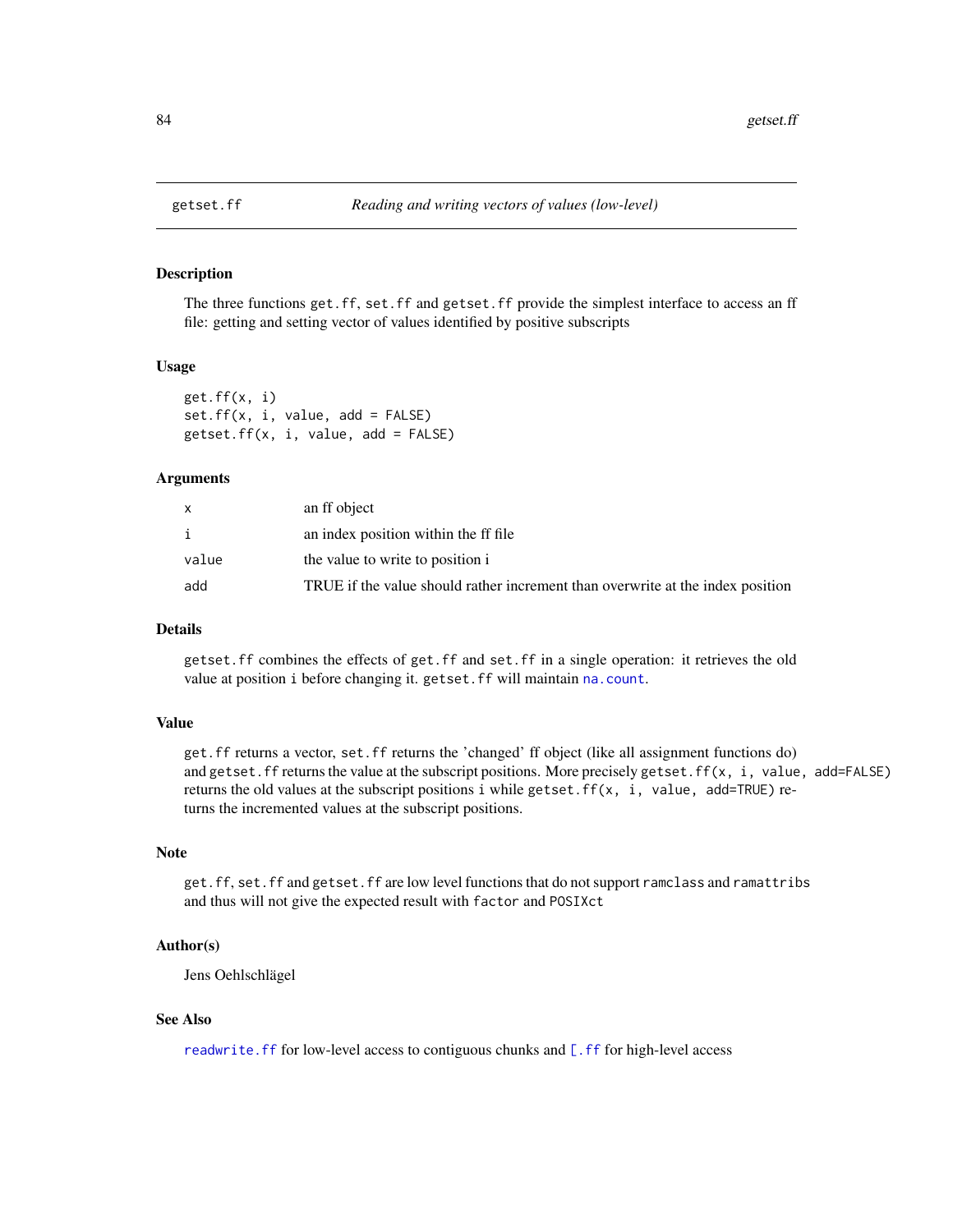# Examples

```
x <- ff(0, length=12)
get.ff(x, 3L)
set.ff(x, 3L, 1)
x
set.ff(x, 3L, 1, add=TRUE)
x
getset.ff(x, 3L, 1, add=TRUE)
getset.ff(x, 3L, 1)
x
rm(x); gc()
```
# <span id="page-84-0"></span>hi *Hybrid index class*

## Description

Class for hybrid index representation, plain and rle-packed

# Usage

```
hi(from, to, by = 1L, maxindex = NA, vw = NULL, pack = TRUE, NAs = NULL)
## S3 method for class 'hi'
print(x, \ldots)## S3 method for class 'hi'
str(object, nest.lev=0, ...)
```
# Arguments

| from                      | integer vector of lower sequence bounds              |
|---------------------------|------------------------------------------------------|
| to                        | integer vector of upper sequence bounds              |
| by                        | integer of stepsizes                                 |
| maxindex                  | maximum indep position (needed for negative indices) |
| VW                        | virtual window information, see vw                   |
| pack                      | FALSE to suppress rle-packing                        |
| <b>NAs</b>                | a vector of NA positions (not yet used)              |
| $\boldsymbol{\mathsf{x}}$ | an object of class 'hi' to be printed                |
| object                    | an object of class 'hi' to be str'ed                 |
| nest.lev                  | current nesting level in the recursive calls to str  |
|                           | further arguments passed to the next method          |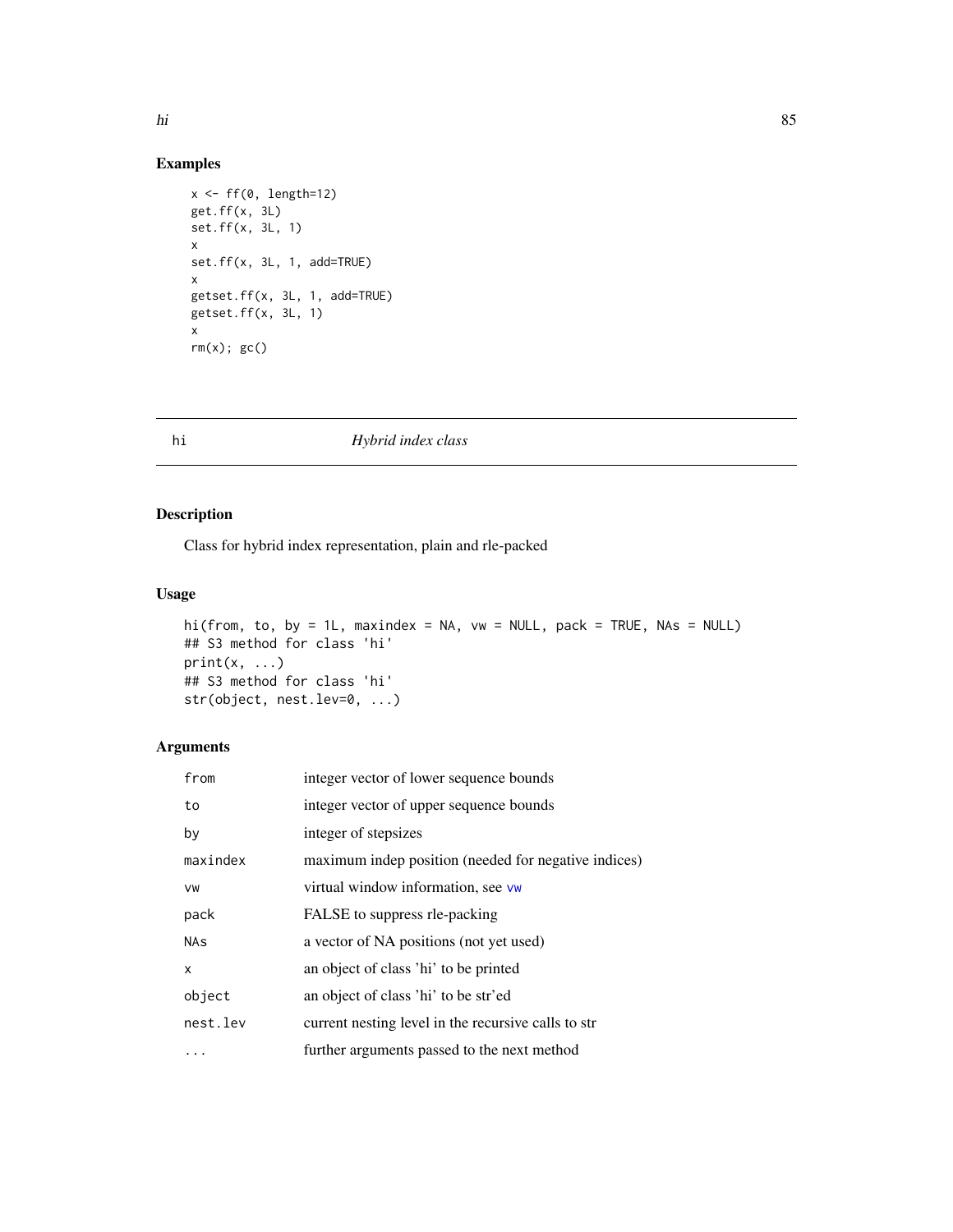## Details

Class hi will represent index data either as a plain positive or negative index vector or as an rlepacked version thereof. The current implementation switches from plain index positions i to rlepacked storage of diff(i) as soon as the compression ratio is 3 or higher. Note that sequences shorter than 2 must never be packed (could cause C-side crash). Furthermore hybrid indices are guaranteed to be sorted ascending, which helps [ffs](#page-40-0) access method avoiding to swap repeatedly over the same memory pages (or file positions).

## Value

A list of class 'hi' with components

| $\boldsymbol{\mathsf{x}}$ | directly accessed by the C-code: the sorted index of class 'rlepack' as returned<br>by rlepack                                |
|---------------------------|-------------------------------------------------------------------------------------------------------------------------------|
| ix                        | NULL or positions to restore original order                                                                                   |
| re                        | logical scalar indicating if sequence was reversed from descending to ascending<br>(in this case is null(ix))                 |
| minindex                  | directly accessed by the C-code: represents the lowest positive subscript to be<br>enumerated in case of negative subscripts  |
| maxindex                  | directly accessed by the C-code: represents the highest positive subscript to be<br>enumerated in case of negative subscripts |
| length                    | number of subscripts, whether negative or positive, not the number of selected<br>elements                                    |
| dim                       | NULL or dim – used by as matrix.hi                                                                                            |
| dimorder                  | NULL or dimorder                                                                                                              |
| symmetric                 | logical scalar indicating whether we have a symmetric matrix                                                                  |
| fixdiag                   | logical scalar indicating whether we have a fixed diagonal (can only be true for<br>symmetric matrices)                       |
| VW                        | virtual window information vw                                                                                                 |
| <b>NAs</b>                | NULL or NA positions as returned by rlepack                                                                                   |

## Note

hi defines the class structure, however usually [as.hi](#page-11-0) is used to acturally Hybrid Index Preprocessing for [ff](#page-40-0)

#### Author(s)

Jens Oehlschlägel

# See Also

[as.hi](#page-11-0) for coercion, [rlepack](#page-0-0), [intrle](#page-0-0), [maxindex](#page-93-0), [poslength](#page-93-0)

## Examples

```
hi(c(1, 11, 29), c(9, 19, 21), c(1,1,-2))
as.integer(hi(c(1, 11, 29), c(9, 19, 21), c(1,1,-2)))
```
86 historic control of the control of the control of the control of the control of the control of the control of the control of the control of the control of the control of the control of the control of the control of the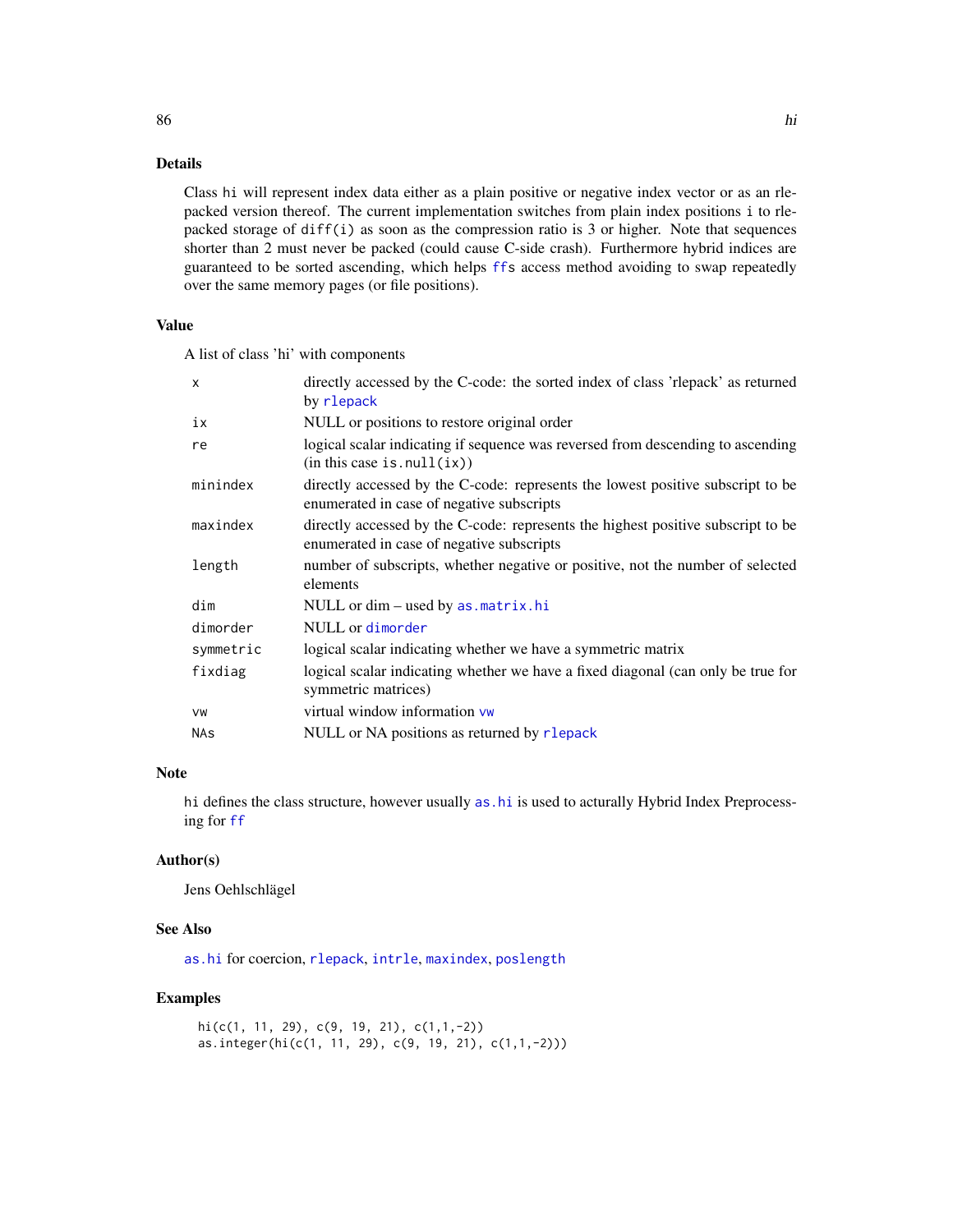<span id="page-86-0"></span>

hiparse implements the parsing done in Hybrid Index Preprocessing in order to avoid RAM for expanding index expressions. *Not to be called directly*

#### Usage

```
hiparse(x, envir, first = as.integer(NA), last = as.integer(NA))
```
#### Arguments

|       | an index expression, precisely: call                                    |
|-------|-------------------------------------------------------------------------|
| envir | the environment in which to evaluate components of the index expression |
| first | first index position found so far                                       |
| last  | last index position found so far                                        |

# Details

This primitive parser recognises the following tokens: numbers like 1, symbols like x, the colon sequence operator [:](#page-0-0) and the [c](#page-0-0)oncat operator c. hiparse will [Recall](#page-0-0) until the index expression is parsed or an unknown token is found. If an unknown token is found, hiparse evluates it, inspects it and either accepts it or throws an error, catched by [as.hi.call](#page-11-1), which falls back to evaluating the index expression and dispatching (again) an appropriate [as.hi](#page-11-0) method. Reasons for suspending the parsing: if the inspected token is of class 'hi', 'ri', 'bit', 'bitwhich', 'is.logical', 'is.character', 'is.matrix' or has length>16.

#### Value

undefined (and redefined as needed by [as.hi.call](#page-11-1))

# Author(s)

Jens Oehlschlägel

#### See Also

[hi](#page-84-0), [as.hi.call](#page-11-1)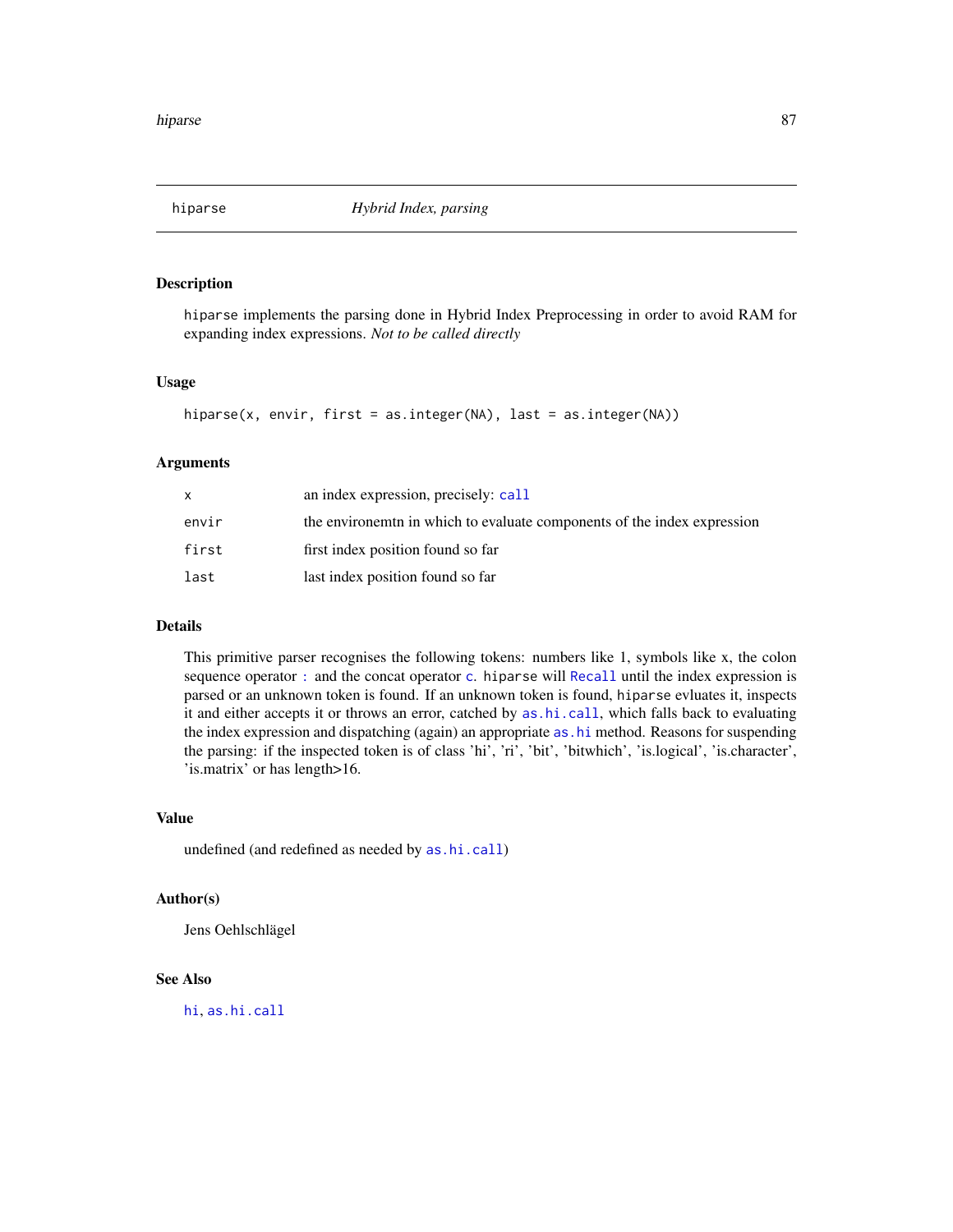<span id="page-87-1"></span>

checks if x inherits from class "ff"

# Usage

is.ff(x)

# Arguments

x any object

# Value

logical scalar

# Author(s)

Jens Oehlschlägel

# See Also

[inherits](#page-0-0), [as.ff](#page-7-0), [is.ffdf](#page-87-0)

# Examples

is.ff(integer())

<span id="page-87-0"></span>is.ffdf *Test for class ff*

# Description

checks if x inherits from class "ffdf"

# Usage

is.ffdf(x)

# Arguments

x any object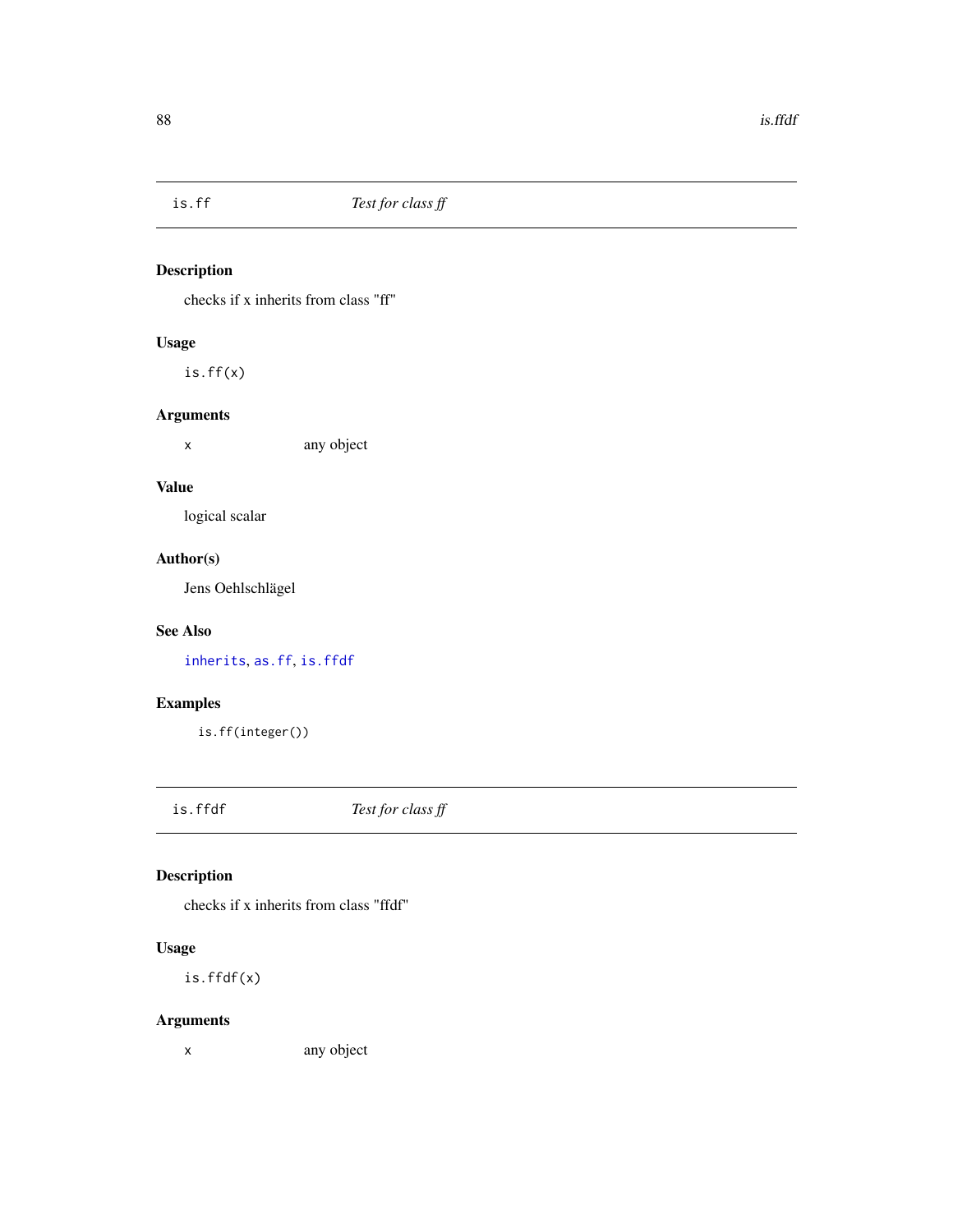#### is.open 89 and 2012 and 2012 and 2012 and 2012 and 2012 and 2012 and 2012 and 2012 and 2012 and 2012 and 2012

# Value

logical scalar

## Author(s)

Jens Oehlschlägel

#### See Also

[inherits](#page-0-0), [as.ffdf](#page-10-0), [is.ff](#page-87-1)

# Examples

is.ffdf(integer())

is.open *Test if object is opened*

# Description

Test whether an ff or ffdf object or a ff\_pointer is opened.

# Usage

```
is.open(x, \ldots)## S3 method for class 'ff'
is.open(x, \ldots)## S3 method for class 'ffdf'
is.open(x, \ldots)## S3 method for class 'ff_pointer'
is.open(x, \ldots)
```
#### Arguments

|   | an ff or ffdf object         |
|---|------------------------------|
| . | further arguments (not used) |

## Details

ff objects open automatically if accessed while closed. For ffdf objects we test all of their [physical](#page-110-0) components including their [row.names](#page-31-0) if they are [is.ff](#page-87-1)

# Value

TRUE or FALSE (or NA if not all components of an ffdf object are opened or closed)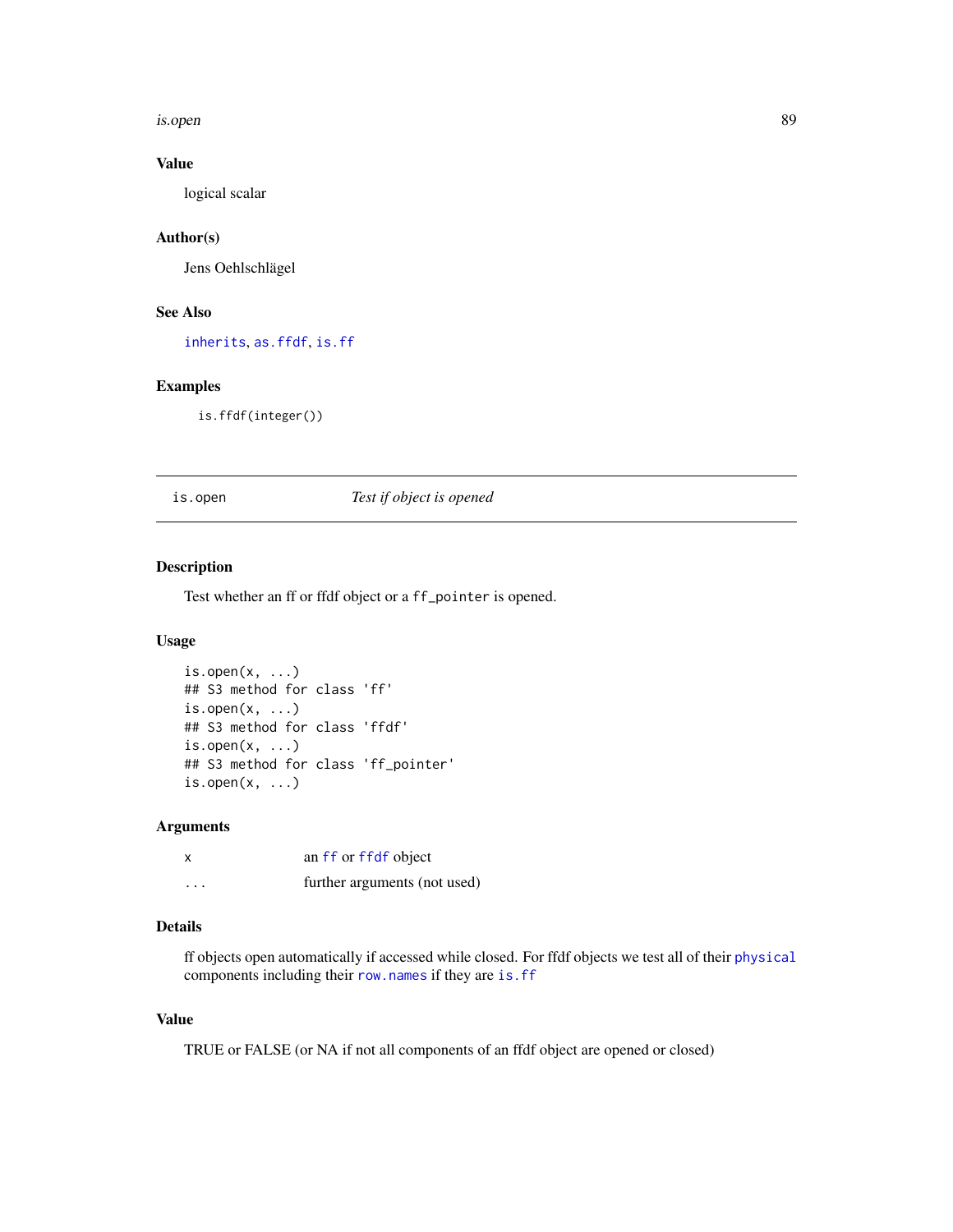## Author(s)

Jens Oehlschlägel

# See Also

[is.readonly](#page-89-0), [open.ff](#page-107-0), [close.ff](#page-26-0)

# Examples

```
x < - f f(1:12)is.open(x)
close(x)
is.open(x)
rm(x); gc()
```
<span id="page-89-0"></span>is.readonly *Get readonly status*

#### Description

Get readonly status of an ff object

## Usage

```
is.readonly(x, ...)
## S3 method for class 'ff'
is.readonly(x, ...)
```
## Arguments

x x ... ...

# Details

ff objects can be created/opened with readonly=TRUE. After each opening of the ff file readonly status is stored in the [physical](#page-109-0) attributes and serves as the default for the next opening. Thus querying a closed ff object gives the last readonly status.

# Value

logical scalar

#### Author(s)

Jens Oehlschlägel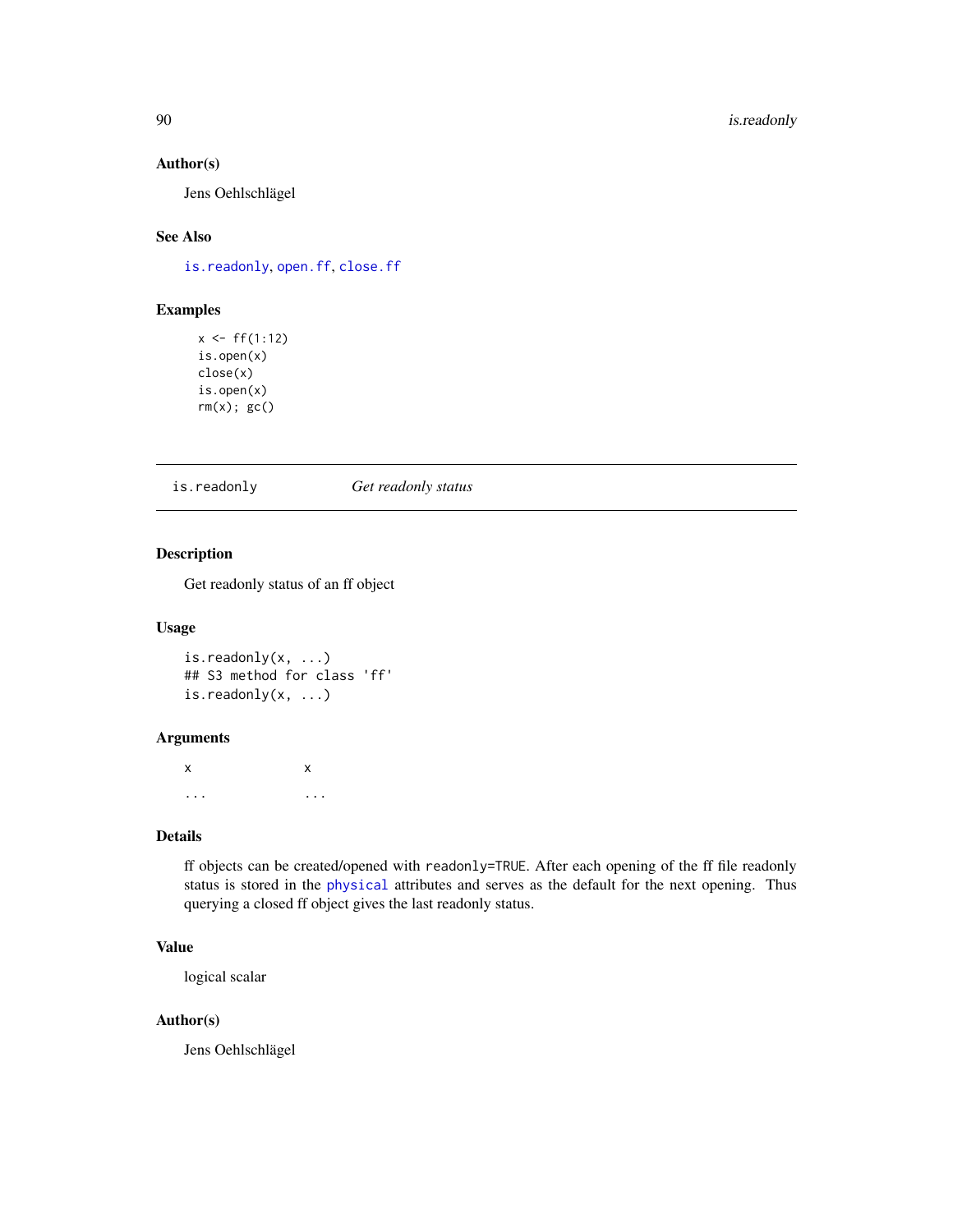#### is.sorted 91

## See Also

[open.ff](#page-107-0), [physical](#page-109-0)

#### Examples

```
x < - f f(1:12)is.readonly(x)
close(x)
open(x, readonly=TRUE)
is.readonly(x)
close(x)
is.readonly(x)
rm(x)
```
<span id="page-90-0"></span>is.sorted *Getting and setting 'is.sorted' physical attribute*

# Description

Functions to mark an ff or ram object as 'is.sorted' and query this. Responsibility to maintain this attribute is with the user.

#### Usage

## Default S3 method:  $is.sorted(x, \ldots)$ ## Default S3 replacement method: is.sorted $(x, \ldots)$   $\leq$  value

#### Arguments

|          | an ff or ram object                                         |
|----------|-------------------------------------------------------------|
| $\ddots$ | ignored                                                     |
| value    | NULL (to remove the 'is sorted' attribute) or TRUE or FALSE |

#### Details

Sorting is slow, see [sort](#page-0-0). Checking whether an object is sorted can avoid unnessary sorting – see [is.unsorted](#page-0-0), [intisasc](#page-0-0) – but still takes too much time with large objects stored on disk. Thus it makes sense to maintain an attribute, that tells us whether sorting can be skipped. Note that – though you change it yourself – is.sorted is a [physical](#page-109-0) attribute of an object, because it represents an attribute of the *data*, which is shared between different [virtual](#page-109-0) views of the object.

## Value

TRUE (if set to TRUE) or FALSE (if set to NULL or FALSE)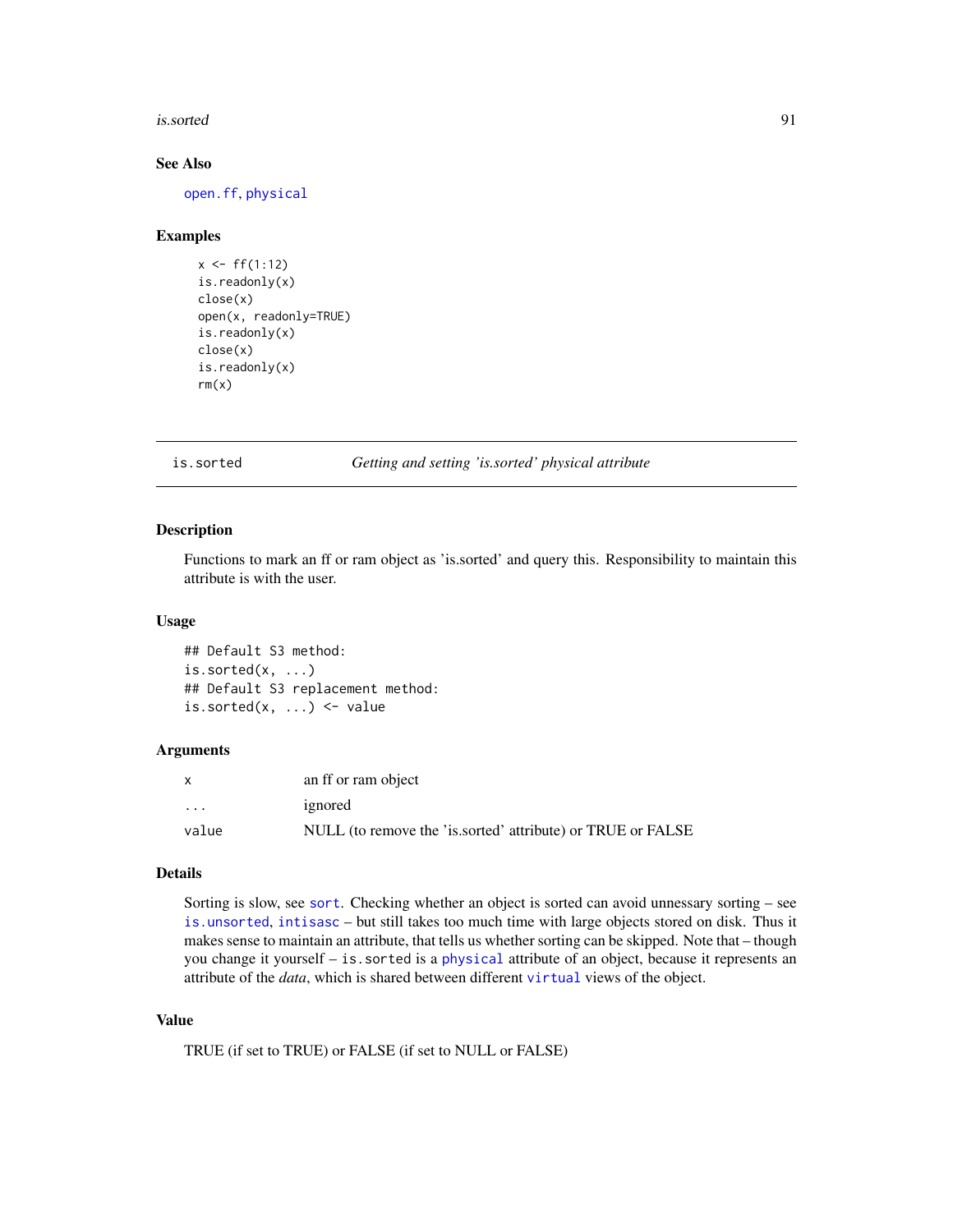ff will set is.sorted(x) <- FALSE if [clone](#page-23-0) or length <- .ff have increased length.

## Author(s)

Jens Oehlschlägel

# See Also

[is.ordered.ff](#page-95-0) for testing factor levels, [is.unsorted](#page-0-0) for testing the data, [intisasc](#page-0-0) for a quick version thereof, [na.count](#page-104-0) for yet another [physical](#page-109-0) attribute

## Examples

```
x \le -1:12is.sorted(x) <- \mid( is.na(is.unsorted(x)) || is.unsorted(x))
is.sorted(x)
x[1] <- 100L
message("don't forget to maintain once it's no longer TRUE")
is.sorted(x) <- FALSE
message("check whether as 'is.sorted' attribute is maintained")
!is.null(physical(x)$is.sorted)
message("remove the 'is.sorted' attribute")
is.sorted(x) <- NULL
message("NOTE that querying 'is.sorted' still returns FALSE")
is.sorted(x)
```
<span id="page-91-1"></span>length.ff *Getting and setting length*

#### <span id="page-91-0"></span>Description

Gets and sets length of ff objects.

#### Usage

```
## S3 method for class 'ff'
length(x)
## S3 replacement method for class 'ff'
length(x) <- value
```
# Arguments

| x     | object to query   |
|-------|-------------------|
| value | new object length |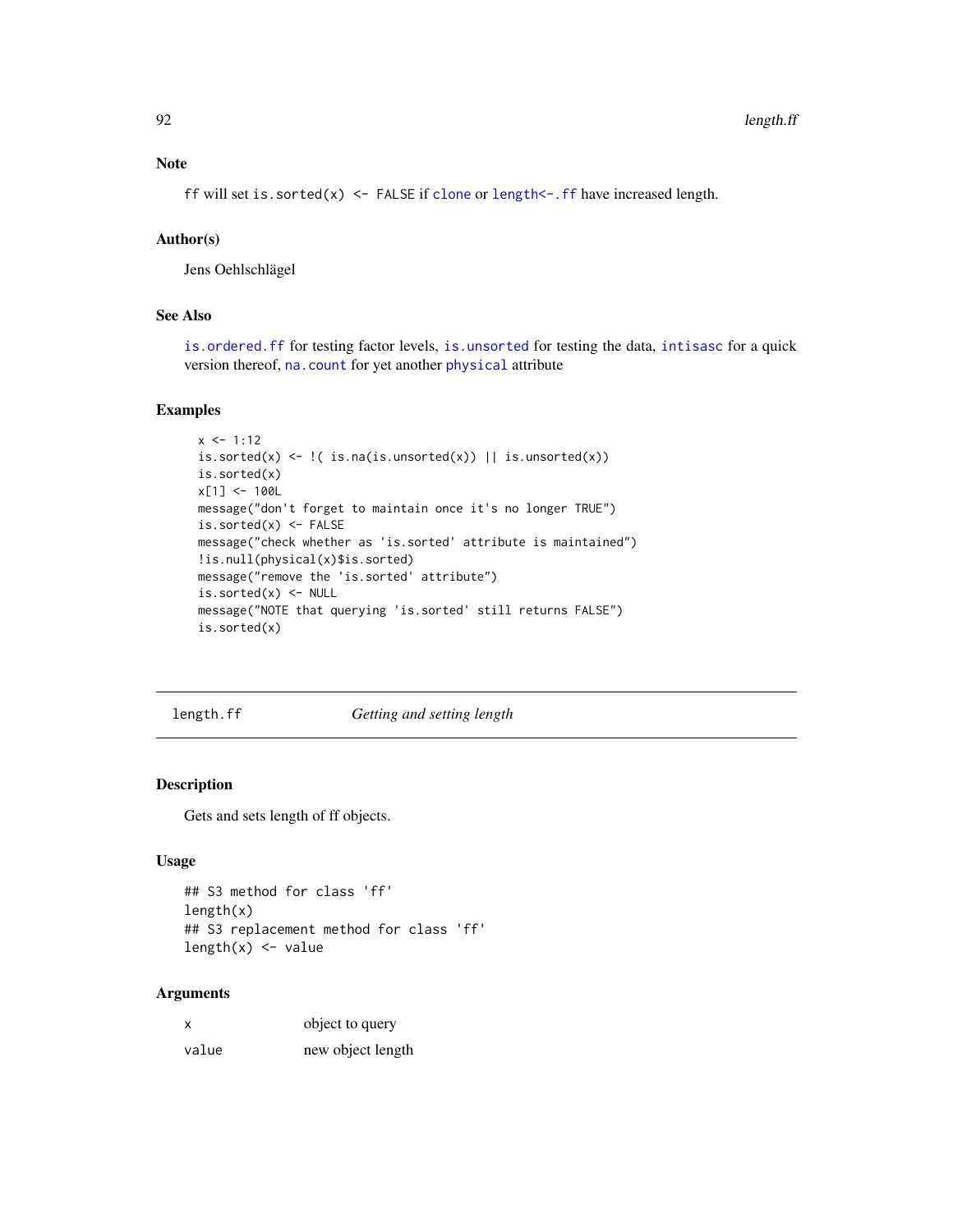#### length.ffdf 93

## Details

Changing the length of ff objects is only allowed if no [vw](#page-154-0) is used. Changing the length of ff objects will remove any dim. ff and dimnames. ff attribute. Changing the length of ff objects will remove any [na.count](#page-104-0) or [is.sorted](#page-90-0) attribute and warn about this. New elements are usually zero, but it may depend on OS and filesystem what they really are. If you want standard R behaviour: filling with NA ,you need to do this yourself. As an exception to this rule, ff objects with [names.ff](#page-105-0) will be filled with NA's automatically, and the length of the names will be adjusted (filled with position numbers where needed, which can easily consume a lot of RAM, therefore removing 'names' will help to faster increase length without RAM problems).

#### Value

Integer scalar

## Note

Special care needs to be taken with regard ff objects that represent factors. For ff factors based on UNSIGNED [vmodes](#page-150-0), new values of zero are silently interpreted as the first factor level. For ff factors based on SIGNED [vmodes](#page-150-0), new values of zero result in illegal factor levels. See [nrow<-](#page-106-0).

## Author(s)

Jens Oehlschlägel

#### See Also

[length](#page-0-0), [maxlength](#page-102-0), [file.resize](#page-74-1), [dim](#page-0-0), [virtual](#page-109-0)

## Examples

```
x \leq-ff(1:12)maxlength(x)
length(x)
length(x) <- 10
maxlength(x)
length(x)
length(x) < -16maxlength(x)
length(x)
rm(x); gc()
```
length.ffdf *Getting length of a ffdf dataframe*

#### **Description**

Getting "length" (number of columns) of a ffdf dataframe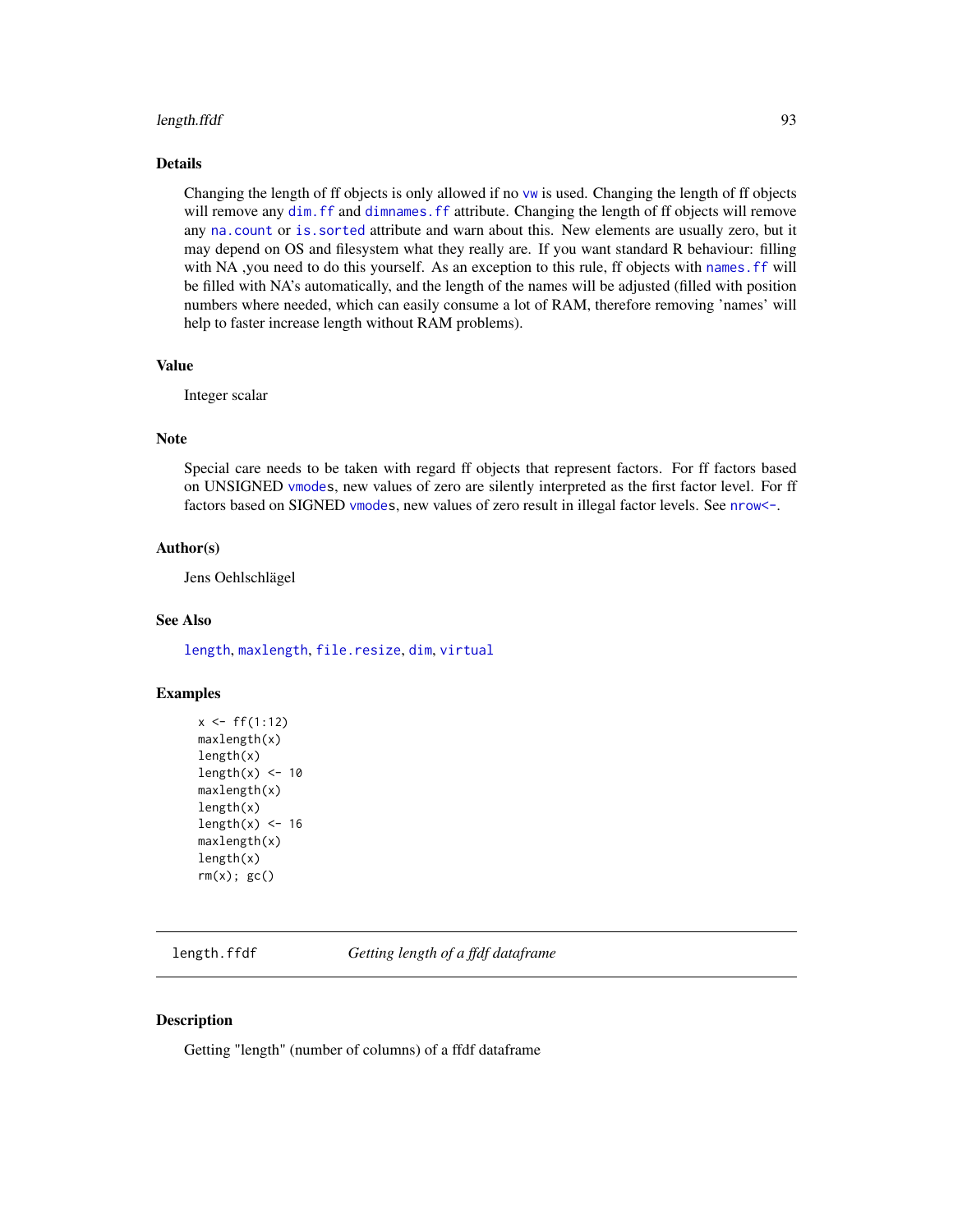## Usage

```
## S3 method for class 'ffdf'
length(x)
```
## Arguments

x an [ffdf](#page-54-0) object

# Value

integer number of columns

## Author(s)

Jens Oehlschlägel

#### See Also

[dim.ffdf](#page-29-0), [length.ff](#page-91-1), [ffdf](#page-54-0)

# Examples

```
length(as.ffdf(data.frame(a=1:26, b=letters)))
gc()
```
length.hi *Hybrid Index, querying*

## <span id="page-93-0"></span>Description

Functions to query some index attributes

#### Usage

```
## S3 method for class 'hi'
length(x)
maxindex(x, ...)poslength(x, ...)
## S3 method for class 'hi'
maxindex(x, ...)
## S3 method for class 'ri'
maxindex(x, ...)
## S3 method for class 'bit'
maxindex(x, ...)
## S3 method for class 'bitwhich'
maxindex(x, ...)
## S3 method for class 'logical'
maxindex(x, ...)
```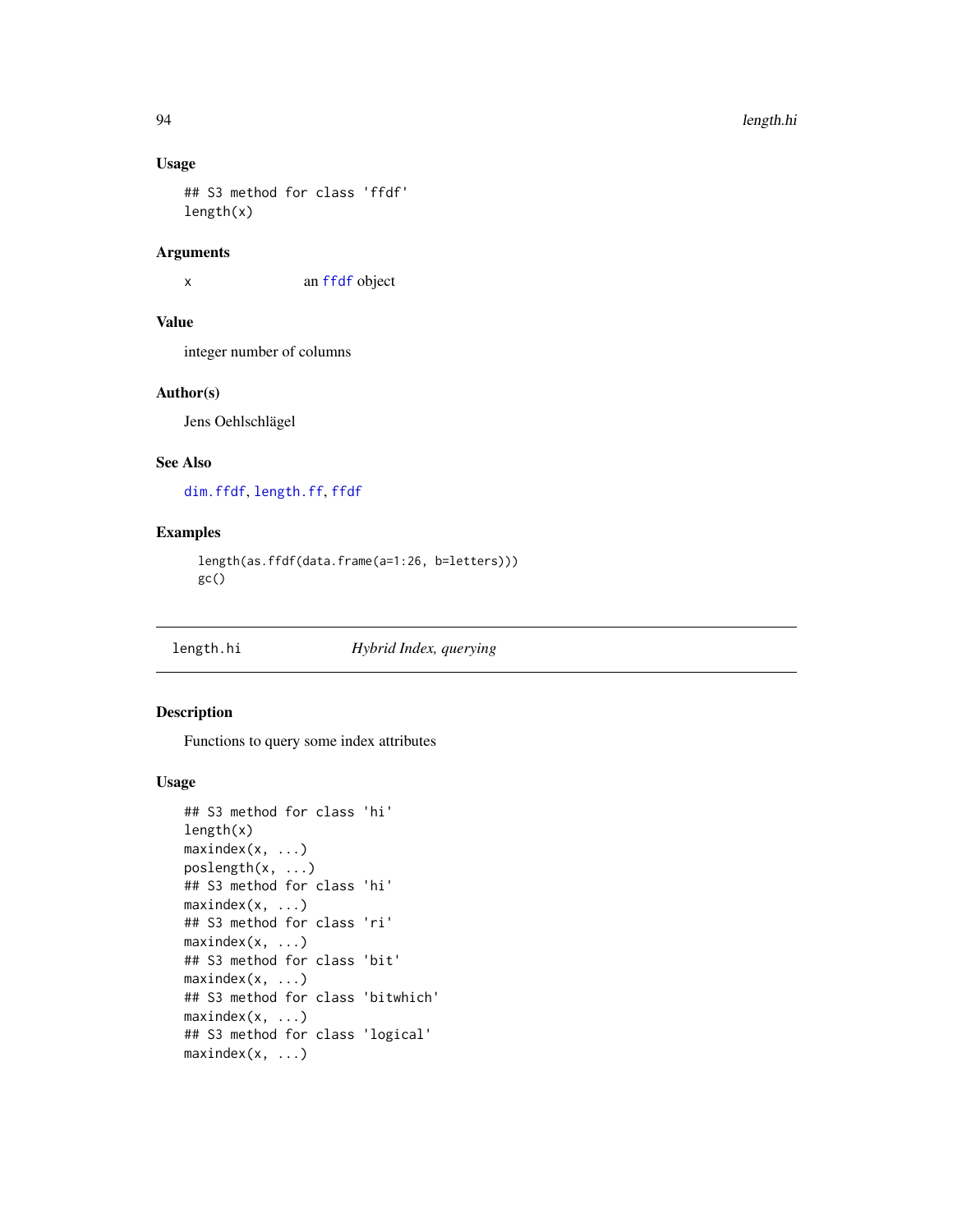#### length.hi 95

```
## Default S3 method:
maxindex(x, ...)## S3 method for class 'hi'
poslength(x, ...)
## S3 method for class 'ri'
poslength(x, ...)
## S3 method for class 'bit'
poslength(x, ...)
## S3 method for class 'bitwhich'
poslength(x, ...)
## S3 method for class 'logical'
poslength(x, ...)
## Default S3 method:
poslength(x, ...)
```
# Arguments

| x        | an object of class hi        |
|----------|------------------------------|
| $\cdots$ | further arguments (not used) |

# Details

length.hi returns the number of the subsript elements in the index (even if they are negative). By contrast the generic poslength returns the number of selected elements (which for negative indices is maxindex(x) - length(unique(x))). The generic maxindex returns the highest possible index position.

## Value

an integer scalar

## Note

duplicated negative indices are removed

#### Author(s)

Jens Oehlschlägel

## See Also

[hi](#page-84-0), [as.hi](#page-11-0), [length.ff](#page-91-1), [length](#page-0-0)

## Examples

```
length(as.hi(-1, maxindex=12))
poslength(as.hi(-1, maxindex=12))
maxindex(as.hi(-1, maxindex=12))
message("note that")
length(as.hi(c(-1, -1), maxindex=12))
length(as.hi(c(1,1), maxindex=12))
```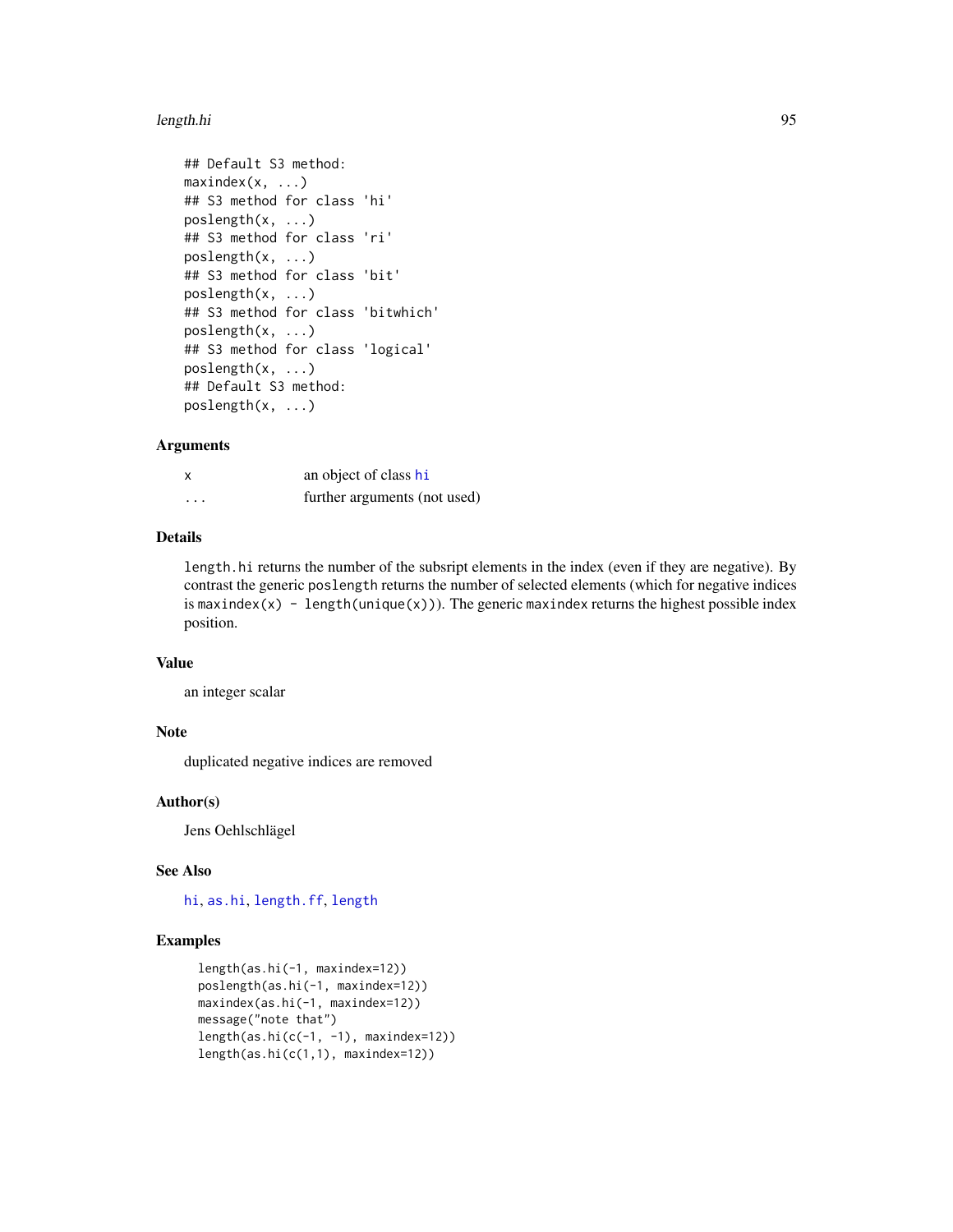<span id="page-95-0"></span>

levels.ff<- sets factor levels, levels.ff gets factor levels

#### Usage

```
## S3 method for class 'ff'
levels(x)
## S3 replacement method for class 'ff'
levels(x) \leftarrow valueis.factor(x)
is.ordered(x)
## S3 method for class 'ff'
is.factor(x)
## S3 method for class 'ff'
is.ordered(x)
## Default S3 method:
is.factor(x)
## Default S3 method:
is.ordered(x)
```
#### Arguments

|       | an ff object                                                                                              |
|-------|-----------------------------------------------------------------------------------------------------------|
| value | the new factor levels, if NA is an allowed level it needs to be given explicitely,<br>nothing is excluded |

## Details

The ff object must have an integer vmode, see . rammode. If the mode is unsigned – see . vunsigned – the first factor level is coded with 0L instead of 1L in order to maximize the number of codable levels. Usually the internal ff coding – see [ram2ffcode](#page-113-0) – is invisible to the user: when subscripting from an ff factor, unsigend codings are automatically converted to R's standard factor codes starting at 1L. However, you need to be aware of the internal ff coding in two situtations.

1. If you convert an ff integer object to an ff factor object and vice versa by assigning levels and is.null(oldlevels)!=is.null(newlevels).

2. Assigning data that does not match any level usually results in NA, however, in unsigned types there is no NA and all unknown data are mapped to the first level.

## Value

levels returns a character vector of levels (possibly including as.cha racter(NA)).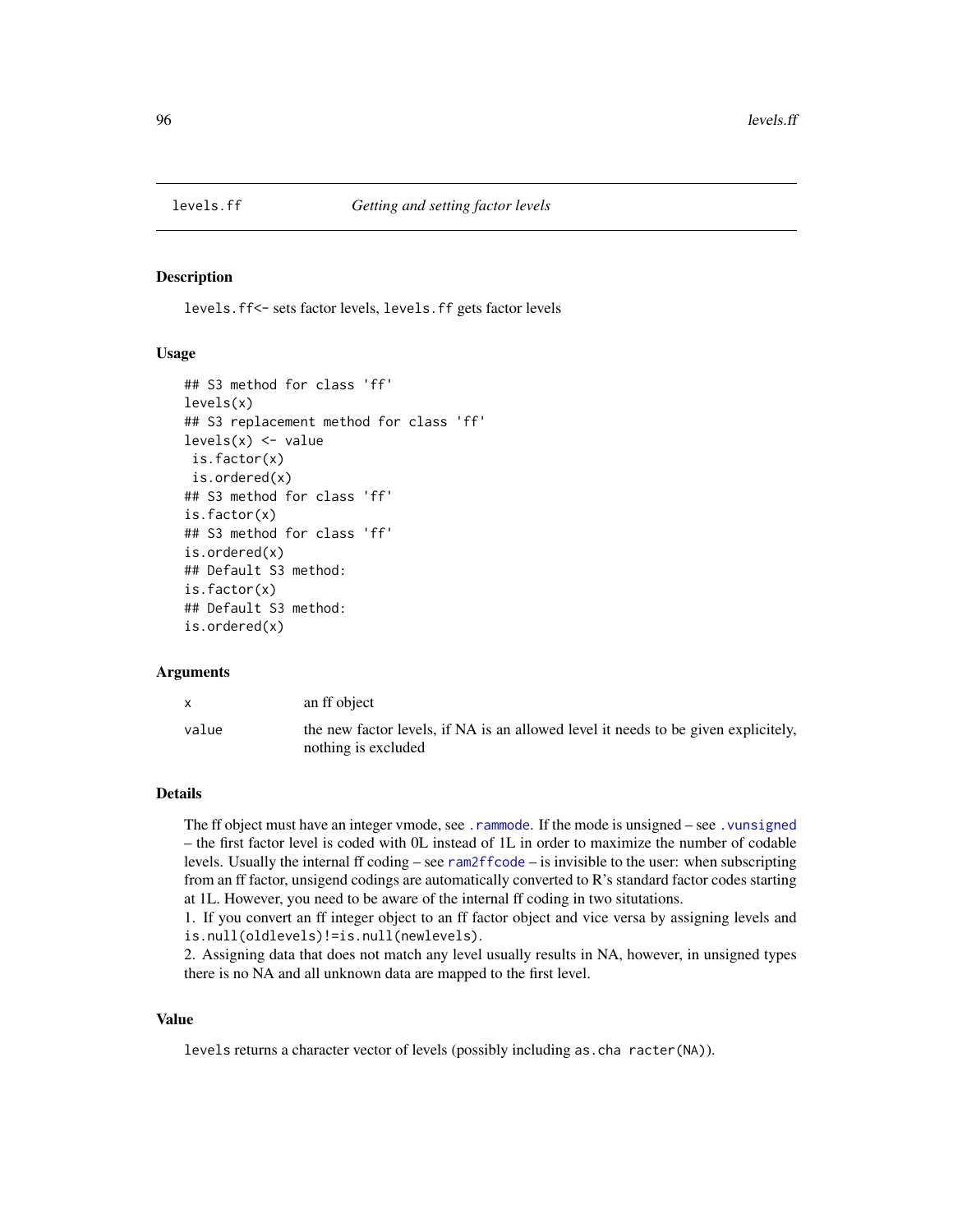#### $\mu$  levels.ff  $\sim$  97

## Note

When levels as assigned to an ff object that formerly had not levels, we assign automatically [ramclass](#page-114-0) == "factor". If you want to change to an ordered factor, use [virtual\\$](#page-109-1)ramclass <- c("ordered", "factor")

## Author(s)

Jens Oehlschlägel

## See Also

[ramclass](#page-114-0), [factor](#page-0-0), [virtual](#page-109-0)

## Examples

```
message("--- create an ff factor including NA as last level")
x <- ff("a", levels=c(letters, NA), length=99)
message(' we expect a warning because "A" is an unknown level')
x[] \leq C("a", NA, "A")x
levels(x)
message("--- create an ff ordered factor")
x <- ff(letters, levels=letters, ramclass=c("ordered","factor"), length=260)
x
levels(x)
message(" make it a non-ordered factor")
virtual(x)$ramclass <- "factor"
x
rm(x); gc()## Not run:
message("--- create an unsigned quad factor")
x \leq-f(f(c("A", "T", "G", "C"), levels=c("A", "T", "G", "C"), rmode="quad", leneft)x
message(" 0:3 coding usually invisible to the user")
unclass(x[1:4])
message(" after removing levels, the 0:3 coding becomes visible to the user")
message(" we expect a warning here")
levels(x) <- NULL
x[1:4]
rm(x); gc()
```
## End(Not run)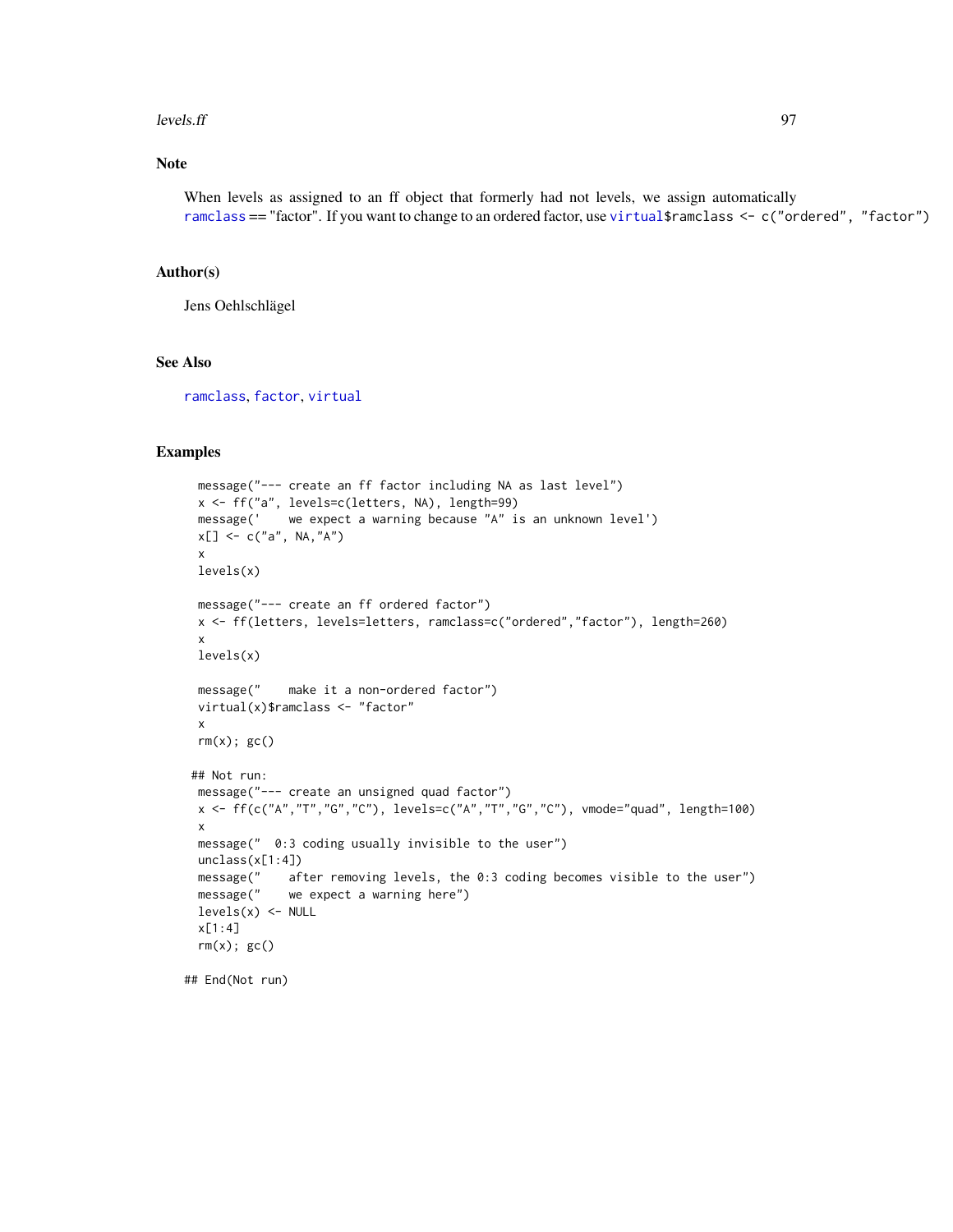This help page lists the currently known limitations of package ff, as well as differences between ff and ram methods.

### Automatic file removal

Remind that not giving parameter ff(filename=) will result in a temporary file in fftempdir with 'delete' finalizer, while giving parameter ff(filename=) will result in a permanent file with 'close' finalizer. Do avoid setting setwd(getOption("fftempdir"))! Make sure you really understand the implications of automatic unlinking of getOption("fftempdir") [.onUnload](#page-0-0), of finalizer choice and of finalizing behaviour at the end of R sessions as defaulted in getOption("fffinonexit"). Otherwise you might experience 'unexpected' losses of files and data.

#### Size of objects

Currently ff objects cannot have length zero and are limited to .Machine\$integer.max elements. We have not yet ported the R code to support 64bit double indices (in essence 52 bits integer) although the C++ back-end has been prepared for this. Furthermore filesize limitations of the OS apply, see [ff](#page-40-0).

#### Side effects

In contrast to standard R expressions, ff expressions violate the functional programming logic and are called for their side effects. This is also true for ram compatibility functions [swap.default](#page-138-0), and [add.default](#page-4-0).

#### Hybrid copying semantics

If you modify a copy of an ff object, changes of data  $($ [\[<-](#page-0-0)) and of [physical](#page-109-0) attributes will be shared, but changes in [virtual](#page-109-0) and class attributes will not.

#### Limits of compatibility between ff and ram objects

If it's not too big, you can move an ff object completely into R's RAM through [as.ram](#page-7-1). However, you should watch out for three limitations:

- 1. Ram objects don't have hybrid copying semantics; changes to a copy of a ram object will never change the original ram object
- 2. Assigning values to a ram object can easily upgrade to a higher [storage.mode](#page-0-0). This will create conflicts with the [vmode](#page-150-0) of the ram object, which goes undetected until you try to write back to disk through [as.ff](#page-7-0).
- 3. Writing back to disk with [as.ff](#page-7-0) under the same filename requires that the original ff object has been deleted (or at least closed if you specify parameter overwrite=TRUE).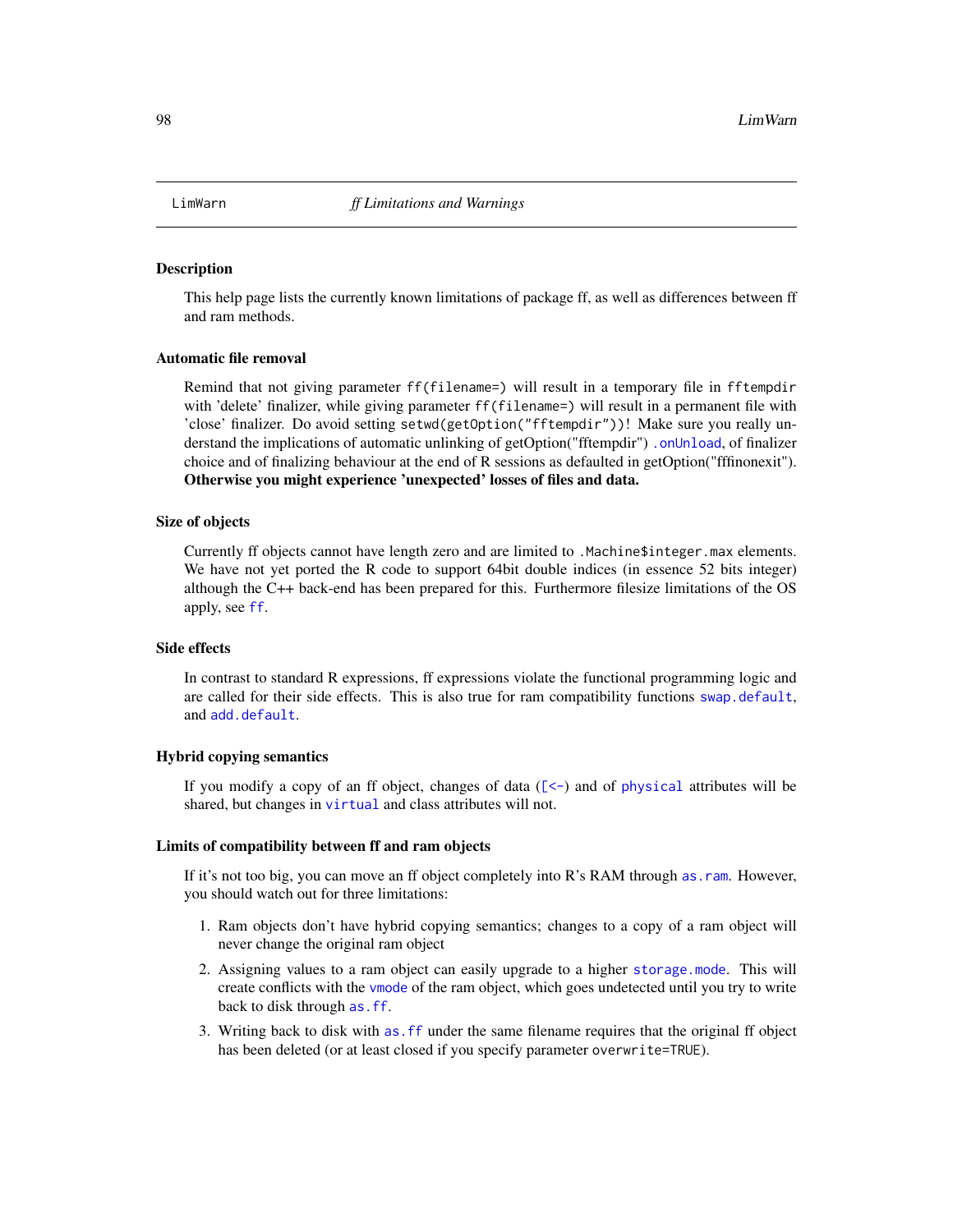#### LimWarn 99

#### Index expressions

ff index expressions do not allow zeros and NAs, see see  $\lceil \cdot \rceil$  and see [as.hi](#page-11-0)

#### Availablility of bydim parameter

Parameter bydim is only available in ff access methods, see [\[.ff](#page-35-0)]

#### Availablility of add parameter

Parameter add is only available in ff access methods, see [\[.ff](#page-35-0)

#### Compatibility of swap and add

If index expressions contain duplicated positions, the ff and ram methods for [swap](#page-138-1) and [add](#page-4-1) will behave differently, see [swap](#page-138-1).

#### Definition of [[ and [[<-

You should consider the behaviour of  $[[.f]$  and  $[[\leq -$ . if as undefined and not use them in programming. Currently they are shortcuts to get. ff and set. ff, which unlike  $[$ . ff and  $[$ <-. ff do not support [factor](#page-0-0) and [POSIXct](#page-0-0), nor [dimorder](#page-29-0) or virtual windows [vw](#page-154-0). In contrast to the standard methods,  $[\lceil$ . ff and  $[\lceil$ <-. ff only accepts positive integer index positions. The definition of  $[\lceil$ . ff and  $[\lfloor \lt$  - . ff may be changed in the future.

#### Multiple vector interpretation in arrays

R objects have always standard [dimorder](#page-29-0) 1:length(dim). In case of non-standard dimorder (see [dimorderStandard](#page-33-0)) the vector sequence of array elements in R and in the ff file differs. To access array elements in file order, you can use [getset.ff](#page-83-1), [readwrite.ff](#page-125-0) or copy the ff object and set dim(ff)<-NULL to get a vector view into the ff object (using [ dispatches the vector method [\[.ff](#page-35-0)). To access the array elements in R standard dimorder you simply use [ which dispatches to [\[.ff\\_array](#page-35-0). Note that in this case [as.hi](#page-11-0) will unpack the complete index, see next section.

#### RAM expansion of index expressions

Some index expressions do not consume RAM due to the [hi](#page-84-0) representation. For example 1:n will almost consume no RAM however large n. However, some index expressions are expanded and require to [maxindex\(](#page-93-0)i)  $\star$  . rambytes["integer"] bytes, either because the sorted sequence of index positions cannot be rle-packed efficiently or because [hiparse](#page-86-0) cannot yet parse such expression and falls back to evaluating/expanding the index expression. If the index positions are not sorted, the index will be expanded and a second vector is needed to store the information for re-ordering, thus the index requires  $2 * maxindex(i) *$  $2 * maxindex(i) *$  $2 * maxindex(i) *$ . rambytes["integer"] bytes.

#### RAM expansion when recycling assigment values

Some assignment expressions do not consume RAM for recycling. For example  $x[1:n] \le -1:k$ will not consume RAM however large is n compared to k, when x has standard [dimorder](#page-29-0). However, if length(value)>1, assignment expressions with non-ascending index positions trigger recycling the value R-side to the full index length. This will happen if [dimorder](#page-29-0) does not match parameter bydim or if the index is not sorted in ascending order.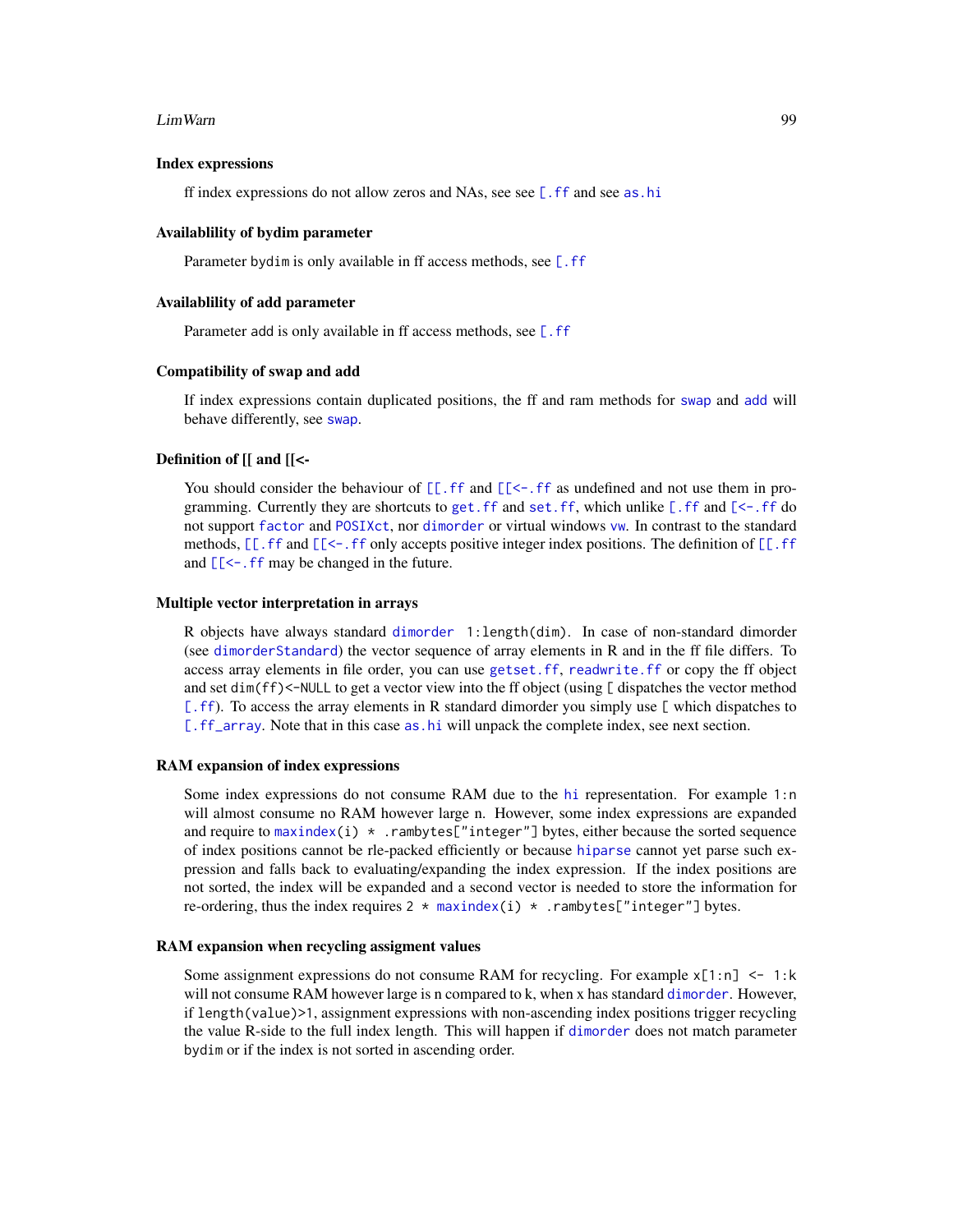# Byteorder imcompatibility

Note that ff files cannot been transferred between systems with different byteorder.

| matcomb |  |
|---------|--|
|         |  |

Array: make matrix indices from row and columns positions

# Description

create matrix indices from row and columns positions

## Usage

matcomb(r, c)

## Arguments

| integer vector of row positions    |
|------------------------------------|
| integer vector of column positions |

## Details

rows rotate faster than columns

# Value

```
a k by 2 matrix of matrix indices where k = length(r) * length(c)
```
#### Author(s)

Jens Oehlschlägel

# See Also

[row](#page-0-0), [col](#page-0-0) , [expand.grid](#page-0-0)

# Examples

matcomb(1:3, 1:4) matcomb(2:3, 2:4)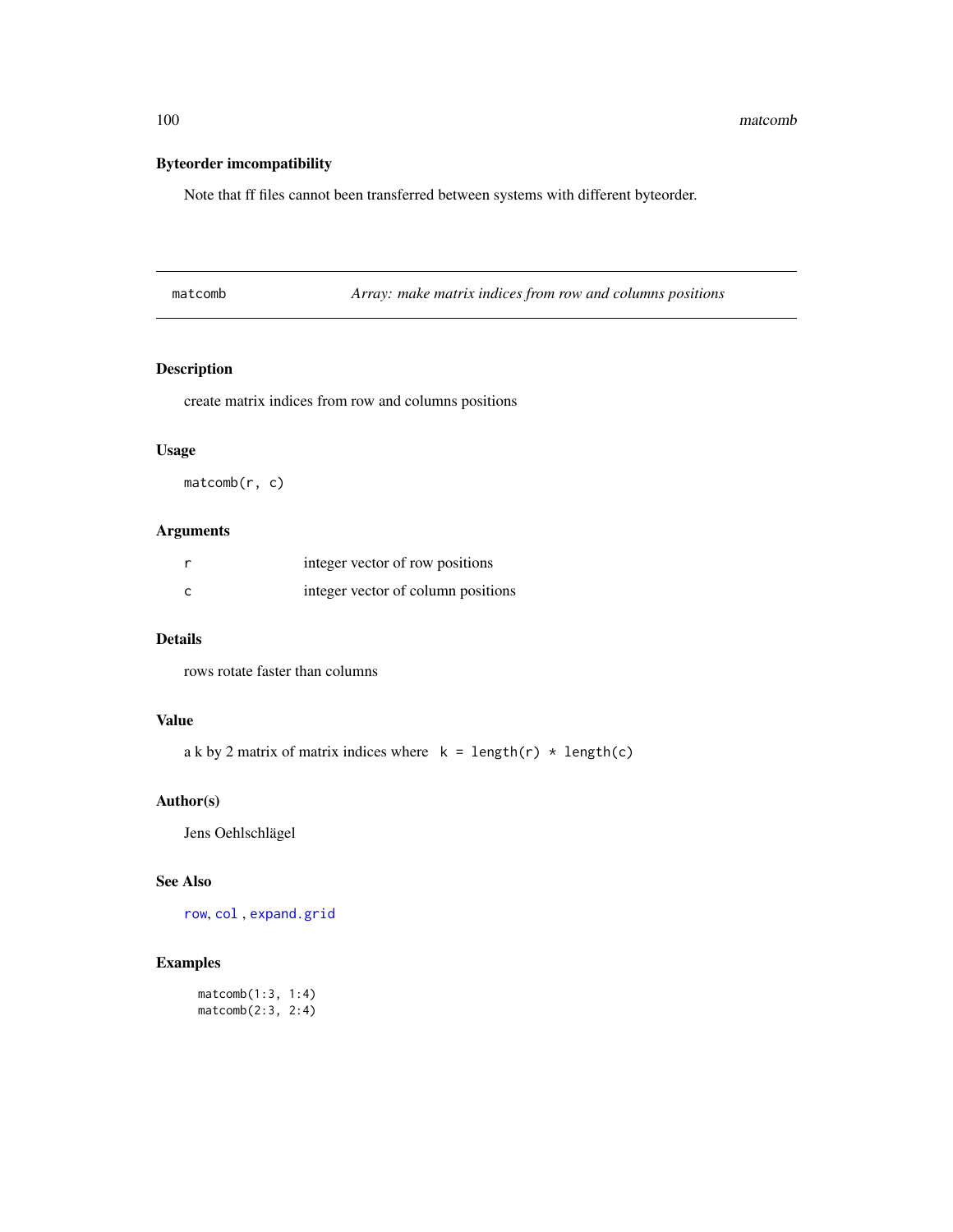Print beginning and end of big matrix

# Usage

```
matprint(x, maxdim = c(16, 16), digits = getOption("digits"))
## S3 method for class 'matprint'
print(x, quote = FALSE, right = TRUE, ...)
```
# Arguments

| x      | amatrix                                     |
|--------|---------------------------------------------|
| maxdim | max number of rows and columns for printing |
| digits | see format                                  |
| quote  | see print                                   |
| right  | see print                                   |
|        | see print                                   |

# Value

a list of class 'matprint' with components

| the extracted example matrix as characer including seperators<br>example |
|--------------------------------------------------------------------------|
|                                                                          |
| logical scalar indicating whether row seperator is included<br>rsep      |
| logical scalar indicating whether column seperator is included<br>csep   |

# Author(s)

Jens Oehlschlägel

## See Also

[vecprint](#page-146-0)

# Examples

matprint(matrix(1:(300\*400), 300, 400))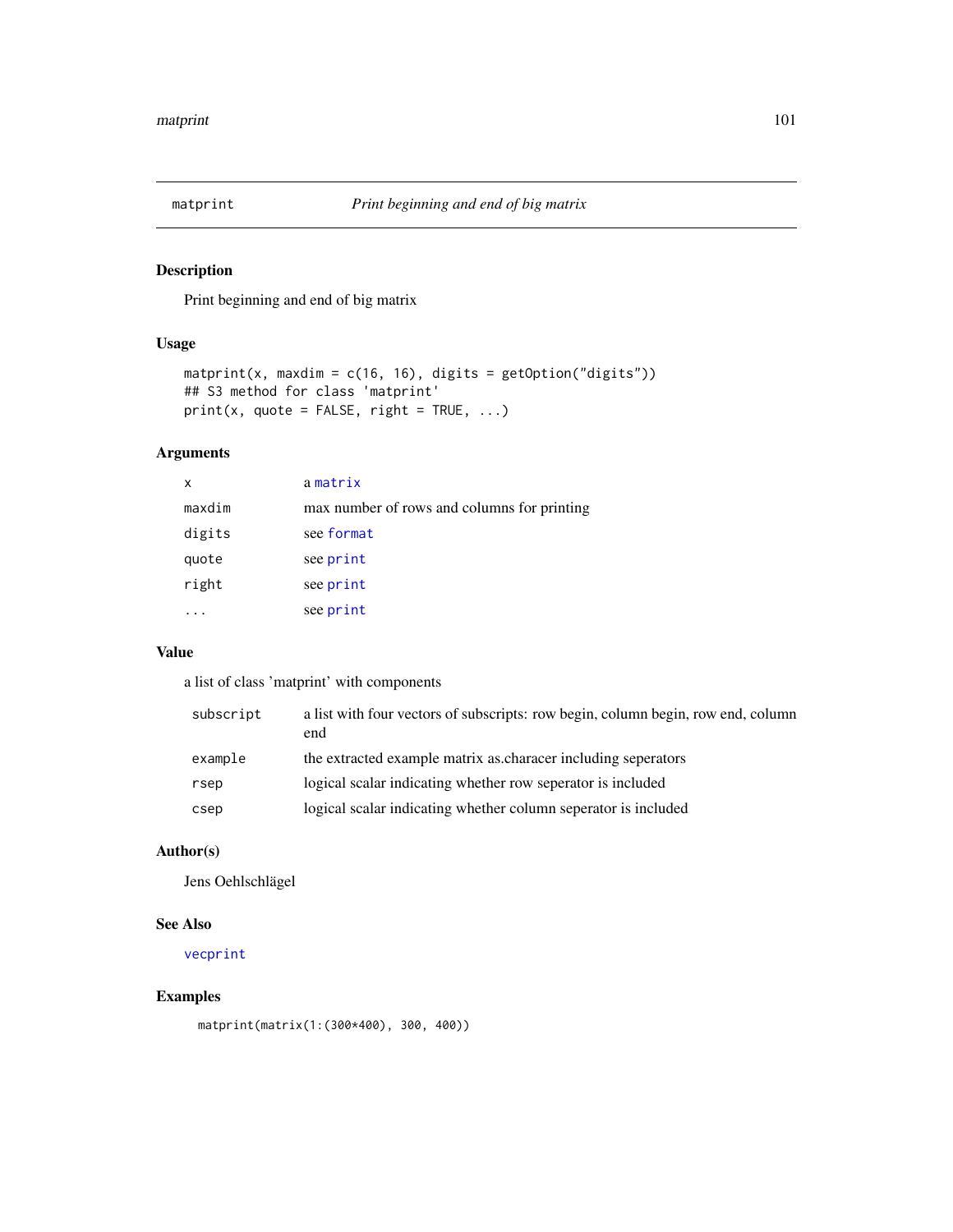maxffmode returns the lowest [vmode](#page-150-0) that can absorb all input vmodes without data loss

# Usage

maxffmode(...)

#### Arguments

... one or more vectors of vmodes

# Value

the smallest [.ffmode](#page-150-1) which can absorb the input vmodes without data loss

#### Note

The output can be larger than any of the inputs (if the highest input vmode is an integer type without NA and any other input requires NA).

#### Author(s)

Jens Oehlschlägel

## See Also

[.vcoerceable](#page-150-1), [.ffmode](#page-150-1), [ffconform](#page-52-0)

# Examples

```
maxffmode(c("quad","logical"), "ushort")
```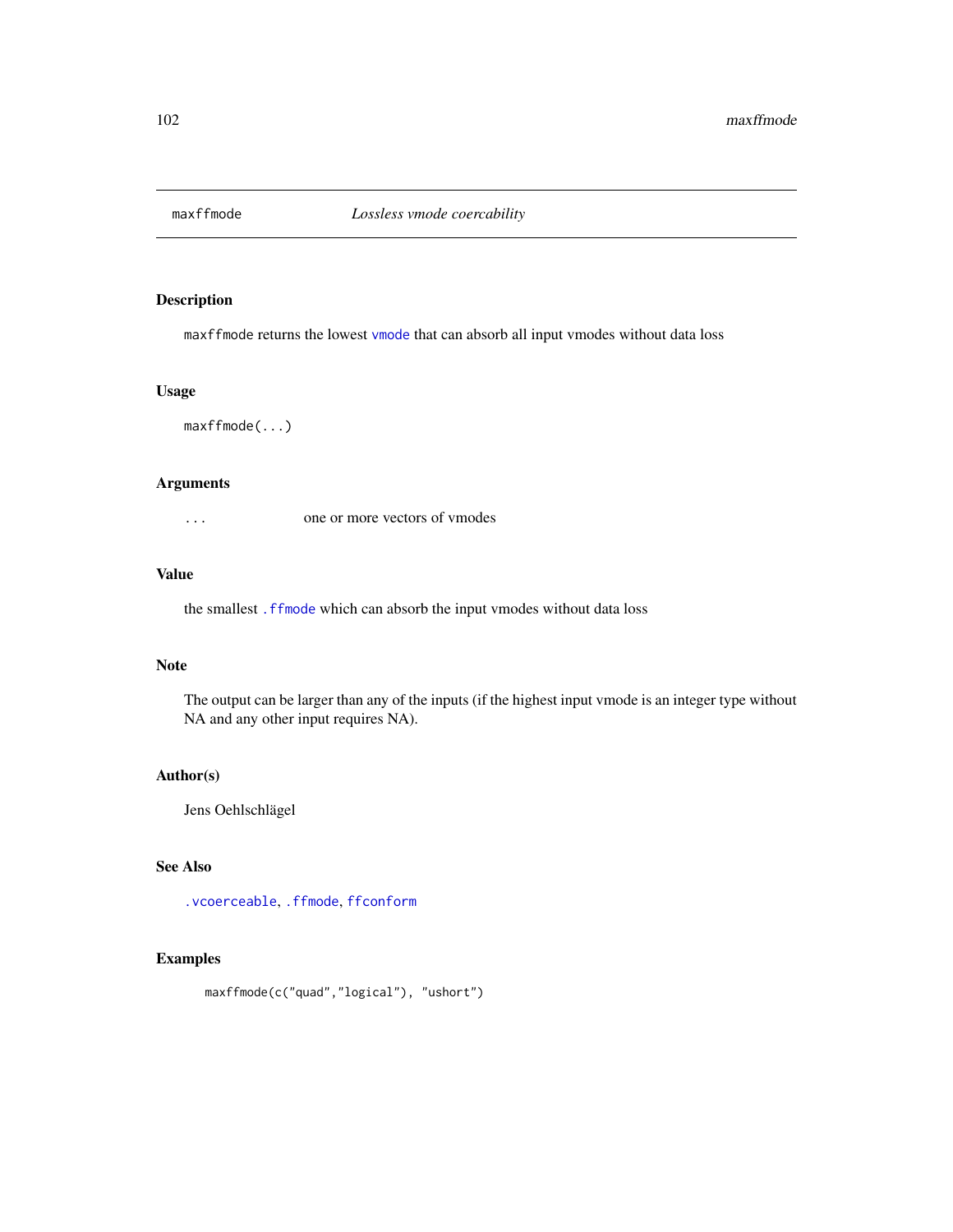<span id="page-102-0"></span>

maxlength returns the physical length of an ff or ram object

# Usage

```
maxlength(x, ...)
## S3 method for class 'ff'
maxlength(x, ...)
## Default S3 method:
maxlength(x, ...)
```
# Arguments

| x                       | ff or ram object                |
|-------------------------|---------------------------------|
| $\cdot$ $\cdot$ $\cdot$ | additional arguments (not used) |

#### Value

integer scalar

# Author(s)

Jens Oehlschlägel

# See Also

[length.ff](#page-91-1), [maxindex](#page-93-0)

# Examples

```
x \leftarrow ff(1:12)length(x) < -10length(x)
maxlength(x)
x
rm(x); gc()
```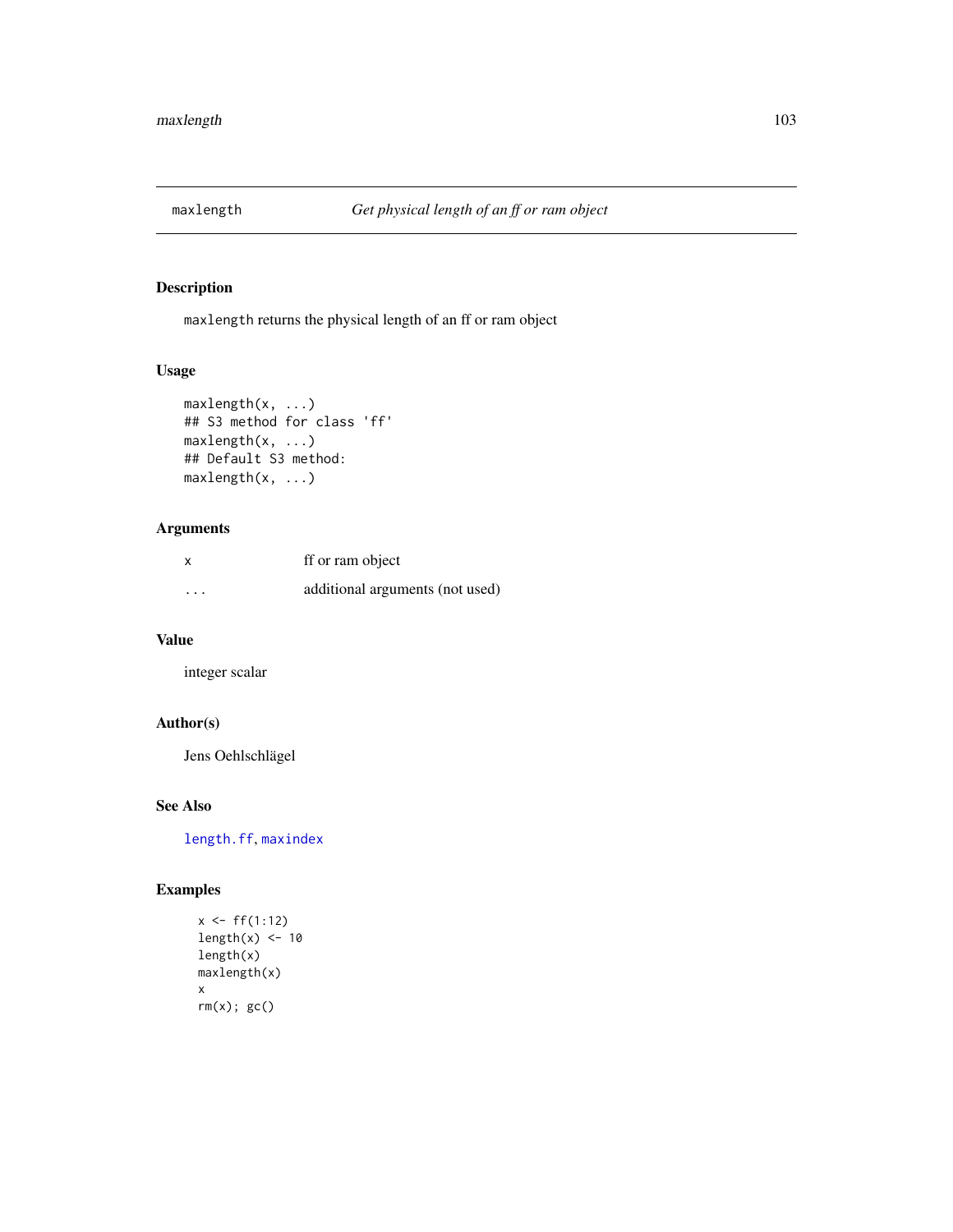mismatch will return TRUE if the larger of nx,ny is not a multiple of the other and the other is >0 (see arithmetic.c). ymismatch will return TRUE if nx is not a multiple of ny and ny>0

# Usage

mismatch(nx, ny) ymismatch(nx, ny)

# Arguments

| nx | x length |
|----|----------|
| ny | y length |

## Value

logical scalar

# Author(s)

Jens Oehlschlägel

# See Also

[ffconform](#page-52-0)

# Examples

ymismatch(4,0) ymismatch(4,2) ymismatch(4,3) ymismatch(2,4) mismatch(4,0) mismatch(4,2) mismatch(4,3) mismatch(2,4)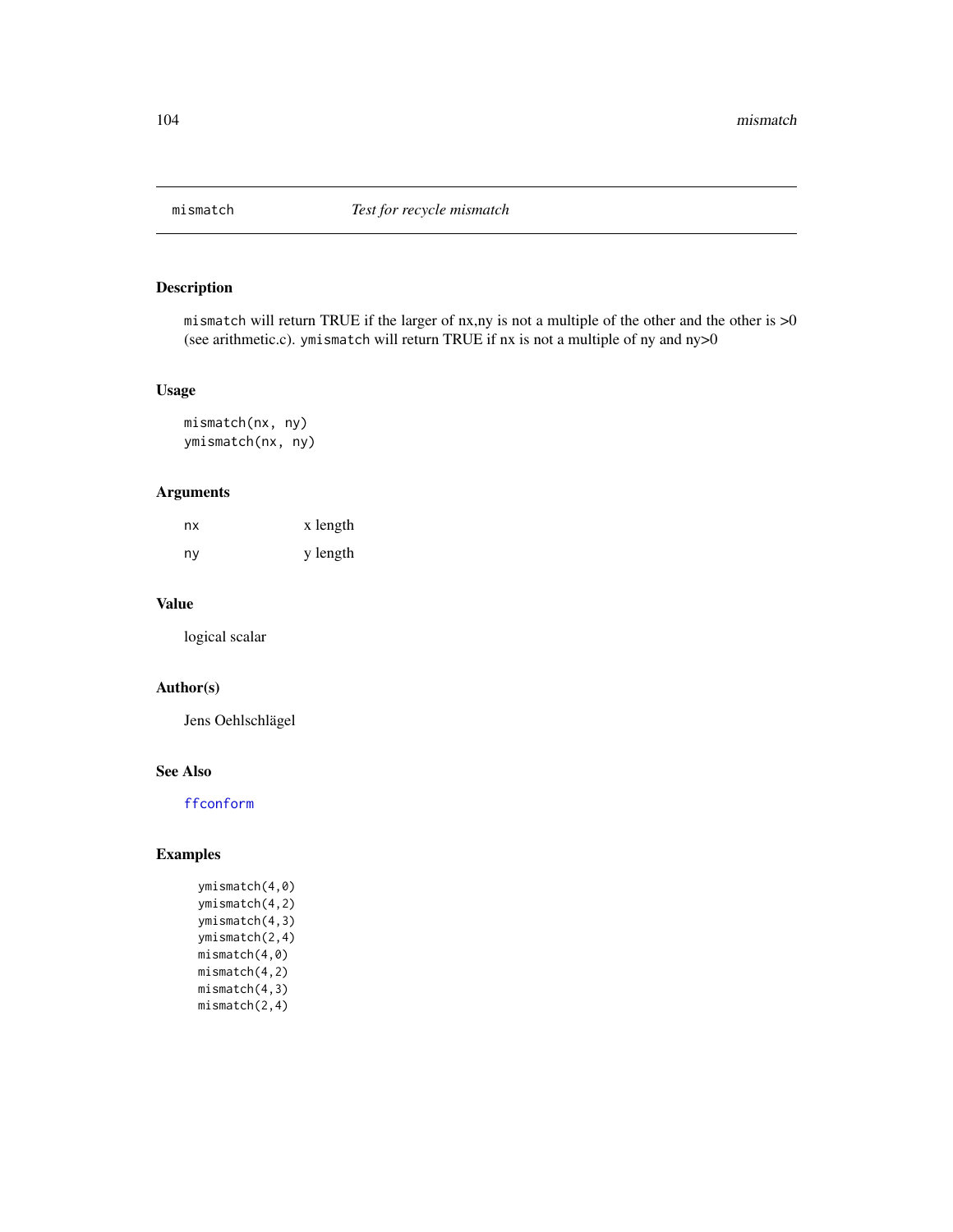<span id="page-104-0"></span>

The 'na.count' physical attribute gives the current number of NAs if properly initialized and properly maintained, see details.

## Usage

```
## S3 method for class 'ff'
na.count(x, \ldots)## Default S3 method:
na.count(x, \ldots)## S3 replacement method for class 'ff'
na.count(x, ...) \leftarrow value## Default S3 replacement method:
na.count(x, ...) \leq value
```
#### Arguments

|                         | an ff or ram object                                                                  |
|-------------------------|--------------------------------------------------------------------------------------|
| $\cdot$ $\cdot$ $\cdot$ | further arguments (not used)                                                         |
| value                   | NULL (to remove the 'na.count' attribute) or TRUE to activate or an integer<br>value |

## Details

The 'na.count' feature is activated by assigning the current number of NAs to na.count(x)  $\le$  - currentNA and deactivated by assigning NULL. The 'na.count' feature is maintained by the, [getset.ff](#page-83-1), [readwrite.ff](#page-125-0) and [swap](#page-138-1), other ff methods for writing – [set.ff](#page-83-0),  $[\leq -$ .ff, [write.ff](#page-125-1),  $[\leq -$ .ff – will stop if 'na.count' is activated. The functions na.count and na.count <- are generic. For ram objects, the default method for na.count calculates the number of NAs on the fly, thus no maintenance restrictions apply.

#### Value

NA (if set to NULL or NA) or an integer value otherwise

# Author(s)

Jens Oehlschlägel, Daniel Adler (C++ back-end)

#### See Also

[getset.ff](#page-83-1), [readwrite.ff](#page-125-0) and [swap](#page-138-1) for methods that support maintenance of 'na.count', [NA](#page-0-0), [is.sorted](#page-90-0) for yet another [physical](#page-109-0) attribute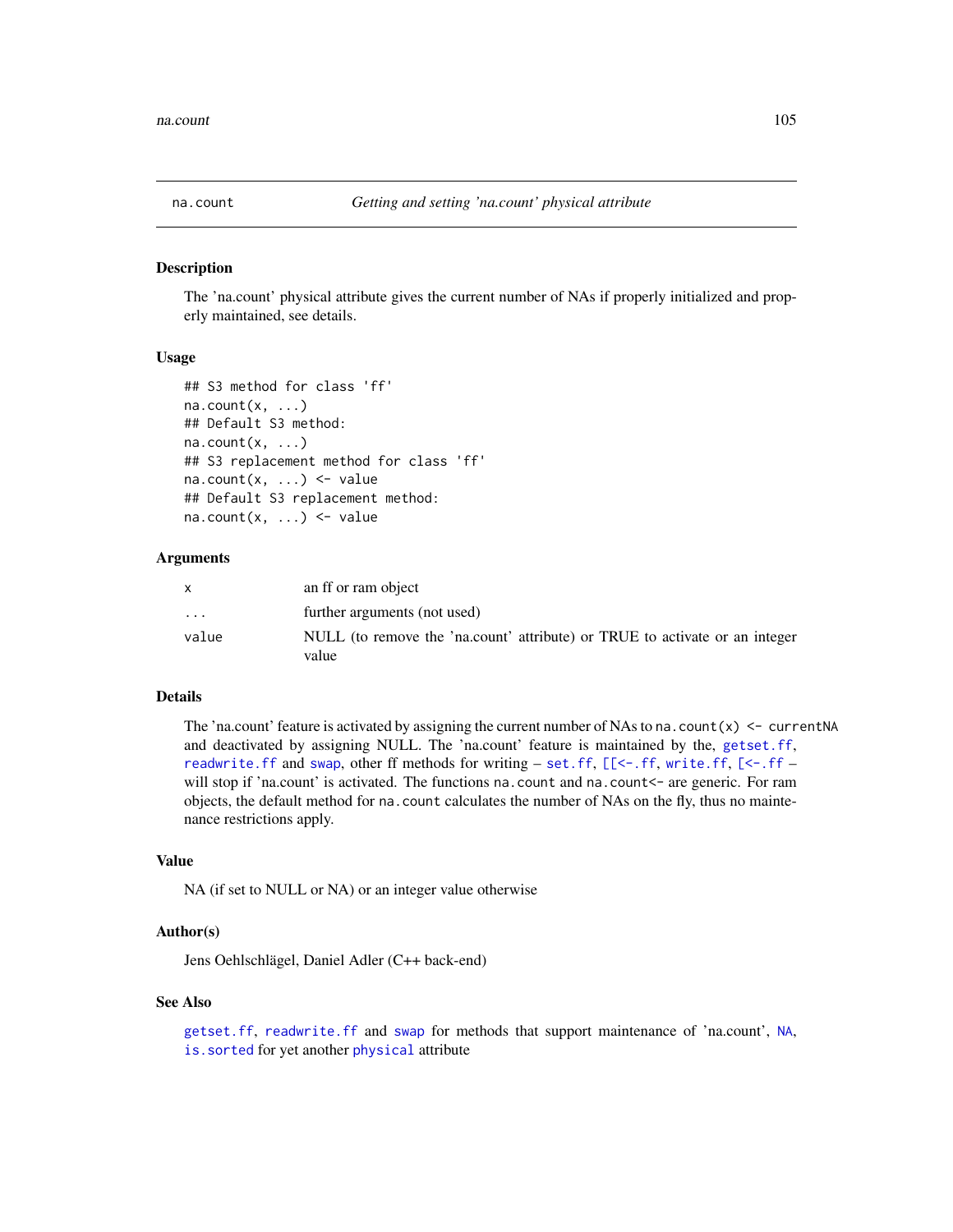#### Examples

```
message("--- ff examples ---")
 x \leq-ff(1:12)na.count(x)
 message("activate the 'na.count' physical attribute and set the current na.count manually")
 na.count(x) < -0L
 message("add one NA with a method that maintains na.count")
 swap(x, NA, 1)
 na.count(x)
 message("remove the 'na.count' physical attribute (and stop automatic maintenance)")
 na.count(x) < - NULLmessage("activate the 'na.count' physical attribute and have ff automatically
calculate the current na.count")
 na.count(x) < - TRUE
 na.count(x)
 message("--- ram examples ---")
 x < -1:12na.count(x)
 x[1] <- NA
 message("activate the 'na.count' physical attribute and have R automatically
calculate the current na.count")
 na.count(x) <- TRUE
 na.count(x)
 message("remove the 'na.count' physical attribute (and stop automatic maintenance)")
 na.count(x) < - NULLna.count(x)
 rm(x); gc()
```
<span id="page-105-0"></span>

#### names.ff *Getting and setting names*

#### Description

For ff\_vectors you can set names, though this is not recommended for large objects.

#### Usage

```
## S3 method for class 'ff'
names(x)
  ## S3 replacement method for class 'ff'
names(x) <- value
  ## S3 method for class 'ff_array'
names(x)
  ## S3 replacement method for class 'ff_array'
names(x) <- value
```
## Arguments

| x     | a ff vector        |
|-------|--------------------|
| value | a character vector |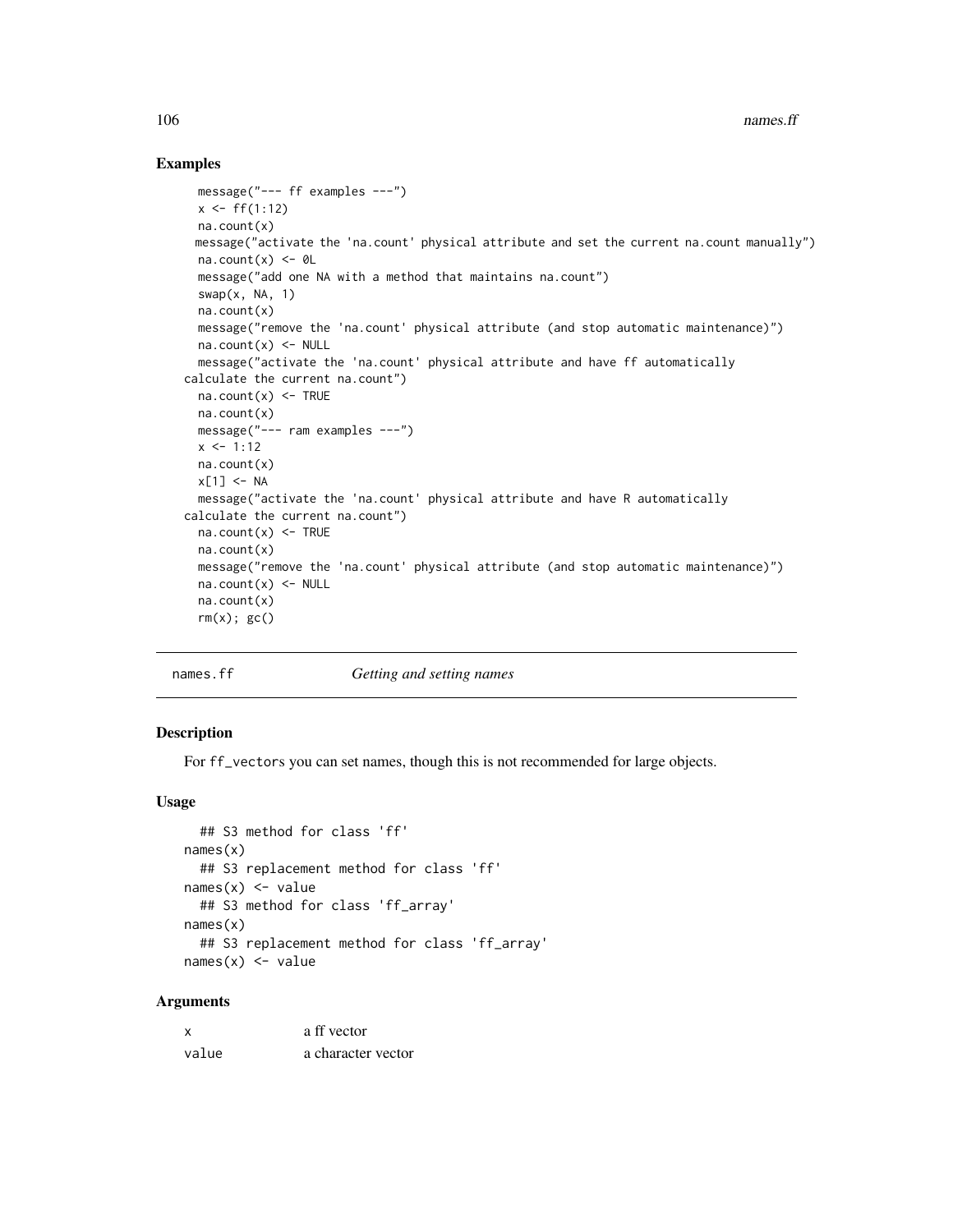# nrowAssign 107

## Details

If [vw](#page-154-0) is set, names.ff returns the appropriate part of the names, but you can't set names while vw is set. names.ff\\_array returns NULL and setting names for ff\_arrays is not allowed, but setting [dimnames](#page-0-0) is.

#### Value

names returns a character vector (or NULL)

#### Author(s)

Jens Oehlschlägel

## See Also

[names](#page-0-0), [dimnames.ff\\_array](#page-32-1), [vw](#page-154-0), [virtual](#page-109-0)

# Examples

```
x \leftarrow ff(1:26, \text{ names=letters})names(x)
names(x) <- LETTERS
names(x)
names(x) <- NULL
names(x)
rm(x); gc()
```
nrowAssign *Assigning the number of rows or columns*

## <span id="page-106-0"></span>Description

Function nrow <- assigns [dim](#page-0-0) with a new number of rows. Function ncol <- assigns [dim](#page-0-0) with a new number of columns.

## Usage

```
nrow(x) < -valuencol(x) <- value
```
#### Arguments

|       | a object that has dim AND can be assigned ONE new dimension |
|-------|-------------------------------------------------------------|
| value | the new size of the assigned dimension                      |

#### Details

Currently only asssigning new rows to [ffdf](#page-54-0) is supported. The new ffdf rows are not initialized (usually become zero). NOTE that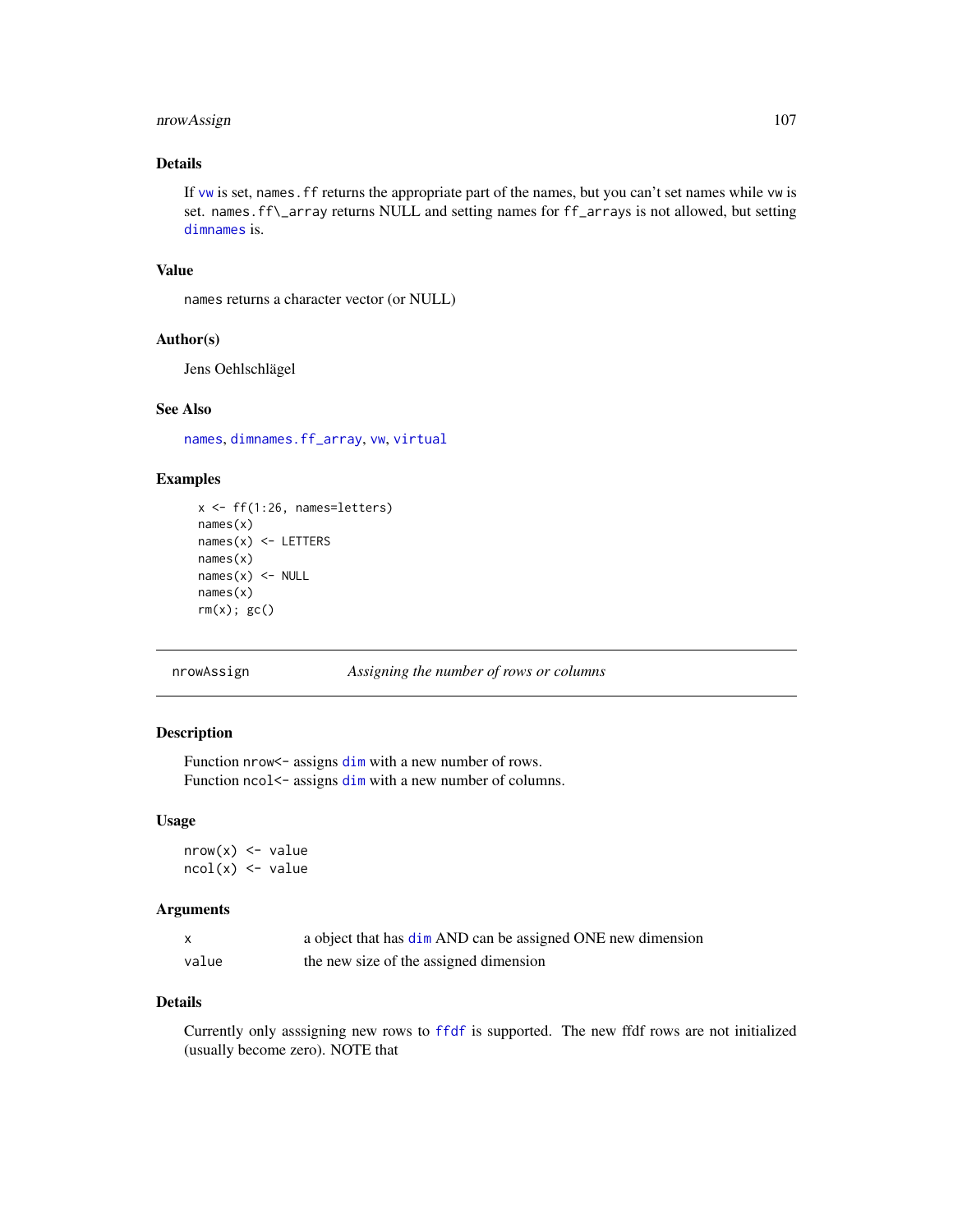108 open.ff

## Value

The object with a modified dimension

#### Author(s)

Jens Oehlschlägel

## See Also

[ffdf](#page-54-0), [dim.ffdf](#page-29-0)

#### Examples

```
a \leftarrow as.ff(1:26)b <- as.ff(factor(letters)) # vmode="integer"
c <- as.ff(factor(letters), vmode="ubyte")
df <- ffdf(a,b,c)
nrow(df) <- 2*26
df
message("NOTE that the new rows have silently the first level 'a' for UNSIGNED vmodes")
message("NOTE that the new rows have an illegal factor level <0> for SIGNED vmodes")
message("It is your responsibility to put meaningful content here")
message("As an example we replace the illegal zeros by NA")
df$b[27:52] <- NA
df
rm(a,b,c,df); gc()
```
<span id="page-107-0"></span>

open.ff *Opening an ff file*

## Description

open.ff opens an ff file, optionally marking it readonly and optionally specifying a caching scheme.

## Usage

```
## S3 method for class 'ff'
open(con, readonly = FALSE, pagesize = NULL, caching = NULL, assert = FALSE, ...)
## S3 method for class 'ffdf'
open(con, readonly = FALSE, pagesize = NULL, caching = NULL, assert = FALSE, ...)
```
## Arguments

| con      | an ff or ffdf object                                                                                                                           |
|----------|------------------------------------------------------------------------------------------------------------------------------------------------|
| readonly | readonly                                                                                                                                       |
| pagesize | number of bytes to use as pagesize or NULL to take the pagesize stored in the<br>physical attribute of the ff object, see getaligned pages ize |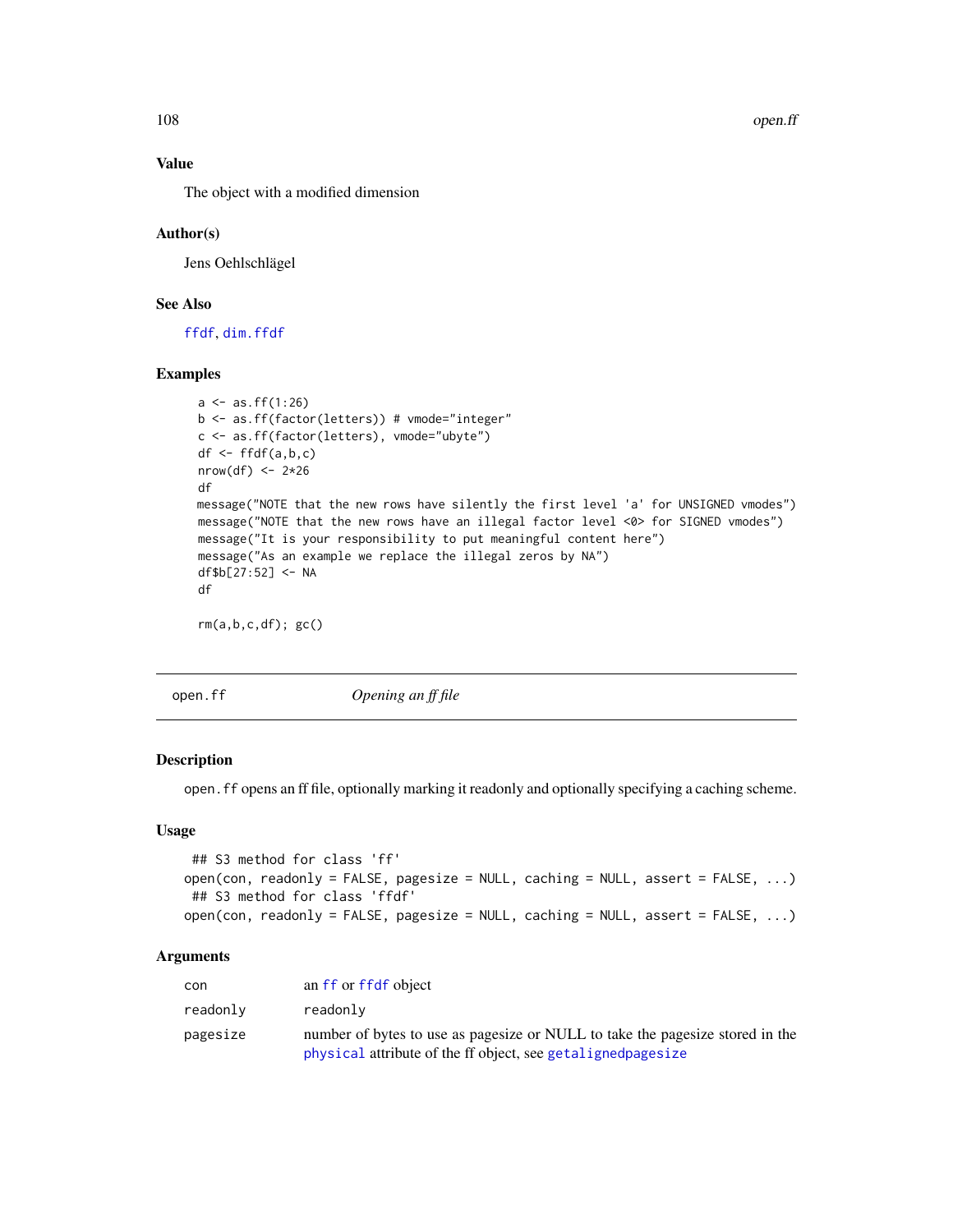#### pagesize the contract of the contract of the contract of the contract of the contract of the contract of the contract of the contract of the contract of the contract of the contract of the contract of the contract of the c

| caching  | one of 'mmnoflush' or 'mmeachflush', see ff                             |
|----------|-------------------------------------------------------------------------|
| assert   | setting this to TRUE will give a message if the ff was not open already |
| $\cdots$ | further arguments (not used)                                            |

# Details

ff objects will be opened automatically when accessing their content and the file is still closed. Opening ffdf objects will open all of their [physical](#page-110-0) components including their [row.names](#page-31-0) if they are [is.ff](#page-87-0)

# Value

TRUE if object could be opened, FALSE if it was opened already (or NA if not all components of an ffdf returned FALSE or TRUE on opening)

## Author(s)

Jens Oehlschlägel

# See Also

[ff](#page-40-0), [close.ff](#page-26-0), [delete](#page-27-0), [deleteIfOpen](#page-27-1), [getalignedpagesize](#page-82-0)

# Examples

 $x < - f f(1:12)$ close(x) is.open(x) open(x) is.open(x) close(x) is.open(x) x[] is.open(x)  $y \leq -x$ close(y) is.open(x)  $rm(x,y);$   $gc()$ 

pagesize *Pagesize of ff object*

## Description

Returns current pagesize of ff object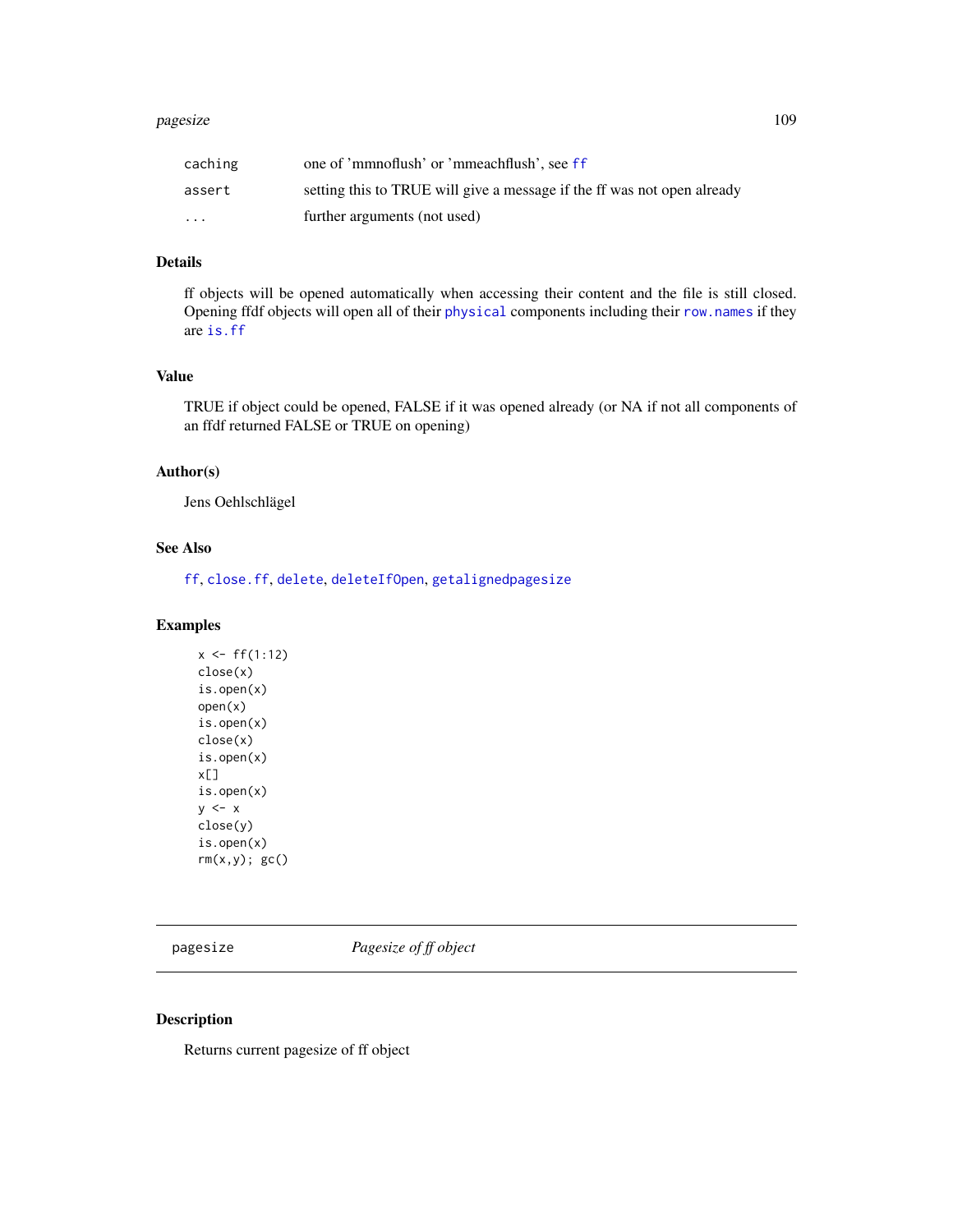## Usage

```
pagesize(x, ...)
## S3 method for class 'ff'
pagesize(x, ...)
```
## Arguments

| x       | an ff object                 |
|---------|------------------------------|
| $\cdot$ | further arguments (not used) |

# Value

integer number of bytes

# Author(s)

Jens Oehlschlägel

# See Also

[getpagesize](#page-82-1)

## Examples

```
x \leftarrow ff(1:12)pagesize(x)
```
<span id="page-109-0"></span>physical.ff *Getting and setting physical and virtual attributes of ff objects*

## <span id="page-109-1"></span>Description

Functions for getting and setting physical and virtual attributes of ff objects.

## Usage

```
## S3 method for class 'ff'
physical(x)
## S3 method for class 'ff'
virtual(x)
## S3 replacement method for class 'ff'
physical(x) <- value
## S3 replacement method for class 'ff'
virtual(x) <- value
```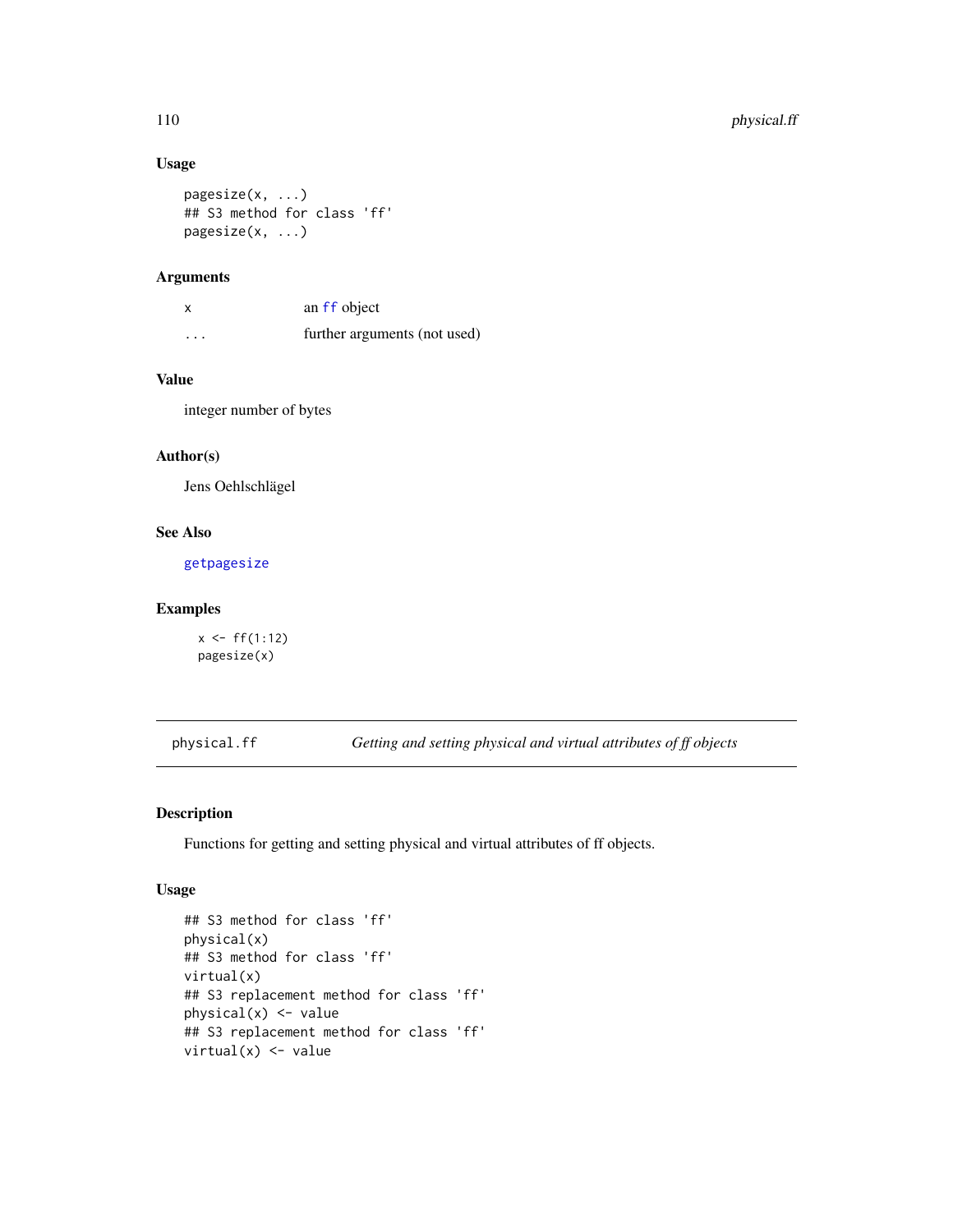# physical.ffdf 111

#### **Arguments**

| X     | an ff object               |
|-------|----------------------------|
| value | a list with named elements |

## Details

ff objects have physical and virtual attributes, which have different copying semantics: physical attributes are shared between copies of ff objects while virtual attributes might differ between copies. as. ram will retain some physical and virtual atrributes in the ram clone, such that as. ff can restore an ff object with the same attributes.

#### Value

physical and virtual returns a list with named elements

## Author(s)

Jens Oehlschlägel

#### See Also

```
physical, physical.ffdf, ff, as.ram;
is.sorted and na.count for applications of physical attributes;
levels.ff and ramattribs for applications of virtual attributes
```
#### Examples

```
x < - f f(1:12)x
physical(x)
virtual(x)
y \leftarrow as.ram(x)physical(y)
virtual(y)
rm(x,y); gc()
```
<span id="page-110-0"></span>physical.ffdf *Getting physical and virtual attributes of ffdf objects*

#### <span id="page-110-1"></span>Description

Functions for getting physical and virtual attributes of ffdf objects.

## Usage

```
## S3 method for class 'ffdf'
physical(x)
## S3 method for class 'ffdf'
virtual(x)
```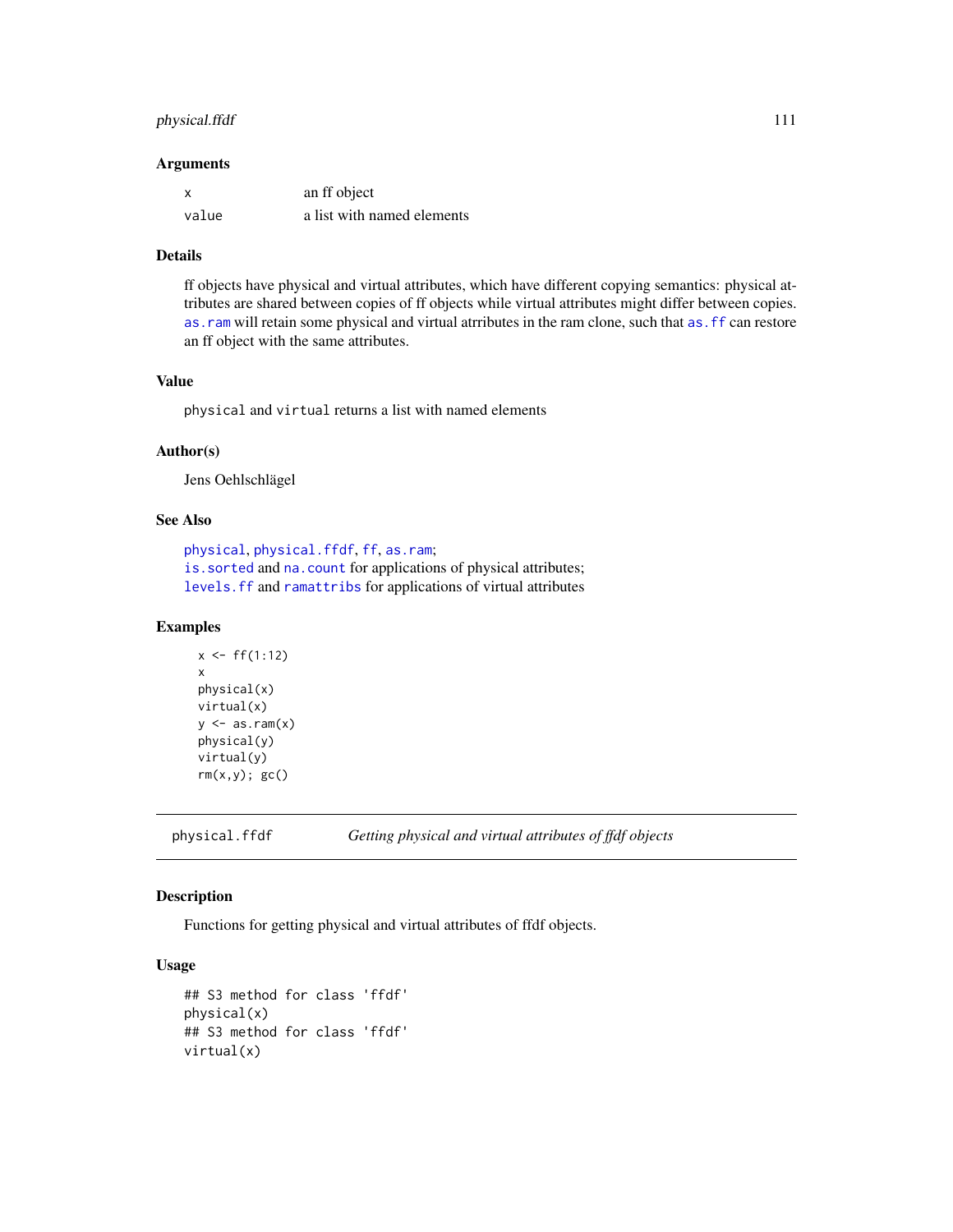#### Arguments

x an [ffdf](#page-54-0) object

# Details

[ffdf](#page-54-0) objects enjoy a complete decoupling of virtual behaviour from physical storage. The physical component is simply a (potentially named) list where each element represents an atomic ff vector or matrix. The virtual component is itself a dataframe, each row of which defines a column of the ffdf through a mapping to the physical component.

# Value

'physical.ffdf' returns a [list](#page-0-0) with atomic ff objects. 'virtual.ffdf' returns a [data.frame](#page-0-0) with the following columns

| VirtualVmode      | the vmode of this row $($ =ffdf column $)$                                                             |  |
|-------------------|--------------------------------------------------------------------------------------------------------|--|
| AsIs              | logical defining the $AsIs$ status of this row (=ffdf column)                                          |  |
| VirtualIsMatrix   |                                                                                                        |  |
|                   | logical defining whether this row (=ffdf column) represents a matrix                                   |  |
| PhysicalIsMatrix  |                                                                                                        |  |
|                   | logical reporting whether the corresponding physical element is a matrix                               |  |
| PhysicalElementNo |                                                                                                        |  |
|                   | integer identifying the corresponding physical element                                                 |  |
| PhysicalFirstCol  |                                                                                                        |  |
|                   | integer identifying the first column of the corresponding physical element (1 if                       |  |
|                   | it is not a matrix)                                                                                    |  |
| PhysicalLastCol   |                                                                                                        |  |
|                   | integer identifying the last column of the corresponding physical element (1 if it<br>is not a matrix) |  |

# Author(s)

Jens Oehlschlägel

# See Also

[ffdf](#page-54-0), [physical](#page-109-0), [virtual](#page-109-1), [vmode](#page-152-0)

```
x \le -1:2y <- matrix(1:4, 2, 2)
 z <- matrix(1:4, 2, 2)
 message("Here the y matrix is first converted to single columns by data.frame,
then those columns become ff")
 d \leq -as. ffdf(data.frame(x=x, y=y, z=I(z)))
 physical(d)
```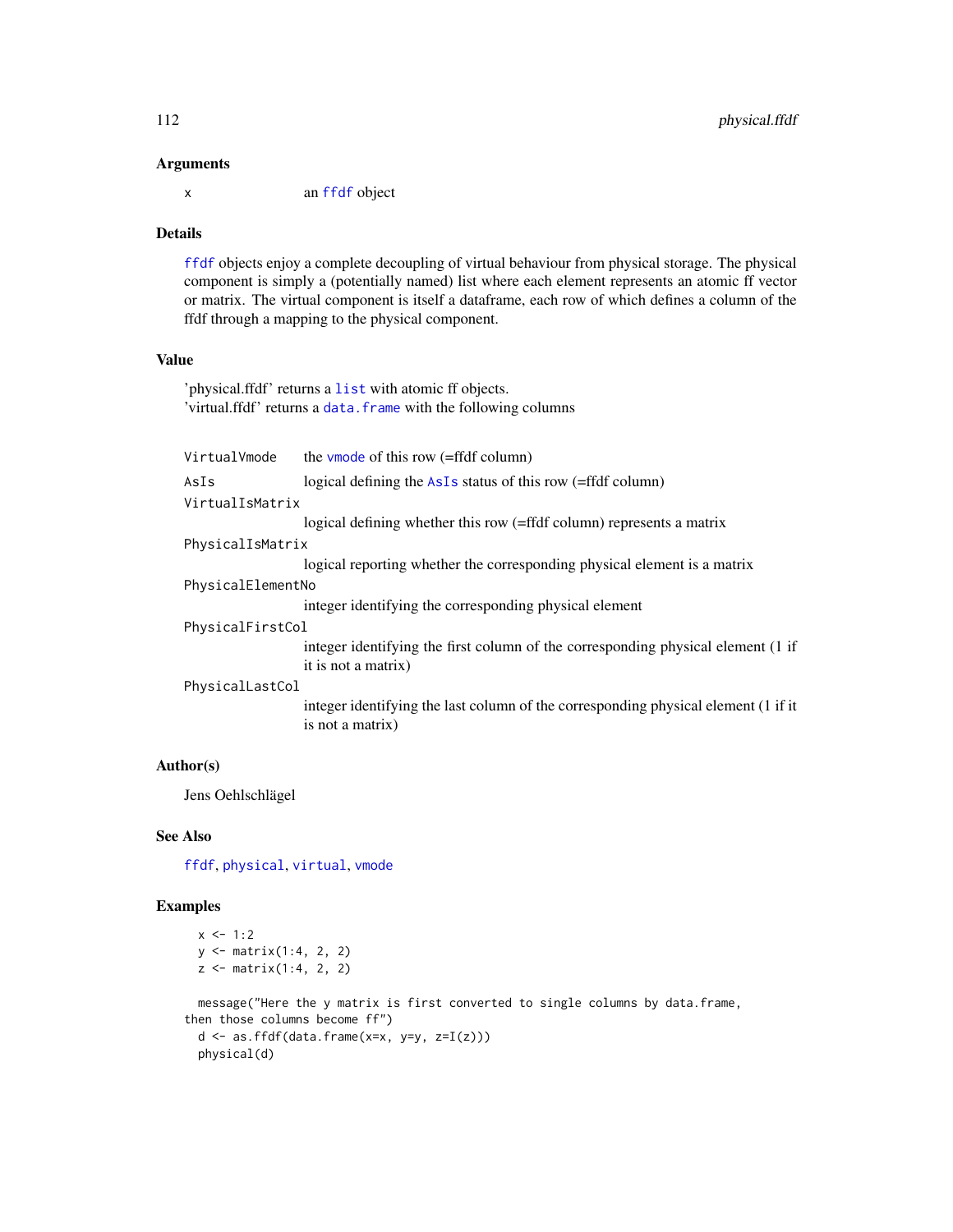#### print.ff 113

```
virtual(d)
 message("Here the y matrix is first converted to ff, and then stored still as matrix
in the ffdf object (although virtually treated as columns of ffdf)")
 d <- ffdf(x=as.ff(x), y=as.ff(y), z=I(as.ff(z)))physical(d)
 virtual(d)
 message("Apply the usual methods extracting physical attributes")
 lapply(physical(d), filename)
 lapply(physical(d), vmode)
 message("And don't confuse with virtual vmode")
 vmode(d)
 rm(d); gc()
```
# print.ff *Print and str methods*

#### Description

printing ff objects and compactly showing their structure

#### Usage

```
## S3 method for class 'ff'
print(x, \ldots)## S3 method for class 'ff_vector'
print(x, mark) = 16, ...)## S3 method for class 'ff_matrix'
print(x, maxdim = c(16, 16), ...)
## S3 method for class 'ff'
str(object, nest.lev=0, ...)
## S3 method for class 'ffdf'
str(object, nest.lev=0, ...)
```
#### Arguments

| $\times$  | a ff object                                                          |
|-----------|----------------------------------------------------------------------|
| object    | a ff object                                                          |
| nest.lev  | current nesting level in the recursive calls to str                  |
| maxlength | max number of elements to print from an ff_vector                    |
| maxdim    | max number of elements to print from each dimension from an ff_array |
| $\cdots$  | further arguments to print                                           |

## Details

The print methods just print a few exmplary elements from the beginning and end of the dimensions.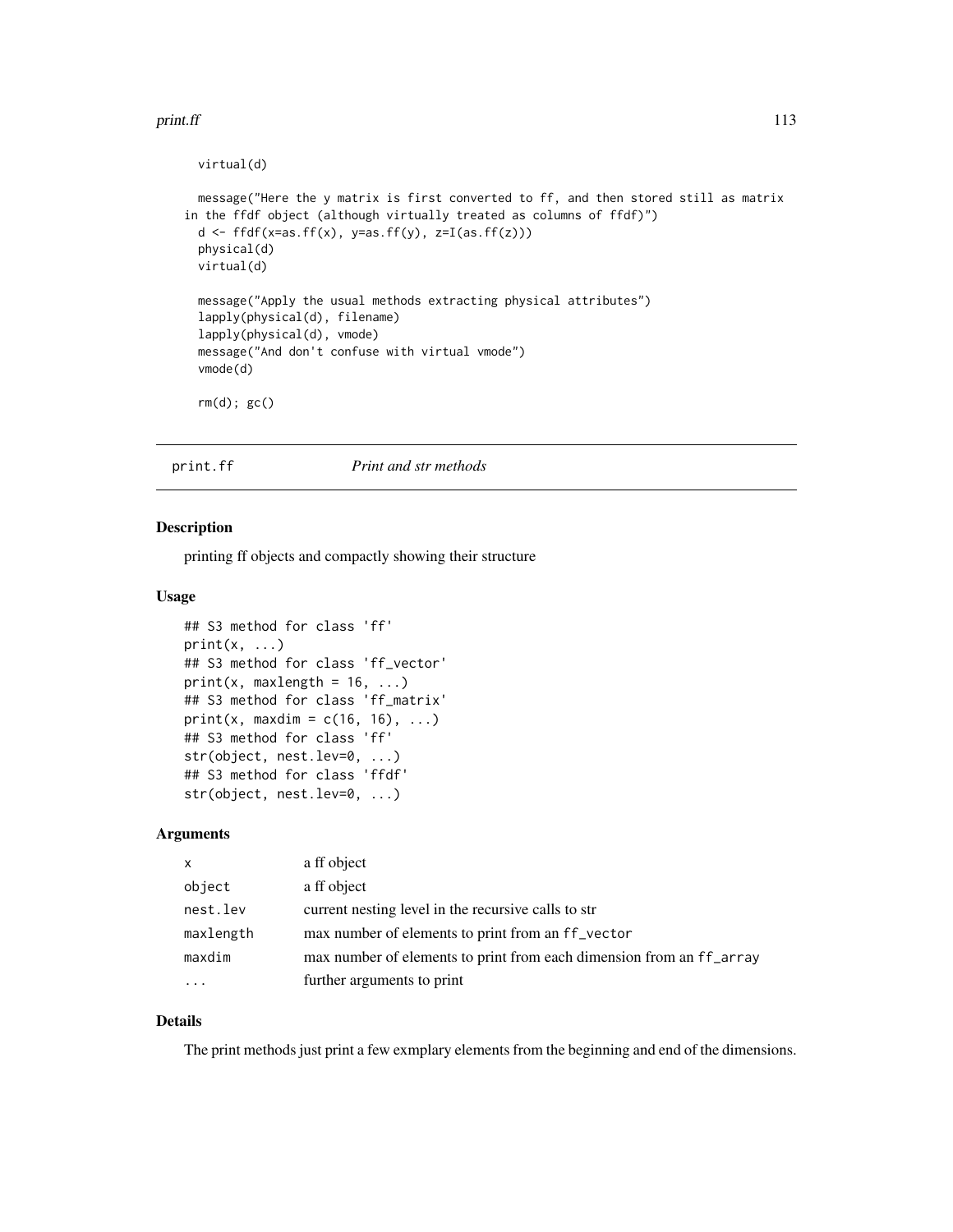# Value

invisible()

## Author(s)

Jens Oehlschlägel

# See Also

[ff](#page-40-0), [print](#page-0-0), [str](#page-0-0)

## Examples

```
x < - f f(1:10000)x
print(x, maxlength=30)
dim(x) <- c(100, 100)x
rm(x); gc()
```
ram2ffcode *Factor codings*

# Description

Function ram2ffcode creates the *internal* factor codes used by ff to store factor levels. Function ram2ramcode is a compatibility function used instead if RETURN\_FF==FALSE.

## Usage

```
ram2ffcode(value, levels, vmode)
ram2ramcode(value, levels)
```
## Arguments

| value  | factor or character vector of values   |
|--------|----------------------------------------|
| levels | character vector of factor levels      |
| vmode  | one of the integer vmodes in . rammode |

# Details

Factors stored in unsigned vmodes [.vunsigned](#page-150-1) have their first level represented as 0L instead of 1L.

# Value

A vector of integer values representing the correspnding factor levels.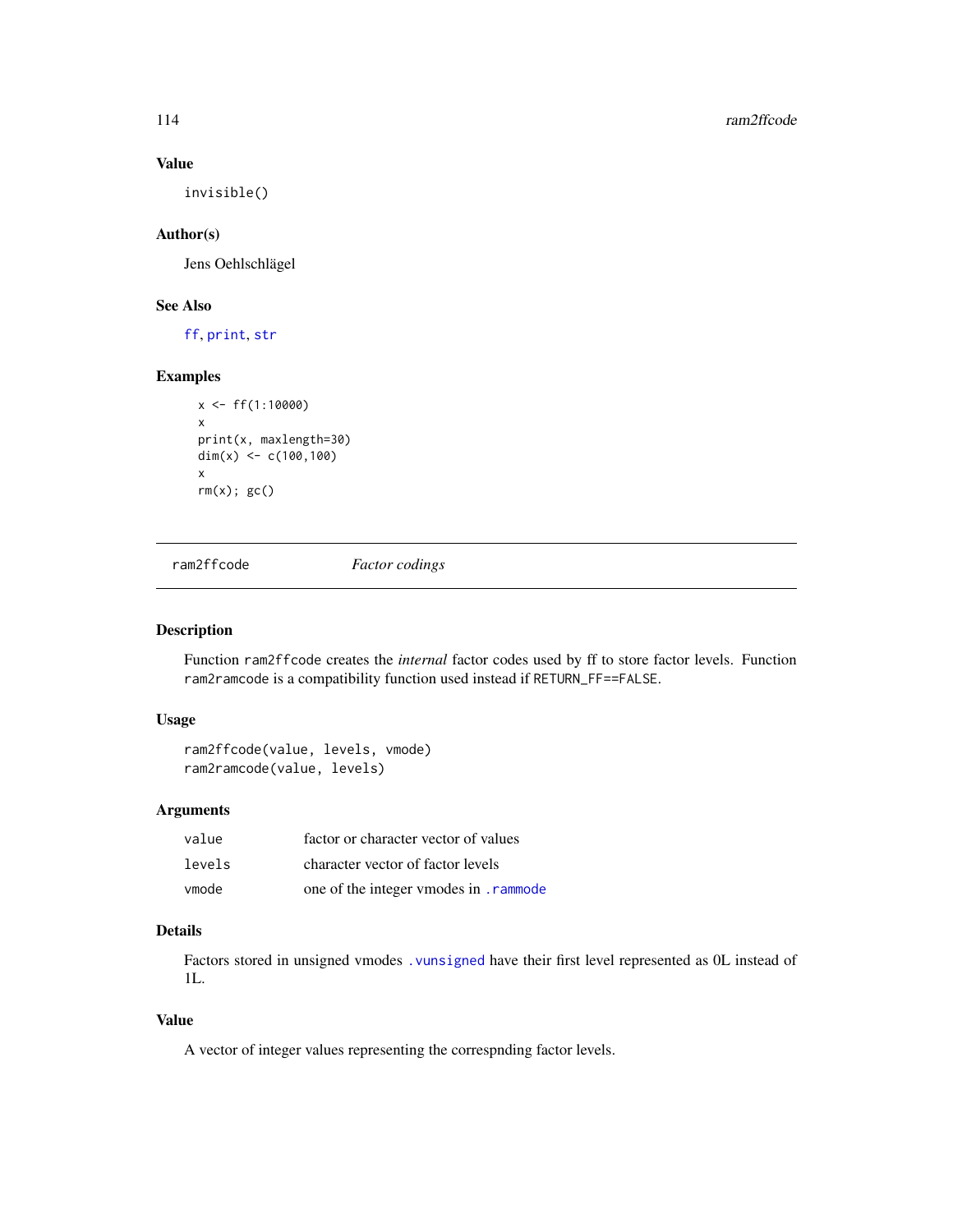#### ramattribs 115

#### Author(s)

Jens Oehlschlägel

# See Also

[factor](#page-0-0), [levels.ff](#page-95-0), [vmode](#page-150-0)

# Examples

```
ram2ffcode(letters, letters, vmode="byte")
ram2ffcode(letters, letters, vmode="ubyte")
ram2ffcode(letters, letters, vmode="nibble")
message('note that ram2ffcode() does NOT warn that vmode="nibble" cannot store 26 levels')
```
<span id="page-114-0"></span>ramattribs *Get ramclass and ramattribs*

# Description

Functions ramclass and ramattribs return the respective virtual attributes, that determine which class (and attributes) an ff object receives when subscripted (or coerced) to ram.

## Usage

```
ramclass(x, ...)
## S3 method for class 'ff'
ramclass(x, ...)
## Default S3 method:
ramclass(x, ...)
ramattribs(x, ...)
## S3 method for class 'ff'
ramattribs(x, ...)
## Default S3 method:
ramattribs(x, ...)
```
## Arguments

x x ... further arguments (not used)

# Details

ramclass and ramattribs provide a general mechanism to store atomic classes in ff objects, for example [factor](#page-0-0) – see [levels.ff](#page-95-0) – and [POSIXct](#page-0-0), see the example.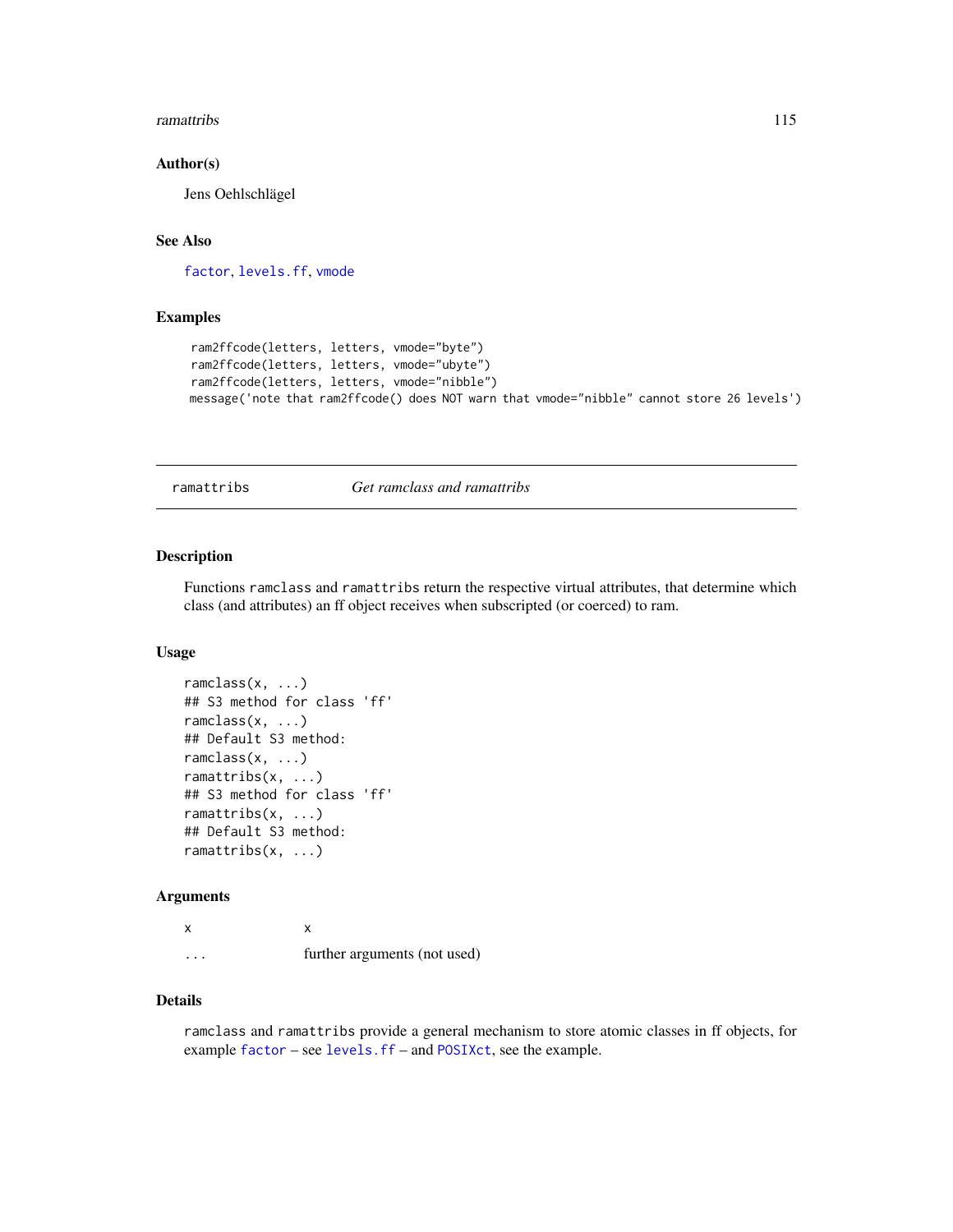## Value

ramclass returns a character vector with classnames and ramattribs returns a list with names elemens just like [attributes](#page-0-0). The vectors ramclass\_excludes and ramattribs\_excludes name those attributes, which are not exported from ff to ram objects when using [as.ram](#page-7-0).

# Author(s)

Jens Oehlschlägel

#### See Also

[ff](#page-40-0), [virtual](#page-109-0), [as.ram](#page-7-0), [levels.ff](#page-95-0), [attributes](#page-0-0), [DateTimeClasses](#page-0-0)

#### Examples

```
x <- ff(as.POSIXct(as.POSIXlt(Sys.time(), "GMT")), length=12)
x
ramclass(x)
ramattribs(x)
class(x[])
attributes(x[])
virtual(x)$ramattribs$tzone = NULL
attributes(x[])
rm(x); gc()
```
ramorder.default *Sorting: order R vector in-RAM and in-place*

#### Description

Function ramorder will order the input vector in-place (without making a copy) and return the number of NAs found

#### Usage

```
## Default S3 method:
ramorder(x, i, has.na = TRUE, na.last = TRUE, decreasing = FALSE
, stable = TRUE, optimize = c("time", "memory"), VERBOSE = FALSE, ...)
## Default S3 method:
mergeorder(x, i, has.na = TRUE, na.last = TRUE, decreasing = FALSE, ...)
## Default S3 method:
radixorder(x, i, has.na = TRUE, na.last = TRUE, decreasing = FALSE, \dots)
## Default S3 method:
keyorder(x, i, keyrange=range(x, na.rm=has.na), has.na = TRUE, na.last = TRUE
, decreasing = FALSE, \ldots)## Default S3 method:
shellorder(x, i, has.na = TRUE, na.last = TRUE, decreasing = FALSE, stabilize=FALSE, ...)
```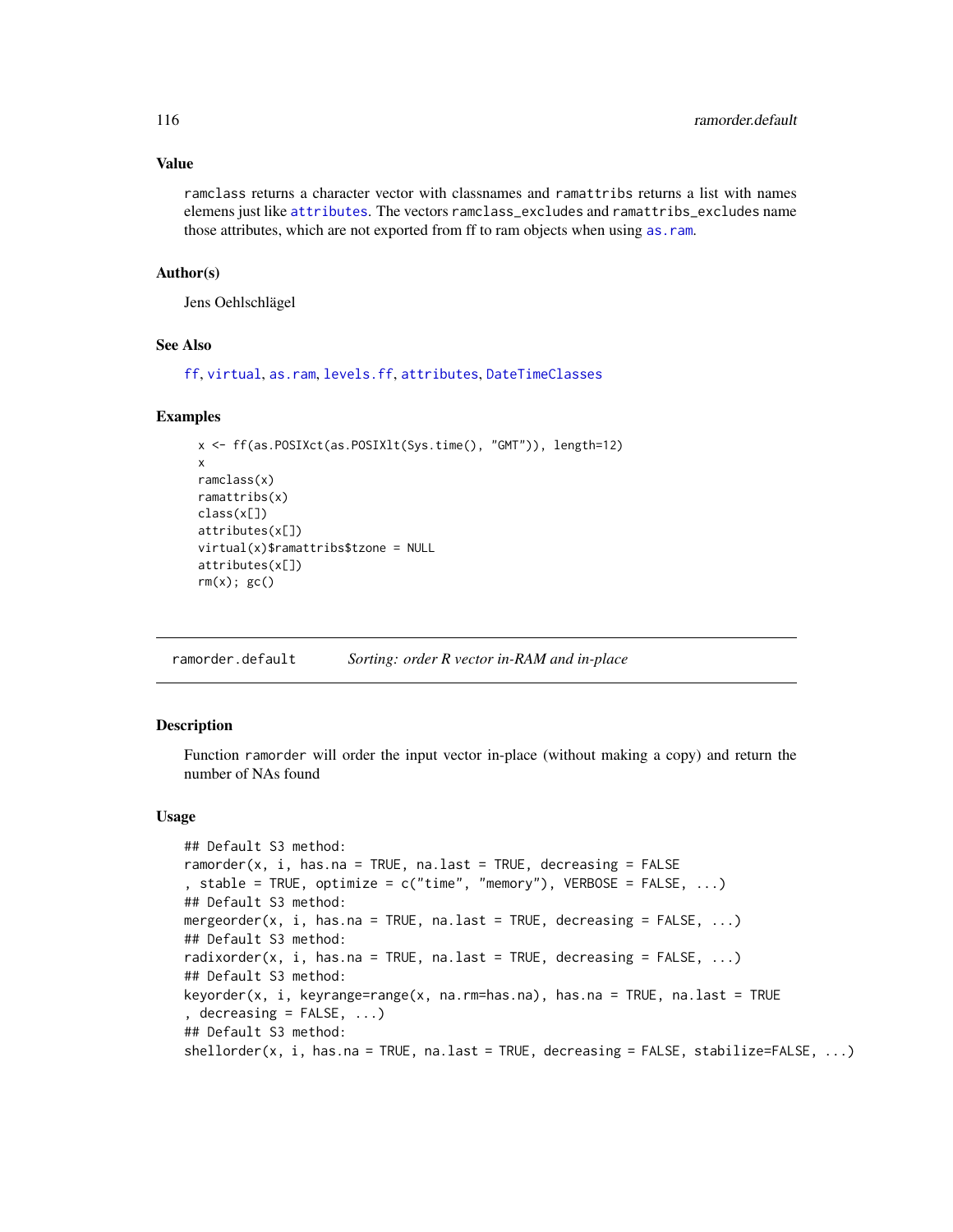#### **Arguments**

| X              | an atomic R vector                                                                                                                                                                                                                       |
|----------------|------------------------------------------------------------------------------------------------------------------------------------------------------------------------------------------------------------------------------------------|
| i              | a integer vector with a permuation of positions in x (you risk a crash if you<br>violate this)                                                                                                                                           |
| keyrange       | an integer vector with two values giving the smallest and largest possible value<br>in x, note that you should give this explicitely for best performance, relying on<br>the default needs one pass over the data to determine the range |
| has.na         | boolean scalar telling ramorder whether the vector might contain NAs. Note that<br>you risk a crash if there are unexpected NAs with has . na=FALSE                                                                                      |
| na.last        | boolean scalar telling ramorder whether to order NAs last or first. Note that<br>'boolean' means that there is no third option NA as in order                                                                                            |
| decreasing     | boolean scalar telling ramorder whether to order increasing or decreasing                                                                                                                                                                |
| stable         | set to false if stable ordering is not needed (may enlarge the set of ordering<br>methods considered)                                                                                                                                    |
| optimize       | by default ramorder optimizes for 'time' which requires more RAM, set to<br>'memory' to minimize RAM requirements and sacrifice speed                                                                                                    |
| <b>VERBOSE</b> | cat some info about chosen method                                                                                                                                                                                                        |
| stabilize      | Set to TRUE for stabilizing the result of shellorder (for equal keys the order values<br>will be sorted, this only works if $i=1:n$ to minimize RAM requirements and<br>sacrifice speed                                                  |
| $\cdots$       | ignored                                                                                                                                                                                                                                  |

#### Details

Function ramorder is a front-end to a couple of single-threaded ordering algorithms that have been carefully implemented to be fast with and without NAs.

The default is a mergeorder algorithm without copying (Sedgewick 8.4) for integer and double data which requires 2x the RAM of its input vector (character or complex data are not supported). Mergeorder is fast, stable with a reliable runtime.

For integer data longer than a certain length we improve on mergeorder by using a faster LSD radixorder algorithm (Sedgewick 10.5) that uses 2x the RAM of its input vector plus 65536+1 integers.

For booleans, logicals, integers at or below the resolution of smallint and for factors below a certain number of levels we use a key-index order instead of mergeorder or radix order (note that R has a (slower) key-index order in [sort.list](#page-0-0) available with confusingly named method='radix' but the standard [order](#page-0-0) does not leverage it for factors (2-11.1). If you call keyorder directly, you should provide a known 'keyrange' directly to obtain the full speed.

Finally the user can request a order method that minimizes memory use at the price of longer computation time with optimize='memory' – currently a shellorder.

# Value

integer scalar with the number of NAs. This is always 0 with has.na=FALSE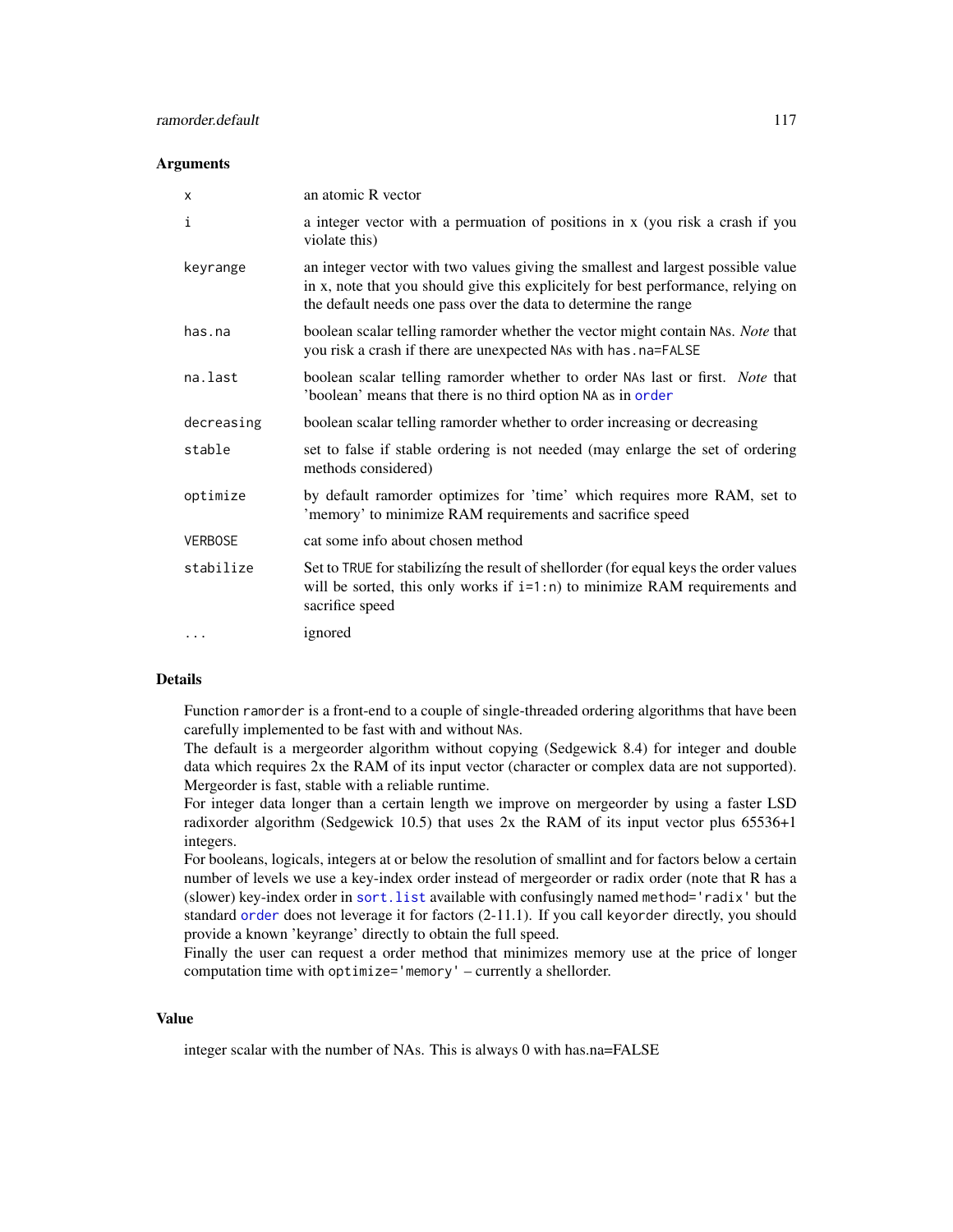# Note

This function is called for its side-effects and breaks the functional programming paradigm. Use with care.

## Author(s)

Jens Oehlschlägel

## References

Robert Sedgewick (1997). Algorithms in C, Third edition. Addison-Wesley.

#### See Also

[order](#page-0-0), [fforder](#page-65-0), [dforder](#page-58-0), [ramsort](#page-0-0)

#### Examples

```
n <- 50
x <- sample(c(NA, NA, 1:26), n, TRUE)
order(x)
i \leq 1:nramorder(x, i)
i
x[i]
## Not run:
   message("Note how the datatype influences sorting speed")
   n <- 1e7
   x \leq - sample(1:26, n, TRUE)
   y \leftarrow as.double(x)i \leq 1:nsystem.time(ramorder(y, i))
   y <- as.integer(x)
   i \leq 1:nsystem.time(ramorder(y, i))
   y \leftarrow as.short(x)i \leq 1:nsystem.time(ramorder(y, i))
   y <- factor(letters)[x]
   i \leq 1:nsystem.time(ramorder(y, i))
```
## End(Not run)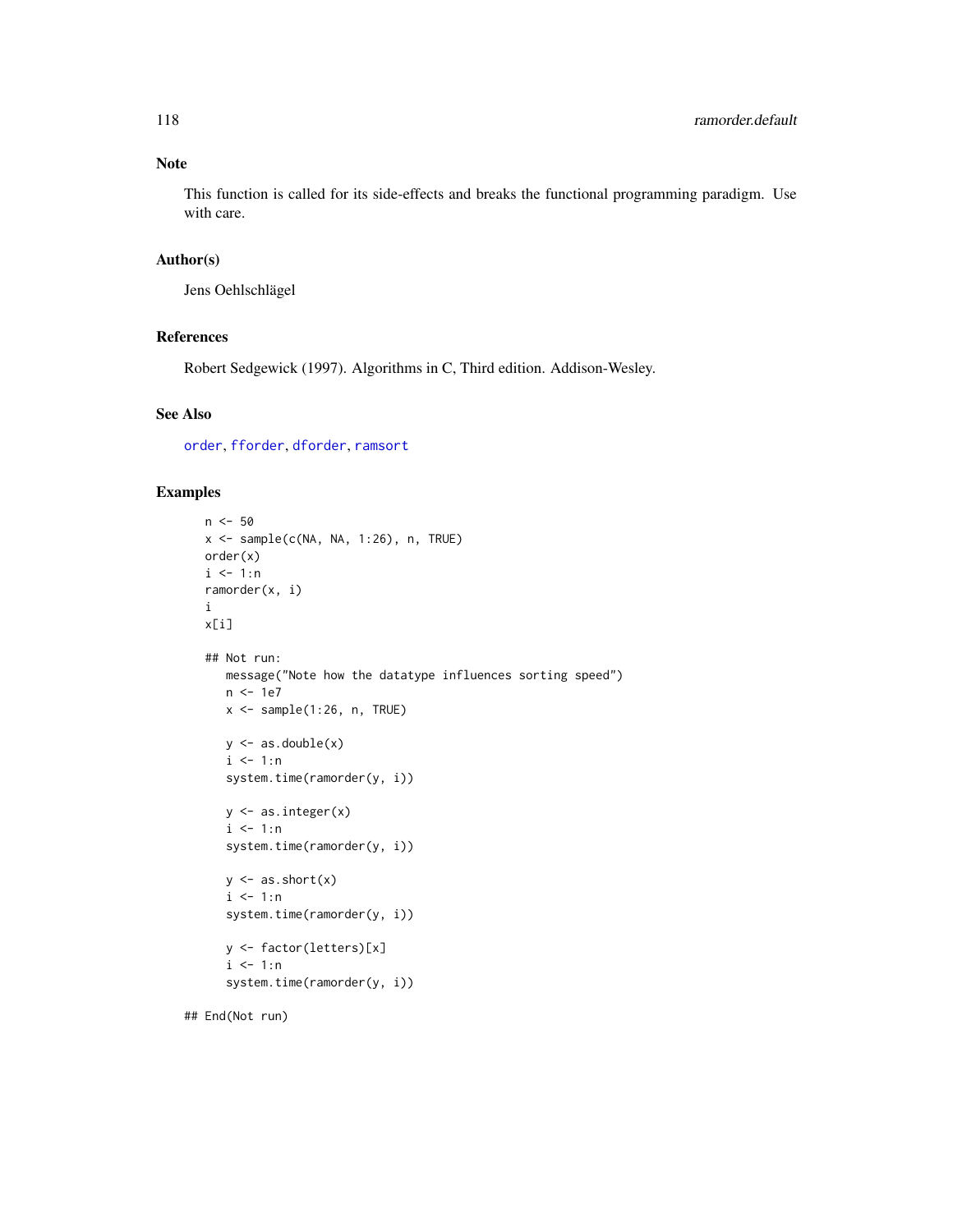ramsort.default *Sorting: Sort R vector in-RAM and in-place*

#### Description

Function ramsort will sort the input vector in-place (without making a copy) and return the number of NAs found

#### Usage

```
## Default S3 method:
ramsort(x, has.na = TRUE, na.last = TRUE, decreasing = FALSE, optimize = c("time", "memory"), VERBOSE = FALSE, ...)## Default S3 method:
mergesort(x, has.na = TRUE, na.last = TRUE, decreasing = FALSE, ...)
## Default S3 method:
radixsort(x, has.na = TRUE, na.last = TRUE, decreasing = FALSE, ...)
## Default S3 method:
keysort(x, keyrange=range(x, na.rm=has.na), has.na = TRUE
, na.last = TRUE, decreasing = FALSE, ...)
## Default S3 method:
shellsort(x, has.na = TRUE, na last = TRUE, decreasing = FALSE, ...)
```
# Arguments

| X              | an atomic R vector                                                                                                                                                                                                                       |
|----------------|------------------------------------------------------------------------------------------------------------------------------------------------------------------------------------------------------------------------------------------|
| keyrange       | an integer vector with two values giving the smallest and largest possible value<br>in x, note that you should give this explicitely for best performance, relying on<br>the default needs one pass over the data to determine the range |
| has.na         | boolean scalar telling ramsort whether the vector might contain NAs. Note that<br>you risk a crash if there are unexpected NAs with has . na=FALSE                                                                                       |
| na.last        | boolean scalar telling ramsort whether to sort NAs last or first. <i>Note</i> that 'boolean'<br>means that there is no third option NA as in sort                                                                                        |
| decreasing     | boolean scalar telling ramsort whether to sort increasing or decreasing                                                                                                                                                                  |
| optimize       | by default ramsort optimizes for 'time' which requires more RAM, set to 'mem-<br>ory' to minimize RAM requirements and sacrifice speed                                                                                                   |
| <b>VERBOSE</b> | cat some info about chosen method                                                                                                                                                                                                        |
| .              | ignored                                                                                                                                                                                                                                  |

# Details

Function ramsort is a front-end to a couple of single-threaded sorting algorithms that have been carefully implemented to be fast with and without NAs.

The default is a mergesort algorithm without copying (Sedgewick 8.4) for integer and double data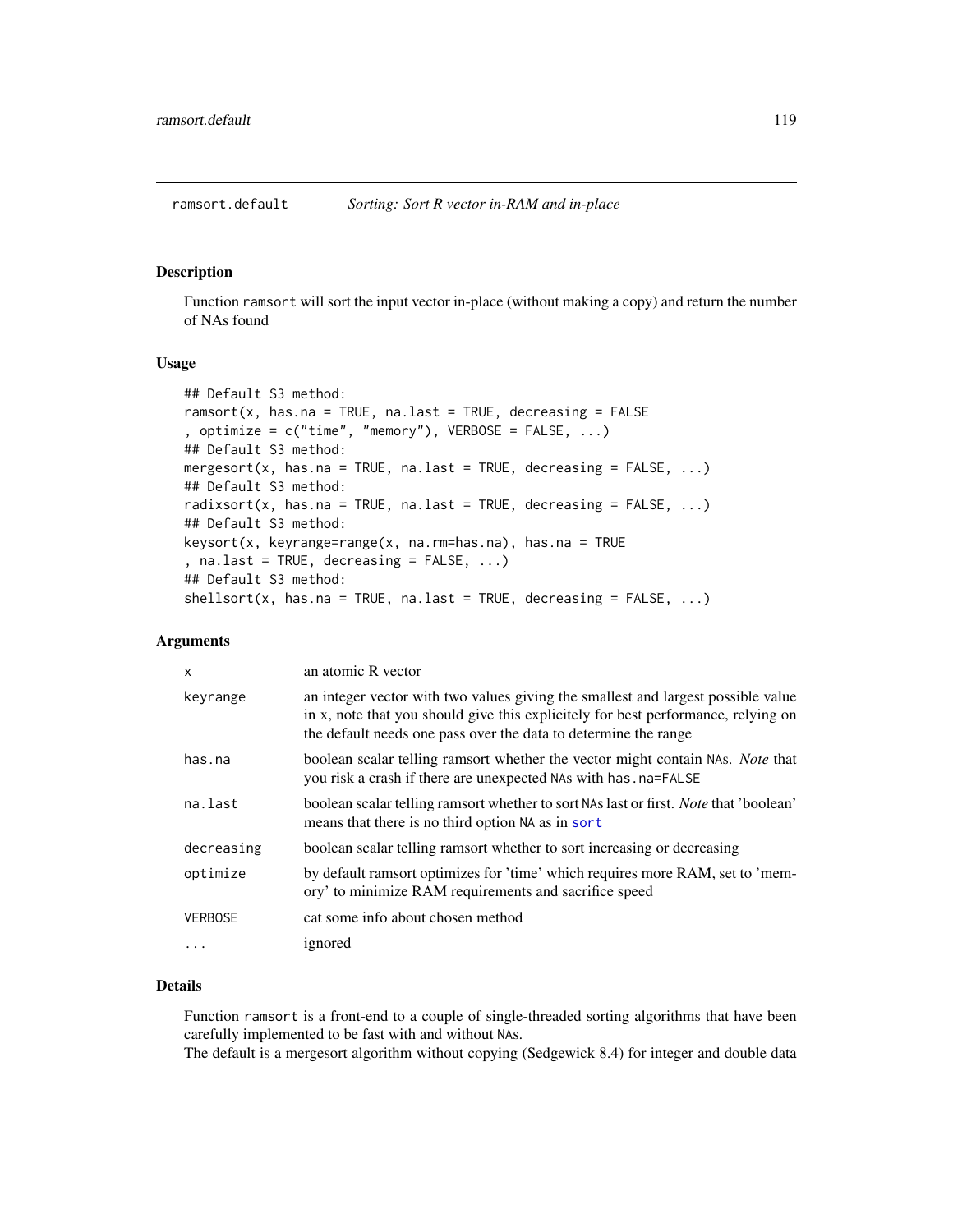which requires 2x the RAM of its input vector (character or complex data are not supported). Mergesort is fast, stable with a reliable runtime.

For integer data longer than a certain length we improve on mergesort by using a faster LSD radixsort algorithm (Sedgewick 10.5) that uses 2x the RAM of its input vector plus 65536+1 integers.

For booleans, logicals, integers at or below the resolution of smallint and for factors below a certain number of levels we use a key-index sort instead of mergesort or radix sort (note that R has a (slower) key-index sort in [sort.list](#page-0-0) available with confusingly named method='radix' but the standard [sort](#page-0-0) does not leverage it for factors (2-11.1). If you call keysort directly, you should provide a known 'keyrange' directly to obtain the full speed.

Finally the user can request a sort method that minimizes memory use at the price of longer computation time with optimize='memory' – currently a shellsort.

#### Value

integer scalar with the number of NAs. This is always 0 with has.na=FALSE

#### Note

This function is called for its side-effects and breaks the functional programming paradigm. Use with care.

#### Author(s)

Jens Oehlschlägel

# References

Robert Sedgewick (1997). Algorithms in C, Third edition. Addison-Wesley.

#### See Also

[sort](#page-0-0), [ffsort](#page-70-0), [dfsort](#page-58-0), [ramorder](#page-0-0)

```
n < -50x \leq - sample(c(NA, NA, 1:26), n, TRUE)
sort(x)
ramsort(x)
x
## Not run:
   message("Note how the datatype influences sorting speed")
   n <- 5e6
   x \leftarrow sample(1:26, n, TRUE)
   y \leftarrow as.double(x)system.time(ramsort(y))
   y \leftarrow as.integer(x)system.time(ramsort(y))
```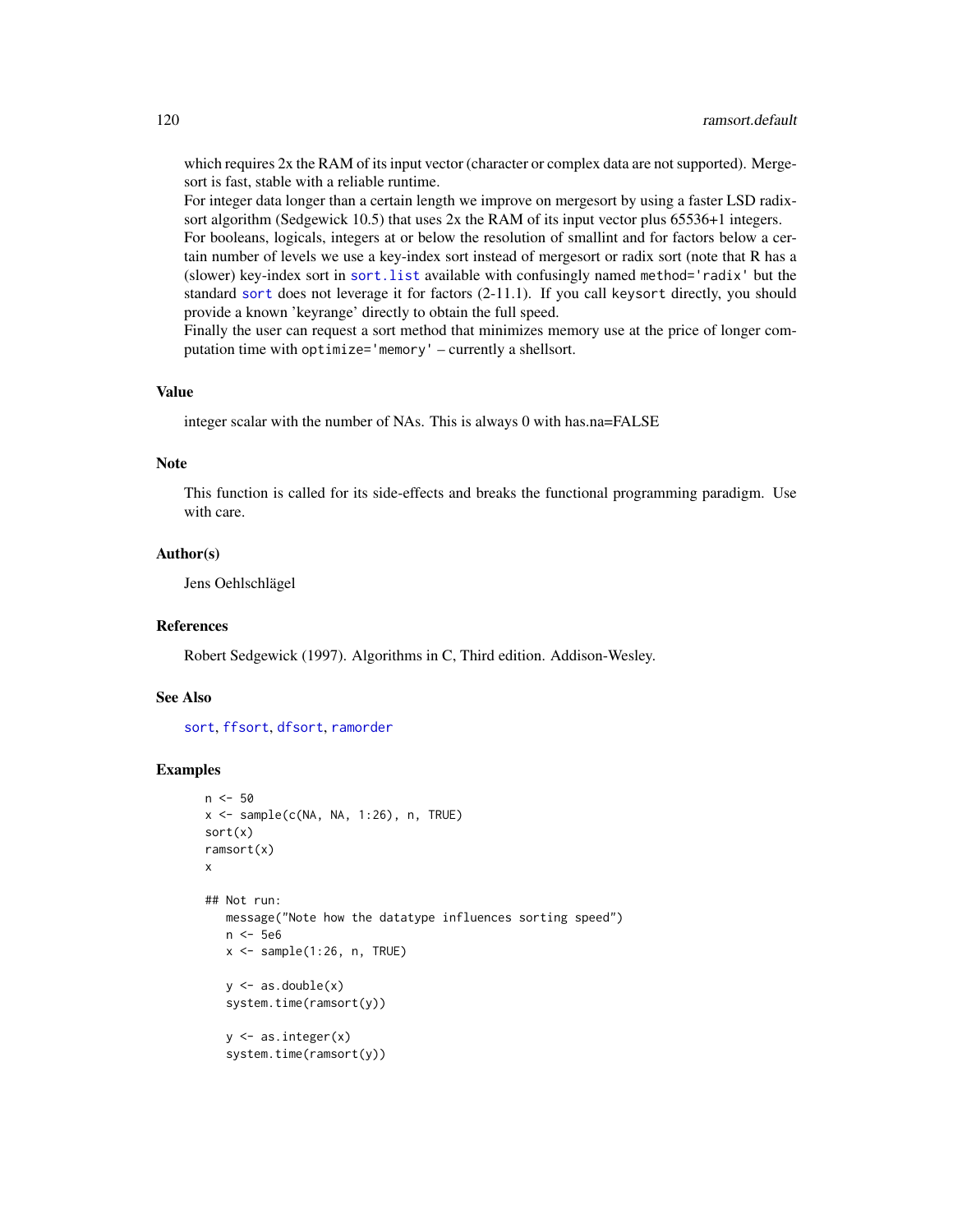## read.table.ffdf 121

```
y \leftarrow as.short(x)system.time(ramsort(y))
y <- as.factor(letters)[x]
system.time(ramsort(y))
```
## End(Not run)

<span id="page-120-0"></span>read.table.ffdf *Importing csv files into ff data.frames*

#### Description

Function read.table.[ffdf](#page-54-0) reads separated flat files into ffdf objects, very much like (and using) [read.table](#page-0-0). It can also work with any convenience wrappers like [read.csv](#page-0-0) and provides its own convenience wrapper (e.g. read.csv.ffdf) for R's usual wrappers.

# Usage

```
read.table.ffdf(
  x = NULL, file, fileEncoding = ""
, nrows = -1, first rows = NULL, next rows = NULL, levels = NULL, appendLevels = TRUE
, FUN = "read_table", ..., transFUN = NULL
 asffdf_{args} = list(), BATCHBYTES = getOption("ffbatchbytes")
, VERBOSE = FALSE
\lambdaread.csv.ffdf(...)
read.csv2.ffdf(...)
read.delim.ffdf(...)
read.delim2.ffdf(...)
```
#### Arguments

x NULL or an optional [ffdf](#page-54-0) object to which the read records are appended. If this is provided, it defines crucial features that are otherwise determnined during the 'first' chunk of reading: [vmodes](#page-152-0), [colnames](#page-31-1), colClasses, sequence of predefined [levels](#page-95-0). In order to also read the first chunk into such predefined ffdf, an x with 1 row is treated special: instead of appending the first row will be overwritten. This is necessary because we cannot provide x with zero rows (we cannot create ff vectors with zero elements).

file the name of the file which the data are to be read from. Each row of the table appears as one line of the file. If it does not contain an *absolute* path, the file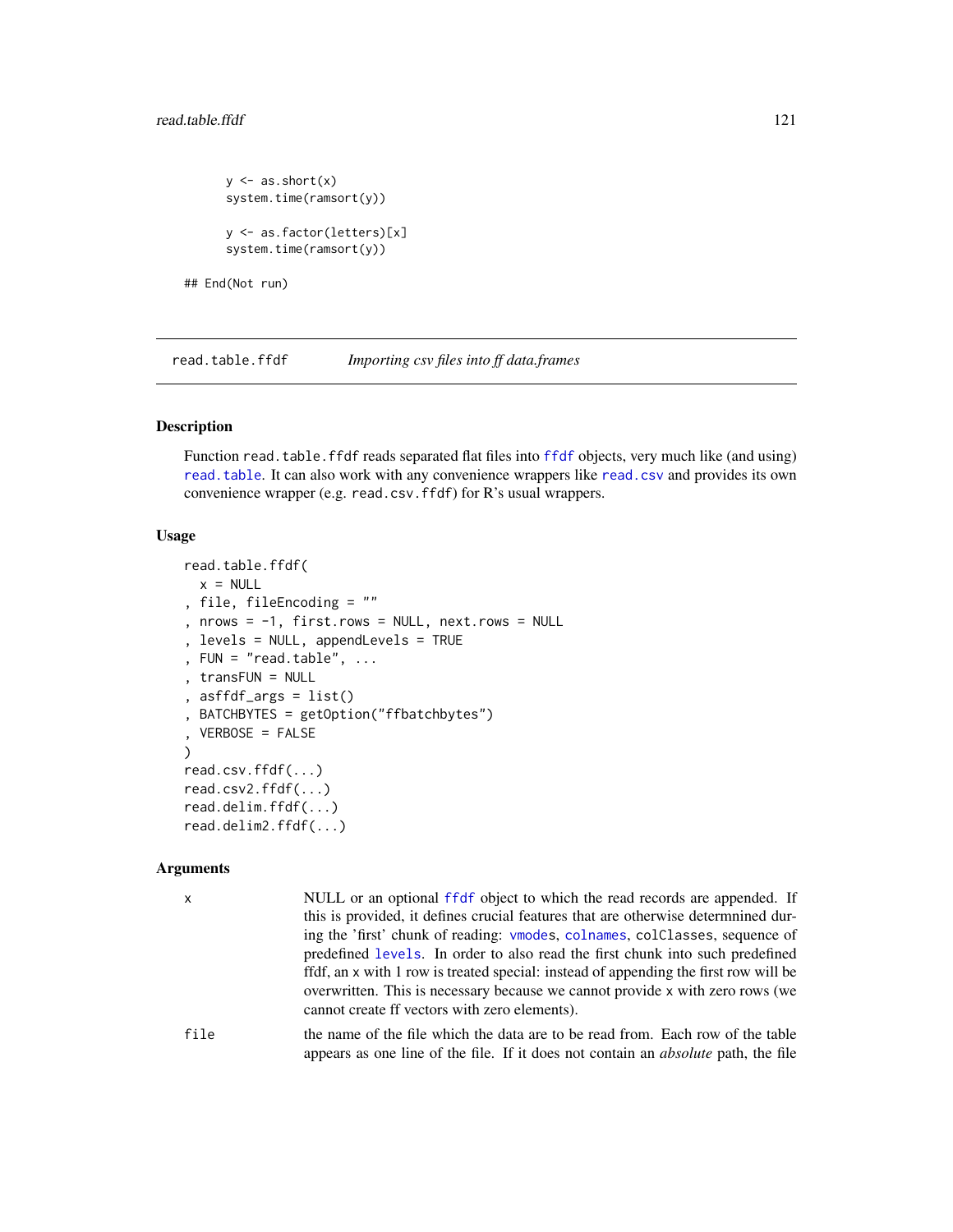|                   | name is <i>relative</i> to the current working directory, <i>getwd</i> (). Tilde-expansion is<br>performed where supported.                                                                                                   |
|-------------------|-------------------------------------------------------------------------------------------------------------------------------------------------------------------------------------------------------------------------------|
|                   | Alternatively, file can be a readable text-mode connection (which will be<br>opened for reading if necessary, and if so closed (and hence destroyed) at the<br>end of the function call).                                     |
| fileEncoding      | character string: if non-empty declares the encoding used on a file (not a con-<br>nection) so the character data can be re-encoded. See file.                                                                                |
| nrows             | integer: the maximum number of rows to read in (includes first rows in case a<br>'first' chunk is read) Negative and other invalid values are ignored.                                                                        |
| first.rows        | integer: number of rows to be read in the first chunk, see details. Default is the<br>value given at next. rows or 1e3 otherwise. Ignored if x is given.                                                                      |
| next.rows         | integer: number of rows to be read in further chunks, see details. By default<br>calculated as BATCHBYTES %/% sum(.rambytes[vmode(x)])                                                                                        |
| levels            | NULL or an optional list, each element named with col.names of factor columns<br>specifies the levels Ignored if x is given.                                                                                                  |
| appendLevels      | logical. A vector of permissions to expand levels for factor columns. Recycled<br>as necessary, or if the logical vector is named, unspecified values are taken to be<br>TRUE. Ignored during processing of the 'first' chunk |
| <b>FUN</b>        | character: name of a function that is called for reading each chunk, see read. table,<br>read.csv.etc.                                                                                                                        |
| .                 | further arguments, passed to FUN in read. table. ffdf, or passed to read. table. ffdf<br>in the convenience wrappers                                                                                                          |
| transFUN          | NULL or a function that is called on each data.frame chunk after reading with<br>FUN and before further processing (for filtering, transformations etc.)                                                                      |
| asffdf_args       | further arguments passed to as. ffdf when converting the data. frame of the<br>first chunk to ffdf. Ignored if x is given.                                                                                                    |
| <b>BATCHBYTES</b> | integer: bytes allowed for the size of the data. frame storing the result of read-<br>ing one chunk. Default getOption("ffbatchbytes").                                                                                       |
| <b>VERBOSE</b>    | logical: TRUE to verbose timings for each processed chunk (default FALSE)                                                                                                                                                     |

## Details

read.table.ffdf has been designed to read very large (many rows) separated flatfiles in rowchunks and store the result in a [ffdf](#page-54-0) object on disk, but quickly accessible via [ff](#page-40-0) techniques. The first chunk is read with a default of 1000 rows, for subsequent chunks the number of rows is calculated to not require more RAM than getOption("ffbatchbytes"). The following could be indications to change the parameter first.rows:

- 1. set first.rows=-1 to read the complete file in one go (requires enough RAM)
- 2. set first.rows to a smaller number if the pre-allocation of RAM for the first chunk with parameter nrows in [read.table](#page-0-0) is too large, i.e. with many columns on machine with little RAM.
- 3. set first.rows to a larger number if you expect better factor level ordering (factor levels are sorted in the first chunk, but not at subsequent chunks, however, factor level ordering can be fixed later, see below).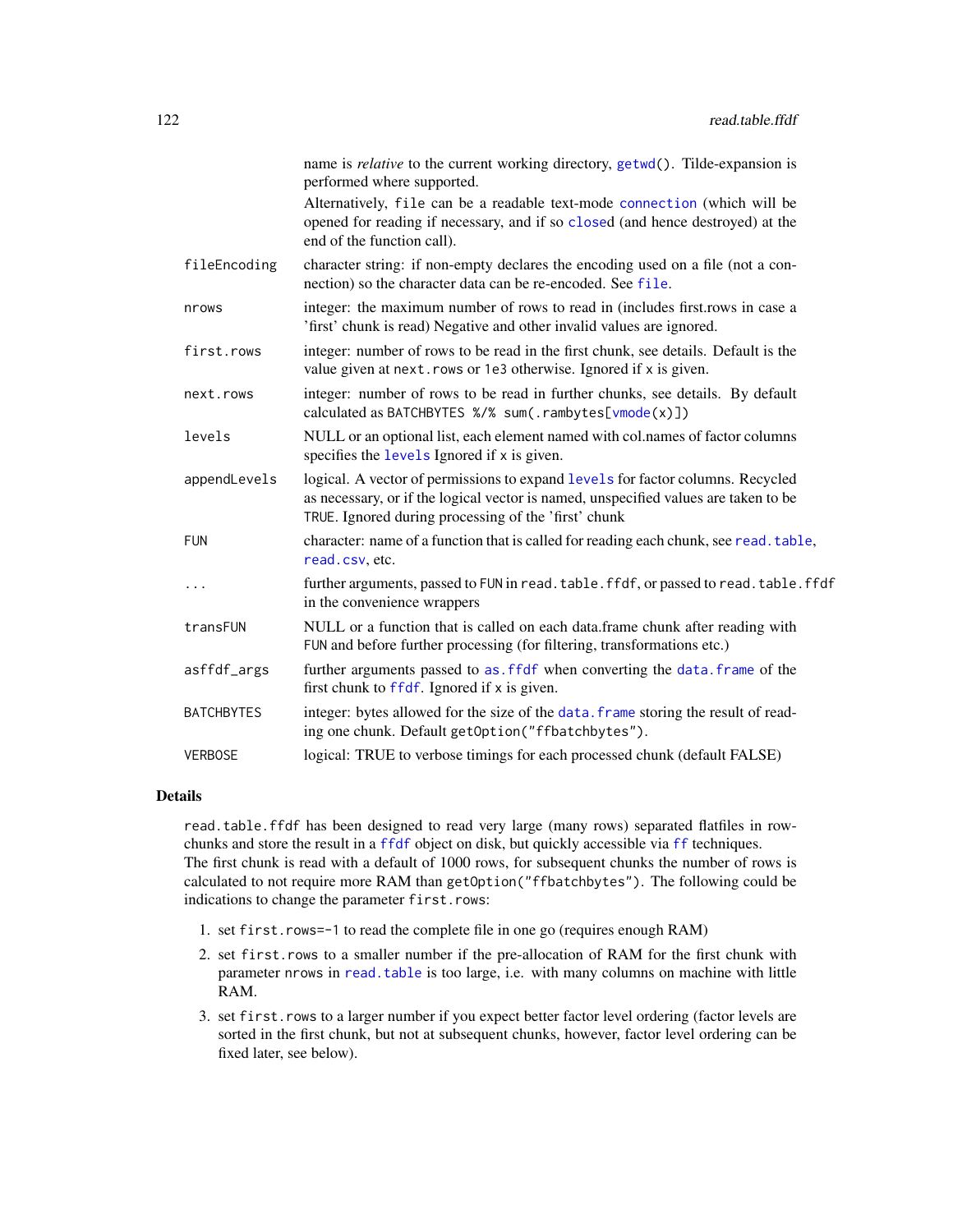#### read.table.ffdf 123

By default the [ffdf](#page-54-0) object is created on the fly at the end of reading the 'first' chunk, see argument first.rows. The creation of the [ffdf](#page-54-0) object is done via [as.ffdf](#page-10-0) and can be finetuned by passing argument asffdf\_args. Even more control is possible by passing in a [ffdf](#page-54-0) object as argument x to which the read records are appended.

read.table.ffdf has been designed to behave as much like [read.table](#page-0-0) as possible. Hoever, note the following differences:

- 1. Arguments 'colClasses' and 'col.names' are now enforced also during 'next.rows' chunks. For example giving colClasses=NA will force that no colClasses are derived from the first.rows respective from the [ffdf](#page-54-0) object in parameter x.
- 2. colClass 'ordered' is allowed and will create an [ordered](#page-0-0) factor
- 3. character vector are not supported, character data must be read as one of the following col-Classes: 'Date', 'POSIXct', 'factor, 'ordered'. By default character columns are read as factors. Accordingly arguments 'as.is' and 'stringsAsFactors' are not allowed.
- 4. the sequence of [levels.ff](#page-95-0) from chunked reading can depend on chunk size: by default new levels found on a chunk are appended to the levels found in previous chunks, no attempt is made to sort and recode the levels during chunked processing, levels can be sorted and recoded most efficiently *after* all records have been read using [sortLevels](#page-133-0).
- 5. the default for argument 'comment.char' is "" even for those FUN that have a different default. However, explicit specification of 'comment.char' will have priority.

#### Value

An [ffdf](#page-54-0) object. If created during the 'first' chunk pass, it will have one [physical](#page-110-0) component per [virtual](#page-110-1) column.

#### Note

Note that using the 'skip' argument still requires to read the file from beginning in order to count the lines to be skipped. If you first read part of the file in order to understand its structure and then want to continue, a more efficient solution that using 'skip' is opening a [file](#page-0-0) [connection](#page-0-0) and pass that to argument 'file'. read.table.ffdf does the same in order to skip efficiently over previously read chunks.

#### Author(s)

Jens Oehlschlägel, Christophe Dutang

#### See Also

[write.table.ffdf](#page-156-0), [read.table](#page-0-0), [ffdf](#page-54-0)

```
x \le - data.frame(log=rep(c(FALSE, TRUE), length.out=26), int=1:26, dbl=1:26 + 0.1
, fac=factor(letters), ord=ordered(LETTERS)
, dct=Sys.time()+1:26, dat=seq(as.Date("1910/1/1"), length.out=26, by=1))
   x \leq x[c(13:1, 13:1),]csvfile <- tempPathFile(path=getOption("fftempdir"), extension="csv")
```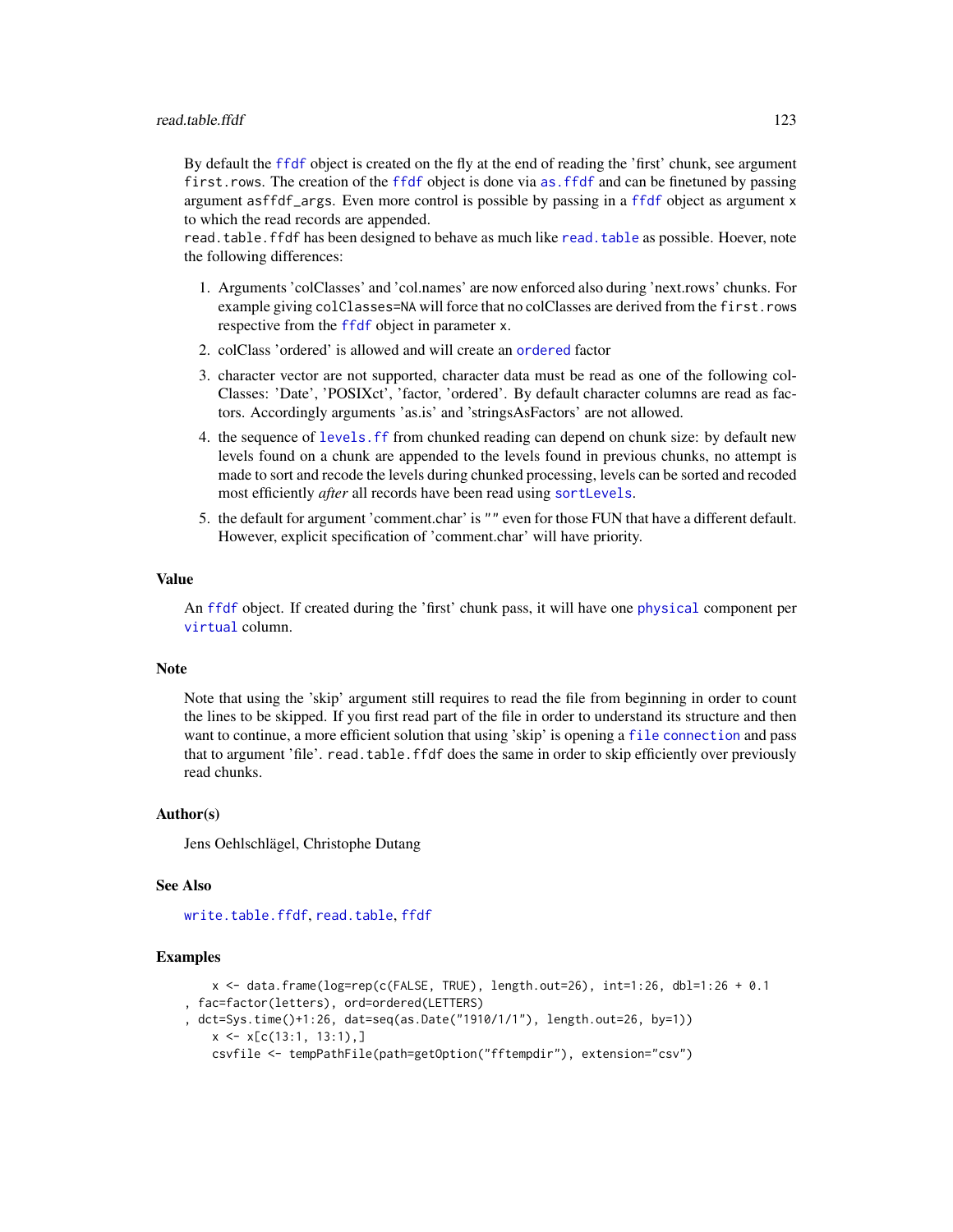```
write.csv(x, file=csvfile, row.names=FALSE)
   y <- read.csv(file=csvfile, header=TRUE)
   y
   cat("Read csv with header\n")
   ffx <- read.csv.ffdf(file=csvfile, header=TRUE)
   ffx
   sapply(ffx[,], class)
   message("NOTE that read.table fails for ordered factors, this is fixed in read.table.ffdf")
   try(read.csv(file=csvfile, header=TRUE, colClasses=c(ord="ordered")))
   # TODO could fix this with the following two commands (Gabor Grothendieck)
   # but does not know what bad side-effects this could have
    #setOldClass("ordered")
    #setAs("character", "ordered", function(from) ordered(from))
   y <- read.csv(file=csvfile, header=TRUE, colClasses=c(dct="POSIXct", dat="Date"))
   y
   ffx <- read.csv.ffdf(file=csvfile, header=TRUE
, colClasses=c(ord="ordered", dct="POSIXct", dat="Date"))
   ffx
   sapply(ffx[,], class)
   message("NOTE that reading in chunks can change the sequence of levels and thus the coding")
   message("(Sorting levels during chunked reading can be too expensive)")
   ffx <- read.csv.ffdf(file=csvfile, header=TRUE
, colClasses=c(ord="ordered", dct="POSIXct", dat="Date"), first.rows=6, next.rows=10
, VERBOSE=TRUE)
   y <- ffx$fac[]
   print(levels(y))
   data.frame(values=as.character(y), codes=as.integer(y))
   message("If we don't know the levels we can sort then after reading")
   message("(Will rewrite all factor codes)")
   message("NOTE that you MUST assign the return value of sortLevels()")
   ffx <- sortLevels(ffx)
   y <- ffx$fac[]
   print(levels(y))
   data.frame(values=as.character(y), codes=as.integer(y))
   message("If we KNOW the levels we can fix levels upfront")
   ffx <- read.csv.ffdf(file=csvfile, header=TRUE
, colClasses=c(ord="ordered", dct="POSIXct", dat="Date")
, first.rows=6, next.rows=10, levels=list(fac=letters, ord=LETTERS))
   y <- ffx$fac[]
   print(levels(y))
   data.frame(values=as.character(y), codes=as.integer(y))
   message("Or we inspect a sufficiently large chunk of data and use those")
   ffx1 <- read.csv.ffdf(file=csvfile, header=TRUE
, colClasses=c(ord="ordered", dct="POSIXct", dat="Date"), nrows=13)
```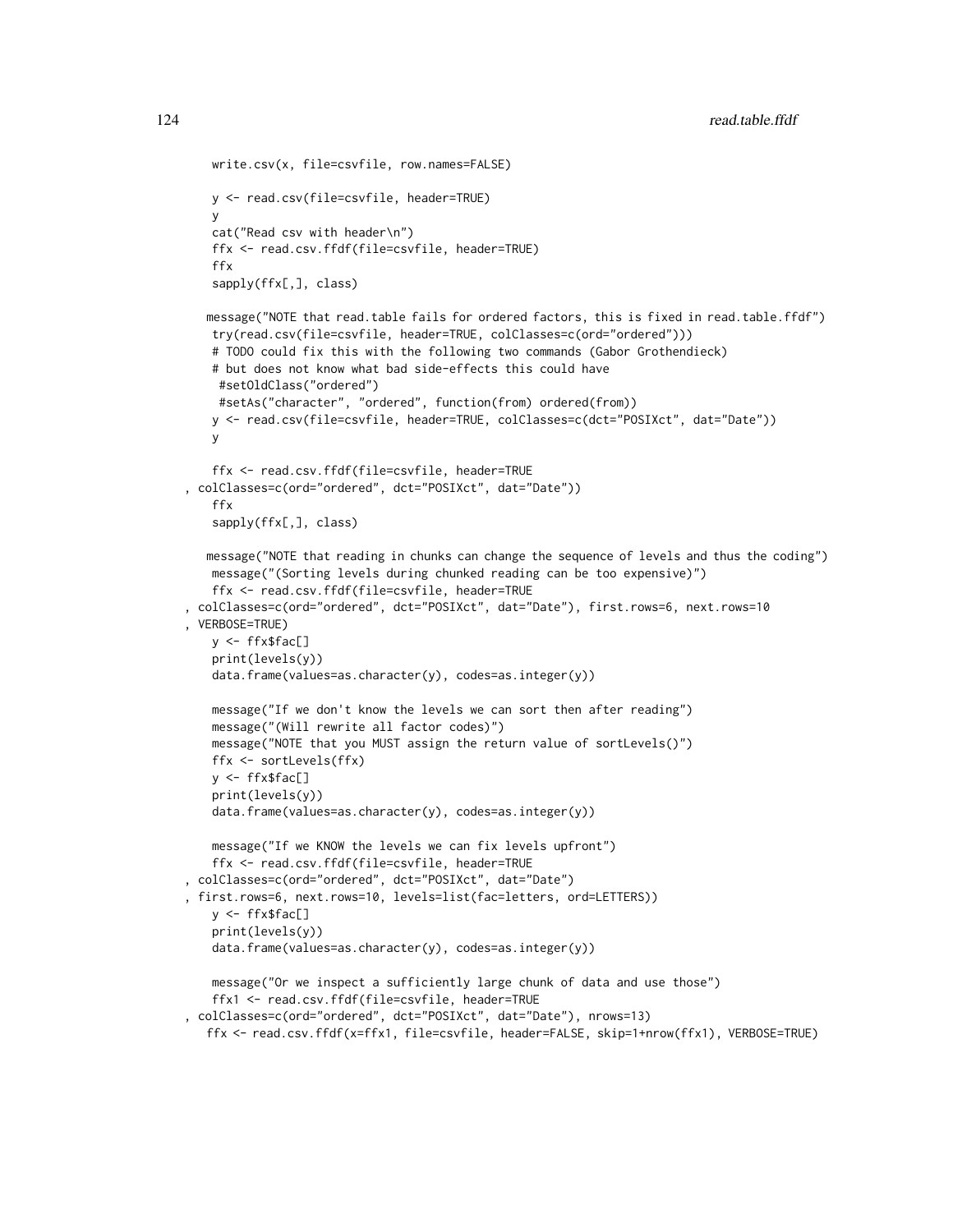```
message("We can check for unexpected factor levels, say we only allowed a:l")
   ffx <- read.csv.ffdf(file=csvfile, header=TRUE
, colClasses=c(ord="ordered", dct="POSIXct", dat="Date")
, levels=list(fac=letters[1:12], ord=LETTERS[1:12]), appendLevels=FALSE)
   sapply(colnames(ffx), function(i)sum(is.na(ffx[[i]][])))
   message("We can fine-tune the creation of the ffdf:")
   message("- let's create the ff files outside of fftempdir")
   message("- let's reduce required disk space and thus file.system cache RAM")
   vmode(ffx)
   message("By default we had record size")
   sum(.ffbytes[vmode(ffx)])
   ffy <- read.csv.ffdf(file=csvfile, header=TRUE
    , colClasses=c(ord="ordered", dct="POSIXct", dat="Date")
    , asffdf_args=list(
       vmode = c(log="boolean", int="byte", dbl="single", fac="nibble"
                , ord="nibble", dct="single", dat="single")
      , col_args=list(pattern = "./csv") # create in getwd() with prefix csv
     )
   )
   vmode(ffy)
   message("This recordsize is more than 50% reduced")
   sum(.ffbytes[vmode(ffy)])
   message("Don't forget to wrap-up files that are not in fftempdir")
   delete(ffy); rm(ffy)
   message("It's a good habit to also wrap-up temporary stuff (or at least know how this is done)")
   rm(ffx); gc()
   fwffile <- tempfile()
   cat(file=fwffile, "123456", "987654", sep="\n")
   x \le read.fwf(fwffile, widths=c(1,2,3)) #> 1 23 456 \ 9 87 654
   y <- read.table.ffdf(file=fwffile, FUN="read.fwf", widths=c(1,2,3))
   stopifnot(identical(x, y[,]))
   x \le read.fwf(fwffile, widths=c(1,-2,3)) #> 1 456 \ 9 654
   y <- read.table.ffdf(file=fwffile, FUN="read.fwf", widths=c(1,-2,3))
   stopifnot(identical(x, y[,]))
   unlink(fwffile)
   cat(file=fwffile, "123", "987654", sep="\n")
   x <- read.fwf(fwffile, widths=c(1,0, 2,3)) #> 1 NA 23 NA \ 9 NA 87 654
   y <- read.table.ffdf(file=fwffile, FUN="read.fwf", widths=c(1,0, 2,3))
   stopifnot(identical(x, y[,]))
   unlink(fwffile)
   cat(file=fwffile, "123456", "987654", sep="\n")
   x \le read.fwf(fwffile, widths=list(c(1,0, 2,3), c(2,2,2))) #> 1 NA 23 456 98 76 54
   y \leftarrow \text{read_table.ffdf(file=fwffile, FUN="read.fwf", width=list(c(1,0, 2,3), c(2,2,2)))stopifnot(identical(x, y[,]))
   unlink(fwffile)
```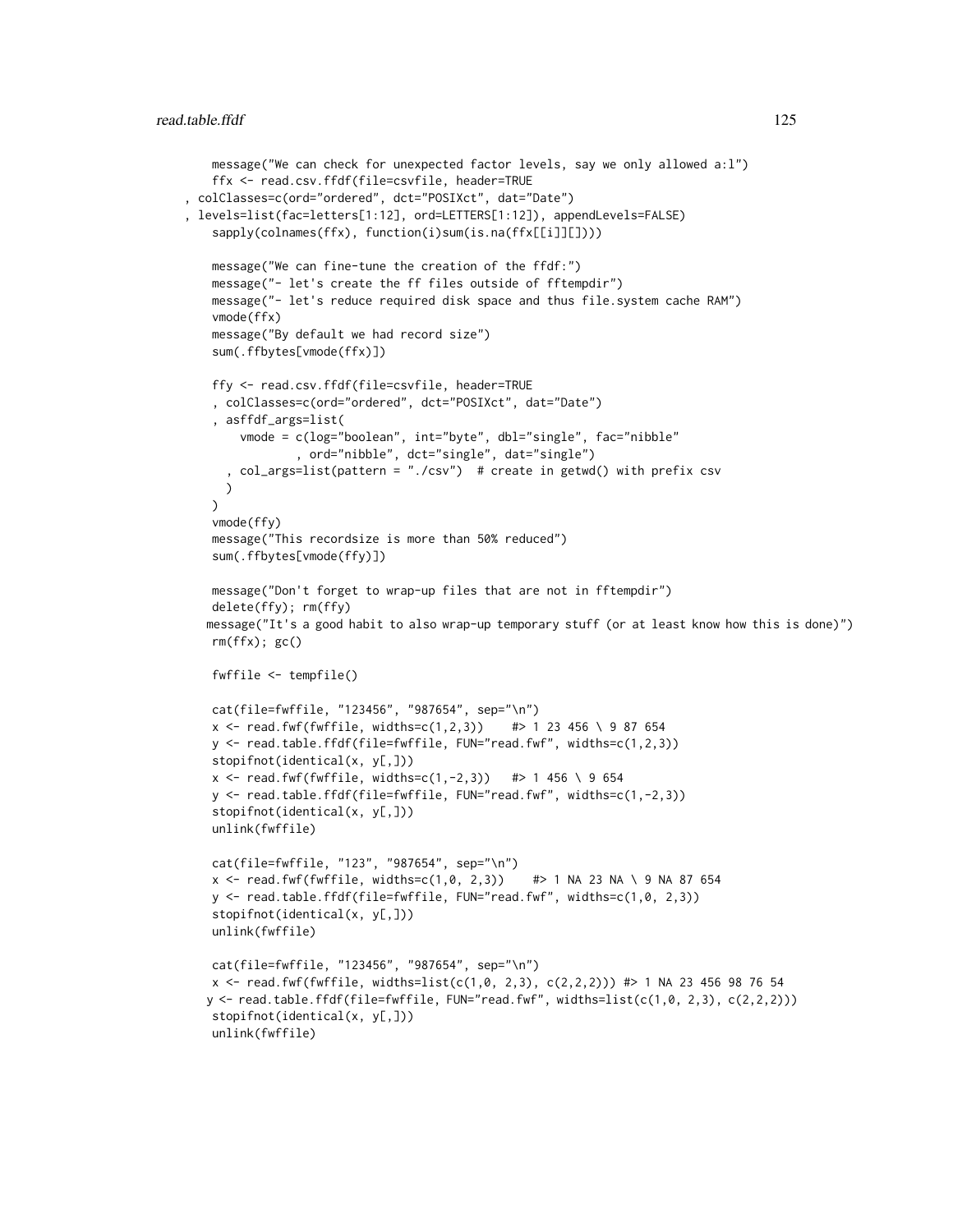```
unlink(csvfile)
```
#### <span id="page-125-0"></span>readwrite.ff *Reading and writing vectors (low-level)*

# Description

Simpe low-level interface for reading and writing vectors from ff files.

#### Usage

```
read.ff(x, i, n)
write.ff(x, i, value, add = FALSE)readwrite.ff(x, i, value, add = FALSE)
```
# Arguments

| x     | an ff object                                                                      |
|-------|-----------------------------------------------------------------------------------|
| i     | a start position in the ff file                                                   |
| n     | number of elements to read                                                        |
| value | vector of elements to write                                                       |
| add   | TRUE if the values should rather increment than overwrite at the target positions |

#### Details

readwrite.ff combines the effects of read.ff and write.ff in a single operation: it retrieves the old values starting from position i before changing them. getset.ff will maintain [na.count](#page-104-0).

## Value

read.ff returns a vector of values, write.ff returns the 'changed' ff object (like all assignment functions do) and readwrite.ff returns the values at the target position. More precisely readwrite.ff(x, i, value, add=FALSE) returns the old values at the position i while readwrite.ff(x, i, value, add returns the incremented values of x.

#### Note

read.ff, write.ff and readwrite.ff are low level functions that do not support ramclass and ramattribs and thus will not give the expected result with factor and POSIXct

#### Author(s)

Jens Oehlschlägel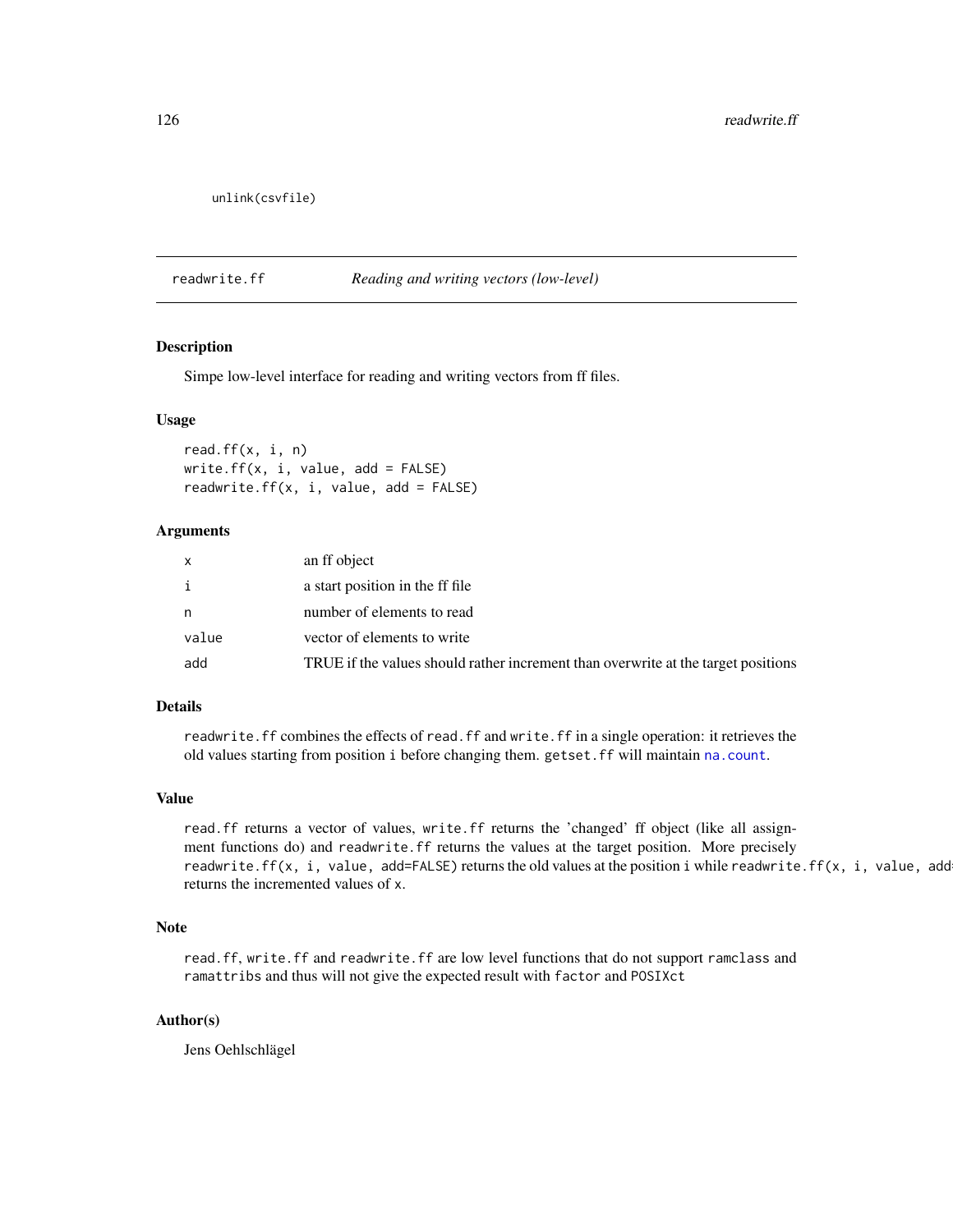# regtest.fforder 127

## See Also

[getset.ff](#page-83-0) for low-level scalar access and [\[.ff](#page-35-0) for high-level access

# Examples

```
x \leftarrow ff(\emptyset, length=12)read.ff(x, 3, 6)
write.ff(x, 3, rep(1, 6))
x
write.ff(x, 3, rep(1, 6), add=TRUE)
x
readwrite.ff(x, 3, rep(1, 6), add=TRUE)
readwrite.ff(x, 3, rep(1, 6))
x
rm(x); gc()
```
regtest.fforder *Sorting: regression tests*

# Description

Some tests verfying the correctness of the sorting routines

#### Usage

regtest.fforder(n = 100)

# Arguments

n size of vector to be sorted

# Details

stops in case of an error

#### Value

Invisible()

## Author(s)

Jens Oehlschlägel

## See Also

[ramsort](#page-0-0)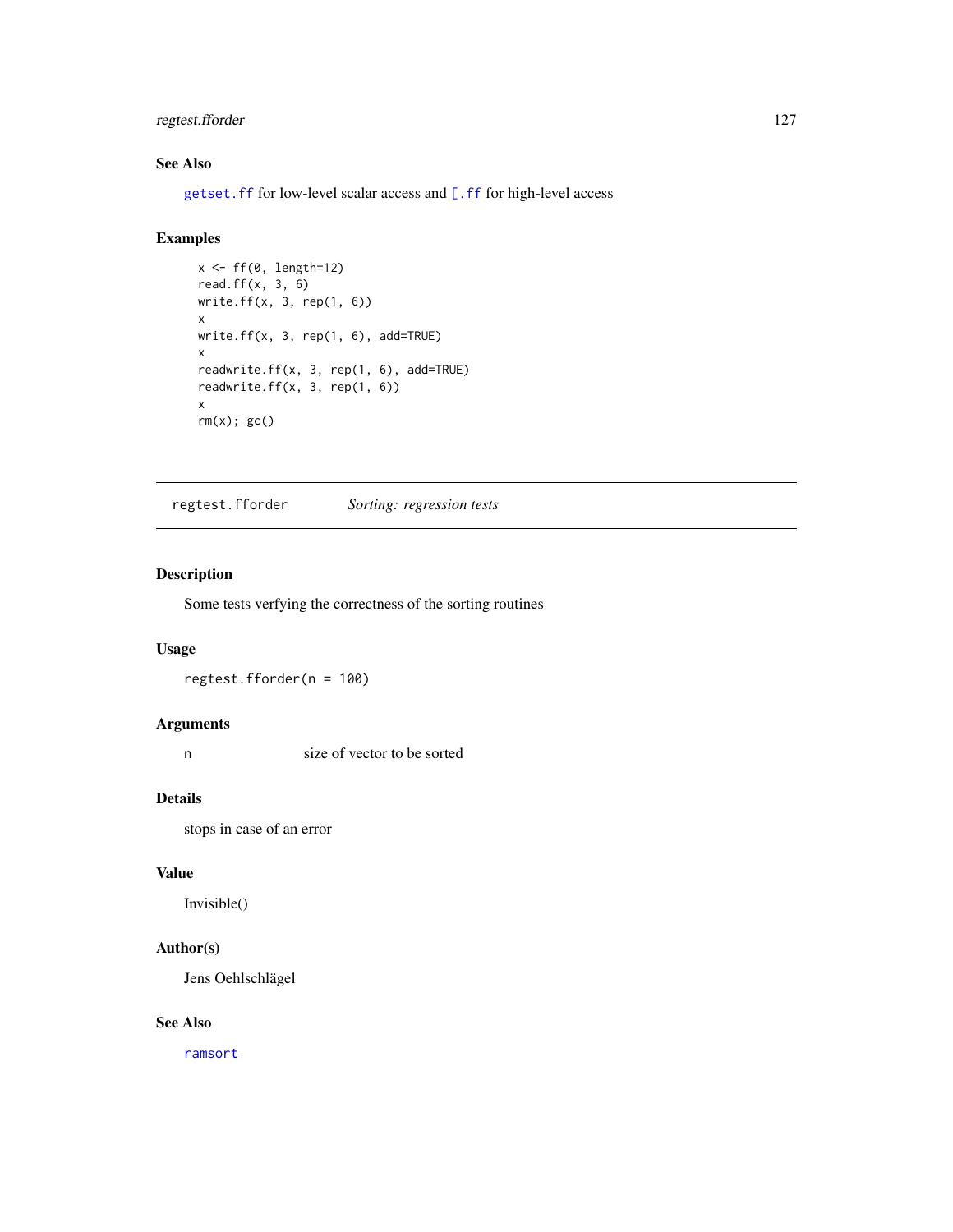## Examples

```
regtest.fforder()
## Not run:
   n <- 5e6
   message("performance comparison at n=", n, "")
   message("sorting doubles")
   x \leftarrow y \leftarrow as.double(runif(n))x[] <- y
   system.time(sort(x))[3]
   x[] <- y
   system.time(shellsort(x))[3]
   x[] \leftarrow ysystem.time(shellsort(x, has.na=FALSE))[3]
   x[] <- y
   system.time(mergesort(x))[3]
   x[] \leftarrow ysystem.time(mergesort(x, has.na=FALSE))[3]
   x[] \leftarrow ysystem.time(sort(x, decreasing=TRUE))[3]
   x[] <- y
   system.time(shellsort(x, decreasing=TRUE))[3]
   x[] <- y
   system.time(shellsort(x, decreasing=TRUE, has.na=FALSE))[3]
   x[] \leftarrow ysystem.time(mergesort(x, decreasing=TRUE))[3]
   x[] \leftarrow ysystem.time(mergesort(x, decreasing=TRUE, has.na=FALSE))[3]
   x <- y <- as.double(sample(c(rep(NA, n/2), runif(n/2))))
   x[] <- y
   system.time(sort(x))[3]
   x[] <- y
   system.time(shellsort(x))[3]
   x[] \leq -ysystem.time(mergesort(x))[3]
   x[] \leftarrow ysystem.time(sort(x, decreasing=TRUE))[3]
   x[] \leftarrow ysystem.time(shellsort(x, decreasing=TRUE))[3]
   x[] \leftarrow ysystem.time(mergesort(x, decreasing=TRUE))[3]
```
x <- y <- sort(as.double(runif(n)))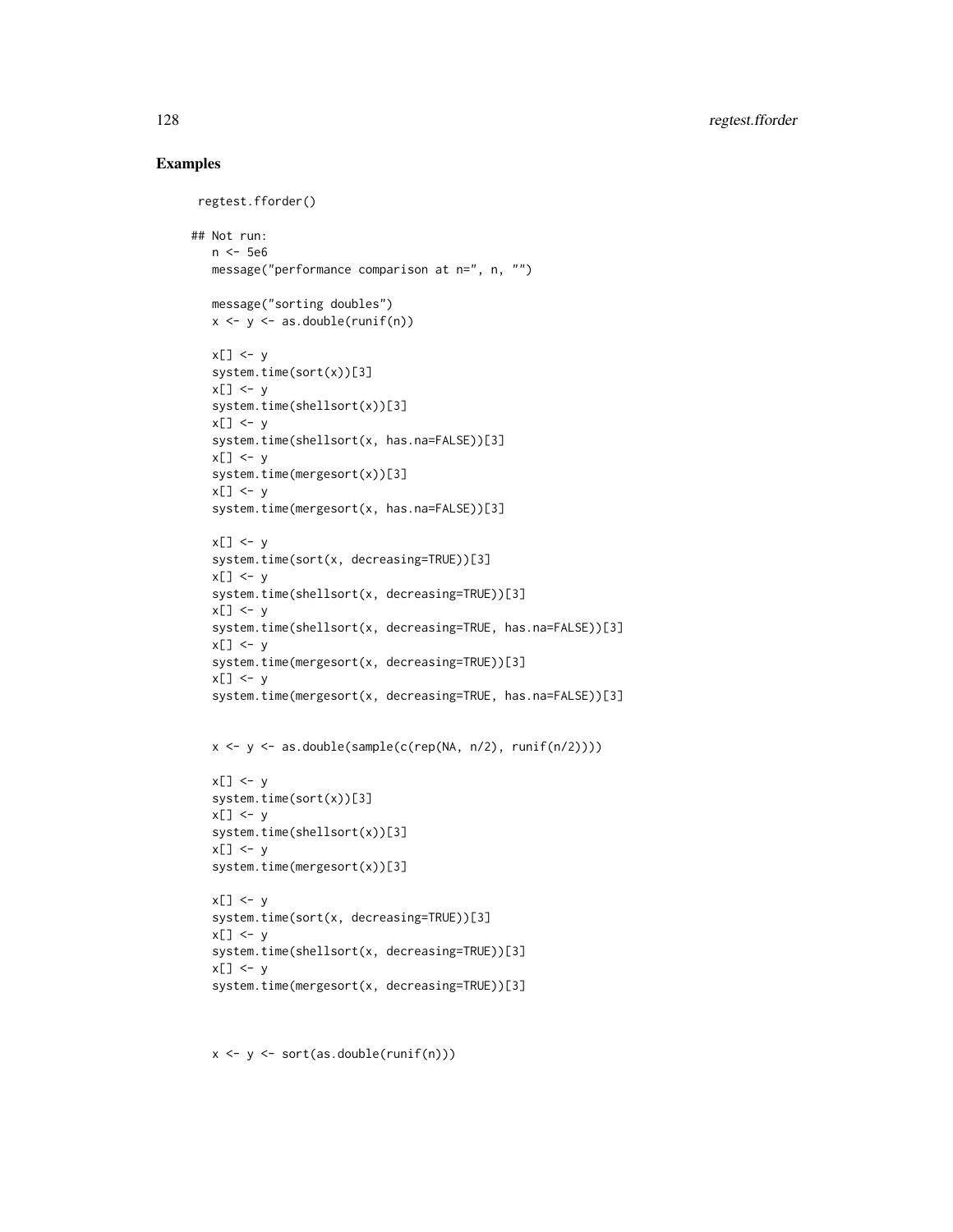```
x[] \leq -ysystem.time(sort(x)) # only here R is faster because R checks for beeing sorted
x[] \leftarrow ysystem.time(shellsort(x))[3]
x[] \leftarrow ysystem.time(shellsort(x, has.na=FALSE))[3]
x[] \leftarrow ysystem.time(mergesort(x))[3]
x[] \leftarrow ysystem.time(mergesort(x, has.na=FALSE))[3]
x[] \leftarrow ysystem.time(sort(x, decreasing=TRUE))[3]
x[] \leftarrow ysystem.time(shellsort(x, decreasing=TRUE))[3]
x[] <- y
system.time(shellsort(x, decreasing=TRUE, has.na=FALSE))[3]
x[] \leftarrow ysystem.time(mergesort(x, decreasing=TRUE))[3]
x[] \leftarrow ysystem.time(mergesort(x, decreasing=TRUE, has.na=FALSE))[3]
y \leftarrow rev(y)x[] <- y
system.time(sort(x))[3]
x[] \leftarrow ysystem.time(shellsort(x))[3]
x[] \leftarrow ysystem.time(shellsort(x, has.na=FALSE))[3]
x[] <- ysystem.time(mergesort(x))[3]
x[] \leftarrow ysystem.time(mergesort(x, has.na=FALSE))[3]
x[] \leftarrow ysystem.time(sort(x, decreasing=TRUE))[3]
x[] \leftarrow ysystem.time(shellsort(x, decreasing=TRUE))[3]
x[] \leftarrow ysystem.time(shellsort(x, decreasing=TRUE, has.na=FALSE))[3]
x[] <- y
system.time(mergesort(x, decreasing=TRUE))[3]
x[] <- y
system.time(mergesort(x, decreasing=TRUE, has.na=FALSE))[3]
rm(x,y)message("ordering doubles")
x <- as.double(runif(n))
system.time(order(x))[3]
```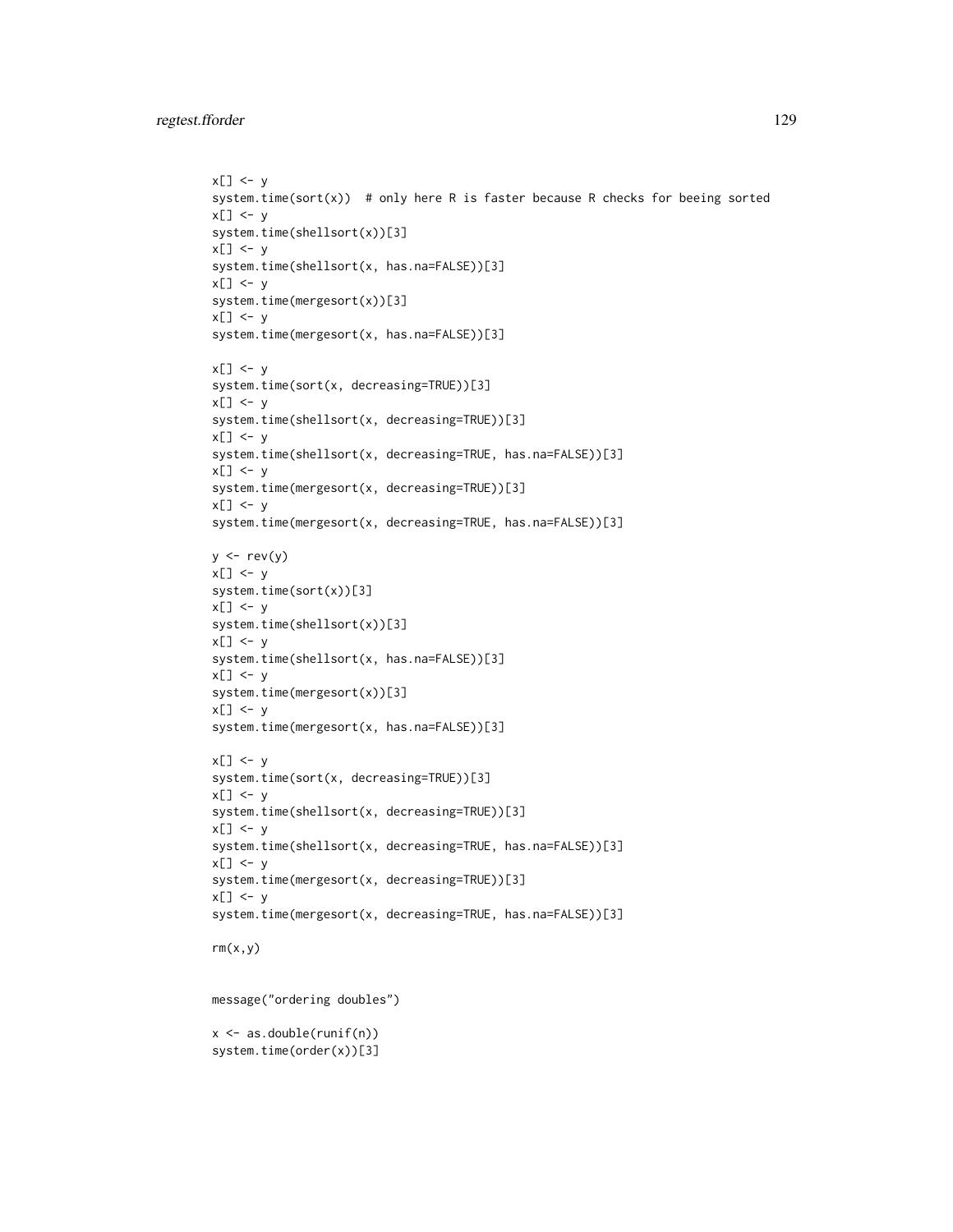130 regtest.fforder

```
i \leq 1:nsystem.time(shellorder(x, i))[3]
i \leq 1:nsystem.time(shellorder(x, i, stabilize=TRUE))[3]
i \leq 1:nsystem.time(mergeorder(x, i))[3]
x <- as.double(sample(c(rep(NA, n/2), runif(n/2))))
system.time(order(x))[3]
i <- 1:n
system.time(shellorder(x, i))[3]
i \leq 1:nsystem.time(shellorder(x, i, stabilize=TRUE))[3]
i \leq 1:nsystem.time(mergeorder(x, i))[3]
x <- as.double(sort(runif(n)))
system.time(order(x))[3]
i \le -1:nsystem.time(shellorder(x, i))[3]
i \le -1:nsystem.time(shellorder(x, i, stabilize=TRUE))[3]
i \leq 1:nsystem.time(mergeorder(x, i))[3]
x \leftarrow rev(x)system.time(order(x))[3]
i \le -1:nsystem.time(shellorder(x, i))[3]
i \leq -1:nsystem.time(shellorder(x, i, stabilize=TRUE))[3]
i \le -1:nsystem.time(mergeorder(x, i))[3]
x <- as.double(runif(n))
system.time(order(x, decreasing=TRUE))[3]
i \leq 1:nsystem.time(shellorder(x, i, decreasing=TRUE))[3]
i \leq 1:nsystem.time(shellorder(x, i, decreasing=TRUE, stabilize=TRUE))[3]
i \leq 1:nsystem.time(mergeorder(x, i, decreasing=TRUE))[3]
x <- as.double(sample(c(rep(NA, n/2), runif(n/2))))
system.time(order(x, decreasing=TRUE))[3]
i \leq 1:nsystem.time(shellorder(x, i, decreasing=TRUE))[3]
i \le -1:nsystem.time(shellorder(x, i, decreasing=TRUE, stabilize=TRUE))[3]
i \leq 1:nsystem.time(mergeorder(x, i, decreasing=TRUE))[3]
```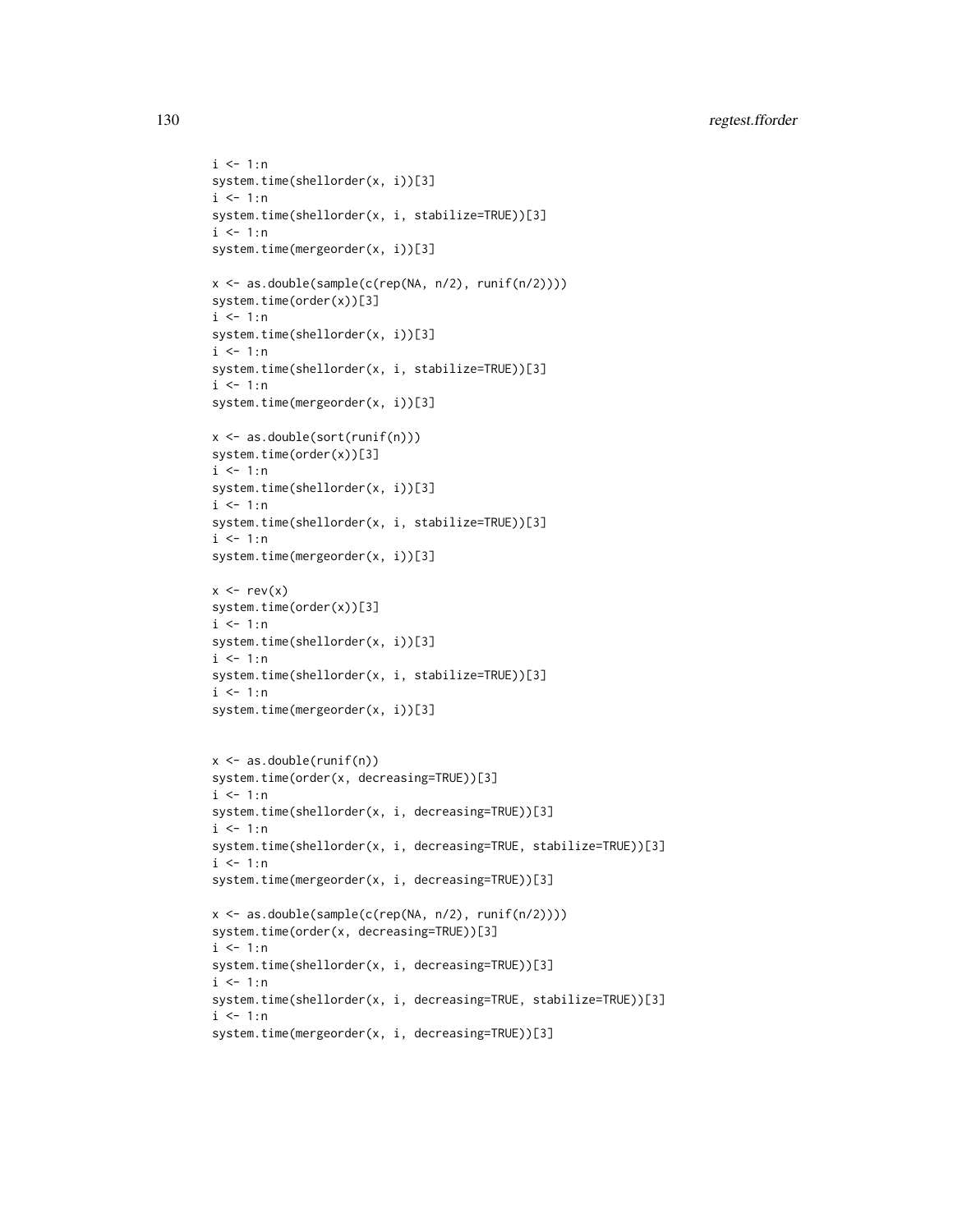## regtest.fforder 131

```
x <- as.double(sort(runif(n)))
   system.time(order(x, decreasing=TRUE))[3]
   i \le -1:nsystem.time(shellorder(x, i, decreasing=TRUE))[3]
   i \leq 1:nsystem.time(shellorder(x, i, decreasing=TRUE, stabilize=TRUE))[3]
   i \le -1:nsystem.time(mergeorder(x, i, decreasing=TRUE))[3]
   x \le -rev(x)
   system.time(order(x, decreasing=TRUE))[3]
   i \leq 1:nsystem.time(shellorder(x, i, decreasing=TRUE))[3]
   i \leq 1:nsystem.time(shellorder(x, i, decreasing=TRUE, stabilize=TRUE))[3]
   i \le -1:nsystem.time(mergeorder(x, i, decreasing=TRUE))[3]
   keys <- c("short","ushort")
   for (v in c("integer", keys)){
     if (v %in% keys){
       k \le - .vmax[v]-.vmin[v]+1L
       if (is.na(.vNA[v])){
         y <- sample(c(rep(NA, k), .vmin[v]:.vmax[v]), n, TRUE)
       }else{
         y <- sample(.vmin[v]:.vmax[v], n, TRUE)
       }
     }else{
       k <- .Machine$integer.max
       y <- sample(k, n, TRUE)
     }
     message("sorting ",v)
     x < -ymessage("sort(x) ", system.time(sort(x))[3])
     x < -ymessage("shellsort(x) ", system.time(shellsort(x))[3])
     x < -ymessage("mergesort(x) ", system.time(mergesort(x))[3])
     x \le -ymessage("radixsort(x) ", system.time(radixsort(x))[3])
     if (v %in% keys){
       x \le -ymessage("keysort(x) ", system.time(keysort(x))[3])
       x < -ymessage("keysort(x, keyrange=c(.vmin[v],.vmax[v])) "
, system.time(keysort(x, keyrange=c(.vmin[v],.vmax[v])))[3])
     }
     if (!is.na(.vNA[v])){
```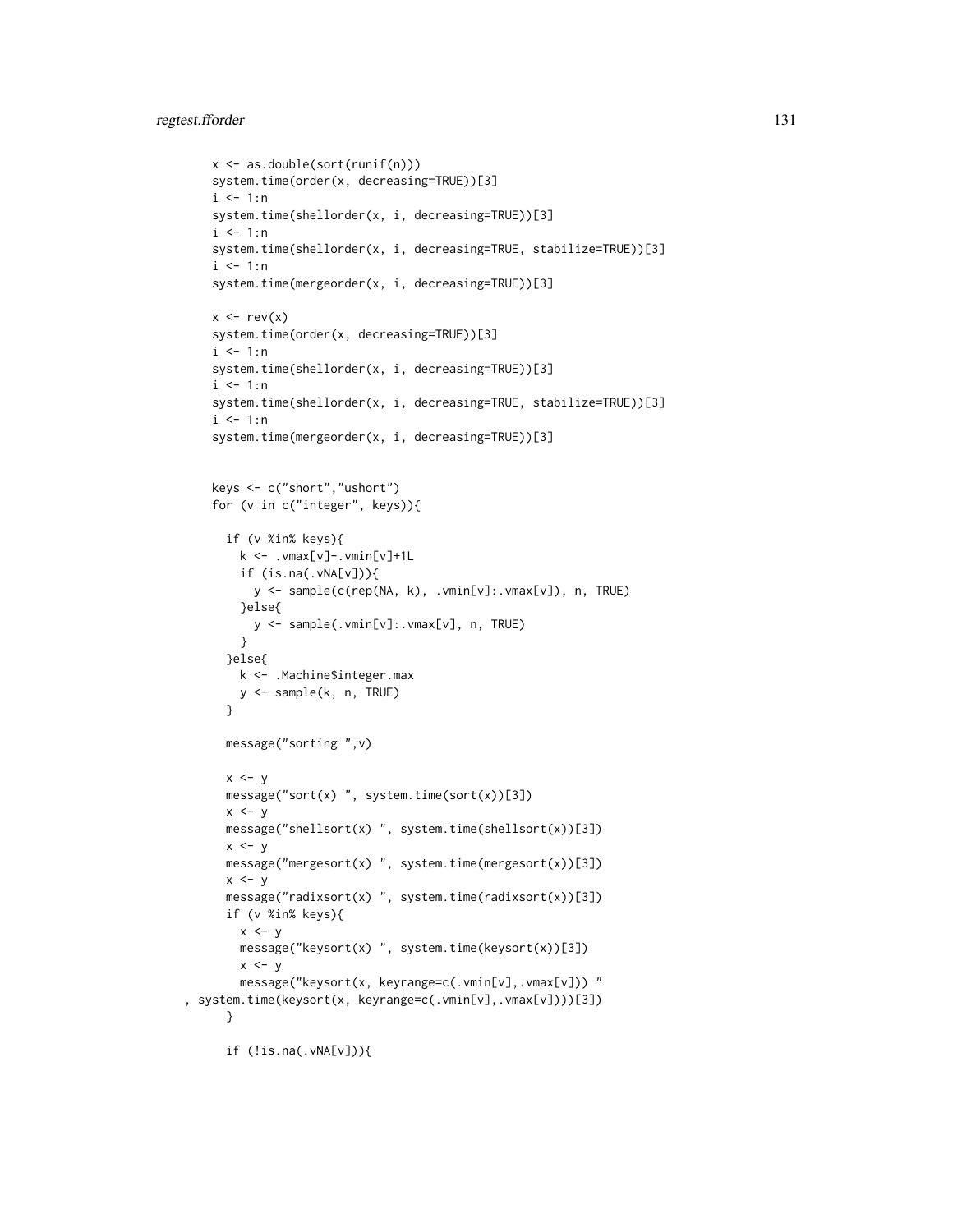```
x \leq -ymessage("shellsort(x, has.na=FALSE) ", system.time(shellsort(x, has.na=FALSE))[3])
       x \le -ymessage("mergesort(x, has.na=FALSE) ", system.time(mergesort(x, has.na=FALSE))[3])
        x \le -ymessage("radixsort(x, has.na=FALSE) ", system.time(radixsort(x, has.na=FALSE))[3])
        if (v %in% keys){
          x \le -ymessage("keysort(x, has.na=FALSE) ", system.time(keysort(x, has.na=FALSE))[3])
          x \le -ymessage("keysort(x, has.na=FALSE, keyrange=c(.vmin[v],.vmax[v])) "
, system.time(keysort(x, has.na=FALSE, keyrange=c(.vmin[v],.vmax[v])))[3])
        }
      }
      message("ordering",v)
      x[] \leftarrow yi \leq -1:nmessage("order(x) ", system.time(order(x))[3])
      x[] <- y
      i \leq 1:nmessage("shellorder(x, i) ", system.time(shellorder(x, i))[3])
      x[] \leftarrow yi \leq 1:nmessage("mergeorder(x, i) ", system.time(mergeorder(x, i))[3])
     x[] \leftarrow yi \leq 1:nmessage("radixorder(x, i) ", system.time(radixorder(x, i))[3])
      if (v %in% keys){
       x[] \leftarrow yi <- 1:n
        message("keyorder(x, i) ", system.time(keyorder(x, i))[3])
        x[] \leftarrow yi \leq 1:nmessage("keyorder(x, i, keyrange=c(.vmin[v],.vmax[v])) "
, system.time(keyorder(x, i, keyrange=c(.vmin[v],.vmax[v])))[3])
      }
      if (!is.na(.vNA[v])){
        x[] \leftarrow yi \leq 1:nmessage("shellorder(x, i, has.na=FALSE) ", system.time(shellorder(x, i, has.na=FALSE))[3])
        x[] \leftarrow yi \leq 1:nmessage("mergeorder(x, i, has.na=FALSE) ", system.time(mergeorder(x, i, has.na=FALSE))[3])
        x[] \leftarrow y
        i \leq 1:nmessage("radixorder(x, i, has.na=FALSE) ", system.time(radixorder(x, i, has.na=FALSE))[3])
        if (v %in% keys){
          x[] \leftarrow yi <- 1:n
```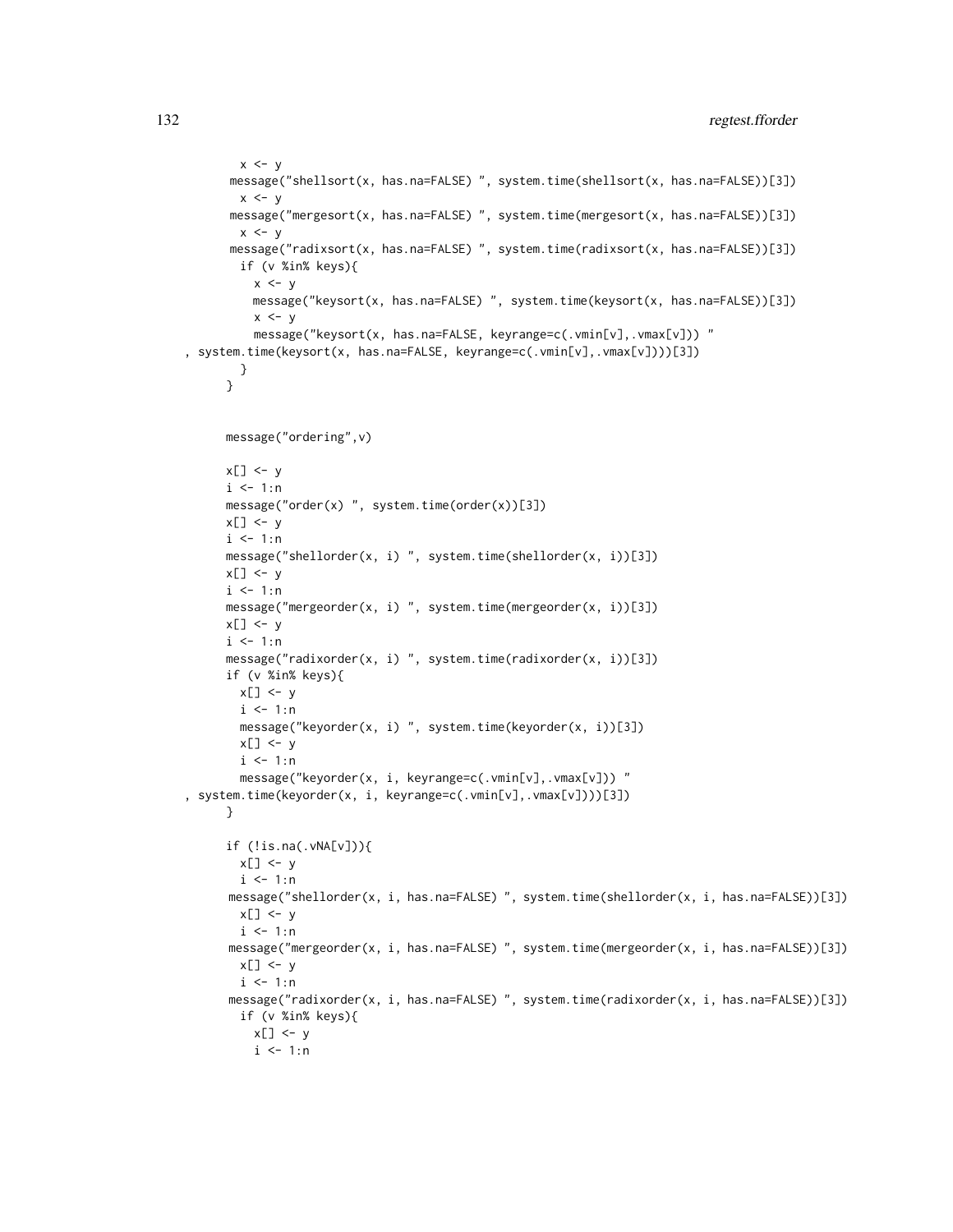#### repnam 133

```
message("keyorder(x, i, has.na=FALSE) ", system.time(keyorder(x, i, has.na=FALSE))[3])
          x[] \leftarrow yi \leq 1:nmessage("keyorder(x, i, has.na=FALSE, keyrange=c(.vmin[v],.vmax[v])) "
, system.time(keyorder(x, i, has.na=FALSE, keyrange=c(.vmin[v],.vmax[v])))[3])
        }
      }
    }
## End(Not run)
```
repnam *Replicate with names*

## Description

Function repnam replicates its argument to the desired length, either by simply [repl](#page-0-0)icating or if it has [names](#page-0-0) - by replicating the default and matching the argument by its names.

## Usage

```
repnam(argument, names = NULL, len=length(names), default = list(NULL))
```
# Arguments

| argument | a named or non-named vector or list to be replicated                                                                        |
|----------|-----------------------------------------------------------------------------------------------------------------------------|
| names    | NULL or a charcter vector of names to which the argument names are matched                                                  |
| len      | the desired length (required if names is not given)                                                                         |
| default  | the desired default which is replicated in case names are used (the default list (NULL)<br>is suitable for a list argument) |

## Value

an object like argument or default having length len

# Note

This is for internal use, e.g. to handle argument colClasses in [read.table.ffdf](#page-120-0)

# Author(s)

Jens Oehlschlägel

## See Also

[rep](#page-0-0), [vector](#page-0-0), [repfromto](#page-0-0)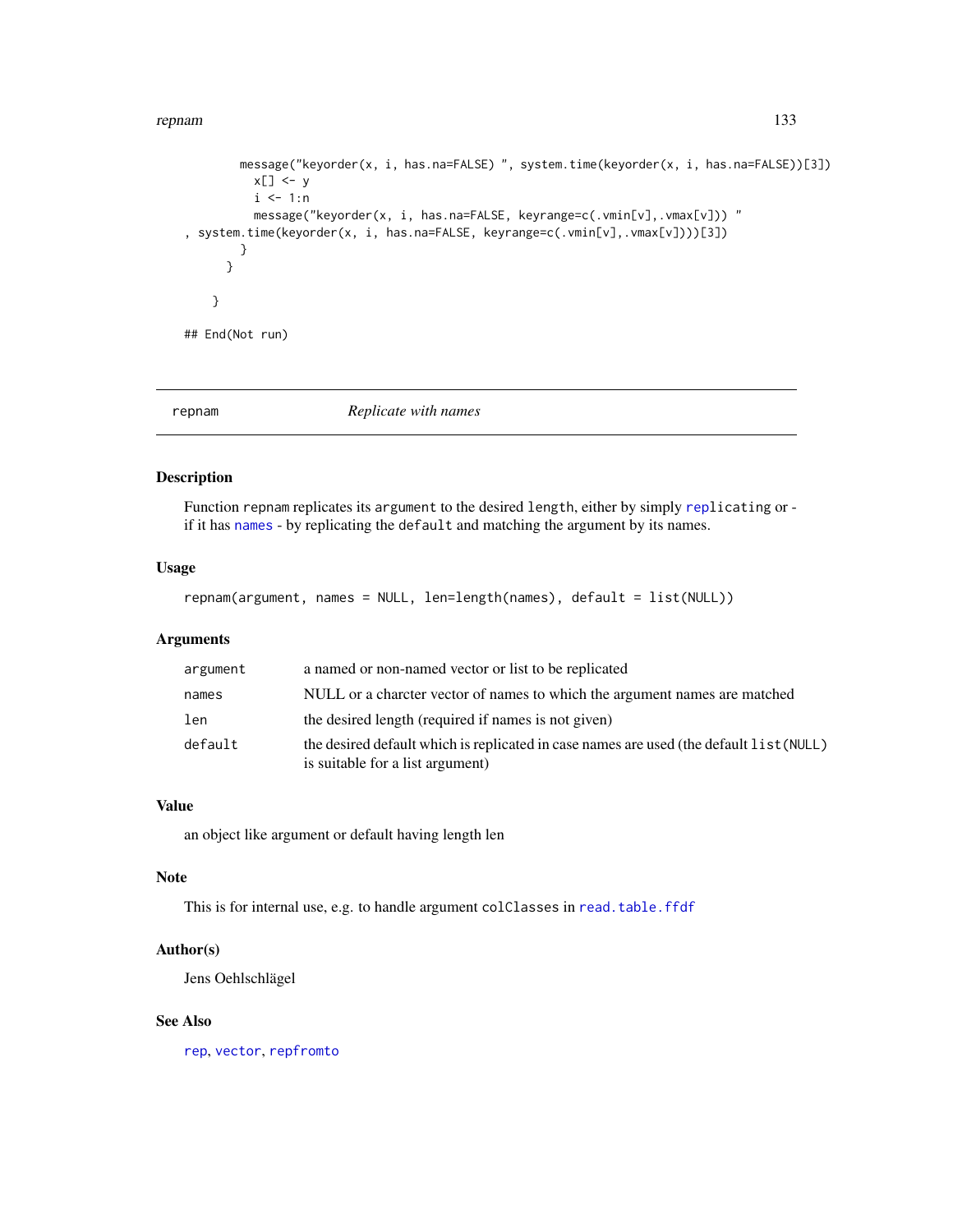#### 134 sortLevels

# Examples

```
message("a list example")
repnam(list(y=c(1,2), z=3), letters)
repnam(list(c(1,2), 3), letters)
message("a vector example")
```

```
repnam(c(y=1, z=3), letters, default=NA)
repnam(c(1, 3), letters, default=NA)
```
<span id="page-133-0"></span>

#### sortLevels *Factor level manipulation*

# Description

appendLevels combines [levels](#page-95-0) without sorting such that levels of the first argument will not require re-coding.

recodeLevels is a generic for recoding a factor to a desired set of levels - also has a method for large [ff](#page-40-0) objects

sortLevels is a generic for level sorting and recoding of single factors or of all factors of a [ffdf](#page-54-0) dataframe.

#### Usage

```
appendLevels(...)
recodeLevels(x, lev)
## S3 method for class 'factor'
recodeLevels(x, lev)
## S3 method for class 'ff'
recodeLevels(x, lev)
sortLevels(x)
## S3 method for class 'factor'
sortLevels(x)
## S3 method for class 'ff'
sortLevels(x)
## S3 method for class 'ffdf'
sortLevels(x)
```
# Arguments

| $\cdot$ $\cdot$ $\cdot$ | character vector of levels or is, factor objects from which the level attribute is<br>taken |
|-------------------------|---------------------------------------------------------------------------------------------|
| X                       | a factor or ff factor or a ffdf dataframe (sortLevels only)                                 |
| lev                     | a character vector of levels                                                                |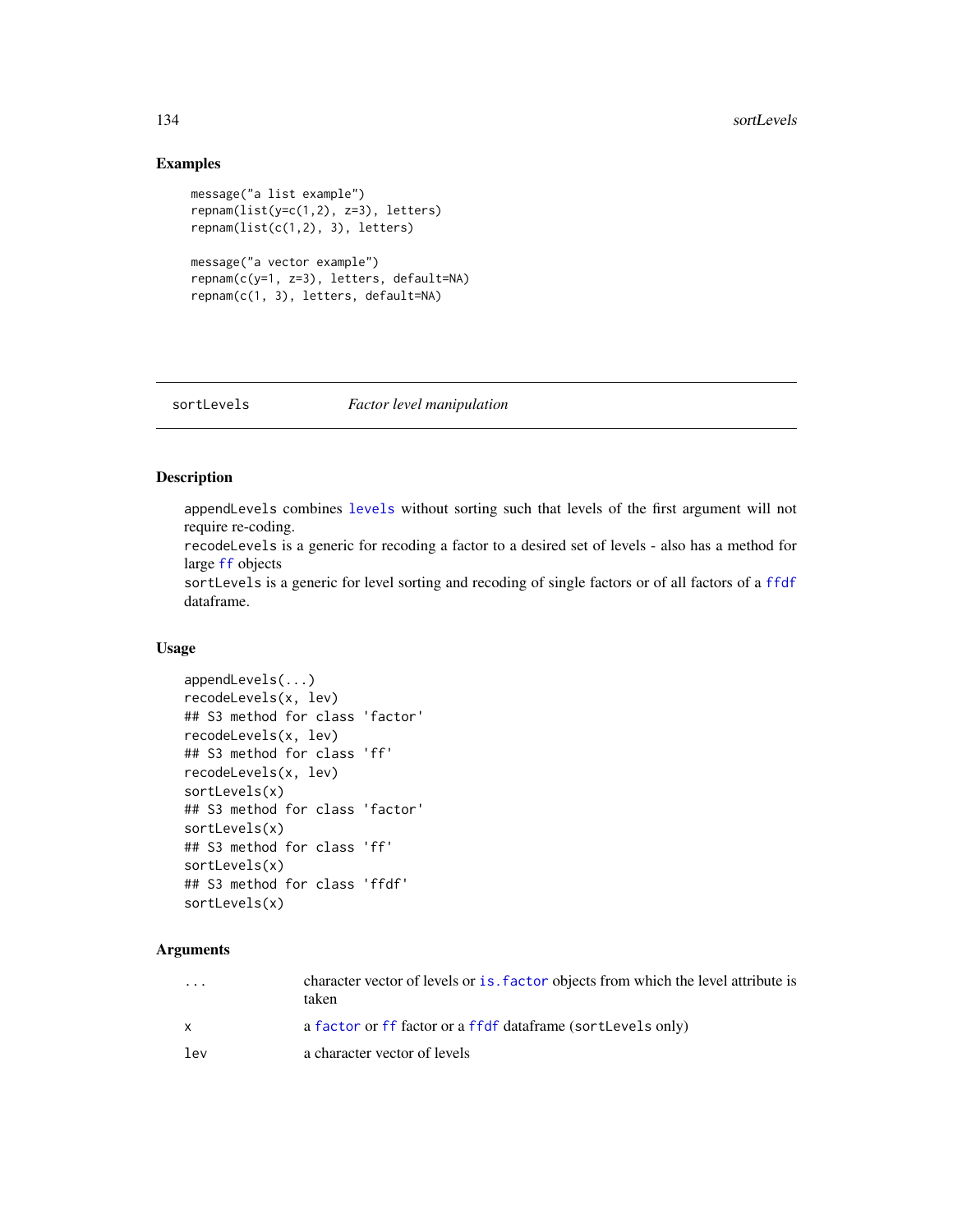#### sortLevels and the state of the state of the state of the state of the state of the state of the state of the state of the state of the state of the state of the state of the state of the state of the state of the state of

#### Details

When reading a long file with categorical columns the final set of factor levels is only known once the complete file has been read. When a file is so large that we read it in chunks, the new levels need to be added incrementally. [rbind.data.frame](#page-0-0) sorts combined levels, which requires recoding. For [ff](#page-40-0) factors this would require recoding of all previous chunks at the next chunk - potentially on disk, which is too expensive. Therefore [read.table.ffdf](#page-120-0) will simply appendLevels without sorting, and the recodeLevels and sortLevels generics provide a convenient means for sorting and recoding levels after all chunks have been read.

#### Value

appendLevels returns a vector of combined levels, recodeLevels and sortLevels return the input object with changed levels. Do read the note!

#### Note

You need to re-assign the return value not only for ram- but also for ff-objects. Remember ff's hybrid copying semantics: [LimWarn](#page-97-0). If you forget to re-assign the returned object, you will end up with ff objects that have their integer codes re-coded to the new levels but still carry the old levels as a [virtual](#page-109-1) attribute.

#### Author(s)

Jens Oehlschlägel

#### See Also

[read.table.ffdf](#page-120-0), [levels.ff](#page-95-0)

```
message("Let's create a factor with little levels")
 x <- ff(letters[4:6], levels=letters[4:6])
 message("Let's interpret the same ff file without levels in order to see the codes")
 y \leq -xlevels(y) <- NULL
 levels(x)
 data.frame(factor=x[], codes=y[])
 levels(x) <- appendLevels(levels(x), letters)
 levels(x)
 data.frame(factor=x[], codes=y[])
 x \le sortLevels(x) # implicit recoding is chunked were necessary
 levels(x)
 data.frame(factor=x[], codes=y[])
 message("NEVER forget to reassign the result of recodeLevels or sortLevels,
look at the following mess")
 recodeLevels(x, rev(levels(x)))
```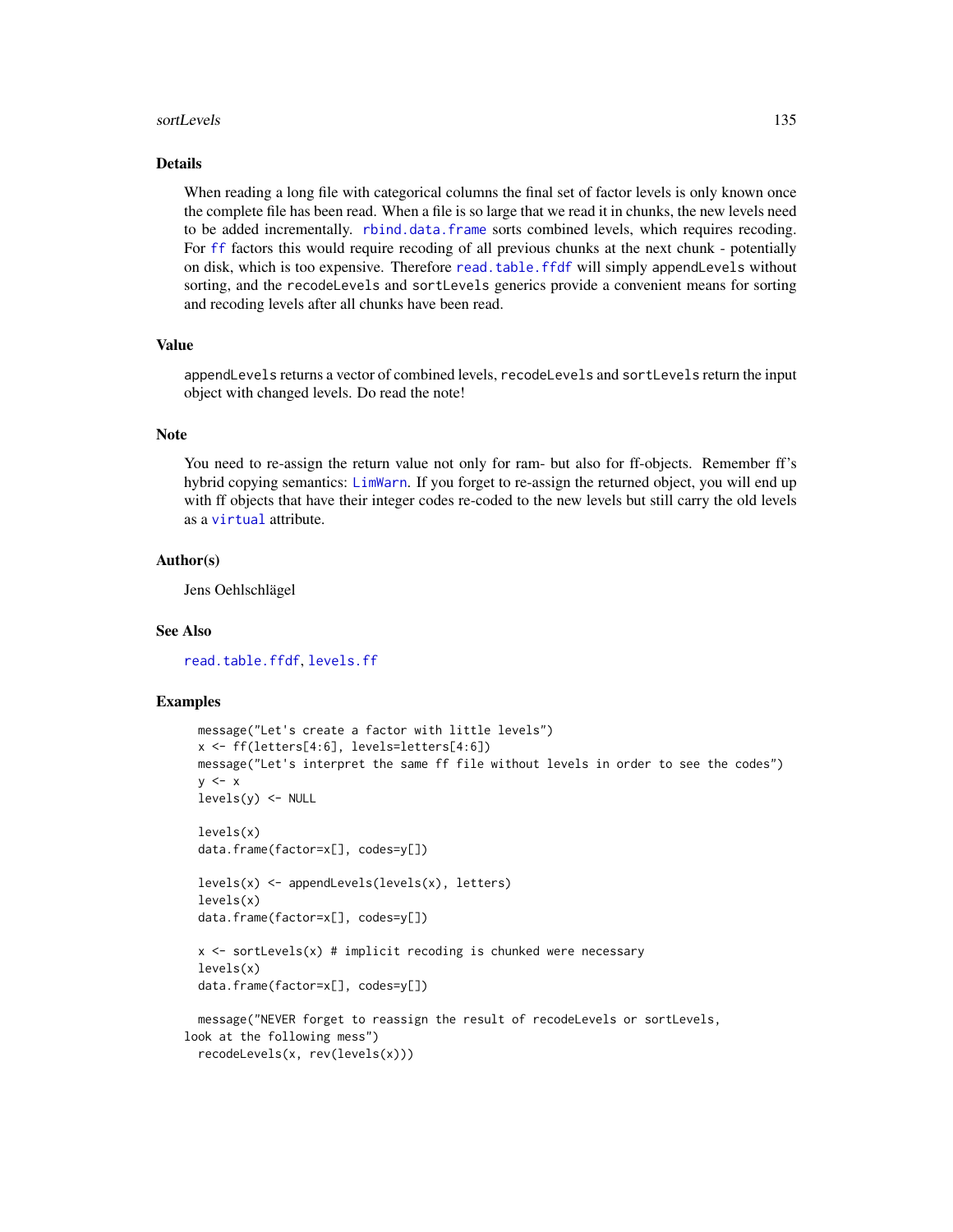```
message("NOW the codings have changed, but not the levels, the result is wrong data")
 levels(x)
 data.frame(factor=x[], codes=y[])
 rm(x);gc()## Not run:
n <- 5e7
message("reading a factor from a file ist as fast ...")
system.time(
fx <- ff(factor(letters[1:25]), length=n)
)
system.time(x < - f x[])str(x)
rm(x); gc()message("... as creating it in-RAM (R-2.11.1) which is theoretically impossible ...")
system.time({
x <- integer(n)
x[] \leftarrow 1:25levels(x) <- letters[1:25]
class(x) <- "factor"
})
str(x)
rm(x); gc()
message("... but is possible if we avoid some unnecessary copying that is triggered
by assignment functions")
system.time({
x \leftarrow integer(n)
x[] \leftarrow 1:25setattr(x, "levels", letters[1:25])
setattr(x, "class", "factor")
})
str(x)
rm(x); gc()rm(n)
## End(Not run)
```
splitPathFile *Analyze pathfile-strings*

## Description

splitPathFile splits a vector of pathfile-strings into path- and file-components without loss of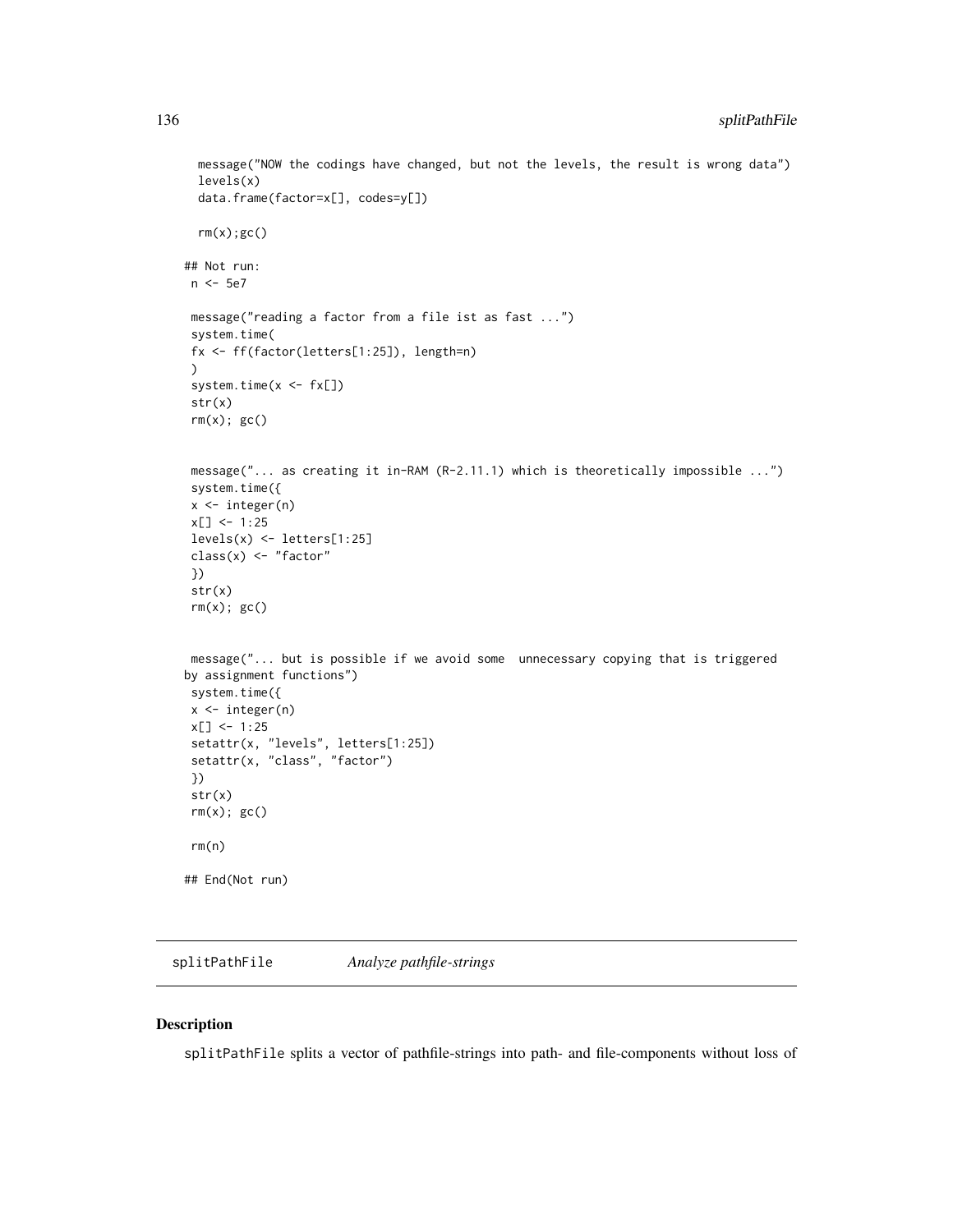information. unsplitPathFile restores the original pathfile-string vector. standardPathFile standardizes a vector of pathfile-strings: backslashes are replaced by slashes, except for the first two leading backslashes indicating a network share. tempPathFile returns - similar to [tempfile](#page-0-0) - a vector of filenames given path(s) and file-prefix(es) and an optional extension. fftempfile returns - similar to tempPathFile - a vector of filenames following a vector of pathfile patterns that are intrepreted in a ff-specific way.

#### Usage

```
splitPathFile(x)
unsplitPathFile(splitted)
standardPathFile(x)
tempPathFile(splitted=NULL, path=splitted$path, prefix=splitted$file, extension=NULL)
fftempfile(x)
```
#### Arguments

| X         | a character vector of pathfile strings  |
|-----------|-----------------------------------------|
| splitted  | a return value from splitPathFile       |
| path      | a character vector of path components   |
| prefix    | a character vector of file components   |
| extension | optional extension like "csv" (or NULL) |

#### Details

[dirname](#page-0-0) and [basename](#page-0-0) remove trailing file separators and therefore cannot distinguish pathfile string that contains ONLY a path from a pathfile string that contains a path AND file. Therefore [file.path\(](#page-0-0)dirname(pathfile), basename(pathfile)) cannot always restore the original pathfile string.

splitPathFile decomposes each pathfile string into three parts: a path BEFORE the last file separator, the file separator, the filename component AFTER the last file separator. If there is no file separator in the string, splitPathFile tries to guess whether the string is a path or a file component: ".", ".." and "~" are recognized as path components. No tilde expansion is done, see [path.expand](#page-0-0). Backslashes are converted to the current [.Platform\\$](#page-0-0)file.sep using splitPathFile except for the first two leading backslashes indicating a network share.

unsplitPathFile restores the original pathfile-string vector up to translated backslashes.

tempPathFile internally uses [tempfile](#page-0-0) to create its filenames, if an extension is given it repeats filename creation until none of them corresponds to an existing file.

fftempfile takes a path-prefix pattern as input, splits it, will replace an empty path by getOption("fftempdir") and will use getOption("ffextension") as extension.

#### Value

A list with components

| path          | a character vector of path components       |
|---------------|---------------------------------------------|
| fsep          | a character vector of file separators or "" |
| $f: 1 \wedge$ | a gharacter vector of file companents       |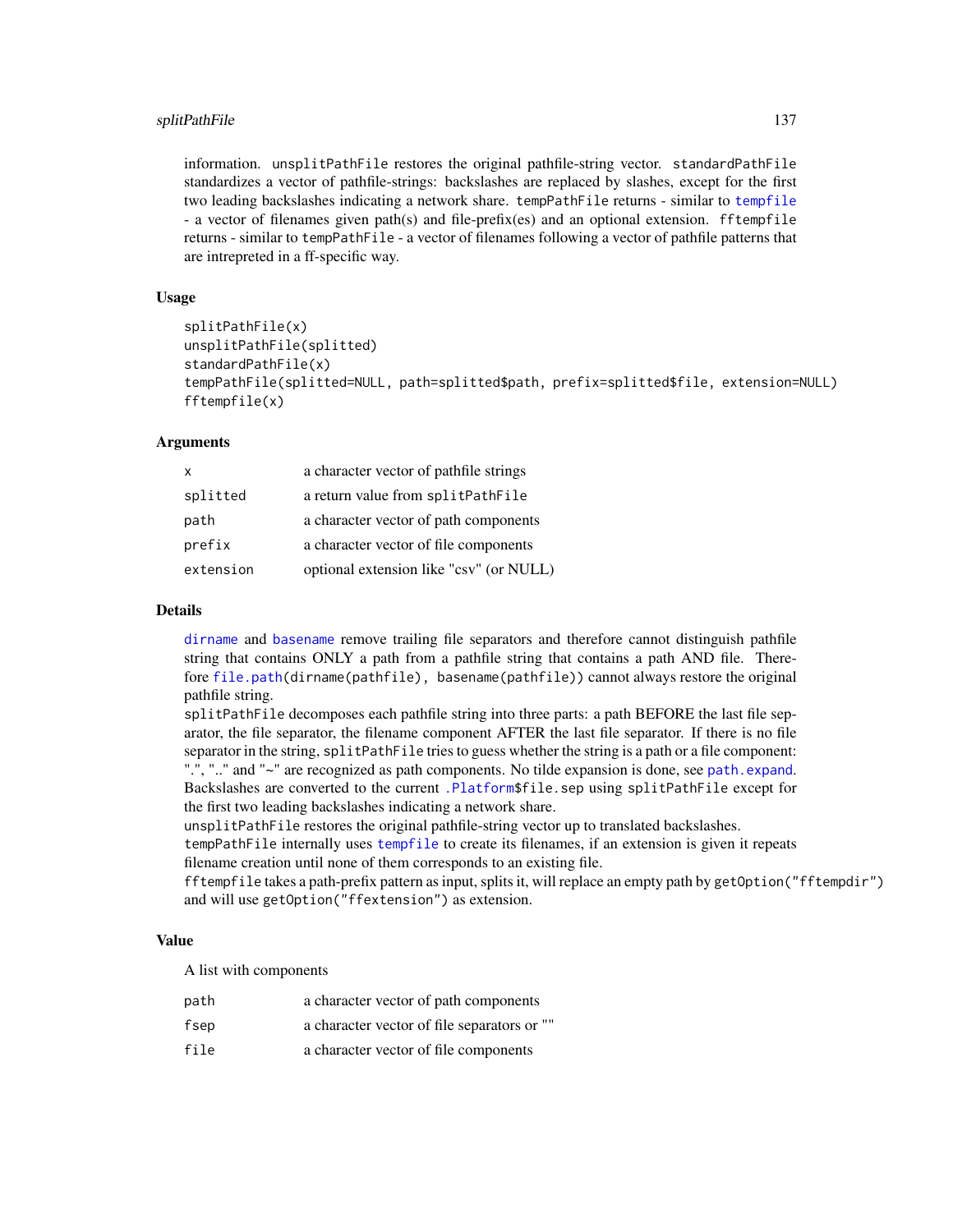## Note

There is no gurantee that the path and file components contain valid path- or file-names. Like [basename](#page-0-0), splitPathFile can return ".", ".." or even "", however, all these make sense as a prefix in tempPathFile.

#### Author(s)

Jens Oehlschlägel

# See Also

[tempfile](#page-0-0), [dirname](#page-0-0), [basename](#page-0-0), [file.path](#page-0-0)

```
pathfile <- c("", ".", "/.", "./", "./.", "/"
 , "a", "a/", "/a", "a/a", "./a", "a/.", "c:/a/b/c", "c:/a/b/c/"
  , "..", "../", "/..", "../..", "//", "\\\\a\\", "\\\\a/"
  , "\\\\a/b", "\\\\a/b/", "~", "~/", "~/a", "~/a/")
 splitted <- splitPathFile(pathfile)
 restored <- unsplitPathFile(splitted)
 stopifnot(all(gsub("\\\\","/",restored)==gsub("\\\\","/",pathfile)))
 dirnam <- dirname(pathfile)
 basnam <- basename(pathfile)
 db <- file.path(dirnam,basnam)
 ident = gsub("\\\\","/",db) == gsub("\\\\","/",pathfile)
 sum(!ident)
 do.call("data.frame", c(list(ident=ident, pathfile=pathfile
  , dirnam=dirnam, basnam=basnam), splitted))
 ## Not run:
   message("show the difference between tempfile and fftempfile")
   do.call("data.frame", c(list(ident=ident, pathfile=pathfile, dirnam=dirnam, basnam=basnam)
, splitted, list(filename=tempPathFile(splitted), fftempfile=fftempfile(pathfile))))
   message("for a single string splitPathFile is slower,
for vectors of strings it scales much better than dirname+basename")
   system.time(for (i in 1:1000){
     d <- dirname(pathfile)
     b <- basename(pathfile)
   })
   system.time(for (i in 1:1000){
     s <- splitPathFile(pathfile)
   })
   len <- c(1,10,100,1000)
   timings <- matrix(0, 2, length(len), dimnames=list(c("dir.base.name", "splitPathFile"), len))
   for (j in seq(along=len)){
```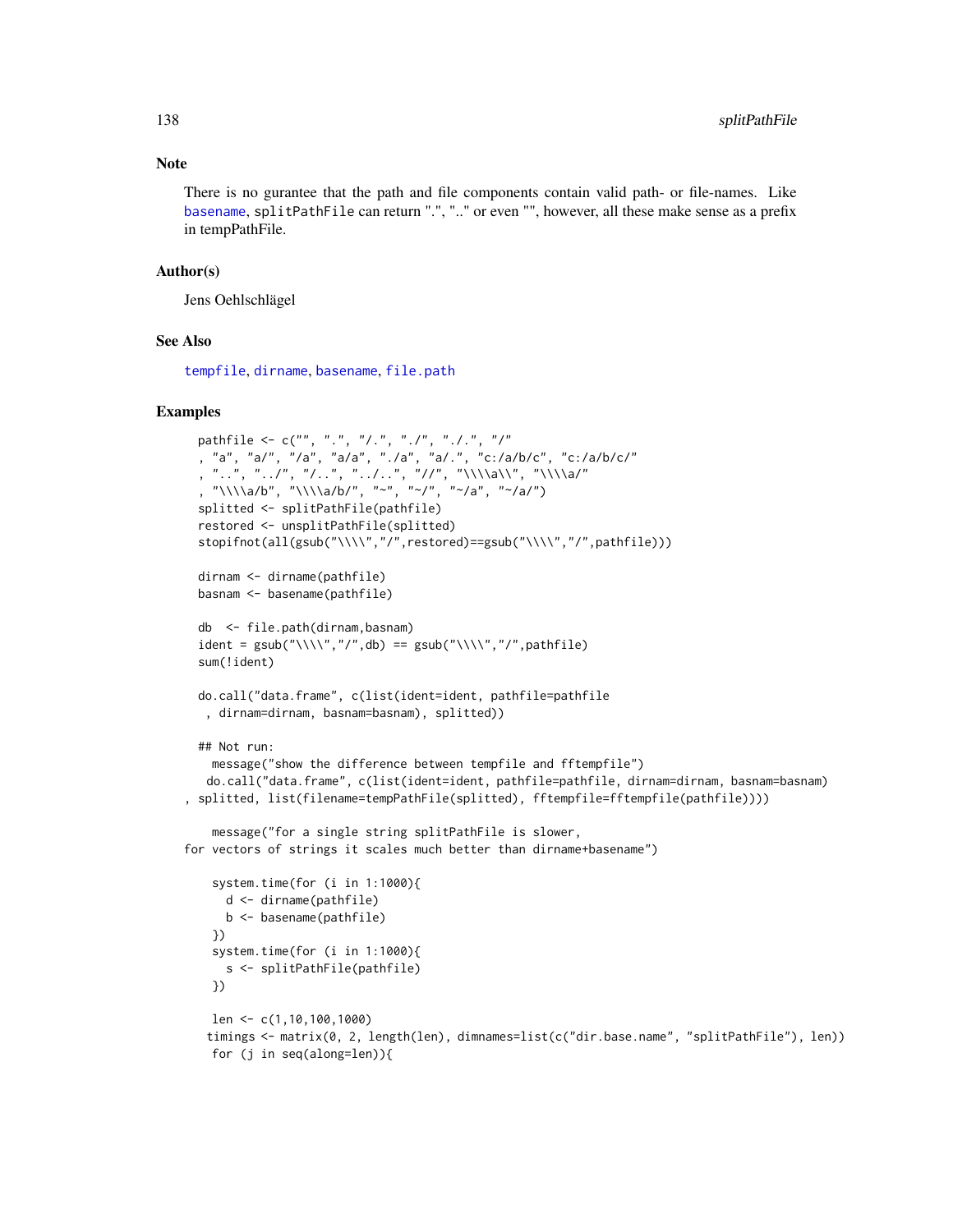#### swap 139

```
l \leftarrow len[j]r <- 10000 / l
  x <- rep("\\\\a/b/", l)
  timings[1,j] <- system.time(for (i in 1:r){
      d \leftarrow dirname(x)b \leftarrow basename(x)})[3]
  timings[2,j] <- system.time(for (i in 1:r){
      s <- splitPathFile(x)
    })[3]
}
timings
```
## End(Not run)

swap *Reading and writing in one operation (high-level)*

# Description

The generic swap combines  $x[i]$  and  $x[i]$  <- value in a single operation.

# Usage

```
swap(x, value, ...)## S3 method for class 'ff'
swap(x, value, i, add = FALSE, pack = FALSE, ...)## S3 method for class 'ff_array'
swap(x, value, \dots, bydim = NULL, drop = getOption("ffdrop"), add = FALSE, pack = FALSE)
## Default S3 method:
swap(x, value, ..., add = FALSE)
```
## Arguments

| $\mathsf{x}$ | a ff or ram object                                                                                       |
|--------------|----------------------------------------------------------------------------------------------------------|
| value        | the new values to write, possibly recycled, see $[$ . ff                                                 |
| i            | index information, see $[$ . ff                                                                          |
| $\cdot$      | missing OR up to length $(\dim(x))$ index expressions OR (ff only) hi objects                            |
| drop         | logical scalar indicating whether array dimensions shall be dropped                                      |
| bydim        | how to interpret vector to array data, see $\lceil$ . ff                                                 |
| add          | TRUE if the values should rather increment than overwrite at the target posi-<br>tions, see readwrite.ff |
| pack         | FALSE to prevent rle-packing in hybrid index preprocessing, see as .hi                                   |
|              |                                                                                                          |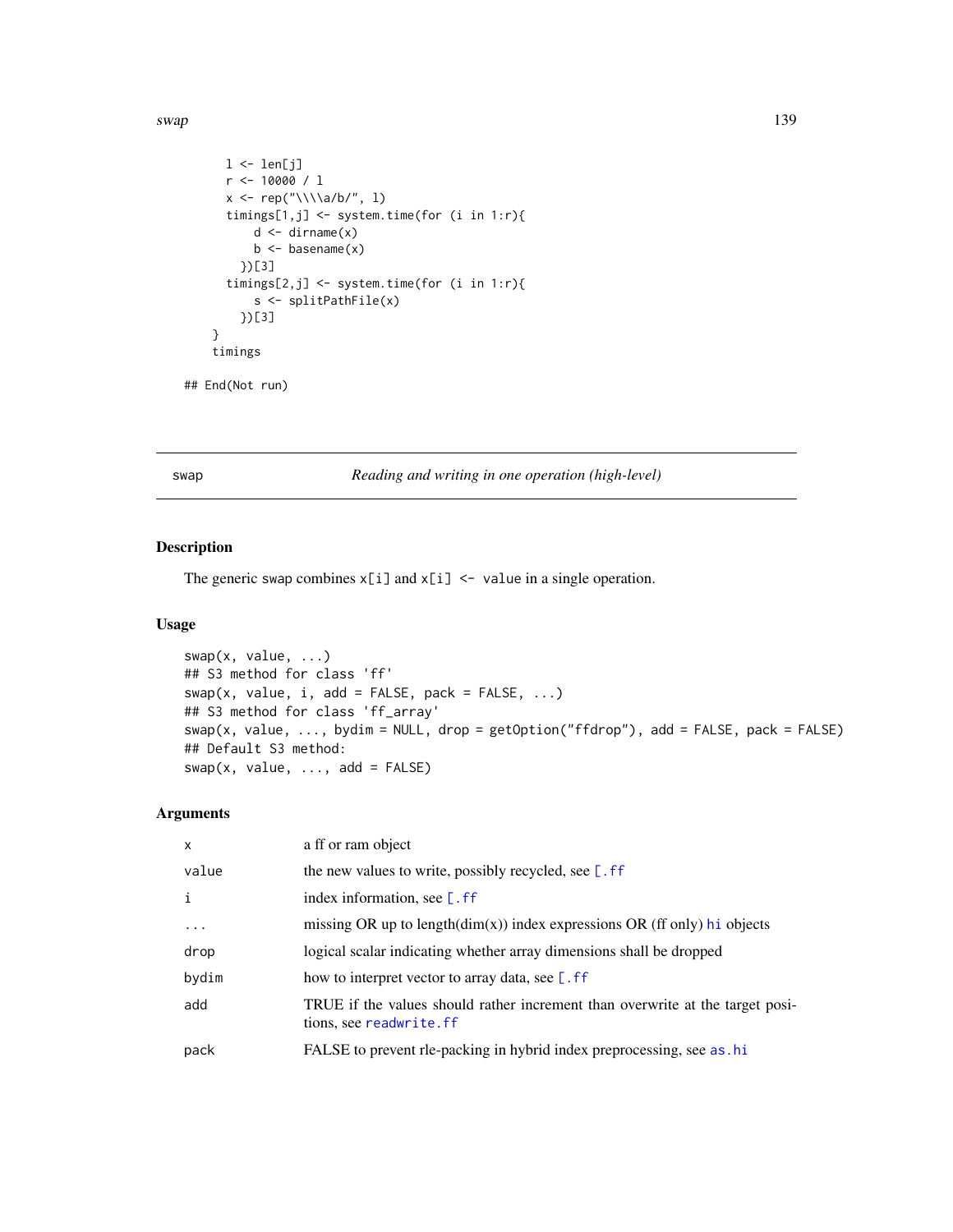## Details

```
y \le - swap(x, value, i, add=FALSE, ...)
is a shorter and more efficient version of
y \leq -x[i, add=FALSE, ...]x[i, add=FALSE, ...] <- value
and
y \le - swap(x, value, i, add=TRUE, ...)
is a shorter and more efficient version of
y <- x[i, add=TRUE, ...]
y \leftarrow y + valuex[i, add=False, ...] <- y
```
## Value

Values at the target positions. More precisely swap(x, value, i, add=FALSE) returns the old values at the position i while swap(x, value, i, add=TRUE) returns the incremented values of x.

#### Note

Note that swap.default changes the object in its parent frame and thus violates  $\mathbf{R}'s$  usual functional programming logic. When using add=TRUE, duplicated index positions should be avoided, because ff and ram objects behave differently:

swap.ff(x, 1, c(3,3), add=TRUE) # will increment x at position 3 TWICE by 1, while swap.default(x, 1, c(3,3), add=TRUE) # will increment x at position 3 just ONCE by 1

# Author(s)

Jens Oehlschlägel

#### See Also

[\[.ff](#page-35-0), [add](#page-4-0), [readwrite.ff](#page-125-0), [getset.ff](#page-83-0), [LimWarn](#page-97-0)

## Examples

x <- ff("a", levels=letters, length=52)  $y \leftarrow \text{swap}(x, "b", \text{sample}(\text{length}(x), 26))$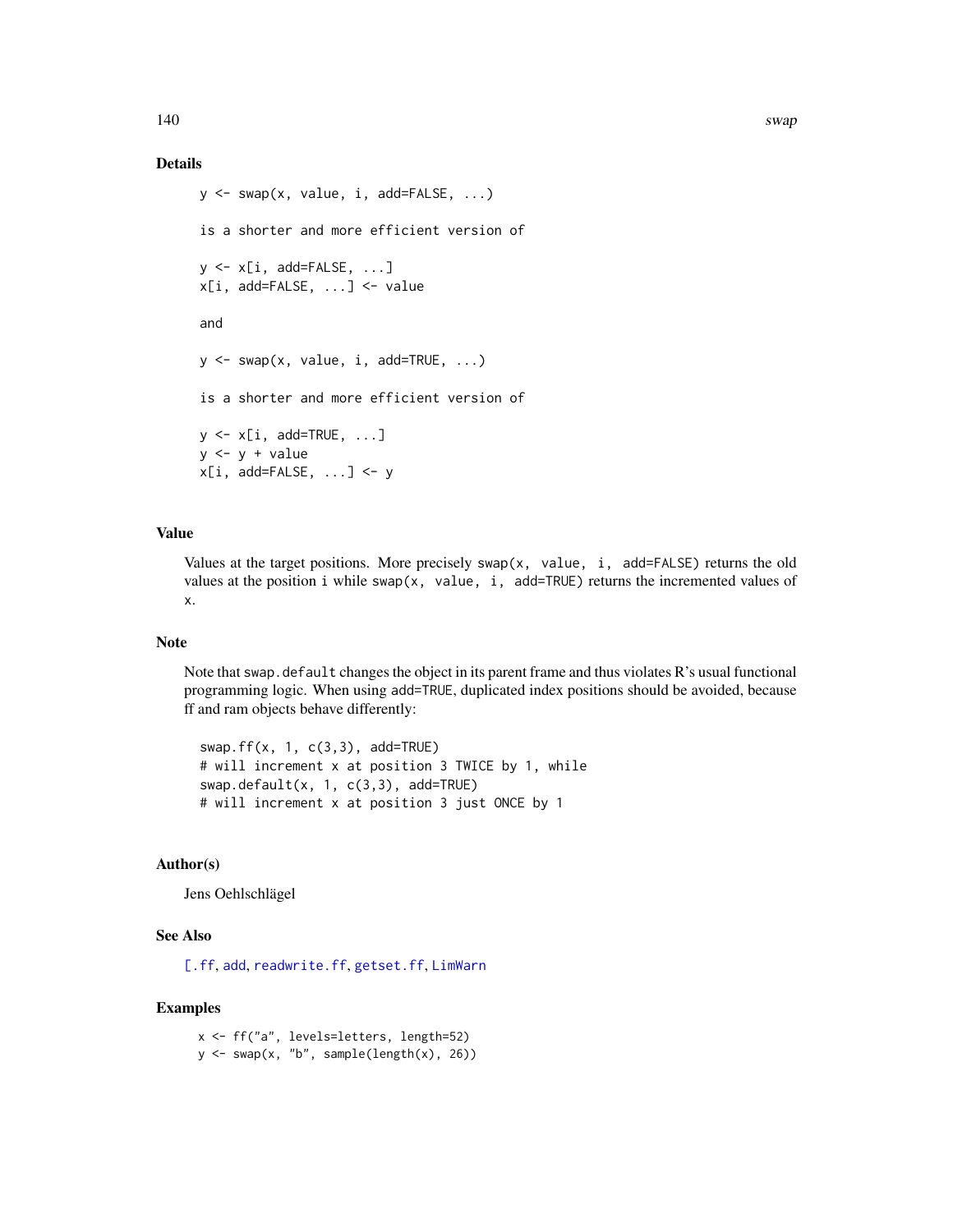symmetric 141

```
x
y
rm(x,y); gc()
```
#### <span id="page-140-0"></span>symmetric *Test for symmetric structure*

## Description

Check if an object is inherently symmetric (its structure, not its data)

#### Usage

```
symmetric(x, ...)
## S3 method for class 'ff'
symmetric(x, ...)
## Default S3 method:
symmetric(x, ...)
## S3 method for class 'dist'
symmetric(x, ...)
```
# Arguments

| X        | an ff or ram object          |
|----------|------------------------------|
| $\cdots$ | further arguments (not used) |

## Details

ff matrices can be declared symmetric at creation time. Compatibility function symmetric.default returns FALSE, symmetric.dist returns TRUE.

## Value

TRUE or FALSE

# Author(s)

Jens Oehlschlägel

# See Also

[symmetric](#page-140-0), [ff](#page-40-0) , [dist](#page-0-0), [isSymmetric](#page-0-0)

```
symmetric(matrix(1:16, 4, 4))
symmetric(dist(rnorm(1:4)))
```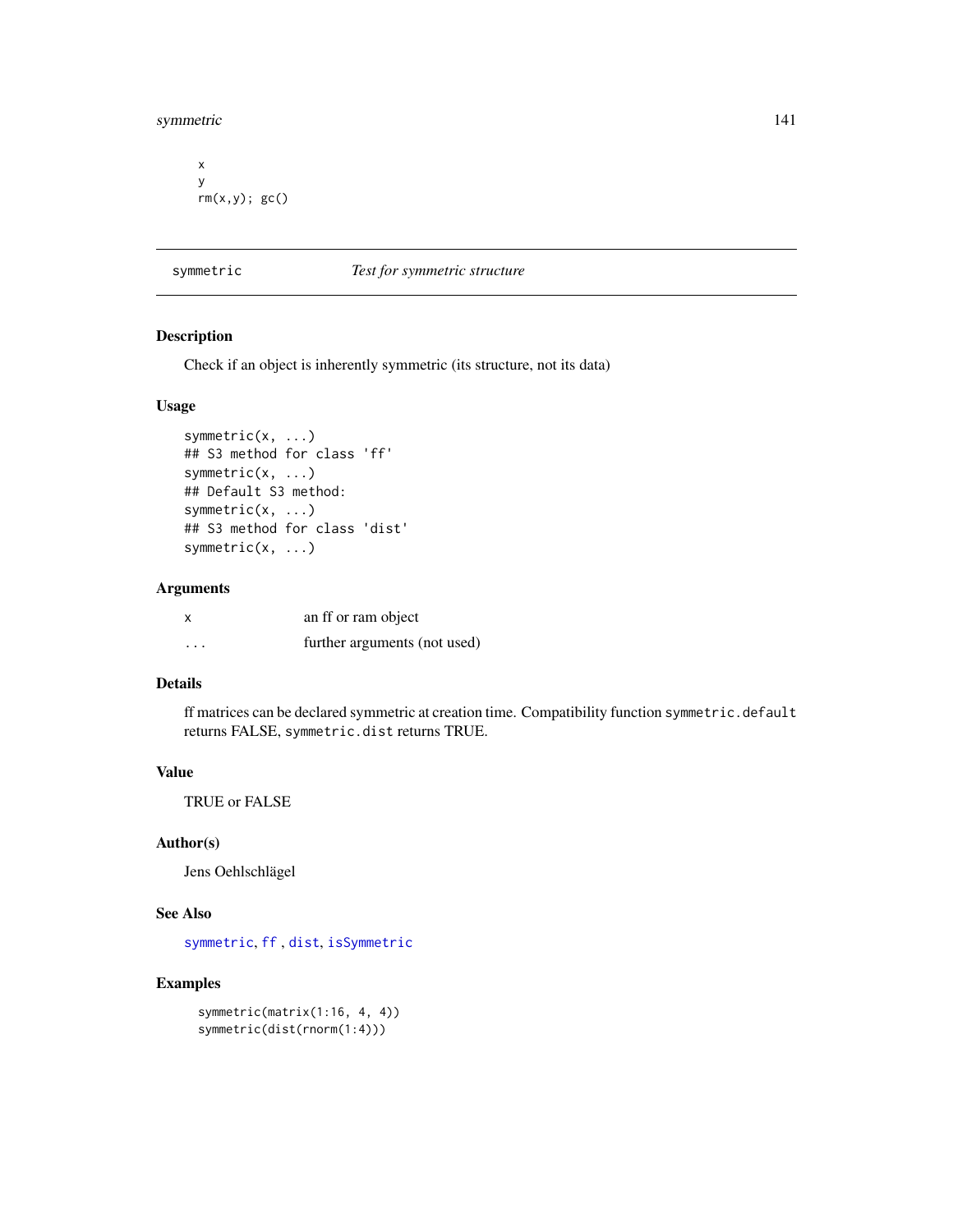symmIndex2vectorIndex *Array: make vector positions from symmetric array index*

# Description

make vector positions from (non-symmetric) array index respecting 'dim' and 'fixdiag'

# Usage

```
symmIndex2vectorIndex(x, dim, fixdiag = NULL)
```
# Arguments

|         | a matrix $[0.1:2]$ with matrix subscripts                    |
|---------|--------------------------------------------------------------|
| dim     | the dimensions of the symmetric matrix                       |
| fixdiag | NULL assumes free diagonal, any value assumes fixed diagonal |

## Details

With 'fixdiag = NULL'

## Value

a vector of indices in 1:prod(dim(x))

## Author(s)

Jens Oehlschlägel

## See Also

[arrayIndex2vectorIndex](#page-6-0)

```
symmIndex2vectorIndex(rbind(
c(1,1)
,c(1,10)
,c(10,1)
,c(10,10)
), dim=c(10,10))
symmIndex2vectorIndex(rbind(
c(1,1),c(1,10)
,c(10,1)
,c(10,10)
), dim=c(10,10), fixdiag=1)
```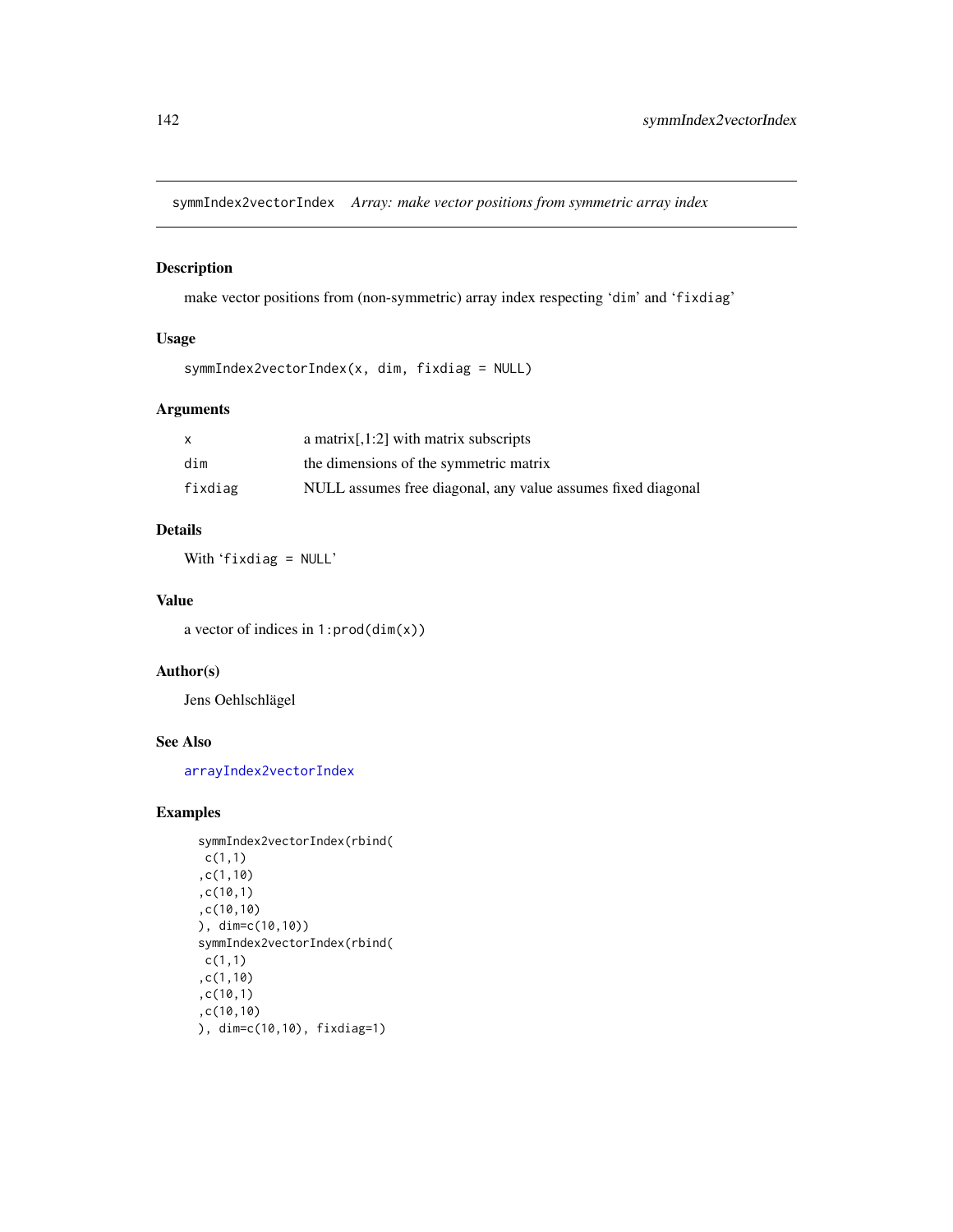# <span id="page-142-1"></span>Description

With unclass<- you can circumvent class dispatch on the assignment operator

# Usage

 $unclass(x)$  <- value

# Arguments

| x     | some object              |
|-------|--------------------------|
| value | the value to be assigned |

## Value

the modified object

## Author(s)

Jens Oehlschlägel

#### See Also

[unclass](#page-0-0), [undim](#page-142-0)

# Examples

```
x <- factor(letters)
unclass(x)[1:3] < -1Lx
```
<span id="page-142-0"></span>

| undim | Undim |
|-------|-------|
|-------|-------|

# Description

undim returns its input with the dim attribute removed

# Usage

undim(x)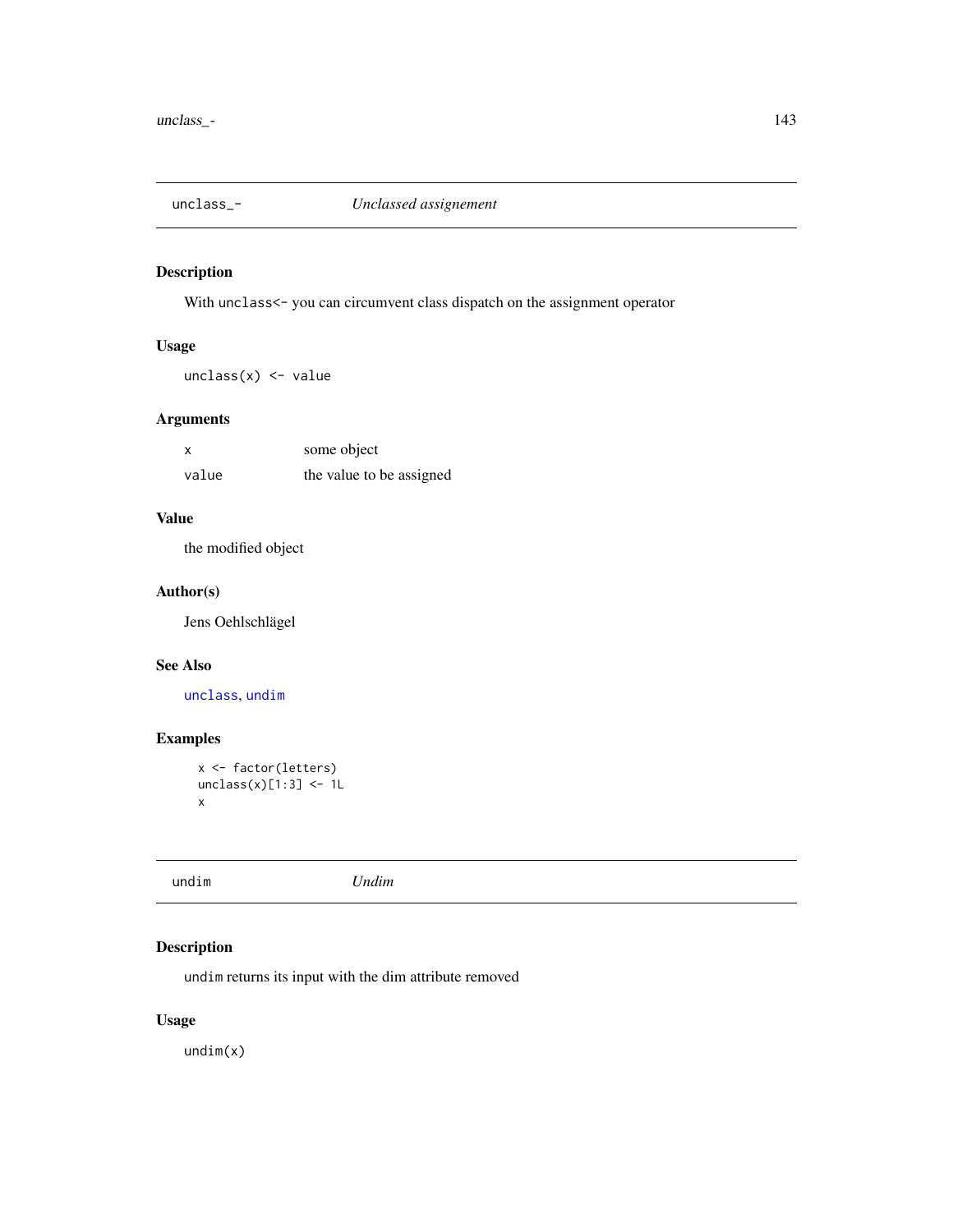## Arguments

x an object

## Value

x without dim attribute

# Author(s)

Jens Oehlschlägel

# See Also

[unclass<-](#page-142-1), [unclass](#page-0-0), [unname](#page-0-0), [dim](#page-0-0)

# Examples

x <- matrix(1:12, 3) x undim(x)

unsort *Hybrid Index, internal utilities*

# Description

Non-documented internal utilities that might change

# Usage

```
unsort(x, ix)
unsort.hi(x, index)
unsort.ahi(x, index, ixre = any(sapply(index, function(i) {
    if (is.null(i$ix)) {
        if (i$re) TRUE else FALSE
    } else {
        TRUE
    }
})), ix = lapply(index, function(i) {
   if (is.null(i$ix)) {
        if (i$re)
            orig <- rev(1:poslength(i))
        else orig <- 1:poslength(i)
    }
   else {
        orig <- i$ix
    }
```
144 unsort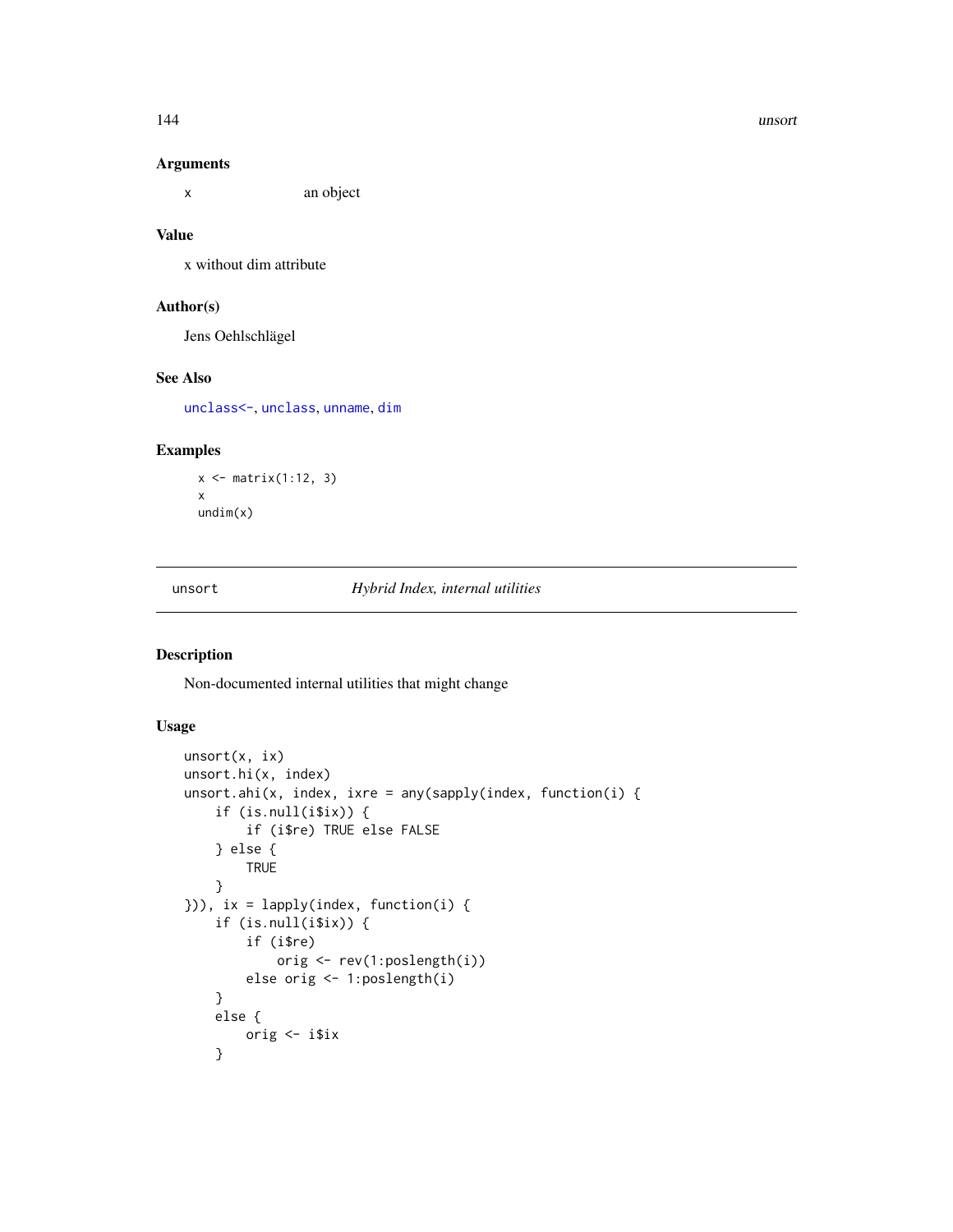#### <span id="page-144-0"></span>update.ff  $\qquad \qquad$  145

| orig                                                               |  |  |  |
|--------------------------------------------------------------------|--|--|--|
| }))                                                                |  |  |  |
| $subscript 2intercept 2interger(x, maxindex = NULL, names = NULL)$ |  |  |  |

### Arguments

| x        | x        |
|----------|----------|
| iх       | iх       |
| ixre     | ixre     |
| index    | index    |
| maxindex | maxindex |
| names    | names    |

# Details

These are utility functions for restoring original order after sorting. For now we 'mimic' the intuitive but wrong argument order of match() which should rather have the 'table' argument as its first argument, then one could properly method-dispatch on the type of table. xx We might change to proper 'unsort' generic, but then we have to change argument order.

# Value

undefined

#### Author(s)

Jens Oehlschlägel

# See Also

[hi](#page-84-0), [as.hi](#page-11-0)

update.ff *Update ff content from another object*

#### Description

update copies updates one ff object with the content of another object.

### Usage

```
## S3 method for class 'ff'
update(object, from, delete = FALSE, bydim = NULL, fromdim = NULL
, BATCHSIZE = .Machine$integer.max, BATCHBYTES = getOption("ffbatchbytes")
, VERBOSE = FALSE, ...## S3 method for class 'ffdf'
update(object, from, ...)
```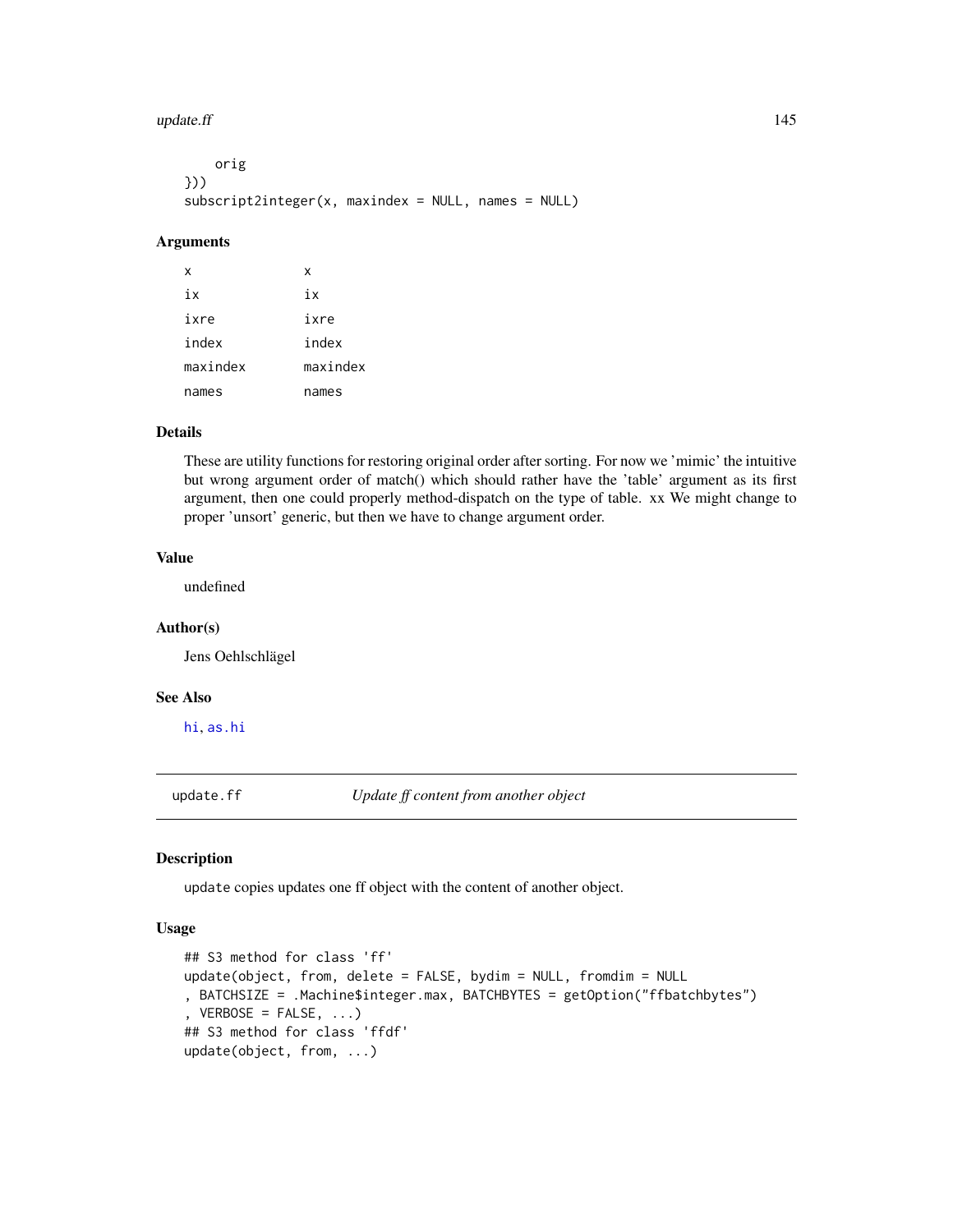#### <span id="page-145-0"></span>**Arguments**

| object            | an ff object to which to update                                                                                                                        |
|-------------------|--------------------------------------------------------------------------------------------------------------------------------------------------------|
| from              | an object from which to uodate                                                                                                                         |
| delete            | NA for quick update with file-exchange, TRUE for quick update with deleting<br>the 'from' object after the update, can speed up updating significantly |
| bydim             | how to interpret the content of the object, see ff                                                                                                     |
| fromdim           | how to interpret the content of the 'from' object, see ff                                                                                              |
| <b>BATCHSIZE</b>  | <b>BATCHSIZE</b>                                                                                                                                       |
| <b>BATCHBYTES</b> | <b>BATCHBYTES</b>                                                                                                                                      |
| <b>VERBOSE</b>    | <b>VERBOSE</b>                                                                                                                                         |
| $\ddots$          | further arguments                                                                                                                                      |

# Details

If the source object is.ff and not delete=FALSE then instead of slow copying we - if possible try to swap and rename the files behind the ff objects. Quick update requires that the two ff objects are [vectorCompatible](#page-33-0), that both don't use [vw](#page-154-0), that they have identical [maxlength](#page-102-0) and identical [levels.ff](#page-95-0).

### Value

An ff object like the input 'object' updated with the content of the 'from' object.

# Note

You don't have a guarantee that with delete=TRUE the 'from' object gets deleted or with delete=NA the 'from' objects carries the content of 'object'. Such expectations only turn true if really a quick update was possible.

#### Author(s)

Jens Oehlschlägel

## See Also

[ff](#page-40-0), [clone](#page-23-0), [ffvecapply](#page-48-0), [vectorCompatible](#page-33-0), [filename](#page-75-0)

# Examples

```
x < - f f(1:100)y \leftarrow ff(-(1:100))message("You should make it a habit to re-assign the return value
of update although this is not needed currently.")
  x \leftarrow update(x, from=y)
  x
  y
  x[] < -1:100
```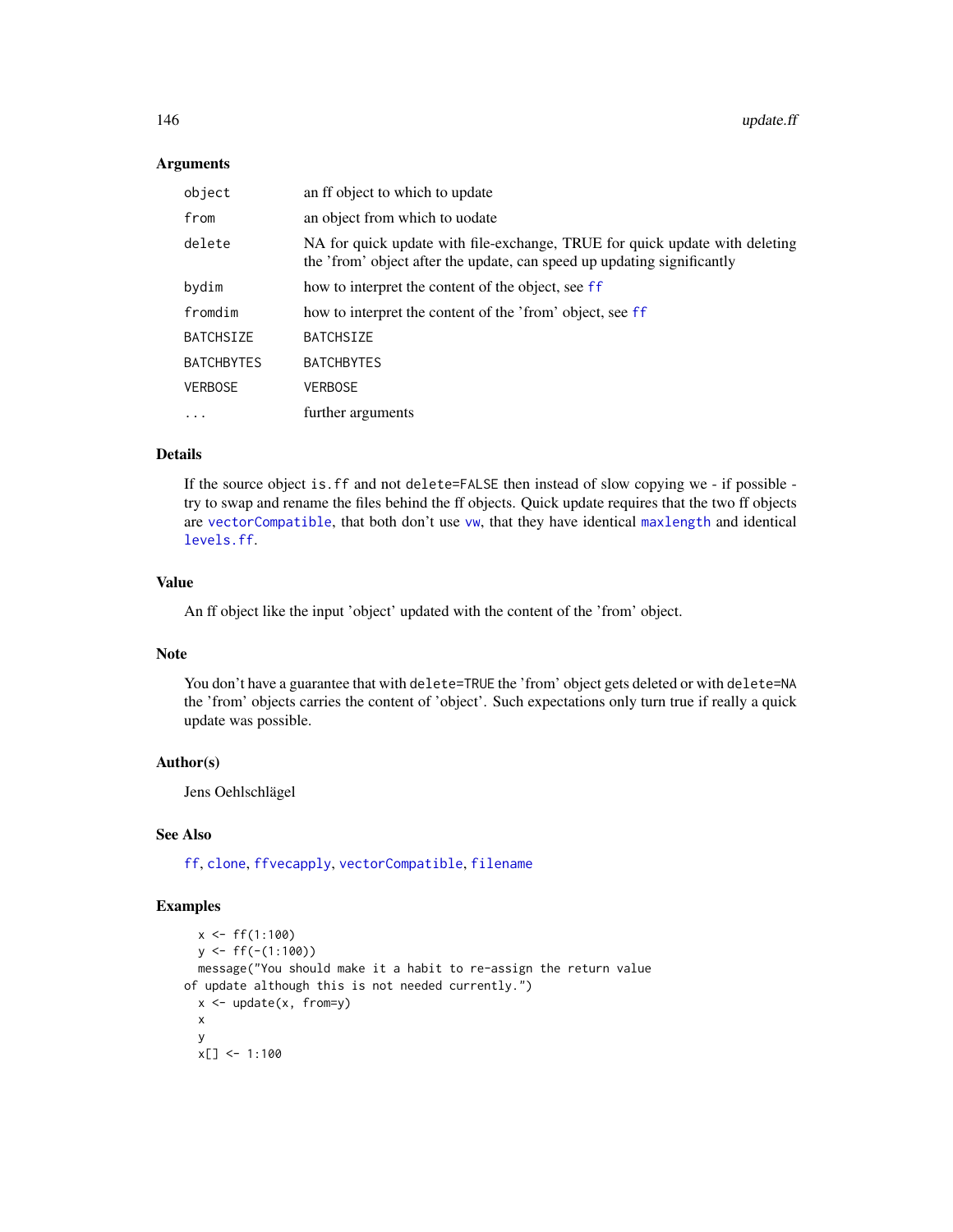#### <span id="page-146-0"></span>vecprint 147

```
x <- update(x, from=y, delete=NA)
 x
 y
 x <- update(x, from=y, delete=TRUE)
 x
 y
 x
 rm(x,y); gc()## Not run:
   message("timings")
   x <- ff(1:10000000)
   y <- ff(-(1:10000000))
   system.time(update(x, from=y))
   system.time(update(y, from=x, delete=NA))
   system.time(update(x, from=y, delete=TRUE))
   rm(x,y); gc()## End(Not run)
```
vecprint *Print beginning and end of big vector*

# Description

Print beginning and end of big vector

#### Usage

```
vecprint(x, maxlength = 16, digits = getOption("digits"))
## S3 method for class 'vecprint'
print(x, quote = FALSE, ...)
```
#### Arguments

| x         | a vector                            |
|-----------|-------------------------------------|
| maxlength | max number of elements for printing |
| digits    | see format                          |
| quote     | see print                           |
|           | see print                           |

#### Value

a list of class 'vecprint' with components

| subscript | a list with two vectors of subscripts: vector begin and vector end |
|-----------|--------------------------------------------------------------------|
| example   | the extracted example vector as character including seperator      |
| sep       | the row seperator ":"                                              |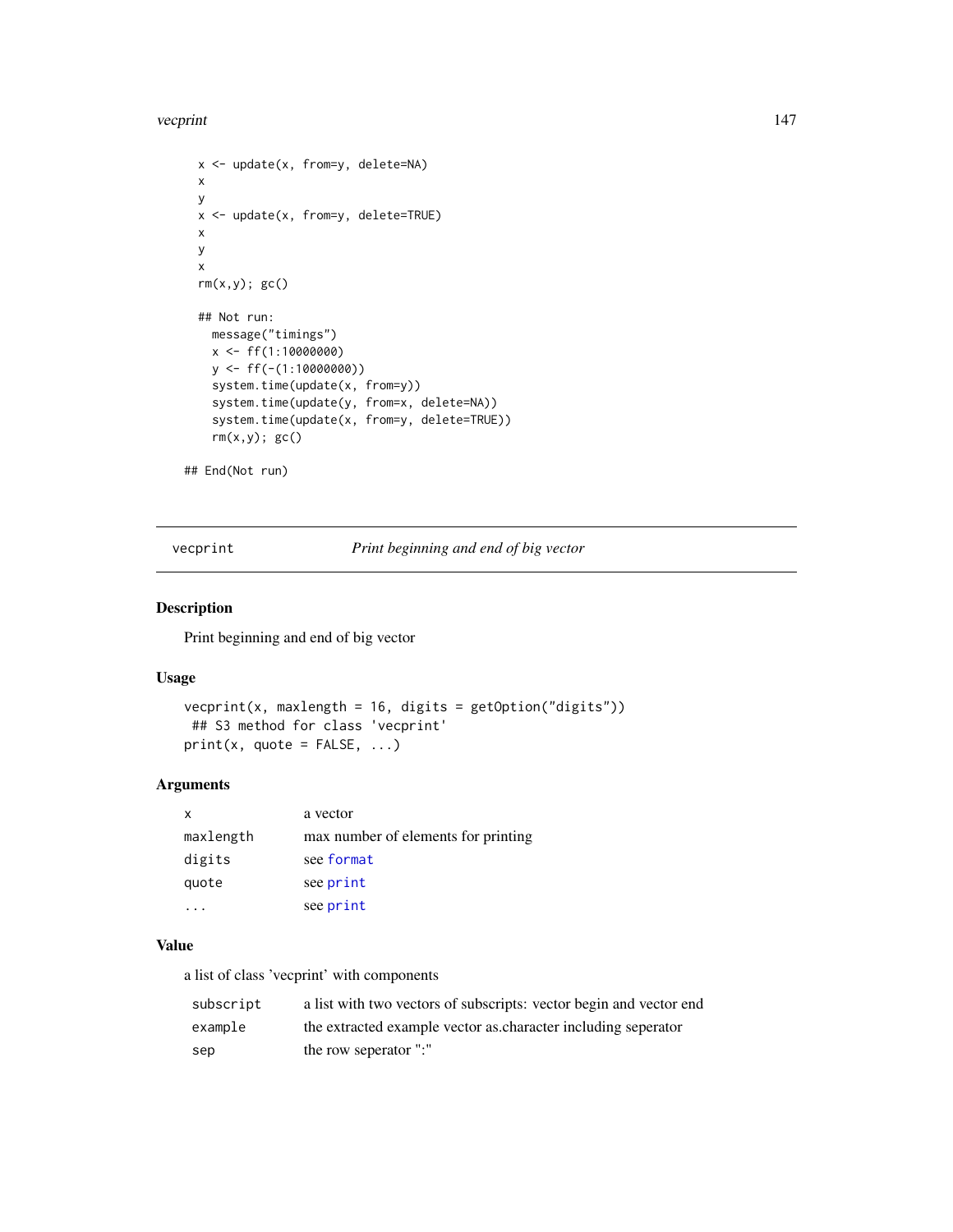## Author(s)

Jens Oehlschlägel

#### See Also

[matprint](#page-100-0)

# Examples

vecprint(10000:1)

# <span id="page-147-0"></span>vector.vmode *Create vector of virtual mode*

# <span id="page-147-1"></span>Description

vector. vmode creates a vector of a given vmode and length

# Usage

```
vector.vmode(vmode = "logical", length = 0)
boolean(length = 0)
quad(length = 0)
nibble(length = 0)byte(length = 0)
ubyte(length = 0)short(length = 0)
ushort(length = 0)
```
# Arguments

| vmode  | virtual mode   |
|--------|----------------|
| length | desired length |

#### Details

Function vector. vmode creates the vector in one of the usual storage. modes (see. rammode) but flags them with an additional attribute 'vmode' if necessary. The creators can also be used directly:

| boolean | 1 bit logical without NA           |
|---------|------------------------------------|
| logical | 2 bit logical with NA              |
| quad    | 2 bit unsigned integer without NA  |
| nibble  | 4 bit unsigned integer without NA  |
| byte    | 8 bit signed integer with NA       |
| ubyte   | 8 bit unsigned integer without NA  |
| short   | 16 bit signed integer with NA      |
| ushort  | 16 bit unsigned integer without NA |

<span id="page-147-2"></span>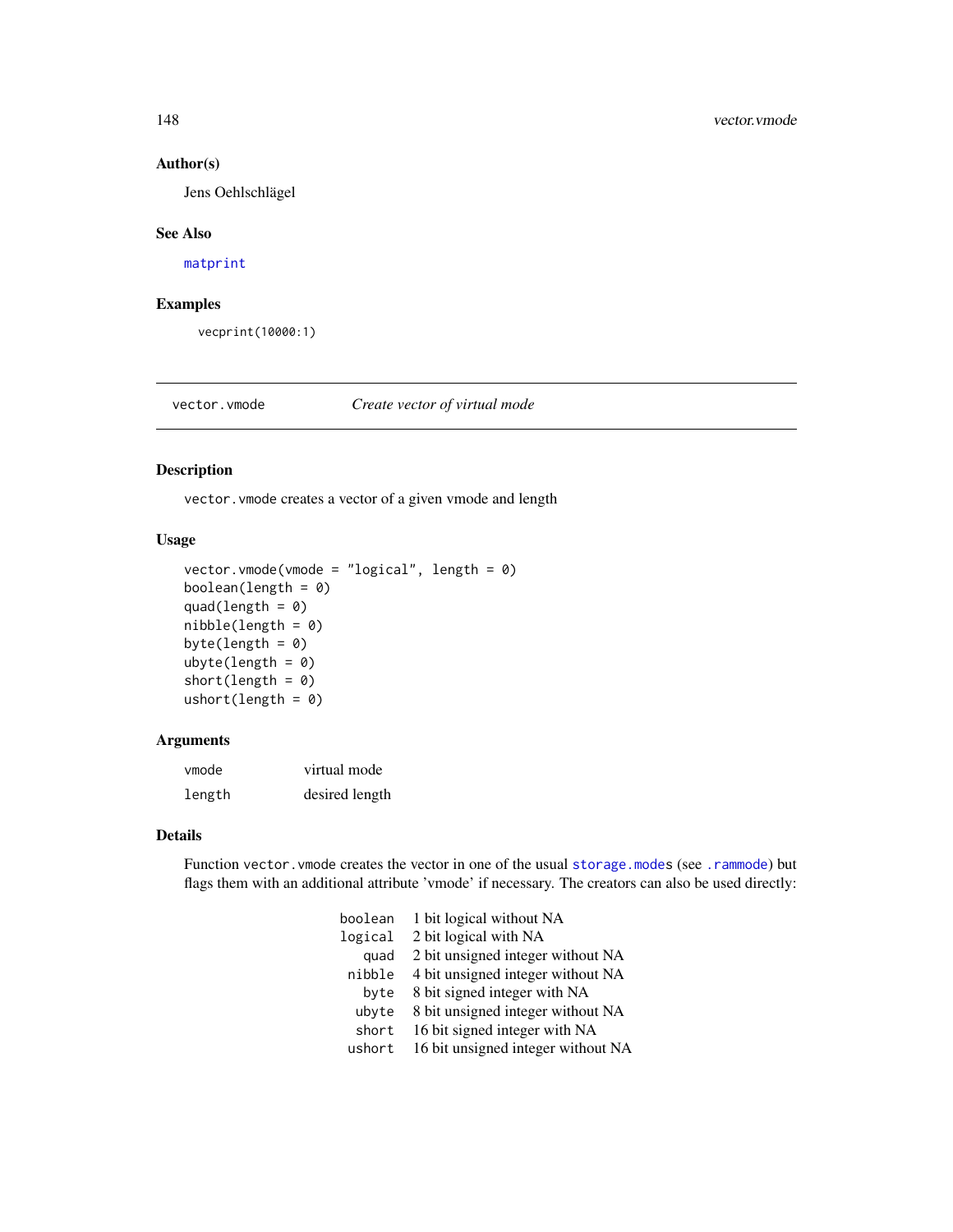# <span id="page-148-1"></span>vector2array 149

integer 32 bit signed integer with NA single 32 bit float double 64 bit float complex 2x64 bit float raw 8 bit unsigned char character character

# Value

a vector of the desired vmode initialized with 0

# Author(s)

Jens Oehlschlägel

# See Also

[as.vmode](#page-16-0), [vector](#page-0-0)

# Examples

vector.vmode("byte",12) vector.vmode("double",12) byte(12) double(12)

<span id="page-148-0"></span>vector2array *Array: make array from vector*

# Description

makes array from vector respecting 'dim' and 'dimorder'

# Usage

```
vector2array(x, dim, dimorder = NULL)
```
# Arguments

| x        | an input vector, recyled if needed |
|----------|------------------------------------|
| dim      | dim                                |
| dimorder | dimorder                           |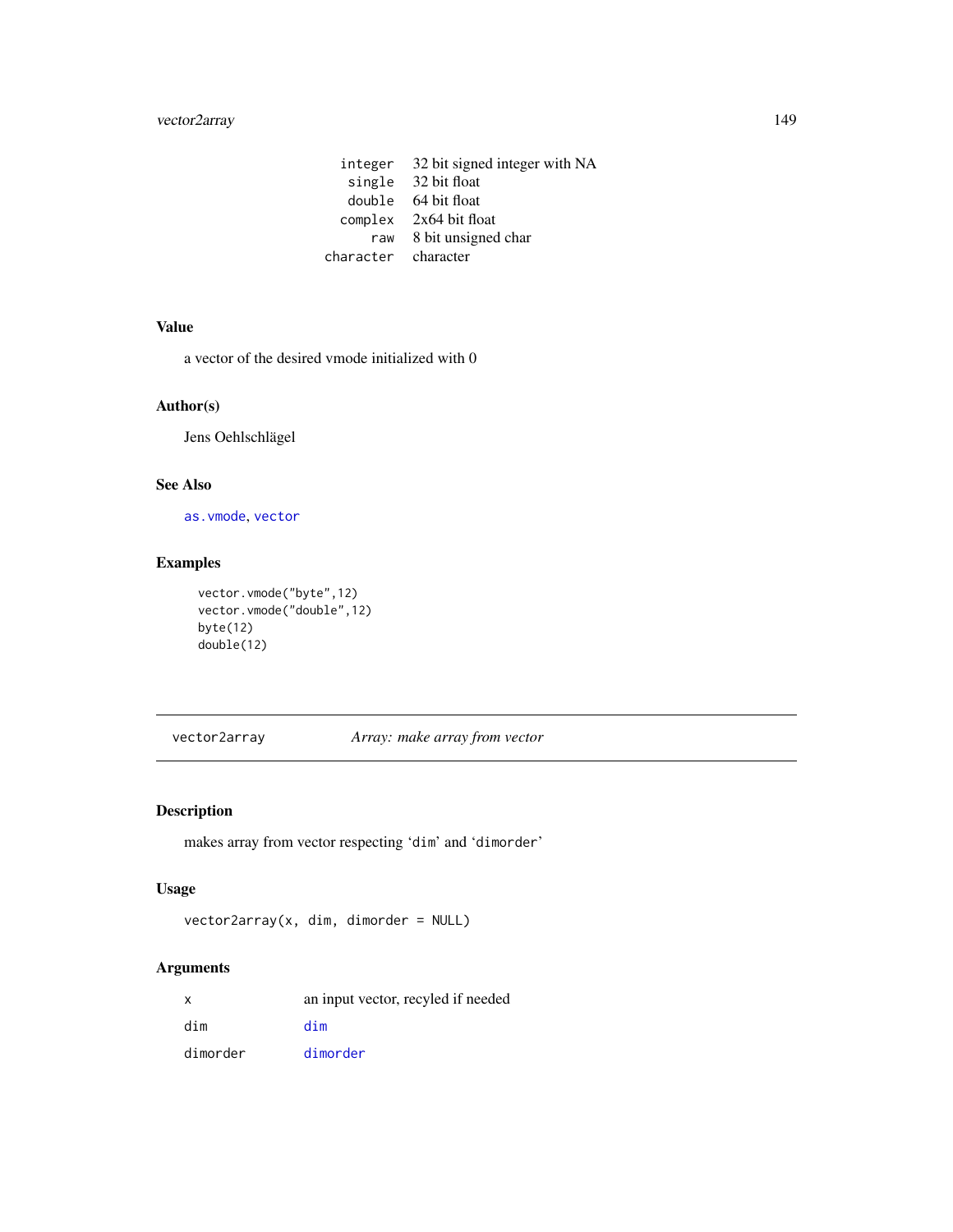# Details

FILLS vector into array of dim where fastest rotating is dim[dimorder[1]], next is dim[dimorder[2]] and so forth. This is a generalization of converting vector to matrix(, byrow=TRUE). NOTE that the result is a ram array always stored in STANDARD dimorder !!! In this usage we sometimes term the dimorder 'bydim' because it does not change the physical layout of the result, rather bydim refers to the dimorder in which to interpret the vector (not the result). In ff, update and clone we have 'bydim' to contrast it from 'dimorder', the latter describing the layout of the file.

# Value

a suitable [array](#page-0-0)

#### Author(s)

Jens Oehlschlägel

# See Also

[array2vector](#page-5-0), [vectorIndex2arrayIndex](#page-149-0)

### Examples

```
vector2array(1:12, dim=c(3, 4)) # matrix(1:12, 3, 4)
vector2array(1:12, dim=c(3, 4), dimorder=2:1) # matrix(1:12, 3, 4, byrow=TRUE)
```
<span id="page-149-0"></span>vectorIndex2arrayIndex

*Array: make array from index vector positions*

#### Description

make array from index vector positions respecting 'dim' and 'dimorder'

# Usage

```
vectorIndex2arrayIndex(x, dim = NULL, dimorder = NULL, vw = NULL)
```
#### Arguments

| X        | a vector of indices in $1:prod(dim)$         |
|----------|----------------------------------------------|
| dim      | NULL or dim                                  |
| dimorder | NULL or dimorder                             |
| VW       | NULL or integer matrix $[2,m]$ , see details |

<span id="page-149-1"></span>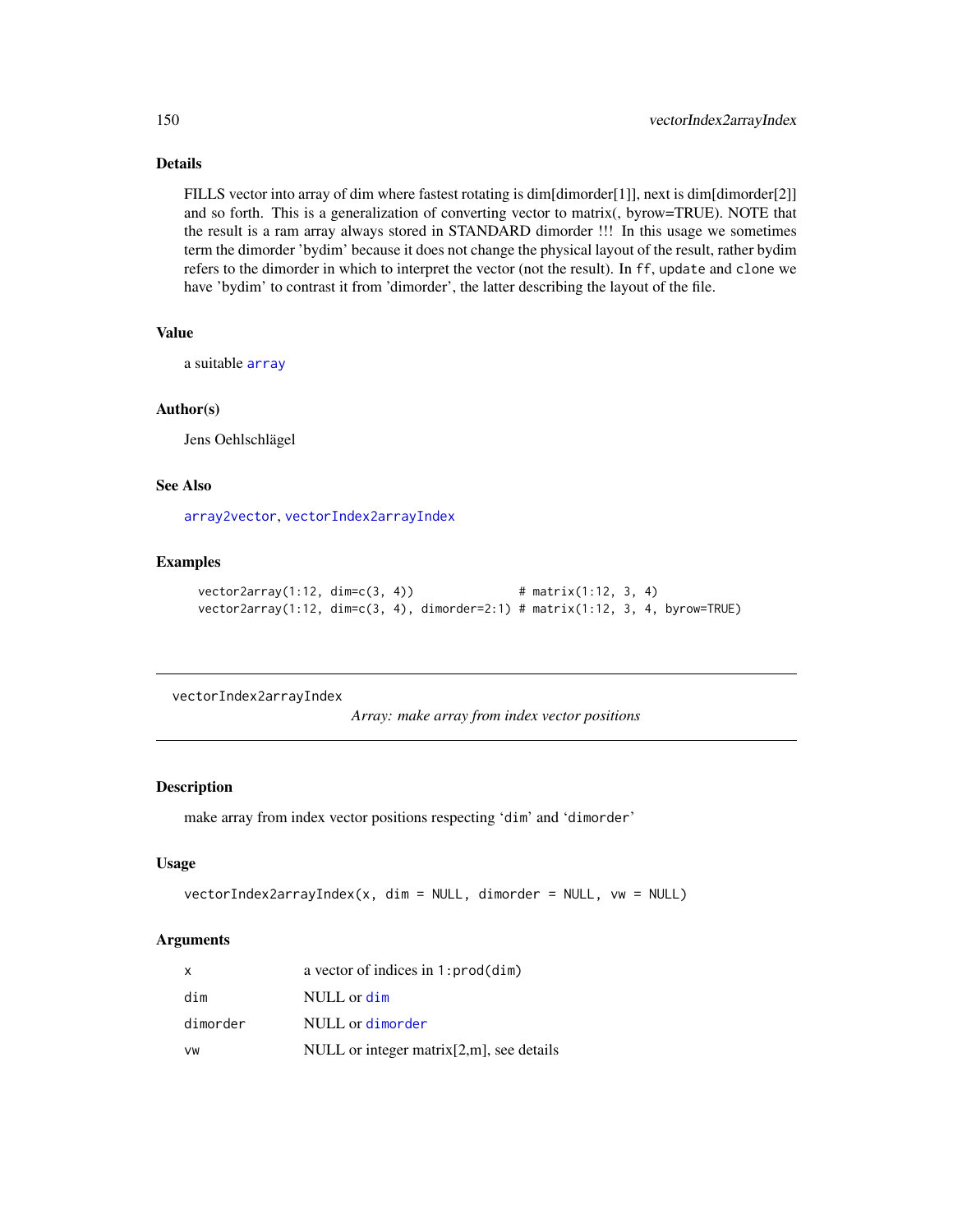#### <span id="page-150-2"></span>vmode the state of the state of the state of the state of the state of the state of the state of the state of the state of the state of the state of the state of the state of the state of the state of the state of the stat

# Details

The fastest rotating dimension is dim $\left[\text{dimorder}[1]\right]$ , then  $\text{dim}\left[\text{dimorder}[2]\right]$ , and so forth. The parameters 'x' and 'dim' may refer to a subarray of a larger array, in this case, the array indices 'x' are interpreted as 'vw[1,] + x' within the larger array 'vw[1,] + x + vw[2,]'.

#### Value

an n by m matrix with n m-dimensional array indices

# Author(s)

Jens Oehlschlägel

## See Also

[vector2array](#page-148-0), [arrayIndex2vectorIndex](#page-6-0) , [symmIndex2vectorIndex](#page-141-0)

#### Examples

```
matrix(1:12, 3, 4)
 vectorIndex2arrayIndex(1:12, dim=3:4)
 vectorIndex2arrayIndex(1:12, dim=3:4, dimorder=2:1)
 matrix(1:30, 5, 6)
 vectorIndex2arrayIndex(c(6L, 7L, 8L, 11L, 12L, 13L, 16L, 17L, 18L, 21L, 22L, 23L)
, vw=rbind(c(0,1), c(3,4), c(2,1)))
 vectorIndex2arrayIndex(c(2L, 8L, 14L, 3L, 9L, 15L, 4L, 10L, 16L, 5L, 11L, 17L)
, vw=rbind(c(0,1), c(3,4), c(2,1)), dimorder=2:1)
```
<span id="page-150-1"></span>

vmode *Virtual storage mode*

#### <span id="page-150-0"></span>Description

Function vmode returns virtual storage modes of 'ram' or 'ff' objects, the generic vmode<- sets the vmode of ram objects (vmode of ff objects cannot be changed).

#### Usage

```
vmode(x, \ldots)vmode(x) <- value
## Default S3 method:
vmode(x, \ldots)## S3 method for class 'ff'
vmode(x, \ldots)## Default S3 replacement method:
vmode(x) <- value
```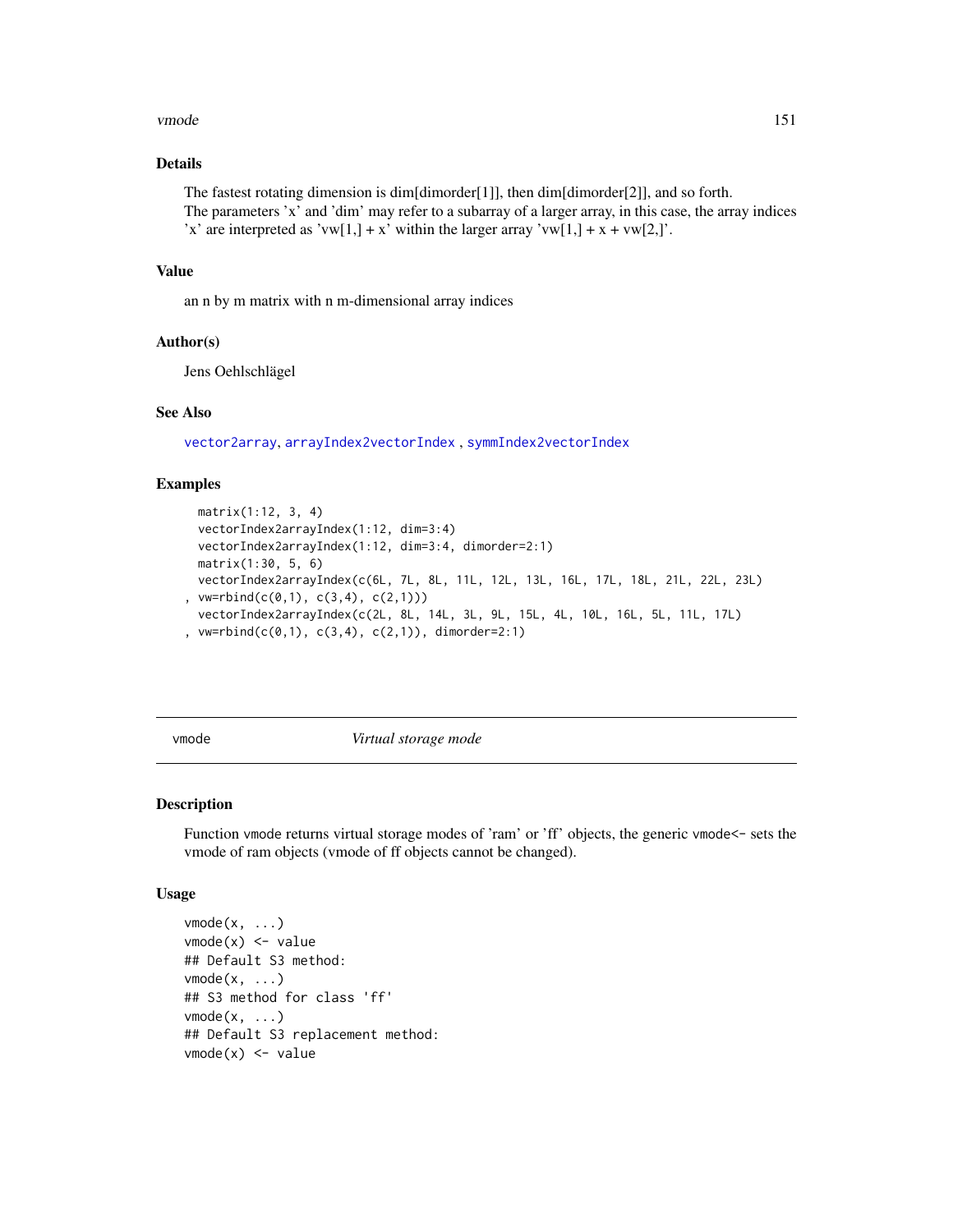```
## S3 replacement method for class 'ff'
vmode(x) <- value
regtest.vmode()
```
# Arguments

|                         | any object                                                                             |
|-------------------------|----------------------------------------------------------------------------------------|
| value                   | a vmode from .vmode                                                                    |
| $\cdot$ $\cdot$ $\cdot$ | The  don't have a function yet, they are only defined to keep the generic<br>flexible. |

# Details

vmode is generic with default and ff methods. The following meta data vectors can be queried by .vmode or .ffmode:

| .vmode        | virtual mode                                                                          |
|---------------|---------------------------------------------------------------------------------------|
| .vunsigned    | TRUE if unsigned vmode                                                                |
| .vvalues      | number of possible values (incl. NA)                                                  |
| .vimplemented | TRUE if this vmode is available in ff (initialized . on Load and stored in globaleny) |
| .rammode      | storage mode of this vmode                                                            |
| .ffmode       | integer used to code the vmode in C-code                                              |
| .vvalues      | number of possible integers incl. NA in this vmode (or NA for other vmodes)           |
| .vmin         | min integer in this vmode (or NA for other vmodes)                                    |
| .vmax         | max integer in this vmode (or NA for other vmodes)                                    |
| . vNA         | NA or 0 if no NA for this ymode                                                       |
| .rambytes     | bytes needed in ram                                                                   |
| .ffbytes      | bytes needed by ff on disk                                                            |
| .vcoerceable  | list of vectors with those ymodes that can absorb this ymode                          |
|               |                                                                                       |

the following functions relate to vmode:

| vector. vmode creating (ram) vector of some vmode                                                 |
|---------------------------------------------------------------------------------------------------|
| as vmode generic for coercing to some vmode (dropping other attributes)                           |
| vmode <sup><math>\leq</math>-</sup> generic for coercing to some vmode (keeping other attributes) |
| maxffmode determine lowest. ffmode that can absorb all input vmodes without information loss      |

some of those call the vmode-specific functions:

| creation | coercion   | vmode description                 |
|----------|------------|-----------------------------------|
| boolean  | as.boolean | 1 bit logical without NA          |
| logical  | as.logical | 2 bit logical with NA             |
| quad     | as.quad    | 2 bit unsigned integer without NA |
| nibble   | as.nibble  | 4 bit unsigned integer without NA |
| byte     | as.byte    | 8 bit signed integer with NA      |
| ubyte    | as.ubyte   | 8 bit unsigned integer without NA |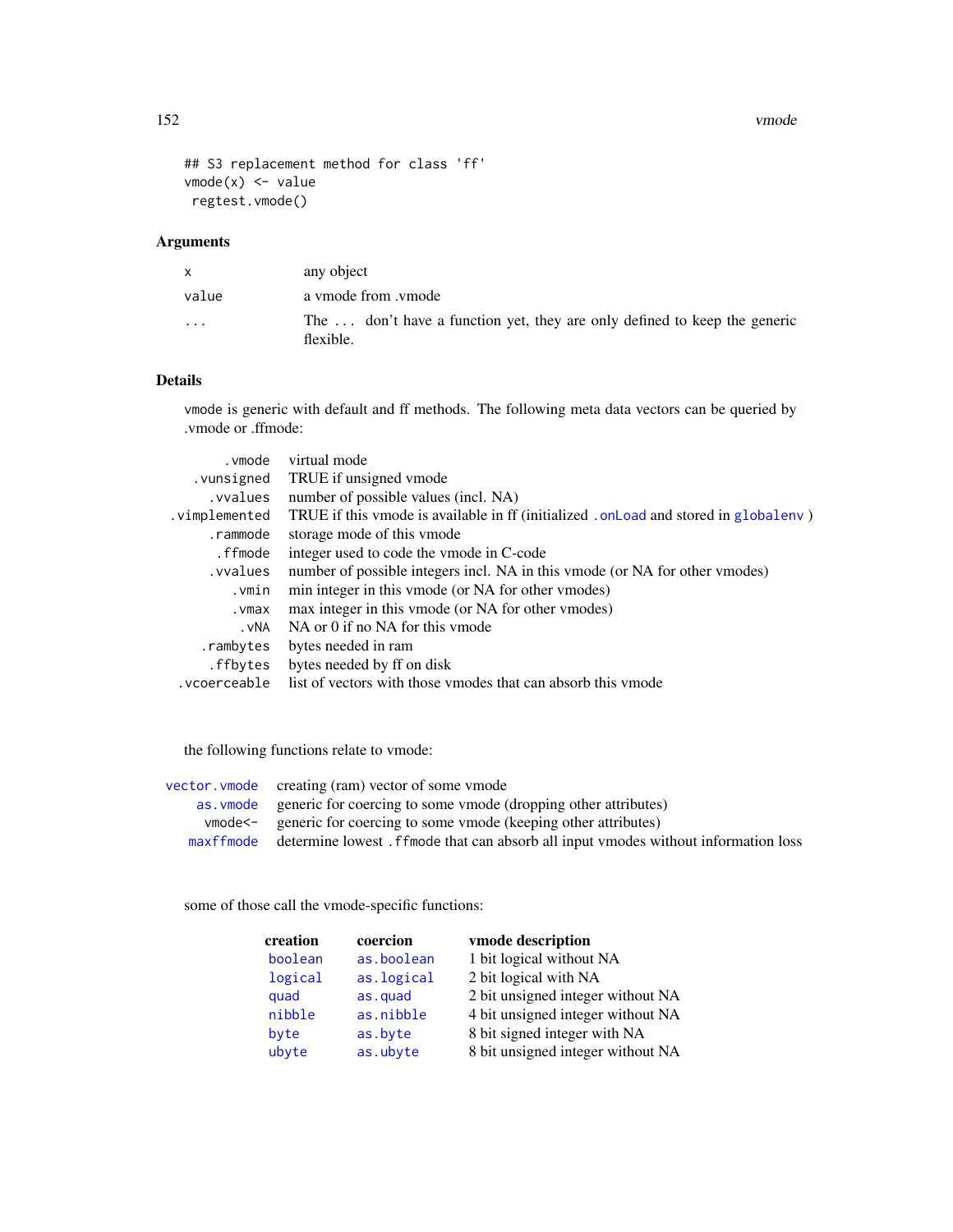#### <span id="page-152-0"></span>vmode.ffdf 153

| short     | as.short     | 16 bit signed integer with NA      |
|-----------|--------------|------------------------------------|
| ushort    | as.ushort    | 16 bit unsigned integer without NA |
| integer   | as.integer   | 32 bit signed integer with NA      |
| single    | as.single    | 32 bit float                       |
| double    | as.double    | 64 bit float                       |
| complex   | as.complex   | $2x64$ bit float                   |
| raw       | as.raw       | 8 bit unsigned char                |
| character | as.character | character                          |

#### Value

vmode returns a character scalar from .vmode or "NULL" for NULL rambytes returns a vector of byte counts required by each of the vmodes

#### Note

regtest.vmode checks correctness of some vmode features

# Author(s)

Jens Oehlschlägel

#### See Also

[ff](#page-40-0), [storage.mode](#page-0-0), [mode](#page-0-0)

# Examples

```
data.frame(.vmode=.vmode, .vimplemented=.vimplemented, .rammode=.rammode, .ffmode=.ffmode
, .vmin=.vmin, .vmax=.vmax, .vNA=.vNA, .rambytes=.rambytes, .ffbytes=.ffbytes)
 vmode(1)
 vmode(1L)
 .vcoerceable[["byte"]]
 .vcoerceable[["ubyte"]]
```
vmode.ffdf *Virtual storage mode of ffdf*

# Description

Function vmode returns the virtual storage mode of each ffdf column

# Usage

```
## S3 method for class 'ffdf'
vmode(x, \ldots)
```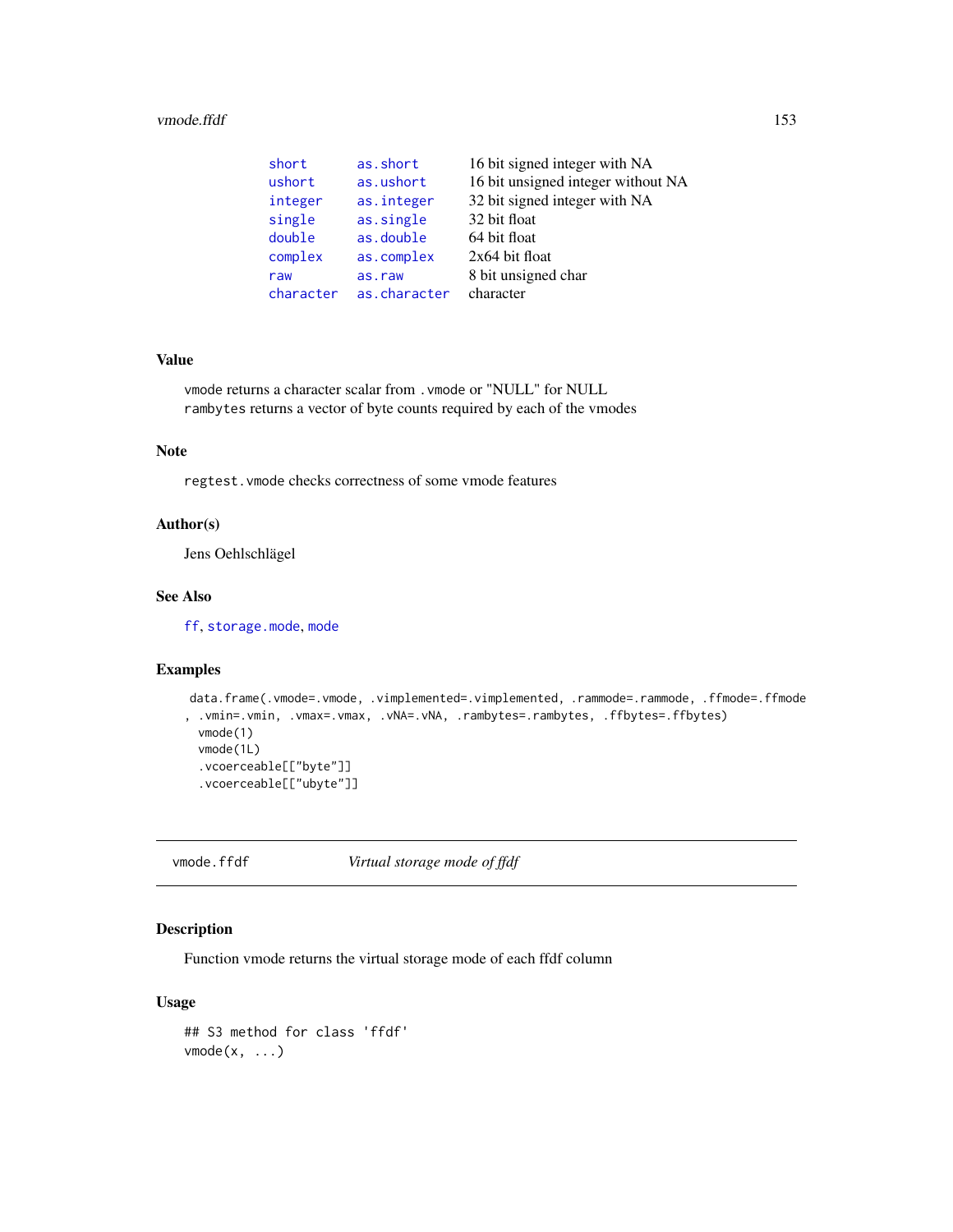# <span id="page-153-0"></span>Arguments

| x | ffdf    |
|---|---------|
| . | ignored |

# Value

a character vector with one element for each column

## Author(s)

Jens Oehlschlägel

# See Also

[vmode](#page-150-1), [ffdf](#page-54-0)

# Examples

```
vmode(as.ffdf(data.frame(a=as.double(1:26), b=letters)))
gc()
```

vt *Virtual transpose*

# Description

The vt generic does a matrix or array transpose by modifying [virtual](#page-109-0) attributes rather than by physically copying matrix elements.

# Usage

```
vt(x, \ldots)## S3 method for class 'ff'
vt(x, \ldots)## Default S3 method:
vt(x, \ldots)## S3 method for class 'ff'
t(x)
```
# Arguments

| $\boldsymbol{\mathsf{x}}$ | an ff or ram object          |
|---------------------------|------------------------------|
| $\cdots$                  | further arguments (not used) |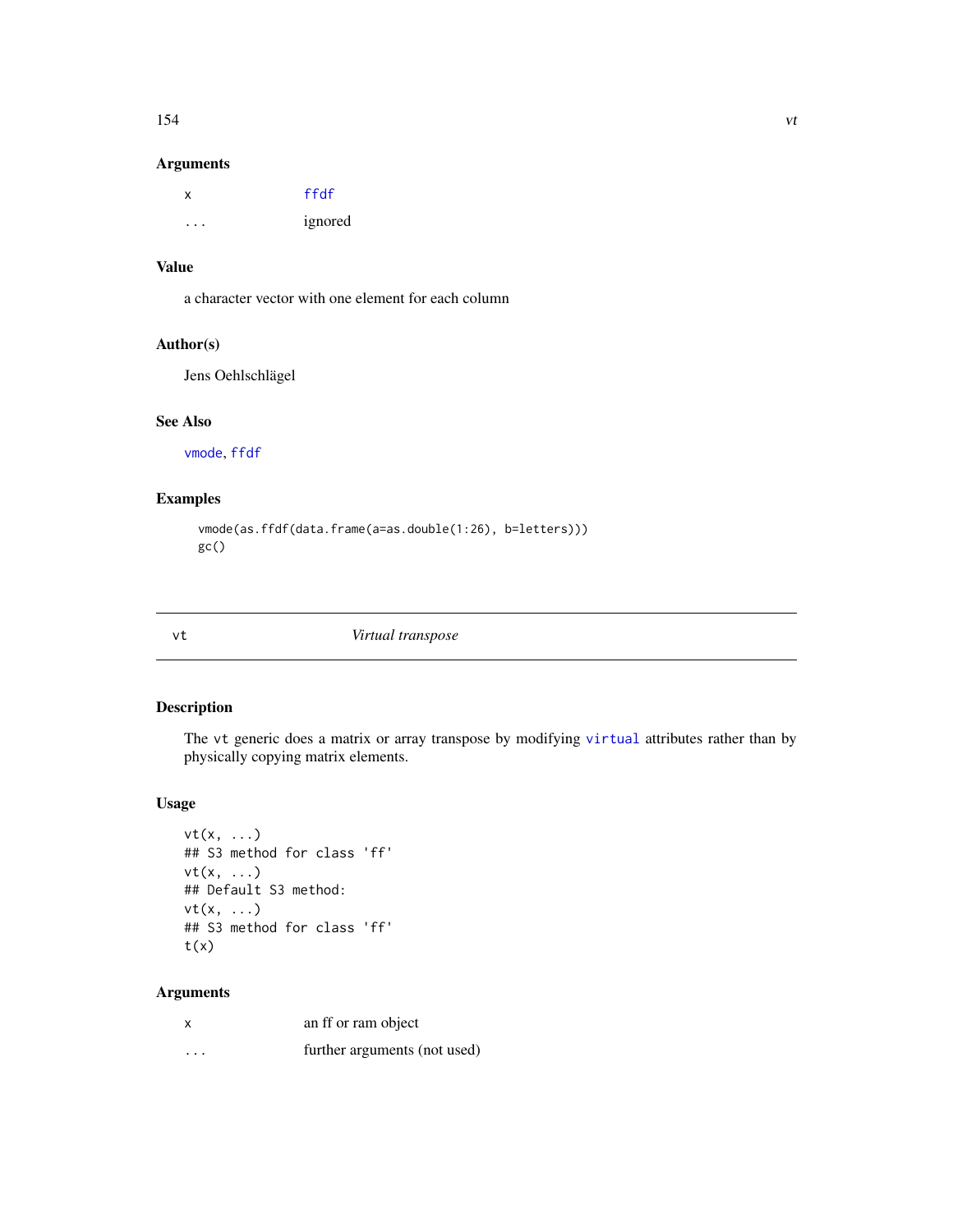# <span id="page-154-1"></span>Details

The vt.ff method does transpose through reversing [dim.ff](#page-29-1) and [dimorder](#page-29-0). The vt.default method is a wrapper to the standard transpose [t](#page-0-0).

The t.ff method creates a transposed [clone](#page-23-0).

If x has a virtual window [vw](#page-154-0) defined,  $vt$ . ff returns an ff object with a transposed virtual window, the t.ff method return a transposed clone of the virtual window content only.

# Value

an object that behaves like a transposed matrix

#### Author(s)

Jens Oehlschlägel

# See Also

[dim.ff](#page-29-1), [vw](#page-154-0), [virtual](#page-109-0)

# Examples

```
x \leftarrow ff(1:20, \dim=c(4,5))x
vt(x)y \leftarrow t(x)y
vw(x) \leq \text{cbind}(c(1,3,0),c(1,4,0))x
vt(x)
y \leftarrow t(x)y
rm(x,y); gcc()
```
<span id="page-154-0"></span>vw *Getting and setting virtual windows*

# Description

The virtual window vw function allows one to define a virtual window into an ff\_vector or ff\_array. The ff object will behave like a smaller array and it is mapped into the specified region of the complete array. This allows for example to execute recursive divide and conquer algorithms that work on parts of the full object, without the need to repeatedly create subfiles.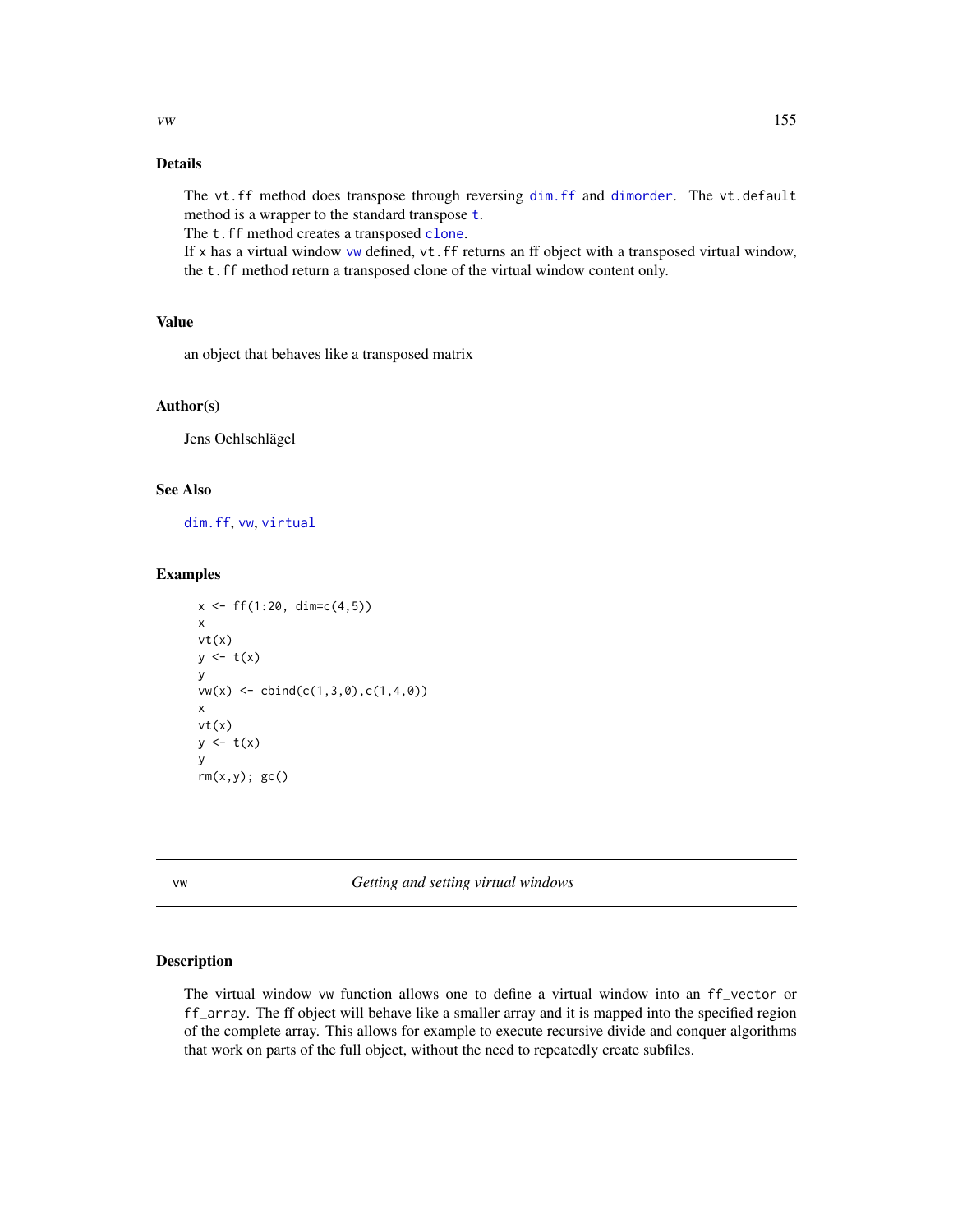# Usage

```
vw(x, \ldots)vw(x, \ldots) \leq value
## S3 method for class 'ff'
vw(x, \ldots)## Default S3 method:
vw(x, \ldots)## S3 replacement method for class 'ff_vector'
vw(x, \ldots) \leq value
## S3 replacement method for class 'ff_array'
vw(x, \ldots) \leq value
```
# Arguments

|                         | an ff_vector or ff_array                                                                  |
|-------------------------|-------------------------------------------------------------------------------------------|
| $\cdot$ $\cdot$ $\cdot$ | further arguments (not used)                                                              |
| value                   | a vector or matrix with an Offset, Window and Rest component, see details and<br>examples |

# Details

Each dimension of an ff array (or vector) is decomposed into three components, an invisible Offset, a visibe Window and an invisible Rest. For each dimension the sum of the vw components must match the dimension (or length). For an ff\_vector, vw is simply a vector[1:3], for an array is is a matrix[1:3,1:length(dim(x))]. vw is a [virtual](#page-109-1) attribute.

#### Value

NULL or a vw specification, see details

# Author(s)

Jens Oehlschlägel

#### See Also

[length.ff](#page-91-0), [dim.ff](#page-29-1), [virtual](#page-109-1)

# Examples

```
x \leftarrow ff(1:26, \text{ names=letters})y \leq -xvw(x) \le c(0, 13, 13)vw(y) <- c(13, 13, 0)
x
y
x[1] <- -1
y[1] < -2
```
<span id="page-155-0"></span>156 vw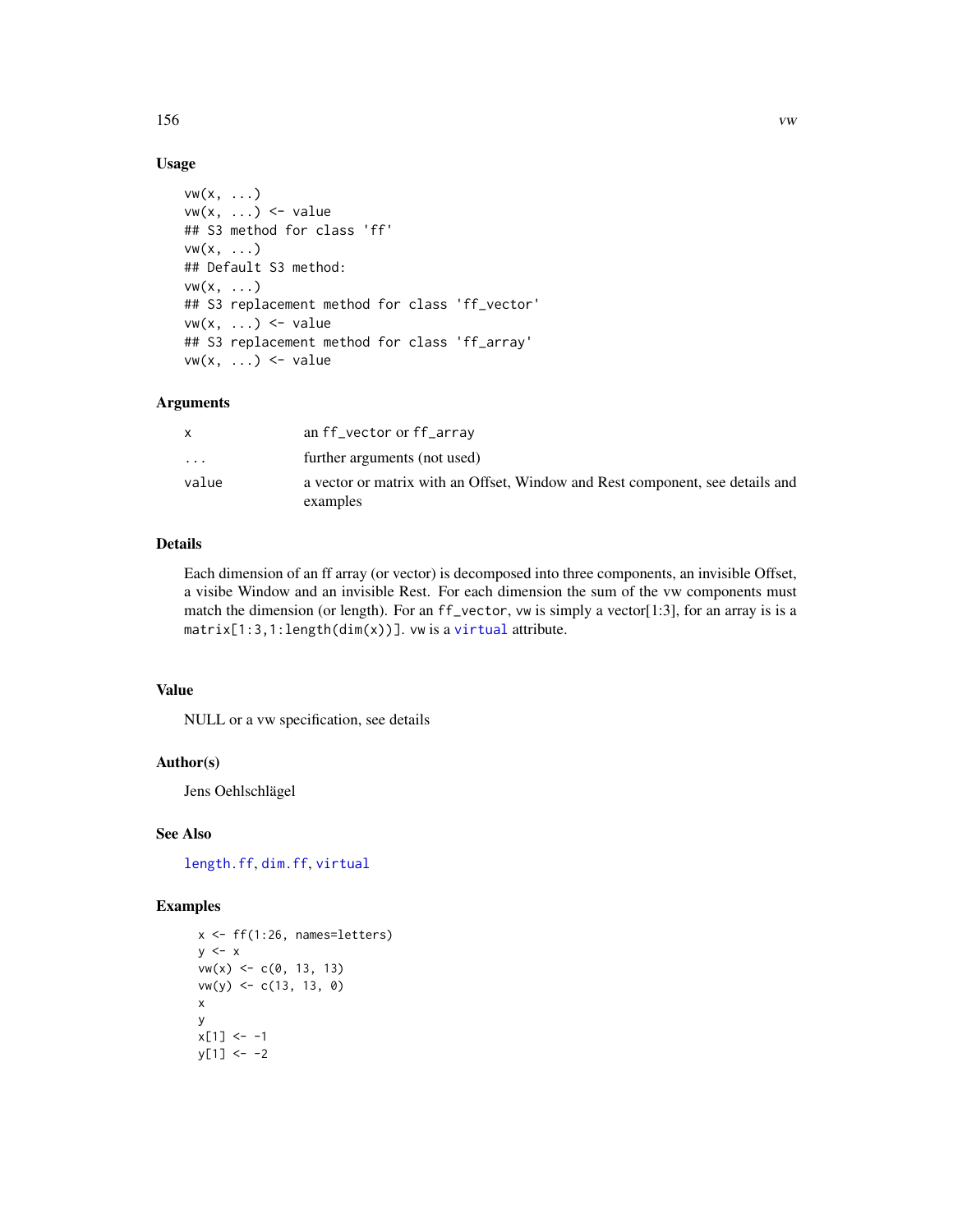## <span id="page-156-1"></span>write.table.ffdf 157

```
vw(x) <- NULL
x[]
z \leftarrow ff(1:24, \text{dim} = c(4, 6), \text{dim} = s = list(lefters[1:4], LETTER[1:6]))z
vw(z) \leftarrow rbind(c(1,1), c(2,4), c(1,1))z
rm(x,y,z); gc()
```
write.table.ffdf *Exporting csv files from ff data.frames*

# <span id="page-156-0"></span>Description

Function write.table.ffdf writes a [ffdf](#page-54-0) object to a separated flat file, very much like (and using) [write.table](#page-0-0). It can also work with any convenience wrappers like [write.csv](#page-156-0) and provides its own convenience wrapper (e.g. write.csv.ffdf) for R's usual wrappers.

#### Usage

```
write.table.ffdf(x = NULL, file, append = FALSE
, nrows = -1, first rows = NULL, next rows = NULL, FUN = "write.table", \dots, transFUN = NULL
, BATCHBYTES = getOption("ffbatchbytes")
, VERBOSE = FALSE
)
write.csv.ffdf(...)
write.csv2.ffdf(...)
write.csv(...)
write.csv2(...)
```
#### Arguments

| $\mathsf{x}$ | a ffdf object which to export to the separated file                                                                                                           |
|--------------|---------------------------------------------------------------------------------------------------------------------------------------------------------------|
| file         | $\overline{1111}$<br>either a character string naming a file or a connection open for writing.<br>indicates output to the console.                            |
| append       | logical. Only relevant if file is a character string. If TRUE, the output is ap-<br>pended to the file. If FALSE, any existing file of the name is destroyed. |
| nrows        | integer: the maximum number of rows to write in (includes first, rows in case a<br>'first' chunk is read) Negative and other invalid values are ignored.      |
| first.rows   | the number of rows to write with the first chunk (default: next.rows)                                                                                         |
| next.rows    | integer: number of rows to write in further chunks, see details. By default cal-<br>culated as BATCHBYTES %/% sum(.rambytes[vmode(x)])                        |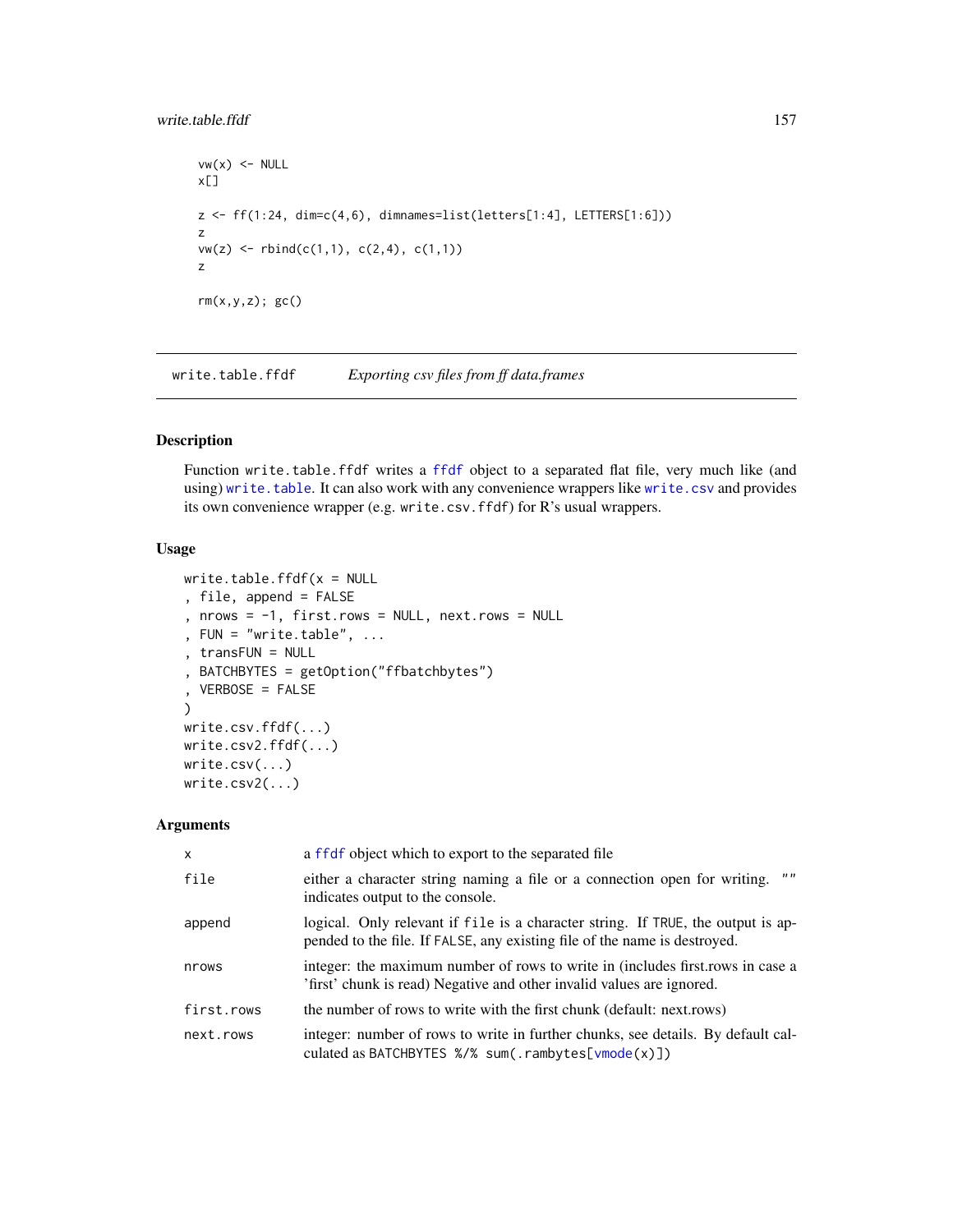<span id="page-157-0"></span>

| <b>FUN</b> | character: name of a function that is called for writing each chunk, see write.table,<br>write.csv.etc.                                  |
|------------|------------------------------------------------------------------------------------------------------------------------------------------|
| $\cdots$   | further arguments, passed to FUN in write.table.ffdf, or passed to write.table.ffdf<br>in the convenience wrappers                       |
| transFUN   | NULL or a function that is called on each data frame chunk before writing with<br>FUN (for filtering, transformations etc.)              |
| BATCHBYTES | integer: bytes allowed for the size of the data, frame storing the result of read-<br>ing one chunk. Default getOption ("ffbatchbytes"). |
| VERBOSE    | logical: TRUE to verbose timings for each processed chunk (default FALSE)                                                                |

#### Details

write.table.ffdf has been designed to export very large [ffdf](#page-54-0) objects to separated flatfiles in chunks. The first chunk is potentially written with col.names. Further chunks are appended. write.table.ffdf has been designed to behave as much like [write.table](#page-0-0) as possible. However, note the following differences:

1. by default [row.names](#page-31-0) are only written if the [ffdf](#page-54-0) has row.names.

#### Value

#### [invisible](#page-0-0)

#### Note

[write.csv](#page-156-0) and [write.csv2](#page-156-0) have been fixed in order to suppress col.names if append=TRUE is passed. Note also that write.table.ffdf passes col.names=FALSE for all chunks following the first chunk - but not so for FUN="write.csv" and FUN="write.csv2" .

#### Author(s)

Jens Oehlschlägel, Christophe Dutang

#### See Also

[read.table.ffdf](#page-120-0), [write.table](#page-0-0), [ffdf](#page-54-0)

# Examples

```
x \le - data.frame(log=rep(c(FALSE, TRUE), length.out=26), int=1:26, dbl=1:26 + 0.1
, fac=factor(letters), ord=ordered(LETTERS), dct=Sys.time()+1:26
, dat=seq(as.Date("1910/1/1"), length.out=26, by=1))
  ffx \leftarrow as.ffdf(x)csvfile <- tempPathFile(path=getOption("fftempdir"), extension="csv")
  write.csv.ffdf(ffx, file=csvfile)
  write.csv.ffdf(ffx, file=csvfile, append=TRUE)
  ffy <- read.csv.ffdf(file=csvfile, header=TRUE
```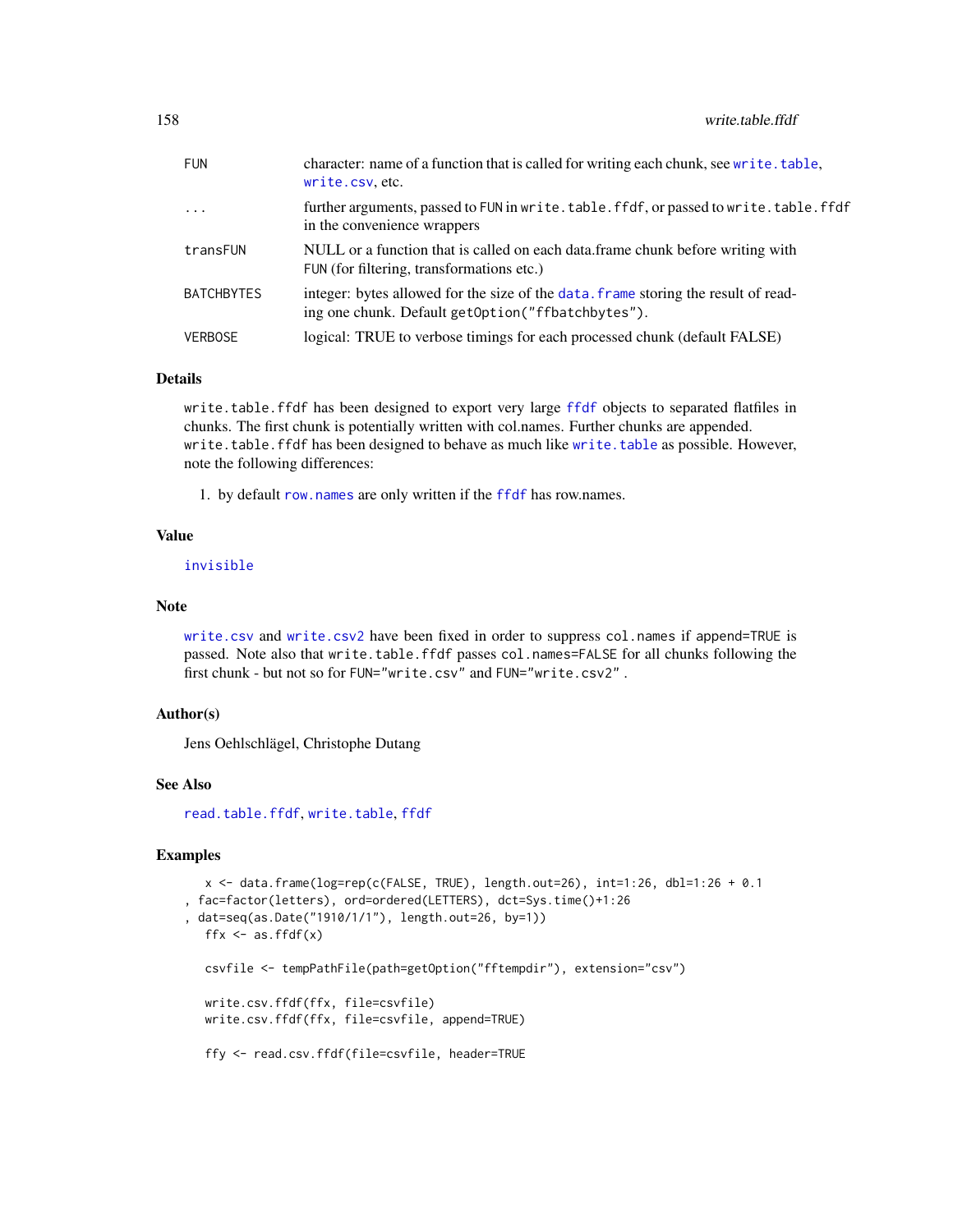```
, colClasses=c(ord="ordered", dct="POSIXct", dat="Date"))
  rm(ffx, ffy); gc()
  unlink(csvfile)
## Not run:
 # Attention, this takes very long
 vmodes <- c(log="boolean", int="byte", dbl="single"
, fac="short", ord="short", dct="single", dat="single")
 message("create a ffdf with 7 columns and 78 mio rows")
 system.time({
    x \le - data.frame(log=rep(c(FALSE, TRUE), length.out=26), int=1:26, dbl=1:26 + 0.1
, fac=factor(letters), ord=ordered(LETTERS), dct=Sys.time()+1:26
, dat=seq(as.Date("1910/1/1"), length.out=26, by=1))
   x \leftarrow do-call("rbind", rep(list(x), 10))x \leftarrow do-call("rbind", rep(list(x), 10))x \leftarrow do-call("rbind", rep(list(x), 10))x \leftarrow do-call("rbind", rep(list(x), 10))ffx \leq as.ffdf(x, vmode = vmodes)
    for (i in 2:300){
     message(i, "\n")
     last < - nrow(ffx) + nrow(x)
     first \le last - nrow(x) + 1L
     nrow(ffx) <- last
      ffx[first:last,] <- x
   }
 })
 csvfile <- tempPathFile(path=getOption("fftempdir"), extension="csv")
 write.csv.ffdf(ffx, file=csvfile, VERBOSE=TRUE)
 ffy <- read.csv.ffdf(file=csvfile, header=TRUE
, colClasses=c(ord="ordered", dct="POSIXct", dat="Date")
, asffdf_args=list(vmode = vmodes), VERBOSE=TRUE)
 rm(ffx, ffy); gc()
 unlink(csvfile)
## End(Not run)
```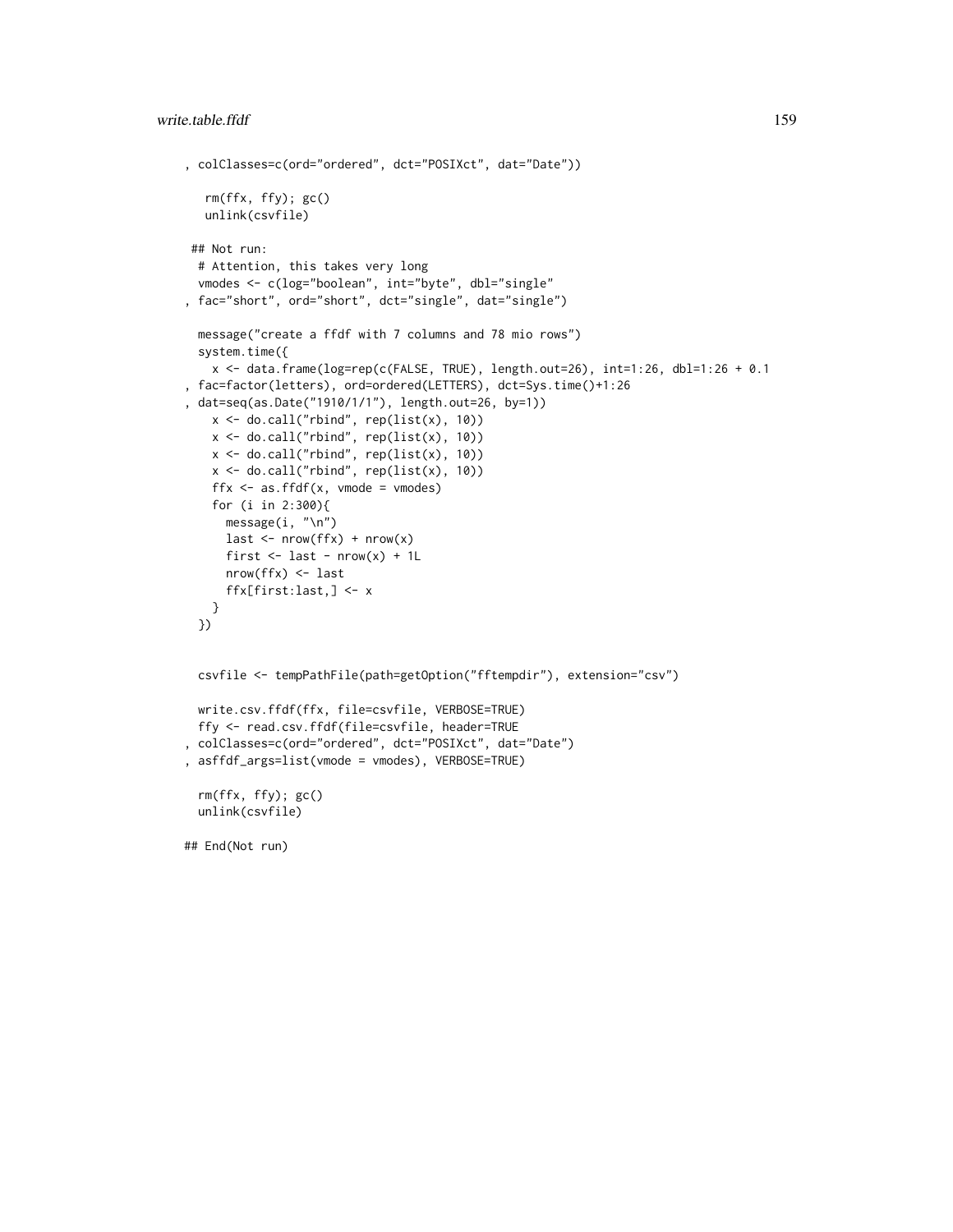# Index

∗Topic IO add, [5](#page-4-0) as.ff, [8](#page-7-0) as.ff.bit, [10](#page-9-0) as.ffdf, [11](#page-10-0) as.hi, [12](#page-11-1) as.integer.hi, [15](#page-14-0) as.vmode, [17](#page-16-2) chunk.bit, [21](#page-20-0) chunk.ffdf, [22](#page-21-0) clone, [24](#page-23-1) clone.ffdf, [26](#page-25-0) close.ff, [27](#page-26-0) delete, [28](#page-27-0) dim.ff, [30](#page-29-2) dimnames.ff\_array, [33](#page-32-0) dimorderCompatible, [34](#page-33-1) Extract.ff, [36](#page-35-0) Extract.ffdf, [39](#page-38-0) ff, [41](#page-40-1) ffconform, [53](#page-52-0) ffdf, [55](#page-54-1) ffdfindexget, [58](#page-57-0) ffdfsort, [59](#page-58-0) ffdrop, [61](#page-60-0) ffindexget, [61](#page-60-0) ffindexorder, [63](#page-62-0) ffinfo, [64](#page-63-0) ffload, [65](#page-64-0) fforder, [66](#page-65-0) ffreturn, [68](#page-67-0) ffsave, [69](#page-68-0) ffsort, [71](#page-70-0) ffsuitable, [73](#page-72-0) ffxtensions, [74](#page-73-0) file.resize, [75](#page-74-0) filename, [76](#page-75-1) finalize, [78](#page-77-0) finalizer, [79](#page-78-0)

fixdiag, [81](#page-80-0) geterror.ff, [82](#page-81-0) getpagesize, [83](#page-82-0) getset.ff, [84](#page-83-0) hi, [85](#page-84-1) hiparse, [87](#page-86-0) is.ff, [88](#page-87-0) is.ffdf, [88](#page-87-0) is.open, [89](#page-88-0) is.readonly, [90](#page-89-0) is.sorted, [91](#page-90-0) length.ff, [92](#page-91-1) length.ffdf, [93](#page-92-0) length.hi, [94](#page-93-0) levels.ff, [96](#page-95-1) LimWarn, [98](#page-97-0) maxffmode, [102](#page-101-1) maxlength, [103](#page-102-1) mismatch, [104](#page-103-0) na.count, [105](#page-104-0) names.ff, [106](#page-105-0) open.ff, [108](#page-107-0) pagesize, [109](#page-108-0) physical.ff, [110](#page-109-2) physical.ffdf, [111](#page-110-0) print.ff, [113](#page-112-0) ram2ffcode, [114](#page-113-0) ramattribs, [115](#page-114-0) read.table.ffdf, [121](#page-120-1) readwrite.ff, [126](#page-125-0) swap, [139](#page-138-0) symmetric, [141](#page-140-0) unclass\_-, [143](#page-142-0) undim, [143](#page-142-0) unsort, [144](#page-143-0) update.ff, [145](#page-144-0) vector.vmode, [148](#page-147-2) vmode, [151](#page-150-2) vmode.ffdf, [153](#page-152-0)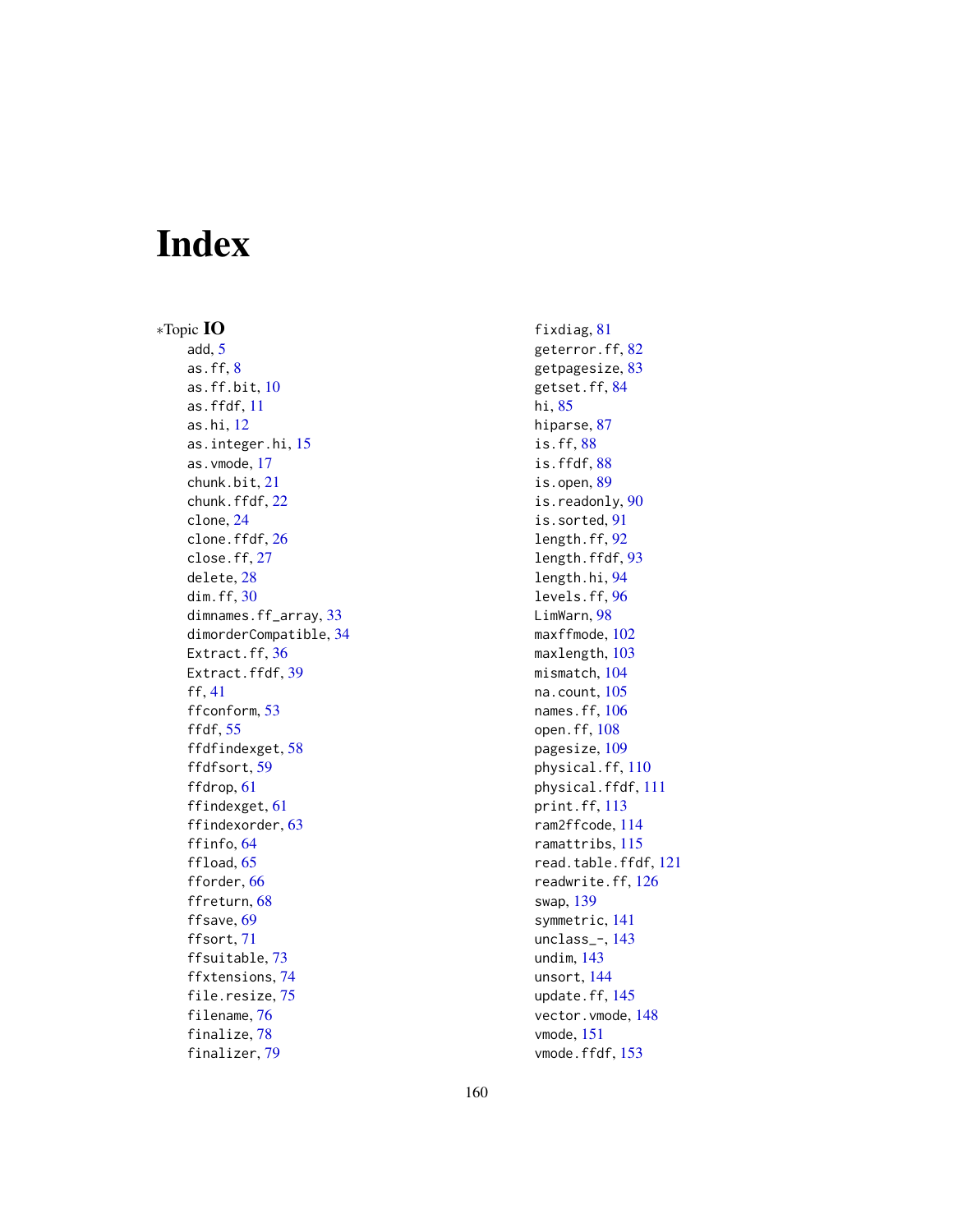vt , [154](#page-153-0) vw , [155](#page-154-1) write.table.ffdf, [157](#page-156-1) ∗Topic arith ffdfsort, [59](#page-58-0) fforder, [66](#page-65-0) ffsort , [71](#page-70-0) is.sorted , [91](#page-90-0) ramorder.default , [116](#page-115-0) ramsort.default , [119](#page-118-0) regtest.fforder , [127](#page-126-0) ∗Topic array array2vector , [6](#page-5-1) arrayIndex2vectorIndex , [7](#page-6-1) dummy.dimnames, [35](#page-34-0) Extract.ff, [36](#page-35-0) ff , [41](#page-40-1) ffapply , [49](#page-48-1) matcomb, [100](#page-99-0) matprint , [101](#page-100-1) nrowAssign , [107](#page-106-0) swap , [139](#page-138-0) symmIndex2vectorIndex , [142](#page-141-1) vector2array , [149](#page-148-1) vectorIndex2arrayIndex , [150](#page-149-1) vt , [154](#page-153-0) vw , [155](#page-154-1) ∗Topic attribute as.vmode , [17](#page-16-2) ff , [41](#page-40-1) length.ff , [92](#page-91-1) levels.ff , [96](#page-95-1) physical.ff , [110](#page-109-2) ramattribs , [115](#page-114-0) sortLevels , [134](#page-133-0) vector.vmode, [148](#page-147-2) vmode , [151](#page-150-2) ∗Topic classes as.ff.bit , [10](#page-9-0) ff , [41](#page-40-1) ramattribs , [115](#page-114-0) ∗Topic connection read.table.ffdf , [121](#page-120-1) write.table.ffdf , [157](#page-156-1) ∗Topic data add , [5](#page-4-0) array2vector , [6](#page-5-1) arrayIndex2vectorIndex , [7](#page-6-1)

as.ff,  $8$ as.ff.bit , [10](#page-9-0) as.ffdf , [11](#page-10-0) as.hi , [12](#page-11-1) as.integer.hi, <mark>[15](#page-14-0)</mark> as.vmode , [17](#page-16-2) bigsample, [18](#page-17-0) chunk.bit , [21](#page-20-0) chunk.ffdf, [22](#page-21-0) clone , [24](#page-23-1) clone.ffdf,[26](#page-25-0) close.ff, [27](#page-26-0) delete , [28](#page-27-0) dim.ff, [30](#page-29-2) dimnames.ff\_array , [33](#page-32-0) dimorderCompatible , [34](#page-33-1) dummy.dimnames, [35](#page-34-0) Extract.ff, [36](#page-35-0) Extract.ffdf, [39](#page-38-0) ffapply , [49](#page-48-1) ffconform , [53](#page-52-0) ffdf , [55](#page-54-1) ffdfindexget , [58](#page-57-0) ffdfsort , [59](#page-58-0) ffindexget , [61](#page-60-0) ffindexorder , [63](#page-62-0) fforder, [66](#page-65-0) ffreturn, [68](#page-67-0) ffsort , [71](#page-70-0) ffsuitable , [73](#page-72-0) ffxtensions , [74](#page-73-0) file.resize , [75](#page-74-0) filename, [76](#page-75-1) fixdiag, [81](#page-80-0) geterror.ff,  $82$ getset.ff, [84](#page-83-0) hi , [85](#page-84-1) hiparse, [87](#page-86-0) is.ff , [88](#page-87-0) is.ffdf, [88](#page-87-0) is.open, [89](#page-88-0) is.readonly, [90](#page-89-0) is.sorted , [91](#page-90-0) length.ff , [92](#page-91-1) length.ffdf, [93](#page-92-0) length.hi , [94](#page-93-0) levels.ff , [96](#page-95-1) LimWarn, [98](#page-97-0)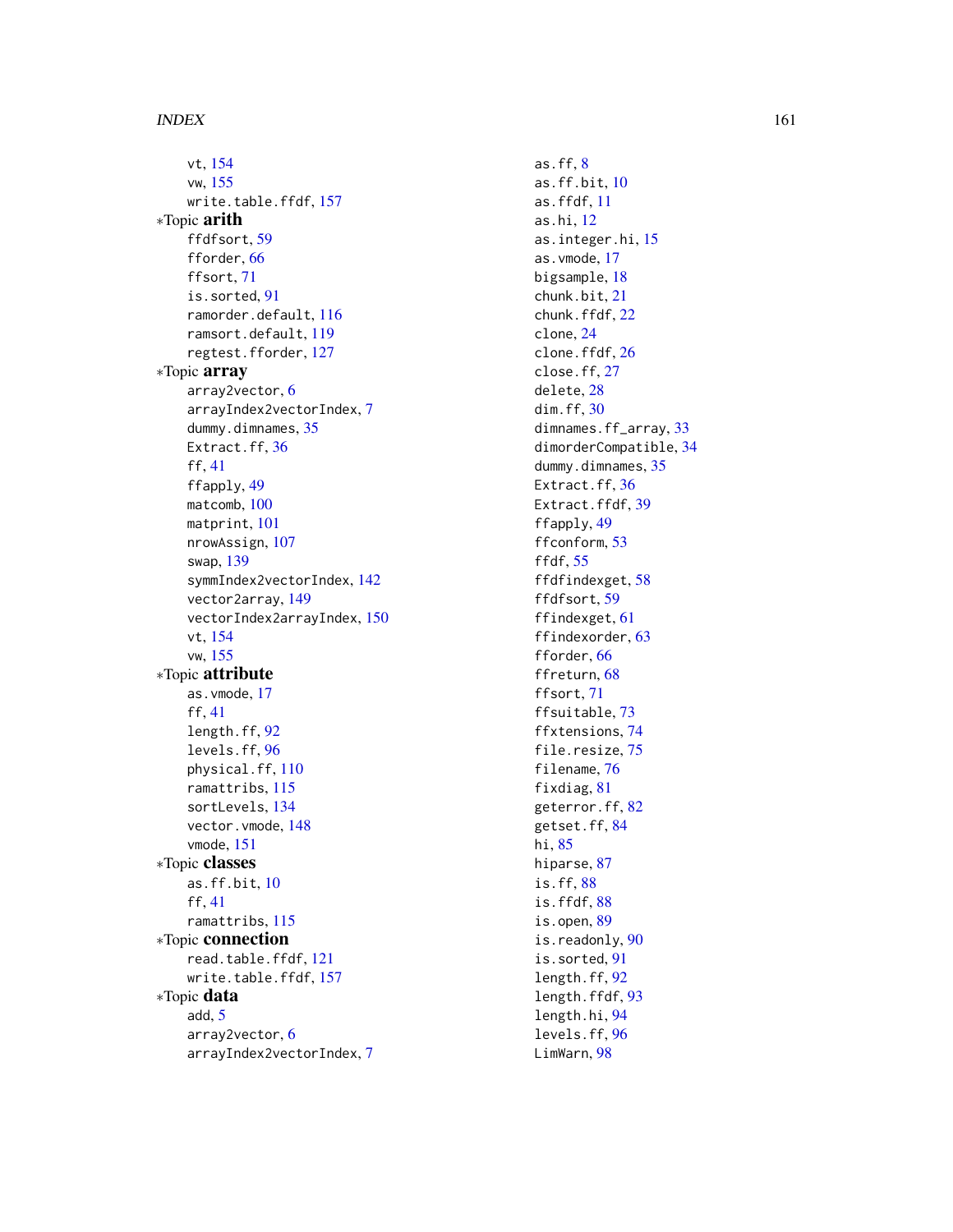# 162 INDEX

matcomb, [100](#page-99-0) maxffmode, [102](#page-101-1) maxlength, [103](#page-102-1) mismatch, [104](#page-103-0) na.count, [105](#page-104-0) names.ff, [106](#page-105-0) open.ff, [108](#page-107-0) pagesize, [109](#page-108-0) physical.ff, [110](#page-109-2) physical.ffdf, [111](#page-110-0) print.ff, [113](#page-112-0) ram2ffcode, [114](#page-113-0) ramattribs, [115](#page-114-0) readwrite.ff, [126](#page-125-0) swap, [139](#page-138-0) symmetric, [141](#page-140-0) symmIndex2vectorIndex, [142](#page-141-1) unclass\_-, [143](#page-142-0) undim, [143](#page-142-0) unsort, [144](#page-143-0) update.ff, [145](#page-144-0) vector.vmode, [148](#page-147-2) vector2array, [149](#page-148-1) vectorIndex2arrayIndex, [150](#page-149-1) vmode, [151](#page-150-2) vmode.ffdf, [153](#page-152-0) vt, [154](#page-153-0) vw, [155](#page-154-1) ∗Topic distribution bigsample, [18](#page-17-0) ∗Topic file ffdrop, [61](#page-60-0) ffinfo, [64](#page-63-0) ffload, [65](#page-64-0) ffsave, [69](#page-68-0) read.table.ffdf, [121](#page-120-1) splitPathFile, [136](#page-135-0) write.table.ffdf, [157](#page-156-1) ∗Topic list CFUN, [20](#page-19-0) ∗Topic logic as.ff.bit, [10](#page-9-0) ∗Topic manip CFUN, [20](#page-19-0) ffdfsort, [59](#page-58-0) fforder, [66](#page-65-0) ffsort, [71](#page-70-0) ramorder.default, [116](#page-115-0)

ramsort.default, [119](#page-118-0) regtest.fforder, [127](#page-126-0) ∗Topic package ff, [41](#page-40-1) LimWarn, [98](#page-97-0) ∗Topic print matprint, [101](#page-100-1) print.ff, [113](#page-112-0) vecprint, [147](#page-146-0) ∗Topic univar ffdfsort, [59](#page-58-0) fforder, [66](#page-65-0) ffsort, [71](#page-70-0) ramorder.default, [116](#page-115-0) ramsort.default, [119](#page-118-0) regtest.fforder, [127](#page-126-0) ∗Topic utilities repnam, [133](#page-132-0) .Machine, *[44](#page-43-0)* .Platform, *[137](#page-136-0)* .ffbytes *(*vmode*)*, [151](#page-150-2) .ffmode, *[102](#page-101-1)* .ffmode *(*vmode*)*, [151](#page-150-2) .onLoad, *[152](#page-151-0)* .onUnload, *[29](#page-28-0)*, *[98](#page-97-0)* .rambytes, *[21](#page-20-0)[–23](#page-22-0)*, *[26](#page-25-0)*, *[43](#page-42-0)*, *[51](#page-50-0)* .rambytes *(*vmode*)*, [151](#page-150-2) .rammode, *[17](#page-16-2)*, *[96](#page-95-1)*, *[114](#page-113-0)*, *[148](#page-147-2)* .rammode *(*vmode*)*, [151](#page-150-2) .vNA *(*vmode*)*, [151](#page-150-2) .vcoerceable, *[102](#page-101-1)* .vcoerceable *(*vmode*)*, [151](#page-150-2) .vimplemented, *[25](#page-24-0)*, *[42](#page-41-0)* .vimplemented *(*vmode*)*, [151](#page-150-2) .vmax *(*vmode*)*, [151](#page-150-2) .vmin *(*vmode*)*, [151](#page-150-2) .vmode *(*vmode*)*, [151](#page-150-2) .vunsigned, *[96](#page-95-1)*, *[114](#page-113-0)* .vunsigned *(*vmode*)*, [151](#page-150-2) .vvalues *(*vmode*)*, [151](#page-150-2) :, *[87](#page-86-0)* [, *[40](#page-39-0)*, *[46](#page-45-0)*, *[57](#page-56-0)* [.ff, *[5](#page-4-0)*, *[12](#page-11-1)*, *[14](#page-13-0)*, *[34](#page-33-1)*, *[37](#page-36-0)*, *[84](#page-83-0)*, *[99](#page-98-0)*, *[127](#page-126-0)*, *[139,](#page-138-0) [140](#page-139-0)* [.ff *(*Extract.ff*)*, [36](#page-35-0) [.ff\_array, *[37](#page-36-0)*, *[99](#page-98-0)* [.ff\_array *(*Extract.ff*)*, [36](#page-35-0) [.ffdf *(*Extract.ffdf*)*, [39](#page-38-0) [<-, *[46](#page-45-0)*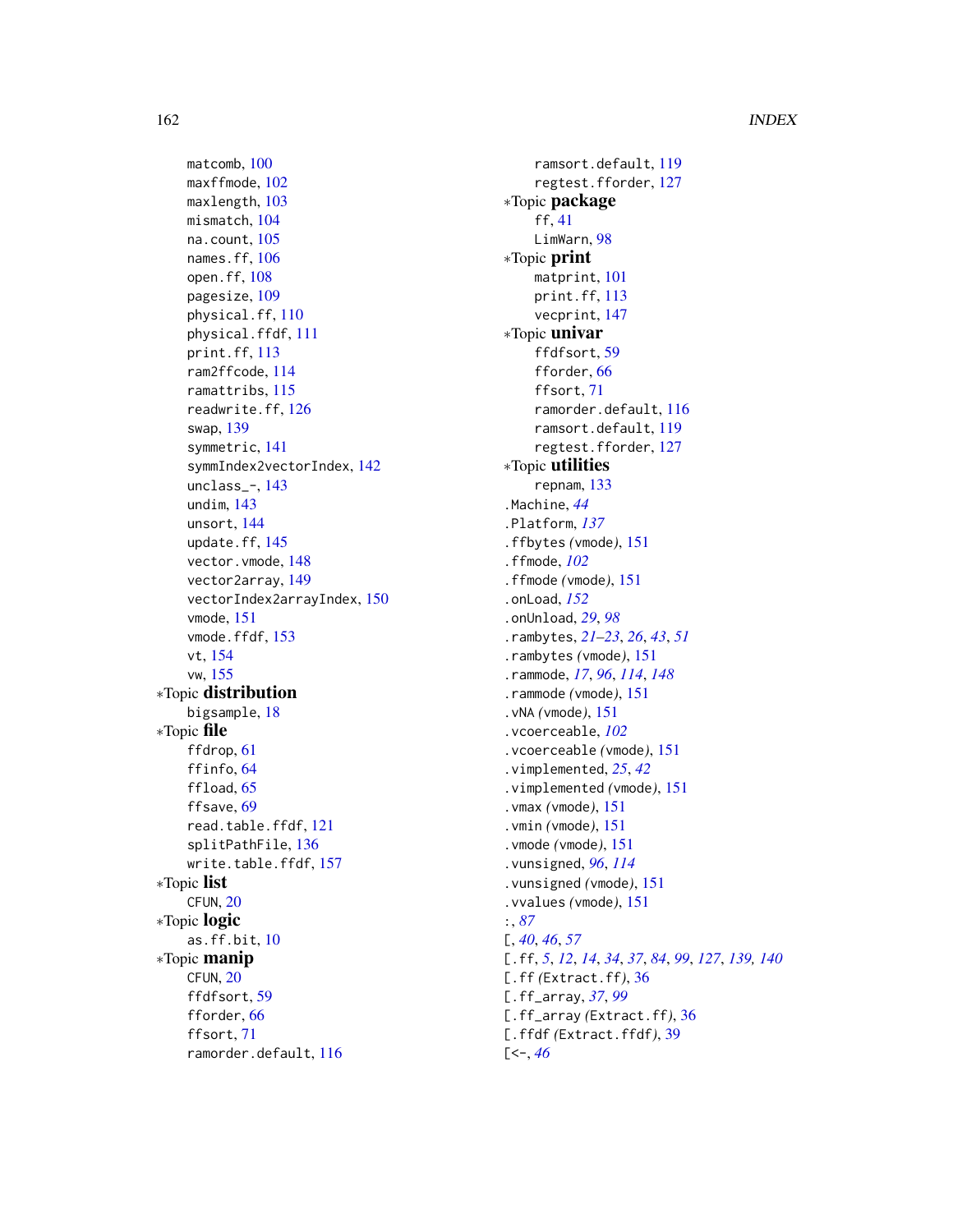#### $I\Lambda$  is a set of  $I\Lambda$  is a set of  $I\Lambda$  is a set of  $I\Lambda$  is a set of  $I\Lambda$  is a set of  $I\Lambda$

[<-.ff *(*Extract.ff*)*, [36](#page-35-0) [<-.ff\_array *(*Extract.ff*)*, [36](#page-35-0) [<-.ffdf *(*Extract.ffdf*)*, [39](#page-38-0) [[, *[46](#page-45-0)*, *[57](#page-56-0)* [[.ff, *[99](#page-98-0)* [[.ff *(*Extract.ff*)*, [36](#page-35-0) [[.ffdf *(*Extract.ffdf*)*, [39](#page-38-0)  $[$ [ $<$ -, [46](#page-45-0) [[<-.ff *(*Extract.ff*)*, [36](#page-35-0) [[<-.ffdf *(*Extract.ffdf*)*, [39](#page-38-0) \$, *[57](#page-56-0)* \$.ffdf *(*Extract.ffdf*)*, [39](#page-38-0) \$<-.ffdf *(*Extract.ffdf*)*, [39](#page-38-0) add, [5,](#page-4-0) *[38](#page-37-0)*, *[46](#page-45-0)*, *[99](#page-98-0)*, *[140](#page-139-0)* add.default, *[98](#page-97-0)* aperm, *[25](#page-24-0)*, *[43](#page-42-0)* appendLevels *(*sortLevels*)*, [134](#page-133-0) apply, *[50](#page-49-0)[–52](#page-51-0)* array, *[6](#page-5-1)*, *[25](#page-24-0)*, *[35](#page-34-0)*, *[43,](#page-42-0) [44](#page-43-0)*, *[48](#page-47-0)*, *[150](#page-149-1)* array2vector, [6,](#page-5-1) *[8](#page-7-0)*, *[150](#page-149-1)* arrayIndex2vectorIndex, *[7](#page-6-1)*, [7,](#page-6-1) *[14](#page-13-0)*, *[142](#page-141-1)*, *[151](#page-150-2)* as.bit, *[45](#page-44-0)* as.bit.ff *(*as.ff.bit*)*, [10](#page-9-0) as.bit.hi *(*as.integer.hi*)*, [15](#page-14-0) as.bitwhich.hi *(*as.integer.hi*)*, [15](#page-14-0) as.boolean, *[152](#page-151-0)* as.boolean *(*as.vmode*)*, [17](#page-16-2) as.byte, *[152](#page-151-0)* as.byte *(*as.vmode*)*, [17](#page-16-2) as.character, *[153](#page-152-0)* as.character.hi *(*as.integer.hi*)*, [15](#page-14-0) as.complex, *[153](#page-152-0)* as.data.frame, *[56](#page-55-0)* as.data.frame.ffdf *(*as.ffdf*)*, [11](#page-10-0) as.double, *[153](#page-152-0)* as.ff, [8,](#page-7-0) *[10](#page-9-0)*, *[26](#page-25-0)*, *[41](#page-40-1)*, *[45](#page-44-0)*, *[48](#page-47-0)*, *[77](#page-76-0)*, *[88](#page-87-0)*, *[98](#page-97-0)*, *[111](#page-110-0)* as.ff.bit, *[9](#page-8-0)*, [10](#page-9-0) as.ffdf, [11,](#page-10-0) *[56](#page-55-0)*, *[89](#page-88-0)*, *[122,](#page-121-0) [123](#page-122-0)* as.hi, *[9](#page-8-0)*, [12,](#page-11-1) *[16](#page-15-0)*, *[36,](#page-35-0) [37](#page-36-0)*, *[41](#page-40-1)*, *[62–](#page-61-0)[64](#page-63-0)*, *[86,](#page-85-0) [87](#page-86-0)*, *[95](#page-94-0)*, *[99](#page-98-0)*, *[139](#page-138-0)*, *[145](#page-144-0)* as.hi.bit, *[10](#page-9-0)* as.hi.call, *[87](#page-86-0)* as.hi.character, *[16](#page-15-0)* as.hi.integer, *[16](#page-15-0)* as.hi.logical, *[16](#page-15-0)* as.hi.matrix, *[16](#page-15-0)* as.integer, *[153](#page-152-0)* as.integer.hi, *[14](#page-13-0)*, [15](#page-14-0)

as.logical, *[152](#page-151-0)* as.logical.hi *(*as.integer.hi*)*, [15](#page-14-0) as.matrix.hi, *[86](#page-85-0)* as.matrix.hi *(*as.integer.hi*)*, [15](#page-14-0) as.nibble, *[152](#page-151-0)* as.nibble *(*as.vmode*)*, [17](#page-16-2) as.quad, *[152](#page-151-0)* as.quad *(*as.vmode*)*, [17](#page-16-2) as.ram, *[26](#page-25-0)*, *[41](#page-40-1)*, *[45](#page-44-0)*, *[48](#page-47-0)*, *[77](#page-76-0)*, *[98](#page-97-0)*, *[111](#page-110-0)*, *[116](#page-115-0)* as.ram *(*as.ff*)*, [8](#page-7-0) as.raw, *[153](#page-152-0)* as.short, *[153](#page-152-0)* as.short *(*as.vmode*)*, [17](#page-16-2) as.single, *[153](#page-152-0)* as.ubyte, *[152](#page-151-0)* as.ubyte *(*as.vmode*)*, [17](#page-16-2) as.ushort, *[153](#page-152-0)* as.ushort *(*as.vmode*)*, [17](#page-16-2) as.vmode, *[9](#page-8-0)*, [17,](#page-16-2) *[25](#page-24-0)*, *[42,](#page-41-0) [43](#page-42-0)*, *[46](#page-45-0)*, *[149](#page-148-1)*, *[152](#page-151-0)* as.which.hi *(*as.integer.hi*)*, [15](#page-14-0) AsIs, *[112](#page-111-0)* attributes, *[116](#page-115-0)*

basename, *[137,](#page-136-0) [138](#page-137-0)* bbatch, *[50](#page-49-0)*, *[52](#page-51-0)*, *[63,](#page-62-0) [64](#page-63-0)* bigsample, [18,](#page-17-0) *[46](#page-45-0)* bit, *[10](#page-9-0)*, *[22](#page-21-0)*, *[45](#page-44-0)* boolean, *[152](#page-151-0)* boolean *(*vector.vmode*)*, [148](#page-147-2) byte, *[152](#page-151-0)* byte *(*vector.vmode*)*, [148](#page-147-2)

#### c, *[87](#page-86-0)*

call, *[87](#page-86-0)* cbind, *[20](#page-19-0)* ccbind *(*CFUN*)*, [20](#page-19-0) CFUN, [20,](#page-19-0) *[51](#page-50-0)* cfun *(*CFUN*)*, [20](#page-19-0) character, *[55](#page-54-1)*, *[153](#page-152-0)* chunk, *[22,](#page-21-0) [23](#page-22-0)*, *[57](#page-56-0)* chunk.bit, [21](#page-20-0) chunk.ff\_vector *(*chunk.ffdf*)*, [22](#page-21-0) chunk.ffdf, [22](#page-21-0) class, *[29](#page-28-0)* clength *(*CFUN*)*, [20](#page-19-0) clone, *[9](#page-8-0)*, [24,](#page-23-1) *[26,](#page-25-0) [27](#page-26-0)*, *[41](#page-40-1)*, *[45](#page-44-0)*, *[56](#page-55-0)*, *[92](#page-91-1)*, *[146](#page-145-0)*, *[155](#page-154-1)* clone.ff, *[9](#page-8-0)* clone.ffdf, [26](#page-25-0) close, *[43,](#page-42-0) [44](#page-43-0)*, *[46](#page-45-0)*, *[57](#page-56-0)*, *[80](#page-79-0)*, *[122](#page-121-0)*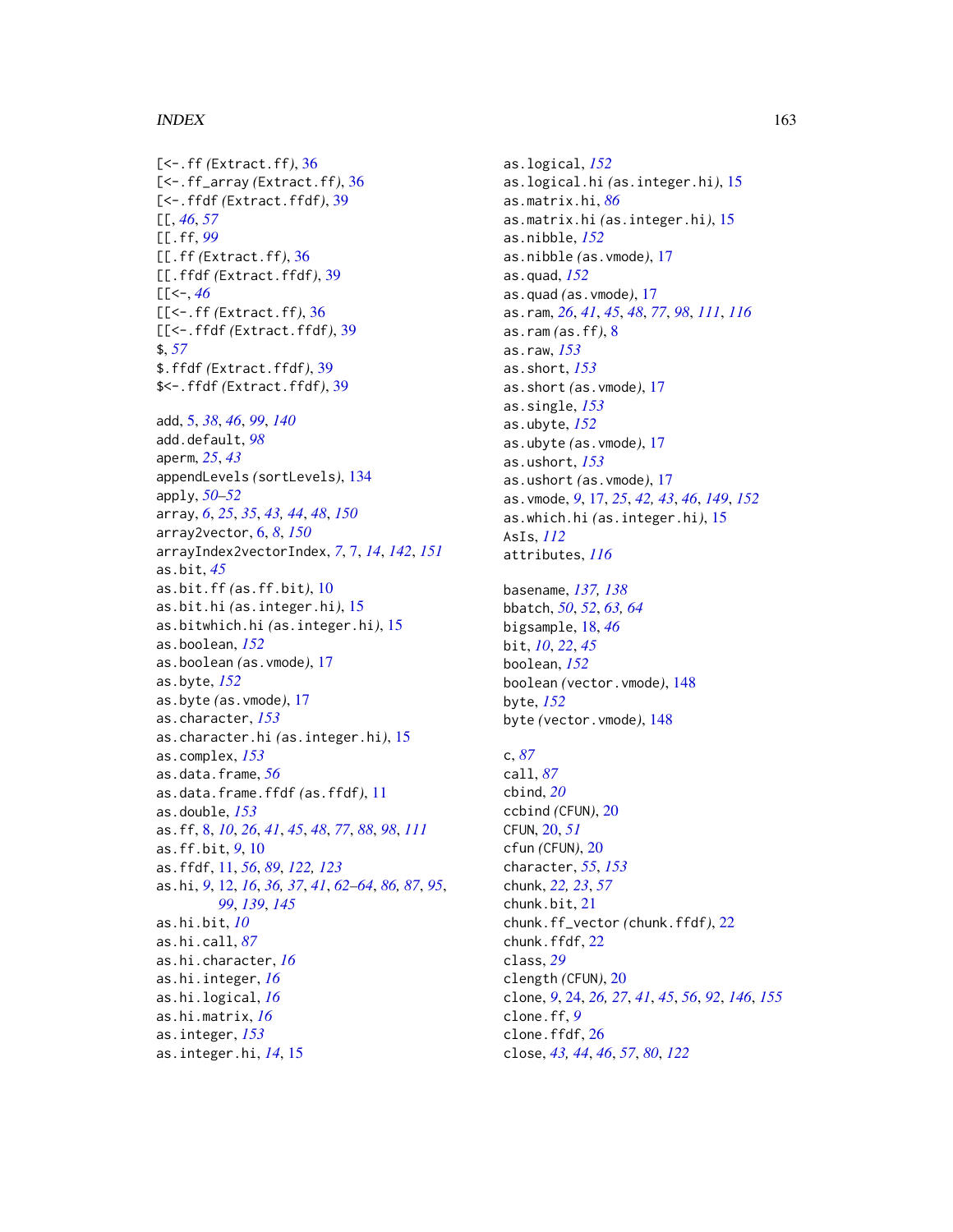```
close.ff, 9, 25, 27, 30, 43, 80, 90, 109
close.ff_pointer (close.ff), 27
close.ffdf (close.ff), 27
cmean (CFUN), 20
cmedian (CFUN), 20
col, 100
colnames, 33, 121
complex, 153
connection, 122, 123
cquantile (CFUN), 20
crbind (CFUN), 20
csum (CFUN), 20
csummary (CFUN), 20
data.frame, 11, 12, 40, 55, 57, 60, 112, 122,
         158
DateTimeClasses, 116
delete, 28, 28, 43, 44, 46, 57, 80, 109
delete.ff, 25, 43, 80
delete.ff_pointer, 80
deleteIfOpen, 28, 44, 46, 47, 80, 109
deleteIfOpen (delete), 28
deleteIfOpen.ff, 25, 43, 80
dforder, 118
dforder (ffdfsort), 59
dfsort, 120
dfsort (ffdfsort), 59
dim, 6, 7, 13, 16, 25, 31, 34, 37, 43, 46, 54, 93,
         107, 144, 149, 150
dim , 56
dim.ff, 25, 30, 34, 36, 43, 45, 93, 155, 156
dim.ffdf, 94, 108
dim.ffdf (dim.ff), 30
dim<-.ff (dim.ff), 30
dim<-.ffdf (dim.ff), 30
dimnames, 25, 34, 35, 37, 43, 46, 56, 107
dimnames.ff, 33, 36, 93
dimnames.ff (dimnames.ff_array), 33
dimnames.ff_array, 31, 33, 107
dimnames.ffdf, 32
dimnames<-.ff_array
         (dimnames.ff_array), 33
dimnames<-.ffdf (dimnames.ffdf), 32
dimorder, 6, 7, 13, 14, 16, 25, 34, 35, 37, 38,
         43, 45, 46, 56, 86, 99, 149, 150, 155
dimorder (dim.ff), 30
dimorder<- (dim.ff), 30
dimorderCompatible, 34
dimorderStandard, 14, 31, 37, 54, 56, 99
```
dimorderStandard *(*dimorderCompatible*)*, [34](#page-33-1) dirname, *[137,](#page-136-0) [138](#page-137-0)* dist, *[82](#page-81-0)*, *[141](#page-140-0)* do.call, *[20,](#page-19-0) [21](#page-20-0)* double, *[153](#page-152-0)* dummy.dimnames, [35](#page-34-0) expand.grid, *[100](#page-99-0)* expression, *[50](#page-49-0)*, *[52](#page-51-0)* Extract.data.frame, *[40](#page-39-0)* Extract.ff, [36,](#page-35-0) *[40](#page-39-0)*, *[59](#page-58-0)*, *[62](#page-61-0)* Extract.ffdf, [39](#page-38-0) factor, *[36](#page-35-0)*, *[97](#page-96-0)*, *[99](#page-98-0)*, *[115](#page-114-0)*, *[134](#page-133-0)* ff, *[9–](#page-8-0)[11](#page-10-0)*, *[19](#page-18-0)*, *[23](#page-22-0)*, *[26](#page-25-0)*, *[28](#page-27-0)*, *[30](#page-29-2)*, *[38](#page-37-0)*, *[40](#page-39-0)*, [41,](#page-40-1) *[45](#page-44-0)*, *[55](#page-54-1)*, *[57,](#page-56-0) [58](#page-57-0)*, *[62,](#page-61-0) [63](#page-62-0)*, *[73](#page-72-0)*, *[76](#page-75-1)[–78](#page-77-0)*, *[80](#page-79-0)[–83](#page-82-0)*, *[86](#page-85-0)*, *[89](#page-88-0)*, *[98](#page-97-0)*, *[108](#page-107-0)[–111](#page-110-0)*, *[114](#page-113-0)*, *[116](#page-115-0)*, *[122](#page-121-0)*, *[134,](#page-133-0) [135](#page-134-0)*, *[141](#page-140-0)*, *[146](#page-145-0)*, *[153](#page-152-0)* ff\_pointer *(*ff*)*, [41](#page-40-1) ffapply, *[21](#page-20-0)*, *[41](#page-40-1)*, [49](#page-48-1) ffcolapply *(*ffapply*)*, [49](#page-48-1) ffconform, *[35](#page-34-0)*, [53,](#page-52-0) *[68](#page-67-0)*, *[74](#page-73-0)*, *[102](#page-101-1)*, *[104](#page-103-0)* ffdf, *[11,](#page-10-0) [12](#page-11-1)*, *[23](#page-22-0)*, *[25](#page-24-0)[–27](#page-26-0)*, *[31](#page-30-0)[–33](#page-32-0)*, *[40](#page-39-0)*, *[43](#page-42-0)*, [55,](#page-54-1) *[56](#page-55-0)*, *[58](#page-57-0)*, *[60](#page-59-0)*, *[76](#page-75-1)[–78](#page-77-0)*, *[89](#page-88-0)*, *[94](#page-93-0)*, *[107,](#page-106-0) [108](#page-107-0)*, *[112](#page-111-0)*, *[121](#page-120-1)[–123](#page-122-0)*, *[134](#page-133-0)*, *[154](#page-153-0)*, *[157,](#page-156-1) [158](#page-157-0)* ffdfindexget, [58,](#page-57-0) *[62](#page-61-0)* ffdfindexset *(*ffdfindexget*)*, [58](#page-57-0) ffdforder, *[67](#page-66-0)* ffdforder *(*ffdfsort*)*, [59](#page-58-0) ffdfsort, [59,](#page-58-0) *[72](#page-71-0)* ffdrop, [61,](#page-60-0) *[65,](#page-64-0) [66](#page-65-0)*, *[70](#page-69-0)* ffindexget, *[59](#page-58-0)*, [61,](#page-60-0) *[63,](#page-62-0) [64](#page-63-0)*, *[67](#page-66-0)* ffindexorder, *[58,](#page-57-0) [59](#page-58-0)*, *[62](#page-61-0)*, [63](#page-62-0) ffindexordersize *(*ffindexorder*)*, [63](#page-62-0) ffindexset, *[59](#page-58-0)*, *[63](#page-62-0)* ffindexset *(*ffindexget*)*, [61](#page-60-0) ffinfo, *[61](#page-60-0)*, [64,](#page-63-0) *[66](#page-65-0)*, *[70](#page-69-0)* ffload, *[61](#page-60-0)*, *[65](#page-64-0)*, [65,](#page-64-0) *[69,](#page-68-0) [70](#page-69-0)* fforder, *[60](#page-59-0)*, [66,](#page-65-0) *[72](#page-71-0)*, *[118](#page-117-0)* ffreturn, [68,](#page-67-0) *[74](#page-73-0)* ffrowapply *(*ffapply*)*, [49](#page-48-1) ffsave, *[61](#page-60-0)*, *[64](#page-63-0)[–66](#page-65-0)*, [69](#page-68-0) ffsort, *[60](#page-59-0)*, *[67](#page-66-0)*, [71,](#page-70-0) *[120](#page-119-0)* ffsuitable, *[25](#page-24-0)*, *[43](#page-42-0)*, *[51,](#page-50-0) [52](#page-51-0)*, *[54](#page-53-0)*, *[68](#page-67-0)*, [73](#page-72-0) ffsuitable\_attribs *(*ffsuitable*)*, [73](#page-72-0) ffsymmxtensions *(*ffxtensions*)*, [74](#page-73-0) fftempfile, *[77](#page-76-0)* fftempfile *(*splitPathFile*)*, [136](#page-135-0)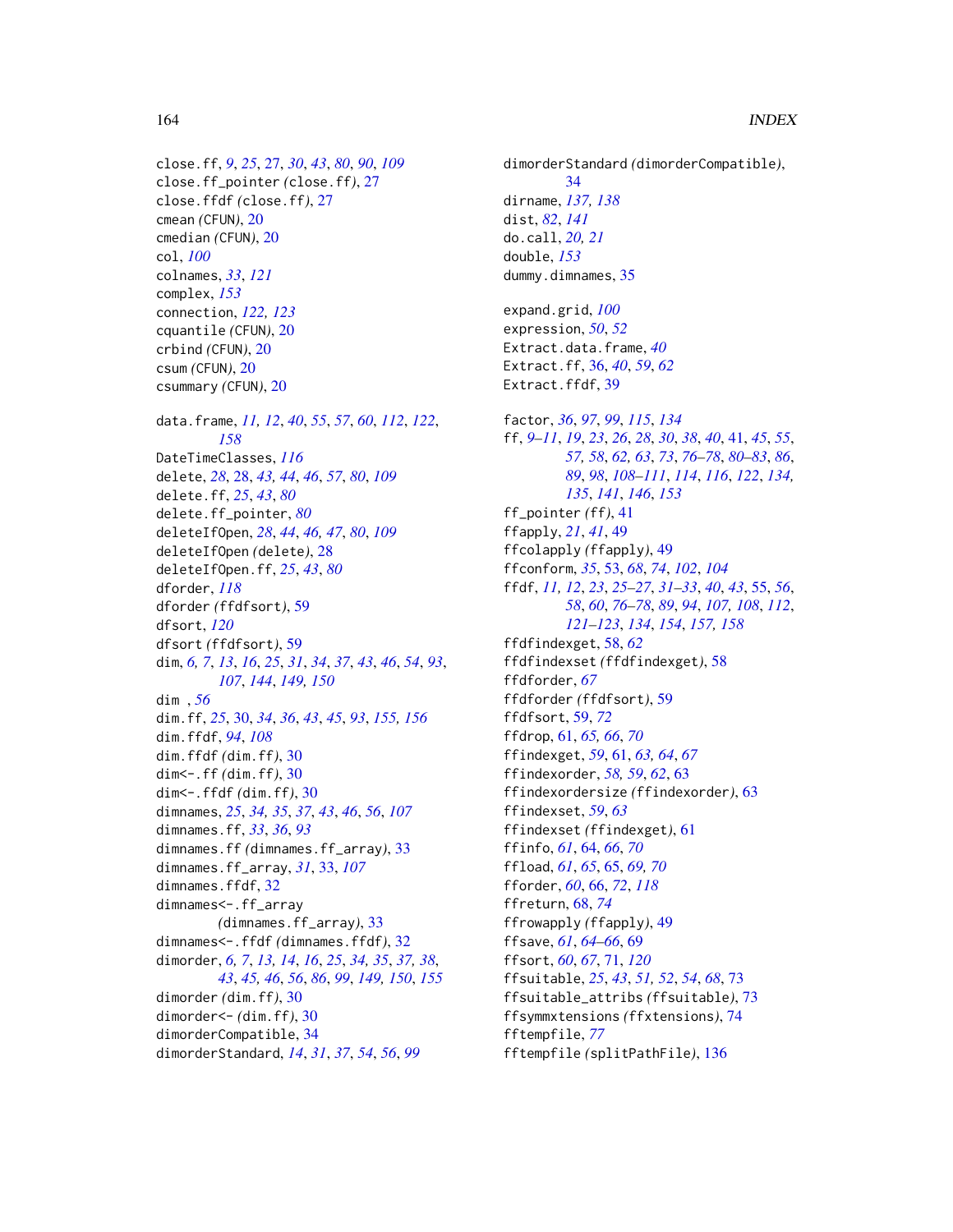#### $I\Lambda$  is a set of  $I\Lambda$  is a set of  $I\Lambda$  is a set of  $I\Lambda$  is a set of  $I\Lambda$  is a set of  $I\Lambda$

ffvecapply, *[146](#page-145-0)* ffvecapply *(*ffapply*)*, [49](#page-48-1) ffxtensions, [74](#page-73-0) file, *[122,](#page-121-0) [123](#page-122-0)* file.copy, *[75,](#page-74-0) [76](#page-75-1)* file.create, *[76](#page-75-1)* file.info, *[76](#page-75-1)* file.move, *[77](#page-76-0)* file.move *(*file.resize*)*, [75](#page-74-0) file.path, *[137,](#page-136-0) [138](#page-137-0)* file.remove, *[61](#page-60-0)*, *[75,](#page-74-0) [76](#page-75-1)* file.rename, *[75,](#page-74-0) [76](#page-75-1)* file.resize, [75,](#page-74-0) *[93](#page-92-0)* filename, *[25](#page-24-0)*, *[43,](#page-42-0) [44](#page-43-0)*, *[46](#page-45-0)*, [76,](#page-75-1) *[146](#page-145-0)* filename<- *(*filename*)*, [76](#page-75-1) finalize, *[43](#page-42-0)*, *[46](#page-45-0)*, *[57](#page-56-0)*, [78,](#page-77-0) *[80,](#page-79-0) [81](#page-80-0)* finalize.ff\_pointer, *[80,](#page-79-0) [81](#page-80-0)* finalizer, *[43,](#page-42-0) [44](#page-43-0)*, *[46](#page-45-0)*, *[77–](#page-76-0)[79](#page-78-0)*, [79](#page-78-0) finalizer<- *(*finalizer*)*, [79](#page-78-0) fixdiag, *[13](#page-12-0)*, *[16](#page-15-0)*, *[46](#page-45-0)*, [81,](#page-80-0) *[82](#page-81-0)* fixdiag.ff, *[45](#page-44-0)* fixdiag<- *(*fixdiag*)*, [81](#page-80-0) format, *[101](#page-100-1)*, *[147](#page-146-0)*

```
gc, 44, 80
get.ff, 36, 46, 99
get.ff (getset.ff), 84
getalignedpagesize, 108, 109
getalignedpagesize (getpagesize), 83
getdefaultpagesize, 25, 43, 47
getdefaultpagesize (getpagesize), 83
geterror.ff, 47, 82
geterrstr.ff, 47
geterrstr.ff (geterror.ff), 82
getOption, 47
getpagesize, 83, 110
getset.ff, 37, 46, 84, 99, 105, 127, 140
getwd, 43, 77, 122
globalenv, 152
```
hi, *[12](#page-11-1)[–16](#page-15-0)*, *[36,](#page-35-0) [37](#page-36-0)*, *[46](#page-45-0)*, [85,](#page-84-1) *[87](#page-86-0)*, *[95](#page-94-0)*, *[99](#page-98-0)*, *[139](#page-138-0)*, *[145](#page-144-0)* hiparse, *[14](#page-13-0)*, *[37](#page-36-0)*, [87,](#page-86-0) *[99](#page-98-0)*

# I, *[56](#page-55-0)* inherits, *[88,](#page-87-0) [89](#page-88-0)* integer, *[153](#page-152-0)* intisasc, *[91,](#page-90-0) [92](#page-91-1)* intrle, *[86](#page-85-0)*

invisible, *[51](#page-50-0)*, *[158](#page-157-0)*

is.factor, *[46](#page-45-0)*, *[134](#page-133-0)* is.factor *(*levels.ff*)*, [96](#page-95-1) is.ff, *[28](#page-27-0)*, *[45](#page-44-0)*, [88,](#page-87-0) *[89](#page-88-0)*, *[109](#page-108-0)* is.ffdf, *[12](#page-11-1)*, *[56](#page-55-0)*, *[88](#page-87-0)*, [88](#page-87-0) is.open, *[28](#page-27-0)*, *[44](#page-43-0)*, *[46](#page-45-0)*, *[57](#page-56-0)*, [89](#page-88-0) is.ordered, *[46](#page-45-0)* is.ordered *(*levels.ff*)*, [96](#page-95-1) is.ordered.ff, *[92](#page-91-1)* is.readonly, *[44](#page-43-0)*, *[46](#page-45-0)*, *[90](#page-89-0)*, [90](#page-89-0) is.sorted, *[46](#page-45-0)*, *[72](#page-71-0)*, [91,](#page-90-0) *[93](#page-92-0)*, *[105](#page-104-0)*, *[111](#page-110-0)* is.sorted<-.default *(*is.sorted*)*, [91](#page-90-0) is.unsorted, *[91,](#page-90-0) [92](#page-91-1)* isSymmetric, *[141](#page-140-0)*

keyorder.default *(*ramorder.default*)*, [116](#page-115-0) keysort.default *(*ramsort.default*)*, [119](#page-118-0)

lapply, *[21](#page-20-0)* length, *[14](#page-13-0)*, *[16](#page-15-0)*, *[20](#page-19-0)*, *[25](#page-24-0)*, *[42](#page-41-0)*, *[46](#page-45-0)*, *[56](#page-55-0)*, *[93](#page-92-0)*, *[95](#page-94-0)* length.ff, *[25](#page-24-0)*, *[42](#page-41-0)*, *[45](#page-44-0)*, [92,](#page-91-1) *[94,](#page-93-0) [95](#page-94-0)*, *[103](#page-102-1)*, *[156](#page-155-0)* length.ffdf, [93](#page-92-0) length.hi, [94](#page-93-0) length<-.ff *(*length.ff*)*, [92](#page-91-1) levels, *[46](#page-45-0)*, *[121,](#page-120-1) [122](#page-121-0)*, *[134](#page-133-0)* levels.ff, *[36](#page-35-0)*, *[45](#page-44-0)*, [96,](#page-95-1) *[111](#page-110-0)*, *[115,](#page-114-0) [116](#page-115-0)*, *[123](#page-122-0)*, *[135](#page-134-0)*, *[146](#page-145-0)* levels<-.ff *(*levels.ff*)*, [96](#page-95-1) LimWarn, *[5](#page-4-0)*, *[36](#page-35-0)*, *[38](#page-37-0)*, *[42](#page-41-0)*, [98,](#page-97-0) *[135](#page-134-0)*, *[140](#page-139-0)* list, *[112](#page-111-0)* load, *[44](#page-43-0)*, *[66](#page-65-0)* logical, *[152](#page-151-0)*

matcomb, [100](#page-99-0) matprint, [101,](#page-100-1) *[148](#page-147-2)* matrix, *[25](#page-24-0)*, *[43,](#page-42-0) [44](#page-43-0)*, *[48](#page-47-0)*, *[101](#page-100-1)* maxffmode, *[53,](#page-52-0) [54](#page-53-0)*, [102,](#page-101-1) *[152](#page-151-0)* maxindex, *[14](#page-13-0)*, *[37,](#page-36-0) [38](#page-37-0)*, *[86](#page-85-0)*, *[99](#page-98-0)*, *[103](#page-102-1)* maxindex *(*length.hi*)*, [94](#page-93-0) maxlength, *[44](#page-43-0)*, *[46](#page-45-0)*, *[93](#page-92-0)*, [103,](#page-102-1) *[146](#page-145-0)* mean, *[20](#page-19-0)* median, *[20](#page-19-0)* memory.limit, *[47](#page-46-0)* mergeorder.default *(*ramorder.default*)*, [116](#page-115-0) mergesort.default *(*ramsort.default*)*, [119](#page-118-0) mismatch, [104](#page-103-0) mode, *[153](#page-152-0)*

NA, *[105](#page-104-0)*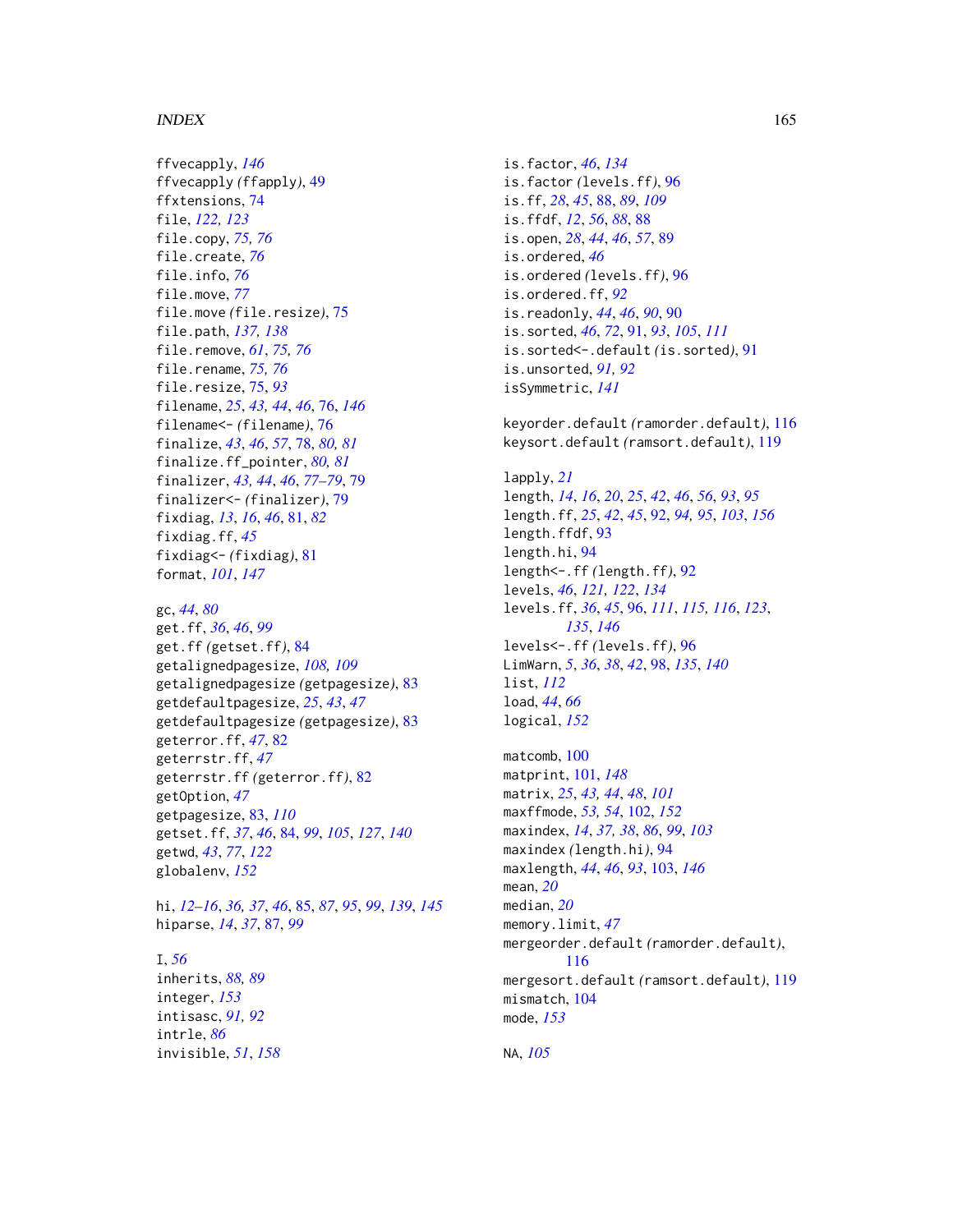na.count, *[21](#page-20-0)*, *[46](#page-45-0)*, *[67](#page-66-0)*, *[72](#page-71-0)*, *[84](#page-83-0)*, *[92,](#page-91-1) [93](#page-92-0)*, [105,](#page-104-0) *[111](#page-110-0)*, *[126](#page-125-0)* na.count<-.default *(*na.count*)*, [105](#page-104-0) na.count<-.ff *(*na.count*)*, [105](#page-104-0) names, *[13](#page-12-0)*, *[16](#page-15-0)*, *[25](#page-24-0)*, *[33](#page-32-0)*, *[37](#page-36-0)*, *[43](#page-42-0)*, *[46](#page-45-0)*, *[56](#page-55-0)*, *[107](#page-106-0)*, *[133](#page-132-0)* names.ff, *[34](#page-33-1)*, *[36](#page-35-0)*, *[45](#page-44-0)*, *[93](#page-92-0)*, [106](#page-105-0) names.ff\_array *(*names.ff*)*, [106](#page-105-0) names.ffdf *(*dimnames.ffdf*)*, [32](#page-31-1) names<-.ff *(*names.ff*)*, [106](#page-105-0) names<-.ff\_array *(*names.ff*)*, [106](#page-105-0) names<-.ffdf *(*dimnames.ffdf*)*, [32](#page-31-1) ncol<- *(*nrowAssign*)*, [107](#page-106-0) nibble, *[152](#page-151-0)* nibble *(*vector.vmode*)*, [148](#page-147-2) nrow<- *(*nrowAssign*)*, [107](#page-106-0) nrowAssign, [107](#page-106-0) open, *[44](#page-43-0)*, *[46](#page-45-0)*, *[57](#page-56-0)*

open.ff, *[28](#page-27-0)*, *[30](#page-29-2)*, *[90,](#page-89-0) [91](#page-90-0)*, [108](#page-107-0) open.ffdf *(*open.ff*)*, [108](#page-107-0) options, *[47](#page-46-0)* order, *[60](#page-59-0)*, *[67](#page-66-0)*, *[117,](#page-116-0) [118](#page-117-0)* ordered, *[123](#page-122-0)*

pagesize, [109](#page-108-0) path.expand, *[137](#page-136-0)* pattern, *[46](#page-45-0)*, *[57](#page-56-0)* pattern *(*filename*)*, [76](#page-75-1) pattern<- *(*filename*)*, [76](#page-75-1) physical, *[25](#page-24-0)*, *[27](#page-26-0)[–29](#page-28-0)*, *[40](#page-39-0)*, *[43–](#page-42-0)[46](#page-45-0)*, *[56,](#page-55-0) [57](#page-56-0)*, *[77](#page-76-0)*, *[80,](#page-79-0) [81](#page-80-0)*, *[89](#page-88-0)[–92](#page-91-1)*, *[98](#page-97-0)*, *[105](#page-104-0)*, *[108,](#page-107-0) [109](#page-108-0)*, *[111,](#page-110-0) [112](#page-111-0)*, *[123](#page-122-0)* physical.ff, [110](#page-109-2) physical.ffdf, *[111](#page-110-0)*, [111](#page-110-0) physical<-.ff *(*physical.ff*)*, [110](#page-109-2) POSIXct, *[36](#page-35-0)*, *[99](#page-98-0)*, *[115](#page-114-0)* poslength, *[14](#page-13-0)*, *[86](#page-85-0)* poslength *(*length.hi*)*, [94](#page-93-0) print, *[45](#page-44-0)*, *[56](#page-55-0)*, *[101](#page-100-1)*, *[114](#page-113-0)*, *[147](#page-146-0)* print.ff, [113](#page-112-0) print.ff\_matrix *(*print.ff*)*, [113](#page-112-0) print.ff\_vector *(*print.ff*)*, [113](#page-112-0) print.ffdf *(*print.ff*)*, [113](#page-112-0) print.hi *(*hi*)*, [85](#page-84-1) print.matprint *(*matprint*)*, [101](#page-100-1) print.vecprint *(*vecprint*)*, [147](#page-146-0)

q, *[25](#page-24-0)*, *[43,](#page-42-0) [44](#page-43-0)* quad, *[152](#page-151-0)*

quad *(*vector.vmode*)*, [148](#page-147-2) quantile, *[20](#page-19-0)* radixorder.default *(*ramorder.default*)*, [116](#page-115-0) radixsort.default *(*ramsort.default*)*, [119](#page-118-0) ram2ffcode, *[96](#page-95-1)*, [114](#page-113-0) ram2ramcode *(*ram2ffcode*)*, [114](#page-113-0) ramattribs, *[25](#page-24-0)*, *[36,](#page-35-0) [37](#page-36-0)*, *[43](#page-42-0)*, *[45,](#page-44-0) [46](#page-45-0)*, *[111](#page-110-0)*, [115](#page-114-0) ramattribs\_excludes *(*ramattribs*)*, [115](#page-114-0) ramclass, *[25](#page-24-0)*, *[36,](#page-35-0) [37](#page-36-0)*, *[43](#page-42-0)*, *[45,](#page-44-0) [46](#page-45-0)*, *[97](#page-96-0)* ramclass *(*ramattribs*)*, [115](#page-114-0) ramclass\_excludes *(*ramattribs*)*, [115](#page-114-0) ramdforder *(*ffdfsort*)*, [59](#page-58-0) ramdfsort *(*ffdfsort*)*, [59](#page-58-0) ramorder, *[60](#page-59-0)*, *[67](#page-66-0)*, *[120](#page-119-0)* ramorder.default, [116](#page-115-0) ramsort, *[60](#page-59-0)*, *[72](#page-71-0)*, *[118](#page-117-0)*, *[127](#page-126-0)* ramsort.default, [119](#page-118-0) raw, *[153](#page-152-0)* rbind, *[20](#page-19-0)* rbind.data.frame, *[135](#page-134-0)* read.csv, *[121,](#page-120-1) [122](#page-121-0)* read.csv.ffdf *(*read.table.ffdf*)*, [121](#page-120-1) read.csv2.ffdf *(*read.table.ffdf*)*, [121](#page-120-1) read.delim.ffdf *(*read.table.ffdf*)*, [121](#page-120-1) read.delim2.ffdf *(*read.table.ffdf*)*, [121](#page-120-1) read.ff, *[46](#page-45-0)* read.ff *(*readwrite.ff*)*, [126](#page-125-0) read.table, *[121](#page-120-1)[–123](#page-122-0)* read.table.ffdf, [121,](#page-120-1) *[133](#page-132-0)*, *[135](#page-134-0)*, *[158](#page-157-0)* readwrite.ff, *[36](#page-35-0)[–38](#page-37-0)*, *[46](#page-45-0)*, *[84](#page-83-0)*, *[99](#page-98-0)*, *[105](#page-104-0)*, [126,](#page-125-0) *[139,](#page-138-0) [140](#page-139-0)* Recall, *[87](#page-86-0)* recodeLevels, *[46](#page-45-0)* recodeLevels *(*sortLevels*)*, [134](#page-133-0) reg.finalizer, *[25](#page-24-0)*, *[30](#page-29-2)*, *[78](#page-77-0)*, *[80,](#page-79-0) [81](#page-80-0)* regtest.fforder, [127](#page-126-0) regtest.vmode *(*vmode*)*, [151](#page-150-2) remove, *[25](#page-24-0)*, *[43,](#page-42-0) [44](#page-43-0)* rep, *[133](#page-132-0)* repfromto, *[52](#page-51-0)*, *[133](#page-132-0)* repnam, [133](#page-132-0) ri, *[22,](#page-21-0) [23](#page-22-0)* rlepack, *[13](#page-12-0)*, *[86](#page-85-0)* rm, *[80](#page-79-0)* row, *[100](#page-99-0)* row.names, *[27,](#page-26-0) [28](#page-27-0)*, *[56](#page-55-0)*, *[89](#page-88-0)*, *[109](#page-108-0)*, *[158](#page-157-0)* row.names.ffdf *(*dimnames.ffdf*)*, [32](#page-31-1)